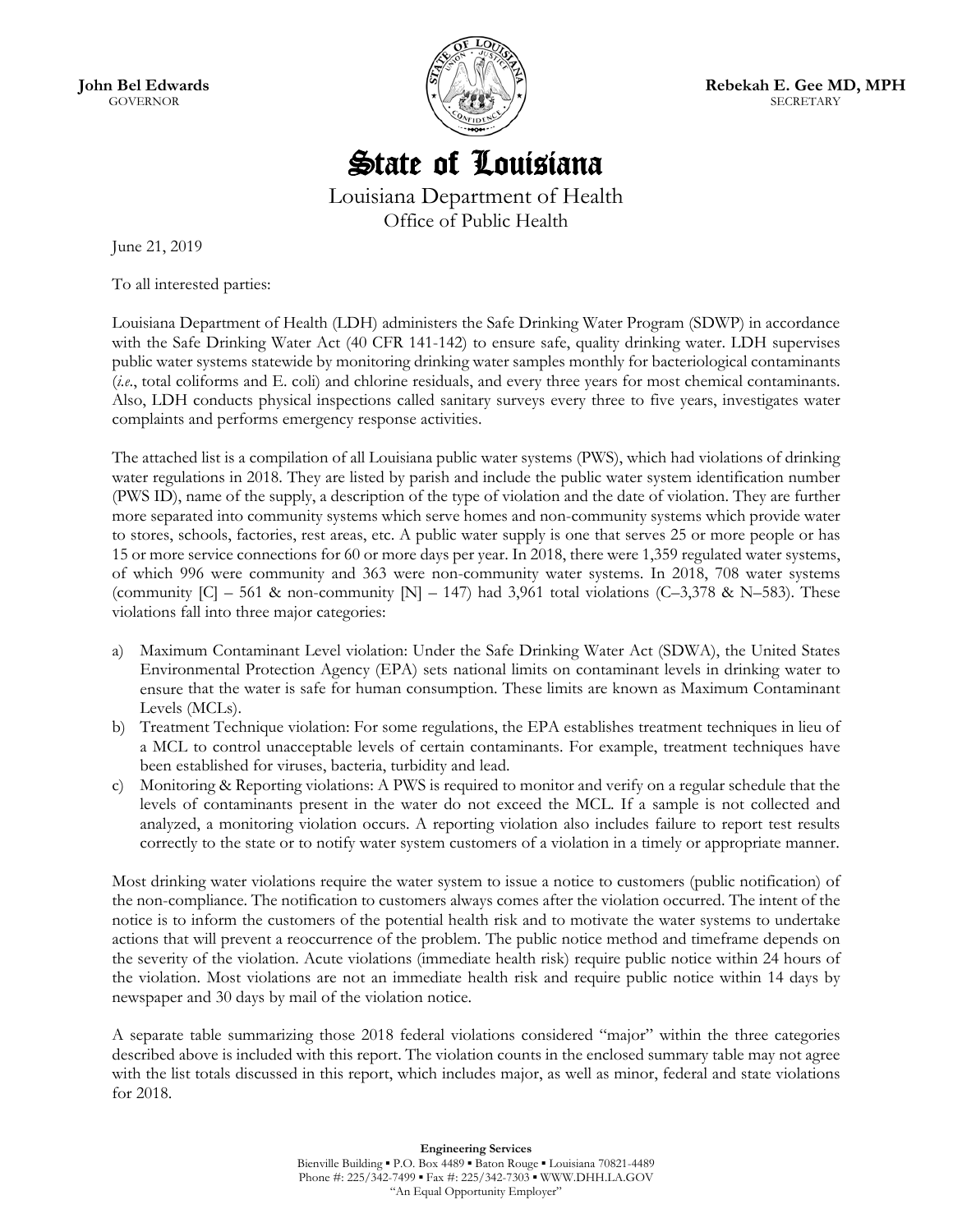On April 1, 2016, the *Revised Total Coliform Rule* (RTCR) became effective, replacing the previous *Total Coliform Rule* (TCR). The intent of the RTCR is to increase public health protection through the reduction of potential pathways of entry for fecal contamination into distribution systems. The RTCR establishes a maximum contaminant level (MCL) for E. coli and uses E. coli and total coliforms to initiate a "find and fix" approach to address fecal contamination that could enter into the distribution system. It requires public water systems (PWSs) to perform assessments to identify sanitary defects and subsequently take action to correct them. All Public Water Systems in Louisiana are required to be monitored for coliform bacteria every month. Although coliform bacteria are found throughout the environment and can enter drinking water by various mechanisms, they are primarily associated with sewage and the intestinal tract of mammals and are used as an indicator of potential health-related contamination of drinking water. Under RTCR, multiple coliform-positive samples or failure to collect follow-up samples triggers a Level 1 Assessment requirement. If the presence of coliform bacteria triggers a Level 1 Assessment and a system fails to conduct or performs an inadequate Level 1 Assessment, a violation of type "LEVEL 1 ASSESS, TC POS RT NO RPT (RTCR)" or "LEVEL 1 ASSESS, MULTIPLE TC POS (RTCR)" will be noted. In 2018 there were 24 such violations (C–18 & N–6) with 20 systems in violation  $(C-15 \& N-5)$ .

A violation for fecal coliform bacteria (specifically E. coli), which is more directly related to human or animal waste, is indicated in this report as "MCL, E. COLI, POS E COLI (RTCR)". Due to the health concerns, this is an acute violation and requires immediate public notification. Louisiana had only four acute E. coli violations  $(C-4 & N-0)$  with four systems in violation  $(C-4 & N-0)$ .

During 2018 in Louisiana, bacteriological compliance sampling was conducted by individual water systems or by LDH-SDWP staff. If all the required samples were not collected, monitoring violations were issued and the systems were required to notify their customers. Louisiana's public water systems were issued 29 "MONITORING, ROUTINE, MAJOR (RTCR)" violations (C–16 & N–13) with 24 systems in violation (C– 14 & N–10). "Major" refers to a failure to collect any samples in a monitoring period. Additionally, public water systems that use groundwater as their source are required to monitor their source water (wells) for bacteriological contaminants if coliform bacteria are found during routine bacteriological sampling. Fourteen water systems (C–12 & N–2) with a combined 23 "MONITORING GWR TRIGGER/ADDITIONAL" violations (C–21 & N–2) failed to complete this monitoring.

The *Ground Water Rule* (GWR) requires LDH-SDWP staff to conduct sanitary surveys (onsite inspections) of PWSs every 3 to 5 years depending on the PWS type (community vs. non-community). Public water systems are required to correct significant deficiencies identified by LDH-SDWP staff during a sanitary survey. PWSs must provide a corrective action plan and schedule to LDH-SDWP within 90 days after the PWS has received a sanitary survey report citing one or more significant deficiencies. Systems that fail to correct significant deficiencies are issued a "FAILURE ADDRESS DEFICIENCY (GWR)" violation. In 2018 there were 308 (C–252 & N–56) total violations with 128 (C–103 & N–25) systems in violations.

Violations containing the terms "SWTR", "TURBIDITY", "IESWTR" or "LT2ESWTR" are issued to public water systems, using surface water (lakes, rivers and streams) as their source, that are unable to produce water with a low enough turbidity or fail to monitor turbidity at the required frequency. Turbidity is the measure of the amount of suspended material (cloudiness) in the water. During the report year there were 56 regulated surface water systems in Louisiana, and six treatment technique violations ( $C-3 \& N-3$ ) occurred with five systems in violation ( $C$ –3 & N–2). These violations normally occur in the winter and are associated with the increased difficulty of treating surface waters during colder months.

During 2018 in Louisiana, most of the chemical sampling (excluding lead & copper) was conducted by LDH-SDWP staff. Samples to check for numerous inorganic, organic and radiological compounds are routinely collected and analyzed. If levels of these compounds are found to be above the MCL set by the EPA, a MCL violation is issued or, if samples are not collected in a timely manner, a monitoring violation is issued. There were 19 MCL violations issued for arsenic (C–19 & N–0) with six systems in violation (C–6 & N–0), and one MCL violation issued for barium (C–1 & N–0) with one system in violation (C–1 & N–0). Arsenic and barium are metals found in some ground water.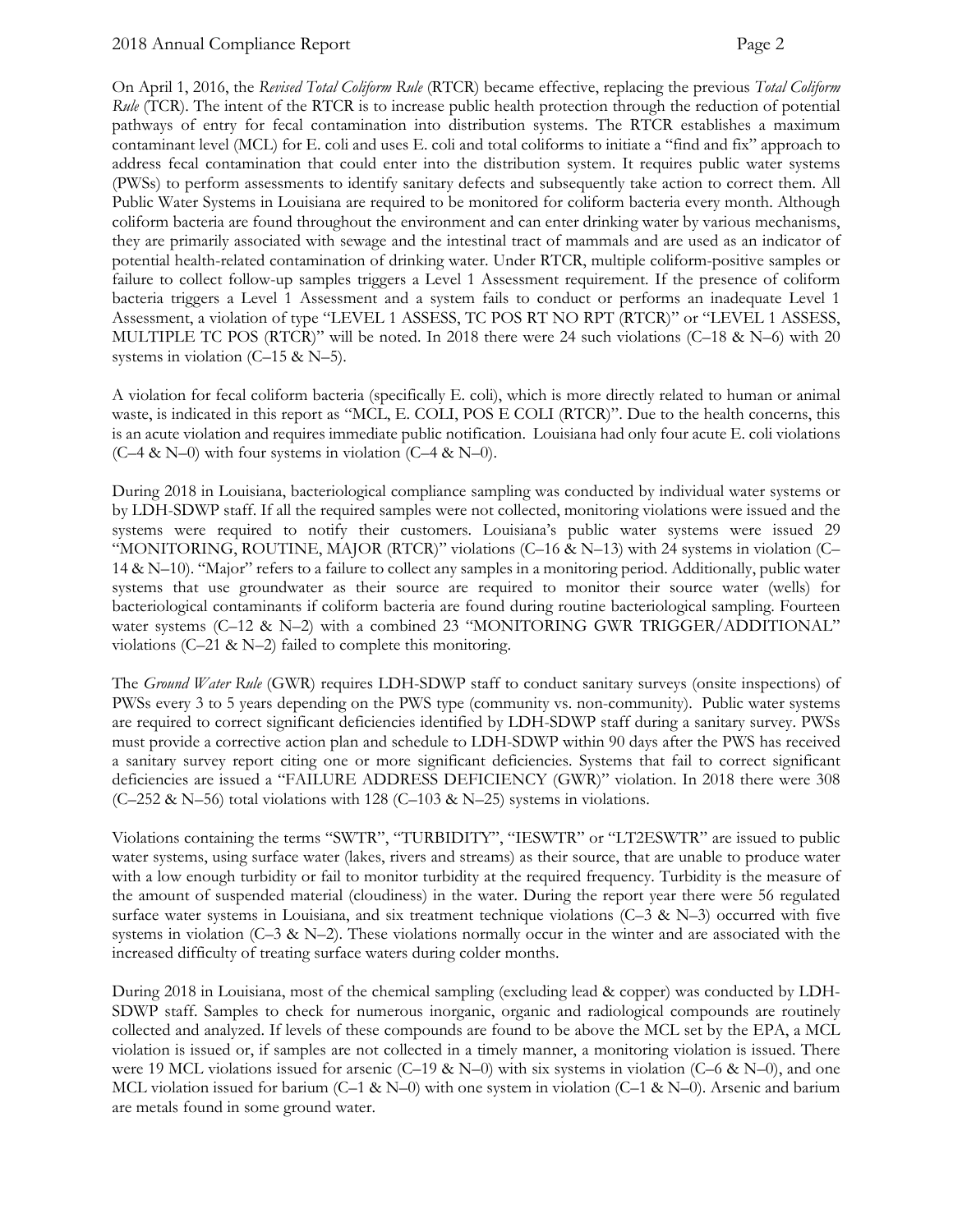In Louisiana, all public water systems are required to maintain an adequate level of disinfectant in their water system to kill potentially disease–causing microorganisms and are issued violations if they fail to maintain a protective level. Such violations are indicated as "INADEQUATE MIN CHLORINE RESIDUAL (GW&SW)" in this report. In 2018, there were 674 inadequate disinfectant residual violations (C–515 & N– 159) with 378 systems in violation (C–298 & N–80).

Per the *Stage 1 and Stage 2 Disinfectants and Disinfection By-products Rules* (DBPR), all community and non-transient non-community water systems are required to monitor for disinfection by-products. Total Trihalomethanes (TTHMs), Total Haloacetic Acids (HAA5) and Chlorite are disinfection by-products (DBPs) potentially formed by disinfectants used to treat drinking water. Effective January 1, 2017, LDH-SDWP staff conduct compliance sampling for disinfection by-products (TTHMs-HAA5). Surface water systems are additionally required to test for disinfectant by-product precursors known as Total Organic Carbon (TOC). There were eight violations (C– 8 & N–0) for inadequate disinfection by–product precursor removal with three systems in violation (C–3 & N–0). Stage 2 DBPR tightened compliance by requiring each sample location in the water system to comply with the TTHM and HAA5 MCLs. For Stage 2 DBPR, there were 653 violations (C–643 & N–10) of the MCL (LRAA) for TTHMs with 118 systems in violation (C–116 & N–2), and 209 violations (C–208 & N–1) of the MCL (LRAA) for HAA5 with 45 systems in violation (C–44 & N–1). For failing to monitor for TTHMs-HAA5, one violation (C–1 & N–0) with one system in violation (C–1 & N–0) was issued.

Per the *Lead and Copper Rule* (LCR), all community water systems and non-transient non-community water systems are required to monitor drinking water for lead and copper at their customer's taps. For lead and copper, EPA set Action Levels (AL) and requires systems to take additional actions when more than 10 percent of the samples exceed the AL for lead and/or copper. Required additional actions include increased lead and copper monitoring, consumer notification of results, public education (for lead exceedances only), water quality monitoring and implementation of corrosion control treatment. There were 21 LCR monitoring violations (C– 19  $\&$  N–2) for failing to collect their initial set of routine lead and copper tap samples with five water systems (C–4 & N–1) in violation. There were 59 water systems (C–55 & N–4) issued a total of 100 LCR monitoring violations (C–95 & N–5) for failing to collect routine lead and copper tap samples. There were three water systems (C–3 & N–0) issued three LCR monitoring violations (C–3 & N–0) for failing to collect water quality parameters. There were 26 water systems (C–23 & N–3) issued a total of 30 (C–27 & N–3) LCR reporting violations for failing to submit a corrosion control (CCT) recommendation/study. There were two community water systems issued two LCR reporting violation for failing to distribute public education. There were 129 water systems (C–114 & N–15) with a total of 136 (C–121 & N–15) LCR reporting violations for failing to distribute lead consumer notices.

This report is an effort by LDH-SDWP to provide the general public with additional information regarding the quality of their drinking water. This report is a follow-up to earlier reports dating back to 1996. There was an overall increase in the number of violations issued in 2018, primarily due to an increase in the number of violations for failure to address significant deficiencies and HAA5 MCL exceedances. LDH-SDWP continues to focus efforts on disinfection by-product control and ensuring adequate monitoring of drinking water to protect public health while also addressing failing infrastructure and exploring avenues for regional consolidation of water systems. Public water systems are challenged with meeting the tighter requirements of the new *Disinfection By-products Rule* (Stage 2) while maintaining adequate disinfectant residual in the water system to control the amoeba, *Naegleria fowleri,* which has been detected so far in nine public water systems in Louisiana. A report on the violations for 2019 will be issued in the summer of 2020. Additionally, each water system produces an annual Consumer Confidence Report which provides detailed information about sampling results and drinking water violations. This, and other drinking water information, is available on EPA's website and will be available on the LDH-SDWP website.

If you have any additional questions, please feel free to call or write. Caryn Benjamin, Deputy Chief Engineer – Compliance and Enforcement LDH-OPH / Engineering Services / Safe Drinking Water Program 225-342-7499 ▪ www.dhh.la.gov/SafeDrinkingWater

Enclosures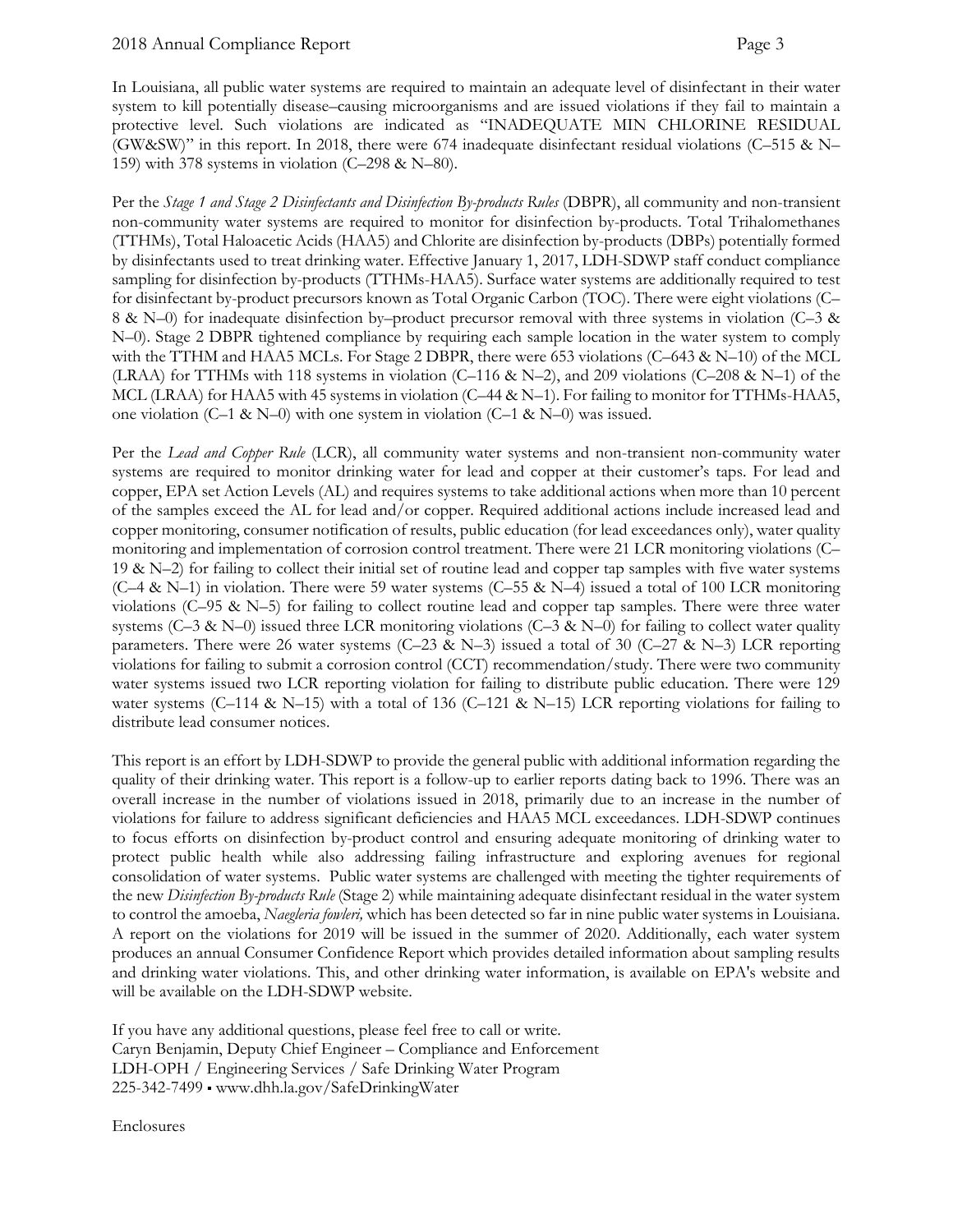3:07:08 PM

|                                                                                                                                                      |                               | Maximum Contaminant Level Treatment Technique |                               |                         |                               | <b>Significant Monitoring</b>  |
|------------------------------------------------------------------------------------------------------------------------------------------------------|-------------------------------|-----------------------------------------------|-------------------------------|-------------------------|-------------------------------|--------------------------------|
| <b>Violations Category</b>                                                                                                                           | Count of<br><b>Violations</b> | Systems in<br>Violation                       | Count of<br><b>Violations</b> | Systems in<br>Violation | Count of<br><b>Violations</b> | Systems in<br><b>Violation</b> |
| <b>Chemical Contaminant Group</b>                                                                                                                    | 21                            |                                               |                               |                         | NR.                           | NR.                            |
| <b>Disinfection Byproducts Rule</b>                                                                                                                  | 863                           | 124                                           | 8                             | 3                       | 28                            | 25                             |
| Lead and Copper Rule                                                                                                                                 |                               |                                               | 34                            | 29                      | 262                           | 185                            |
| <b>Revised Total Coliform Rule</b>                                                                                                                   | 4                             |                                               | 44                            | 25                      | 29                            | 24                             |
| <b>Ground Water Rule</b>                                                                                                                             |                               |                                               | 308                           | 128                     | 23                            | 14                             |
| Surface Water Treatment Rule, Interim Enhanced, Long Term<br>1, and Long Term 2 Surface Water Treatment Rules, and Filter<br>Backwash Recycling Rule |                               |                                               |                               | 6                       | <b>NR</b>                     | <b>NR</b>                      |
| <b>Consumer Confidence Report</b>                                                                                                                    |                               |                                               |                               |                         | 178                           | 98                             |

*NR: None Reported. RTCR major Monitoring violations and Reporting violations are combined under Significant Monitoring. There were no RTCR Reporting violations issued in 2018.*

| Total number of regulated systems<br>during report year                           | 1,359 |
|-----------------------------------------------------------------------------------|-------|
| Total number of systems with violations<br>in above categories during report year | 430   |
| Total number of violations<br>in above categories during report year              | 1,809 |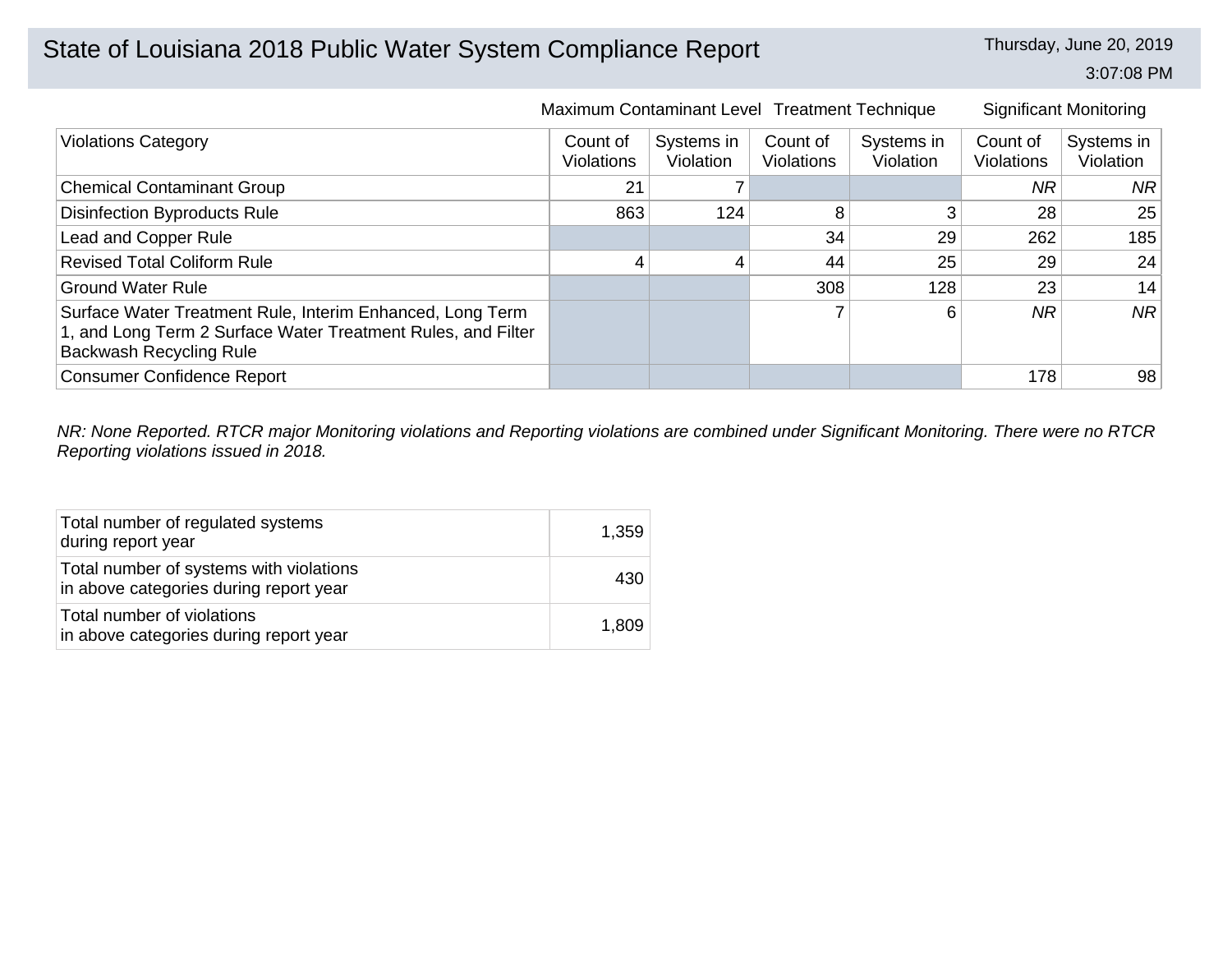| <b>PWS ID</b> | <b>Supply Name</b>                               | <b>Type of Violation</b>                                                                       | Date     | Parish        |
|---------------|--------------------------------------------------|------------------------------------------------------------------------------------------------|----------|---------------|
| LA1001003     | VILLAGE OF ESTHERWOOD<br><b>WATER SYSTEM</b>     | INADEQUATE MIN CHLORINE RESIDUAL(GW&SW)<br><b>CHLORINE</b>                                     | 12/01/18 | <b>ACADIA</b> |
| LA1001003     | VILLAGE OF ESTHERWOOD<br><b>WATER SYSTEM</b>     | INADEQUATE MIN CHLORINE RESIDUAL(GW&SW)<br><b>CHLORINE</b>                                     | 07/01/18 | <b>ACADIA</b> |
| LA1001004     |                                                  | TOWN OF IOTA WATER SYSTEM FAILURE ADDRESS DEFICIENCY (GWR)<br><b>GROUNDWATER RULE</b>          | 10/29/18 | <b>ACADIA</b> |
| LA1001004     |                                                  | TOWN OF IOTA WATER SYSTEM CCR ADEQUACY/AVAILABILITY/CONTENT<br><b>CONSUMER CONFIDENCE RULE</b> | 10/01/17 | <b>ACADIA</b> |
| LA1001004     |                                                  | TOWN OF IOTA WATER SYSTEM PUBLIC NOTICE RULE LINKED TO VIOLATION<br><b>PUBLIC NOTICE</b>       | 12/04/18 | <b>ACADIA</b> |
| LA1001005     | VILLAGE OF MERMENTAU<br><b>WATER SYSTEM</b>      | INADEQUATE MIN CHLORINE RESIDUAL(GW&SW)<br><b>CHLORINE</b>                                     | 02/01/18 | <b>ACADIA</b> |
| LA1001006     | <b>VILLAGE OF MORSE WATER</b><br><b>SYSTEM</b>   | <b>CCR REPORT</b><br>CONSUMER CONFIDENCE RULE                                                  | 07/01/17 | <b>ACADIA</b> |
| LA1001006     | <b>VILLAGE OF MORSE WATER</b><br><b>SYSTEM</b>   | CCR ADEQUACY/AVAILABILITY/CONTENT<br><b>CONSUMER CONFIDENCE RULE</b>                           | 10/01/17 | <b>ACADIA</b> |
| LA1001011     | ARC OF ACADIANA                                  | LEAD CONSUMER NOTICE (LCR)<br><b>LEAD &amp; COPPER RULE</b>                                    | 12/02/18 | <b>ACADIA</b> |
| LA1001022     | <b>SOUTH RAYNE WATER</b><br><b>CORPORATION</b>   | CCR ADEQUACY/AVAILABILITY/CONTENT<br><b>CONSUMER CONFIDENCE RULE</b>                           | 10/01/17 | <b>ACADIA</b> |
| LA1001024     | MIRE BRANCH WATER<br><b>CORPORATION</b>          | INADEQUATE MIN CHLORINE RESIDUAL(GW&SW)<br><b>CHLORINE</b>                                     | 03/01/18 | <b>ACADIA</b> |
| LA1001025     | <b>EGAN WATER CORPORATION</b>                    | MCL, LRAA<br><b>TTHM</b>                                                                       | 10/01/18 | <b>ACADIA</b> |
| LA1001025     | <b>EGAN WATER CORPORATION</b>                    | MCL, LRAA<br><b>TTHM</b>                                                                       | 07/01/18 | <b>ACADIA</b> |
| LA1001025     | <b>EGAN WATER CORPORATION</b>                    | MCL, LRAA<br><b>TTHM</b>                                                                       | 04/01/18 | <b>ACADIA</b> |
| LA1001025     | <b>EGAN WATER CORPORATION</b>                    | INADEQUATE MIN CHLORINE RESIDUAL(GW&SW)<br><b>CHLORINE</b>                                     | 05/01/18 | <b>ACADIA</b> |
| LA1001025     | <b>EGAN WATER CORPORATION</b>                    | INADEQUATE MIN CHLORINE RESIDUAL(GW&SW)<br><b>CHLORINE</b>                                     | 01/01/18 | <b>ACADIA</b> |
| LA1001026     | EGAN WATER CORPORATION<br>NO <sub>2</sub>        | INADEQUATE MIN CHLORINE RESIDUAL(GW&SW)<br><b>CHLORINE</b>                                     | 09/01/18 | <b>ACADIA</b> |
| LA1001026     | <b>EGAN WATER CORPORATION</b><br>NO <sub>2</sub> | INADEQUATE MIN CHLORINE RESIDUAL(GW&SW)<br><b>CHLORINE</b>                                     | 07/01/18 | <b>ACADIA</b> |
| LA1001026     | EGAN WATER CORPORATION<br>NO <sub>2</sub>        | INADEQUATE MIN CHLORINE RESIDUAL(GW&SW)<br><b>CHLORINE</b>                                     | 04/01/18 | $\bf ACADIA$  |
| LA1001026     | <b>EGAN WATER CORPORATION</b><br>NO <sub>2</sub> | INADEQUATE MIN CHLORINE RESIDUAL(GW&SW)<br><b>CHLORINE</b>                                     | 02/01/18 | <b>ACADIA</b> |
| LA1003001     | ALLEN PARISH WW DISTRICT<br>NO <sub>1</sub>      | FAILURE ADDRESS DEFICIENCY (GWR)<br><b>GROUNDWATER RULE</b>                                    | 12/16/18 | <b>ALLEN</b>  |
| LA1003001     | ALLEN PARISH WW DISTRICT<br>NO <sub>1</sub>      | FAILURE ADDRESS DEFICIENCY (GWR)<br><b>GROUNDWATER RULE</b>                                    | 12/16/18 | <b>ALLEN</b>  |
| LA1003001     | ALLEN PARISH WW DISTRICT<br>NO <sub>1</sub>      | FOLLOW-UP OR ROUTINE TAP M/R (LCR)<br><b>LEAD &amp; COPPER RULE</b>                            | 10/01/18 | <b>ALLEN</b>  |
| LA1003001     | ALLEN PARISH WW DISTRICT<br>NO <sub>1</sub>      | LEAD CONSUMER NOTICE (LCR)<br><b>LEAD &amp; COPPER RULE</b>                                    | 04/13/16 | <b>ALLEN</b>  |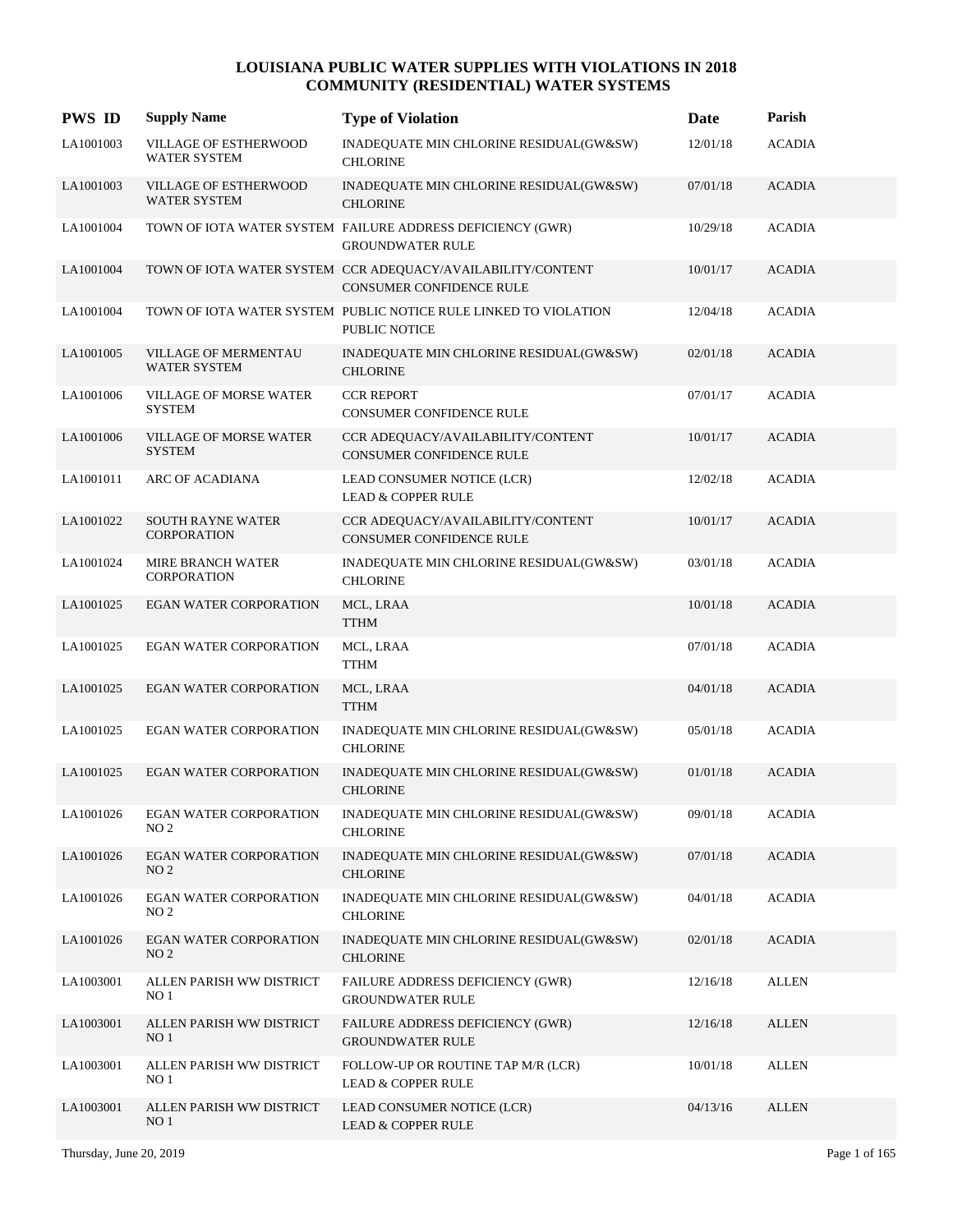| <b>PWS ID</b> | <b>Supply Name</b>                          | <b>Type of Violation</b>                                            | Date     | Parish           |
|---------------|---------------------------------------------|---------------------------------------------------------------------|----------|------------------|
| LA1003001     | ALLEN PARISH WW DISTRICT<br>NO <sub>1</sub> | <b>CCR REPORT</b><br>CONSUMER CONFIDENCE RULE                       | 07/01/18 | <b>ALLEN</b>     |
| LA1003001     | ALLEN PARISH WW DISTRICT<br>NO <sub>1</sub> | <b>CCR REPORT</b><br>CONSUMER CONFIDENCE RULE                       | 07/01/17 | <b>ALLEN</b>     |
| LA1003001     | ALLEN PARISH WW DISTRICT<br>NO <sub>1</sub> | <b>CCR REPORT</b><br>CONSUMER CONFIDENCE RULE                       | 07/01/16 | <b>ALLEN</b>     |
| LA1003001     | ALLEN PARISH WW DISTRICT<br>NO <sub>1</sub> | CCR ADEQUACY/AVAILABILITY/CONTENT<br>CONSUMER CONFIDENCE RULE       | 10/01/17 | <b>ALLEN</b>     |
| LA1003001     | ALLEN PARISH WW DISTRICT<br>NO 1            | CCR ADEQUACY/AVAILABILITY/CONTENT<br>CONSUMER CONFIDENCE RULE       | 10/01/16 | <b>ALLEN</b>     |
| LA1003003     | NORTHWEST ALLEN WWD<br>WATER SYSTEM         | FOLLOW-UP OR ROUTINE TAP M/R (LCR)<br><b>LEAD &amp; COPPER RULE</b> | 10/01/15 | <b>ALLEN</b>     |
| LA1003003     | NORTHWEST ALLEN WWD<br>WATER SYSTEM         | INADEQUATE MIN CHLORINE RESIDUAL(GW&SW)<br><b>CHLORINE</b>          | 09/01/18 | <b>ALLEN</b>     |
| LA1003006     | CITY OF OAKDALE WATER<br><b>SYSTEM</b>      | FOLLOW-UP OR ROUTINE TAP M/R (LCR)<br><b>LEAD &amp; COPPER RULE</b> | 10/01/17 | <b>ALLEN</b>     |
| LA1003007     | TOWN OF OBERLIN WATER<br><b>SYSTEM</b>      | INADEQUATE MIN CHLORINE RESIDUAL(GW&SW)<br><b>CHLORINE</b>          | 11/01/18 | <b>ALLEN</b>     |
| LA1003007     | TOWN OF OBERLIN WATER<br><b>SYSTEM</b>      | INADEQUATE MIN CHLORINE RESIDUAL(GW&SW)<br><b>CHLORINE</b>          | 06/01/18 | <b>ALLEN</b>     |
| LA1003008     | SOUTH OAKDALE WATER<br><b>SYSTEM</b>        | CCR ADEQUACY/AVAILABILITY/CONTENT<br>CONSUMER CONFIDENCE RULE       | 10/01/17 | <b>ALLEN</b>     |
| LA1003008     | <b>SOUTH OAKDALE WATER</b><br><b>SYSTEM</b> | INADEQUATE MIN CHLORINE RESIDUAL(GW&SW)<br><b>CHLORINE</b>          | 06/01/18 | <b>ALLEN</b>     |
| LA1003009     | SOUTHWEST ALLEN WW<br><b>DISTRICT NO 2</b>  | MCL, LRAA<br>TOTAL HALOACETIC ACIDS (HAA5)                          | 10/01/18 | <b>ALLEN</b>     |
| LA1003009     | SOUTHWEST ALLEN WW<br><b>DISTRICT NO 2</b>  | MCL, LRAA<br>TOTAL HALOACETIC ACIDS (HAA5)                          | 07/01/18 | <b>ALLEN</b>     |
| LA1003009     | SOUTHWEST ALLEN WW<br><b>DISTRICT NO 2</b>  | MCL, LRAA<br><b>TTHM</b>                                            | 07/01/18 | <b>ALLEN</b>     |
| LA1003009     | SOUTHWEST ALLEN WW<br><b>DISTRICT NO 2</b>  | MCL, LRAA<br>TOTAL HALOACETIC ACIDS (HAA5)                          | 04/01/18 | <b>ALLEN</b>     |
| LA1003009     | SOUTHWEST ALLEN WW<br><b>DISTRICT NO 2</b>  | MCL, LRAA<br><b>TTHM</b>                                            | 04/01/18 | <b>ALLEN</b>     |
| LA1003009     | SOUTHWEST ALLEN WW<br><b>DISTRICT NO 2</b>  | MCL, LRAA<br><b>TTHM</b>                                            | 01/01/18 | <b>ALLEN</b>     |
| LA1003009     | SOUTHWEST ALLEN WW<br><b>DISTRICT NO 2</b>  | MCL, LRAA<br>TOTAL HALOACETIC ACIDS (HAA5)                          | 01/01/18 | <b>ALLEN</b>     |
| LA1003009     | SOUTHWEST ALLEN WW<br><b>DISTRICT NO 2</b>  | FAILURE SUBMIT OEL REPORT FOR TTHM<br><b>TTHM</b>                   | 07/31/17 | <b>ALLEN</b>     |
| LA1003009     | SOUTHWEST ALLEN WW<br><b>DISTRICT NO 2</b>  | FAILURE SUBMIT OEL REPORT FOR HAA5<br>TOTAL HALOACETIC ACIDS (HAA5) | 07/31/17 | <b>ALLEN</b>     |
| LA1005035     | PARISH UTILITIES OF<br><b>ASCENSION</b>     | FAILURE TO PROVIDE LT2 TREATMENT<br>LT2ESWTR                        | 02/01/18 | <b>ASCENSION</b> |
| LA1005035     | PARISH UTILITIES OF<br><b>ASCENSION</b>     | FAILURE ADDRESS DEFICIENCY (GWR)<br><b>GROUNDWATER RULE</b>         | 06/23/16 | <b>ASCENSION</b> |
| LA1005035     | PARISH UTILITIES OF<br><b>ASCENSION</b>     | <b>CCR REPORT</b><br>CONSUMER CONFIDENCE RULE                       | 07/01/17 | <b>ASCENSION</b> |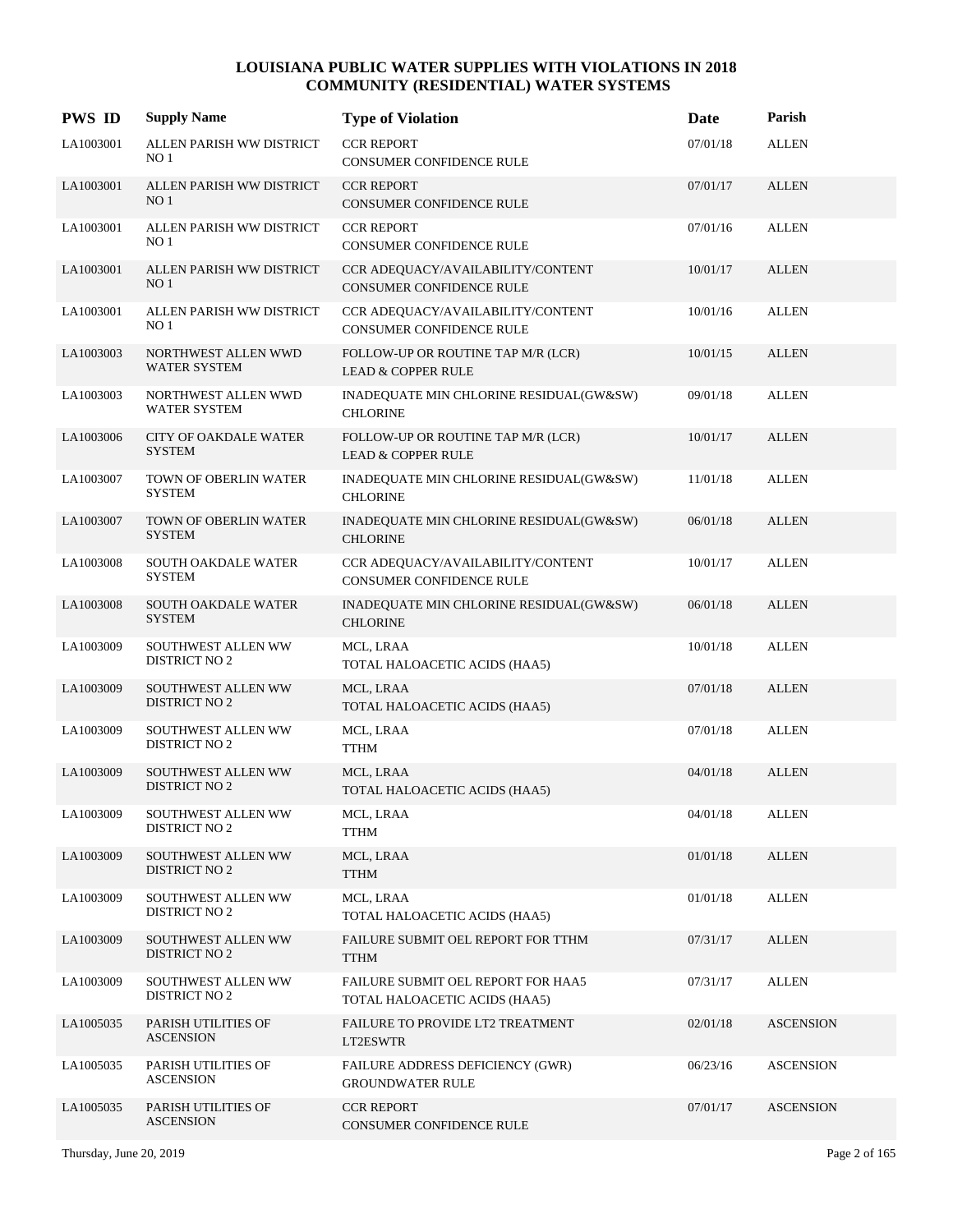| <b>PWS ID</b> | <b>Supply Name</b>                             | <b>Type of Violation</b>                                                               | Date     | Parish           |
|---------------|------------------------------------------------|----------------------------------------------------------------------------------------|----------|------------------|
| LA1005035     | PARISH UTILITIES OF<br><b>ASCENSION</b>        | CCR ADEQUACY/AVAILABILITY/CONTENT<br><b>CONSUMER CONFIDENCE RULE</b>                   | 10/01/17 | <b>ASCENSION</b> |
| LA1005045     | ASCENSION CONSOLIDATED<br>UTILITY DIST 1       | CCR ADEQUACY/AVAILABILITY/CONTENT<br><b>CONSUMER CONFIDENCE RULE</b>                   | 10/01/17 | <b>ASCENSION</b> |
| LA1005046     | <b>JIMMY BABIN APARTMENTS</b>                  | SAMPLE SITING PLAN ERRORS (RTCR)<br>REVISED TOTAL COLIFORM RULE (RTCR)                 | 04/01/16 | <b>ASCENSION</b> |
| LA1005046     | <b>JIMMY BABIN APARTMENTS</b>                  | PUBLIC NOTICE RULE LINKED TO VIOLATION<br><b>PUBLIC NOTICE</b>                         | 03/26/17 | <b>ASCENSION</b> |
| LA1005046     | <b>JIMMY BABIN APARTMENTS</b>                  | PUBLIC NOTICE RULE LINKED TO VIOLATION<br><b>PUBLIC NOTICE</b>                         | 03/22/17 | <b>ASCENSION</b> |
| LA1005046     | <b>JIMMY BABIN APARTMENTS</b>                  | PUBLIC NOTICE RULE LINKED TO VIOLATION<br><b>PUBLIC NOTICE</b>                         | 03/11/17 | <b>ASCENSION</b> |
| LA1005046     | <b>JIMMY BABIN APARTMENTS</b>                  | PUBLIC NOTICE RULE LINKED TO VIOLATION<br><b>PUBLIC NOTICE</b>                         | 03/11/17 | <b>ASCENSION</b> |
| LA1005118     | <b>PARK</b>                                    | FAMILY COURT MOBILE HOME LEAD CONSUMER NOTICE (LCR)<br><b>LEAD &amp; COPPER RULE</b>   | 10/25/16 | <b>ASCENSION</b> |
| LA1005118     | <b>PARK</b>                                    | FAMILY COURT MOBILE HOME CCR ADEQUACY/AVAILABILITY/CONTENT<br>CONSUMER CONFIDENCE RULE | 10/01/17 | <b>ASCENSION</b> |
| LA1005118     | <b>PARK</b>                                    | FAMILY COURT MOBILE HOME INADEQUATE MIN CHLORINE RESIDUAL(GW&SW)<br><b>CHLORINE</b>    | 03/01/18 | <b>ASCENSION</b> |
| LA1005118     | PARK                                           | FAMILY COURT MOBILE HOME INADEQUATE MIN CHLORINE RESIDUAL(GW&SW)<br><b>CHLORINE</b>    | 02/01/18 | <b>ASCENSION</b> |
| LA1005118     | FAMILY COURT MOBILE HOME<br><b>PARK</b>        | INADEQUATE MIN CHLORINE RESIDUAL(GW&SW)<br><b>CHLORINE</b>                             | 01/01/18 | <b>ASCENSION</b> |
| LA1005119     | COUNTRYSIDE MOBILE HOME<br><b>COURT</b>        | <b>CCR REPORT</b><br>CONSUMER CONFIDENCE RULE                                          | 07/01/18 | <b>ASCENSION</b> |
| LA1005119     | <b>COUNTRYSIDE MOBILE HOME</b><br><b>COURT</b> | CCR ADEQUACY/AVAILABILITY/CONTENT<br>CONSUMER CONFIDENCE RULE                          | 10/01/17 | <b>ASCENSION</b> |
| LA1005147     | WHITE ROAD MOBILE HOME<br>PARK                 | FAILURE ADDRESS DEFICIENCY (GWR)<br><b>GROUNDWATER RULE</b>                            | 11/01/18 | <b>ASCENSION</b> |
| LA1005147     | WHITE ROAD MOBILE HOME<br>PARK                 | FAILURE ADDRESS DEFICIENCY (GWR)<br><b>GROUNDWATER RULE</b>                            | 11/01/18 | <b>ASCENSION</b> |
| LA1005147     | WHITE ROAD MOBILE HOME<br>PARK                 | LEAD CONSUMER NOTICE (LCR)<br><b>LEAD &amp; COPPER RULE</b>                            | 01/12/18 | <b>ASCENSION</b> |
| LA1005147     | WHITE ROAD MOBILE HOME<br>PARK                 | <b>CCR REPORT</b><br>CONSUMER CONFIDENCE RULE                                          | 07/01/18 | <b>ASCENSION</b> |
| LA1005147     | WHITE ROAD MOBILE HOME<br>PARK                 | CCR ADEOUACY/AVAILABILITY/CONTENT<br>CONSUMER CONFIDENCE RULE                          | 10/01/17 | <b>ASCENSION</b> |
| LA1005152     | PINE TRAILER PARK                              | FAILURE ADDRESS DEFICIENCY (GWR)<br><b>GROUNDWATER RULE</b>                            | 10/11/17 | <b>ASCENSION</b> |
| LA1005152     | PINE TRAILER PARK                              | FOLLOW-UP OR ROUTINE TAP M/R (LCR)<br><b>LEAD &amp; COPPER RULE</b>                    | 07/01/18 | <b>ASCENSION</b> |
| LA1005152     | PINE TRAILER PARK                              | FOLLOW-UP OR ROUTINE TAP M/R (LCR)<br><b>LEAD &amp; COPPER RULE</b>                    | 01/01/18 | <b>ASCENSION</b> |
| LA1005152     | PINE TRAILER PARK                              | LEAD CONSUMER NOTICE (LCR)<br><b>LEAD &amp; COPPER RULE</b>                            | 10/25/17 | <b>ASCENSION</b> |
| LA1005152     | PINE TRAILER PARK                              | <b>CCR REPORT</b><br>CONSUMER CONFIDENCE RULE                                          | 07/01/18 | <b>ASCENSION</b> |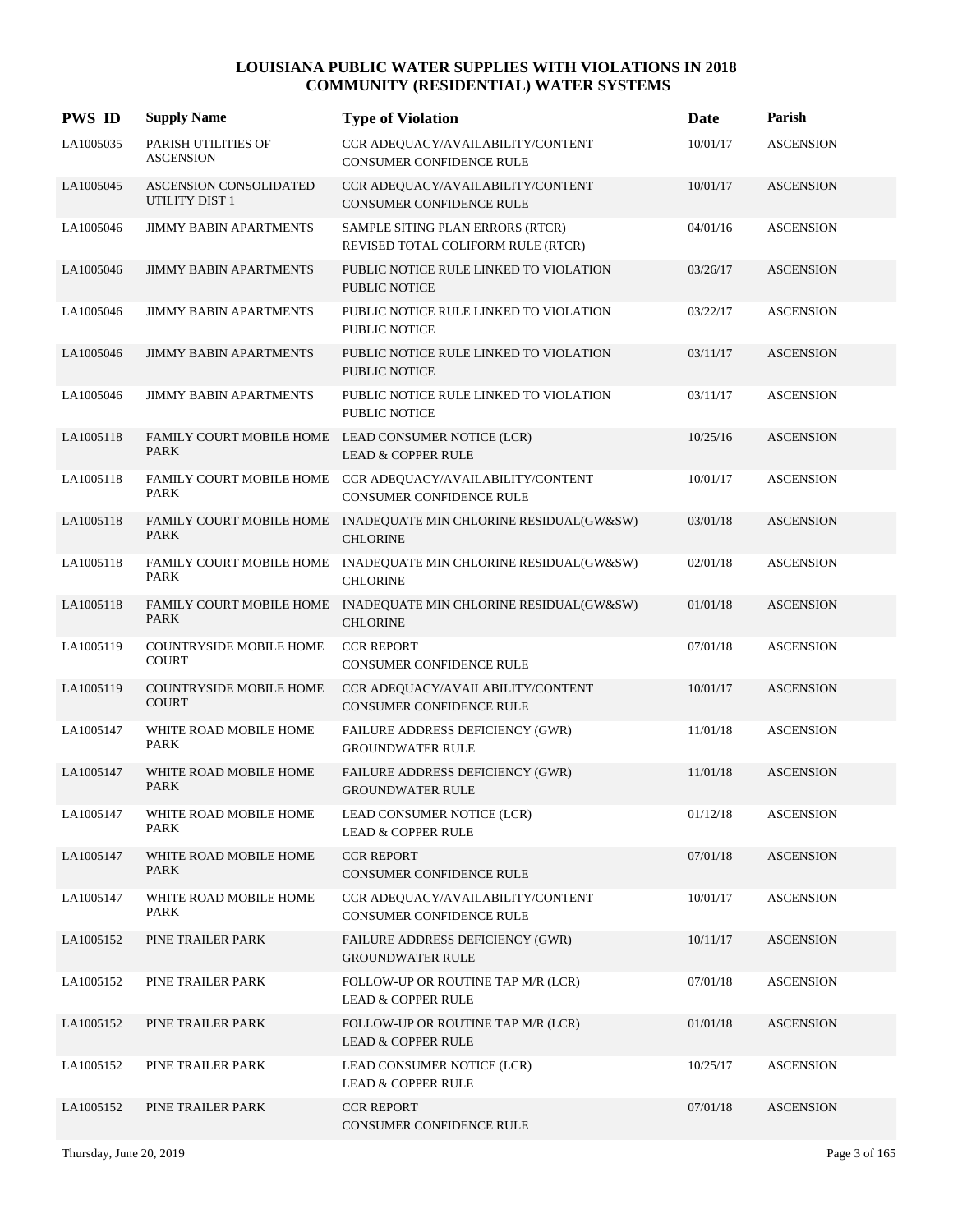| <b>PWS ID</b> | <b>Supply Name</b>                                   | <b>Type of Violation</b>                                                             | Date     | Parish           |
|---------------|------------------------------------------------------|--------------------------------------------------------------------------------------|----------|------------------|
| LA1005152     | PINE TRAILER PARK                                    | PUBLIC NOTICE RULE LINKED TO VIOLATION<br><b>PUBLIC NOTICE</b>                       | 11/05/18 | <b>ASCENSION</b> |
| LA1005152     | PINE TRAILER PARK                                    | PUBLIC NOTICE RULE LINKED TO VIOLATION<br><b>PUBLIC NOTICE</b>                       | 05/13/18 | <b>ASCENSION</b> |
| LA1005152     | PINE TRAILER PARK                                    | INADEQUATE MIN CHLORINE RESIDUAL(GW&SW)<br><b>CHLORINE</b>                           | 12/03/18 | <b>ASCENSION</b> |
| LA1005152     | PINE TRAILER PARK                                    | INADEQUATE MIN CHLORINE RESIDUAL(GW&SW)<br><b>CHLORINE</b>                           | 06/01/18 | <b>ASCENSION</b> |
| LA1005152     | PINE TRAILER PARK                                    | INADEQUATE MIN CHLORINE RESIDUAL(GW&SW)<br><b>CHLORINE</b>                           | 04/01/18 | <b>ASCENSION</b> |
| LA1005152     | PINE TRAILER PARK                                    | INADEQUATE MIN CHLORINE RESIDUAL(GW&SW)<br><b>CHLORINE</b>                           | 03/01/18 | <b>ASCENSION</b> |
| LA1005152     | PINE TRAILER PARK                                    | 5% DS BELOW MIN 0.5-2 MONTHS CONSEC(GW)<br><b>CHLORINE</b>                           | 08/01/18 | <b>ASCENSION</b> |
| LA1005152     | PINE TRAILER PARK                                    | 5% DS BELOW MIN 0.5-2 MONTHS CONSEC(GW)<br><b>CHLORINE</b>                           | 07/01/18 | <b>ASCENSION</b> |
| LA1005171     | OAK VILLAGE MOBILE HOME<br><b>PARK WS</b>            | <b>CCR REPORT</b><br>CONSUMER CONFIDENCE RULE                                        | 07/01/18 | <b>ASCENSION</b> |
| LA1005171     | OAK VILLAGE MOBILE HOME<br><b>PARK WS</b>            | INADEQUATE MIN CHLORINE RESIDUAL(GW&SW)<br><b>CHLORINE</b>                           | 09/01/18 | <b>ASCENSION</b> |
| LA1005171     | OAK VILLAGE MOBILE HOME<br><b>PARK WS</b>            | INADEQUATE MIN CHLORINE RESIDUAL(GW&SW)<br><b>CHLORINE</b>                           | 01/01/18 | <b>ASCENSION</b> |
| LA1005202     | <b>COURT</b>                                         | COUNTRYVIEW MOBILE HOME LEAD CONSUMER NOTICE (LCR)<br><b>LEAD &amp; COPPER RULE</b>  | 01/12/18 | <b>ASCENSION</b> |
| LA1005202     | COUNTRYVIEW MOBILE HOME CCR REPORT<br><b>COURT</b>   | <b>CONSUMER CONFIDENCE RULE</b>                                                      | 07/01/18 | <b>ASCENSION</b> |
| LA1005202     | <b>COUNTRYVIEW MOBILE HOME</b><br><b>COURT</b>       | CCR ADEQUACY/AVAILABILITY/CONTENT<br><b>CONSUMER CONFIDENCE RULE</b>                 | 10/01/17 | <b>ASCENSION</b> |
| LA1005202     | <b>COUNTRYVIEW MOBILE HOME</b><br><b>COURT</b>       | PUBLIC NOTICE RULE LINKED TO VIOLATION<br><b>PUBLIC NOTICE</b>                       | 06/14/18 | <b>ASCENSION</b> |
| LA1005206     | <b>DIVERSION WATER - RIVER</b><br><b>RUN ESTATES</b> | LEAD CONSUMER NOTICE (LCR)<br><b>LEAD &amp; COPPER RULE</b>                          | 01/12/18 | <b>ASCENSION</b> |
| LA1005208     | DIVERSION WATER - CYPRESS<br>LAKES                   | LEAD CONSUMER NOTICE (LCR)<br><b>LEAD &amp; COPPER RULE</b>                          | 02/01/18 | <b>ASCENSION</b> |
| LA1005210     | ST AMANT TRAILER PARK                                | INADEQUATE MIN CHLORINE RESIDUAL(GW&SW)<br><b>CHLORINE</b>                           | 06/01/18 | <b>ASCENSION</b> |
| LA1009005     | TOWN OF COTTONPORT<br>WATER SYSTEM                   | INADEQUATE MIN CHLORINE RESIDUAL(GW&SW)<br><b>CHLORINE</b>                           | 07/01/18 | <b>AVOYELLES</b> |
| LA1009006     | TOWN OF EVERGREEN WATER<br><b>SYSTEM</b>             | INADEQUATE MIN CHLORINE RESIDUAL(GW&SW)<br><b>CHLORINE</b>                           | 07/01/18 | <b>AVOYELLES</b> |
| LA1009006     | TOWN OF EVERGREEN WATER<br><b>SYSTEM</b>             | INADEQUATE MIN CHLORINE RESIDUAL(GW&SW)<br><b>CHLORINE</b>                           | 04/01/18 | <b>AVOYELLES</b> |
| LA1009012     | VILLAGE OF MOREAUVILLE<br>WATER SYSTEM               | INADEQUATE MIN CHLORINE RESIDUAL(GW&SW)<br><b>CHLORINE</b>                           | 09/01/18 | <b>AVOYELLES</b> |
| LA1009014     | <b>SYSTEM</b>                                        | TOWN OF SIMMESPORT WATER FAILURE ADDRESS DEFICIENCY (GWR)<br><b>GROUNDWATER RULE</b> | 12/28/16 | <b>AVOYELLES</b> |
| LA1009014     | <b>SYSTEM</b>                                        | TOWN OF SIMMESPORT WATER INADEQUATE MIN CHLORINE RESIDUAL(GW&SW)<br><b>CHLORINE</b>  | 04/01/18 | <b>AVOYELLES</b> |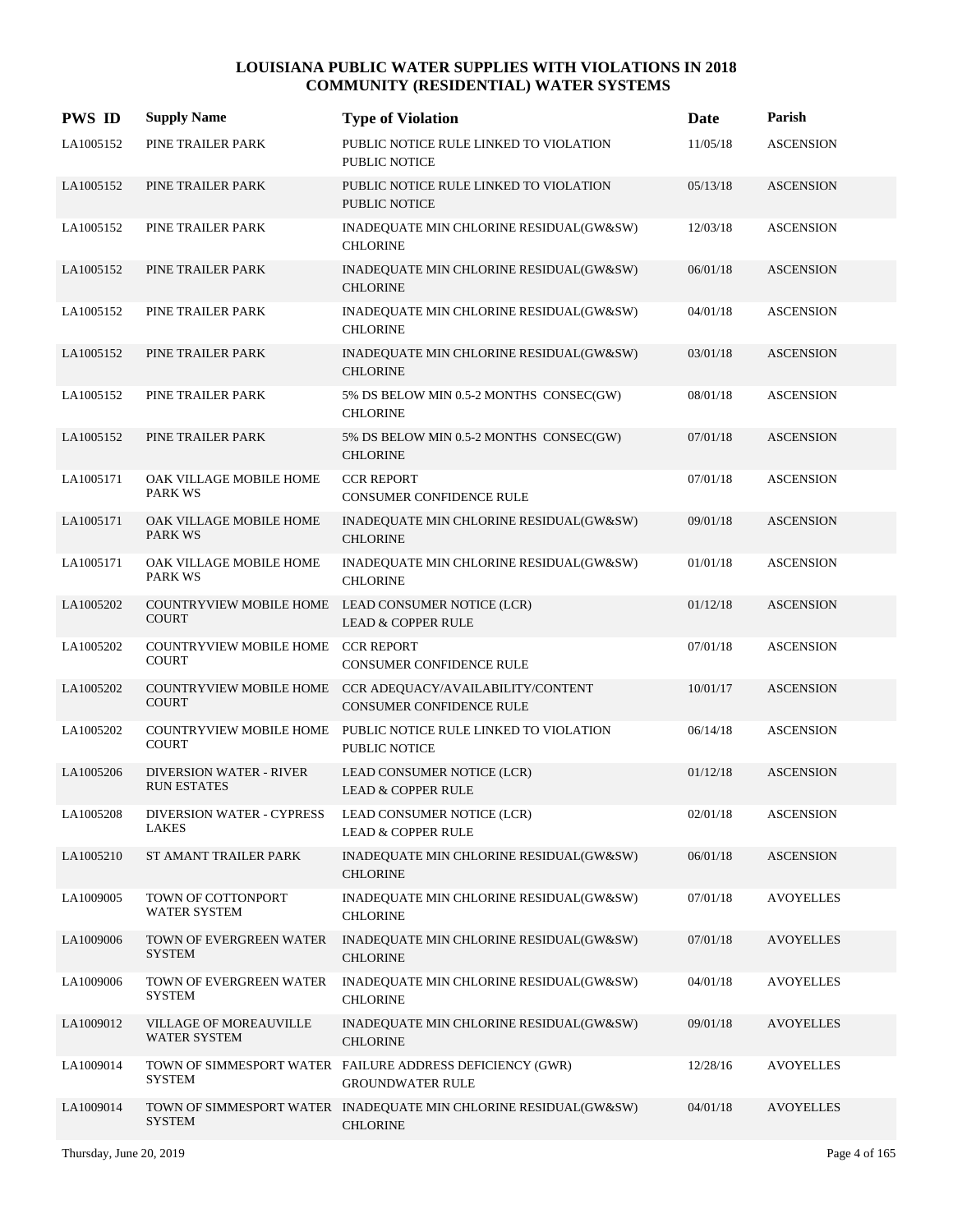| <b>PWS ID</b> | <b>Supply Name</b>                                    | <b>Type of Violation</b>                                                            | Date     | Parish            |
|---------------|-------------------------------------------------------|-------------------------------------------------------------------------------------|----------|-------------------|
| LA1009014     | <b>SYSTEM</b>                                         | TOWN OF SIMMESPORT WATER INADEQUATE MIN CHLORINE RESIDUAL(GW&SW)<br><b>CHLORINE</b> | 01/01/18 | <b>AVOYELLES</b>  |
| LA1009015     | SOUTHWEST AVOYELLES<br><b>WATER DISTRICT</b>          | INADEQUATE MIN CHLORINE RESIDUAL(GW&SW)<br><b>CHLORINE</b>                          | 11/01/18 | <b>AVOYELLES</b>  |
| LA1009015     | SOUTHWEST AVOYELLES<br><b>WATER DISTRICT</b>          | EXCEED SECONDARY CONTAMINANT LEVEL<br><b>FLUORIDE</b>                               | 01/01/18 | <b>AVOYELLES</b>  |
| LA1009016     | <b>AVOYELLES WARD ONE</b><br>WATER SYSTEM INC         | INADEQUATE MIN CHLORINE RESIDUAL(GW&SW)<br><b>CHLORINE</b>                          | 06/01/18 | <b>AVOYELLES</b>  |
| LA1009016     | AVOYELLES WARD ONE<br>WATER SYSTEM INC                | INADEQUATE MIN CHLORINE RESIDUAL(GW&SW)<br><b>CHLORINE</b>                          | 03/01/18 | <b>AVOYELLES</b>  |
| LA1009020     | <b>SPRING BAYOU WATER</b><br><b>WORKS DISTRICT</b>    | FAILURE ADDRESS DEFICIENCY (GWR)<br><b>GROUNDWATER RULE</b>                         | 05/02/16 | <b>AVOYELLES</b>  |
| LA1009020     | <b>SPRING BAYOU WATER</b><br><b>WORKS DISTRICT</b>    | NO CERTIFIED OPERATOR                                                               | 11/07/18 | <b>AVOYELLES</b>  |
| LA1011004     | <b>GREEN ACRES SUBDIVISION</b><br><b>WATER SYSTEM</b> | OCCT/SOWT RECOMMENDATION/STUDY (LCR)<br><b>LEAD &amp; COPPER RULE</b>               | 11/01/18 | <b>BEAUREGARD</b> |
| LA1011007     | TOWN OF MERRYVILLE<br><b>WATER SYSTEM</b>             | INADEQUATE MIN CHLORINE RESIDUAL(GW&SW)<br><b>CHLORINE</b>                          | 08/01/18 | <b>BEAUREGARD</b> |
| LA1011008     | <b>BEAUREGARD WATER WORKS</b><br>DIST#3               | LEAD CONSUMER NOTICE (LCR)<br><b>LEAD &amp; COPPER RULE</b>                         | 03/18/18 | <b>BEAUREGARD</b> |
| LA1011008     | <b>BEAUREGARD WATER WORKS</b><br>DIST#3               | INADEQUATE MIN CHLORINE RESIDUAL(GW&SW)<br><b>CHLORINE</b>                          | 08/01/18 | <b>BEAUREGARD</b> |
| LA1011008     | <b>BEAUREGARD WATER WORKS</b><br>DIST#3               | INADEQUATE MIN CHLORINE RESIDUAL(GW&SW)<br><b>CHLORINE</b>                          | 06/01/18 | <b>BEAUREGARD</b> |
| LA1011008     | <b>BEAUREGARD WATER WORKS</b><br>DIST#3               | FAILURE TO SUBMIT MONITORING PLAN<br>TOTAL COLIFORM RULE                            | 01/01/14 | <b>BEAUREGARD</b> |
| LA1013001     | ALABAMA WATER SYSTEM                                  | FAILURE ADDRESS DEFICIENCY (GWR)<br><b>GROUNDWATER RULE</b>                         | 12/06/16 | <b>BIENVILLE</b>  |
| LA1013001     | ALABAMA WATER SYSTEM                                  | <b>CCR REPORT</b><br>CONSUMER CONFIDENCE RULE                                       | 07/01/17 | <b>BIENVILLE</b>  |
| LA1013001     | ALABAMA WATER SYSTEM                                  | CCR ADEQUACY/AVAILABILITY/CONTENT<br><b>CONSUMER CONFIDENCE RULE</b>                | 10/01/17 | <b>BIENVILLE</b>  |
| LA1013001     | ALABAMA WATER SYSTEM                                  | INADEQUATE MIN CHLORINE RESIDUAL(GW&SW)<br><b>CHLORINE</b>                          | 05/01/18 | <b>BIENVILLE</b>  |
| LA1013002     | ALBERTA WATER SYSTEM                                  | MCL, LRAA<br>TOTAL HALOACETIC ACIDS (HAA5)                                          | 10/01/18 | <b>BIENVILLE</b>  |
| LA1013002     | ALBERTA WATER SYSTEM                                  | MCL, LRAA<br><b>TTHM</b>                                                            | 10/01/18 | <b>BIENVILLE</b>  |
| LA1013002     | ALBERTA WATER SYSTEM                                  | MCL, LRAA<br>TOTAL HALOACETIC ACIDS (HAA5)                                          | 10/01/18 | <b>BIENVILLE</b>  |
| LA1013002     | ALBERTA WATER SYSTEM                                  | MCL, LRAA<br><b>TTHM</b>                                                            | 10/01/18 | <b>BIENVILLE</b>  |
| LA1013002     | ALBERTA WATER SYSTEM                                  | MCL, LRAA<br><b>TTHM</b>                                                            | 07/01/18 | <b>BIENVILLE</b>  |
| LA1013002     | ALBERTA WATER SYSTEM                                  | MCL, LRAA<br><b>TTHM</b>                                                            | 07/01/18 | <b>BIENVILLE</b>  |
| LA1013002     | ALBERTA WATER SYSTEM                                  | MCL, LRAA<br>TOTAL HALOACETIC ACIDS (HAA5)                                          | 07/01/18 | <b>BIENVILLE</b>  |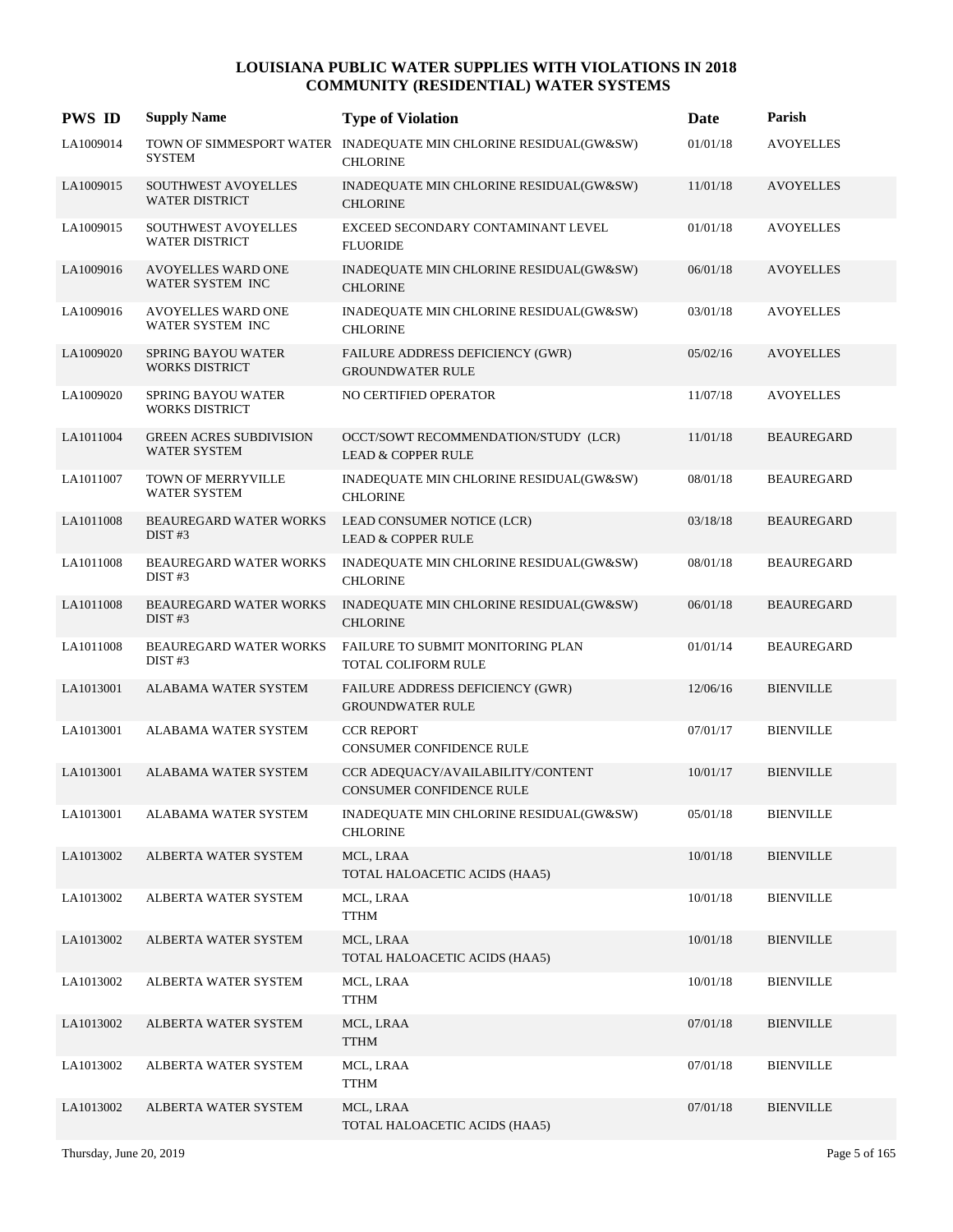| <b>PWS ID</b> | <b>Supply Name</b>          | <b>Type of Violation</b>                                              | Date     | Parish           |
|---------------|-----------------------------|-----------------------------------------------------------------------|----------|------------------|
| LA1013002     | ALBERTA WATER SYSTEM        | MCL, LRAA<br>TOTAL HALOACETIC ACIDS (HAA5)                            | 07/01/18 | <b>BIENVILLE</b> |
| LA1013002     | ALBERTA WATER SYSTEM        | MCL, LRAA<br><b>TTHM</b>                                              | 04/01/18 | <b>BIENVILLE</b> |
| LA1013002     | ALBERTA WATER SYSTEM        | MCL, LRAA<br><b>TTHM</b>                                              | 04/01/18 | <b>BIENVILLE</b> |
| LA1013002     | <b>ALBERTA WATER SYSTEM</b> | MCL, LRAA<br>TOTAL HALOACETIC ACIDS (HAA5)                            | 04/01/18 | <b>BIENVILLE</b> |
| LA1013002     | ALBERTA WATER SYSTEM        | MCL, LRAA<br>TOTAL HALOACETIC ACIDS (HAA5)                            | 04/01/18 | <b>BIENVILLE</b> |
| LA1013002     | ALBERTA WATER SYSTEM        | MCL, LRAA<br>TOTAL HALOACETIC ACIDS (HAA5)                            | 01/01/18 | <b>BIENVILLE</b> |
| LA1013002     | ALBERTA WATER SYSTEM        | MCL, LRAA<br><b>TTHM</b>                                              | 01/01/18 | <b>BIENVILLE</b> |
| LA1013002     | ALBERTA WATER SYSTEM        | MCL, LRAA<br>TOTAL HALOACETIC ACIDS (HAA5)                            | 01/01/18 | <b>BIENVILLE</b> |
| LA1013002     | ALBERTA WATER SYSTEM        | MCL, LRAA<br><b>TTHM</b>                                              | 01/01/18 | <b>BIENVILLE</b> |
| LA1013002     | ALBERTA WATER SYSTEM        | CCR ADEQUACY/AVAILABILITY/CONTENT<br><b>CONSUMER CONFIDENCE RULE</b>  | 10/01/17 | <b>BIENVILLE</b> |
| LA1013002     | ALBERTA WATER SYSTEM        | INADEQUATE MIN CHLORINE RESIDUAL(GW&SW)<br><b>CHLORAMINE</b>          | 11/01/18 | <b>BIENVILLE</b> |
| LA1013002     | ALBERTA WATER SYSTEM        | INADEQUATE MIN CHLORINE RESIDUAL(GW&SW)<br><b>CHLORAMINE</b>          | 09/01/18 | <b>BIENVILLE</b> |
| LA1013003     | ARCADIA WATER SYSTEM        | OCCT/SOWT RECOMMENDATION/STUDY (LCR)<br><b>LEAD &amp; COPPER RULE</b> | 11/01/18 | <b>BIENVILLE</b> |
| LA1013005     | BRYCELAND WATER SYSTEM      | INADEQUATE MIN CHLORINE RESIDUAL(GW&SW)<br><b>CHLORINE</b>            | 11/01/18 | <b>BIENVILLE</b> |
| LA1013006     | <b>CASTOR WATER SYSTEM</b>  | MCL, LRAA<br>TOTAL HALOACETIC ACIDS (HAA5)                            | 07/01/18 | <b>BIENVILLE</b> |
| LA1013006     | <b>CASTOR WATER SYSTEM</b>  | MCL, LRAA<br>TOTAL HALOACETIC ACIDS (HAA5)                            | 07/01/18 | <b>BIENVILLE</b> |
| LA1013006     | CASTOR WATER SYSTEM         | MCL, LRAA<br><b>TTHM</b>                                              | 07/01/18 | <b>BIENVILLE</b> |
| LA1013006     | CASTOR WATER SYSTEM         | MCL, LRAA<br><b>TTHM</b>                                              | 07/01/18 | <b>BIENVILLE</b> |
| LA1013006     | CASTOR WATER SYSTEM         | MCL, LRAA<br>TOTAL HALOACETIC ACIDS (HAA5)                            | 04/01/18 | <b>BIENVILLE</b> |
| LA1013006     | CASTOR WATER SYSTEM         | MCL, LRAA<br><b>TTHM</b>                                              | 04/01/18 | <b>BIENVILLE</b> |
| LA1013006     | CASTOR WATER SYSTEM         | MCL, LRAA<br><b>TTHM</b>                                              | 04/01/18 | <b>BIENVILLE</b> |
| LA1013006     | <b>CASTOR WATER SYSTEM</b>  | MCL, LRAA<br>TOTAL HALOACETIC ACIDS (HAA5)                            | 04/01/18 | <b>BIENVILLE</b> |
| LA1013006     | CASTOR WATER SYSTEM         | MCL, LRAA<br>TOTAL HALOACETIC ACIDS (HAA5)                            | 01/01/18 | <b>BIENVILLE</b> |
| LA1013006     | CASTOR WATER SYSTEM         | MCL, LRAA<br><b>TTHM</b>                                              | 01/01/18 | <b>BIENVILLE</b> |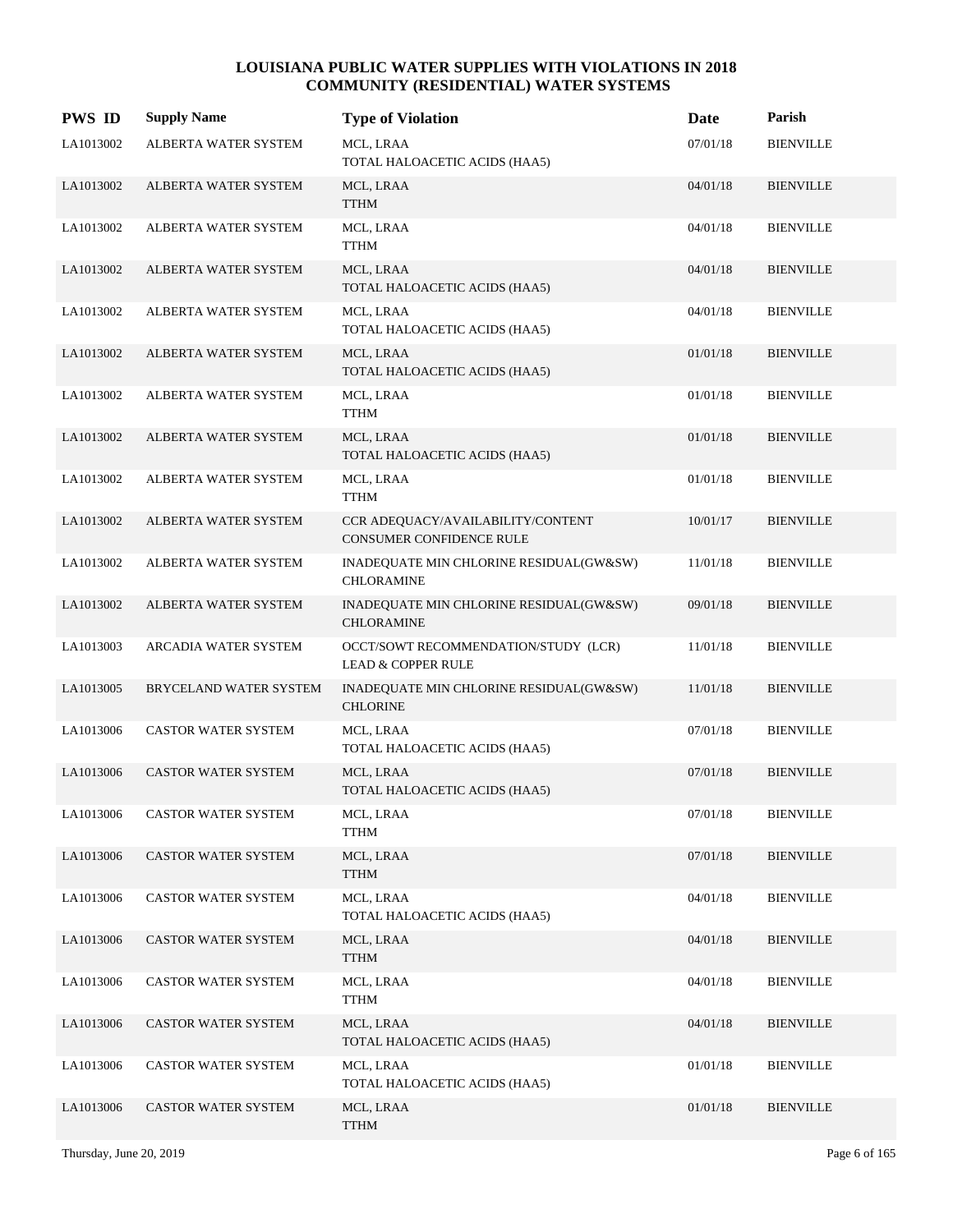| <b>PWS ID</b> | <b>Supply Name</b>           | <b>Type of Violation</b>                                            | Date     | Parish           |
|---------------|------------------------------|---------------------------------------------------------------------|----------|------------------|
| LA1013006     | CASTOR WATER SYSTEM          | MCL, LRAA<br><b>TTHM</b>                                            | 01/01/18 | <b>BIENVILLE</b> |
| LA1013006     | <b>CASTOR WATER SYSTEM</b>   | MCL, LRAA<br>TOTAL HALOACETIC ACIDS (HAA5)                          | 01/01/18 | <b>BIENVILLE</b> |
| LA1013006     | CASTOR WATER SYSTEM          | FAILURE SUBMIT OEL REPORT FOR TTHM<br>TTHM                          | 10/31/17 | <b>BIENVILLE</b> |
| LA1013006     | <b>CASTOR WATER SYSTEM</b>   | FAILURE SUBMIT OEL REPORT FOR HAA5<br>TOTAL HALOACETIC ACIDS (HAA5) | 10/31/17 | <b>BIENVILLE</b> |
| LA1013006     | CASTOR WATER SYSTEM          | FAILURE SUBMIT OEL REPORT FOR HAA5<br>TOTAL HALOACETIC ACIDS (HAA5) | 07/31/17 | <b>BIENVILLE</b> |
| LA1013006     | <b>CASTOR WATER SYSTEM</b>   | FAILURE SUBMIT OEL REPORT FOR TTHM<br><b>TTHM</b>                   | 07/31/17 | <b>BIENVILLE</b> |
| LA1013006     | CASTOR WATER SYSTEM          | FAILURE SUBMIT OEL REPORT FOR TTHM<br><b>TTHM</b>                   | 05/01/14 | <b>BIENVILLE</b> |
| LA1013006     | <b>CASTOR WATER SYSTEM</b>   | INADEQUATE MIN CHLORINE RESIDUAL(GW&SW)<br><b>CHLORINE</b>          | 10/01/18 | <b>BIENVILLE</b> |
| LA1013006     | CASTOR WATER SYSTEM          | INADEQUATE MIN CHLORINE RESIDUAL(GW&SW)<br><b>CHLORAMINE</b>        | 08/01/18 | <b>BIENVILLE</b> |
| LA1013006     | <b>CASTOR WATER SYSTEM</b>   | INADEQUATE MIN CHLORINE RESIDUAL(GW&SW)<br><b>CHLORAMINE</b>        | 07/01/18 | <b>BIENVILLE</b> |
| LA1013006     | <b>CASTOR WATER SYSTEM</b>   | INADEQUATE MIN CHLORINE RESIDUAL(GW&SW)<br><b>CHLORAMINE</b>        | 05/01/18 | <b>BIENVILLE</b> |
| LA1013007     | FRIENDSHIP WATER SYSTEM      | FAILURE TO HAVE MONITORING PLAN (IDSE)<br><b>DBP STAGE 2</b>        | 04/01/08 | <b>BIENVILLE</b> |
| LA1013007     | FRIENDSHIP WATER SYSTEM      | FAILURE SUBMIT SUBPART V PLAN, ESCALATED<br><b>DBP STAGE 2</b>      | 01/01/13 | <b>BIENVILLE</b> |
| LA1013007     | FRIENDSHIP WATER SYSTEM      | FAILURE SUBMIT IDSE/SUBPT V PLAN (DBPR2)<br><b>DBP STAGE 2</b>      | 07/02/10 | <b>BIENVILLE</b> |
| LA1013007     | FRIENDSHIP WATER SYSTEM      | <b>CCR REPORT</b><br>CONSUMER CONFIDENCE RULE                       | 07/01/18 | <b>BIENVILLE</b> |
| LA1013007     | FRIENDSHIP WATER SYSTEM      | <b>CCR REPORT</b><br><b>CONSUMER CONFIDENCE RULE</b>                | 07/01/17 | <b>BIENVILLE</b> |
| LA1013007     | FRIENDSHIP WATER SYSTEM      | CCR ADEQUACY/AVAILABILITY/CONTENT<br>CONSUMER CONFIDENCE RULE       | 10/01/17 | <b>BIENVILLE</b> |
| LA1013007     | FRIENDSHIP WATER SYSTEM      | PUBLIC NOTICE RULE LINKED TO VIOLATION<br><b>PUBLIC NOTICE</b>      | 04/10/17 | <b>BIENVILLE</b> |
| LA1013007     | FRIENDSHIP WATER SYSTEM      | PUBLIC NOTICE RULE LINKED TO VIOLATION<br>PUBLIC NOTICE             | 03/21/17 | <b>BIENVILLE</b> |
| LA1013007     | FRIENDSHIP WATER SYSTEM      | PUBLIC NOTICE RULE LINKED TO VIOLATION<br>PUBLIC NOTICE             | 02/19/17 | <b>BIENVILLE</b> |
| LA1013007     | FRIENDSHIP WATER SYSTEM      | PUBLIC NOTICE RULE LINKED TO VIOLATION<br>PUBLIC NOTICE             | 02/23/16 | <b>BIENVILLE</b> |
| LA1013007     | FRIENDSHIP WATER SYSTEM      | PUBLIC NOTICE RULE LINKED TO VIOLATION<br>PUBLIC NOTICE             | 12/13/13 | <b>BIENVILLE</b> |
| LA1013007     | FRIENDSHIP WATER SYSTEM      | PUBLIC NOTICE RULE LINKED TO VIOLATION<br>PUBLIC NOTICE             | 05/10/13 | <b>BIENVILLE</b> |
| LA1013008     | <b>GIBSLAND WATER SYSTEM</b> | FAILURE ADDRESS DEFICIENCY (GWR)<br><b>GROUNDWATER RULE</b>         | 11/01/18 | <b>BIENVILLE</b> |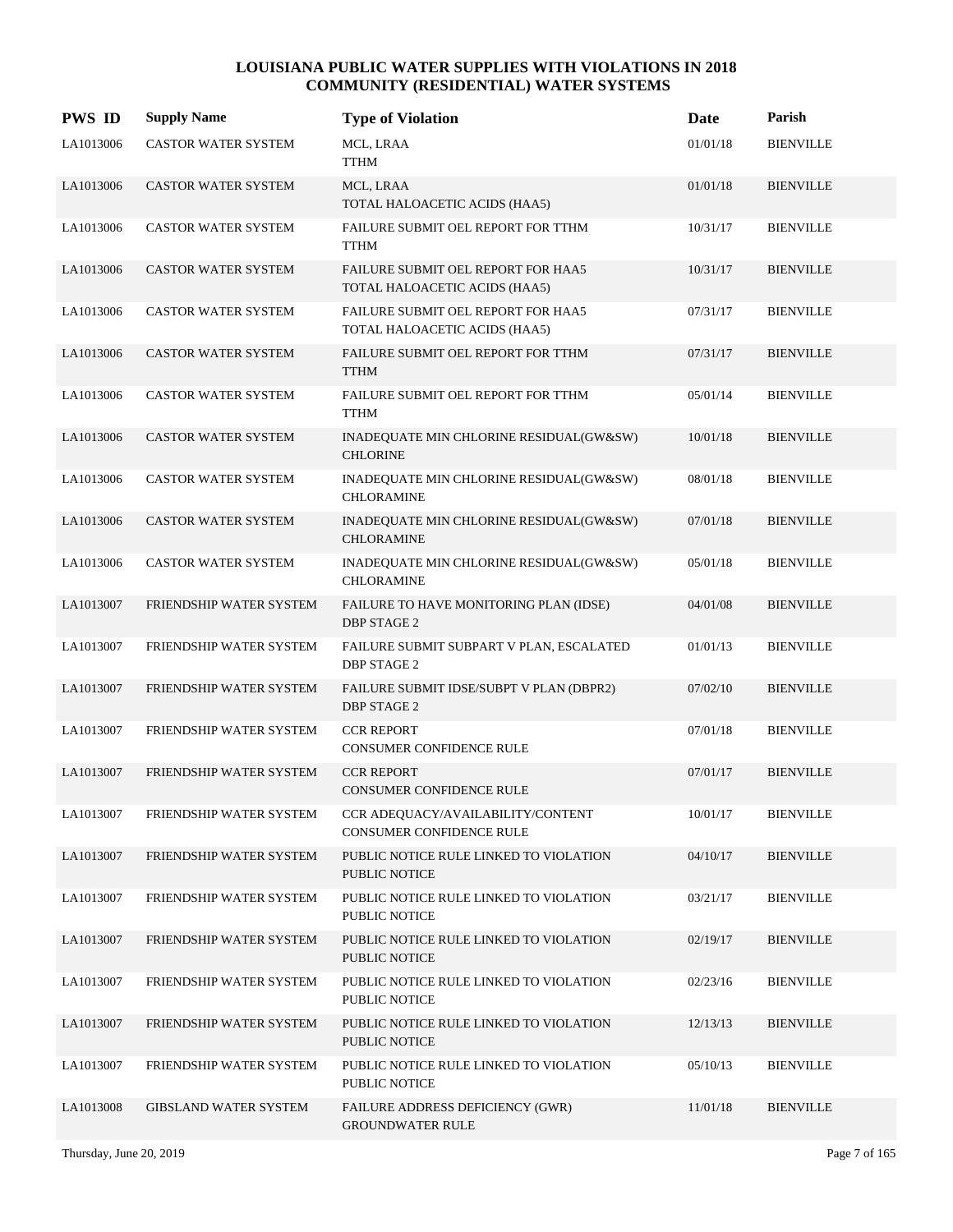| <b>PWS ID</b> | <b>Supply Name</b>                       | <b>Type of Violation</b>                                                                    | Date     | Parish           |
|---------------|------------------------------------------|---------------------------------------------------------------------------------------------|----------|------------------|
| LA1013008     | <b>GIBSLAND WATER SYSTEM</b>             | FOLLOW-UP OR ROUTINE TAP M/R (LCR)<br><b>LEAD &amp; COPPER RULE</b>                         | 07/01/18 | <b>BIENVILLE</b> |
| LA1013008     | <b>GIBSLAND WATER SYSTEM</b>             | OCCT/SOWT RECOMMENDATION/STUDY (LCR)<br><b>LEAD &amp; COPPER RULE</b>                       | 02/11/18 | <b>BIENVILLE</b> |
| LA1013008     | <b>GIBSLAND WATER SYSTEM</b>             | LEAD CONSUMER NOTICE (LCR)<br><b>LEAD &amp; COPPER RULE</b>                                 | 06/26/16 | <b>BIENVILLE</b> |
| LA1013008     | <b>GIBSLAND WATER SYSTEM</b>             | <b>CCR REPORT</b><br><b>CONSUMER CONFIDENCE RULE</b>                                        | 07/01/18 | <b>BIENVILLE</b> |
| LA1013008     | GIBSLAND WATER SYSTEM                    | <b>CCR REPORT</b><br>CONSUMER CONFIDENCE RULE                                               | 07/01/17 | <b>BIENVILLE</b> |
| LA1013008     | <b>GIBSLAND WATER SYSTEM</b>             | CCR ADEQUACY/AVAILABILITY/CONTENT<br>CONSUMER CONFIDENCE RULE                               | 10/01/17 | <b>BIENVILLE</b> |
| LA1013008     | <b>GIBSLAND WATER SYSTEM</b>             | PUBLIC NOTICE RULE LINKED TO VIOLATION<br><b>PUBLIC NOTICE</b>                              | 11/05/18 | <b>BIENVILLE</b> |
| LA1013009     | <b>LUCKY WATERWORKS</b>                  | FAILURE ADDRESS DEFICIENCY (GWR)<br><b>GROUNDWATER RULE</b>                                 | 07/02/17 | <b>BIENVILLE</b> |
| LA1013009     | LUCKY WATERWORKS                         | FOLLOW-UP OR ROUTINE TAP M/R (LCR)<br><b>LEAD &amp; COPPER RULE</b>                         | 10/01/17 | <b>BIENVILLE</b> |
| LA1013009     | <b>LUCKY WATERWORKS</b>                  | OCCT/SOWT RECOMMENDATION/STUDY (LCR)<br><b>LEAD &amp; COPPER RULE</b>                       | 11/01/18 | <b>BIENVILLE</b> |
| LA1013009     | LUCKY WATERWORKS                         | LEAD CONSUMER NOTICE (LCR)<br><b>LEAD &amp; COPPER RULE</b>                                 | 11/10/18 | <b>BIENVILLE</b> |
| LA1013009     | LUCKY WATERWORKS                         | <b>CCR REPORT</b><br>CONSUMER CONFIDENCE RULE                                               | 07/01/18 | <b>BIENVILLE</b> |
| LA1013009     | LUCKY WATERWORKS                         | <b>CCR REPORT</b><br>CONSUMER CONFIDENCE RULE                                               | 07/01/17 | <b>BIENVILLE</b> |
| LA1013009     | <b>LUCKY WATERWORKS</b>                  | <b>CCR REPORT</b><br>CONSUMER CONFIDENCE RULE                                               | 07/01/16 | <b>BIENVILLE</b> |
| LA1013009     | LUCKY WATERWORKS                         | CCR ADEQUACY/AVAILABILITY/CONTENT<br>CONSUMER CONFIDENCE RULE                               | 10/01/17 | <b>BIENVILLE</b> |
| LA1013009     | LUCKY WATERWORKS                         | CCR ADEQUACY/AVAILABILITY/CONTENT<br><b>CONSUMER CONFIDENCE RULE</b>                        | 10/01/16 | <b>BIENVILLE</b> |
| LA1013009     | <b>LUCKY WATERWORKS</b>                  | PUBLIC NOTICE RULE LINKED TO VIOLATION<br>PUBLIC NOTICE                                     | 02/17/18 | <b>BIENVILLE</b> |
| LA1013009     | LUCKY WATERWORKS                         | PUBLIC NOTICE RULE LINKED TO VIOLATION<br><b>PUBLIC NOTICE</b>                              | 02/06/15 | <b>BIENVILLE</b> |
| LA1013010     | SYSTEM                                   | EDWARDS MILLCREEK WATER FOLLOW-UP OR ROUTINE TAP M/R (LCR)<br><b>LEAD &amp; COPPER RULE</b> | 10/01/18 | <b>BIENVILLE</b> |
| LA1013010     | EDWARDS MILLCREEK WATER<br><b>SYSTEM</b> | CCR ADEQUACY/AVAILABILITY/CONTENT<br>CONSUMER CONFIDENCE RULE                               | 10/01/17 | <b>BIENVILLE</b> |
| LA1013010     | <b>SYSTEM</b>                            | EDWARDS MILLCREEK WATER PUBLIC NOTICE RULE LINKED TO VIOLATION<br>PUBLIC NOTICE             | 02/19/17 | <b>BIENVILLE</b> |
| LA1013010     | <b>SYSTEM</b>                            | EDWARDS MILLCREEK WATER FAILURE TO SUBMIT MONITORING PLAN<br>TOTAL COLIFORM RULE            | 01/01/14 | <b>BIENVILLE</b> |
| LA1013011     | MT LEBANON WATER SYSTEM                  | LEAD CONSUMER NOTICE (LCR)<br><b>LEAD &amp; COPPER RULE</b>                                 | 12/02/18 | <b>BIENVILLE</b> |
| LA1013011     | MT LEBANON WATER SYSTEM                  | <b>CCR REPORT</b><br>CONSUMER CONFIDENCE RULE                                               | 07/01/17 | <b>BIENVILLE</b> |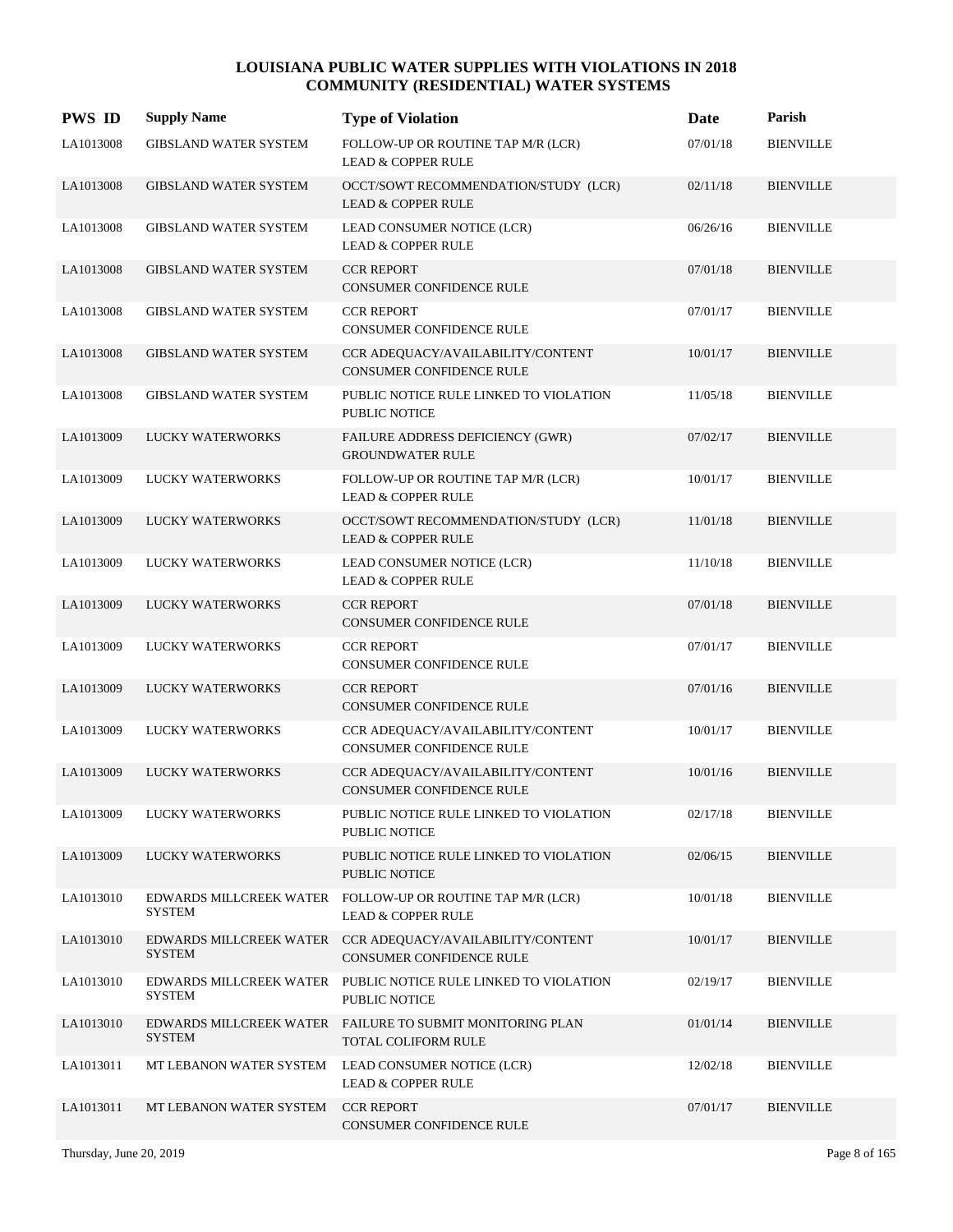| <b>PWS ID</b> | <b>Supply Name</b>                          | <b>Type of Violation</b>                                                                     | Date     | Parish           |
|---------------|---------------------------------------------|----------------------------------------------------------------------------------------------|----------|------------------|
| LA1013011     | MT LEBANON WATER SYSTEM                     | CCR ADEQUACY/AVAILABILITY/CONTENT<br><b>CONSUMER CONFIDENCE RULE</b>                         | 10/01/17 | <b>BIENVILLE</b> |
| LA1013012     | MT OLIVE WATER SYSTEM                       | LEAD CONSUMER NOTICE (LCR)<br><b>LEAD &amp; COPPER RULE</b>                                  | 03/18/18 | <b>BIENVILLE</b> |
| LA1013012     | MT OLIVE WATER SYSTEM                       | <b>CCR REPORT</b><br>CONSUMER CONFIDENCE RULE                                                | 07/01/17 | <b>BIENVILLE</b> |
| LA1013012     | MT OLIVE WATER SYSTEM                       | CCR ADEQUACY/AVAILABILITY/CONTENT<br>CONSUMER CONFIDENCE RULE                                | 10/01/17 | <b>BIENVILLE</b> |
| LA1013012     | MT OLIVE WATER SYSTEM                       | PUBLIC NOTICE RULE LINKED TO VIOLATION<br>PUBLIC NOTICE                                      | 04/11/17 | <b>BIENVILLE</b> |
| LA1013012     | MT OLIVE WATER SYSTEM                       | PUBLIC NOTICE RULE LINKED TO VIOLATION<br><b>PUBLIC NOTICE</b>                               | 12/13/13 | <b>BIENVILLE</b> |
| LA1013013     | RINGGOLD WATER SYSTEM                       | CCR ADEQUACY/AVAILABILITY/CONTENT<br>CONSUMER CONFIDENCE RULE                                | 10/01/17 | <b>BIENVILLE</b> |
| LA1013013     | RINGGOLD WATER SYSTEM                       | INADEQUATE MIN CHLORINE RESIDUAL(GW&SW)<br><b>CHLORINE</b>                                   | 07/01/18 | <b>BIENVILLE</b> |
| LA1013013     | RINGGOLD WATER SYSTEM                       | FAILURE TO SUBMIT MONITORING PLAN<br>TOTAL COLIFORM RULE                                     | 01/01/14 | <b>BIENVILLE</b> |
| LA1013014     | SALINE WATER SYSTEM                         | CCR ADEQUACY/AVAILABILITY/CONTENT<br>CONSUMER CONFIDENCE RULE                                | 10/01/17 | <b>BIENVILLE</b> |
| LA1013016     | <b>SHILOH WATERWORKS</b><br><b>DISTRICT</b> | <b>CCR REPORT</b><br>CONSUMER CONFIDENCE RULE                                                | 07/01/18 | <b>BIENVILLE</b> |
| LA1013016     | SHILOH WATERWORKS<br><b>DISTRICT</b>        | <b>CCR REPORT</b><br>CONSUMER CONFIDENCE RULE                                                | 07/01/17 | <b>BIENVILLE</b> |
| LA1013016     | SHILOH WATERWORKS<br><b>DISTRICT</b>        | <b>CCR REPORT</b><br>CONSUMER CONFIDENCE RULE                                                | 07/01/16 | <b>BIENVILLE</b> |
| LA1013016     | SHILOH WATERWORKS<br><b>DISTRICT</b>        | CCR ADEQUACY/AVAILABILITY/CONTENT<br><b>CONSUMER CONFIDENCE RULE</b>                         | 10/01/17 | <b>BIENVILLE</b> |
| LA1013016     | SHILOH WATERWORKS<br><b>DISTRICT</b>        | CCR ADEQUACY/AVAILABILITY/CONTENT<br><b>CONSUMER CONFIDENCE RULE</b>                         | 10/01/16 | <b>BIENVILLE</b> |
| LA1013016     | <b>SHILOH WATERWORKS</b><br><b>DISTRICT</b> | INADEQUATE MIN CHLORINE RESIDUAL(GW&SW)<br><b>CHLORINE</b>                                   | 11/01/18 | <b>BIENVILLE</b> |
| LA1013017     | <b>SOUTHEAST BIENVILLE</b><br>WATER SYSTEM  | NOTIFICATION, STATE, GWR<br><b>GROUNDWATER RULE</b>                                          | 06/01/18 | <b>BIENVILLE</b> |
| LA1013018     |                                             | MOUNT CALM WATER SYSTEM FAILURE ADDRESS DEFICIENCY (GWR)<br><b>GROUNDWATER RULE</b>          | 06/02/18 | <b>BIENVILLE</b> |
| LA1013018     |                                             | MOUNT CALM WATER SYSTEM LEAD CONSUMER NOTICE (LCR)<br><b>LEAD &amp; COPPER RULE</b>          | 04/05/17 | <b>BIENVILLE</b> |
| LA1013018     |                                             | MOUNT CALM WATER SYSTEM CCR ADEQUACY/AVAILABILITY/CONTENT<br><b>CONSUMER CONFIDENCE RULE</b> | 10/01/17 | <b>BIENVILLE</b> |
| LA1013018     |                                             | MOUNT CALM WATER SYSTEM PUBLIC NOTICE RULE LINKED TO VIOLATION<br>PUBLIC NOTICE              | 09/14/18 | <b>BIENVILLE</b> |
| LA1013019     | <b>CYPRESS WATER SYSTEM</b>                 | RESIDUAL NOT MONITORED MRT-POE-ACR (GW)<br><b>CHLORINE</b>                                   | 02/01/18 | <b>BIENVILLE</b> |
| LA1013020     | <b>OLD SALINE COMMUNITY</b><br>WATER SYSTEM | FAILURE ADDRESS DEFICIENCY (GWR)<br><b>GROUNDWATER RULE</b>                                  | 08/02/18 | <b>BIENVILLE</b> |
| LA1013020     | <b>OLD SALINE COMMUNITY</b><br>WATER SYSTEM | FAILURE ADDRESS DEFICIENCY (GWR)<br><b>GROUNDWATER RULE</b>                                  | 08/02/18 | <b>BIENVILLE</b> |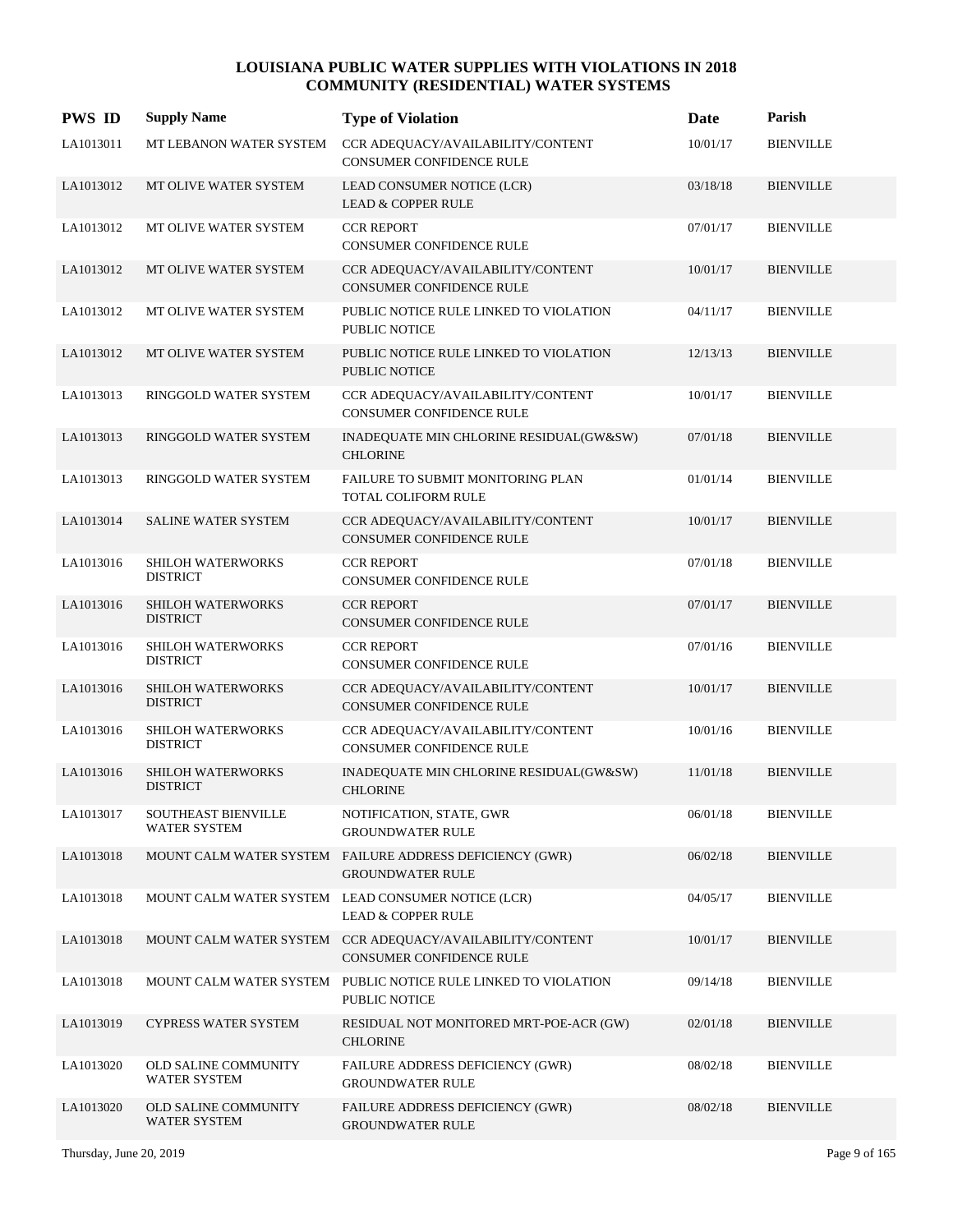| <b>PWS ID</b> | <b>Supply Name</b>                                 | <b>Type of Violation</b>                                             | Date     | Parish           |
|---------------|----------------------------------------------------|----------------------------------------------------------------------|----------|------------------|
| LA1013020     | OLD SALINE COMMUNITY<br><b>WATER SYSTEM</b>        | CCR ADEQUACY/AVAILABILITY/CONTENT<br>CONSUMER CONFIDENCE RULE        | 10/01/17 | <b>BIENVILLE</b> |
| LA1013020     | <b>OLD SALINE COMMUNITY</b><br><b>WATER SYSTEM</b> | INADEQUATE MIN CHLORINE RESIDUAL(GW&SW)<br><b>CHLORINE</b>           | 07/01/18 | <b>BIENVILLE</b> |
| LA1013020     | OLD SALINE COMMUNITY<br><b>WATER SYSTEM</b>        | INADEQUATE MIN CHLORINE RESIDUAL(GW&SW)<br><b>CHLORINE</b>           | 01/01/18 | <b>BIENVILLE</b> |
| LA1013020     | OLD SALINE COMMUNITY<br><b>WATER SYSTEM</b>        | 5% DS BELOW MIN 0.5-2 MONTHS CONSEC(GW)<br><b>CHLORINE</b>           | 02/01/18 | <b>BIENVILLE</b> |
| LA1013021     | MILLCREEK WATER SYSTEM                             | LEAD CONSUMER NOTICE (LCR)<br><b>LEAD &amp; COPPER RULE</b>          | 03/18/18 | <b>BIENVILLE</b> |
| LA1013022     | <b>JAMESTOWN FRYEBURG</b><br><b>WATER SYSTEM</b>   | FAILURE ADDRESS DEFICIENCY (GWR)<br><b>GROUNDWATER RULE</b>          | 01/10/18 | <b>BIENVILLE</b> |
| LA1013022     | <b>JAMESTOWN FRYEBURG</b><br><b>WATER SYSTEM</b>   | PUBLIC NOTICE RULE LINKED TO VIOLATION<br>PUBLIC NOTICE              | 02/22/18 | <b>BIENVILLE</b> |
| LA1013023     | SPRINGHILL COMMUNITY<br><b>WATER SYSTEM</b>        | MCL, LRAA<br><b>TTHM</b>                                             | 10/01/18 | <b>BIENVILLE</b> |
| LA1013023     | SPRINGHILL COMMUNITY<br><b>WATER SYSTEM</b>        | FAILURE SUBMIT OEL REPORT FOR TTHM<br><b>TTHM</b>                    | 05/01/15 | <b>BIENVILLE</b> |
| LA1013023     | SPRINGHILL COMMUNITY<br><b>WATER SYSTEM</b>        | FAILURE SUBMIT OEL REPORT FOR TTHM<br><b>TTHM</b>                    | 01/31/15 | <b>BIENVILLE</b> |
| LA1013023     | SPRINGHILL COMMUNITY<br><b>WATER SYSTEM</b>        | FAILURE SUBMIT OEL REPORT FOR TTHM<br><b>TTHM</b>                    | 10/31/14 | <b>BIENVILLE</b> |
| LA1013023     | SPRINGHILL COMMUNITY<br>WATER SYSTEM               | FAILURE SUBMIT OEL REPORT FOR TTHM<br><b>TTHM</b>                    | 07/31/14 | <b>BIENVILLE</b> |
| LA1013023     | SPRINGHILL COMMUNITY<br><b>WATER SYSTEM</b>        | <b>CCR REPORT</b><br>CONSUMER CONFIDENCE RULE                        | 07/01/18 | <b>BIENVILLE</b> |
| LA1013023     | SPRINGHILL COMMUNITY<br><b>WATER SYSTEM</b>        | CCR ADEQUACY/AVAILABILITY/CONTENT<br>CONSUMER CONFIDENCE RULE        | 10/01/17 | <b>BIENVILLE</b> |
| LA1013023     | SPRINGHILL COMMUNITY<br><b>WATER SYSTEM</b>        | CCR ADEQUACY/AVAILABILITY/CONTENT<br><b>CONSUMER CONFIDENCE RULE</b> | 10/01/16 | <b>BIENVILLE</b> |
| LA1013023     | SPRINGHILL COMMUNITY<br><b>WATER SYSTEM</b>        | CCR ADEQUACY/AVAILABILITY/CONTENT<br>CONSUMER CONFIDENCE RULE        | 10/01/15 | <b>BIENVILLE</b> |
| LA1013023     | SPRINGHILL COMMUNITY<br><b>WATER SYSTEM</b>        | CCR ADEQUACY/AVAILABILITY/CONTENT<br>CONSUMER CONFIDENCE RULE        | 10/01/14 | <b>BIENVILLE</b> |
| LA1013023     | SPRINGHILL COMMUNITY<br>WATER SYSTEM               | PUBLIC NOTICE RULE LINKED TO VIOLATION<br><b>PUBLIC NOTICE</b>       | 10/15/15 | <b>BIENVILLE</b> |
| LA1013023     | SPRINGHILL COMMUNITY<br><b>WATER SYSTEM</b>        | PUBLIC NOTICE RULE LINKED TO VIOLATION<br>PUBLIC NOTICE              | 09/03/15 | <b>BIENVILLE</b> |
| LA1013023     | SPRINGHILL COMMUNITY<br><b>WATER SYSTEM</b>        | PUBLIC NOTICE RULE LINKED TO VIOLATION<br>PUBLIC NOTICE              | 05/01/15 | <b>BIENVILLE</b> |
| LA1013023     | SPRINGHILL COMMUNITY<br><b>WATER SYSTEM</b>        | PUBLIC NOTICE RULE LINKED TO VIOLATION<br>PUBLIC NOTICE              | 02/12/15 | <b>BIENVILLE</b> |
| LA1013023     | SPRINGHILL COMMUNITY<br>WATER SYSTEM               | PUBLIC NOTICE RULE LINKED TO VIOLATION<br>PUBLIC NOTICE              | 11/28/14 | <b>BIENVILLE</b> |
| LA1015002     | TOWN OF BENTON WATER<br><b>SYSTEM</b>              | INADEQUATE MIN CHLORINE RESIDUAL(GW&SW)<br><b>CHLORAMINE</b>         | 08/01/18 | <b>BOSSIER</b>   |
| LA1015004     | CITY OF BOSSIER CITY WATER<br>SYSTEM               | INADEQUATE MIN CHLORINE RESIDUAL(GW&SW)<br><b>CHLORAMINE</b>         | 10/01/18 | <b>BOSSIER</b>   |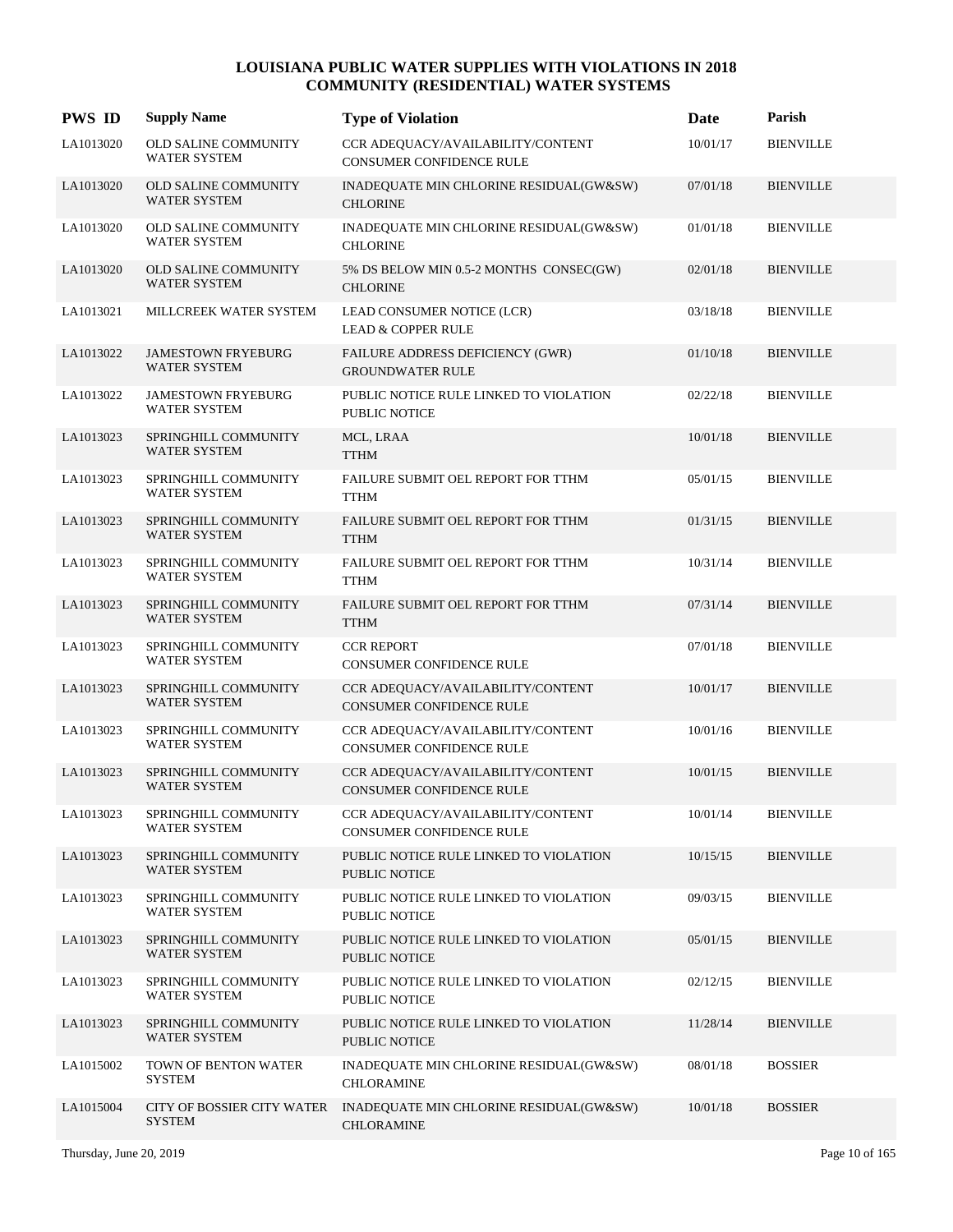| <b>PWS ID</b> | <b>Supply Name</b>                            | <b>Type of Violation</b>                                                              | Date     | Parish         |
|---------------|-----------------------------------------------|---------------------------------------------------------------------------------------|----------|----------------|
| LA1015005     | <b>SYSTEM</b>                                 | COUNTRY PLACE SUBD WATER INADEQUATE MIN CHLORINE RESIDUAL(GW&SW)<br><b>CHLORAMINE</b> | 10/01/18 | <b>BOSSIER</b> |
| LA1015006     | PLANTATION TRACE MOBILE<br><b>HOME PARK</b>   | MONITORING, ROUTINE (DBP), MAJOR<br><b>CHLORINE</b>                                   | 04/01/18 | <b>BOSSIER</b> |
| LA1015006     | PLANTATION TRACE MOBILE<br><b>HOME PARK</b>   | MONITORING, ROUTINE, MAJOR (RTCR)<br>E. COLI                                          | 04/01/18 | <b>BOSSIER</b> |
| LA1015006     | PLANTATION TRACE MOBILE<br><b>HOME PARK</b>   | <b>CCR REPORT</b><br><b>CONSUMER CONFIDENCE RULE</b>                                  | 07/01/17 | <b>BOSSIER</b> |
| LA1015006     | PLANTATION TRACE MOBILE<br><b>HOME PARK</b>   | CCR ADEQUACY/AVAILABILITY/CONTENT<br><b>CONSUMER CONFIDENCE RULE</b>                  | 10/01/17 | <b>BOSSIER</b> |
| LA1015006     | PLANTATION TRACE MOBILE<br><b>HOME PARK</b>   | PUBLIC NOTICE RULE LINKED TO VIOLATION<br><b>PUBLIC NOTICE</b>                        | 08/07/18 | <b>BOSSIER</b> |
| LA1015006     | PLANTATION TRACE MOBILE<br><b>HOME PARK</b>   | PUBLIC NOTICE RULE LINKED TO VIOLATION<br><b>PUBLIC NOTICE</b>                        | 08/07/18 | <b>BOSSIER</b> |
| LA1015009     | <b>EVANGELINE OAKS WATER</b><br><b>SYSTEM</b> | MONITORING, ROUTINE (DBP), MAJOR<br><b>CHLORINE</b>                                   | 07/01/18 | <b>BOSSIER</b> |
| LA1015009     | <b>EVANGELINE OAKS WATER</b><br>SYSTEM        | MONITORING, ROUTINE (DBP), MAJOR<br><b>CHLORINE</b>                                   | 01/01/18 | <b>BOSSIER</b> |
| LA1015009     | <b>EVANGELINE OAKS WATER</b><br><b>SYSTEM</b> | MONITORING, ROUTINE (DBP), MAJOR<br><b>CHLORINE</b>                                   | 01/01/18 | <b>BOSSIER</b> |
| LA1015009     | <b>EVANGELINE OAKS WATER</b><br><b>SYSTEM</b> | MONITORING, ROUTINE, MAJOR (RTCR)<br>E. COLI                                          | 07/01/18 | <b>BOSSIER</b> |
| LA1015009     | <b>EVANGELINE OAKS WATER</b><br><b>SYSTEM</b> | MONITORING, ROUTINE, MAJOR (RTCR)<br>E. COLI                                          | 03/01/18 | <b>BOSSIER</b> |
| LA1015009     | <b>EVANGELINE OAKS WATER</b><br><b>SYSTEM</b> | MONITORING, ROUTINE, MAJOR (RTCR)<br>E. COLI                                          | 02/01/18 | <b>BOSSIER</b> |
| LA1015009     | <b>EVANGELINE OAKS WATER</b><br><b>SYSTEM</b> | FAILURE ADDRESS DEFICIENCY (GWR)<br><b>GROUNDWATER RULE</b>                           | 12/02/18 | <b>BOSSIER</b> |
| LA1015009     | <b>EVANGELINE OAKS WATER</b><br><b>SYSTEM</b> | FAILURE ADDRESS DEFICIENCY (GWR)<br><b>GROUNDWATER RULE</b>                           | 12/02/18 | <b>BOSSIER</b> |
| LA1015009     | <b>EVANGELINE OAKS WATER</b><br><b>SYSTEM</b> | FAILURE ADDRESS DEFICIENCY (GWR)<br><b>GROUNDWATER RULE</b>                           | 12/02/18 | <b>BOSSIER</b> |
| LA1015009     | <b>EVANGELINE OAKS WATER</b><br><b>SYSTEM</b> | <b>CCR REPORT</b><br>CONSUMER CONFIDENCE RULE                                         | 07/01/18 | <b>BOSSIER</b> |
| LA1015009     | <b>EVANGELINE OAKS WATER</b><br><b>SYSTEM</b> | PUBLIC NOTICE RULE LINKED TO VIOLATION<br><b>PUBLIC NOTICE</b>                        | 11/06/18 | <b>BOSSIER</b> |
| LA1015009     | <b>EVANGELINE OAKS WATER</b><br>SYSTEM        | PUBLIC NOTICE RULE LINKED TO VIOLATION<br>PUBLIC NOTICE                               | 11/06/18 | <b>BOSSIER</b> |
| LA1015009     | <b>EVANGELINE OAKS WATER</b><br><b>SYSTEM</b> | RESIDUAL NOT MONITORED MRT-POE-ACR (GW)<br><b>CHLORINE</b>                            | 07/01/18 | <b>BOSSIER</b> |
| LA1015009     | <b>EVANGELINE OAKS WATER</b><br><b>SYSTEM</b> | INADEQUATE MIN CHLORINE RESIDUAL(GW&SW)<br><b>CHLORINE</b>                            | 08/01/18 | <b>BOSSIER</b> |
| LA1015009     | <b>EVANGELINE OAKS WATER</b><br><b>SYSTEM</b> | INADEQUATE MIN CHLORINE RESIDUAL(GW&SW)<br><b>CHLORINE</b>                            | 05/01/18 | <b>BOSSIER</b> |
| LA1015009     | <b>EVANGELINE OAKS WATER</b><br><b>SYSTEM</b> | 5% DS BELOW MIN 0.5-2 MONTHS CONSEC(GW)<br><b>CHLORINE</b>                            | 10/01/18 | <b>BOSSIER</b> |
| LA1015009     | <b>EVANGELINE OAKS WATER</b><br><b>SYSTEM</b> | 5% DS BELOW MIN 0.5-2 MONTHS CONSEC(GW)<br><b>CHLORINE</b>                            | 09/01/18 | <b>BOSSIER</b> |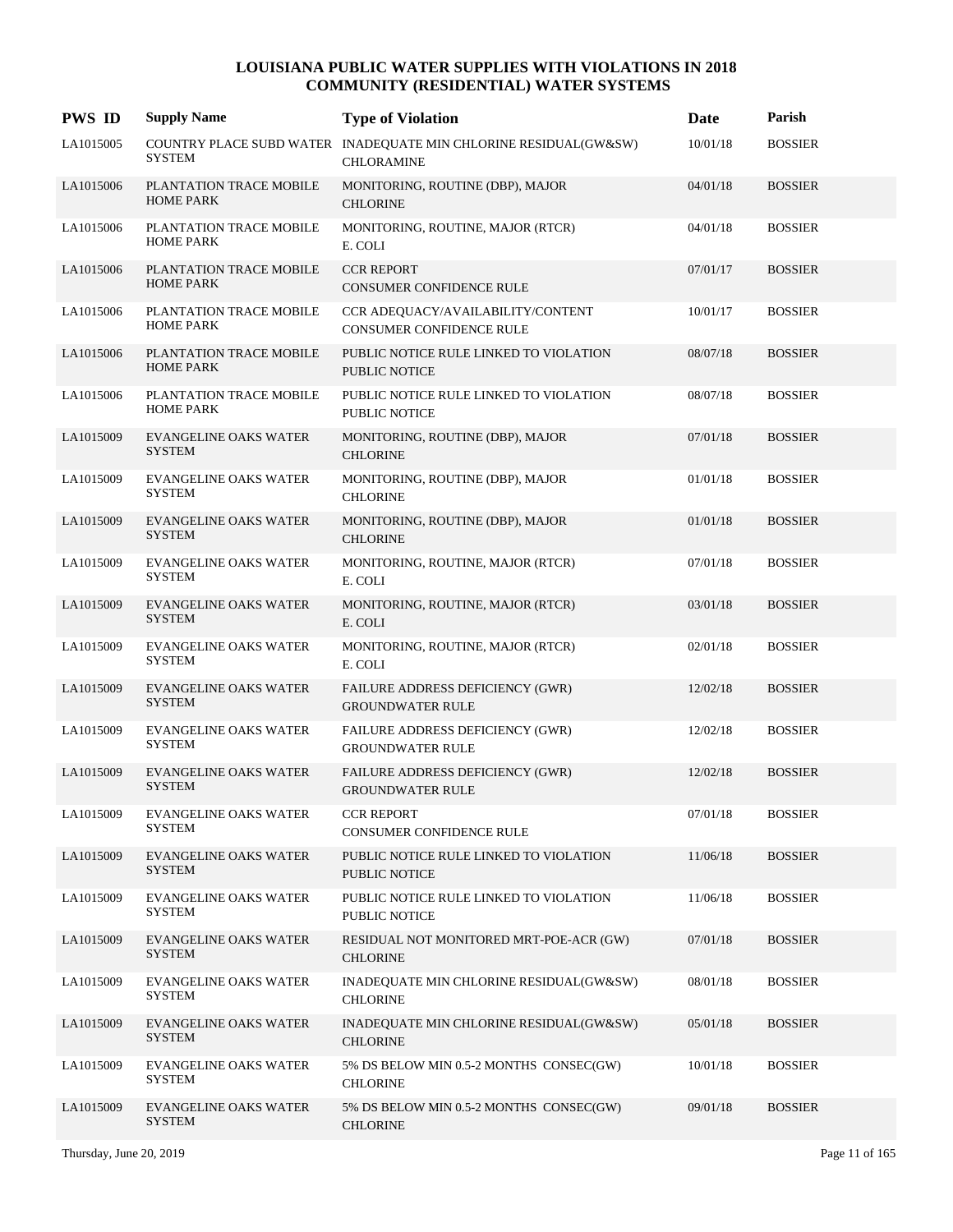| <b>PWS ID</b> | <b>Supply Name</b>                           | <b>Type of Violation</b>                                            | Date     | Parish         |
|---------------|----------------------------------------------|---------------------------------------------------------------------|----------|----------------|
| LA1015012     | HILLCREST MHP WATER<br><b>SYSTEM</b>         | INADEQUATE MIN CHLORINE RESIDUAL(GW&SW)<br><b>CHLORINE</b>          | 08/01/18 | <b>BOSSIER</b> |
| LA1015012     | HILLCREST MHP WATER<br><b>SYSTEM</b>         | 5% DS BELOW MIN 0.5-2 MONTHS CONSEC(GW)<br><b>CHLORINE</b>          | 09/01/18 | <b>BOSSIER</b> |
| LA1015016     | TOWN OF PLAIN DEALING<br><b>WATER SYSTEM</b> | MCL, LRAA<br><b>TTHM</b>                                            | 10/01/18 | <b>BOSSIER</b> |
| LA1015016     | TOWN OF PLAIN DEALING<br><b>WATER SYSTEM</b> | MCL, LRAA<br><b>TTHM</b>                                            | 10/01/18 | <b>BOSSIER</b> |
| LA1015016     | TOWN OF PLAIN DEALING<br><b>WATER SYSTEM</b> | MCL, LRAA<br>TOTAL HALOACETIC ACIDS (HAA5)                          | 10/01/18 | <b>BOSSIER</b> |
| LA1015016     | TOWN OF PLAIN DEALING<br><b>WATER SYSTEM</b> | MCL, LRAA<br><b>TTHM</b>                                            | 07/01/18 | <b>BOSSIER</b> |
| LA1015016     | TOWN OF PLAIN DEALING<br><b>WATER SYSTEM</b> | MCL, LRAA<br><b>TTHM</b>                                            | 07/01/18 | <b>BOSSIER</b> |
| LA1015016     | TOWN OF PLAIN DEALING<br><b>WATER SYSTEM</b> | MCL, LRAA<br><b>TTHM</b>                                            | 04/01/18 | <b>BOSSIER</b> |
| LA1015016     | TOWN OF PLAIN DEALING<br><b>WATER SYSTEM</b> | MCL, LRAA<br><b>TTHM</b>                                            | 04/01/18 | <b>BOSSIER</b> |
| LA1015016     | TOWN OF PLAIN DEALING<br><b>WATER SYSTEM</b> | MCL, LRAA<br><b>TTHM</b>                                            | 01/01/18 | <b>BOSSIER</b> |
| LA1015016     | TOWN OF PLAIN DEALING<br><b>WATER SYSTEM</b> | MCL, LRAA<br><b>TTHM</b>                                            | 01/01/18 | <b>BOSSIER</b> |
| LA1015016     | TOWN OF PLAIN DEALING<br><b>WATER SYSTEM</b> | INADEQUATE MIN CHLORINE RESIDUAL(GW&SW)<br><b>CHLORINE</b>          | 07/01/18 | <b>BOSSIER</b> |
| LA1015016     | TOWN OF PLAIN DEALING<br><b>WATER SYSTEM</b> | INADEQUATE MIN CHLORINE RESIDUAL(GW&SW)<br><b>CHLORINE</b>          | 06/01/18 | <b>BOSSIER</b> |
| LA1015016     | TOWN OF PLAIN DEALING<br><b>WATER SYSTEM</b> | 5% DS BELOW MIN 0.5-2 MONTHS CONSEC(GW)<br><b>CHLORINE</b>          | 09/01/18 | <b>BOSSIER</b> |
| LA1015016     | TOWN OF PLAIN DEALING<br><b>WATER SYSTEM</b> | 5% DS BELOW MIN 0.5-2 MONTHS CONSEC(GW)<br><b>CHLORINE</b>          | 08/01/18 | <b>BOSSIER</b> |
| LA1015021     | <b>BODCAU WATER WORKS</b>                    | FOLLOW-UP OR ROUTINE TAP M/R (LCR)<br><b>LEAD &amp; COPPER RULE</b> | 10/01/18 | <b>BOSSIER</b> |
| LA1015023     | ST MARYS WATER SYSTEM                        | MCL, LRAA<br><b>TTHM</b>                                            | 07/01/18 | <b>BOSSIER</b> |
| LA1015023     | ST MARYS WATER SYSTEM                        | PUBLIC NOTICE RULE LINKED TO VIOLATION<br>PUBLIC NOTICE             | 10/16/18 | <b>BOSSIER</b> |
| LA1015023     | ST MARYS WATER SYSTEM                        | INADEQUATE MIN CHLORINE RESIDUAL(GW&SW)<br><b>CHLORINE</b>          | 05/01/18 | <b>BOSSIER</b> |
| LA1015023     | ST MARYS WATER SYSTEM                        | 5% DS BELOW MIN 0.5-2 MONTHS CONSEC(GW)<br><b>CHLORINE</b>          | 07/01/18 | <b>BOSSIER</b> |
| LA1015023     | ST MARYS WATER SYSTEM                        | 5% DS BELOW MIN 0.5-2 MONTHS CONSEC(GW)<br><b>CHLORINE</b>          | 06/01/18 | <b>BOSSIER</b> |
| LA1015024     | <b>SOUTHGATE MHP WATER</b><br><b>SYSTEM</b>  | FAILURE SUBMIT OEL REPORT FOR TTHM<br><b>TTHM</b>                   | 01/31/17 | <b>BOSSIER</b> |
| LA1015024     | <b>SOUTHGATE MHP WATER</b><br><b>SYSTEM</b>  | FAILURE ADDRESS DEFICIENCY (GWR)<br><b>GROUNDWATER RULE</b>         | 10/02/18 | <b>BOSSIER</b> |
| LA1015024     | <b>SOUTHGATE MHP WATER</b><br><b>SYSTEM</b>  | FAILURE ADDRESS DEFICIENCY (GWR)<br><b>GROUNDWATER RULE</b>         | 10/02/18 | <b>BOSSIER</b> |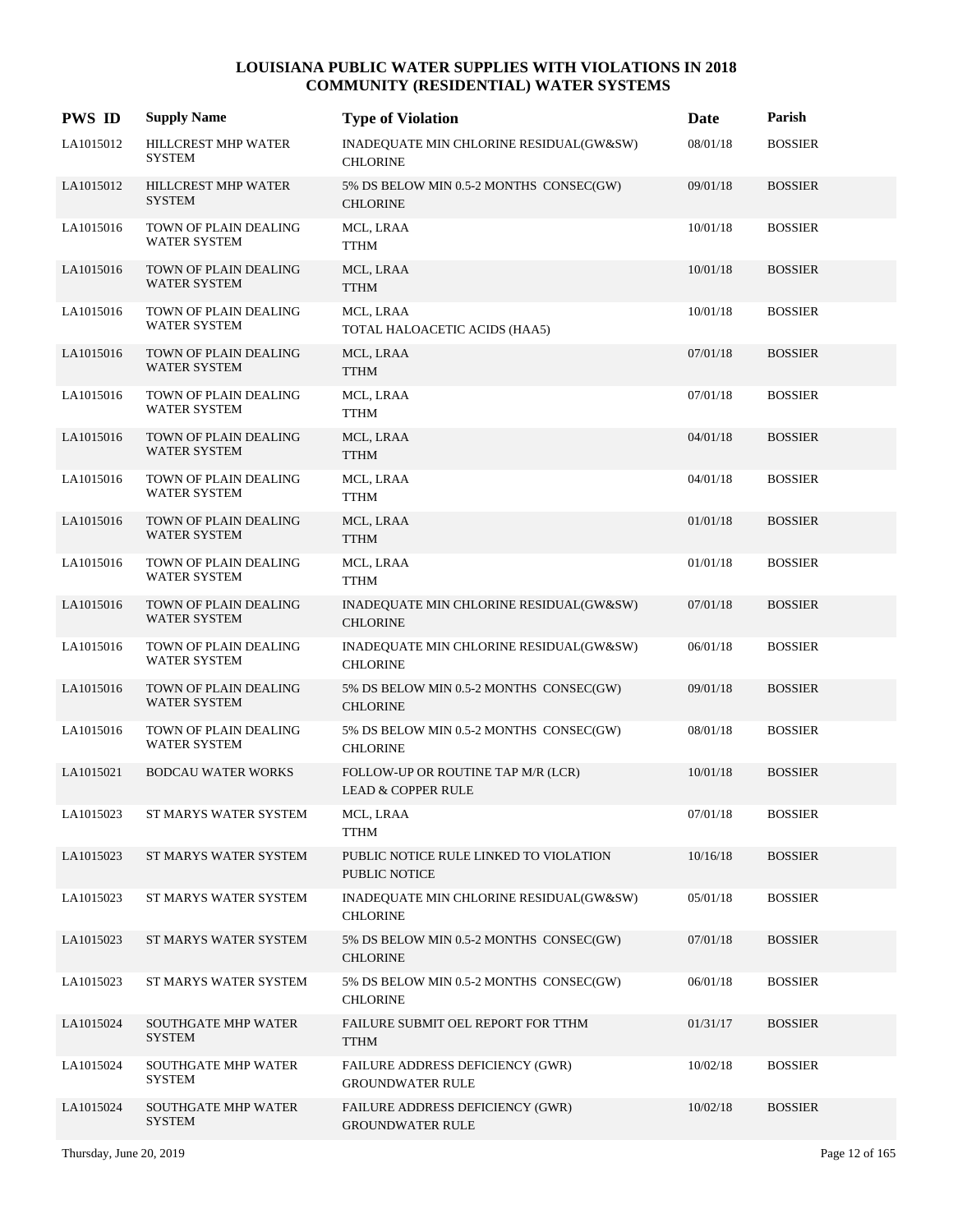| <b>PWS ID</b> | <b>Supply Name</b>                          | <b>Type of Violation</b>                                       | Date     | Parish         |
|---------------|---------------------------------------------|----------------------------------------------------------------|----------|----------------|
| LA1015024     | <b>SOUTHGATE MHP WATER</b><br><b>SYSTEM</b> | FAILURE ADDRESS DEFICIENCY (GWR)<br><b>GROUNDWATER RULE</b>    | 10/02/18 | <b>BOSSIER</b> |
| LA1015024     | <b>SOUTHGATE MHP WATER</b><br><b>SYSTEM</b> | FAILURE ADDRESS DEFICIENCY (GWR)<br><b>GROUNDWATER RULE</b>    | 10/02/18 | <b>BOSSIER</b> |
| LA1015024     | <b>SOUTHGATE MHP WATER</b><br><b>SYSTEM</b> | FAILURE ADDRESS DEFICIENCY (GWR)<br><b>GROUNDWATER RULE</b>    | 10/02/18 | <b>BOSSIER</b> |
| LA1015024     | <b>SOUTHGATE MHP WATER</b><br><b>SYSTEM</b> | FAILURE ADDRESS DEFICIENCY (GWR)<br><b>GROUNDWATER RULE</b>    | 01/02/16 | <b>BOSSIER</b> |
| LA1015024     | <b>SOUTHGATE MHP WATER</b><br><b>SYSTEM</b> | LEAD CONSUMER NOTICE (LCR)<br><b>LEAD &amp; COPPER RULE</b>    | 03/04/17 | <b>BOSSIER</b> |
| LA1015024     | <b>SOUTHGATE MHP WATER</b><br><b>SYSTEM</b> | <b>CCR REPORT</b><br>CONSUMER CONFIDENCE RULE                  | 07/01/18 | <b>BOSSIER</b> |
| LA1015024     | <b>SOUTHGATE MHP WATER</b><br><b>SYSTEM</b> | <b>CCR REPORT</b><br>CONSUMER CONFIDENCE RULE                  | 07/01/17 | <b>BOSSIER</b> |
| LA1015024     | SOUTHGATE MHP WATER<br><b>SYSTEM</b>        | CCR ADEQUACY/AVAILABILITY/CONTENT<br>CONSUMER CONFIDENCE RULE  | 10/01/17 | <b>BOSSIER</b> |
| LA1015024     | <b>SOUTHGATE MHP WATER</b><br><b>SYSTEM</b> | PUBLIC NOTICE RULE LINKED TO VIOLATION<br>PUBLIC NOTICE        | 02/08/16 | <b>BOSSIER</b> |
| LA1015024     | <b>SOUTHGATE MHP WATER</b><br><b>SYSTEM</b> | PUBLIC NOTICE RULE LINKED TO VIOLATION<br><b>PUBLIC NOTICE</b> | 09/08/14 | <b>BOSSIER</b> |
| LA1015024     | SOUTHGATE MHP WATER<br><b>SYSTEM</b>        | PUBLIC NOTICE RULE LINKED TO VIOLATION<br><b>PUBLIC NOTICE</b> | 05/09/14 | <b>BOSSIER</b> |
| LA1015024     | SOUTHGATE MHP WATER<br><b>SYSTEM</b>        | PUBLIC NOTICE RULE LINKED TO VIOLATION<br>PUBLIC NOTICE        | 03/07/14 | <b>BOSSIER</b> |
| LA1015024     | SOUTHGATE MHP WATER<br><b>SYSTEM</b>        | PUBLIC NOTICE RULE LINKED TO VIOLATION<br><b>PUBLIC NOTICE</b> | 03/07/14 | <b>BOSSIER</b> |
| LA1015024     | <b>SOUTHGATE MHP WATER</b><br><b>SYSTEM</b> | PUBLIC NOTICE RULE LINKED TO VIOLATION<br><b>PUBLIC NOTICE</b> | 10/15/13 | <b>BOSSIER</b> |
| LA1015024     | SOUTHGATE MHP WATER<br><b>SYSTEM</b>        | PUBLIC NOTICE RULE LINKED TO VIOLATION<br><b>PUBLIC NOTICE</b> | 08/14/13 | <b>BOSSIER</b> |
| LA1015024     | <b>SOUTHGATE MHP WATER</b><br><b>SYSTEM</b> | PUBLIC NOTICE RULE LINKED TO VIOLATION<br><b>PUBLIC NOTICE</b> | 08/09/13 | <b>BOSSIER</b> |
| LA1015024     | <b>SOUTHGATE MHP WATER</b><br><b>SYSTEM</b> | PUBLIC NOTICE RULE LINKED TO VIOLATION<br><b>PUBLIC NOTICE</b> | 07/10/13 | <b>BOSSIER</b> |
| LA1015024     | <b>SOUTHGATE MHP WATER</b><br><b>SYSTEM</b> | PUBLIC NOTICE RULE LINKED TO VIOLATION<br><b>PUBLIC NOTICE</b> | 06/06/13 | <b>BOSSIER</b> |
| LA1015024     | <b>SOUTHGATE MHP WATER</b><br><b>SYSTEM</b> | PUBLIC NOTICE RULE LINKED TO VIOLATION<br><b>PUBLIC NOTICE</b> | 05/10/13 | <b>BOSSIER</b> |
| LA1015024     | <b>SOUTHGATE MHP WATER</b><br><b>SYSTEM</b> | PUBLIC NOTICE RULE LINKED TO VIOLATION<br><b>PUBLIC NOTICE</b> | 03/14/13 | <b>BOSSIER</b> |
| LA1015024     | <b>SOUTHGATE MHP WATER</b><br><b>SYSTEM</b> | PUBLIC NOTICE RULE LINKED TO VIOLATION<br><b>PUBLIC NOTICE</b> | 02/12/13 | <b>BOSSIER</b> |
| LA1015024     | <b>SOUTHGATE MHP WATER</b><br><b>SYSTEM</b> | PUBLIC NOTICE RULE LINKED TO VIOLATION<br>PUBLIC NOTICE        | 12/11/12 | <b>BOSSIER</b> |
| LA1015024     | SOUTHGATE MHP WATER<br>SYSTEM               | PUBLIC NOTICE RULE LINKED TO VIOLATION<br>PUBLIC NOTICE        | 09/08/12 | <b>BOSSIER</b> |
| LA1015024     | <b>SOUTHGATE MHP WATER</b><br><b>SYSTEM</b> | PUBLIC NOTICE RULE LINKED TO VIOLATION<br><b>PUBLIC NOTICE</b> | 08/06/12 | <b>BOSSIER</b> |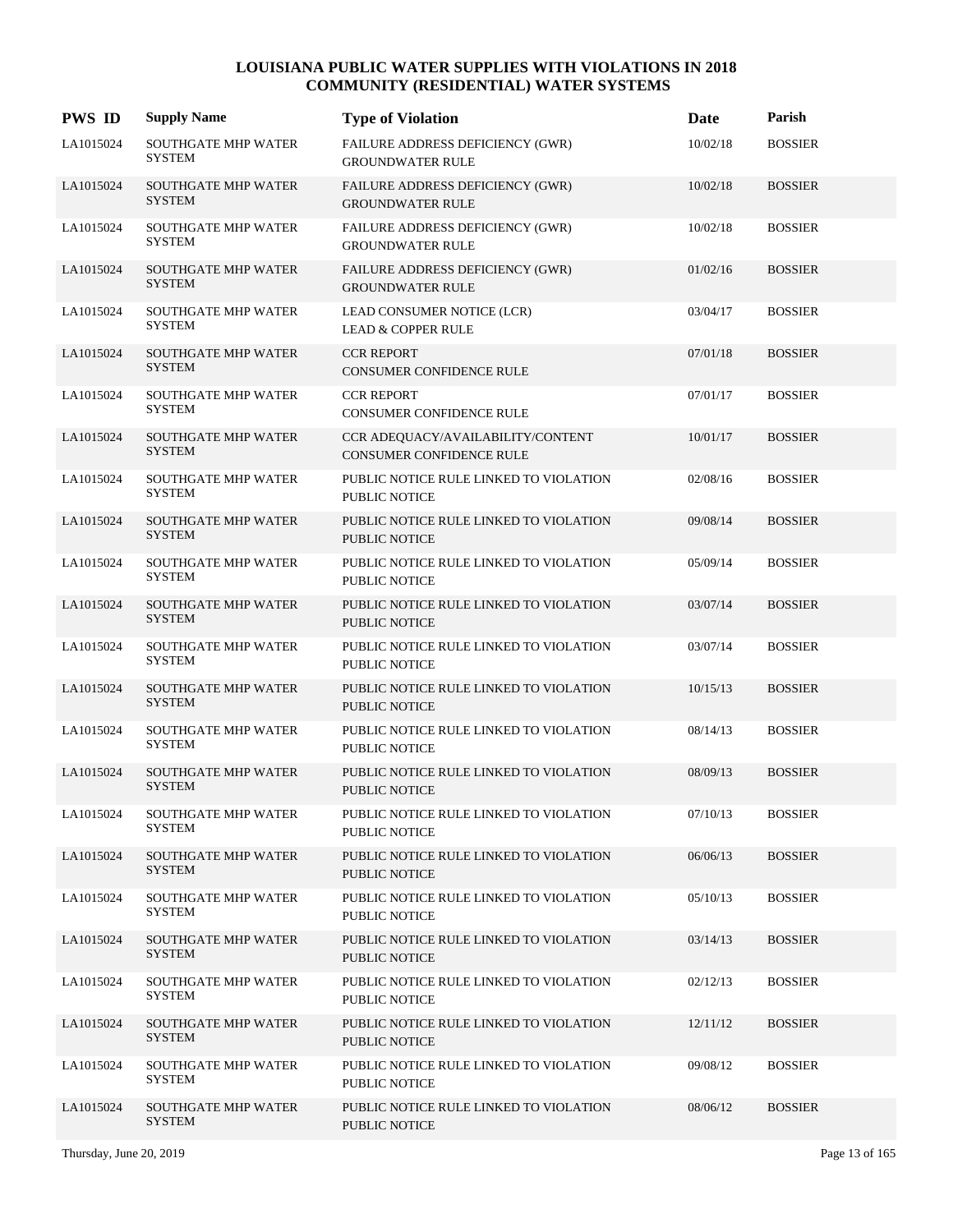| <b>PWS ID</b> | <b>Supply Name</b>                          | <b>Type of Violation</b>                                       | <b>Date</b> | Parish         |
|---------------|---------------------------------------------|----------------------------------------------------------------|-------------|----------------|
| LA1015024     | SOUTHGATE MHP WATER<br><b>SYSTEM</b>        | PUBLIC NOTICE RULE LINKED TO VIOLATION<br><b>PUBLIC NOTICE</b> | 07/06/12    | <b>BOSSIER</b> |
| LA1015024     | SOUTHGATE MHP WATER<br><b>SYSTEM</b>        | PUBLIC NOTICE RULE LINKED TO VIOLATION<br><b>PUBLIC NOTICE</b> | 05/31/12    | <b>BOSSIER</b> |
| LA1015024     | <b>SOUTHGATE MHP WATER</b><br><b>SYSTEM</b> | PUBLIC NOTICE RULE LINKED TO VIOLATION<br><b>PUBLIC NOTICE</b> | 04/08/12    | <b>BOSSIER</b> |
| LA1015024     | <b>SOUTHGATE MHP WATER</b><br><b>SYSTEM</b> | PUBLIC NOTICE RULE LINKED TO VIOLATION<br><b>PUBLIC NOTICE</b> | 03/10/12    | <b>BOSSIER</b> |
| LA1015024     | SOUTHGATE MHP WATER<br><b>SYSTEM</b>        | PUBLIC NOTICE RULE LINKED TO VIOLATION<br><b>PUBLIC NOTICE</b> | 08/06/11    | <b>BOSSIER</b> |
| LA1015024     | SOUTHGATE MHP WATER<br><b>SYSTEM</b>        | PUBLIC NOTICE RULE LINKED TO VIOLATION<br><b>PUBLIC NOTICE</b> | 08/02/11    | <b>BOSSIER</b> |
| LA1015024     | SOUTHGATE MHP WATER<br><b>SYSTEM</b>        | RESIDUAL NOT MONITORED MRT-POE-ACR (GW)<br><b>CHLORINE</b>     | 09/01/18    | <b>BOSSIER</b> |
| LA1015024     | <b>SOUTHGATE MHP WATER</b><br><b>SYSTEM</b> | FAILURE TO SUBMIT MONITORING PLAN<br>TOTAL COLIFORM RULE       | 01/01/14    | <b>BOSSIER</b> |
| LA1015029     | <b>SOUTH BOSSIER WATER</b><br><b>SYSTEM</b> | MCL, LRAA<br>TTHM                                              | 10/01/18    | <b>BOSSIER</b> |
| LA1015029     | SOUTH BOSSIER WATER<br><b>SYSTEM</b>        | MCL, LRAA<br><b>TTHM</b>                                       | 10/01/18    | <b>BOSSIER</b> |
| LA1015029     | SOUTH BOSSIER WATER<br><b>SYSTEM</b>        | MCL, LRAA<br><b>TTHM</b>                                       | 07/01/18    | <b>BOSSIER</b> |
| LA1015029     | <b>SOUTH BOSSIER WATER</b><br><b>SYSTEM</b> | MCL, LRAA<br><b>TTHM</b>                                       | 07/01/18    | <b>BOSSIER</b> |
| LA1015029     | <b>SOUTH BOSSIER WATER</b><br><b>SYSTEM</b> | MCL, LRAA<br>TTHM                                              | 04/01/18    | <b>BOSSIER</b> |
| LA1015029     | SOUTH BOSSIER WATER<br><b>SYSTEM</b>        | MCL, LRAA<br><b>TTHM</b>                                       | 04/01/18    | <b>BOSSIER</b> |
| LA1015029     | <b>SOUTH BOSSIER WATER</b><br><b>SYSTEM</b> | MCL, LRAA<br><b>TTHM</b>                                       | 01/01/18    | <b>BOSSIER</b> |
| LA1015030     | RIVER POINT WATER SYSTEM                    | FAILURE ADDRESS DEFICIENCY (GWR)<br><b>GROUNDWATER RULE</b>    | 03/20/15    | <b>BOSSIER</b> |
| LA1015030     | RIVER POINT WATER SYSTEM                    | FAILURE ADDRESS DEFICIENCY (GWR)<br><b>GROUNDWATER RULE</b>    | 03/20/15    | <b>BOSSIER</b> |
| LA1015030     | RIVER POINT WATER SYSTEM                    | FAILURE ADDRESS DEFICIENCY (GWR)<br><b>GROUNDWATER RULE</b>    | 03/20/15    | <b>BOSSIER</b> |
| LA1015030     | RIVER POINT WATER SYSTEM                    | FAILURE ADDRESS DEFICIENCY (GWR)<br><b>GROUNDWATER RULE</b>    | 11/14/11    | <b>BOSSIER</b> |
| LA1015030     | RIVER POINT WATER SYSTEM                    | <b>CCR REPORT</b><br>CONSUMER CONFIDENCE RULE                  | 07/01/18    | <b>BOSSIER</b> |
| LA1015030     | RIVER POINT WATER SYSTEM                    | <b>CCR REPORT</b><br>CONSUMER CONFIDENCE RULE                  | 07/01/17    | <b>BOSSIER</b> |
| LA1015030     | RIVER POINT WATER SYSTEM                    | CCR ADEQUACY/AVAILABILITY/CONTENT<br>CONSUMER CONFIDENCE RULE  | 10/01/17    | <b>BOSSIER</b> |
| LA1015030     | RIVER POINT WATER SYSTEM                    | PUBLIC NOTICE RULE LINKED TO VIOLATION<br><b>PUBLIC NOTICE</b> | 09/14/18    | <b>BOSSIER</b> |
| LA1015030     | RIVER POINT WATER SYSTEM                    | PUBLIC NOTICE RULE LINKED TO VIOLATION<br><b>PUBLIC NOTICE</b> | 06/04/16    | <b>BOSSIER</b> |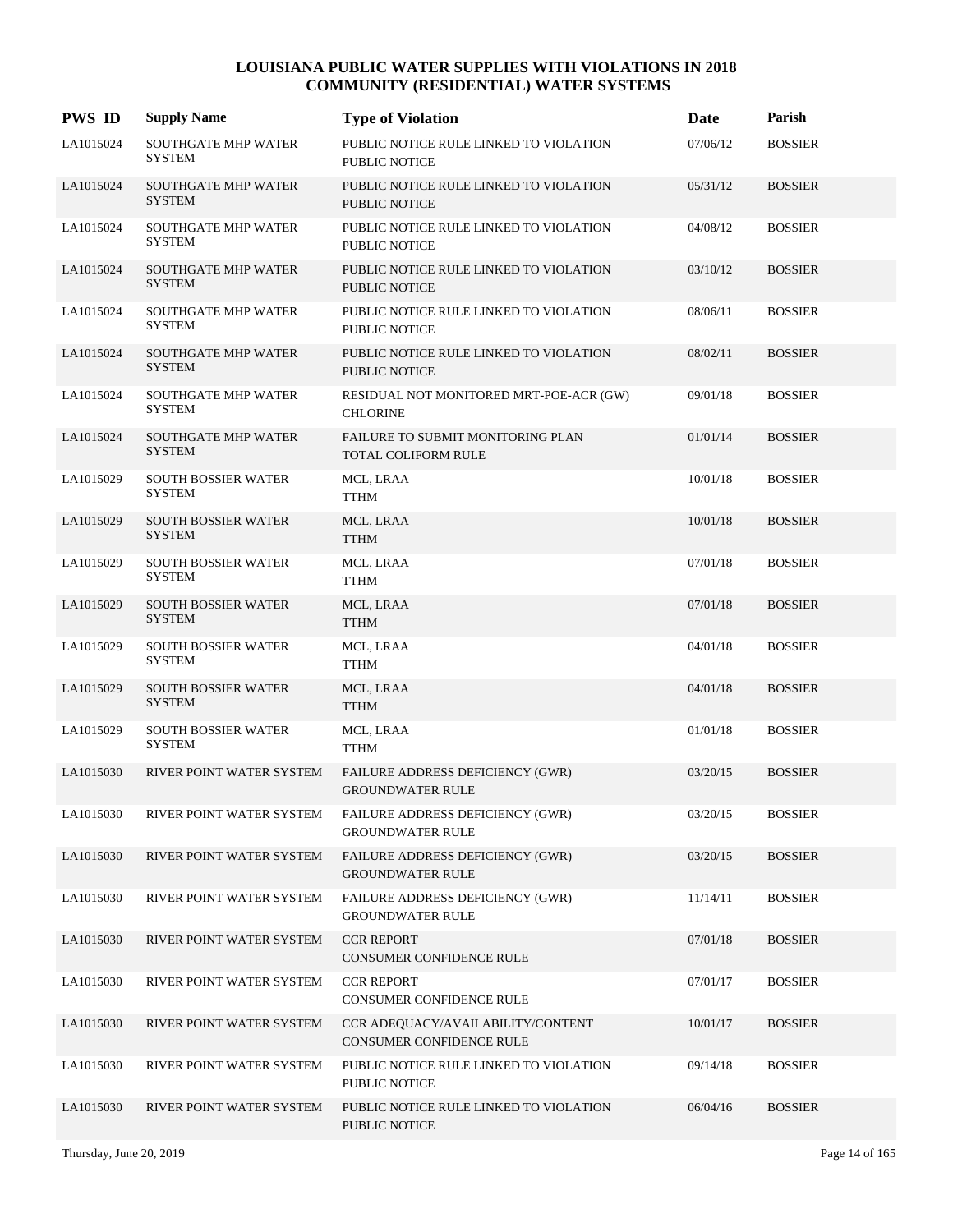| <b>PWS ID</b> | <b>Supply Name</b>                                 | <b>Type of Violation</b>                                       | <b>Date</b> | Parish         |
|---------------|----------------------------------------------------|----------------------------------------------------------------|-------------|----------------|
| LA1015030     | RIVER POINT WATER SYSTEM                           | PUBLIC NOTICE RULE LINKED TO VIOLATION<br>PUBLIC NOTICE        | 02/28/16    | <b>BOSSIER</b> |
| LA1015030     | RIVER POINT WATER SYSTEM                           | PUBLIC NOTICE RULE LINKED TO VIOLATION<br><b>PUBLIC NOTICE</b> | 02/27/16    | <b>BOSSIER</b> |
| LA1015030     | RIVER POINT WATER SYSTEM                           | PUBLIC NOTICE RULE LINKED TO VIOLATION<br>PUBLIC NOTICE        | 02/21/16    | <b>BOSSIER</b> |
| LA1015030     | RIVER POINT WATER SYSTEM                           | PUBLIC NOTICE RULE LINKED TO VIOLATION<br><b>PUBLIC NOTICE</b> | 12/30/15    | <b>BOSSIER</b> |
| LA1015030     | RIVER POINT WATER SYSTEM                           | PUBLIC NOTICE RULE LINKED TO VIOLATION<br>PUBLIC NOTICE        | 12/17/15    | <b>BOSSIER</b> |
| LA1015030     | RIVER POINT WATER SYSTEM                           | PUBLIC NOTICE RULE LINKED TO VIOLATION<br><b>PUBLIC NOTICE</b> | 11/08/15    | <b>BOSSIER</b> |
| LA1015030     | RIVER POINT WATER SYSTEM                           | PUBLIC NOTICE RULE LINKED TO VIOLATION<br><b>PUBLIC NOTICE</b> | 10/30/15    | <b>BOSSIER</b> |
| LA1015030     | RIVER POINT WATER SYSTEM                           | PUBLIC NOTICE RULE LINKED TO VIOLATION<br><b>PUBLIC NOTICE</b> | 10/07/15    | <b>BOSSIER</b> |
| LA1015030     | RIVER POINT WATER SYSTEM                           | PUBLIC NOTICE RULE LINKED TO VIOLATION<br>PUBLIC NOTICE        | 06/06/13    | <b>BOSSIER</b> |
| LA1015030     | RIVER POINT WATER SYSTEM                           | PUBLIC NOTICE RULE LINKED TO VIOLATION<br><b>PUBLIC NOTICE</b> | 05/31/12    | <b>BOSSIER</b> |
| LA1015030     | RIVER POINT WATER SYSTEM                           | INADEQUATE MIN CHLORINE RESIDUAL(GW&SW)<br><b>CHLORINE</b>     | 06/01/18    | <b>BOSSIER</b> |
| LA1015030     | RIVER POINT WATER SYSTEM                           | INADEQUATE MIN CHLORINE RESIDUAL(GW&SW)<br><b>CHLORINE</b>     | 04/01/18    | <b>BOSSIER</b> |
| LA1015030     | RIVER POINT WATER SYSTEM                           | INADEQUATE MIN CHLORINE RESIDUAL(GW&SW)<br><b>CHLORINE</b>     | 03/01/18    | <b>BOSSIER</b> |
| LA1015030     | RIVER POINT WATER SYSTEM                           | INADEQUATE MIN CHLORINE RESIDUAL(GW&SW)<br><b>CHLORINE</b>     | 01/01/18    | <b>BOSSIER</b> |
| LA1015030     | RIVER POINT WATER SYSTEM                           | 5% DS BELOW MIN 0.5-2 MONTHS CONSEC(GW)<br><b>CHLORINE</b>     | 10/01/18    | <b>BOSSIER</b> |
| LA1015030     | RIVER POINT WATER SYSTEM                           | 5% DS BELOW MIN 0.5-2 MONTHS CONSEC(GW)<br><b>CHLORINE</b>     | 09/01/18    | <b>BOSSIER</b> |
| LA1015030     | RIVER POINT WATER SYSTEM                           | 5% DS BELOW MIN 0.5-2 MONTHS CONSEC(GW)<br><b>CHLORINE</b>     | 08/01/18    | <b>BOSSIER</b> |
| LA1015030     | RIVER POINT WATER SYSTEM                           | 5% DS BELOW MIN 0.5-2 MONTHS CONSEC(GW)<br><b>CHLORINE</b>     | 07/01/18    | <b>BOSSIER</b> |
| LA1015030     | RIVER POINT WATER SYSTEM                           | 5% DS BELOW MIN 0.5-2 MONTHS CONSEC(GW)<br><b>CHLORINE</b>     | 05/01/18    | <b>BOSSIER</b> |
| LA1015036     | PEACEFUL PINES MHP WATER<br><b>SYSTEM</b>          | LEAD CONSUMER NOTICE (LCR)<br><b>LEAD &amp; COPPER RULE</b>    | 02/17/18    | <b>BOSSIER</b> |
| LA1015036     | PEACEFUL PINES MHP WATER<br><b>SYSTEM</b>          | <b>CCR REPORT</b><br>CONSUMER CONFIDENCE RULE                  | 07/01/18    | <b>BOSSIER</b> |
| LA1015036     | PEACEFUL PINES MHP WATER<br><b>SYSTEM</b>          | INADEQUATE MIN CHLORINE RESIDUAL(GW&SW)<br><b>CHLORINE</b>     | 09/01/18    | <b>BOSSIER</b> |
| LA1015036     | PEACEFUL PINES MHP WATER<br><b>SYSTEM</b>          | FAILURE TO SUBMIT MONITORING PLAN<br>TOTAL COLIFORM RULE       | 01/01/14    | <b>BOSSIER</b> |
| LA1015039     | <b>EAST CENTRAL BOSSIER</b><br><b>WATER SYSTEM</b> | INADEQUATE MIN CHLORINE RESIDUAL(GW&SW)<br><b>CHLORINE</b>     | 07/01/18    | <b>BOSSIER</b> |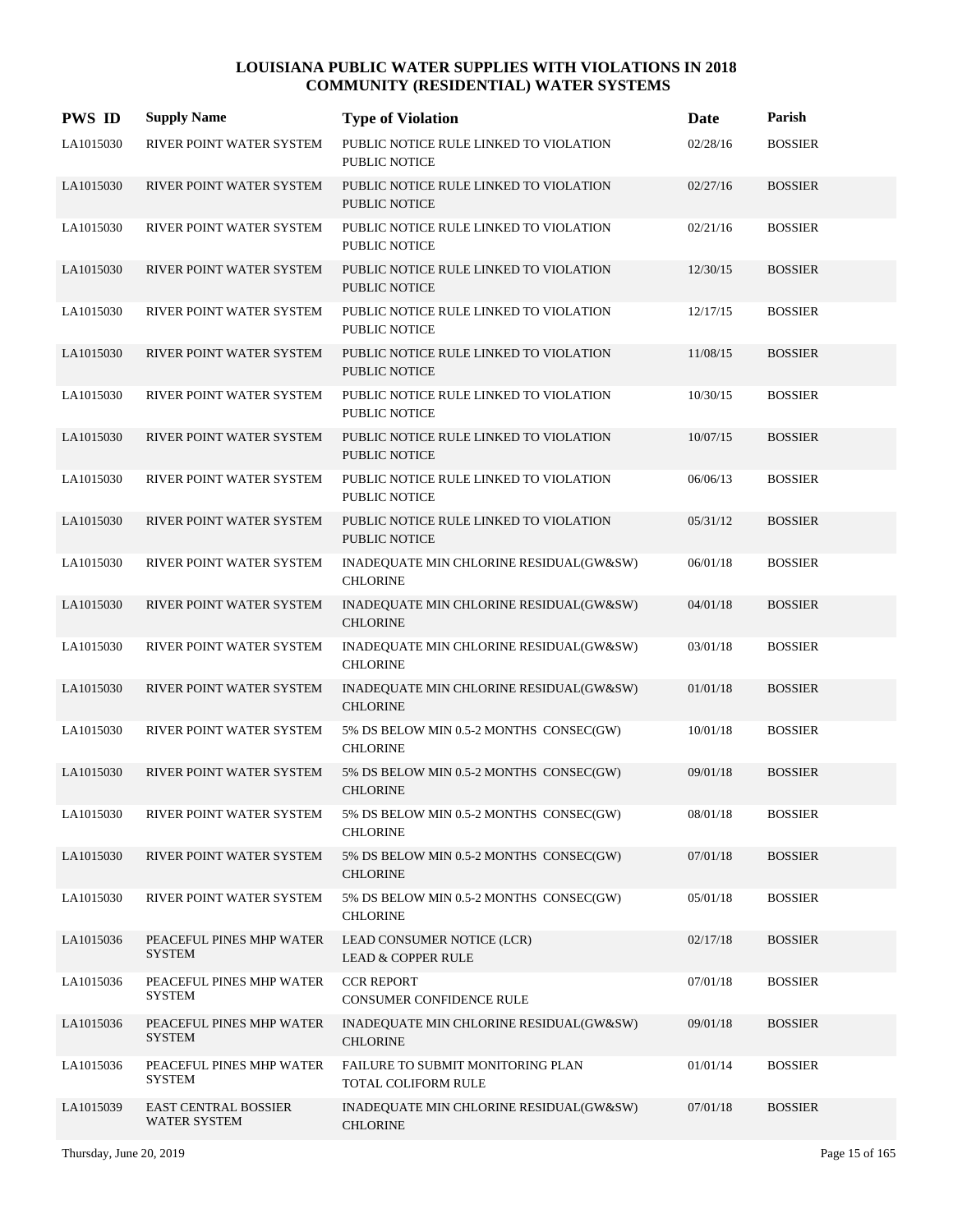| <b>PWS ID</b> | <b>Supply Name</b>                               | <b>Type of Violation</b>                                              | Date     | Parish         |
|---------------|--------------------------------------------------|-----------------------------------------------------------------------|----------|----------------|
| LA1015041     | BELLEVUE WATER SYSTEM                            | <b>CCR REPORT</b><br>CONSUMER CONFIDENCE RULE                         | 07/01/18 | <b>BOSSIER</b> |
| LA1015041     | BELLEVUE WATER SYSTEM                            | <b>CCR REPORT</b><br><b>CONSUMER CONFIDENCE RULE</b>                  | 07/01/17 | <b>BOSSIER</b> |
| LA1015041     | BELLEVUE WATER SYSTEM                            | CCR ADEQUACY/AVAILABILITY/CONTENT<br><b>CONSUMER CONFIDENCE RULE</b>  | 10/01/17 | <b>BOSSIER</b> |
| LA1015041     | BELLEVUE WATER SYSTEM                            | INADEQUATE MIN CHLORINE RESIDUAL(GW&SW)<br><b>CHLORINE</b>            | 11/01/18 | <b>BOSSIER</b> |
| LA1015044     | <b>SLIGO WATER SYSTEM</b><br><b>INCORPORATED</b> | MCL, AVERAGE<br><b>ARSENIC</b>                                        | 10/01/18 | <b>BOSSIER</b> |
| LA1015044     | SLIGO WATER SYSTEM<br><b>INCORPORATED</b>        | MCL, AVERAGE<br><b>ARSENIC</b>                                        | 07/01/18 | <b>BOSSIER</b> |
| LA1015044     | <b>SLIGO WATER SYSTEM</b><br><b>INCORPORATED</b> | MCL, AVERAGE<br><b>ARSENIC</b>                                        | 01/01/18 | <b>BOSSIER</b> |
| LA1015044     | <b>SLIGO WATER SYSTEM</b><br><b>INCORPORATED</b> | FOLLOW-UP OR ROUTINE TAP M/R (LCR)<br><b>LEAD &amp; COPPER RULE</b>   | 07/01/18 | <b>BOSSIER</b> |
| LA1015044     | <b>SLIGO WATER SYSTEM</b><br><b>INCORPORATED</b> | OCCT/SOWT RECOMMENDATION/STUDY (LCR)<br><b>LEAD &amp; COPPER RULE</b> | 07/31/18 | <b>BOSSIER</b> |
| LA1015044     | <b>SLIGO WATER SYSTEM</b><br><b>INCORPORATED</b> | OCCT/SOWT RECOMMENDATION/STUDY (LCR)<br><b>LEAD &amp; COPPER RULE</b> | 01/11/18 | <b>BOSSIER</b> |
| LA1015044     | <b>SLIGO WATER SYSTEM</b><br><b>INCORPORATED</b> | LEAD CONSUMER NOTICE (LCR)<br><b>LEAD &amp; COPPER RULE</b>           | 12/14/17 | <b>BOSSIER</b> |
| LA1015044     | <b>SLIGO WATER SYSTEM</b><br><b>INCORPORATED</b> | <b>CCR REPORT</b><br>CONSUMER CONFIDENCE RULE                         | 07/01/17 | <b>BOSSIER</b> |
| LA1015044     | <b>SLIGO WATER SYSTEM</b><br><b>INCORPORATED</b> | <b>CCR REPORT</b><br>CONSUMER CONFIDENCE RULE                         | 07/01/16 | <b>BOSSIER</b> |
| LA1015044     | <b>SLIGO WATER SYSTEM</b><br><b>INCORPORATED</b> | <b>CCR REPORT</b><br>CONSUMER CONFIDENCE RULE                         | 07/01/15 | <b>BOSSIER</b> |
| LA1015044     | <b>SLIGO WATER SYSTEM</b><br><b>INCORPORATED</b> | CCR ADEQUACY/AVAILABILITY/CONTENT<br><b>CONSUMER CONFIDENCE RULE</b>  | 10/01/17 | <b>BOSSIER</b> |
| LA1015044     | <b>SLIGO WATER SYSTEM</b><br><b>INCORPORATED</b> | CCR ADEQUACY/AVAILABILITY/CONTENT<br>CONSUMER CONFIDENCE RULE         | 10/01/16 | <b>BOSSIER</b> |
| LA1015044     | <b>SLIGO WATER SYSTEM</b><br><b>INCORPORATED</b> | CCR ADEQUACY/AVAILABILITY/CONTENT<br>CONSUMER CONFIDENCE RULE         | 10/01/15 | <b>BOSSIER</b> |
| LA1015044     | <b>SLIGO WATER SYSTEM</b><br><b>INCORPORATED</b> | PUBLIC NOTICE RULE LINKED TO VIOLATION<br><b>PUBLIC NOTICE</b>        | 11/21/18 | <b>BOSSIER</b> |
| LA1015044     | <b>SLIGO WATER SYSTEM</b><br><b>INCORPORATED</b> | PUBLIC NOTICE RULE LINKED TO VIOLATION<br><b>PUBLIC NOTICE</b>        | 11/05/18 | <b>BOSSIER</b> |
| LA1015044     | <b>SLIGO WATER SYSTEM</b><br><b>INCORPORATED</b> | PUBLIC NOTICE RULE LINKED TO VIOLATION<br>PUBLIC NOTICE               | 11/05/18 | <b>BOSSIER</b> |
| LA1015044     | <b>SLIGO WATER SYSTEM</b><br><b>INCORPORATED</b> | PUBLIC NOTICE RULE LINKED TO VIOLATION<br>PUBLIC NOTICE               | 06/02/18 | <b>BOSSIER</b> |
| LA1015044     | <b>SLIGO WATER SYSTEM</b><br><b>INCORPORATED</b> | PUBLIC NOTICE RULE LINKED TO VIOLATION<br>PUBLIC NOTICE               | 07/01/17 | <b>BOSSIER</b> |
| LA1015044     | <b>SLIGO WATER SYSTEM</b><br><b>INCORPORATED</b> | PUBLIC NOTICE RULE LINKED TO VIOLATION<br><b>PUBLIC NOTICE</b>        | 04/20/16 | <b>BOSSIER</b> |
| LA1015044     | <b>SLIGO WATER SYSTEM</b><br><b>INCORPORATED</b> | PUBLIC NOTICE RULE LINKED TO VIOLATION<br><b>PUBLIC NOTICE</b>        | 04/17/16 | <b>BOSSIER</b> |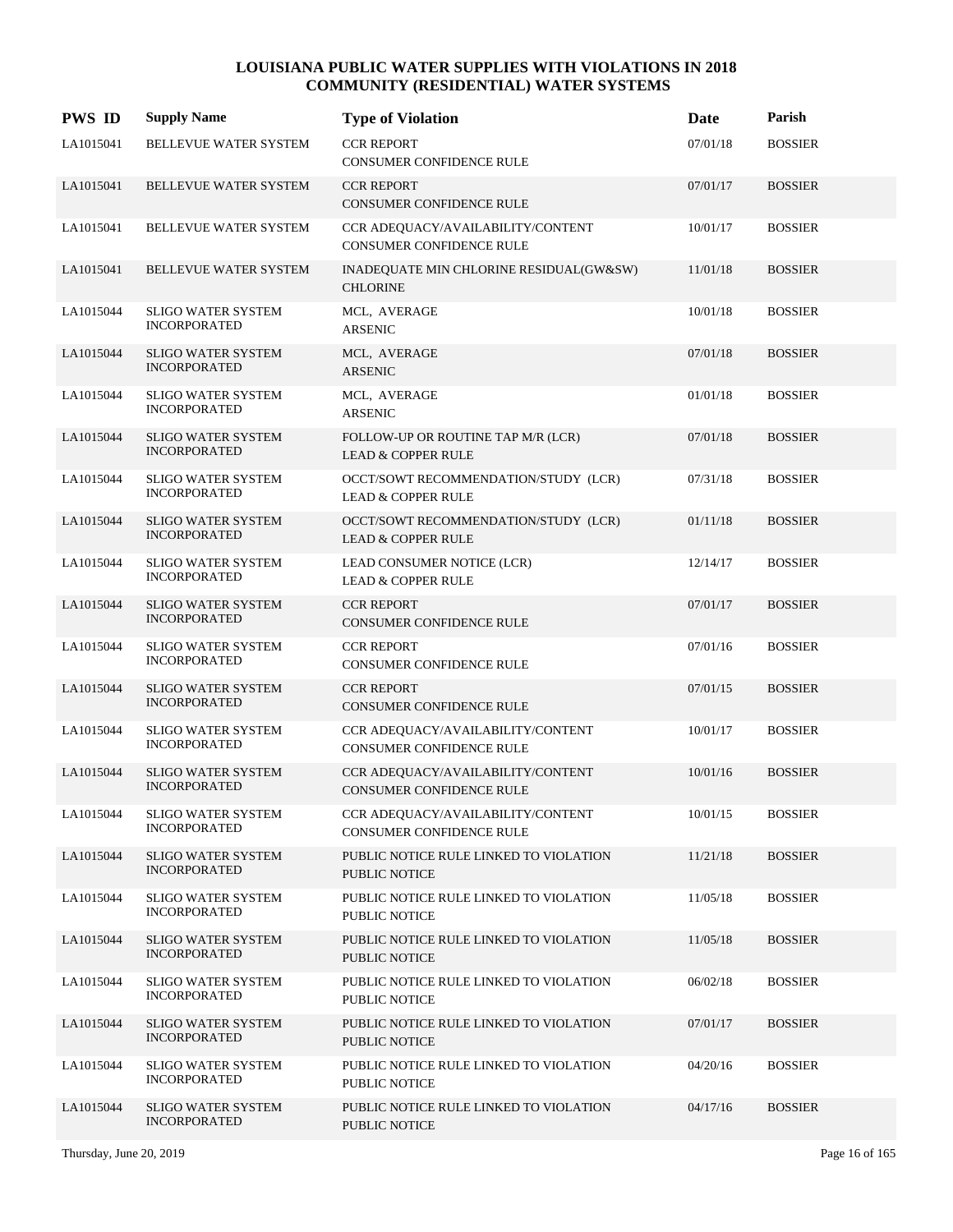| <b>PWS ID</b> | <b>Supply Name</b>                                         | <b>Type of Violation</b>                                                                               | Date     | Parish         |
|---------------|------------------------------------------------------------|--------------------------------------------------------------------------------------------------------|----------|----------------|
| LA1015044     | <b>SLIGO WATER SYSTEM</b><br><b>INCORPORATED</b>           | PUBLIC NOTICE RULE LINKED TO VIOLATION<br><b>PUBLIC NOTICE</b>                                         | 05/31/12 | <b>BOSSIER</b> |
| LA1015044     | <b>SLIGO WATER SYSTEM</b><br><b>INCORPORATED</b>           | PUBLIC NOTICE RULE LINKED TO VIOLATION<br><b>PUBLIC NOTICE</b>                                         | 01/25/12 | <b>BOSSIER</b> |
| LA1015044     | <b>SLIGO WATER SYSTEM</b><br><b>INCORPORATED</b>           | INADEQUATE MIN CHLORINE RESIDUAL(GW&SW)<br><b>CHLORINE</b>                                             | 08/01/18 | <b>BOSSIER</b> |
| LA1015044     | <b>SLIGO WATER SYSTEM</b><br><b>INCORPORATED</b>           | 5% DS BELOW MIN 0.5-2 MONTHS CONSEC(GW)<br><b>CHLORINE</b>                                             | 09/01/18 | <b>BOSSIER</b> |
| LA1015047     | HIGHLAND WATER WORKS                                       | FAILURE ADDRESS DEFICIENCY (GWR)<br><b>GROUNDWATER RULE</b>                                            | 12/31/18 | <b>BOSSIER</b> |
| LA1015047     | HIGHLAND WATER WORKS                                       | INADEQUATE MIN CHLORINE RESIDUAL(GW&SW)<br><b>CHLORINE</b>                                             | 07/01/18 | <b>BOSSIER</b> |
| LA1017001     | RAW POWER INDUSTRIES MHC<br><b>WATER SYSTEM</b>            | MONITORING, ROUTINE (DBP), MAJOR<br><b>CHLORINE</b>                                                    | 01/01/18 | CADDO          |
| LA1017001     | WATER SYSTEM                                               | RAW POWER INDUSTRIES MHC LEVEL 1 ASSESS, TC POS RT NO RPT (RTCR)<br>REVISED TOTAL COLIFORM RULE (RTCR) | 12/30/16 | <b>CADDO</b>   |
| LA1017001     | RAW POWER INDUSTRIES MHC<br><b>WATER SYSTEM</b>            | MONITORING, ROUTINE, MAJOR (RTCR)<br>E. COLI                                                           | 03/01/18 | CADDO          |
| LA1017001     | <b>WATER SYSTEM</b>                                        | RAW POWER INDUSTRIES MHC LEAD CONSUMER NOTICE (LCR)<br><b>LEAD &amp; COPPER RULE</b>                   | 04/16/16 | CADDO          |
| LA1017001     | RAW POWER INDUSTRIES MHC CCR REPORT<br><b>WATER SYSTEM</b> | CONSUMER CONFIDENCE RULE                                                                               | 07/01/17 | CADDO          |
| LA1017001     | RAW POWER INDUSTRIES MHC<br>WATER SYSTEM                   | CCR ADEQUACY/AVAILABILITY/CONTENT<br>CONSUMER CONFIDENCE RULE                                          | 10/01/17 | CADDO          |
| LA1017001     | RAW POWER INDUSTRIES MHC<br>WATER SYSTEM                   | PUBLIC NOTICE RULE LINKED TO VIOLATION<br>PUBLIC NOTICE                                                | 07/08/18 | CADDO          |
| LA1017001     | <b>WATER SYSTEM</b>                                        | RAW POWER INDUSTRIES MHC PUBLIC NOTICE RULE LINKED TO VIOLATION<br><b>PUBLIC NOTICE</b>                | 07/08/18 | CADDO          |
| LA1017001     | RAW POWER INDUSTRIES MHC<br>WATER SYSTEM                   | PUBLIC NOTICE RULE LINKED TO VIOLATION<br>PUBLIC NOTICE                                                | 04/12/17 | CADDO          |
| LA1017001     | RAW POWER INDUSTRIES MHC<br>WATER SYSTEM                   | PUBLIC NOTICE RULE LINKED TO VIOLATION<br>PUBLIC NOTICE                                                | 12/20/16 | CADDO          |
| LA1017001     | WATER SYSTEM                                               | RAW POWER INDUSTRIES MHC PUBLIC NOTICE RULE LINKED TO VIOLATION<br>PUBLIC NOTICE                       | 11/12/16 | CADDO          |
| LA1017001     | RAW POWER INDUSTRIES MHC<br>WATER SYSTEM                   | PUBLIC NOTICE RULE LINKED TO VIOLATION<br>PUBLIC NOTICE                                                | 10/14/16 | CADDO          |
| LA1017001     | RAW POWER INDUSTRIES MHC<br>WATER SYSTEM                   | PUBLIC NOTICE RULE LINKED TO VIOLATION<br>PUBLIC NOTICE                                                | 08/06/16 | CADDO          |
| LA1017001     | RAW POWER INDUSTRIES MHC<br>WATER SYSTEM                   | PUBLIC NOTICE RULE LINKED TO VIOLATION<br>PUBLIC NOTICE                                                | 06/12/16 | CADDO          |
| LA1017001     | <b>WATER SYSTEM</b>                                        | RAW POWER INDUSTRIES MHC PUBLIC NOTICE RULE LINKED TO VIOLATION<br>PUBLIC NOTICE                       | 05/25/16 | CADDO          |
| LA1017001     | RAW POWER INDUSTRIES MHC<br><b>WATER SYSTEM</b>            | INADEQUATE MIN CHLORINE RESIDUAL(GW&SW)<br><b>CHLORINE</b>                                             | 09/01/18 | CADDO          |
| LA1017001     | WATER SYSTEM                                               | RAW POWER INDUSTRIES MHC INADEQUATE MIN CHLORINE RESIDUAL(GW&SW)<br><b>CHLORINE</b>                    | 06/01/18 | CADDO          |
| LA1017001     | RAW POWER INDUSTRIES MHC<br><b>WATER SYSTEM</b>            | INADEQUATE MIN CHLORINE RESIDUAL(GW&SW)<br><b>CHLORINE</b>                                             | 01/01/18 | CADDO          |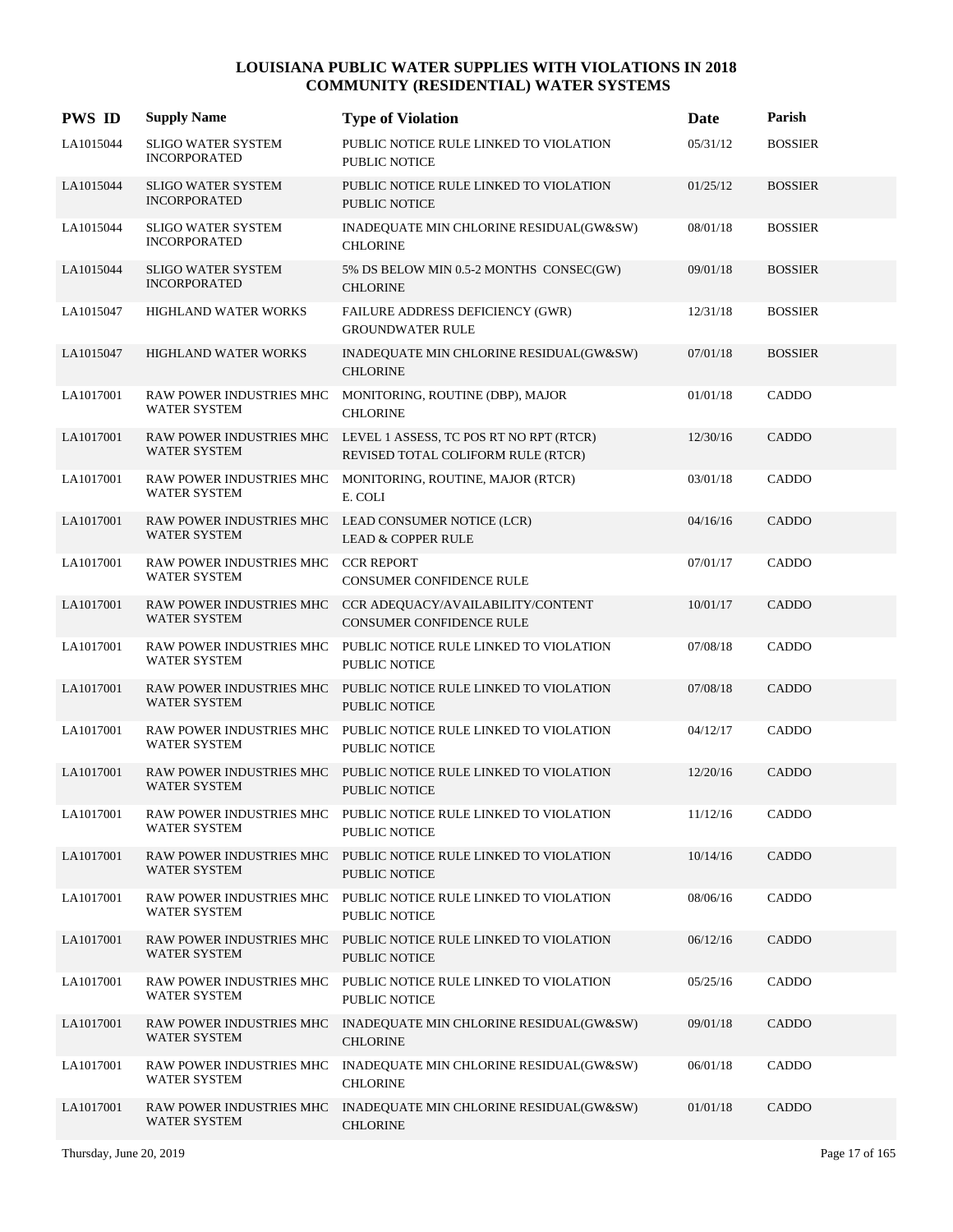| <b>PWS ID</b> | <b>Supply Name</b>                             | <b>Type of Violation</b>                                              | Date     | Parish |
|---------------|------------------------------------------------|-----------------------------------------------------------------------|----------|--------|
| LA1017001     | RAW POWER INDUSTRIES MHC<br>WATER SYSTEM       | 5% DS BELOW MIN 0.5-2 MONTHS CONSEC(GW)<br><b>CHLORINE</b>            | 10/01/18 | CADDO  |
| LA1017002     | <b>AUTUMN ACRES MHP WATER</b><br><b>SYSTEM</b> | CCR ADEQUACY/AVAILABILITY/CONTENT<br><b>CONSUMER CONFIDENCE RULE</b>  | 10/01/17 | CADDO  |
| LA1017004     | BEL-DI-GIL WATER SYSTEM                        | MCL, LRAA<br>${\sf TTHM}$                                             | 10/01/18 | CADDO  |
| LA1017004     | BEL-DI-GIL WATER SYSTEM                        | MCL, LRAA<br><b>TTHM</b>                                              | 10/01/18 | CADDO  |
| LA1017004     | BEL-DI-GIL WATER SYSTEM                        | MCL, LRAA<br><b>TTHM</b>                                              | 07/01/18 | CADDO  |
| LA1017004     | BEL-DI-GIL WATER SYSTEM                        | MCL, LRAA<br><b>TTHM</b>                                              | 07/01/18 | CADDO  |
| LA1017004     | BEL-DI-GIL WATER SYSTEM                        | MCL, LRAA<br>TTHM                                                     | 04/01/18 | CADDO  |
| LA1017004     | <b>BEL-DI-GIL WATER SYSTEM</b>                 | MCL, LRAA<br><b>TTHM</b>                                              | 04/01/18 | CADDO  |
| LA1017004     | BEL-DI-GIL WATER SYSTEM                        | MCL, LRAA<br><b>TTHM</b>                                              | 01/01/18 | CADDO  |
| LA1017004     | BEL-DI-GIL WATER SYSTEM                        | MCL, LRAA<br><b>TTHM</b>                                              | 01/01/18 | CADDO  |
| LA1017004     | BEL-DI-GIL WATER SYSTEM                        | FAILURE SUBMIT OEL REPORT FOR TTHM<br><b>TTHM</b>                     | 05/01/17 | CADDO  |
| LA1017004     | <b>BEL-DI-GIL WATER SYSTEM</b>                 | OCCT/SOWT RECOMMENDATION/STUDY (LCR)<br><b>LEAD &amp; COPPER RULE</b> | 11/01/18 | CADDO  |
| LA1017004     | BEL-DI-GIL WATER SYSTEM                        | INADEQUATE MIN CHLORINE RESIDUAL(GW&SW)<br><b>CHLORINE</b>            | 12/01/18 | CADDO  |
| LA1017004     | BEL-DI-GIL WATER SYSTEM                        | INADEQUATE MIN CHLORINE RESIDUAL(GW&SW)<br><b>CHLORINE</b>            | 02/01/18 | CADDO  |
| LA1017005     | BELLA VISTA MHP WATER<br><b>SYSTEM</b>         | FAILURE TO SUBMIT MONITORING PLAN<br>TOTAL COLIFORM RULE              | 01/01/14 | CADDO  |
| LA1017015     | HILLSIDE WATER AND<br><b>SEWAGE LLC</b>        | FOLLOW-UP OR ROUTINE TAP M/R (LCR)<br><b>LEAD &amp; COPPER RULE</b>   | 10/01/18 | CADDO  |
| LA1017016     | <b>HOSSTON MIRA WATER</b><br><b>SYSTEM</b>     | MCL, LRAA<br><b>TTHM</b>                                              | 07/01/18 | CADDO  |
| LA1017016     | <b>HOSSTON MIRA WATER</b><br><b>SYSTEM</b>     | MCL, LRAA<br><b>TTHM</b>                                              | 04/01/18 | CADDO  |
| LA1017016     | <b>HOSSTON MIRA WATER</b><br><b>SYSTEM</b>     | MCL, LRAA<br>TTHM                                                     | 04/01/18 | CADDO  |
| LA1017016     | <b>HOSSTON MIRA WATER</b><br><b>SYSTEM</b>     | MCL, LRAA<br><b>TTHM</b>                                              | 01/01/18 | CADDO  |
| LA1017016     | <b>HOSSTON MIRA WATER</b><br><b>SYSTEM</b>     | FAILURE SUBMIT OEL REPORT FOR TTHM<br><b>TTHM</b>                     | 10/31/17 | CADDO  |
| LA1017016     | <b>HOSSTON MIRA WATER</b><br><b>SYSTEM</b>     | FAILURE SUBMIT OEL REPORT FOR TTHM<br><b>TTHM</b>                     | 10/31/14 | CADDO  |
| LA1017016     | <b>HOSSTON MIRA WATER</b><br><b>SYSTEM</b>     | FAILURE ADDRESS DEFICIENCY (GWR)<br><b>GROUNDWATER RULE</b>           | 08/02/17 | CADDO  |
| LA1017016     | <b>HOSSTON MIRA WATER</b><br><b>SYSTEM</b>     | PUBLIC NOTICE RULE LINKED TO VIOLATION<br><b>PUBLIC NOTICE</b>        | 02/17/18 | CADDO  |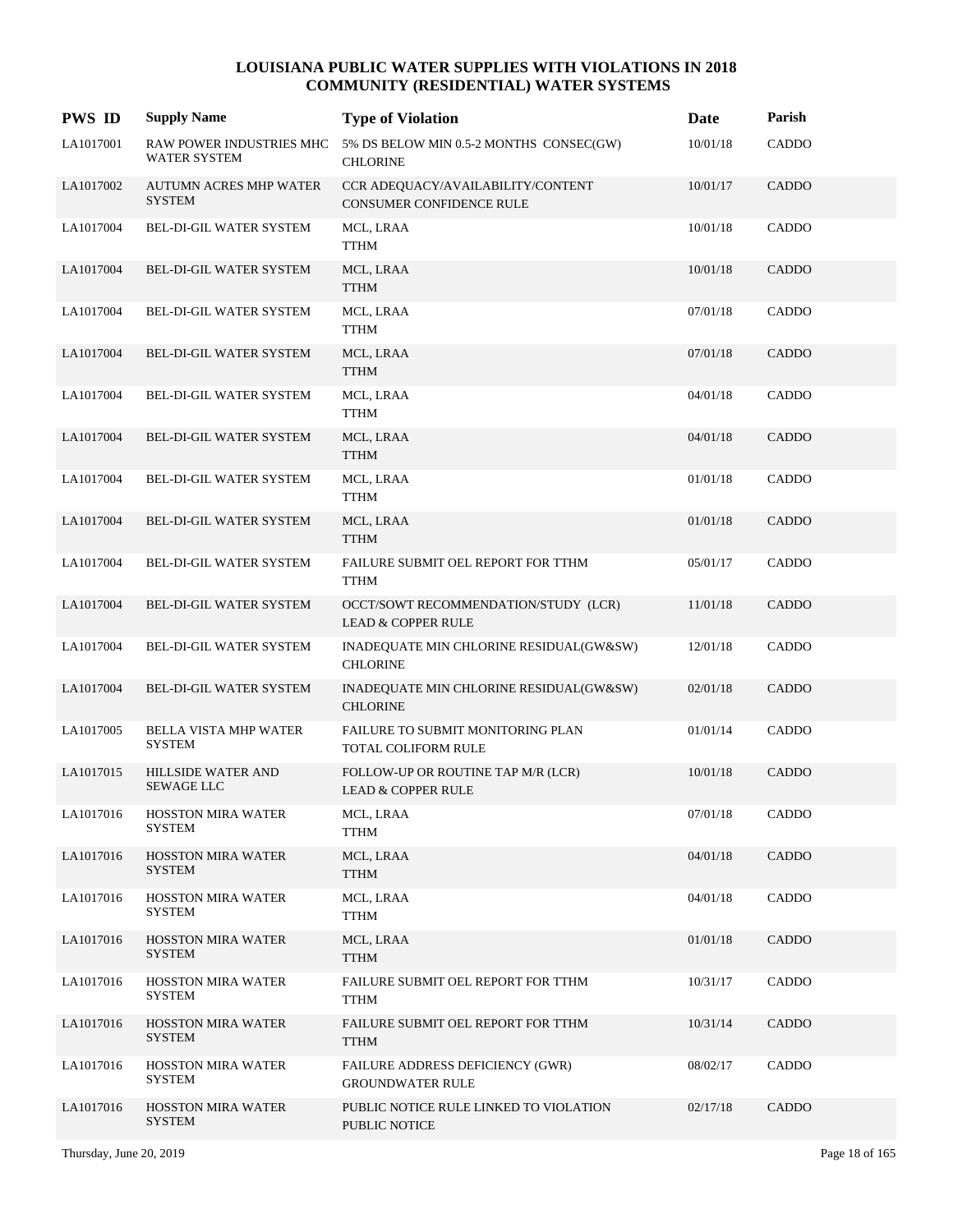| <b>PWS ID</b> | <b>Supply Name</b>                     | <b>Type of Violation</b>                                                              | Date     | Parish       |
|---------------|----------------------------------------|---------------------------------------------------------------------------------------|----------|--------------|
| LA1017017     | <b>IDA WATER SYSTEM</b>                | CCR ADEQUACY/AVAILABILITY/CONTENT<br><b>CONSUMER CONFIDENCE RULE</b>                  | 10/01/17 | CADDO        |
| LA1017019     | LAKEVIEW WATER SYSTEM                  | FAILURE SUBMIT OEL REPORT FOR TTHM<br><b>TTHM</b>                                     | 05/01/14 | <b>CADDO</b> |
| LA1017019     | LAKEVIEW WATER SYSTEM                  | INADEQUATE MIN CHLORINE RESIDUAL(GW&SW)<br><b>CHLORAMINE</b>                          | 11/01/18 | CADDO        |
| LA1017019     | LAKEVIEW WATER SYSTEM                  | INADEQUATE MIN CHLORINE RESIDUAL(GW&SW)<br><b>CHLORAMINE</b>                          | 09/01/18 | CADDO        |
| LA1017019     | <b>LAKEVIEW WATER SYSTEM</b>           | INADEQUATE MIN CHLORINE RESIDUAL(GW&SW)<br><b>CHLORAMINE</b>                          | 03/01/18 | CADDO        |
| LA1017023     | MOORINGSPORT WATER<br><b>SYSTEM</b>    | RESIDUAL NOT MONITORED MRT-POE-ACR (GW)<br><b>CHLORAMINE</b>                          | 09/01/18 | CADDO        |
| LA1017026     | OIL CITY WATER WORKS                   | MCL, LRAA<br><b>TTHM</b>                                                              | 10/01/18 | CADDO        |
| LA1017026     | OIL CITY WATER WORKS                   | MCL, LRAA<br>TOTAL HALOACETIC ACIDS (HAA5)                                            | 10/01/18 | CADDO        |
| LA1017026     | OIL CITY WATER WORKS                   | MCL, LRAA<br>TOTAL HALOACETIC ACIDS (HAA5)                                            | 07/01/18 | CADDO        |
| LA1017026     | OIL CITY WATER WORKS                   | MCL, LRAA<br><b>TTHM</b>                                                              | 07/01/18 | CADDO        |
| LA1017026     | OIL CITY WATER WORKS                   | MCL, LRAA<br><b>TTHM</b>                                                              | 07/01/18 | CADDO        |
| LA1017026     | <b>OIL CITY WATER WORKS</b>            | MCL, LRAA<br>TOTAL HALOACETIC ACIDS (HAA5)                                            | 04/01/18 | CADDO        |
| LA1017026     | OIL CITY WATER WORKS                   | MCL, LRAA<br><b>TTHM</b>                                                              | 04/01/18 | CADDO        |
| LA1017026     | OIL CITY WATER WORKS                   | MCL, LRAA<br>TOTAL HALOACETIC ACIDS (HAA5)                                            | 04/01/18 | CADDO        |
| LA1017026     | OIL CITY WATER WORKS                   | MCL, LRAA<br><b>TTHM</b>                                                              | 04/01/18 | CADDO        |
| LA1017026     | <b>OIL CITY WATER WORKS</b>            | MCL, LRAA<br><b>TTHM</b>                                                              | 01/01/18 | CADDO        |
| LA1017026     | OIL CITY WATER WORKS                   | MCL, LRAA<br><b>TTHM</b>                                                              | 01/01/18 | CADDO        |
| LA1017026     | OIL CITY WATER WORKS                   | FAILURE SUBMIT OEL REPORT FOR TTHM<br><b>TTHM</b>                                     | 10/31/17 | CADDO        |
| LA1017026     | OIL CITY WATER WORKS                   | FOLLOW-UP OR ROUTINE TAP M/R (LCR)<br><b>LEAD &amp; COPPER RULE</b>                   | 10/01/15 | CADDO        |
| LA1017026     | OIL CITY WATER WORKS                   | CCR ADEQUACY/AVAILABILITY/CONTENT<br>CONSUMER CONFIDENCE RULE                         | 10/01/17 | CADDO        |
| LA1017026     | OIL CITY WATER WORKS                   | CCR ADEQUACY/AVAILABILITY/CONTENT<br>CONSUMER CONFIDENCE RULE                         | 10/01/16 | CADDO        |
| LA1017026     | OIL CITY WATER WORKS                   | INADEQUATE MIN CHLORINE RESIDUAL(GW&SW)<br><b>CHLORAMINE</b>                          | 12/01/18 | CADDO        |
| LA1017027     | PINEHILL WATERWORKS<br><b>DISTRICT</b> | LEAD CONSUMER NOTICE (LCR)<br><b>LEAD &amp; COPPER RULE</b>                           | 05/24/18 | CADDO        |
| LA1017029     | <b>COMPANY</b>                         | JONES ROLLING RIDGE WATER LEAD CONSUMER NOTICE (LCR)<br><b>LEAD &amp; COPPER RULE</b> | 03/18/18 | CADDO        |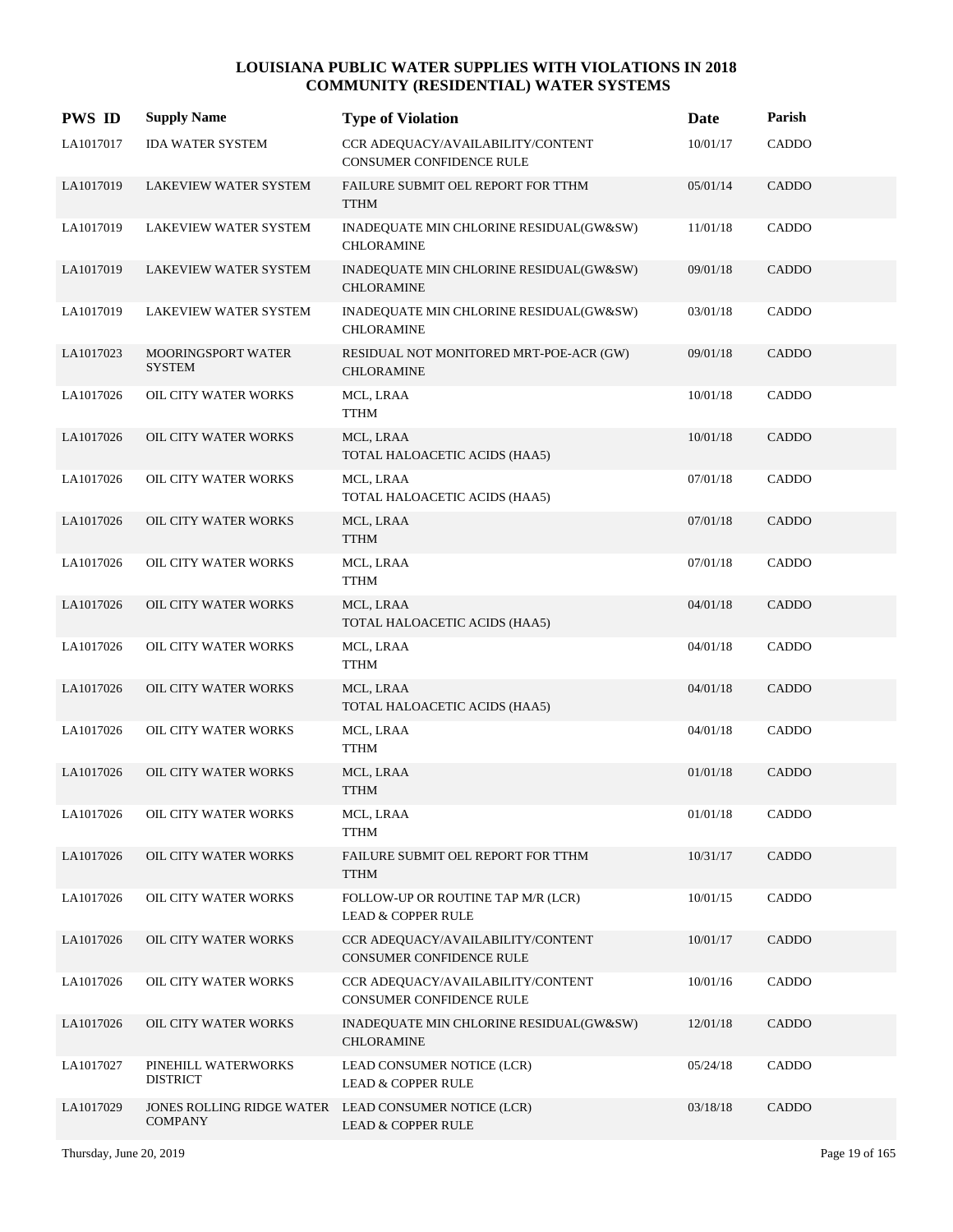| <b>PWS ID</b> | <b>Supply Name</b>                                     | <b>Type of Violation</b>                                                                        | Date     | Parish       |
|---------------|--------------------------------------------------------|-------------------------------------------------------------------------------------------------|----------|--------------|
| LA1017029     | JONES ROLLING RIDGE WATER CCR REPORT<br><b>COMPANY</b> | <b>CONSUMER CONFIDENCE RULE</b>                                                                 | 07/01/17 | CADDO        |
| LA1017029     | <b>COMPANY</b>                                         | JONES ROLLING RIDGE WATER  CCR ADEQUACY/AVAILABILITY/CONTENT<br><b>CONSUMER CONFIDENCE RULE</b> | 10/01/17 | CADDO        |
| LA1017029     | <b>COMPANY</b>                                         | JONES ROLLING RIDGE WATER PUBLIC NOTICE RULE LINKED TO VIOLATION<br><b>PUBLIC NOTICE</b>        | 06/10/17 | CADDO        |
| LA1017029     | <b>COMPANY</b>                                         | JONES ROLLING RIDGE WATER PUBLIC NOTICE RULE LINKED TO VIOLATION<br><b>PUBLIC NOTICE</b>        | 06/07/17 | CADDO        |
| LA1017031     | SHREVEPORT WATER SYSTEM                                | MONTHLY COMB FLTR EFFLUENT (IESWTR/LT1)<br><b>TURBIDITY</b>                                     | 01/01/18 | CADDO        |
| LA1017033     | SPRINGLAKE MHP WATER<br><b>SYSTEM</b>                  | MCL, LRAA<br><b>TTHM</b>                                                                        | 01/01/18 | CADDO        |
| LA1017035     | <b>SILENT CEDARS MHP WATER</b><br><b>SYSTEM</b>        | MCL, LRAA<br><b>TTHM</b>                                                                        | 10/01/18 | CADDO        |
| LA1017035     | <b>SILENT CEDARS MHP WATER</b><br><b>SYSTEM</b>        | MCL, LRAA<br><b>TTHM</b>                                                                        | 10/01/18 | <b>CADDO</b> |
| LA1017035     | SILENT CEDARS MHP WATER<br><b>SYSTEM</b>               | MCL, LRAA<br><b>TTHM</b>                                                                        | 07/01/18 | CADDO        |
| LA1017035     | <b>SILENT CEDARS MHP WATER</b><br><b>SYSTEM</b>        | MCL, LRAA<br><b>TTHM</b>                                                                        | 04/01/18 | CADDO        |
| LA1017035     | SILENT CEDARS MHP WATER<br><b>SYSTEM</b>               | FAILURE SUBMIT OEL REPORT FOR TTHM<br><b>TTHM</b>                                               | 10/31/17 | CADDO        |
| LA1017035     | <b>SILENT CEDARS MHP WATER</b><br><b>SYSTEM</b>        | FAILURE SUBMIT OEL REPORT FOR TTHM<br><b>TTHM</b>                                               | 07/31/17 | <b>CADDO</b> |
| LA1017036     | TYSON COMMUNITY WATER<br><b>SYSTEM</b>                 | FOLLOW-UP OR ROUTINE TAP M/R (LCR)<br><b>LEAD &amp; COPPER RULE</b>                             | 10/01/18 | CADDO        |
| LA1017036     | TYSON COMMUNITY WATER<br><b>SYSTEM</b>                 | <b>CCR REPORT</b><br>CONSUMER CONFIDENCE RULE                                                   | 07/01/18 | CADDO        |
| LA1017036     | TYSON COMMUNITY WATER<br><b>SYSTEM</b>                 | <b>CCR REPORT</b><br><b>CONSUMER CONFIDENCE RULE</b>                                            | 07/01/17 | CADDO        |
| LA1017036     | <b>TYSON COMMUNITY WATER</b><br><b>SYSTEM</b>          | CCR ADEQUACY/AVAILABILITY/CONTENT<br><b>CONSUMER CONFIDENCE RULE</b>                            | 10/01/17 | CADDO        |
| LA1017036     | TYSON COMMUNITY WATER<br><b>SYSTEM</b>                 | PUBLIC NOTICE RULE LINKED TO VIOLATION<br><b>PUBLIC NOTICE</b>                                  | 05/07/17 | CADDO        |
| LA1017036     | TYSON COMMUNITY WATER<br><b>SYSTEM</b>                 | PUBLIC NOTICE RULE LINKED TO VIOLATION<br><b>PUBLIC NOTICE</b>                                  | 05/28/16 | <b>CADDO</b> |
| LA1017036     | TYSON COMMUNITY WATER<br><b>SYSTEM</b>                 | PUBLIC NOTICE RULE LINKED TO VIOLATION<br><b>PUBLIC NOTICE</b>                                  | 02/28/16 | CADDO        |
| LA1017036     | <b>TYSON COMMUNITY WATER</b><br><b>SYSTEM</b>          | FAILURE TO SUBMIT MONITORING PLAN<br>TOTAL COLIFORM RULE                                        | 01/01/14 | CADDO        |
| LA1017042     | WILDWOOD SOUTH WATER<br><b>SYSTEM</b>                  | FOLLOW-UP OR ROUTINE TAP M/R (LCR)<br><b>LEAD &amp; COPPER RULE</b>                             | 10/01/17 | CADDO        |
| LA1017042     | WILDWOOD SOUTH WATER<br><b>SYSTEM</b>                  | FOLLOW-UP OR ROUTINE TAP M/R (LCR)<br><b>LEAD &amp; COPPER RULE</b>                             | 10/01/16 | CADDO        |
| LA1017042     | WILDWOOD SOUTH WATER<br><b>SYSTEM</b>                  | PUBLIC NOTICE RULE LINKED TO VIOLATION<br><b>PUBLIC NOTICE</b>                                  | 03/19/18 | CADDO        |
| LA1017051     | <b>EVERGREEN ESTATES WATER</b><br><b>SYSTEM</b>        | FAILURE TO HAVE MONITORING PLAN (IDSE)<br><b>DBP STAGE 2</b>                                    | 04/01/08 | CADDO        |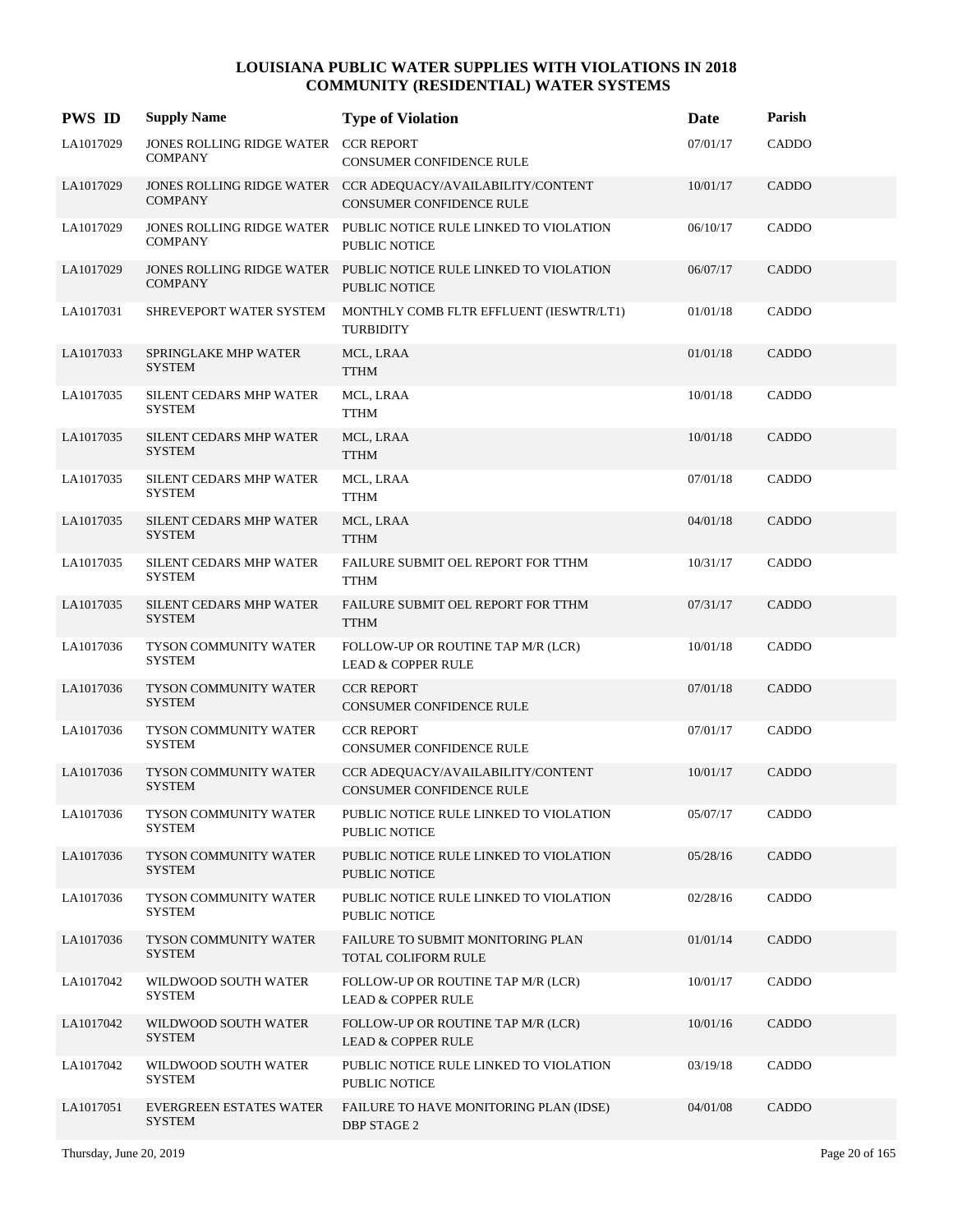| <b>PWS ID</b> | <b>Supply Name</b>                              | <b>Type of Violation</b>                                                              | Date     | Parish |
|---------------|-------------------------------------------------|---------------------------------------------------------------------------------------|----------|--------|
| LA1017051     | EVERGREEN ESTATES WATER<br><b>SYSTEM</b>        | FAILURE ADDRESS DEFICIENCY (GWR)<br><b>GROUNDWATER RULE</b>                           | 11/01/18 | CADDO  |
| LA1017051     | <b>EVERGREEN ESTATES WATER</b><br><b>SYSTEM</b> | <b>CCR REPORT</b><br>CONSUMER CONFIDENCE RULE                                         | 07/01/17 | CADDO  |
| LA1017051     | EVERGREEN ESTATES WATER<br><b>SYSTEM</b>        | <b>CCR REPORT</b><br>CONSUMER CONFIDENCE RULE                                         | 07/01/16 | CADDO  |
| LA1017051     | <b>EVERGREEN ESTATES WATER</b><br><b>SYSTEM</b> | CCR ADEQUACY/AVAILABILITY/CONTENT<br><b>CONSUMER CONFIDENCE RULE</b>                  | 10/01/17 | CADDO  |
| LA1017051     | <b>EVERGREEN ESTATES WATER</b><br><b>SYSTEM</b> | CCR ADEQUACY/AVAILABILITY/CONTENT<br>CONSUMER CONFIDENCE RULE                         | 10/01/16 | CADDO  |
| LA1017051     | EVERGREEN ESTATES WATER<br><b>SYSTEM</b>        | INADEQUATE MIN CHLORINE RESIDUAL(GW&SW)<br><b>CHLORINE</b>                            | 12/01/18 | CADDO  |
| LA1017051     | EVERGREEN ESTATES WATER<br><b>SYSTEM</b>        | INADEQUATE MIN CHLORINE RESIDUAL(GW&SW)<br><b>CHLORINE</b>                            | 09/01/18 | CADDO  |
| LA1017058     | DEEPWOODS UTILITIES INC                         | MCL, LRAA<br><b>TTHM</b>                                                              | 04/01/18 | CADDO  |
| LA1017058     | DEEPWOODS UTILITIES INC                         | MCL, LRAA<br><b>TTHM</b>                                                              | 04/01/18 | CADDO  |
| LA1017058     | DEEPWOODS UTILITIES INC                         | MCL, LRAA<br><b>TTHM</b>                                                              | 01/01/18 | CADDO  |
| LA1017058     | DEEPWOODS UTILITIES INC                         | CCR ADEQUACY/AVAILABILITY/CONTENT<br>CONSUMER CONFIDENCE RULE                         | 10/01/17 | CADDO  |
| LA1017058     | DEEPWOODS UTILITIES INC                         | INADEQUATE MIN CHLORINE RESIDUAL(GW&SW)<br><b>CHLORINE</b>                            | 12/01/18 | CADDO  |
| LA1017058     | DEEPWOODS UTILITIES INC                         | INADEQUATE MIN CHLORINE RESIDUAL(GW&SW)<br><b>CHLORINE</b>                            | 07/01/18 | CADDO  |
| LA1017066     | SHERWOOD APARTMENTS<br><b>WATER SYSTEM</b>      | LEAD CONSUMER NOTICE (LCR)<br><b>LEAD &amp; COPPER RULE</b>                           | 02/01/17 | CADDO  |
| LA1017066     | SHERWOOD APARTMENTS<br><b>WATER SYSTEM</b>      | INADEQUATE MIN CHLORINE RESIDUAL(GW&SW)<br><b>CHLORINE</b>                            | 10/01/18 | CADDO  |
| LA1017066     | SHERWOOD APARTMENTS<br>WATER SYSTEM             | 5% DS BELOW MIN 0.5-2 MONTHS CONSEC(GW)<br><b>CHLORINE</b>                            | 01/01/18 | CADDO  |
| LA1017066     | SHERWOOD APARTMENTS<br><b>WATER SYSTEM</b>      | FAILURE TO SUBMIT MONITORING PLAN<br>TOTAL COLIFORM RULE                              | 01/01/14 | CADDO  |
| LA1017070     | SOUTHVIEW ESTATES WATER<br><b>SYSTEM</b>        | PUBLIC NOTICE RULE LINKED TO VIOLATION<br>PUBLIC NOTICE                               | 06/21/17 | CADDO  |
| LA1017070     | SOUTHVIEW ESTATES WATER<br><b>SYSTEM</b>        | INADEQUATE MIN CHLORINE RESIDUAL(GW&SW)<br><b>CHLORINE</b>                            | 07/01/18 | CADDO  |
| LA1017075     |                                                 | DIXIE GARDEN WATER SUPPLY LEAD CONSUMER NOTICE (LCR)<br><b>LEAD &amp; COPPER RULE</b> | 04/16/16 | CADDO  |
| LA1017083     | <b>LAKE SHREVE ESTATES</b><br>WATER SYSTEM      | MONITORING, ROUTINE (DBP), MAJOR<br><b>CHLORINE</b>                                   | 01/01/18 | CADDO  |
| LA1017083     | <b>LAKE SHREVE ESTATES</b><br>WATER SYSTEM      | FAILURE SUBMIT OEL REPORT FOR TTHM<br><b>TTHM</b>                                     | 01/31/15 | CADDO  |
| LA1017083     | <b>LAKE SHREVE ESTATES</b><br>WATER SYSTEM      | MONITORING, ROUTINE, MAJOR (RTCR)<br>E. COLI                                          | 03/01/18 | CADDO  |
| LA1017083     | <b>LAKE SHREVE ESTATES</b><br>WATER SYSTEM      | FAILURE ADDRESS DEFICIENCY (GWR)<br><b>GROUNDWATER RULE</b>                           | 05/24/18 | CADDO  |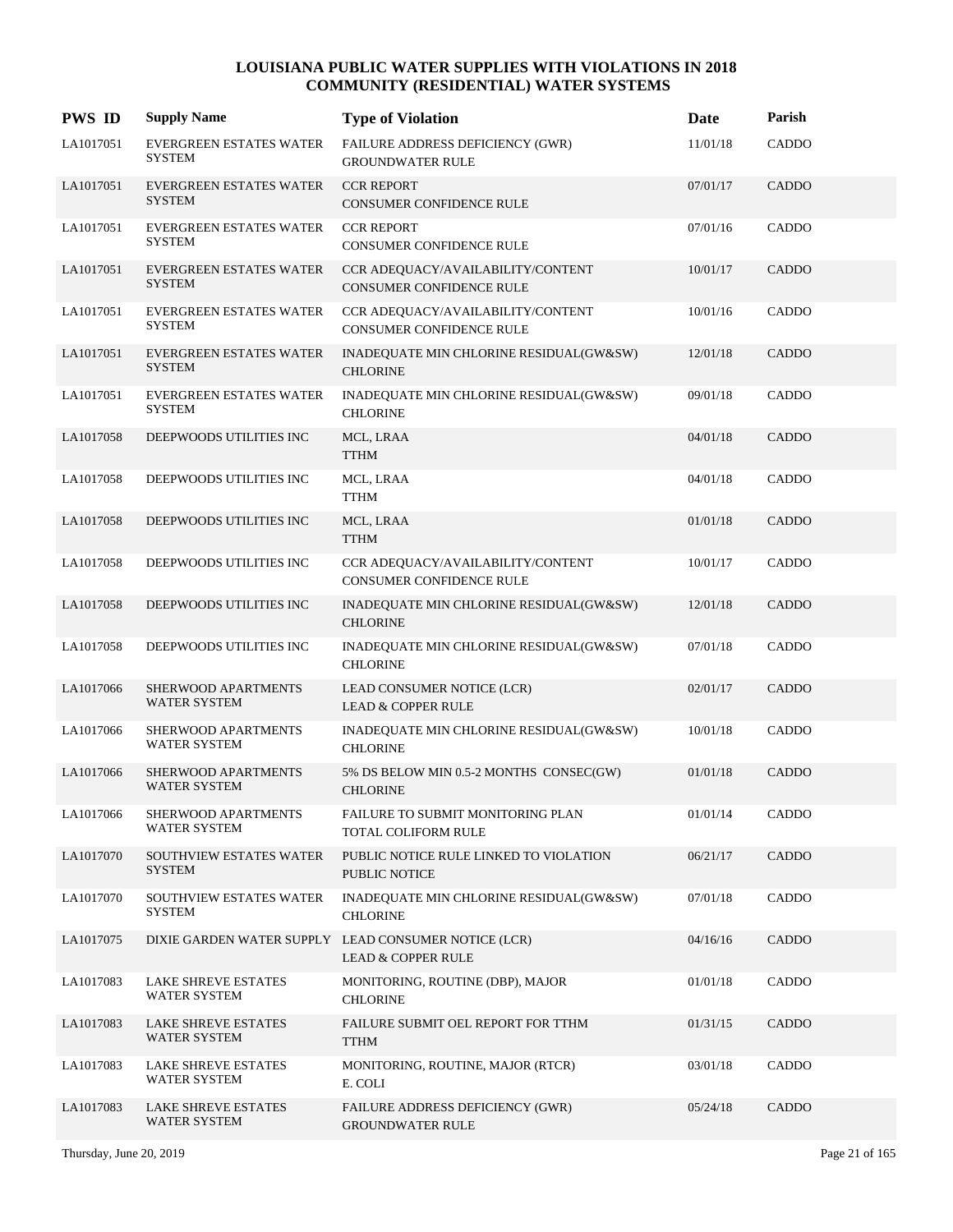| <b>PWS ID</b> | <b>Supply Name</b>                                       | <b>Type of Violation</b>                                                | Date     | Parish           |
|---------------|----------------------------------------------------------|-------------------------------------------------------------------------|----------|------------------|
| LA1017083     | <b>LAKE SHREVE ESTATES</b><br><b>WATER SYSTEM</b>        | <b>CCR REPORT</b><br>CONSUMER CONFIDENCE RULE                           | 07/01/17 | CADDO            |
| LA1017083     | <b>LAKE SHREVE ESTATES</b><br>WATER SYSTEM               | CCR ADEQUACY/AVAILABILITY/CONTENT<br><b>CONSUMER CONFIDENCE RULE</b>    | 10/01/17 | <b>CADDO</b>     |
| LA1017083     | <b>LAKE SHREVE ESTATES</b><br><b>WATER SYSTEM</b>        | PUBLIC NOTICE RULE LINKED TO VIOLATION<br>PUBLIC NOTICE                 | 09/14/18 | CADDO            |
| LA1017083     | <b>LAKE SHREVE ESTATES</b><br><b>WATER SYSTEM</b>        | PUBLIC NOTICE RULE LINKED TO VIOLATION<br><b>PUBLIC NOTICE</b>          | 07/08/18 | CADDO            |
| LA1017083     | <b>LAKE SHREVE ESTATES</b><br>WATER SYSTEM               | PUBLIC NOTICE RULE LINKED TO VIOLATION<br><b>PUBLIC NOTICE</b>          | 07/08/18 | CADDO            |
| LA1017083     | <b>LAKE SHREVE ESTATES</b><br><b>WATER SYSTEM</b>        | PUBLIC NOTICE RULE LINKED TO VIOLATION<br><b>PUBLIC NOTICE</b>          | 09/03/15 | CADDO            |
| LA1017084     | HUNTINGTON MOBILE HOME<br>PARK WATER SYSTEM              | LEAD CONSUMER NOTICE (LCR)<br><b>LEAD &amp; COPPER RULE</b>             | 04/16/16 | CADDO            |
| LA1017087     | DIXIE GARDEN - KINGS HWY<br><b>WATER SYSTEM</b>          | INITIAL TAP SAMPLING (LCR)<br><b>LEAD &amp; COPPER RULE</b>             | 01/01/18 | CADDO            |
| LA1017087     | DIXIE GARDEN - KINGS HWY<br><b>WATER SYSTEM</b>          | INITIAL TAP SAMPLING (LCR)<br><b>LEAD &amp; COPPER RULE</b>             | 07/01/17 | CADDO            |
| LA1017087     | DIXIE GARDEN - KINGS HWY<br>WATER SYSTEM                 | LEAD CONSUMER NOTICE (LCR)<br><b>LEAD &amp; COPPER RULE</b>             | 11/10/18 | CADDO            |
| LA1017087     | DIXIE GARDEN - KINGS HWY<br>WATER SYSTEM                 | PUBLIC NOTICE RULE LINKED TO VIOLATION<br>PUBLIC NOTICE                 | 05/13/18 | CADDO            |
| LA1017087     | DIXIE GARDEN - KINGS HWY<br>WATER SYSTEM                 | PUBLIC NOTICE RULE LINKED TO VIOLATION<br>PUBLIC NOTICE                 | 12/11/17 | CADDO            |
| LA1017089     | <b>GLEN LEAF MOBILE HOME</b><br><b>COMMUNITY</b>         | LEAD CONSUMER NOTICE (LCR)<br><b>LEAD &amp; COPPER RULE</b>             | 05/24/18 | CADDO            |
| LA1019001     | <b>BRIGAS ESTATES WATER</b><br><b>SYSTEM</b>             | FAILURE SUBMIT OEL REPORT FOR HAA5<br>TOTAL HALOACETIC ACIDS (HAA5)     | 05/01/17 | CALCASIEU        |
| LA1019001     | <b>BRIGAS ESTATES WATER</b><br><b>SYSTEM</b>             | SAMPLE SITING PLAN ERRORS (RTCR)<br>REVISED TOTAL COLIFORM RULE (RTCR)  | 04/01/16 | CALCASIEU        |
| LA1019001     | <b>BRIGAS ESTATES WATER</b><br><b>SYSTEM</b>             | CCR ADEQUACY/AVAILABILITY/CONTENT<br><b>CONSUMER CONFIDENCE RULE</b>    | 10/01/17 | <b>CALCASIEU</b> |
| LA1019024     | UTILITY SERVICE OF LAKE<br><b>CHARLES W S</b>            | SAMPLE SITING PLAN ERRORS (RTCR)<br>REVISED TOTAL COLIFORM RULE (RTCR)  | 04/01/16 | CALCASIEU        |
| LA1019024     | UTILITY SERVICE OF LAKE<br><b>CHARLES W S</b>            | CCR ADEQUACY/AVAILABILITY/CONTENT<br>CONSUMER CONFIDENCE RULE           | 10/01/17 | CALCASIEU        |
| LA1019039     | <b>SOUTHTOWNER MOBILE</b><br>ESTATES WATER SYSTEM        | INADEQUATE MIN CHLORINE RESIDUAL(GW&SW)<br><b>CHLORINE</b>              | 07/01/18 | CALCASIEU        |
| LA1019039     | <b>SOUTHTOWNER MOBILE</b><br><b>ESTATES WATER SYSTEM</b> | INADEQUATE MIN CHLORINE RESIDUAL(GW&SW)<br><b>CHLORINE</b>              | 04/01/18 | CALCASIEU        |
| LA1019039     | <b>SOUTHTOWNER MOBILE</b><br><b>ESTATES WATER SYSTEM</b> | INADEQUATE MIN CHLORINE RESIDUAL(GW&SW)<br><b>CHLORINE</b>              | 02/01/18 | CALCASIEU        |
| LA1019042     | CALCASIEU WW #14 WARD 5                                  | MONITORING, ROUTINE (DBP), MAJOR<br><b>CHLORINE</b>                     | 10/01/18 | <b>CALCASIEU</b> |
| LA1019042     | CALCASIEU WW #14 WARD 5                                  | MONITORING, ROUTINE, MAJOR (RTCR)<br>REVISED TOTAL COLIFORM RULE (RTCR) | 11/01/18 | CALCASIEU        |
| LA1019042     | CALCASIEU WW #14 WARD 5                                  | INADEQUATE MIN CHLORINE RESIDUAL(GW&SW)<br><b>CHLORINE</b>              | 10/01/18 | CALCASIEU        |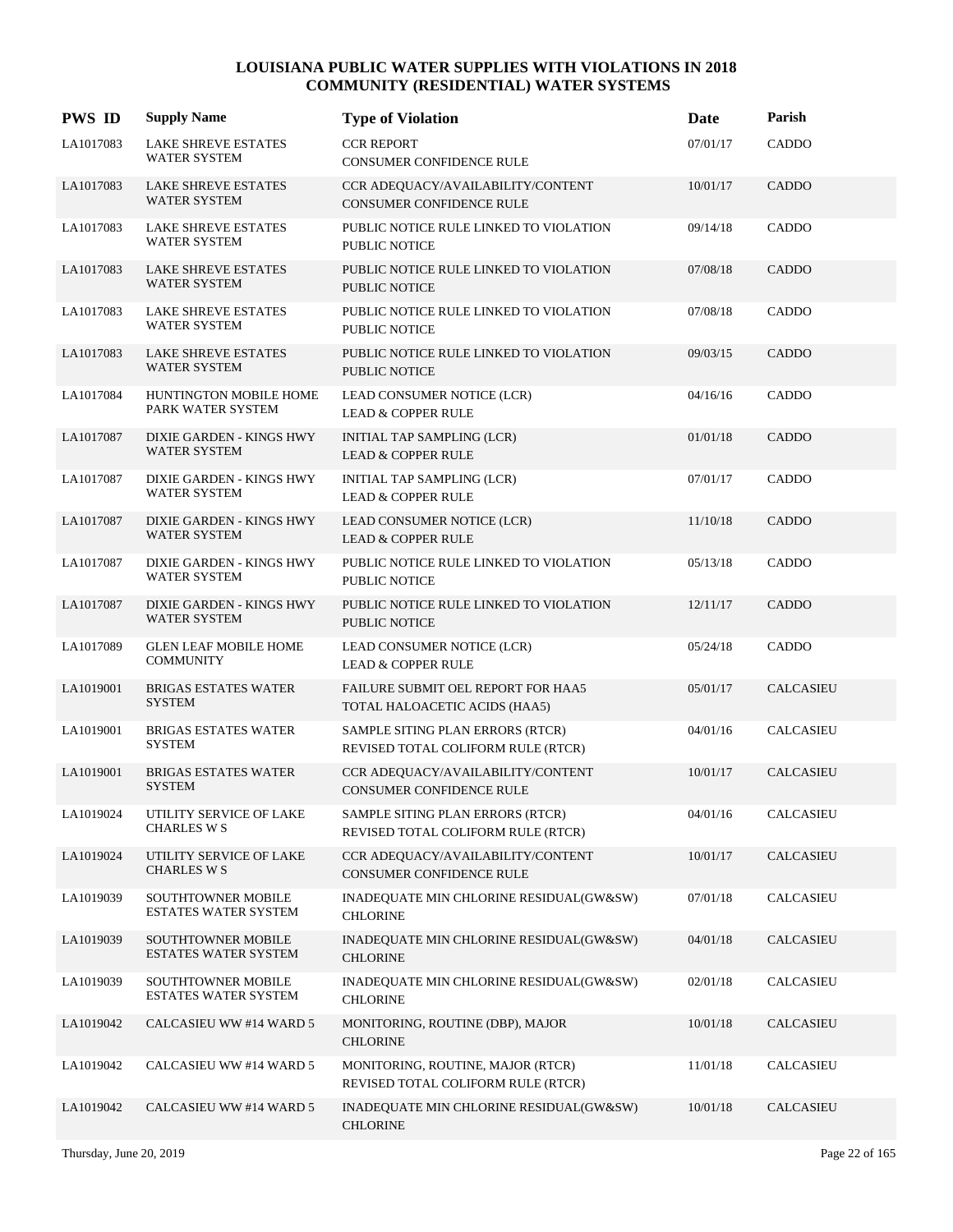| <b>PWS ID</b> | <b>Supply Name</b>                                          | <b>Type of Violation</b>                                                                             | Date     | Parish           |
|---------------|-------------------------------------------------------------|------------------------------------------------------------------------------------------------------|----------|------------------|
| LA1019042     | CALCASIEU WW #14 WARD 5                                     | INADEQUATE MIN CHLORINE RESIDUAL(GW&SW)<br><b>CHLORINE</b>                                           | 09/01/18 | CALCASIEU        |
| LA1019044     | SULPHUR CITY OF WATER<br><b>SYSTEM</b>                      | CCR ADEQUACY/AVAILABILITY/CONTENT<br>CONSUMER CONFIDENCE RULE                                        | 10/01/17 | CALCASIEU        |
| LA1019059     | C K B TRAILER PARK WATER<br><b>SYSTEM</b>                   | LEAD CONSUMER NOTICE (LCR)<br><b>LEAD &amp; COPPER RULE</b>                                          | 03/31/17 | CALCASIEU        |
| LA1019059     | C K B TRAILER PARK WATER<br><b>SYSTEM</b>                   | INADEQUATE MIN CHLORINE RESIDUAL(GW&SW)<br><b>CHLORINE</b>                                           | 08/01/18 | CALCASIEU        |
| LA1019076     | OAK MEADOWS SUBDIVISION<br><b>WATER SYSTEM</b>              | INADEQUATE MIN CHLORINE RESIDUAL(GW&SW)<br><b>CHLORINE</b>                                           | 08/01/18 | CALCASIEU        |
| LA1019083     | <b>COUNTRY PINES SUBDIVISION</b><br><b>WATER SYSTEM</b>     | INADEQUATE MIN CHLORINE RESIDUAL(GW&SW)<br><b>CHLORINE</b>                                           | 08/01/18 | CALCASIEU        |
| LA1019083     | COUNTRY PINES SUBDIVISION<br><b>WATER SYSTEM</b>            | INADEQUATE MIN CHLORINE RESIDUAL(GW&SW)<br><b>CHLORINE</b>                                           | 03/01/18 | <b>CALCASIEU</b> |
| LA1019083     | <b>COUNTRY PINES SUBDIVISION</b><br><b>WATER SYSTEM</b>     | INADEQUATE MIN CHLORINE RESIDUAL(GW&SW)<br><b>CHLORINE</b>                                           | 02/01/18 | CALCASIEU        |
| LA1019085     | <b>WATER SYSTEM</b>                                         | SMITH MOBILE HOME VILLAGE LEAD CONSUMER NOTICE (LCR)<br><b>LEAD &amp; COPPER RULE</b>                | 01/18/18 | CALCASIEU        |
| LA1019085     | SMITH MOBILE HOME VILLAGE CCR REPORT<br><b>WATER SYSTEM</b> | CONSUMER CONFIDENCE RULE                                                                             | 07/01/18 | CALCASIEU        |
| LA1019085     | SMITH MOBILE HOME VILLAGE CCR REPORT<br><b>WATER SYSTEM</b> | CONSUMER CONFIDENCE RULE                                                                             | 07/01/17 | CALCASIEU        |
| LA1019085     | SMITH MOBILE HOME VILLAGE CCR REPORT<br><b>WATER SYSTEM</b> | <b>CONSUMER CONFIDENCE RULE</b>                                                                      | 07/01/16 | CALCASIEU        |
| LA1019085     | <b>WATER SYSTEM</b>                                         | SMITH MOBILE HOME VILLAGE CCR ADEQUACY/AVAILABILITY/CONTENT<br><b>CONSUMER CONFIDENCE RULE</b>       | 10/01/17 | CALCASIEU        |
| LA1019085     | <b>WATER SYSTEM</b>                                         | SMITH MOBILE HOME VILLAGE CCR ADEQUACY/AVAILABILITY/CONTENT<br>CONSUMER CONFIDENCE RULE              | 10/01/16 | CALCASIEU        |
| LA1019096     | <b>FAIRVIEW MOBILE ESTATES</b><br><b>SOUTH WS</b>           | INADEQUATE MIN CHLORINE RESIDUAL(GW&SW)<br><b>CHLORINE</b>                                           | 08/01/18 | CALCASIEU        |
| LA1019101     |                                                             | GIFFORD MOBILE HOME PARK I INADEQUATE MIN CHLORINE RESIDUAL(GW&SW)<br><b>CHLORINE</b>                | 08/01/18 | CALCASIEU        |
| LA1019115     | GIFFORD MOBILE HOME PARK<br>П                               | INADEQUATE MIN CHLORINE RESIDUAL(GW&SW)<br><b>CHLORINE</b>                                           | 08/01/18 | <b>CALCASIEU</b> |
| LA1019118     | <b>CALCASIEU PARISH WW</b><br><b>DISTRICT 8</b>             | CCR ADEQUACY/AVAILABILITY/CONTENT<br>CONSUMER CONFIDENCE RULE                                        | 10/01/17 | <b>CALCASIEU</b> |
| LA1019118     | <b>CALCASIEU PARISH WW</b><br><b>DISTRICT 8</b>             | INADEQUATE MIN CHLORINE RESIDUAL(GW&SW)<br><b>CHLORINE</b>                                           | 03/01/18 | <b>CALCASIEU</b> |
| LA1019123     | <b>SYSTEM</b>                                               | GULF STREAM MANOR WATER LEVEL 1 ASSESS, MULTIPLE TC POS (RTCR)<br>REVISED TOTAL COLIFORM RULE (RTCR) | 12/09/16 | <b>CALCASIEU</b> |
| LA1019123     | <b>SYSTEM</b>                                               | GULF STREAM MANOR WATER LEVEL 1 ASSESS, MULTIPLE TC POS (RTCR)<br>REVISED TOTAL COLIFORM RULE (RTCR) | 12/08/16 | <b>CALCASIEU</b> |
| LA1019123     | <b>GULF STREAM MANOR WATER</b><br><b>SYSTEM</b>             | FAILURE ADDRESS DEFICIENCY (GWR)<br><b>GROUNDWATER RULE</b>                                          | 11/16/18 | CALCASIEU        |
| LA1019123     | GULF STREAM MANOR WATER<br><b>SYSTEM</b>                    | LEAD CONSUMER NOTICE (LCR)<br><b>LEAD &amp; COPPER RULE</b>                                          | 04/20/16 | CALCASIEU        |
| LA1019123     | <b>GULF STREAM MANOR WATER</b><br><b>SYSTEM</b>             | <b>CCR REPORT</b><br>CONSUMER CONFIDENCE RULE                                                        | 07/01/17 | CALCASIEU        |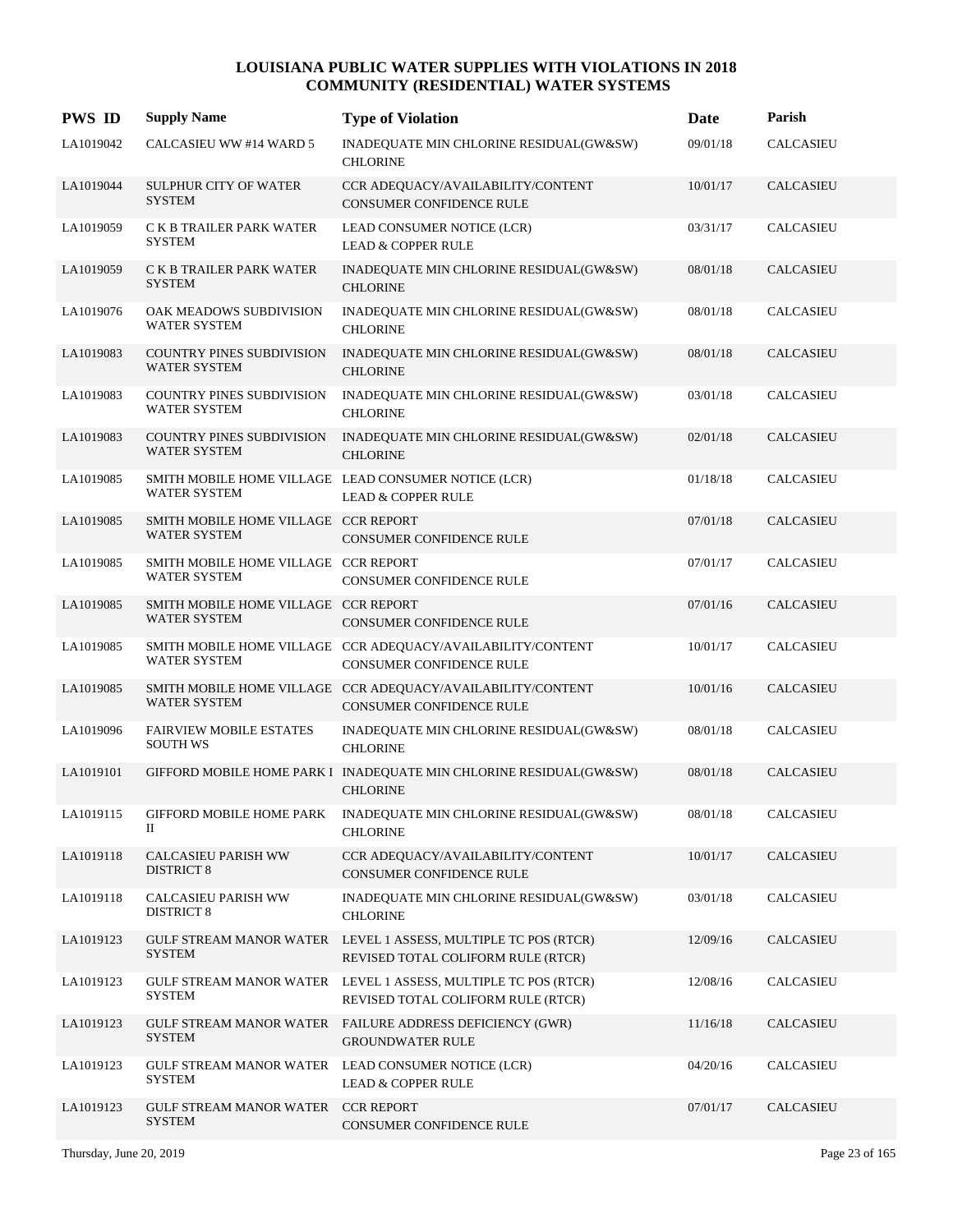| <b>PWS ID</b> | <b>Supply Name</b>                                             | <b>Type of Violation</b>                                                               | Date     | Parish           |
|---------------|----------------------------------------------------------------|----------------------------------------------------------------------------------------|----------|------------------|
| LA1019123     | GULF STREAM MANOR WATER<br><b>SYSTEM</b>                       | <b>CCR REPORT</b><br>CONSUMER CONFIDENCE RULE                                          | 07/01/16 | <b>CALCASIEU</b> |
| LA1019123     | <b>SYSTEM</b>                                                  | GULF STREAM MANOR WATER  CCR ADEQUACY/AVAILABILITY/CONTENT<br>CONSUMER CONFIDENCE RULE | 10/01/17 | <b>CALCASIEU</b> |
| LA1019123     | GULF STREAM MANOR WATER<br><b>SYSTEM</b>                       | CCR ADEQUACY/AVAILABILITY/CONTENT<br>CONSUMER CONFIDENCE RULE                          | 10/01/16 | CALCASIEU        |
| LA1019123     | <b>SYSTEM</b>                                                  | GULF STREAM MANOR WATER PUBLIC NOTICE RULE LINKED TO VIOLATION<br>PUBLIC NOTICE        | 01/14/17 | <b>CALCASIEU</b> |
| LA1019123     | <b>SYSTEM</b>                                                  | GULF STREAM MANOR WATER PUBLIC NOTICE RULE LINKED TO VIOLATION<br>PUBLIC NOTICE        | 10/15/16 | <b>CALCASIEU</b> |
| LA1019123     | <b>SYSTEM</b>                                                  | GULF STREAM MANOR WATER PUBLIC NOTICE RULE LINKED TO VIOLATION<br><b>PUBLIC NOTICE</b> | 09/15/15 | <b>CALCASIEU</b> |
| LA1019123     | <b>SYSTEM</b>                                                  | GULF STREAM MANOR WATER PUBLIC NOTICE RULE LINKED TO VIOLATION<br><b>PUBLIC NOTICE</b> | 08/12/15 | <b>CALCASIEU</b> |
| LA1019123     | GULF STREAM MANOR WATER<br><b>SYSTEM</b>                       | INADEQUATE MIN CHLORINE RESIDUAL(GW&SW)<br><b>CHLORINE</b>                             | 10/01/18 | <b>CALCASIEU</b> |
| LA1019123     | <b>GULF STREAM MANOR WATER</b><br><b>SYSTEM</b>                | INADEQUATE MIN CHLORINE RESIDUAL(GW&SW)<br><b>CHLORINE</b>                             | 03/01/18 | CALCASIEU        |
| LA1019123     | GULF STREAM MANOR WATER NO CERTIFIED OPERATOR<br><b>SYSTEM</b> |                                                                                        | 04/25/18 | <b>CALCASIEU</b> |
| LA1019125     | MILES MOBILE HOME PARK                                         | LEVEL 1 ASSESS, MULTIPLE TC POS (RTCR)<br>REVISED TOTAL COLIFORM RULE (RTCR)           | 10/15/16 | <b>CALCASIEU</b> |
| LA1019125     | MILES MOBILE HOME PARK                                         | INITIAL TAP SAMPLING (LCR)<br><b>LEAD &amp; COPPER RULE</b>                            | 07/01/18 | <b>CALCASIEU</b> |
| LA1019125     | MILES MOBILE HOME PARK                                         | INITIAL TAP SAMPLING (LCR)<br><b>LEAD &amp; COPPER RULE</b>                            | 01/01/18 | <b>CALCASIEU</b> |
| LA1019125     | MILES MOBILE HOME PARK                                         | INITIAL TAP SAMPLING (LCR)<br><b>LEAD &amp; COPPER RULE</b>                            | 07/01/17 | <b>CALCASIEU</b> |
| LA1019125     | MILES MOBILE HOME PARK                                         | INITIAL TAP SAMPLING (LCR)<br><b>LEAD &amp; COPPER RULE</b>                            | 01/01/17 | <b>CALCASIEU</b> |
| LA1019125     | MILES MOBILE HOME PARK                                         | INITIAL TAP SAMPLING (LCR)<br><b>LEAD &amp; COPPER RULE</b>                            | 07/01/16 | <b>CALCASIEU</b> |
| LA1019125     | MILES MOBILE HOME PARK                                         | INITIAL TAP SAMPLING (LCR)<br><b>LEAD &amp; COPPER RULE</b>                            | 01/01/16 | CALCASIEU        |
| LA1019125     | MILES MOBILE HOME PARK                                         | INITIAL TAP SAMPLING (LCR)<br><b>LEAD &amp; COPPER RULE</b>                            | 07/01/15 | CALCASIEU        |
| LA1019125     | MILES MOBILE HOME PARK                                         | INITIAL TAP SAMPLING (LCR)<br><b>LEAD &amp; COPPER RULE</b>                            | 01/01/15 | CALCASIEU        |
| LA1019125     | MILES MOBILE HOME PARK                                         | INITIAL TAP SAMPLING (LCR)<br><b>LEAD &amp; COPPER RULE</b>                            | 07/01/14 | <b>CALCASIEU</b> |
| LA1019125     | MILES MOBILE HOME PARK                                         | <b>CCR REPORT</b><br>CONSUMER CONFIDENCE RULE                                          | 07/01/18 | CALCASIEU        |
| LA1019125     | MILES MOBILE HOME PARK                                         | <b>CCR REPORT</b><br>CONSUMER CONFIDENCE RULE                                          | 07/01/17 | CALCASIEU        |
| LA1019125     | MILES MOBILE HOME PARK                                         | <b>CCR REPORT</b><br>CONSUMER CONFIDENCE RULE                                          | 07/01/16 | CALCASIEU        |
| LA1019125     | MILES MOBILE HOME PARK                                         | <b>CCR REPORT</b><br>CONSUMER CONFIDENCE RULE                                          | 07/01/15 | CALCASIEU        |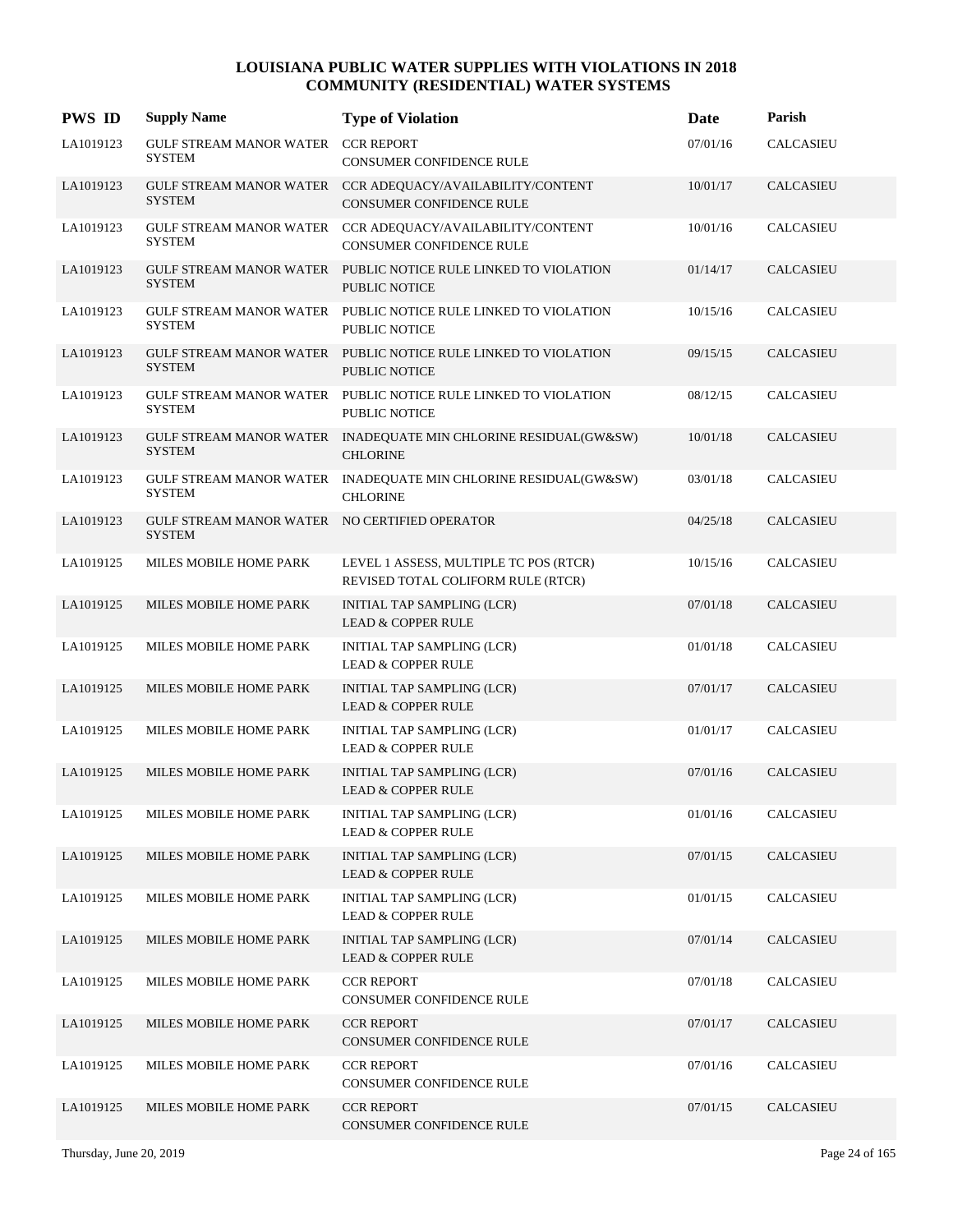| <b>PWS ID</b> | <b>Supply Name</b>     | <b>Type of Violation</b>                                       | <b>Date</b> | Parish           |
|---------------|------------------------|----------------------------------------------------------------|-------------|------------------|
| LA1019125     | MILES MOBILE HOME PARK | <b>CCR REPORT</b><br>CONSUMER CONFIDENCE RULE                  | 07/01/14    | CALCASIEU        |
| LA1019125     | MILES MOBILE HOME PARK | CCR ADEQUACY/AVAILABILITY/CONTENT<br>CONSUMER CONFIDENCE RULE  | 10/01/17    | <b>CALCASIEU</b> |
| LA1019125     | MILES MOBILE HOME PARK | CCR ADEQUACY/AVAILABILITY/CONTENT<br>CONSUMER CONFIDENCE RULE  | 10/01/16    | <b>CALCASIEU</b> |
| LA1019125     | MILES MOBILE HOME PARK | CCR ADEQUACY/AVAILABILITY/CONTENT<br>CONSUMER CONFIDENCE RULE  | 10/01/15    | <b>CALCASIEU</b> |
| LA1019125     | MILES MOBILE HOME PARK | CCR ADEQUACY/AVAILABILITY/CONTENT<br>CONSUMER CONFIDENCE RULE  | 10/01/14    | CALCASIEU        |
| LA1019125     | MILES MOBILE HOME PARK | PUBLIC NOTICE RULE LINKED TO VIOLATION<br><b>PUBLIC NOTICE</b> | 11/05/18    | <b>CALCASIEU</b> |
| LA1019125     | MILES MOBILE HOME PARK | PUBLIC NOTICE RULE LINKED TO VIOLATION<br>PUBLIC NOTICE        | 05/13/18    | CALCASIEU        |
| LA1019125     | MILES MOBILE HOME PARK | PUBLIC NOTICE RULE LINKED TO VIOLATION<br><b>PUBLIC NOTICE</b> | 12/11/17    | <b>CALCASIEU</b> |
| LA1019125     | MILES MOBILE HOME PARK | PUBLIC NOTICE RULE LINKED TO VIOLATION<br><b>PUBLIC NOTICE</b> | 05/30/17    | CALCASIEU        |
| LA1019125     | MILES MOBILE HOME PARK | PUBLIC NOTICE RULE LINKED TO VIOLATION<br><b>PUBLIC NOTICE</b> | 02/19/17    | CALCASIEU        |
| LA1019125     | MILES MOBILE HOME PARK | PUBLIC NOTICE RULE LINKED TO VIOLATION<br><b>PUBLIC NOTICE</b> | 01/06/17    | <b>CALCASIEU</b> |
| LA1019125     | MILES MOBILE HOME PARK | PUBLIC NOTICE RULE LINKED TO VIOLATION<br><b>PUBLIC NOTICE</b> | 11/29/16    | <b>CALCASIEU</b> |
| LA1019125     | MILES MOBILE HOME PARK | PUBLIC NOTICE RULE LINKED TO VIOLATION<br><b>PUBLIC NOTICE</b> | 05/08/16    | <b>CALCASIEU</b> |
| LA1019125     | MILES MOBILE HOME PARK | PUBLIC NOTICE RULE LINKED TO VIOLATION<br><b>PUBLIC NOTICE</b> | 03/15/16    | <b>CALCASIEU</b> |
| LA1019125     | MILES MOBILE HOME PARK | PUBLIC NOTICE RULE LINKED TO VIOLATION<br><b>PUBLIC NOTICE</b> | 03/15/16    | <b>CALCASIEU</b> |
| LA1019125     | MILES MOBILE HOME PARK | PUBLIC NOTICE RULE LINKED TO VIOLATION<br>PUBLIC NOTICE        | 02/27/16    | <b>CALCASIEU</b> |
| LA1019125     | MILES MOBILE HOME PARK | PUBLIC NOTICE RULE LINKED TO VIOLATION<br>PUBLIC NOTICE        | 02/04/16    | CALCASIEU        |
| LA1019125     | MILES MOBILE HOME PARK | PUBLIC NOTICE RULE LINKED TO VIOLATION<br><b>PUBLIC NOTICE</b> | 02/04/16    | <b>CALCASIEU</b> |
| LA1019125     | MILES MOBILE HOME PARK | PUBLIC NOTICE RULE LINKED TO VIOLATION<br>PUBLIC NOTICE        | 11/12/15    | <b>CALCASIEU</b> |
| LA1019125     | MILES MOBILE HOME PARK | PUBLIC NOTICE RULE LINKED TO VIOLATION<br>PUBLIC NOTICE        | 11/12/15    | <b>CALCASIEU</b> |
| LA1019125     | MILES MOBILE HOME PARK | PUBLIC NOTICE RULE LINKED TO VIOLATION<br><b>PUBLIC NOTICE</b> | 11/05/15    | CALCASIEU        |
| LA1019125     | MILES MOBILE HOME PARK | PUBLIC NOTICE RULE LINKED TO VIOLATION<br>PUBLIC NOTICE        | 10/09/15    | <b>CALCASIEU</b> |
| LA1019125     | MILES MOBILE HOME PARK | PUBLIC NOTICE RULE LINKED TO VIOLATION<br>PUBLIC NOTICE        | 10/07/15    | <b>CALCASIEU</b> |
| LA1019125     | MILES MOBILE HOME PARK | PUBLIC NOTICE RULE LINKED TO VIOLATION<br><b>PUBLIC NOTICE</b> | 09/15/15    | <b>CALCASIEU</b> |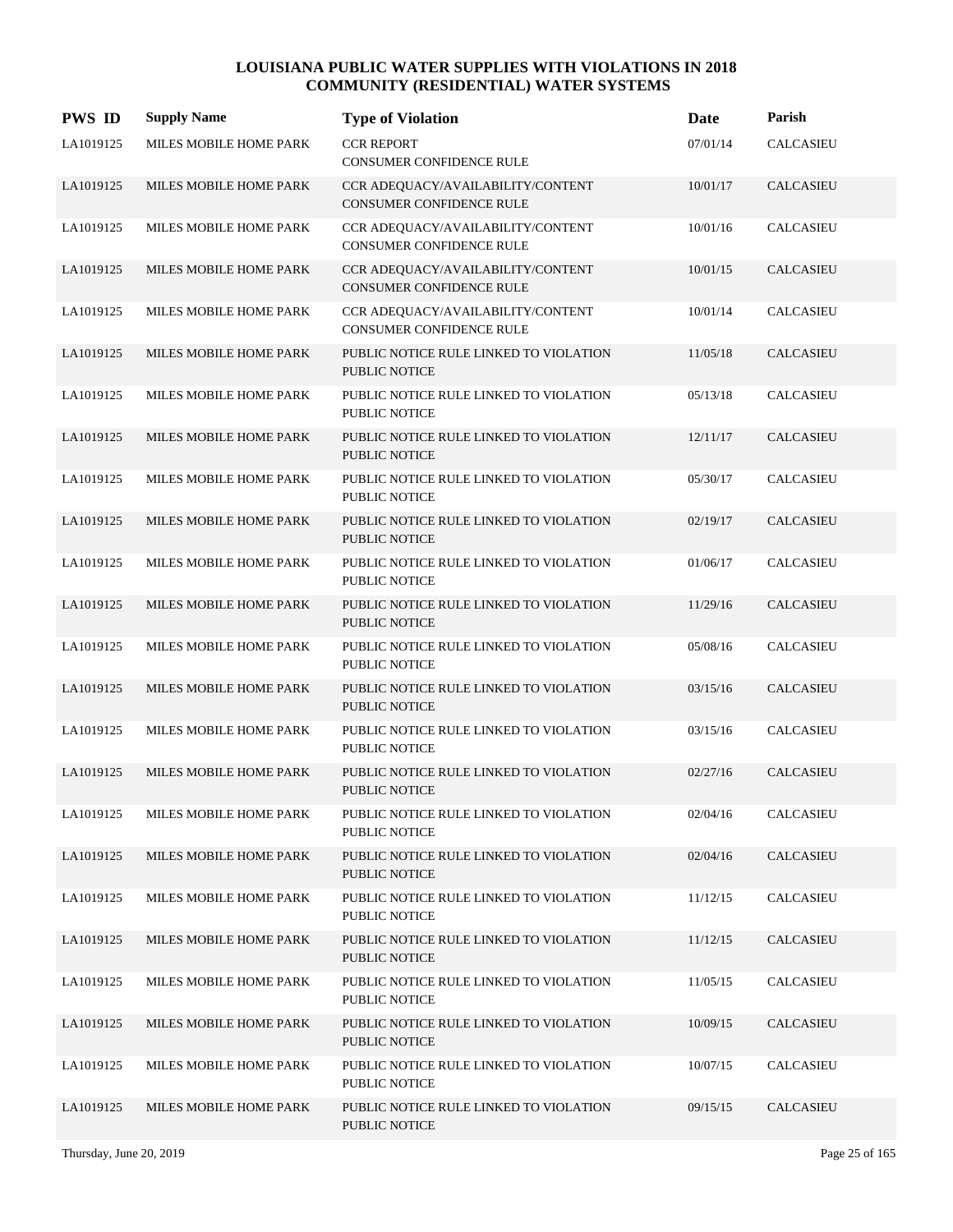| <b>PWS ID</b> | <b>Supply Name</b>     | <b>Type of Violation</b>                                       | Date     | Parish           |
|---------------|------------------------|----------------------------------------------------------------|----------|------------------|
| LA1019125     | MILES MOBILE HOME PARK | PUBLIC NOTICE RULE LINKED TO VIOLATION<br>PUBLIC NOTICE        | 09/15/15 | <b>CALCASIEU</b> |
| LA1019125     | MILES MOBILE HOME PARK | PUBLIC NOTICE RULE LINKED TO VIOLATION<br><b>PUBLIC NOTICE</b> | 08/12/15 | <b>CALCASIEU</b> |
| LA1019125     | MILES MOBILE HOME PARK | PUBLIC NOTICE RULE LINKED TO VIOLATION<br><b>PUBLIC NOTICE</b> | 08/12/15 | <b>CALCASIEU</b> |
| LA1019125     | MILES MOBILE HOME PARK | PUBLIC NOTICE RULE LINKED TO VIOLATION<br><b>PUBLIC NOTICE</b> | 07/10/15 | <b>CALCASIEU</b> |
| LA1019125     | MILES MOBILE HOME PARK | PUBLIC NOTICE RULE LINKED TO VIOLATION<br><b>PUBLIC NOTICE</b> | 07/09/15 | <b>CALCASIEU</b> |
| LA1019125     | MILES MOBILE HOME PARK | PUBLIC NOTICE RULE LINKED TO VIOLATION<br><b>PUBLIC NOTICE</b> | 06/11/15 | <b>CALCASIEU</b> |
| LA1019125     | MILES MOBILE HOME PARK | PUBLIC NOTICE RULE LINKED TO VIOLATION<br><b>PUBLIC NOTICE</b> | 06/11/15 | CALCASIEU        |
| LA1019125     | MILES MOBILE HOME PARK | PUBLIC NOTICE RULE LINKED TO VIOLATION<br><b>PUBLIC NOTICE</b> | 05/11/15 | <b>CALCASIEU</b> |
| LA1019125     | MILES MOBILE HOME PARK | PUBLIC NOTICE RULE LINKED TO VIOLATION<br><b>PUBLIC NOTICE</b> | 05/11/15 | <b>CALCASIEU</b> |
| LA1019125     | MILES MOBILE HOME PARK | PUBLIC NOTICE RULE LINKED TO VIOLATION<br><b>PUBLIC NOTICE</b> | 04/15/15 | <b>CALCASIEU</b> |
| LA1019125     | MILES MOBILE HOME PARK | PUBLIC NOTICE RULE LINKED TO VIOLATION<br><b>PUBLIC NOTICE</b> | 04/14/15 | <b>CALCASIEU</b> |
| LA1019125     | MILES MOBILE HOME PARK | PUBLIC NOTICE RULE LINKED TO VIOLATION<br><b>PUBLIC NOTICE</b> | 03/13/15 | <b>CALCASIEU</b> |
| LA1019125     | MILES MOBILE HOME PARK | PUBLIC NOTICE RULE LINKED TO VIOLATION<br><b>PUBLIC NOTICE</b> | 03/13/15 | <b>CALCASIEU</b> |
| LA1019125     | MILES MOBILE HOME PARK | PUBLIC NOTICE RULE LINKED TO VIOLATION<br><b>PUBLIC NOTICE</b> | 02/16/15 | <b>CALCASIEU</b> |
| LA1019125     | MILES MOBILE HOME PARK | PUBLIC NOTICE RULE LINKED TO VIOLATION<br><b>PUBLIC NOTICE</b> | 02/05/15 | <b>CALCASIEU</b> |
| LA1019125     | MILES MOBILE HOME PARK | PUBLIC NOTICE RULE LINKED TO VIOLATION<br>PUBLIC NOTICE        | 02/05/15 | <b>CALCASIEU</b> |
| LA1019125     | MILES MOBILE HOME PARK | PUBLIC NOTICE RULE LINKED TO VIOLATION<br>PUBLIC NOTICE        | 01/13/15 | <b>CALCASIEU</b> |
| LA1019125     | MILES MOBILE HOME PARK | PUBLIC NOTICE RULE LINKED TO VIOLATION<br><b>PUBLIC NOTICE</b> | 01/13/15 | <b>CALCASIEU</b> |
| LA1019125     | MILES MOBILE HOME PARK | PUBLIC NOTICE RULE LINKED TO VIOLATION<br>PUBLIC NOTICE        | 12/18/14 | <b>CALCASIEU</b> |
| LA1019125     | MILES MOBILE HOME PARK | PUBLIC NOTICE RULE LINKED TO VIOLATION<br>PUBLIC NOTICE        | 10/11/14 | <b>CALCASIEU</b> |
| LA1019125     | MILES MOBILE HOME PARK | PUBLIC NOTICE RULE LINKED TO VIOLATION<br>PUBLIC NOTICE        | 10/03/14 | <b>CALCASIEU</b> |
| LA1019125     | MILES MOBILE HOME PARK | PUBLIC NOTICE RULE LINKED TO VIOLATION<br>PUBLIC NOTICE        | 10/03/14 | <b>CALCASIEU</b> |
| LA1019125     | MILES MOBILE HOME PARK | PUBLIC NOTICE RULE LINKED TO VIOLATION<br>PUBLIC NOTICE        | 09/20/14 | CALCASIEU        |
| LA1019125     | MILES MOBILE HOME PARK | PUBLIC NOTICE RULE LINKED TO VIOLATION<br>PUBLIC NOTICE        | 09/20/14 | <b>CALCASIEU</b> |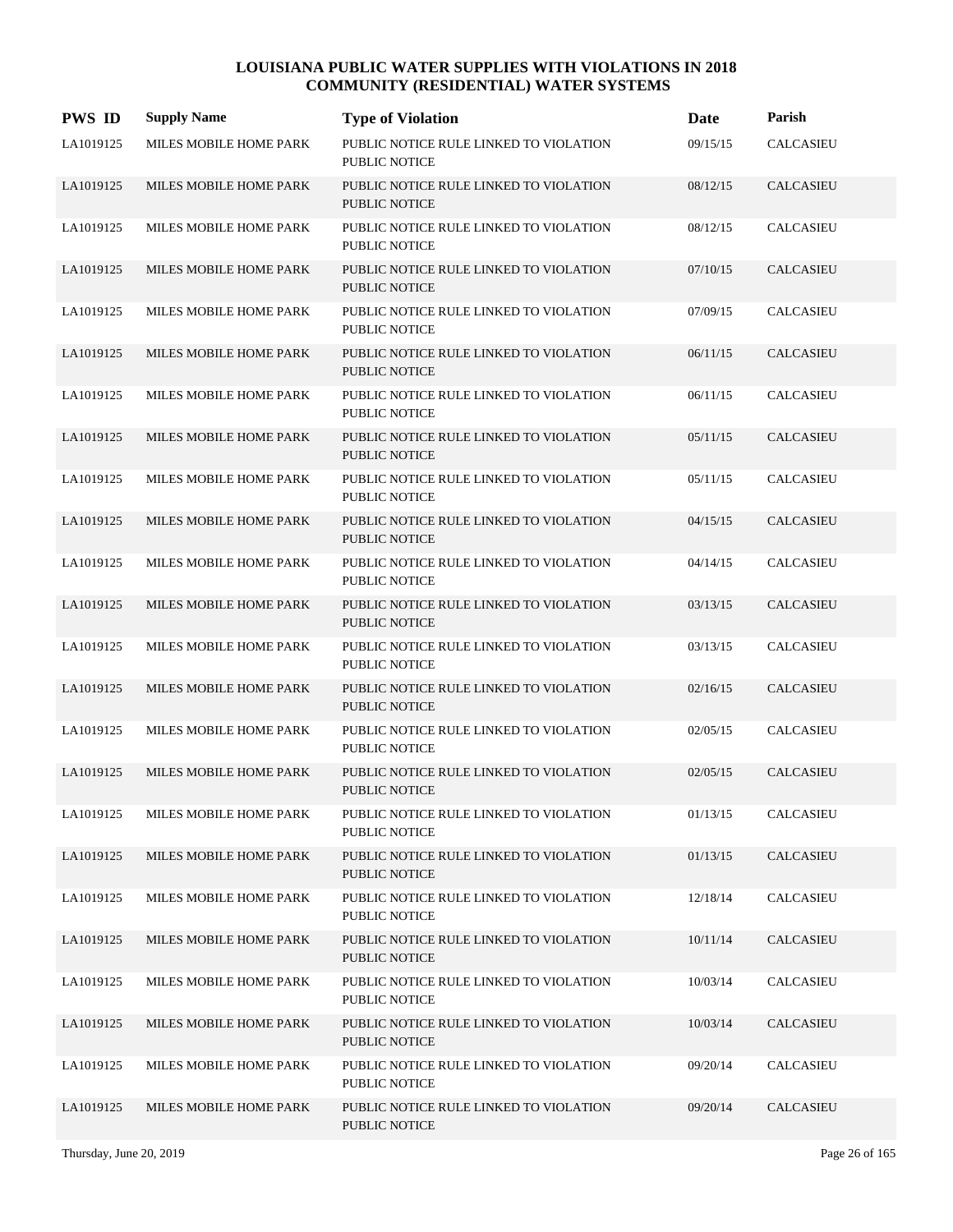| <b>PWS ID</b> | <b>Supply Name</b>                          | <b>Type of Violation</b>                                            | Date     | Parish           |
|---------------|---------------------------------------------|---------------------------------------------------------------------|----------|------------------|
| LA1019125     | MILES MOBILE HOME PARK                      | PUBLIC NOTICE RULE LINKED TO VIOLATION<br><b>PUBLIC NOTICE</b>      | 08/13/14 | <b>CALCASIEU</b> |
| LA1019125     | MILES MOBILE HOME PARK                      | PUBLIC NOTICE RULE LINKED TO VIOLATION<br><b>PUBLIC NOTICE</b>      | 08/11/14 | <b>CALCASIEU</b> |
| LA1019125     | MILES MOBILE HOME PARK                      | PUBLIC NOTICE RULE LINKED TO VIOLATION<br><b>PUBLIC NOTICE</b>      | 05/15/14 | CALCASIEU        |
| LA1019125     | MILES MOBILE HOME PARK                      | PUBLIC NOTICE RULE LINKED TO VIOLATION<br><b>PUBLIC NOTICE</b>      | 04/14/14 | <b>CALCASIEU</b> |
| LA1019125     | MILES MOBILE HOME PARK                      | PUBLIC NOTICE RULE LINKED TO VIOLATION<br><b>PUBLIC NOTICE</b>      | 03/17/14 | <b>CALCASIEU</b> |
| LA1019125     | MILES MOBILE HOME PARK                      | PUBLIC NOTICE RULE LINKED TO VIOLATION<br><b>PUBLIC NOTICE</b>      | 03/05/14 | <b>CALCASIEU</b> |
| LA1019125     | MILES MOBILE HOME PARK                      | PUBLIC NOTICE RULE LINKED TO VIOLATION<br>PUBLIC NOTICE             | 02/07/14 | <b>CALCASIEU</b> |
| LA1019125     | MILES MOBILE HOME PARK                      | INADEQUATE MIN CHLORINE RESIDUAL(GW&SW)<br><b>CHLORINE</b>          | 12/01/18 | <b>CALCASIEU</b> |
| LA1019125     | MILES MOBILE HOME PARK                      | INADEQUATE MIN CHLORINE RESIDUAL(GW&SW)<br><b>CHLORINE</b>          | 10/01/18 | <b>CALCASIEU</b> |
| LA1019125     | MILES MOBILE HOME PARK                      | INADEQUATE MIN CHLORINE RESIDUAL(GW&SW)<br><b>CHLORINE</b>          | 08/01/18 | <b>CALCASIEU</b> |
| LA1019126     | <b>CALCASIEU PARISH WW12</b><br>WARD 3      | INADEQUATE MIN CHLORINE RESIDUAL(GW&SW)<br><b>CHLORINE</b>          | 08/01/18 | <b>CALCASIEU</b> |
| LA1019127     | K & P MH & RV PARK WATER<br><b>SYSTEM</b>   | INADEQUATE MIN CHLORINE RESIDUAL(GW&SW)<br><b>CHLORINE</b>          | 06/01/18 | <b>CALCASIEU</b> |
| LA1021001     | <b>CLARKS WATER SYSTEM</b>                  | FAILURE ADDRESS DEFICIENCY (GWR)<br><b>GROUNDWATER RULE</b>         | 08/24/17 | <b>CALDWELL</b>  |
| LA1021001     | <b>CLARKS WATER SYSTEM</b>                  | INADEQUATE MIN CHLORINE RESIDUAL(GW&SW)<br><b>CHLORINE</b>          | 07/01/18 | <b>CALDWELL</b>  |
| LA1021001     | <b>CLARKS WATER SYSTEM</b>                  | INADEQUATE MIN CHLORINE RESIDUAL(GW&SW)<br><b>CHLORINE</b>          | 04/01/18 | <b>CALDWELL</b>  |
| LA1021001     | <b>CLARKS WATER SYSTEM</b>                  | INADEQUATE MIN CHLORINE RESIDUAL(GW&SW)<br><b>CHLORINE</b>          | 02/01/18 | <b>CALDWELL</b>  |
| LA1021002     | COLUMBIA WATER SYSTEM                       | FOLLOW-UP OR ROUTINE TAP M/R (LCR)<br><b>LEAD &amp; COPPER RULE</b> | 01/01/18 | CALDWELL         |
| LA1021004     | <b>EAST COLUMBIA WATER</b><br><b>SYSTEM</b> | MCL, LRAA<br><b>TTHM</b>                                            | 10/01/18 | CALDWELL         |
| LA1021004     | <b>EAST COLUMBIA WATER</b><br>SYSTEM        | MCL, LRAA<br>TOTAL HALOACETIC ACIDS (HAA5)                          | 10/01/18 | CALDWELL         |
| LA1021004     | EAST COLUMBIA WATER<br><b>SYSTEM</b>        | MCL, LRAA<br><b>TTHM</b>                                            | 10/01/18 | <b>CALDWELL</b>  |
| LA1021004     | EAST COLUMBIA WATER<br>SYSTEM               | MCL, LRAA<br>TOTAL HALOACETIC ACIDS (HAA5)                          | 10/01/18 | CALDWELL         |
| LA1021004     | <b>EAST COLUMBIA WATER</b><br><b>SYSTEM</b> | MCL, LRAA<br>TOTAL HALOACETIC ACIDS (HAA5)                          | 07/01/18 | CALDWELL         |
| LA1021004     | EAST COLUMBIA WATER<br><b>SYSTEM</b>        | MCL, LRAA<br>TOTAL HALOACETIC ACIDS (HAA5)                          | 07/01/18 | CALDWELL         |
| LA1021004     | EAST COLUMBIA WATER<br><b>SYSTEM</b>        | MCL, LRAA<br><b>TTHM</b>                                            | 07/01/18 | CALDWELL         |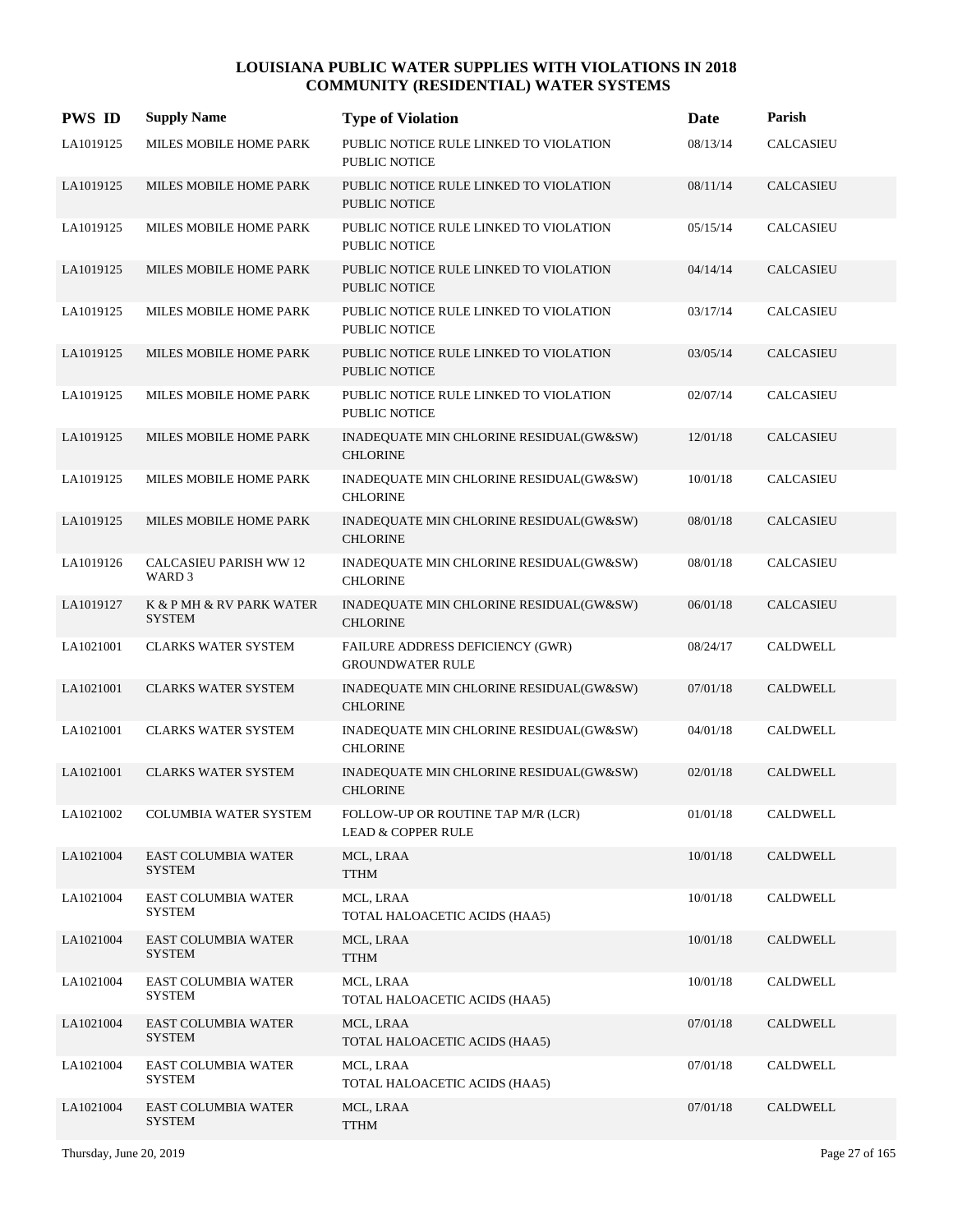| <b>PWS ID</b> | <b>Supply Name</b>                          | <b>Type of Violation</b>                                            | Date     | Parish          |
|---------------|---------------------------------------------|---------------------------------------------------------------------|----------|-----------------|
| LA1021004     | <b>EAST COLUMBIA WATER</b><br><b>SYSTEM</b> | MCL, LRAA<br>TTHM                                                   | 07/01/18 | <b>CALDWELL</b> |
| LA1021004     | <b>EAST COLUMBIA WATER</b><br><b>SYSTEM</b> | MCL, LRAA<br>TOTAL HALOACETIC ACIDS (HAA5)                          | 04/01/18 | CALDWELL        |
| LA1021004     | EAST COLUMBIA WATER<br><b>SYSTEM</b>        | MCL, LRAA<br><b>TTHM</b>                                            | 04/01/18 | CALDWELL        |
| LA1021004     | EAST COLUMBIA WATER<br><b>SYSTEM</b>        | MCL, LRAA<br>TOTAL HALOACETIC ACIDS (HAA5)                          | 04/01/18 | <b>CALDWELL</b> |
| LA1021004     | <b>EAST COLUMBIA WATER</b><br><b>SYSTEM</b> | MCL, LRAA<br><b>TTHM</b>                                            | 04/01/18 | <b>CALDWELL</b> |
| LA1021004     | <b>EAST COLUMBIA WATER</b><br><b>SYSTEM</b> | MCL, LRAA<br>TOTAL HALOACETIC ACIDS (HAA5)                          | 01/01/18 | <b>CALDWELL</b> |
| LA1021004     | EAST COLUMBIA WATER<br><b>SYSTEM</b>        | MCL, LRAA<br><b>TTHM</b>                                            | 01/01/18 | CALDWELL        |
| LA1021004     | <b>EAST COLUMBIA WATER</b><br><b>SYSTEM</b> | MCL, LRAA<br><b>TTHM</b>                                            | 01/01/18 | <b>CALDWELL</b> |
| LA1021004     | <b>EAST COLUMBIA WATER</b><br>SYSTEM        | MCL, LRAA<br>TOTAL HALOACETIC ACIDS (HAA5)                          | 01/01/18 | CALDWELL        |
| LA1021004     | <b>EAST COLUMBIA WATER</b><br><b>SYSTEM</b> | PUBLIC NOTICE RULE LINKED TO VIOLATION<br><b>PUBLIC NOTICE</b>      | 12/23/17 | CALDWELL        |
| LA1021004     | EAST COLUMBIA WATER<br><b>SYSTEM</b>        | INADEQUATE MIN CHLORINE RESIDUAL(GW&SW)<br><b>CHLORINE</b>          | 10/01/18 | CALDWELL        |
| LA1021004     | <b>EAST COLUMBIA WATER</b><br><b>SYSTEM</b> | INADEQUATE MIN CHLORINE RESIDUAL(GW&SW)<br><b>CHLORAMINE</b>        | 08/01/18 | <b>CALDWELL</b> |
| LA1021004     | EAST COLUMBIA WATER<br>SYSTEM               | INADEQUATE MIN CHLORINE RESIDUAL(GW&SW)<br><b>CHLORAMINE</b>        | 06/01/18 | <b>CALDWELL</b> |
| LA1021004     | <b>EAST COLUMBIA WATER</b><br><b>SYSTEM</b> | INADEQUATE MIN CHLORINE RESIDUAL(GW&SW)<br><b>CHLORAMINE</b>        | 04/01/18 | <b>CALDWELL</b> |
| LA1021004     | EAST COLUMBIA WATER<br><b>SYSTEM</b>        | INADEQUATE MIN CHLORINE RESIDUAL(GW&SW)<br><b>CHLORINE</b>          | 01/01/18 | <b>CALDWELL</b> |
| LA1021004     | <b>EAST COLUMBIA WATER</b><br><b>SYSTEM</b> | 5% DS BELOW MIN 0.5-2 MONTHS CONSEC(GW)<br><b>CHLORAMINE</b>        | 12/01/18 | <b>CALDWELL</b> |
| LA1021004     | EAST COLUMBIA WATER<br><b>SYSTEM</b>        | 5% DS BELOW MIN 0.5-2 MONTHS CONSEC(GW)<br><b>CHLORAMINE</b>        | 11/01/18 | CALDWELL        |
| LA1021004     | <b>EAST COLUMBIA WATER</b><br><b>SYSTEM</b> | 5% DS BELOW MIN 0.5-2 MONTHS CONSEC(GW)<br><b>CHLORINE</b>          | 02/01/18 | CALDWELL        |
| LA1021005     | <b>GRAYSON WATER SYSTEM</b>                 | FOLLOW-UP OR ROUTINE TAP M/R (LCR)<br><b>LEAD &amp; COPPER RULE</b> | 10/01/18 | <b>CALDWELL</b> |
| LA1021005     | <b>GRAYSON WATER SYSTEM</b>                 | INADEQUATE MIN CHLORINE RESIDUAL(GW&SW)<br><b>CHLORINE</b>          | 11/01/18 | CALDWELL        |
| LA1021007     | <b>HOLUM WATER SYSTEM</b>                   | MCL, LRAA<br>TTHM                                                   | 10/01/18 | CALDWELL        |
| LA1021007     | <b>HOLUM WATER SYSTEM</b>                   | MCL, LRAA<br>TTHM                                                   | 07/01/18 | CALDWELL        |
| LA1021007     | HOLUM WATER SYSTEM                          | MCL, LRAA<br>TTHM                                                   | 04/01/18 | CALDWELL        |
| LA1021007     | <b>HOLUM WATER SYSTEM</b>                   | MCL, LRAA<br><b>TTHM</b>                                            | 01/01/18 | CALDWELL        |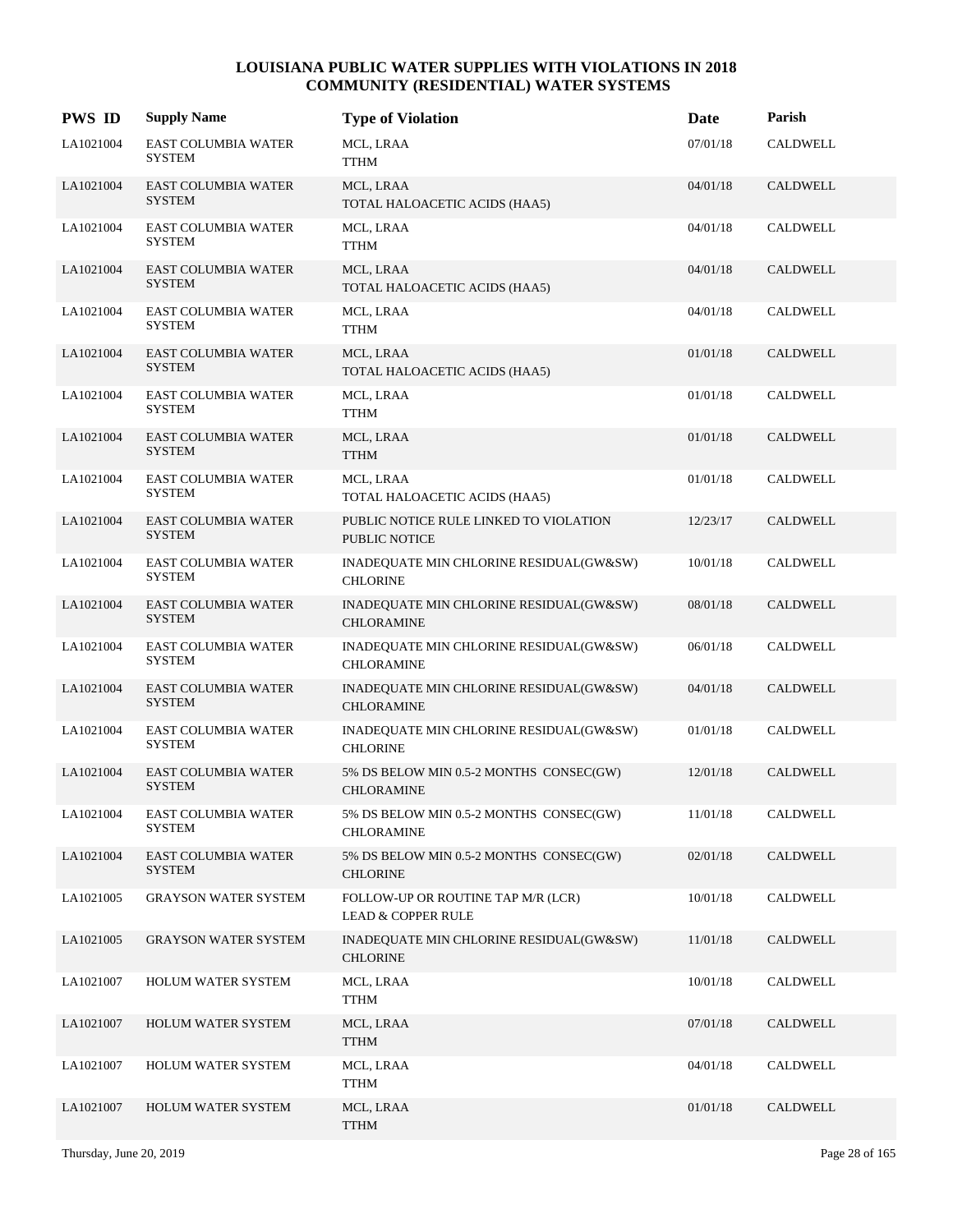| <b>PWS ID</b> | <b>Supply Name</b>                         | <b>Type of Violation</b>                                    | Date     | Parish          |
|---------------|--------------------------------------------|-------------------------------------------------------------|----------|-----------------|
| LA1021007     | HOLUM WATER SYSTEM                         | FAILURE SUBMIT OEL REPORT FOR TTHM<br><b>TTHM</b>           | 10/31/17 | CALDWELL        |
| LA1021007     | <b>HOLUM WATER SYSTEM</b>                  | FAILURE SUBMIT OEL REPORT FOR TTHM<br><b>TTHM</b>           | 07/31/17 | CALDWELL        |
| LA1021007     | HOLUM WATER SYSTEM                         | INADEQUATE MIN CHLORINE RESIDUAL(GW&SW)<br><b>CHLORINE</b>  | 06/01/18 | CALDWELL        |
| LA1021007     | <b>HOLUM WATER SYSTEM</b>                  | INADEQUATE MIN CHLORINE RESIDUAL(GW&SW)<br><b>CHLORINE</b>  | 04/01/18 | <b>CALDWELL</b> |
| LA1021007     | HOLUM WATER SYSTEM                         | 5% DS BELOW MIN 0.5-2 MONTHS CONSEC(GW)<br><b>CHLORINE</b>  | 07/01/18 | CALDWELL        |
| LA1021007     | HOLUM WATER SYSTEM                         | 5% DS BELOW MIN 0.5-2 MONTHS CONSEC(GW)<br><b>CHLORINE</b>  | 05/01/18 | <b>CALDWELL</b> |
| LA1021009     | <b>COTTON PLANT WATER</b><br><b>SYSTEM</b> | INADEQUATE MIN CHLORINE RESIDUAL(GW&SW)<br><b>CHLORINE</b>  | 12/01/18 | <b>CALDWELL</b> |
| LA1021010     | WARDS 4 & 5 WATER SYSTEM                   | FAILURE ADDRESS DEFICIENCY (GWR)<br><b>GROUNDWATER RULE</b> | 08/23/16 | <b>CALDWELL</b> |
| LA1021010     | WARDS 4 & 5 WATER SYSTEM                   | FAILURE ADDRESS DEFICIENCY (GWR)<br><b>GROUNDWATER RULE</b> | 09/02/14 | <b>CALDWELL</b> |
| LA1021011     | VIXEN WATER SYSTEM EAST                    | MCL, LRAA<br><b>TTHM</b>                                    | 10/01/18 | CALDWELL        |
| LA1021011     | VIXEN WATER SYSTEM EAST                    | MCL, LRAA<br>TOTAL HALOACETIC ACIDS (HAA5)                  | 10/01/18 | CALDWELL        |
| LA1021011     | VIXEN WATER SYSTEM EAST                    | MCL, LRAA<br><b>TTHM</b>                                    | 10/01/18 | <b>CALDWELL</b> |
| LA1021011     | VIXEN WATER SYSTEM EAST                    | MCL, LRAA<br>TOTAL HALOACETIC ACIDS (HAA5)                  | 10/01/18 | CALDWELL        |
| LA1021011     | VIXEN WATER SYSTEM EAST                    | MCL, LRAA<br>TOTAL HALOACETIC ACIDS (HAA5)                  | 07/01/18 | CALDWELL        |
| LA1021011     | VIXEN WATER SYSTEM EAST                    | MCL, LRAA<br><b>TTHM</b>                                    | 07/01/18 | CALDWELL        |
| LA1021011     | VIXEN WATER SYSTEM EAST                    | MCL, LRAA<br><b>TTHM</b>                                    | 07/01/18 | CALDWELL        |
| LA1021011     | VIXEN WATER SYSTEM EAST                    | MCL, LRAA<br>TOTAL HALOACETIC ACIDS (HAA5)                  | 07/01/18 | CALDWELL        |
| LA1021011     | VIXEN WATER SYSTEM EAST                    | MCL, LRAA<br>TOTAL HALOACETIC ACIDS (HAA5)                  | 04/01/18 | CALDWELL        |
| LA1021011     | VIXEN WATER SYSTEM EAST                    | MCL, LRAA<br>TOTAL HALOACETIC ACIDS (HAA5)                  | 04/01/18 | CALDWELL        |
| LA1021011     | VIXEN WATER SYSTEM EAST                    | MCL, LRAA<br>TTHM                                           | 04/01/18 | CALDWELL        |
| LA1021011     | VIXEN WATER SYSTEM EAST                    | MCL, LRAA<br><b>TTHM</b>                                    | 04/01/18 | CALDWELL        |
| LA1021011     | VIXEN WATER SYSTEM EAST                    | MCL, LRAA<br>TOTAL HALOACETIC ACIDS (HAA5)                  | 01/01/18 | CALDWELL        |
| LA1021011     | VIXEN WATER SYSTEM EAST                    | MCL, LRAA<br><b>TTHM</b>                                    | 01/01/18 | CALDWELL        |
| LA1021011     | VIXEN WATER SYSTEM EAST                    | MCL, LRAA<br><b>TTHM</b>                                    | 01/01/18 | CALDWELL        |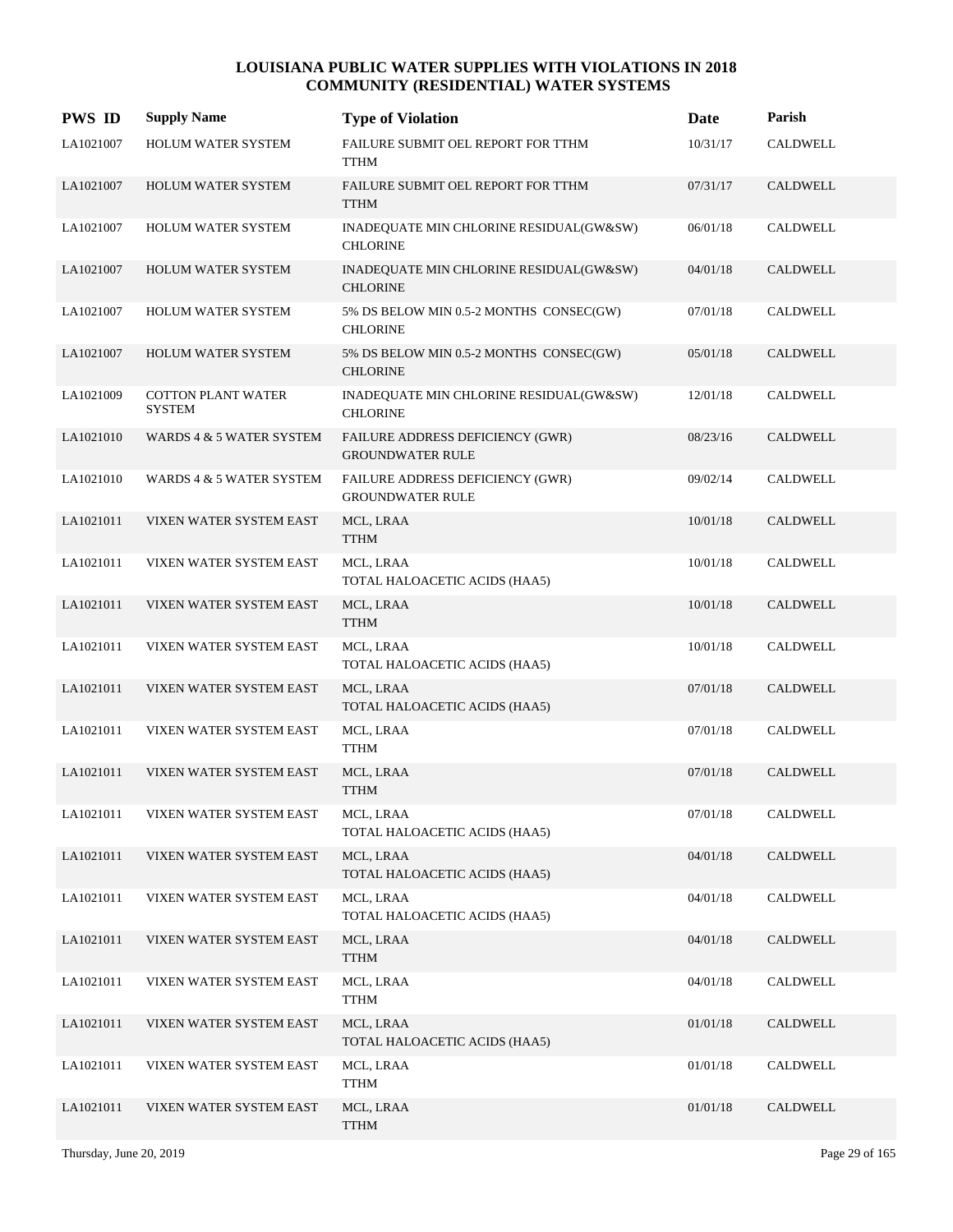| <b>PWS ID</b> | <b>Supply Name</b>                                        | <b>Type of Violation</b>                                                     | Date     | Parish          |
|---------------|-----------------------------------------------------------|------------------------------------------------------------------------------|----------|-----------------|
| LA1021011     | VIXEN WATER SYSTEM EAST                                   | MCL, LRAA<br>TOTAL HALOACETIC ACIDS (HAA5)                                   | 01/01/18 | <b>CALDWELL</b> |
| LA1021011     | VIXEN WATER SYSTEM EAST                                   | FAILURE SUBMIT OEL REPORT FOR TTHM<br><b>TTHM</b>                            | 10/31/17 | <b>CALDWELL</b> |
| LA1021011     | VIXEN WATER SYSTEM EAST                                   | FAILURE SUBMIT OEL REPORT FOR HAA5<br>TOTAL HALOACETIC ACIDS (HAA5)          | 10/31/17 | <b>CALDWELL</b> |
| LA1021011     | VIXEN WATER SYSTEM EAST                                   | WATER QUALITY PARAMETER M/R (LCR)<br><b>LEAD &amp; COPPER RULE</b>           | 01/01/16 | <b>CALDWELL</b> |
| LA1021011     | VIXEN WATER SYSTEM EAST                                   | PUBLIC NOTICE RULE LINKED TO VIOLATION<br><b>PUBLIC NOTICE</b>               | 05/22/18 | <b>CALDWELL</b> |
| LA1021011     | VIXEN WATER SYSTEM EAST                                   | PUBLIC NOTICE RULE LINKED TO VIOLATION<br><b>PUBLIC NOTICE</b>               | 02/21/18 | <b>CALDWELL</b> |
| LA1021011     | VIXEN WATER SYSTEM EAST                                   | INADEQUATE MIN CHLORINE RESIDUAL(GW&SW)<br><b>CHLORINE</b>                   | 12/01/18 | <b>CALDWELL</b> |
| LA1023001     | <b>CAMERON PARISH WATER</b><br>AND WW DISTRICT 1          | MCL, LRAA<br><b>TTHM</b>                                                     | 10/01/18 | <b>CAMERON</b>  |
| LA1023001     | <b>CAMERON PARISH WATER</b><br>AND WW DISTRICT 1          | MCL, LRAA<br><b>TTHM</b>                                                     | 07/01/18 | <b>CAMERON</b>  |
| LA1023001     | <b>CAMERON PARISH WATER</b><br>AND WW DISTRICT 1          | MCL, LRAA<br><b>TTHM</b>                                                     | 04/01/18 | <b>CAMERON</b>  |
| LA1023001     | <b>CAMERON PARISH WATER</b><br>AND WW DISTRICT 1          | MCL, LRAA<br><b>TTHM</b>                                                     | 01/01/18 | <b>CAMERON</b>  |
| LA1023001     | <b>CAMERON PARISH WATER</b><br>AND WW DISTRICT 1          | INADEQUATE MIN CHLORINE RESIDUAL(GW&SW)<br><b>CHLORINE</b>                   | 10/01/18 | <b>CAMERON</b>  |
| LA1023001     | <b>CAMERON PARISH WATER</b><br>AND WW DISTRICT 1          | INADEQUATE MIN CHLORINE RESIDUAL(GW&SW)<br><b>CHLORINE</b>                   | 07/01/18 | <b>CAMERON</b>  |
| LA1023001     | <b>CAMERON PARISH WATER</b><br>AND WW DISTRICT 1          | INADEQUATE MIN CHLORINE RESIDUAL(GW&SW)<br><b>CHLORINE</b>                   | 04/01/18 | <b>CAMERON</b>  |
| LA1023003     | <b>CAMERON PARISH WW</b><br><b>DISTRICT 7</b>             | MCL, LRAA<br>TTHM                                                            | 07/01/18 | <b>CAMERON</b>  |
| LA1023003     | <b>CAMERON PARISH WW</b><br><b>DISTRICT 7</b>             | MCL, LRAA<br><b>TTHM</b>                                                     | 04/01/18 | <b>CAMERON</b>  |
| LA1023003     | <b>CAMERON PARISH WW</b><br><b>DISTRICT 7</b>             | INADEQUATE MIN CHLORINE RESIDUAL(GW&SW)<br><b>CHLORINE</b>                   | 09/01/18 | <b>CAMERON</b>  |
| LA1023003     | <b>CAMERON PARISH WW</b><br>DISTRICT 7                    | INADEQUATE MIN CHLORINE RESIDUAL(GW&SW)<br><b>CHLORINE</b>                   | 06/01/18 | <b>CAMERON</b>  |
| LA1023003     | <b>CAMERON PARISH WW</b><br>DISTRICT 7                    | INADEQUATE MIN CHLORINE RESIDUAL(GW&SW)<br><b>CHLORINE</b>                   | 03/01/18 | <b>CAMERON</b>  |
| LA1023011     | <b>CAMERON PARISH WW</b><br>DISTRICT 11-SWEET LAKE        | LEVEL 1 ASSESS, MULTIPLE TC POS (RTCR)<br>REVISED TOTAL COLIFORM RULE (RTCR) | 07/01/18 | <b>CAMERON</b>  |
| LA1023011     | <b>CAMERON PARISH WW</b><br><b>DISTRICT 11-SWEET LAKE</b> | INADEQUATE MIN CHLORINE RESIDUAL(GW&SW)<br><b>CHLORINE</b>                   | 06/01/18 | <b>CAMERON</b>  |
| LA1023012     | <b>CAMERON PARISH WW</b><br>DISTRICT 9                    | MCL, LRAA<br><b>TTHM</b>                                                     | 10/01/18 | <b>CAMERON</b>  |
| LA1023012     | <b>CAMERON PARISH WW</b><br>DISTRICT 9                    | MCL, LRAA<br>TTHM                                                            | 10/01/18 | <b>CAMERON</b>  |
| LA1023012     | <b>CAMERON PARISH WW</b><br>DISTRICT 9                    | MCL, LRAA<br><b>TTHM</b>                                                     | 07/01/18 | <b>CAMERON</b>  |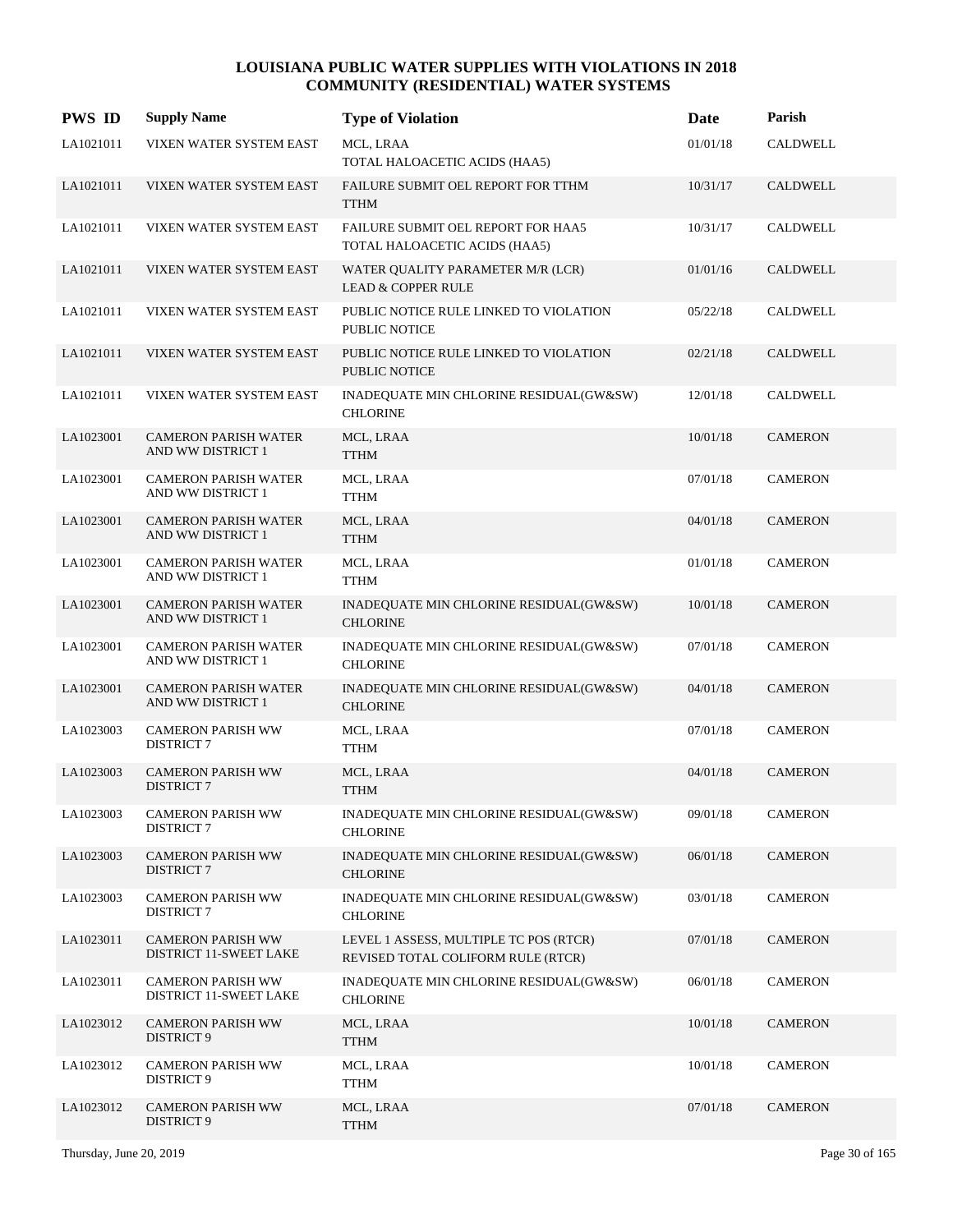| <b>PWS ID</b> | <b>Supply Name</b>                             | <b>Type of Violation</b>                                              | Date     | Parish           |
|---------------|------------------------------------------------|-----------------------------------------------------------------------|----------|------------------|
| LA1023012     | <b>CAMERON PARISH WW</b><br>DISTRICT 9         | MCL, LRAA<br><b>TTHM</b>                                              | 04/01/18 | <b>CAMERON</b>   |
| LA1023012     | <b>CAMERON PARISH WW</b><br>DISTRICT 9         | MCL, LRAA<br><b>TTHM</b>                                              | 01/01/18 | <b>CAMERON</b>   |
| LA1023012     | <b>CAMERON PARISH WW</b><br><b>DISTRICT 9</b>  | INADEQUATE MIN CHLORINE RESIDUAL(GW&SW)<br><b>CHLORINE</b>            | 12/01/18 | <b>CAMERON</b>   |
| LA1023012     | <b>CAMERON PARISH WW</b><br>DISTRICT 9         | INADEQUATE MIN CHLORINE RESIDUAL(GW&SW)<br><b>CHLORINE</b>            | 09/01/18 | <b>CAMERON</b>   |
| LA1023012     | <b>CAMERON PARISH WW</b><br>DISTRICT 9         | INADEQUATE MIN CHLORINE RESIDUAL(GW&SW)<br><b>CHLORINE</b>            | 03/01/18 | <b>CAMERON</b>   |
| LA1025003     | <b>ENTERPRISE WATER SYSTEM</b>                 | FAILURE ADDRESS DEFICIENCY (GWR)<br><b>GROUNDWATER RULE</b>           | 02/02/18 | <b>CATAHOULA</b> |
| LA1025003     | ENTERPRISE WATER SYSTEM                        | FAILURE ADDRESS DEFICIENCY (GWR)<br><b>GROUNDWATER RULE</b>           | 02/02/18 | <b>CATAHOULA</b> |
| LA1025003     | <b>ENTERPRISE WATER SYSTEM</b>                 | OCCT/SOWT RECOMMENDATION/STUDY (LCR)<br><b>LEAD &amp; COPPER RULE</b> | 07/11/18 | <b>CATAHOULA</b> |
| LA1025003     | <b>ENTERPRISE WATER SYSTEM</b>                 | PUBLIC NOTICE RULE LINKED TO VIOLATION<br><b>PUBLIC NOTICE</b>        | 03/12/18 | <b>CATAHOULA</b> |
| LA1025003     | ENTERPRISE WATER SYSTEM                        | PUBLIC NOTICE RULE LINKED TO VIOLATION<br><b>PUBLIC NOTICE</b>        | 11/30/14 | <b>CATAHOULA</b> |
| LA1025003     | ENTERPRISE WATER SYSTEM                        | INADEQUATE MIN CHLORINE RESIDUAL(GW&SW)<br><b>CHLORINE</b>            | 11/01/18 | <b>CATAHOULA</b> |
| LA1025003     | <b>ENTERPRISE WATER SYSTEM</b>                 | INADEQUATE MIN CHLORINE RESIDUAL(GW&SW)<br><b>CHLORINE</b>            | 08/01/18 | <b>CATAHOULA</b> |
| LA1025004     | VILLAGE OF HARRISONBURG<br>WATER SYSTEM        | MCL, LRAA<br>TTHM                                                     | 10/01/18 | <b>CATAHOULA</b> |
| LA1025004     | VILLAGE OF HARRISONBURG<br><b>WATER SYSTEM</b> | MCL, LRAA<br><b>TTHM</b>                                              | 07/01/18 | <b>CATAHOULA</b> |
| LA1025004     | VILLAGE OF HARRISONBURG<br>WATER SYSTEM        | MCL, LRAA<br><b>TTHM</b>                                              | 04/01/18 | <b>CATAHOULA</b> |
| LA1025004     | VILLAGE OF HARRISONBURG<br>WATER SYSTEM        | FAILURE ADDRESS DEFICIENCY (GWR)<br><b>GROUNDWATER RULE</b>           | 11/02/18 | <b>CATAHOULA</b> |
| LA1025004     | VILLAGE OF HARRISONBURG<br>WATER SYSTEM        | FAILURE ADDRESS DEFICIENCY (GWR)<br><b>GROUNDWATER RULE</b>           | 11/02/18 | <b>CATAHOULA</b> |
| LA1025004     | VILLAGE OF HARRISONBURG<br>WATER SYSTEM        | FOLLOW-UP OR ROUTINE TAP M/R (LCR)<br><b>LEAD &amp; COPPER RULE</b>   | 10/01/14 | <b>CATAHOULA</b> |
| LA1025004     | VILLAGE OF HARRISONBURG<br>WATER SYSTEM        | LEAD CONSUMER NOTICE (LCR)<br><b>LEAD &amp; COPPER RULE</b>           | 11/08/17 | <b>CATAHOULA</b> |
| LA1025004     | VILLAGE OF HARRISONBURG<br>WATER SYSTEM        | PUBLIC NOTICE RULE LINKED TO VIOLATION<br>PUBLIC NOTICE               | 10/20/18 | <b>CATAHOULA</b> |
| LA1025004     | VILLAGE OF HARRISONBURG<br><b>WATER SYSTEM</b> | PUBLIC NOTICE RULE LINKED TO VIOLATION<br>PUBLIC NOTICE               | 07/17/18 | <b>CATAHOULA</b> |
| LA1025004     | VILLAGE OF HARRISONBURG<br>WATER SYSTEM        | PUBLIC NOTICE RULE LINKED TO VIOLATION<br><b>PUBLIC NOTICE</b>        | 04/10/17 | <b>CATAHOULA</b> |
| LA1025007     | LELAND WATER SYSTEM INC                        | MONITORING, ROUTINE (DBP), MAJOR<br><b>CHLORINE</b>                   | 04/01/18 | <b>CATAHOULA</b> |
| LA1025007     | LELAND WATER SYSTEM INC                        | MONITOR GWR TRIGGERED/ADDITONAL, MAJOR<br>E. COLI                     | 06/12/13 | <b>CATAHOULA</b> |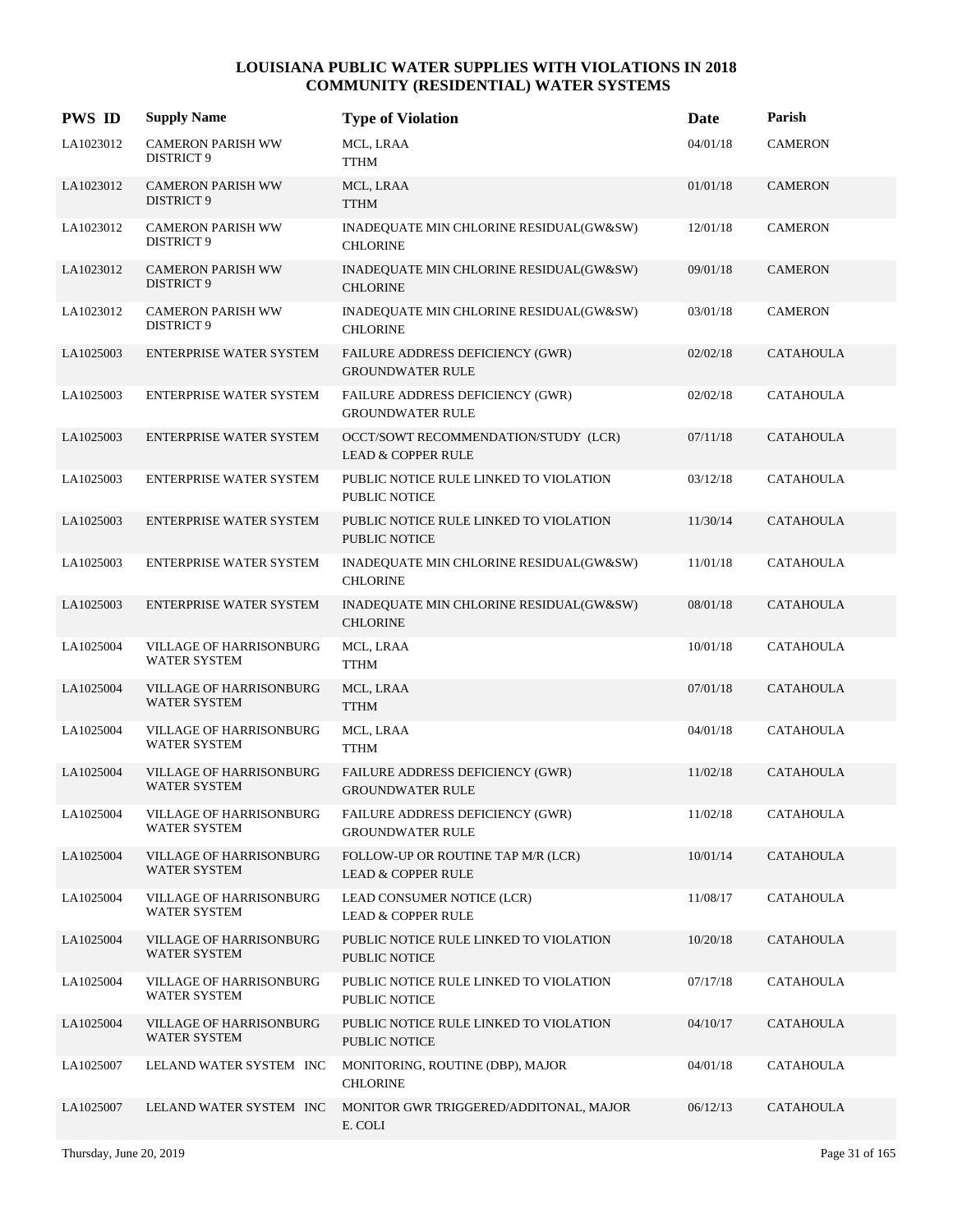| <b>PWS ID</b> | <b>Supply Name</b>                              | <b>Type of Violation</b>                                                                      | Date     | Parish           |
|---------------|-------------------------------------------------|-----------------------------------------------------------------------------------------------|----------|------------------|
| LA1025007     | LELAND WATER SYSTEM INC                         | MONITORING, ROUTINE, MAJOR (RTCR)<br>E. COLI                                                  | 06/01/18 | <b>CATAHOULA</b> |
| LA1025007     | LELAND WATER SYSTEM INC                         | FAILURE ADDRESS DEFICIENCY (GWR)<br><b>GROUNDWATER RULE</b>                                   | 02/01/18 | <b>CATAHOULA</b> |
| LA1025007     | LELAND WATER SYSTEM INC                         | PUBLIC NOTICE RULE LINKED TO VIOLATION<br><b>PUBLIC NOTICE</b>                                | 03/12/18 | <b>CATAHOULA</b> |
| LA1025009     | VILLAGE OF SICILY ISLAND<br><b>WATER SYSTEM</b> | MONITOR GWR TRIGGERED/ADDITONAL, MAJOR<br>E. COLI                                             | 06/07/13 | <b>CATAHOULA</b> |
| LA1025009     | <b>VILLAGE OF SICILY ISLAND</b><br>WATER SYSTEM | FAILURE ADDRESS DEFICIENCY (GWR)<br><b>GROUNDWATER RULE</b>                                   | 12/10/15 | <b>CATAHOULA</b> |
| LA1025009     | VILLAGE OF SICILY ISLAND<br><b>WATER SYSTEM</b> | PUBLIC NOTICE RULE LINKED TO VIOLATION<br><b>PUBLIC NOTICE</b>                                | 09/14/18 | <b>CATAHOULA</b> |
| LA1027002     |                                                 | HAYNESVILLE WATER SYSTEM CCR ADEQUACY/AVAILABILITY/CONTENT<br><b>CONSUMER CONFIDENCE RULE</b> | 10/01/17 | <b>CLAIBORNE</b> |
| LA1027003     | <b>HOMER WATER SYSTEM</b>                       | <b>CCR REPORT</b><br><b>CONSUMER CONFIDENCE RULE</b>                                          | 07/01/18 | <b>CLAIBORNE</b> |
| LA1027003     | HOMER WATER SYSTEM                              | CCR ADEQUACY/AVAILABILITY/CONTENT<br>CONSUMER CONFIDENCE RULE                                 | 10/01/17 | <b>CLAIBORNE</b> |
| LA1027008     | DAVID WADE CORRECTIONAL<br><b>CENTER WS</b>     | INADEQUATE MIN CHLORINE RESIDUAL(GW&SW)<br><b>CHLORINE</b>                                    | 05/01/18 | <b>CLAIBORNE</b> |
| LA1027010     |                                                 | NORTON SHOP WATER SYSTEM LEAD CONSUMER NOTICE (LCR)<br><b>LEAD &amp; COPPER RULE</b>          | 04/21/16 | <b>CLAIBORNE</b> |
| LA1027010     |                                                 | NORTON SHOP WATER SYSTEM FAILURE TO SUBMIT MONITORING PLAN<br>TOTAL COLIFORM RULE             | 01/01/14 | <b>CLAIBORNE</b> |
| LA1027012     |                                                 | MIDDLE FORK WATER SYSTEM INADEQUATE MIN CHLORINE RESIDUAL(GW&SW)<br><b>CHLORAMINE</b>         | 07/01/18 | <b>CLAIBORNE</b> |
| LA1027013     | WARD NINE WATER SYSTEM                          | LEAD CONSUMER NOTICE (LCR)<br><b>LEAD &amp; COPPER RULE</b>                                   | 12/29/18 | <b>CLAIBORNE</b> |
| LA1027014     | LEATHERMAN CREEK WATER<br><b>SYSTEM</b>         | <b>CCR REPORT</b><br>CONSUMER CONFIDENCE RULE                                                 | 07/01/18 | <b>CLAIBORNE</b> |
| LA1029002     | TOWN OF CLAYTON WATER<br><b>SYSTEM</b>          | MCL, LRAA<br><b>TTHM</b>                                                                      | 10/01/18 | <b>CONCORDIA</b> |
| LA1029002     | TOWN OF CLAYTON WATER<br>SYSTEM                 | MCL, LRAA<br><b>TTHM</b>                                                                      | 07/01/18 | CONCORDIA        |
| LA1029002     | TOWN OF CLAYTON WATER<br><b>SYSTEM</b>          | MCL, LRAA<br><b>TTHM</b>                                                                      | 04/01/18 | CONCORDIA        |
| LA1029002     | TOWN OF CLAYTON WATER<br>SYSTEM                 | MCL, LRAA<br><b>TTHM</b>                                                                      | 01/01/18 | CONCORDIA        |
| LA1029002     | TOWN OF CLAYTON WATER<br><b>SYSTEM</b>          | MCL, LRAA<br><b>TTHM</b>                                                                      | 01/01/18 | CONCORDIA        |
| LA1029002     | TOWN OF CLAYTON WATER<br><b>SYSTEM</b>          | LEVEL 1 ASSESS, MULTIPLE TC POS (RTCR)<br>REVISED TOTAL COLIFORM RULE (RTCR)                  | 01/03/18 | CONCORDIA        |
| LA1029002     | TOWN OF CLAYTON WATER<br><b>SYSTEM</b>          | MONITOR GWR TRIGGERED/ADDITONAL, MAJOR<br>E. COLI                                             | 06/26/13 | CONCORDIA        |
| LA1029002     | TOWN OF CLAYTON WATER<br><b>SYSTEM</b>          | <b>FAILURE ADDRESS DEFICIENCY (GWR)</b><br><b>GROUNDWATER RULE</b>                            | 12/25/18 | CONCORDIA        |
| LA1029002     | TOWN OF CLAYTON WATER<br><b>SYSTEM</b>          | FAILURE ADDRESS DEFICIENCY (GWR)<br><b>GROUNDWATER RULE</b>                                   | 12/25/18 | <b>CONCORDIA</b> |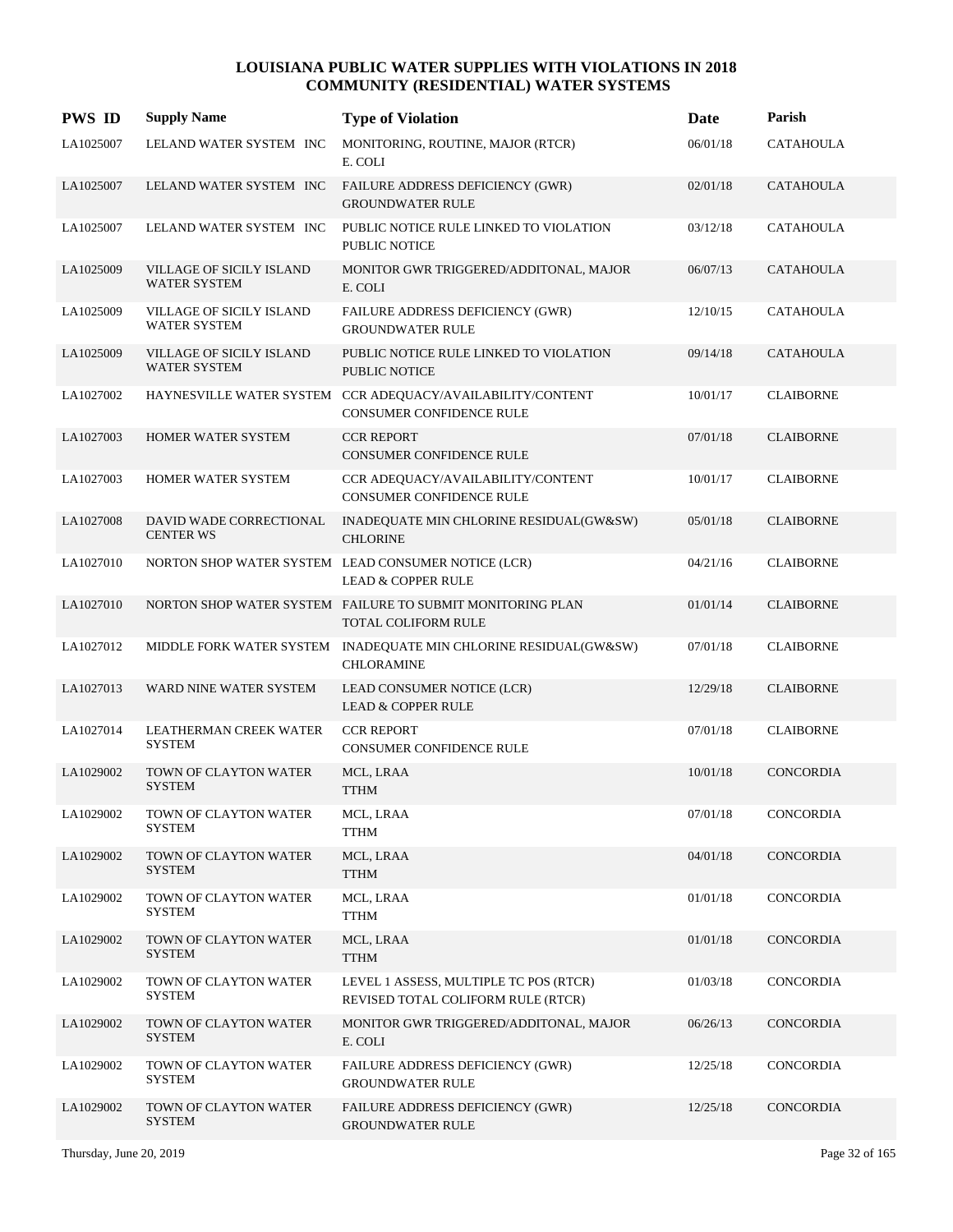| <b>PWS ID</b> | <b>Supply Name</b>                      | <b>Type of Violation</b>                                       | Date     | Parish           |
|---------------|-----------------------------------------|----------------------------------------------------------------|----------|------------------|
| LA1029002     | TOWN OF CLAYTON WATER<br><b>SYSTEM</b>  | FAILURE ADDRESS DEFICIENCY (GWR)<br><b>GROUNDWATER RULE</b>    | 12/25/18 | <b>CONCORDIA</b> |
| LA1029002     | TOWN OF CLAYTON WATER<br><b>SYSTEM</b>  | FAILURE ADDRESS DEFICIENCY (GWR)<br><b>GROUNDWATER RULE</b>    | 12/25/18 | <b>CONCORDIA</b> |
| LA1029002     | TOWN OF CLAYTON WATER<br><b>SYSTEM</b>  | FAILURE ADDRESS DEFICIENCY (GWR)<br><b>GROUNDWATER RULE</b>    | 01/31/12 | CONCORDIA        |
| LA1029002     | TOWN OF CLAYTON WATER<br><b>SYSTEM</b>  | CCR ADEQUACY/AVAILABILITY/CONTENT<br>CONSUMER CONFIDENCE RULE  | 10/01/17 | CONCORDIA        |
| LA1029002     | TOWN OF CLAYTON WATER<br><b>SYSTEM</b>  | PUBLIC NOTICE RULE LINKED TO VIOLATION<br><b>PUBLIC NOTICE</b> | 06/16/18 | CONCORDIA        |
| LA1029002     | TOWN OF CLAYTON WATER<br><b>SYSTEM</b>  | PUBLIC NOTICE RULE LINKED TO VIOLATION<br><b>PUBLIC NOTICE</b> | 02/22/17 | CONCORDIA        |
| LA1029002     | TOWN OF CLAYTON WATER<br><b>SYSTEM</b>  | PUBLIC NOTICE RULE LINKED TO VIOLATION<br><b>PUBLIC NOTICE</b> | 02/11/17 | CONCORDIA        |
| LA1029002     | TOWN OF CLAYTON WATER<br><b>SYSTEM</b>  | INADEQUATE MIN CHLORINE RESIDUAL(GW&SW)<br><b>CHLORINE</b>     | 06/01/18 | CONCORDIA        |
| LA1029005     | TOWN OF FERRIDAY WATER<br><b>SYSTEM</b> | MCL, LRAA<br><b>TTHM</b>                                       | 10/01/18 | <b>CONCORDIA</b> |
| LA1029005     | TOWN OF FERRIDAY WATER<br><b>SYSTEM</b> | MCL, LRAA<br><b>TTHM</b>                                       | 10/01/18 | CONCORDIA        |
| LA1029005     | TOWN OF FERRIDAY WATER<br><b>SYSTEM</b> | MCL, LRAA<br>TOTAL HALOACETIC ACIDS (HAA5)                     | 10/01/18 | CONCORDIA        |
| LA1029005     | TOWN OF FERRIDAY WATER<br><b>SYSTEM</b> | MCL, LRAA<br>TOTAL HALOACETIC ACIDS (HAA5)                     | 10/01/18 | <b>CONCORDIA</b> |
| LA1029005     | TOWN OF FERRIDAY WATER<br><b>SYSTEM</b> | MCL, LRAA<br><b>TTHM</b>                                       | 07/01/18 | CONCORDIA        |
| LA1029005     | TOWN OF FERRIDAY WATER<br><b>SYSTEM</b> | MCL, LRAA<br><b>TTHM</b>                                       | 07/01/18 | <b>CONCORDIA</b> |
| LA1029005     | TOWN OF FERRIDAY WATER<br><b>SYSTEM</b> | MCL, LRAA<br>TOTAL HALOACETIC ACIDS (HAA5)                     | 07/01/18 | CONCORDIA        |
| LA1029005     | TOWN OF FERRIDAY WATER<br><b>SYSTEM</b> | MCL, LRAA<br>TOTAL HALOACETIC ACIDS (HAA5)                     | 07/01/18 | <b>CONCORDIA</b> |
| LA1029005     | TOWN OF FERRIDAY WATER<br><b>SYSTEM</b> | MCL, LRAA<br><b>TTHM</b>                                       | 04/01/18 | CONCORDIA        |
| LA1029005     | TOWN OF FERRIDAY WATER<br><b>SYSTEM</b> | MCL, LRAA<br><b>TTHM</b>                                       | 04/01/18 | CONCORDIA        |
| LA1029005     | TOWN OF FERRIDAY WATER<br><b>SYSTEM</b> | MCL, LRAA<br>TOTAL HALOACETIC ACIDS (HAA5)                     | 04/01/18 | CONCORDIA        |
| LA1029005     | TOWN OF FERRIDAY WATER<br><b>SYSTEM</b> | MCL, LRAA<br>TOTAL HALOACETIC ACIDS (HAA5)                     | 04/01/18 | CONCORDIA        |
| LA1029005     | TOWN OF FERRIDAY WATER<br><b>SYSTEM</b> | MCL, LRAA<br><b>TTHM</b>                                       | 01/01/18 | CONCORDIA        |
| LA1029005     | TOWN OF FERRIDAY WATER<br><b>SYSTEM</b> | MCL, LRAA<br>TOTAL HALOACETIC ACIDS (HAA5)                     | 01/01/18 | CONCORDIA        |
| LA1029005     | TOWN OF FERRIDAY WATER<br><b>SYSTEM</b> | MCL, LRAA<br>TOTAL HALOACETIC ACIDS (HAA5)                     | 01/01/18 | CONCORDIA        |
| LA1029005     | TOWN OF FERRIDAY WATER<br><b>SYSTEM</b> | MCL, LRAA<br><b>TTHM</b>                                       | 01/01/18 | CONCORDIA        |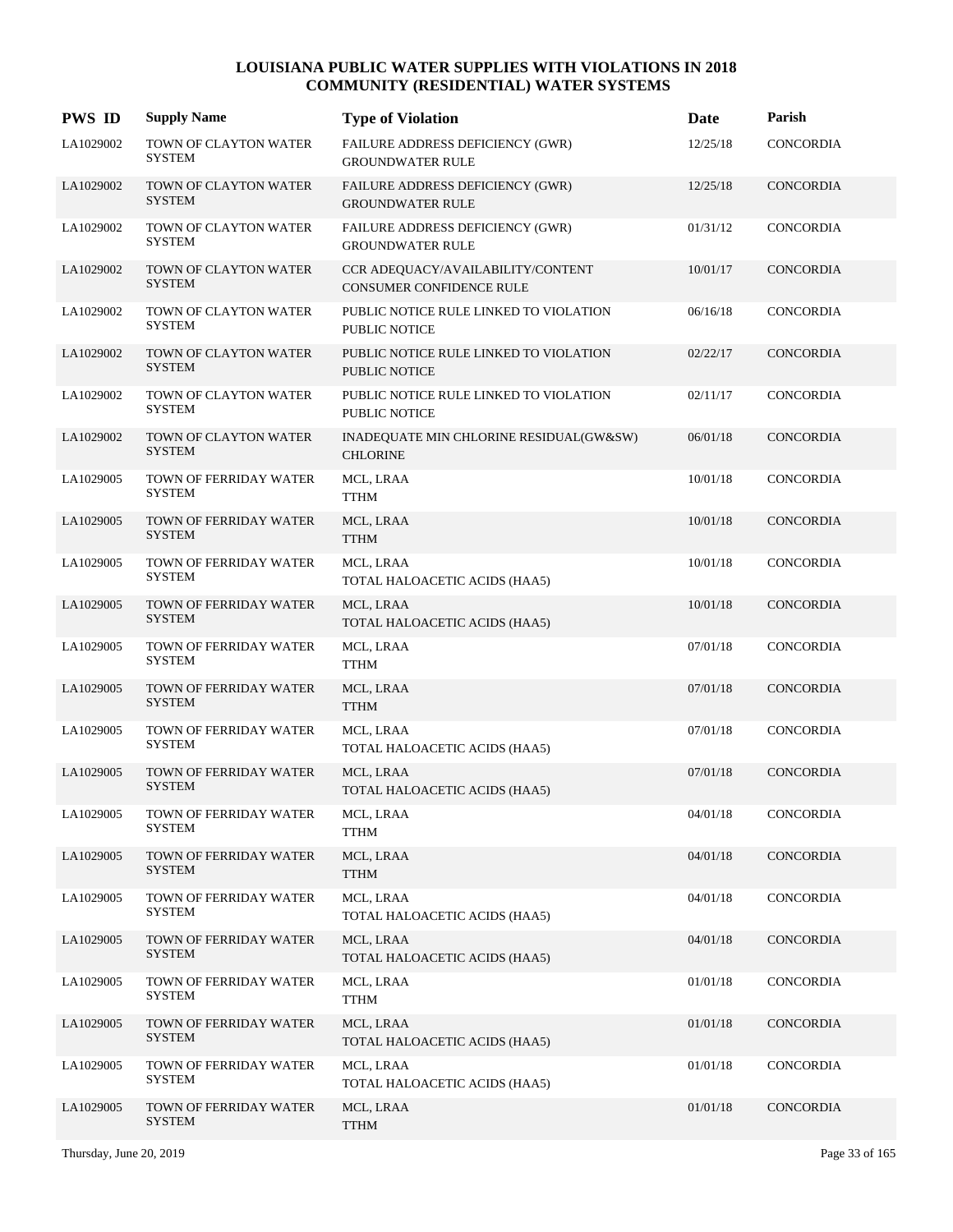| <b>PWS ID</b> | <b>Supply Name</b>                           | <b>Type of Violation</b>                                             | Date     | Parish           |
|---------------|----------------------------------------------|----------------------------------------------------------------------|----------|------------------|
| LA1029005     | TOWN OF FERRIDAY WATER<br><b>SYSTEM</b>      | FAILURE SUBMIT OEL REPORT FOR TTHM<br><b>TTHM</b>                    | 10/31/17 | <b>CONCORDIA</b> |
| LA1029005     | TOWN OF FERRIDAY WATER<br><b>SYSTEM</b>      | FAILURE SUBMIT OEL REPORT FOR HAA5<br>TOTAL HALOACETIC ACIDS (HAA5)  | 10/31/17 | <b>CONCORDIA</b> |
| LA1029005     | TOWN OF FERRIDAY WATER<br><b>SYSTEM</b>      | FAILURE SUBMIT OEL REPORT FOR TTHM<br><b>TTHM</b>                    | 07/31/17 | <b>CONCORDIA</b> |
| LA1029005     | TOWN OF FERRIDAY WATER<br><b>SYSTEM</b>      | FAILURE SUBMIT OEL REPORT FOR HAA5<br>TOTAL HALOACETIC ACIDS (HAA5)  | 07/31/17 | <b>CONCORDIA</b> |
| LA1029005     | TOWN OF FERRIDAY WATER<br><b>SYSTEM</b>      | FAILURE SUBMIT OEL REPORT FOR TTHM<br><b>TTHM</b>                    | 01/31/17 | <b>CONCORDIA</b> |
| LA1029005     | TOWN OF FERRIDAY WATER<br><b>SYSTEM</b>      | FAILURE SUBMIT OEL REPORT FOR TTHM<br><b>TTHM</b>                    | 07/31/16 | <b>CONCORDIA</b> |
| LA1029005     | TOWN OF FERRIDAY WATER<br><b>SYSTEM</b>      | FAILURE ADDRESS DEFICIENCY (GWR)<br><b>GROUNDWATER RULE</b>          | 08/07/13 | CONCORDIA        |
| LA1029005     | TOWN OF FERRIDAY WATER<br><b>SYSTEM</b>      | CCR ADEQUACY/AVAILABILITY/CONTENT<br><b>CONSUMER CONFIDENCE RULE</b> | 10/01/17 | <b>CONCORDIA</b> |
| LA1029005     | TOWN OF FERRIDAY WATER<br><b>SYSTEM</b>      | PUBLIC NOTICE RULE LINKED TO VIOLATION<br>PUBLIC NOTICE              | 09/21/18 | <b>CONCORDIA</b> |
| LA1029005     | TOWN OF FERRIDAY WATER<br><b>SYSTEM</b>      | PUBLIC NOTICE RULE LINKED TO VIOLATION<br>PUBLIC NOTICE              | 09/14/18 | <b>CONCORDIA</b> |
| LA1029005     | TOWN OF FERRIDAY WATER<br><b>SYSTEM</b>      | PUBLIC NOTICE RULE LINKED TO VIOLATION<br><b>PUBLIC NOTICE</b>       | 07/05/18 | CONCORDIA        |
| LA1029005     | TOWN OF FERRIDAY WATER<br><b>SYSTEM</b>      | PUBLIC NOTICE RULE LINKED TO VIOLATION<br><b>PUBLIC NOTICE</b>       | 02/03/18 | <b>CONCORDIA</b> |
| LA1029005     | TOWN OF FERRIDAY WATER<br><b>SYSTEM</b>      | INADEQUATE MIN CHLORINE RESIDUAL(GW&SW)<br><b>CHLORINE</b>           | 11/01/18 | CONCORDIA        |
| LA1029005     | TOWN OF FERRIDAY WATER<br><b>SYSTEM</b>      | INADEQUATE MIN CHLORINE RESIDUAL(GW&SW)<br><b>CHLORINE</b>           | 09/01/18 | <b>CONCORDIA</b> |
| LA1029005     | TOWN OF FERRIDAY WATER<br><b>SYSTEM</b>      | INADEQUATE MIN CHLORINE RESIDUAL(GW&SW)<br><b>CHLORINE</b>           | 01/01/18 | CONCORDIA        |
| LA1029006     | LAKE ST JOHN WATERWORKS<br>DISTRICT 1        | MCL, LRAA<br>TOTAL HALOACETIC ACIDS (HAA5)                           | 10/01/18 | CONCORDIA        |
| LA1029006     | LAKE ST JOHN WATERWORKS<br><b>DISTRICT 1</b> | MCL, LRAA<br><b>TTHM</b>                                             | 10/01/18 | CONCORDIA        |
| LA1029006     | LAKE ST JOHN WATERWORKS<br><b>DISTRICT 1</b> | MCL, LRAA<br>TOTAL HALOACETIC ACIDS (HAA5)                           | 10/01/18 | CONCORDIA        |
| LA1029006     | LAKE ST JOHN WATERWORKS<br>DISTRICT 1        | MCL, LRAA<br><b>TTHM</b>                                             | 07/01/18 | CONCORDIA        |
| LA1029006     | LAKE ST JOHN WATERWORKS<br><b>DISTRICT 1</b> | MCL, LRAA<br>TOTAL HALOACETIC ACIDS (HAA5)                           | 07/01/18 | CONCORDIA        |
| LA1029006     | LAKE ST JOHN WATERWORKS<br><b>DISTRICT 1</b> | MCL, LRAA<br>TOTAL HALOACETIC ACIDS (HAA5)                           | 07/01/18 | CONCORDIA        |
| LA1029006     | LAKE ST JOHN WATERWORKS<br><b>DISTRICT 1</b> | MCL, LRAA<br><b>TTHM</b>                                             | 04/01/18 | CONCORDIA        |
| LA1029006     | LAKE ST JOHN WATERWORKS<br><b>DISTRICT 1</b> | MCL, LRAA<br><b>TTHM</b>                                             | 04/01/18 | CONCORDIA        |
| LA1029006     | LAKE ST JOHN WATERWORKS<br><b>DISTRICT 1</b> | MCL, LRAA<br>TOTAL HALOACETIC ACIDS (HAA5)                           | 04/01/18 | CONCORDIA        |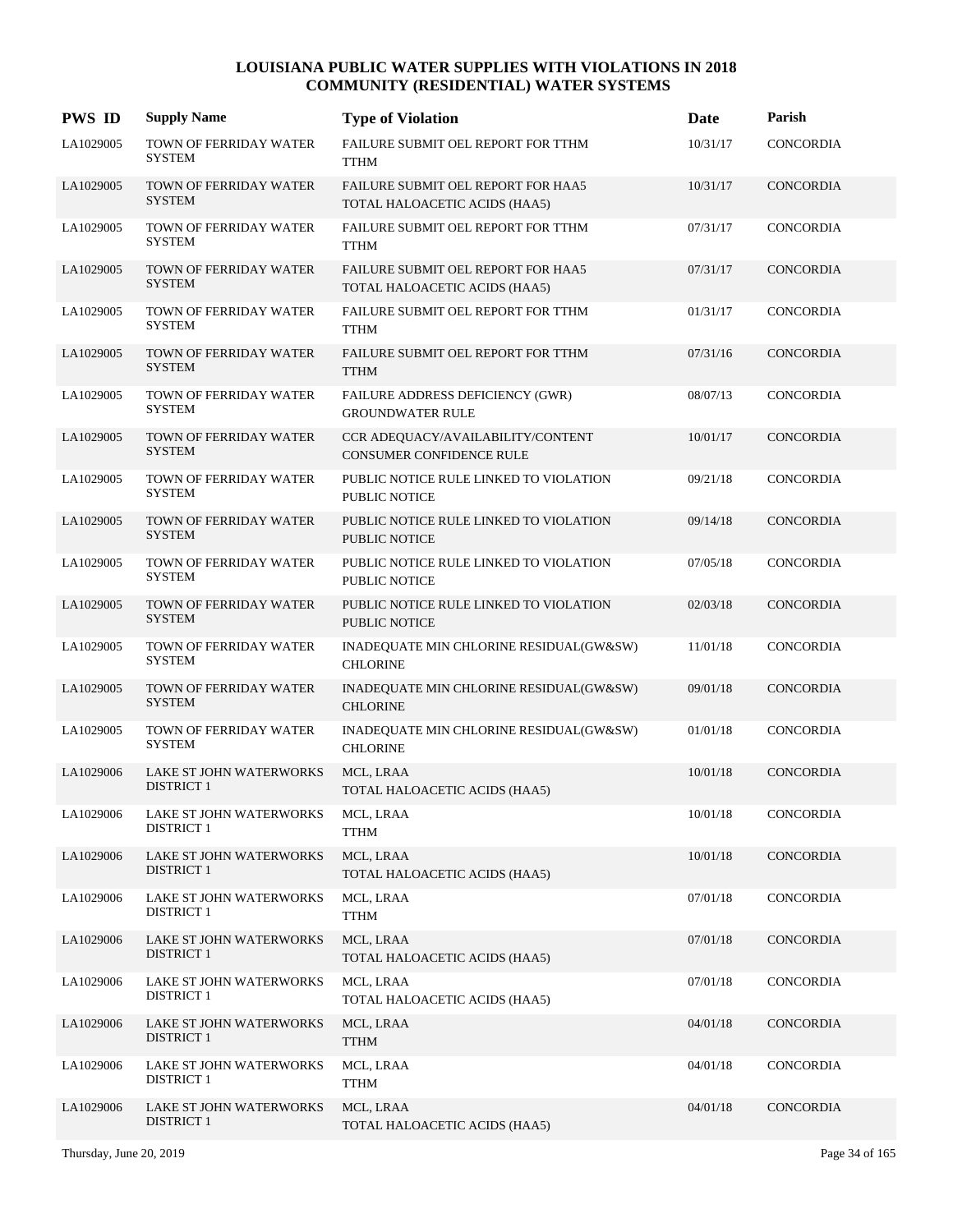| <b>PWS ID</b> | <b>Supply Name</b>                                  | <b>Type of Violation</b>                                                            | <b>Date</b> | Parish           |
|---------------|-----------------------------------------------------|-------------------------------------------------------------------------------------|-------------|------------------|
| LA1029006     | LAKE ST JOHN WATERWORKS<br><b>DISTRICT 1</b>        | MCL, LRAA<br>TOTAL HALOACETIC ACIDS (HAA5)                                          | 04/01/18    | CONCORDIA        |
| LA1029006     | LAKE ST JOHN WATERWORKS<br><b>DISTRICT 1</b>        | MCL, LRAA<br>TOTAL HALOACETIC ACIDS (HAA5)                                          | 01/01/18    | CONCORDIA        |
| LA1029006     | LAKE ST JOHN WATERWORKS<br><b>DISTRICT 1</b>        | MCL, LRAA<br><b>TTHM</b>                                                            | 01/01/18    | CONCORDIA        |
| LA1029006     | LAKE ST JOHN WATERWORKS<br><b>DISTRICT 1</b>        | MCL, LRAA<br>TOTAL HALOACETIC ACIDS (HAA5)                                          | 01/01/18    | CONCORDIA        |
| LA1029006     | LAKE ST JOHN WATERWORKS<br>DISTRICT 1               | MCL, LRAA<br><b>TTHM</b>                                                            | 01/01/18    | CONCORDIA        |
| LA1029009     | TOWN OF RIDGECREST WATER MCL, LRAA<br><b>SUPPLY</b> | <b>TTHM</b>                                                                         | 10/01/18    | CONCORDIA        |
| LA1029009     | TOWN OF RIDGECREST WATER MCL, LRAA<br><b>SUPPLY</b> | <b>TTHM</b>                                                                         | 10/01/18    | CONCORDIA        |
| LA1029009     | TOWN OF RIDGECREST WATER MCL, LRAA<br><b>SUPPLY</b> | <b>TTHM</b>                                                                         | 07/01/18    | <b>CONCORDIA</b> |
| LA1029009     | TOWN OF RIDGECREST WATER MCL, LRAA<br><b>SUPPLY</b> | <b>TTHM</b>                                                                         | 07/01/18    | CONCORDIA        |
| LA1029009     | TOWN OF RIDGECREST WATER MCL, LRAA<br><b>SUPPLY</b> | <b>TTHM</b>                                                                         | 04/01/18    | CONCORDIA        |
| LA1029009     | TOWN OF RIDGECREST WATER MCL, LRAA<br><b>SUPPLY</b> | <b>TTHM</b>                                                                         | 04/01/18    | <b>CONCORDIA</b> |
| LA1029009     | TOWN OF RIDGECREST WATER MCL, LRAA<br><b>SUPPLY</b> | <b>TTHM</b>                                                                         | 01/01/18    | <b>CONCORDIA</b> |
| LA1029009     | TOWN OF RIDGECREST WATER MCL, LRAA<br><b>SUPPLY</b> | <b>TTHM</b>                                                                         | 01/01/18    | CONCORDIA        |
| LA1029009     | <b>SUPPLY</b>                                       | TOWN OF RIDGECREST WATER INADEQUATE MIN CHLORINE RESIDUAL(GW&SW)<br><b>CHLORINE</b> | 06/01/18    | CONCORDIA        |
| LA1029014     | NORTH LAKE ST JOHN WATER<br><b>SYSTEM</b>           | MCL, LRAA<br><b>TTHM</b>                                                            | 10/01/18    | CONCORDIA        |
| LA1029014     | NORTH LAKE ST JOHN WATER<br><b>SYSTEM</b>           | MCL, LRAA<br>TOTAL HALOACETIC ACIDS (HAA5)                                          | 10/01/18    | <b>CONCORDIA</b> |
| LA1029014     | NORTH LAKE ST JOHN WATER<br><b>SYSTEM</b>           | MCL, LRAA<br><b>TTHM</b>                                                            | 07/01/18    | CONCORDIA        |
| LA1029014     | NORTH LAKE ST JOHN WATER<br><b>SYSTEM</b>           | MCL, LRAA<br>TOTAL HALOACETIC ACIDS (HAA5)                                          | 07/01/18    | CONCORDIA        |
| LA1029014     | NORTH LAKE ST JOHN WATER<br>SYSTEM                  | MCL, LRAA<br>TTHM                                                                   | 07/01/18    | CONCORDIA        |
| LA1029014     | NORTH LAKE ST JOHN WATER<br><b>SYSTEM</b>           | MCL, LRAA<br><b>TTHM</b>                                                            | 04/01/18    | CONCORDIA        |
| LA1029014     | NORTH LAKE ST JOHN WATER<br><b>SYSTEM</b>           | MCL, LRAA<br>TOTAL HALOACETIC ACIDS (HAA5)                                          | 04/01/18    | CONCORDIA        |
| LA1029014     | NORTH LAKE ST JOHN WATER<br><b>SYSTEM</b>           | MCL, LRAA<br><b>TTHM</b>                                                            | 04/01/18    | CONCORDIA        |
| LA1029014     | NORTH LAKE ST JOHN WATER<br>SYSTEM                  | MCL, LRAA<br>TTHM                                                                   | 01/01/18    | CONCORDIA        |
| LA1029014     | NORTH LAKE ST JOHN WATER<br><b>SYSTEM</b>           | MCL, LRAA<br><b>TTHM</b>                                                            | 01/01/18    | CONCORDIA        |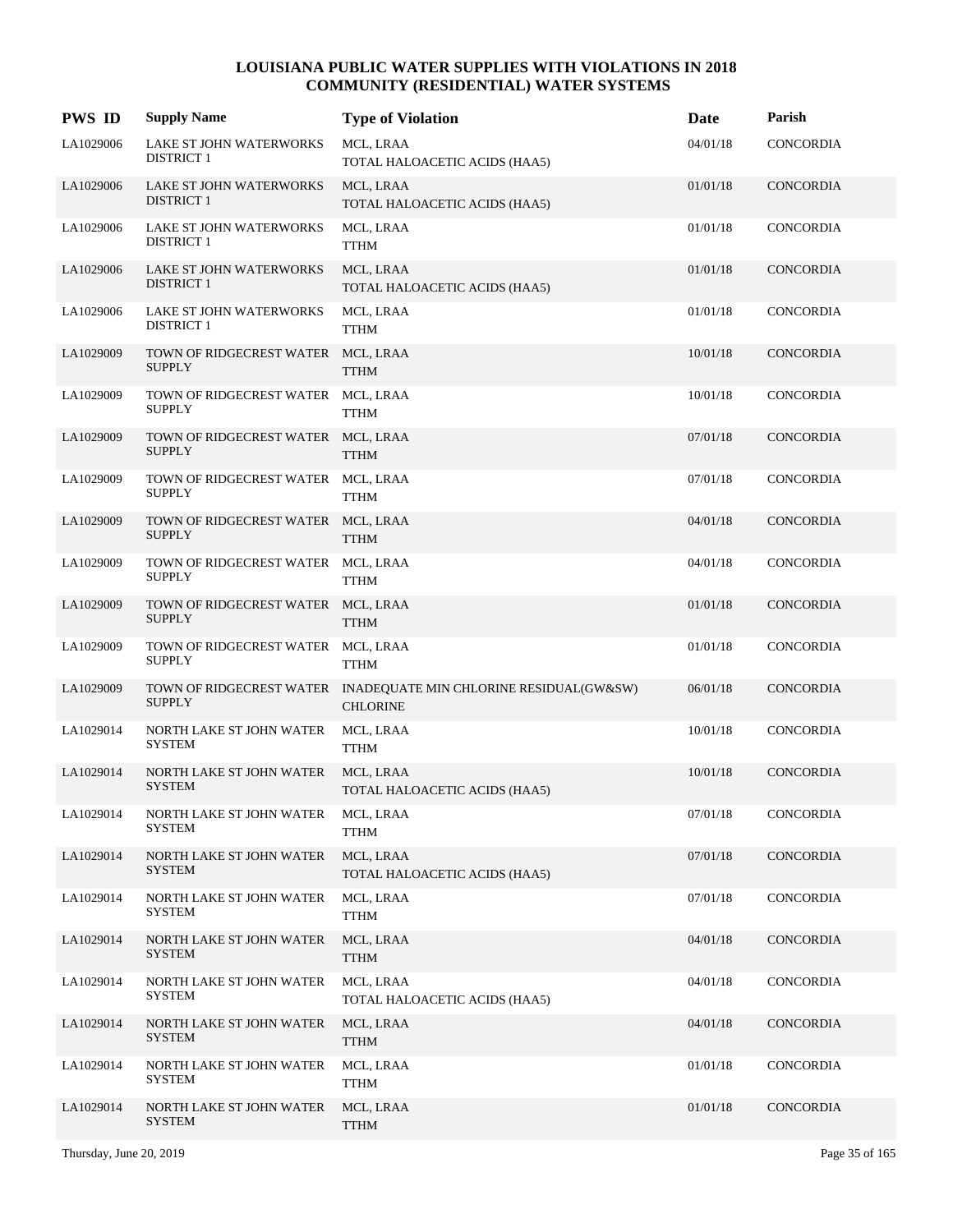| <b>PWS ID</b> | <b>Supply Name</b>                        | <b>Type of Violation</b>                                                   | Date     | Parish           |
|---------------|-------------------------------------------|----------------------------------------------------------------------------|----------|------------------|
| LA1029014     | NORTH LAKE ST JOHN WATER<br><b>SYSTEM</b> | CCR ADEQUACY/AVAILABILITY/CONTENT<br><b>CONSUMER CONFIDENCE RULE</b>       | 10/01/17 | <b>CONCORDIA</b> |
| LA1029014     | NORTH LAKE ST JOHN WATER<br><b>SYSTEM</b> | PUBLIC NOTICE RULE LINKED TO VIOLATION<br><b>PUBLIC NOTICE</b>             | 11/28/14 | CONCORDIA        |
| LA1031005     | EAST DESOTO WATER SYSTEM                  | MCL, LRAA<br><b>TTHM</b>                                                   | 01/01/18 | DE SOTO          |
| LA1031005     |                                           | EAST DESOTO WATER SYSTEM FAILURE SUBMIT OEL REPORT FOR TTHM<br><b>TTHM</b> | 10/31/17 | DE SOTO          |
| LA1031005     | EAST DESOTO WATER SYSTEM                  | FAILURE SUBMIT OEL REPORT FOR TTHM<br><b>TTHM</b>                          | 07/31/17 | DE SOTO          |
| LA1031006     | <b>GRAND CANE WATER SYSTEM</b>            | CCR ADEQUACY/AVAILABILITY/CONTENT<br>CONSUMER CONFIDENCE RULE              | 10/01/17 | DE SOTO          |
| LA1031007     | KEATCHIE WATER SYSTEM                     | LEAD CONSUMER NOTICE (LCR)<br><b>LEAD &amp; COPPER RULE</b>                | 03/24/17 | DE SOTO          |
| LA1031007     | KEATCHIE WATER SYSTEM                     | <b>CCR REPORT</b><br>CONSUMER CONFIDENCE RULE                              | 07/01/18 | DE SOTO          |
| LA1031007     | KEATCHIE WATER SYSTEM                     | CCR ADEQUACY/AVAILABILITY/CONTENT<br>CONSUMER CONFIDENCE RULE              | 10/01/17 | DE SOTO          |
| LA1031007     | KEATCHIE WATER SYSTEM                     | PUBLIC NOTICE RULE LINKED TO VIOLATION<br>PUBLIC NOTICE                    | 10/07/15 | DE SOTO          |
| LA1031007     | KEATCHIE WATER SYSTEM                     | PUBLIC NOTICE RULE LINKED TO VIOLATION<br>PUBLIC NOTICE                    | 09/24/15 | DE SOTO          |
| LA1031008     | <b>LOGANSPORT WATER SYSTEM</b>            | MCL, LRAA<br>TOTAL HALOACETIC ACIDS (HAA5)                                 | 10/01/18 | DE SOTO          |
| LA1031008     | LOGANSPORT WATER SYSTEM                   | MCL, LRAA<br>TOTAL HALOACETIC ACIDS (HAA5)                                 | 10/01/18 | DE SOTO          |
| LA1031008     | LOGANSPORT WATER SYSTEM                   | MCL, LRAA<br><b>TTHM</b>                                                   | 10/01/18 | DE SOTO          |
| LA1031008     | LOGANSPORT WATER SYSTEM                   | MCL, LRAA<br>TOTAL HALOACETIC ACIDS (HAA5)                                 | 07/01/18 | DE SOTO          |
| LA1031008     | <b>LOGANSPORT WATER SYSTEM</b>            | MCL, LRAA<br><b>TTHM</b>                                                   | 07/01/18 | DE SOTO          |
| LA1031009     | MANSFIELD WATER SYSTEM                    | MCL, LRAA<br><b>TTHM</b>                                                   | 04/01/18 | DE SOTO          |
| LA1031009     | MANSFIELD WATER SYSTEM                    | MCL, LRAA<br><b>TTHM</b>                                                   | 04/01/18 | DE SOTO          |
| LA1031009     | MANSFIELD WATER SYSTEM                    | INADEQUATE MIN CHLORINE RESIDUAL(GW&SW)<br><b>CHLORINE</b>                 | 10/01/18 | DE SOTO          |
| LA1031009     | MANSFIELD WATER SYSTEM                    | INADEQUATE MIN CHLORINE RESIDUAL(GW&SW)<br><b>CHLORAMINE</b>               | 08/01/18 | DE SOTO          |
| LA1031011     | NORTH DESOTO WATER<br><b>SYSTEM</b>       | INADEQUATE MIN CHLORINE RESIDUAL(GW&SW)<br><b>CHLORINE</b>                 | 07/01/18 | DE SOTO          |
| LA1031011     | NORTH DESOTO WATER<br><b>SYSTEM</b>       | 5% DS BELOW MIN 0.5-2 MONTHS CONSEC(GW)<br><b>CHLORINE</b>                 | 08/01/18 | DE SOTO          |
| LA1031014     | SOUTH MANSFIELD WATER<br><b>SYSTEM</b>    | INADEQUATE MIN CHLORINE RESIDUAL(GW&SW)<br><b>CHLORINE</b>                 | 11/01/18 | DE SOTO          |
| LA1031014     | SOUTH MANSFIELD WATER<br><b>SYSTEM</b>    | INADEQUATE MIN CHLORINE RESIDUAL(GW&SW)<br><b>CHLORINE</b>                 | 10/01/18 | DE SOTO          |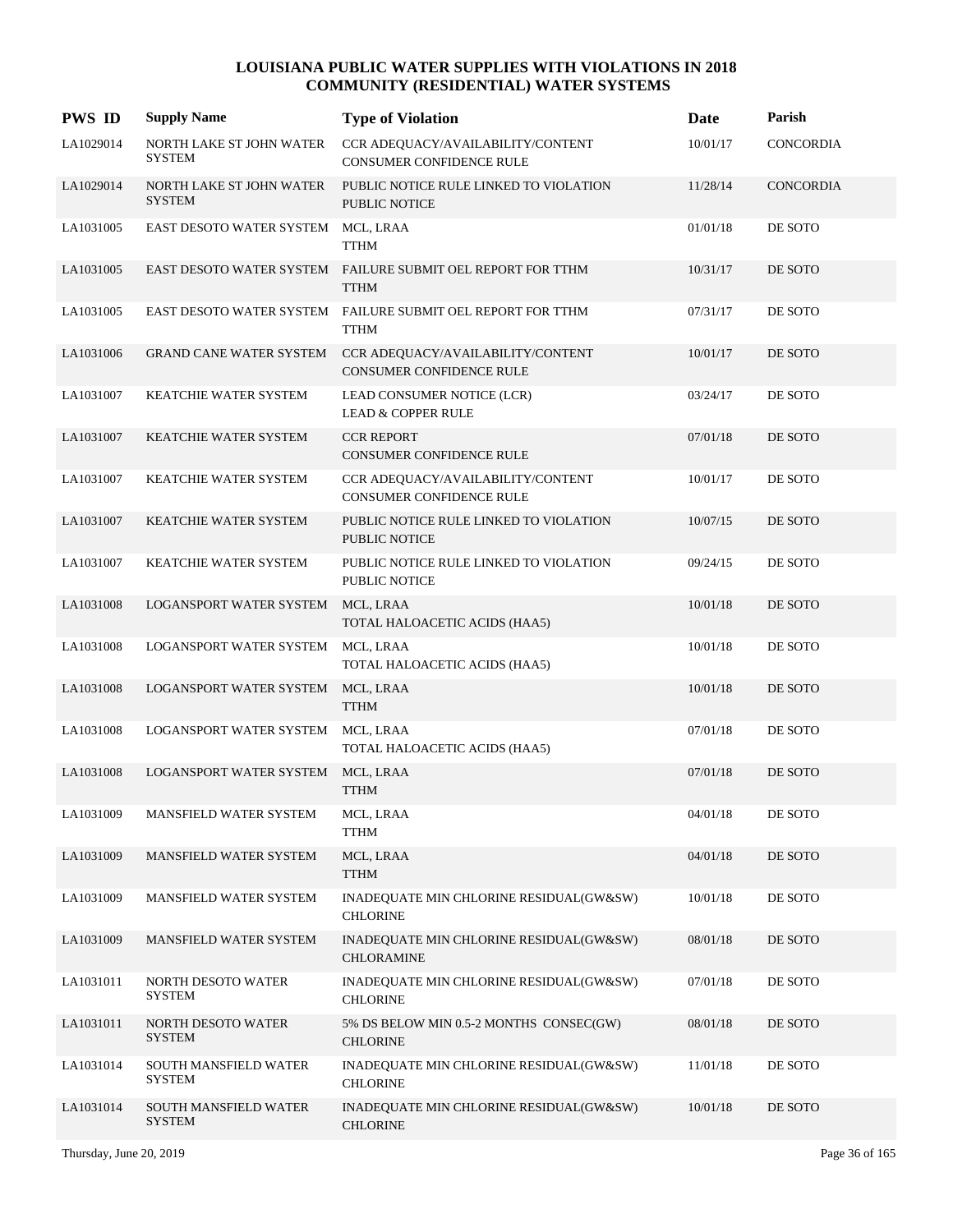| <b>PWS ID</b> | <b>Supply Name</b>                                    | <b>Type of Violation</b>                                     | Date     | Parish  |
|---------------|-------------------------------------------------------|--------------------------------------------------------------|----------|---------|
| LA1031014     | SOUTH MANSFIELD WATER<br><b>SYSTEM</b>                | INADEQUATE MIN CHLORINE RESIDUAL(GW&SW)<br><b>CHLORINE</b>   | 08/01/18 | DE SOTO |
| LA1031014     | SOUTH MANSFIELD WATER<br><b>SYSTEM</b>                | INADEQUATE MIN CHLORINE RESIDUAL(GW&SW)<br><b>CHLORINE</b>   | 06/01/18 | DE SOTO |
| LA1031014     | SOUTH MANSFIELD WATER<br><b>SYSTEM</b>                | INADEQUATE MIN CHLORINE RESIDUAL(GW&SW)<br><b>CHLORINE</b>   | 04/01/18 | DE SOTO |
| LA1031014     | <b>SOUTH MANSFIELD WATER</b><br><b>SYSTEM</b>         | 5% DS BELOW MIN 0.5-2 MONTHS CONSEC(GW)<br><b>CHLORINE</b>   | 07/01/18 | DE SOTO |
| LA1031028     | HIGHWAY 513 WATER SUPPLY                              | FAILURE SUBMIT OEL REPORT FOR TTHM<br><b>TTHM</b>            | 10/31/17 | DE SOTO |
| LA1031029     | <b>SOUTH DESOTO WATER</b><br><b>SYSTEM</b>            | MCL, LRAA<br><b>TTHM</b>                                     | 10/01/18 | DE SOTO |
| LA1031029     | <b>SOUTH DESOTO WATER</b><br><b>SYSTEM</b>            | MCL, LRAA<br><b>TTHM</b>                                     | 10/01/18 | DE SOTO |
| LA1031029     | <b>SOUTH DESOTO WATER</b><br><b>SYSTEM</b>            | MCL, LRAA<br><b>TTHM</b>                                     | 07/01/18 | DE SOTO |
| LA1031029     | <b>SOUTH DESOTO WATER</b><br><b>SYSTEM</b>            | MCL, LRAA<br><b>TTHM</b>                                     | 07/01/18 | DE SOTO |
| LA1031029     | <b>SOUTH DESOTO WATER</b><br><b>SYSTEM</b>            | MCL, LRAA<br><b>TTHM</b>                                     | 04/01/18 | DE SOTO |
| LA1031029     | <b>SOUTH DESOTO WATER</b><br><b>SYSTEM</b>            | MCL, LRAA<br>TTHM                                            | 04/01/18 | DE SOTO |
| LA1031029     | <b>SOUTH DESOTO WATER</b><br><b>SYSTEM</b>            | MCL, LRAA<br><b>TTHM</b>                                     | 01/01/18 | DE SOTO |
| LA1031029     | <b>SOUTH DESOTO WATER</b><br><b>SYSTEM</b>            | MCL, LRAA<br><b>TTHM</b>                                     | 01/01/18 | DE SOTO |
| LA1031029     | <b>SOUTH DESOTO WATER</b><br><b>SYSTEM</b>            | FAILURE SUBMIT OEL REPORT FOR TTHM<br><b>TTHM</b>            | 10/31/17 | DE SOTO |
| LA1031029     | <b>SOUTH DESOTO WATER</b><br><b>SYSTEM</b>            | FAILURE SUBMIT OEL REPORT FOR TTHM<br><b>TTHM</b>            | 07/31/17 | DE SOTO |
| LA1031029     | <b>SOUTH DESOTO WATER</b><br><b>SYSTEM</b>            | FAILURE SUBMIT OEL REPORT FOR TTHM<br><b>TTHM</b>            | 05/01/17 | DE SOTO |
| LA1031029     | SOUTH DESOTO WATER<br><b>SYSTEM</b>                   | FAILURE SUBMIT OEL REPORT FOR TTHM<br>TTHM                   | 10/31/14 | DE SOTO |
| LA1031029     | <b>SOUTH DESOTO WATER</b><br><b>SYSTEM</b>            | FAILURE ADDRESS DEFICIENCY (GWR)<br><b>GROUNDWATER RULE</b>  | 10/02/18 | DE SOTO |
| LA1031029     | <b>SOUTH DESOTO WATER</b><br><b>SYSTEM</b>            | FAILURE ADDRESS DEFICIENCY (GWR)<br><b>GROUNDWATER RULE</b>  | 10/02/18 | DE SOTO |
| LA1031029     | <b>SOUTH DESOTO WATER</b><br><b>SYSTEM</b>            | FAILURE ADDRESS DEFICIENCY (GWR)<br><b>GROUNDWATER RULE</b>  | 10/02/18 | DE SOTO |
| LA1031029     | <b>SOUTH DESOTO WATER</b><br><b>SYSTEM</b>            | LEAD CONSUMER NOTICE (LCR)<br><b>LEAD &amp; COPPER RULE</b>  | 04/21/16 | DE SOTO |
| LA1031029     | SOUTH DESOTO WATER<br><b>SYSTEM</b>                   | PUBLIC NOTICE RULE LINKED TO VIOLATION<br>PUBLIC NOTICE      | 04/28/12 | DE SOTO |
| LA1031029     | <b>SOUTH DESOTO WATER</b><br><b>SYSTEM</b>            | INADEQUATE MIN CHLORINE RESIDUAL(GW&SW)<br><b>CHLORINE</b>   | 04/01/18 | DE SOTO |
| LA1031030     | <b>DESOTO PARISH WATER</b><br><b>WORKS DISTRICT 1</b> | INADEQUATE MIN CHLORINE RESIDUAL(GW&SW)<br><b>CHLORAMINE</b> | 09/01/18 | DE SOTO |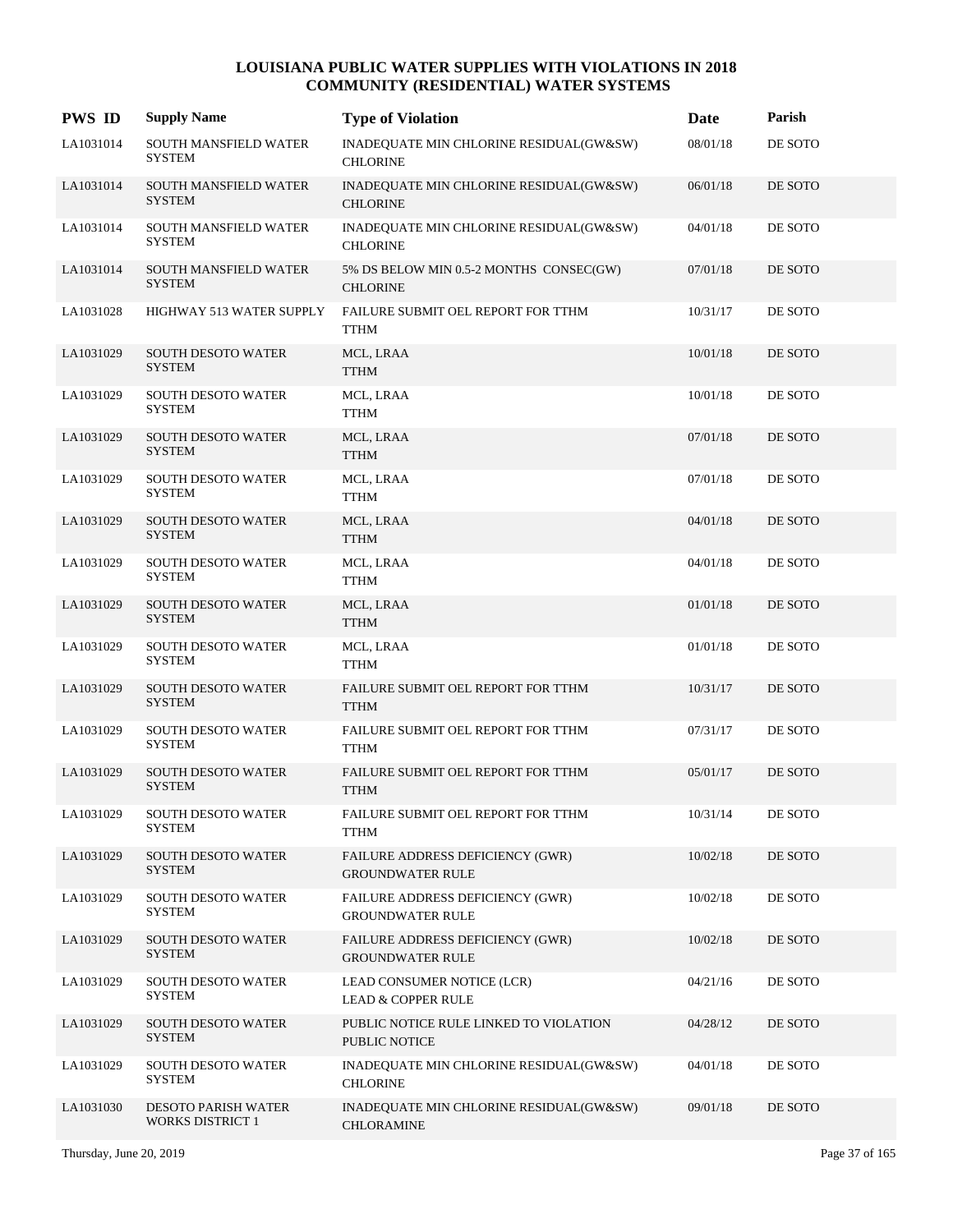| <b>PWS ID</b> | <b>Supply Name</b>                             | <b>Type of Violation</b>                                             | Date     | Parish                  |
|---------------|------------------------------------------------|----------------------------------------------------------------------|----------|-------------------------|
| LA1031030     | DESOTO PARISH WATER<br><b>WORKS DISTRICT 1</b> | 5% DS BELOW MIN 0.5-2 MONTHS CONSEC(GW)<br><b>CHLORAMINE</b>         | 10/01/18 | DE SOTO                 |
| LA1033003     | <b>CITY OF BAKER WATER</b><br><b>SYSTEM</b>    | <b>CCR REPORT</b><br><b>CONSUMER CONFIDENCE RULE</b>                 | 07/01/17 | <b>EAST BATON ROUGE</b> |
| LA1033003     | <b>CITY OF BAKER WATER</b><br><b>SYSTEM</b>    | CCR ADEQUACY/AVAILABILITY/CONTENT<br>CONSUMER CONFIDENCE RULE        | 10/01/17 | <b>EAST BATON ROUGE</b> |
| LA1033003     | <b>CITY OF BAKER WATER</b><br><b>SYSTEM</b>    | INADEQUATE MIN CHLORINE RESIDUAL(GW&SW)<br><b>CHLORINE</b>           | 03/01/18 | <b>EAST BATON ROUGE</b> |
| LA1033132     | JESTC                                          | FAILURE ADDRESS DEFICIENCY (GWR)<br><b>GROUNDWATER RULE</b>          | 10/20/17 | <b>EAST BATON ROUGE</b> |
| LA1033132     | JESTC                                          | LEAD CONSUMER NOTICE (LCR)<br><b>LEAD &amp; COPPER RULE</b>          | 04/27/16 | <b>EAST BATON ROUGE</b> |
| LA1033132     | JESTC                                          | <b>CCR REPORT</b><br>CONSUMER CONFIDENCE RULE                        | 07/01/18 | <b>EAST BATON ROUGE</b> |
| LA1033132     | JESTC                                          | <b>CCR REPORT</b><br>CONSUMER CONFIDENCE RULE                        | 07/01/17 | <b>EAST BATON ROUGE</b> |
| LA1033132     | <b>JESTC</b>                                   | <b>CCR REPORT</b><br><b>CONSUMER CONFIDENCE RULE</b>                 | 07/01/16 | <b>EAST BATON ROUGE</b> |
| LA1033132     | JESTC                                          | <b>CCR REPORT</b><br><b>CONSUMER CONFIDENCE RULE</b>                 | 07/01/15 | <b>EAST BATON ROUGE</b> |
| LA1033132     | JESTC                                          | CCR ADEQUACY/AVAILABILITY/CONTENT<br><b>CONSUMER CONFIDENCE RULE</b> | 10/01/17 | <b>EAST BATON ROUGE</b> |
| LA1033132     | JESTC                                          | CCR ADEQUACY/AVAILABILITY/CONTENT<br><b>CONSUMER CONFIDENCE RULE</b> | 10/01/16 | <b>EAST BATON ROUGE</b> |
| LA1033132     | JESTC                                          | CCR ADEQUACY/AVAILABILITY/CONTENT<br><b>CONSUMER CONFIDENCE RULE</b> | 10/01/15 | <b>EAST BATON ROUGE</b> |
| LA1033132     | JESTC                                          | PUBLIC NOTICE RULE LINKED TO VIOLATION<br><b>PUBLIC NOTICE</b>       | 08/21/16 | <b>EAST BATON ROUGE</b> |
| LA1033132     | JESTC                                          | PUBLIC NOTICE RULE LINKED TO VIOLATION<br><b>PUBLIC NOTICE</b>       | 08/21/16 | <b>EAST BATON ROUGE</b> |
| LA1033132     | JESTC                                          | PUBLIC NOTICE RULE LINKED TO VIOLATION<br>PUBLIC NOTICE              | 02/24/16 | <b>EAST BATON ROUGE</b> |
| LA1033132     | <b>JESTC</b>                                   | PUBLIC NOTICE RULE LINKED TO VIOLATION<br>PUBLIC NOTICE              | 03/03/14 | <b>EAST BATON ROUGE</b> |
| LA1033132     | JESTC                                          | PUBLIC NOTICE RULE LINKED TO VIOLATION<br><b>PUBLIC NOTICE</b>       | 05/31/12 | <b>EAST BATON ROUGE</b> |
| LA1033132     | JESTC                                          | PUBLIC NOTICE RULE LINKED TO VIOLATION<br>PUBLIC NOTICE              | 11/28/11 | <b>EAST BATON ROUGE</b> |
| LA1035004     | MONTICELLO WATER SYSTEM                        | FAILURE ADDRESS DEFICIENCY (GWR)<br><b>GROUNDWATER RULE</b>          | 07/02/16 | <b>EAST CARROLL</b>     |
| LA1035004     | MONTICELLO WATER SYSTEM                        | INADEQUATE MIN CHLORINE RESIDUAL(GW&SW)<br><b>CHLORINE</b>           | 08/01/18 | <b>EAST CARROLL</b>     |
| LA1035004     | MONTICELLO WATER SYSTEM                        | INADEQUATE MIN CHLORINE RESIDUAL(GW&SW)<br><b>CHLORINE</b>           | 04/01/18 | <b>EAST CARROLL</b>     |
| LA1035004     | MONTICELLO WATER SYSTEM                        | INADEQUATE MIN CHLORINE RESIDUAL(GW&SW)<br><b>CHLORINE</b>           | 02/01/18 | <b>EAST CARROLL</b>     |
| LA1035004     | MONTICELLO WATER SYSTEM                        | 5% DS BELOW MIN 0.5-2 MONTHS CONSEC(GW)<br><b>CHLORINE</b>           | 09/01/18 | <b>EAST CARROLL</b>     |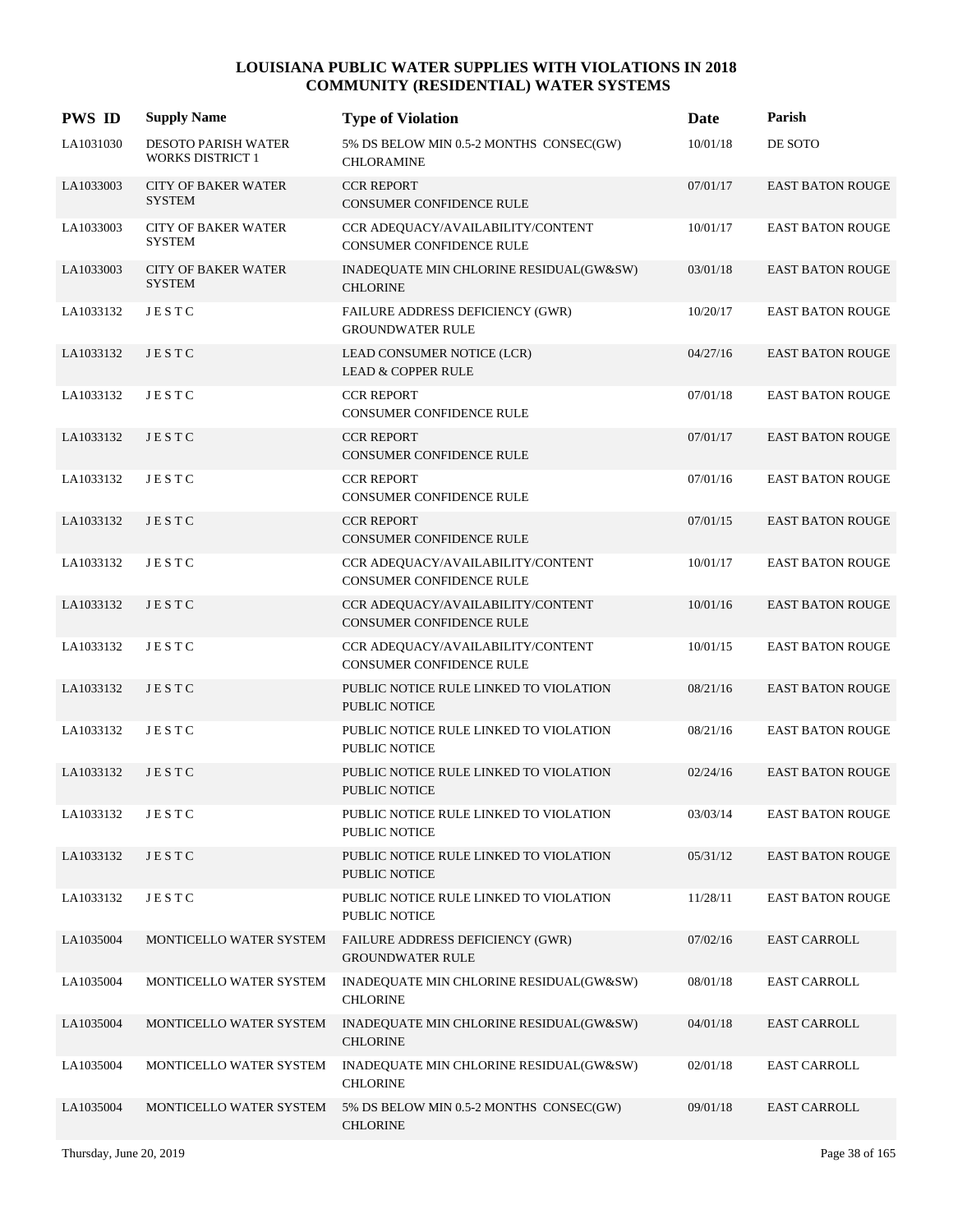| <b>PWS ID</b> | <b>Supply Name</b>           | <b>Type of Violation</b>                                                  | <b>Date</b> | Parish                |
|---------------|------------------------------|---------------------------------------------------------------------------|-------------|-----------------------|
| LA1035006     | <b>EAST CARROLL WS NORTH</b> | FAILURE ADDRESS DEFICIENCY (GWR)<br><b>GROUNDWATER RULE</b>               | 03/13/17    | <b>EAST CARROLL</b>   |
| LA1035006     | <b>EAST CARROLL WS NORTH</b> | FAILURE ADDRESS DEFICIENCY (GWR)<br><b>GROUNDWATER RULE</b>               | 03/13/17    | <b>EAST CARROLL</b>   |
| LA1035006     | EAST CARROLL WS NORTH        | INITIAL/FOLLOW-UP/ROUTINE SOWT M/R (LCR)<br><b>LEAD &amp; COPPER RULE</b> | 07/01/17    | EAST CARROLL          |
| LA1035006     | <b>EAST CARROLL WS NORTH</b> | OCCT/SOWT RECOMMENDATION/STUDY (LCR)<br><b>LEAD &amp; COPPER RULE</b>     | 07/11/18    | <b>EAST CARROLL</b>   |
| LA1035006     | <b>EAST CARROLL WS NORTH</b> | OCCT/SOWT RECOMMENDATION/STUDY (LCR)<br><b>LEAD &amp; COPPER RULE</b>     | 07/11/17    | <b>EAST CARROLL</b>   |
| LA1035006     | <b>EAST CARROLL WS NORTH</b> | OCCT/SOWT INSTALL DEMONSTRATION (LCR)<br><b>LEAD &amp; COPPER RULE</b>    | 01/01/18    | <b>EAST CARROLL</b>   |
| LA1035006     | <b>EAST CARROLL WS NORTH</b> | PUBLIC NOTICE RULE LINKED TO VIOLATION<br><b>PUBLIC NOTICE</b>            | 09/14/18    | <b>EAST CARROLL</b>   |
| LA1035006     | <b>EAST CARROLL WS NORTH</b> | PUBLIC NOTICE RULE LINKED TO VIOLATION<br><b>PUBLIC NOTICE</b>            | 09/14/18    | <b>EAST CARROLL</b>   |
| LA1035006     | <b>EAST CARROLL WS NORTH</b> | PUBLIC NOTICE RULE LINKED TO VIOLATION<br><b>PUBLIC NOTICE</b>            | 03/02/18    | <b>EAST CARROLL</b>   |
| LA1035006     | <b>EAST CARROLL WS NORTH</b> | PUBLIC NOTICE RULE LINKED TO VIOLATION<br><b>PUBLIC NOTICE</b>            | 11/04/17    | <b>EAST CARROLL</b>   |
| LA1035006     | <b>EAST CARROLL WS NORTH</b> | PUBLIC NOTICE RULE LINKED TO VIOLATION<br><b>PUBLIC NOTICE</b>            | 11/04/17    | <b>EAST CARROLL</b>   |
| LA1035006     | <b>EAST CARROLL WS NORTH</b> | PUBLIC NOTICE RULE LINKED TO VIOLATION<br><b>PUBLIC NOTICE</b>            | 10/31/17    | <b>EAST CARROLL</b>   |
| LA1035006     | EAST CARROLL WS NORTH        | INADEQUATE MIN CHLORINE RESIDUAL(GW&SW)<br><b>CHLORINE</b>                | 08/01/18    | <b>EAST CARROLL</b>   |
| LA1035007     | <b>EAST CARROLL WS SOUTH</b> | FAILURE ADDRESS DEFICIENCY (GWR)<br><b>GROUNDWATER RULE</b>               | 02/02/16    | <b>EAST CARROLL</b>   |
| LA1035007     | <b>EAST CARROLL WS SOUTH</b> | LEAD CONSUMER NOTICE (LCR)<br><b>LEAD &amp; COPPER RULE</b>               | 03/24/17    | <b>EAST CARROLL</b>   |
| LA1035007     | <b>EAST CARROLL WS SOUTH</b> | PUBLIC NOTICE RULE LINKED TO VIOLATION<br>PUBLIC NOTICE                   | 07/01/17    | <b>EAST CARROLL</b>   |
| LA1035007     | <b>EAST CARROLL WS SOUTH</b> | PUBLIC NOTICE RULE LINKED TO VIOLATION<br>PUBLIC NOTICE                   | 04/18/16    | <b>EAST CARROLL</b>   |
| LA1035007     | <b>EAST CARROLL WS SOUTH</b> | INADEQUATE MIN CHLORINE RESIDUAL(GW&SW)<br><b>CHLORINE</b>                | 12/01/18    | <b>EAST CARROLL</b>   |
| LA1035007     | <b>EAST CARROLL WS SOUTH</b> | INADEQUATE MIN CHLORINE RESIDUAL(GW&SW)<br><b>CHLORINE</b>                | 09/01/18    | <b>EAST CARROLL</b>   |
| LA1035007     | EAST CARROLL WS SOUTH        | INADEQUATE MIN CHLORINE RESIDUAL(GW&SW)<br><b>CHLORINE</b>                | 07/01/18    | EAST CARROLL          |
| LA1037001     | TOWN OF CLINTON              | FAILURE ADDRESS DEFICIENCY (GWR)<br>GROUNDWATER RULE                      | 12/13/18    | EAST FELICIANA        |
| LA1037001     | TOWN OF CLINTON              | FAILURE ADDRESS DEFICIENCY (GWR)<br><b>GROUNDWATER RULE</b>               | 12/13/18    | <b>EAST FELICIANA</b> |
| LA1037001     | TOWN OF CLINTON              | FAILURE ADDRESS DEFICIENCY (GWR)<br><b>GROUNDWATER RULE</b>               | 12/13/18    | <b>EAST FELICIANA</b> |
| LA1037001     | TOWN OF CLINTON              | FAILURE ADDRESS DEFICIENCY (GWR)<br><b>GROUNDWATER RULE</b>               | 12/13/18    | <b>EAST FELICIANA</b> |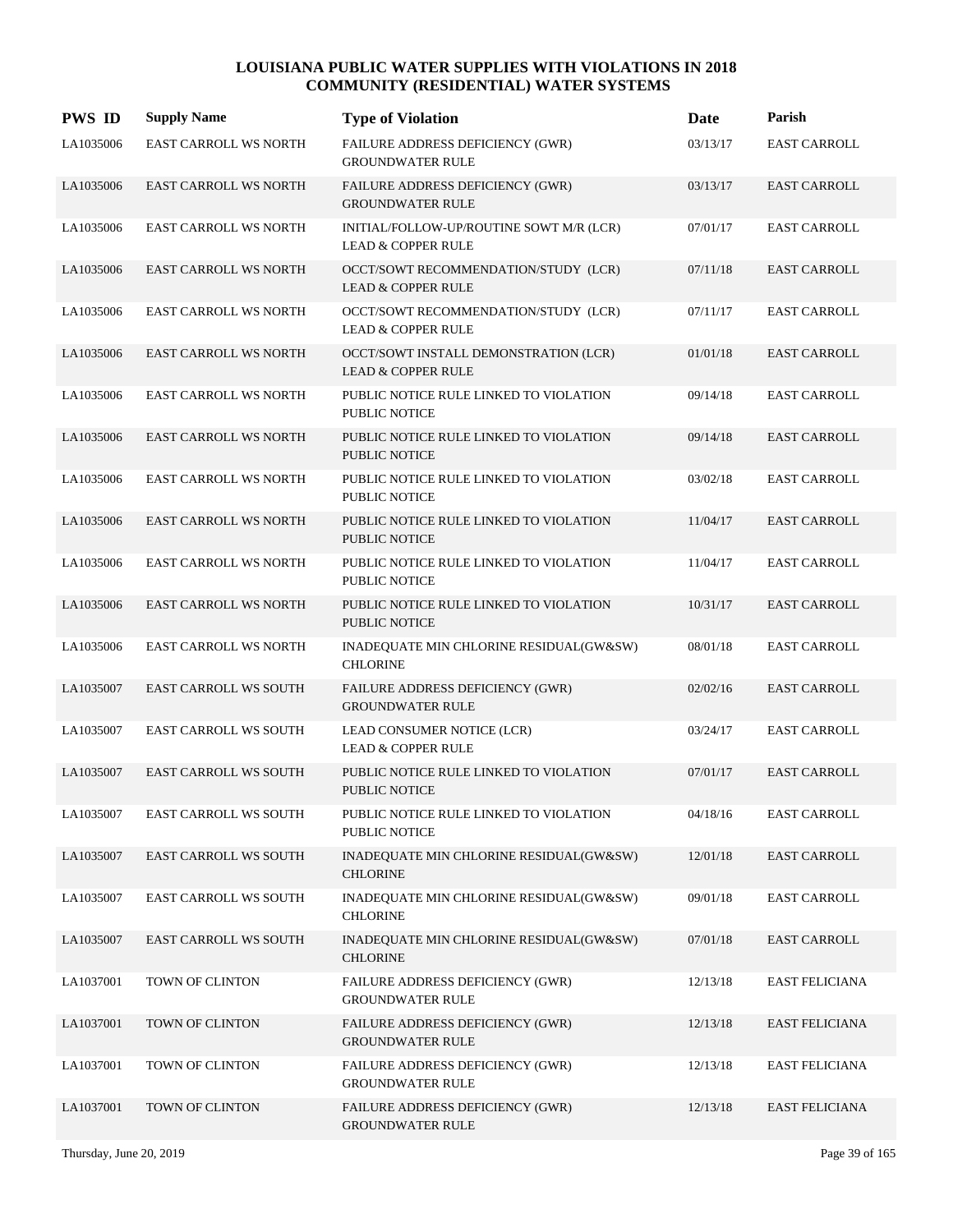| <b>PWS ID</b> | <b>Supply Name</b>                              | <b>Type of Violation</b>                                                            | Date     | Parish                |
|---------------|-------------------------------------------------|-------------------------------------------------------------------------------------|----------|-----------------------|
| LA1037001     | TOWN OF CLINTON                                 | FAILURE ADDRESS DEFICIENCY (GWR)<br><b>GROUNDWATER RULE</b>                         | 12/13/18 | <b>EAST FELICIANA</b> |
| LA1037001     | TOWN OF CLINTON                                 | FAILURE ADDRESS DEFICIENCY (GWR)<br><b>GROUNDWATER RULE</b>                         | 12/13/18 | <b>EAST FELICIANA</b> |
| LA1037001     | TOWN OF CLINTON                                 | <b>FAILURE ADDRESS DEFICIENCY (GWR)</b><br><b>GROUNDWATER RULE</b>                  | 08/29/17 | <b>EAST FELICIANA</b> |
| LA1037001     | TOWN OF CLINTON                                 | FAILURE ADDRESS DEFICIENCY (GWR)<br><b>GROUNDWATER RULE</b>                         | 08/29/17 | <b>EAST FELICIANA</b> |
| LA1037001     | TOWN OF CLINTON                                 | CCR ADEQUACY/AVAILABILITY/CONTENT<br>CONSUMER CONFIDENCE RULE                       | 10/01/17 | <b>EAST FELICIANA</b> |
| LA1037001     | TOWN OF CLINTON                                 | PUBLIC NOTICE RULE LINKED TO VIOLATION<br><b>PUBLIC NOTICE</b>                      | 10/21/17 | <b>EAST FELICIANA</b> |
| LA1037001     | TOWN OF CLINTON                                 | RESIDUAL NOT MONITORED MRT-POE-ACR (GW)<br><b>CHLORINE</b>                          | 08/01/18 | <b>EAST FELICIANA</b> |
| LA1037001     | TOWN OF CLINTON                                 | INADEQUATE MIN CHLORINE RESIDUAL(GW&SW)<br><b>CHLORINE</b>                          | 12/01/18 | <b>EAST FELICIANA</b> |
| LA1037001     | TOWN OF CLINTON                                 | INADEQUATE MIN CHLORINE RESIDUAL(GW&SW)<br><b>CHLORINE</b>                          | 07/01/18 | <b>EAST FELICIANA</b> |
| LA1037001     | <b>TOWN OF CLINTON</b>                          | 5% DS BELOW MIN 0.5-2 MONTHS CONSEC(GW)<br><b>CHLORINE</b>                          | 08/01/18 | <b>EAST FELICIANA</b> |
| LA1037007     | VILLAGE OF NORWOOD<br><b>WATER SYSTEM</b>       | LEAD CONSUMER NOTICE (LCR)<br><b>LEAD &amp; COPPER RULE</b>                         | 04/12/18 | <b>EAST FELICIANA</b> |
| LA1037010     | VILLAGE OF WILSON WATER<br><b>SYSTEM</b>        | FOLLOW-UP OR ROUTINE TAP M/R (LCR)<br><b>LEAD &amp; COPPER RULE</b>                 | 10/01/17 | <b>EAST FELICIANA</b> |
| LA1037010     | VILLAGE OF WILSON WATER<br><b>SYSTEM</b>        | OCCT/SOWT RECOMMENDATION/STUDY (LCR)<br><b>LEAD &amp; COPPER RULE</b>               | 07/11/18 | <b>EAST FELICIANA</b> |
| LA1037010     | VILLAGE OF WILSON WATER<br><b>SYSTEM</b>        | CCR ADEQUACY/AVAILABILITY/CONTENT<br><b>CONSUMER CONFIDENCE RULE</b>                | 10/01/17 | <b>EAST FELICIANA</b> |
| LA1037010     | VILLAGE OF WILSON WATER<br><b>SYSTEM</b>        | PUBLIC NOTICE RULE LINKED TO VIOLATION<br><b>PUBLIC NOTICE</b>                      | 03/19/18 | <b>EAST FELICIANA</b> |
| LA1037014     | <b>EAST FELICIANA WWKS</b><br><b>DISTRICT 7</b> | CCR ADEQUACY/AVAILABILITY/CONTENT<br><b>CONSUMER CONFIDENCE RULE</b>                | 10/01/17 | <b>EAST FELICIANA</b> |
| LA1037016     | EAST FELICIANA RURAL HWY<br>964 WS              | LEAD CONSUMER NOTICE (LCR)<br><b>LEAD &amp; COPPER RULE</b>                         | 12/02/18 | <b>EAST FELICIANA</b> |
| LA1039002     |                                                 | CHATAIGNIER WATER SYSTEM MONITOR GWR TRIGGERED/ADDITONAL, MAJOR<br>E. COLI          | 06/18/13 | <b>EVANGELINE</b>     |
| LA1039002     |                                                 | CHATAIGNIER WATER SYSTEM MONITOR GWR TRIGGERED/ADDITONAL, MAJOR<br>E. COLI          | 06/18/13 | <b>EVANGELINE</b>     |
| LA1039002     |                                                 | CHATAIGNIER WATER SYSTEM INADEQUATE MIN CHLORINE RESIDUAL(GW&SW)<br><b>CHLORINE</b> | 06/01/18 | <b>EVANGELINE</b>     |
| LA1039002     |                                                 | CHATAIGNIER WATER SYSTEM INADEQUATE MIN CHLORINE RESIDUAL(GW&SW)<br><b>CHLORINE</b> | 04/01/18 | <b>EVANGELINE</b>     |
| LA1039002     |                                                 | CHATAIGNIER WATER SYSTEM INADEQUATE MIN CHLORINE RESIDUAL(GW&SW)<br><b>CHLORINE</b> | 03/01/18 | EVANGELINE            |
| LA1039003     | <b>EAST SIDE WATER SYSTEM</b>                   | MONITOR GWR TRIGGERED/ADDITONAL, MAJOR<br>E. COLI                                   | 12/04/13 | EVANGELINE            |
| LA1039003     | <b>EAST SIDE WATER SYSTEM</b>                   | MONITOR GWR TRIGGERED/ADDITONAL, MAJOR<br>E. COLI                                   | 12/04/13 | <b>EVANGELINE</b>     |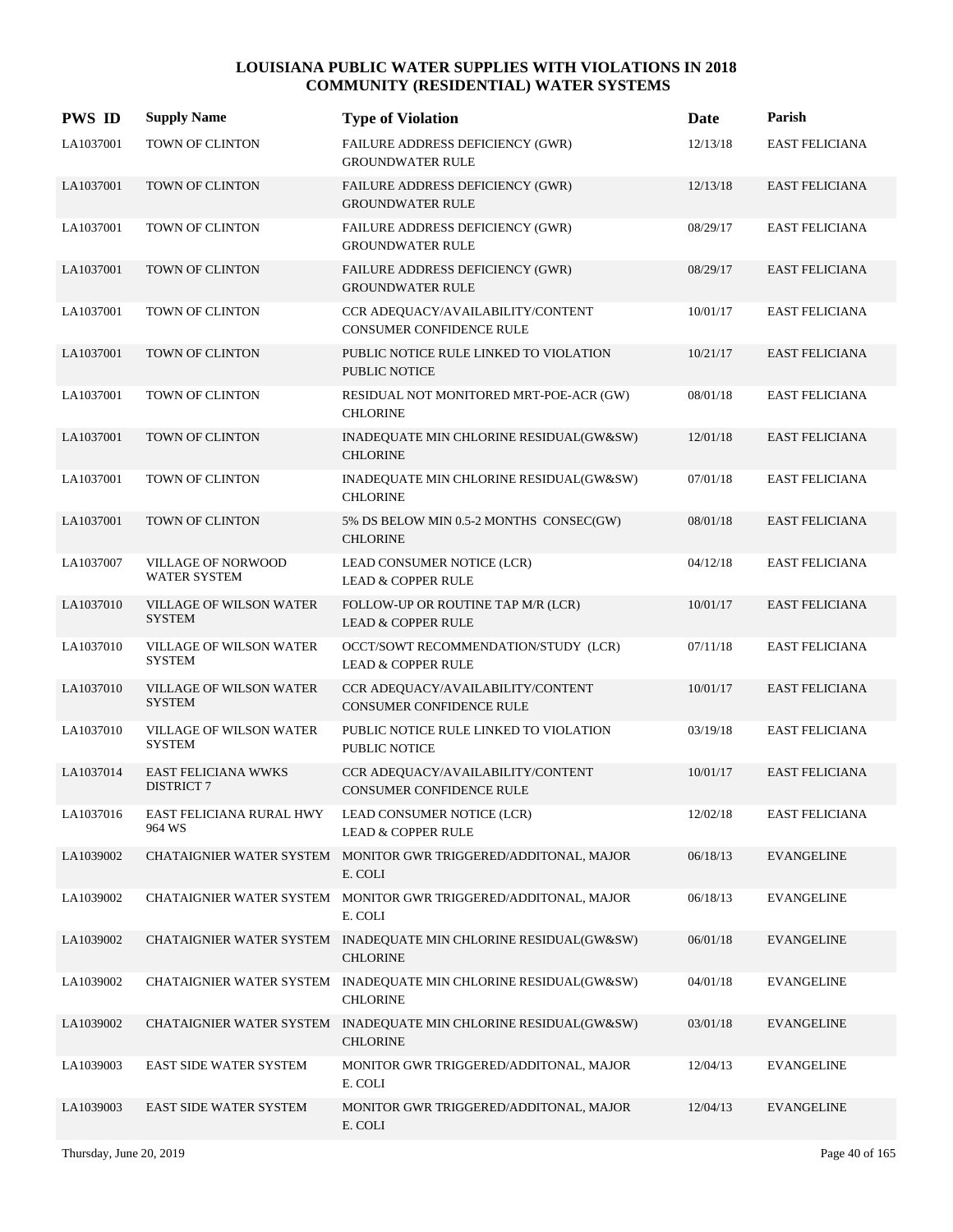| <b>PWS ID</b> | <b>Supply Name</b>                       | <b>Type of Violation</b>                                                  | Date     | Parish            |
|---------------|------------------------------------------|---------------------------------------------------------------------------|----------|-------------------|
| LA1039003     | <b>EAST SIDE WATER SYSTEM</b>            | MONITOR GWR TRIGGERED/ADDITONAL, MAJOR<br>E. COLI                         | 12/04/13 | <b>EVANGELINE</b> |
| LA1039005     | TOWN OF MAMOU WATER<br><b>SYSTEM</b>     | MCL, LRAA<br><b>TTHM</b>                                                  | 01/01/18 | <b>EVANGELINE</b> |
| LA1039005     | TOWN OF MAMOU WATER<br><b>SYSTEM</b>     | MCL, LRAA<br>TOTAL HALOACETIC ACIDS (HAA5)                                | 01/01/18 | <b>EVANGELINE</b> |
| LA1039005     | TOWN OF MAMOU WATER<br><b>SYSTEM</b>     | LEAD CONSUMER NOTICE (LCR)<br><b>LEAD &amp; COPPER RULE</b>               | 10/25/17 | <b>EVANGELINE</b> |
| LA1039005     | TOWN OF MAMOU WATER<br><b>SYSTEM</b>     | PUBLIC NOTICE RULE LINKED TO VIOLATION<br><b>PUBLIC NOTICE</b>            | 03/25/18 | <b>EVANGELINE</b> |
| LA1039005     | TOWN OF MAMOU WATER<br><b>SYSTEM</b>     | PUBLIC NOTICE RULE LINKED TO VIOLATION<br><b>PUBLIC NOTICE</b>            | 02/21/18 | <b>EVANGELINE</b> |
| LA1039005     | TOWN OF MAMOU WATER<br><b>SYSTEM</b>     | INADEQUATE MIN CHLORINE RESIDUAL(GW&SW)<br><b>CHLORINE</b>                | 11/01/18 | <b>EVANGELINE</b> |
| LA1039005     | TOWN OF MAMOU WATER<br><b>SYSTEM</b>     | INADEQUATE MIN CHLORINE RESIDUAL(GW&SW)<br><b>CHLORINE</b>                | 08/01/18 | <b>EVANGELINE</b> |
| LA1039005     | TOWN OF MAMOU WATER<br><b>SYSTEM</b>     | INADEQUATE MIN CHLORINE RESIDUAL(GW&SW)<br><b>CHLORINE</b>                | 05/01/18 | <b>EVANGELINE</b> |
| LA1039005     | TOWN OF MAMOU WATER<br><b>SYSTEM</b>     | INADEQUATE MIN CHLORINE RESIDUAL(GW&SW)<br><b>CHLORINE</b>                | 04/01/18 | <b>EVANGELINE</b> |
| LA1039005     | TOWN OF MAMOU WATER<br><b>SYSTEM</b>     | INADEQUATE MIN CHLORINE RESIDUAL(GW&SW)<br><b>CHLORINE</b>                | 02/01/18 | <b>EVANGELINE</b> |
| LA1039005     | TOWN OF MAMOU WATER<br><b>SYSTEM</b>     | 5% DS BELOW MIN 0.5-2 MONTHS CONSEC(GW)<br><b>CHLORINE</b>                | 12/01/18 | <b>EVANGELINE</b> |
| LA1039005     | TOWN OF MAMOU WATER<br><b>SYSTEM</b>     | EXCEED SECONDARY CONTAMINANT LEVEL<br><b>FLUORIDE</b>                     | 01/01/18 | <b>EVANGELINE</b> |
| LA1039007     | REDDELL VIDRINE WATER<br><b>DISTRICT</b> | CORRECTIVE/EXPEDITED ACTIONS (RTCR)<br>REVISED TOTAL COLIFORM RULE (RTCR) | 03/22/18 | <b>EVANGELINE</b> |
| LA1039007     | REDDELL VIDRINE WATER<br><b>DISTRICT</b> | LEAD CONSUMER NOTICE (LCR)<br><b>LEAD &amp; COPPER RULE</b>               | 04/28/16 | <b>EVANGELINE</b> |
| LA1039007     | REDDELL VIDRINE WATER<br><b>DISTRICT</b> | <b>CCR REPORT</b><br>CONSUMER CONFIDENCE RULE                             | 07/01/17 | <b>EVANGELINE</b> |
| LA1039007     | REDDELL VIDRINE WATER<br><b>DISTRICT</b> | <b>CCR REPORT</b><br>CONSUMER CONFIDENCE RULE                             | 07/01/16 | <b>EVANGELINE</b> |
| LA1039007     | REDDELL VIDRINE WATER<br><b>DISTRICT</b> | <b>CCR REPORT</b><br>CONSUMER CONFIDENCE RULE                             | 07/01/15 | <b>EVANGELINE</b> |
| LA1039007     | REDDELL VIDRINE WATER<br><b>DISTRICT</b> | CCR ADEQUACY/AVAILABILITY/CONTENT<br>CONSUMER CONFIDENCE RULE             | 10/01/17 | <b>EVANGELINE</b> |
| LA1039007     | REDDELL VIDRINE WATER<br><b>DISTRICT</b> | CCR ADEQUACY/AVAILABILITY/CONTENT<br>CONSUMER CONFIDENCE RULE             | 10/01/16 | <b>EVANGELINE</b> |
| LA1039007     | REDDELL VIDRINE WATER<br><b>DISTRICT</b> | CCR ADEQUACY/AVAILABILITY/CONTENT<br>CONSUMER CONFIDENCE RULE             | 10/01/15 | <b>EVANGELINE</b> |
| LA1039007     | REDDELL VIDRINE WATER<br><b>DISTRICT</b> | PUBLIC NOTICE RULE LINKED TO VIOLATION<br>PUBLIC NOTICE                   | 04/27/18 | <b>EVANGELINE</b> |
| LA1039007     | REDDELL VIDRINE WATER<br><b>DISTRICT</b> | INADEQUATE MIN CHLORINE RESIDUAL(GW&SW)<br><b>CHLORINE</b>                | 09/01/18 | <b>EVANGELINE</b> |
| LA1039007     | REDDELL VIDRINE WATER<br><b>DISTRICT</b> | INADEQUATE MIN CHLORINE RESIDUAL(GW&SW)<br><b>CHLORINE</b>                | 02/01/18 | <b>EVANGELINE</b> |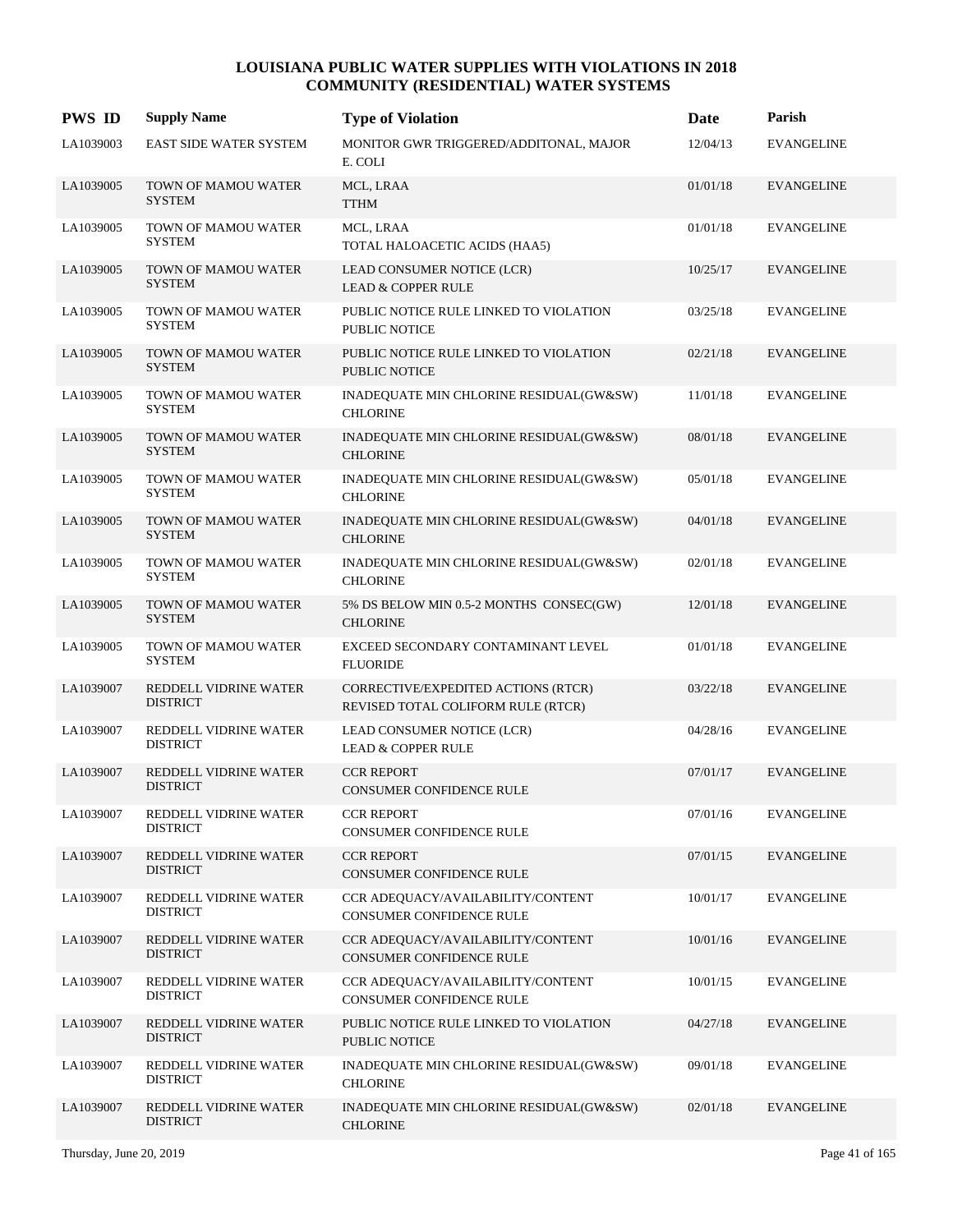| <b>PWS ID</b> | <b>Supply Name</b>                              | <b>Type of Violation</b>                                                                  | Date     | Parish            |
|---------------|-------------------------------------------------|-------------------------------------------------------------------------------------------|----------|-------------------|
| LA1039007     | REDDELL VIDRINE WATER<br><b>DISTRICT</b>        | EXCEED SECONDARY CONTAMINANT LEVEL<br><b>FLUORIDE</b>                                     | 01/01/18 | <b>EVANGELINE</b> |
| LA1039010     | <b>SYSTEM</b>                                   | CITY OF VILLE PLATTE WATER LEAD CONSUMER NOTICE (LCR)<br><b>LEAD &amp; COPPER RULE</b>    | 12/29/17 | <b>EVANGELINE</b> |
| LA1039010     | <b>SYSTEM</b>                                   | CITY OF VILLE PLATTE WATER PUBLIC NOTICE RULE LINKED TO VIOLATION<br><b>PUBLIC NOTICE</b> | 08/31/17 | <b>EVANGELINE</b> |
| LA1039010     | <b>SYSTEM</b>                                   | CITY OF VILLE PLATTE WATER INADEQUATE MIN CHLORINE RESIDUAL(GW&SW)<br><b>CHLORINE</b>     | 02/01/18 | <b>EVANGELINE</b> |
| LA1039018     | PINE PRAIRIE CORRECTIONAL<br><b>FACILITY WS</b> | FAILURE ADDRESS DEFICIENCY (GWR)<br><b>GROUNDWATER RULE</b>                               | 05/31/18 | <b>EVANGELINE</b> |
| LA1039018     | PINE PRAIRIE CORRECTIONAL<br><b>FACILITY WS</b> | SAMPLE SITING PLAN ERRORS (RTCR)<br>REVISED TOTAL COLIFORM RULE (RTCR)                    | 04/01/16 | <b>EVANGELINE</b> |
| LA1039018     | PINE PRAIRIE CORRECTIONAL<br><b>FACILITY WS</b> | <b>CCR REPORT</b><br>CONSUMER CONFIDENCE RULE                                             | 07/01/18 | <b>EVANGELINE</b> |
| LA1039018     | PINE PRAIRIE CORRECTIONAL<br><b>FACILITY WS</b> | <b>CCR REPORT</b><br>CONSUMER CONFIDENCE RULE                                             | 07/01/17 | <b>EVANGELINE</b> |
| LA1039018     | PINE PRAIRIE CORRECTIONAL<br><b>FACILITY WS</b> | CCR ADEQUACY/AVAILABILITY/CONTENT<br>CONSUMER CONFIDENCE RULE                             | 10/01/17 | <b>EVANGELINE</b> |
| LA1039018     | PINE PRAIRIE CORRECTIONAL<br><b>FACILITY WS</b> | PUBLIC NOTICE RULE LINKED TO VIOLATION<br><b>PUBLIC NOTICE</b>                            | 07/02/18 | <b>EVANGELINE</b> |
| LA1039018     | PINE PRAIRIE CORRECTIONAL<br><b>FACILITY WS</b> | INADEQUATE MIN CHLORINE RESIDUAL(GW&SW)<br><b>CHLORINE</b>                                | 01/01/18 | <b>EVANGELINE</b> |
| LA1041006     | WINNSBORO WATER SYSTEM                          | LEAD CONSUMER NOTICE (LCR)<br><b>LEAD &amp; COPPER RULE</b>                               | 09/07/16 | <b>FRANKLIN</b>   |
| LA1041006     | WINNSBORO WATER SYSTEM                          | INADEQUATE MIN CHLORINE RESIDUAL(GW&SW)<br><b>CHLORINE</b>                                | 11/01/18 | <b>FRANKLIN</b>   |
| LA1041006     | WINNSBORO WATER SYSTEM                          | INADEQUATE MIN CHLORINE RESIDUAL(GW&SW)<br><b>CHLORINE</b>                                | 06/01/18 | <b>FRANKLIN</b>   |
| LA1041007     | WISNER WATER SYSTEM                             | FAILURE ADDRESS DEFICIENCY (GWR)<br><b>GROUNDWATER RULE</b>                               | 09/22/16 | <b>FRANKLIN</b>   |
| LA1041007     | WISNER WATER SYSTEM                             | LEAD CONSUMER NOTICE (LCR)<br><b>LEAD &amp; COPPER RULE</b>                               | 03/31/17 | <b>FRANKLIN</b>   |
| LA1041007     | WISNER WATER SYSTEM                             | PUBLIC NOTICE RULE LINKED TO VIOLATION<br>PUBLIC NOTICE                                   | 09/14/18 | <b>FRANKLIN</b>   |
| LA1041007     | WISNER WATER SYSTEM                             | INADEQUATE MIN CHLORINE RESIDUAL(GW&SW)<br><b>CHLORINE</b>                                | 08/01/18 | <b>FRANKLIN</b>   |
| LA1041007     | WISNER WATER SYSTEM                             | INADEQUATE MIN CHLORINE RESIDUAL(GW&SW)<br><b>CHLORINE</b>                                | 06/01/18 | <b>FRANKLIN</b>   |
| LA1041007     | WISNER WATER SYSTEM                             | 5% DS BELOW MIN 0.5-2 MONTHS CONSEC(GW)<br><b>CHLORINE</b>                                | 09/01/18 | <b>FRANKLIN</b>   |
| LA1043002     | TOWN OF COLFAX                                  | NO CERTIFIED OPERATOR                                                                     | 11/13/18 | <b>GRANT</b>      |
| LA1043003     | VILLAGE OF DRY PRONG<br><b>WATER SYSTEM</b>     | LEAD CONSUMER NOTICE (LCR)<br><b>LEAD &amp; COPPER RULE</b>                               | 03/18/18 | <b>GRANT</b>      |
| LA1043004     | VILLAGE OF GEORGETOWN<br><b>WATER SUPPLY</b>    | MCL, LRAA<br>TTHM                                                                         | 10/01/18 | <b>GRANT</b>      |
| LA1043004     | VILLAGE OF GEORGETOWN<br><b>WATER SUPPLY</b>    | MCL, LRAA<br><b>TTHM</b>                                                                  | 10/01/18 | <b>GRANT</b>      |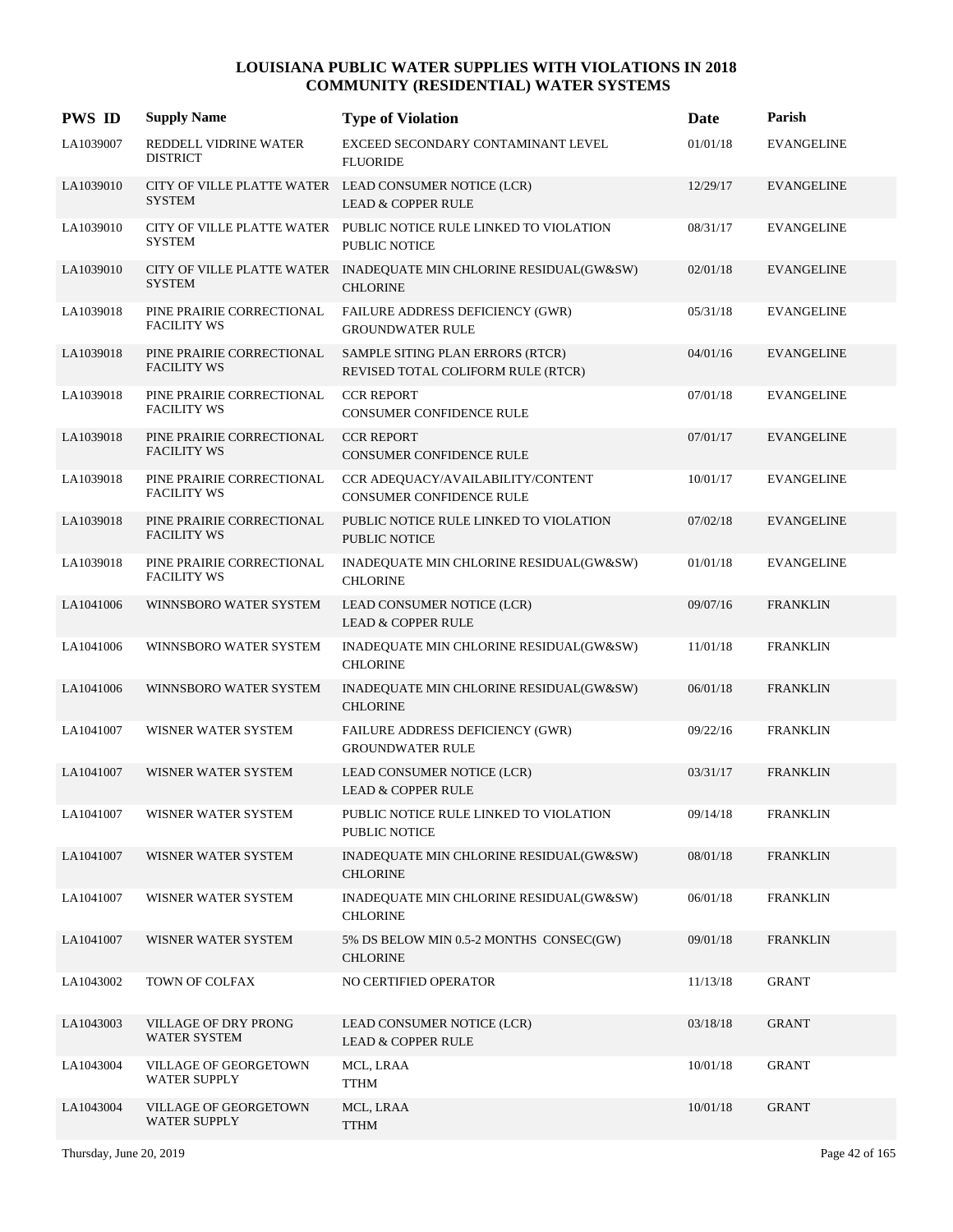| <b>PWS ID</b> | <b>Supply Name</b>                           | <b>Type of Violation</b>                                                     | Date     | Parish       |
|---------------|----------------------------------------------|------------------------------------------------------------------------------|----------|--------------|
| LA1043004     | VILLAGE OF GEORGETOWN<br><b>WATER SUPPLY</b> | MCL, LRAA<br><b>TTHM</b>                                                     | 07/01/18 | <b>GRANT</b> |
| LA1043004     | VILLAGE OF GEORGETOWN<br><b>WATER SUPPLY</b> | MCL, LRAA<br><b>TTHM</b>                                                     | 07/01/18 | <b>GRANT</b> |
| LA1043004     | VILLAGE OF GEORGETOWN<br><b>WATER SUPPLY</b> | MCL, LRAA<br><b>TTHM</b>                                                     | 04/01/18 | GRANT        |
| LA1043004     | VILLAGE OF GEORGETOWN<br><b>WATER SUPPLY</b> | MCL, LRAA<br><b>TTHM</b>                                                     | 04/01/18 | <b>GRANT</b> |
| LA1043004     | VILLAGE OF GEORGETOWN<br><b>WATER SUPPLY</b> | MCL, LRAA<br><b>TTHM</b>                                                     | 01/01/18 | <b>GRANT</b> |
| LA1043004     | VILLAGE OF GEORGETOWN<br><b>WATER SUPPLY</b> | MCL, LRAA<br><b>TTHM</b>                                                     | 01/01/18 | <b>GRANT</b> |
| LA1043004     | VILLAGE OF GEORGETOWN<br><b>WATER SUPPLY</b> | FAILURE SUBMIT OEL REPORT FOR TTHM<br><b>TTHM</b>                            | 10/31/17 | <b>GRANT</b> |
| LA1043004     | VILLAGE OF GEORGETOWN<br><b>WATER SUPPLY</b> | FOLLOW-UP OR ROUTINE TAP M/R (LCR)<br><b>LEAD &amp; COPPER RULE</b>          | 07/01/18 | <b>GRANT</b> |
| LA1043004     | VILLAGE OF GEORGETOWN<br><b>WATER SUPPLY</b> | FOLLOW-UP OR ROUTINE TAP M/R (LCR)<br><b>LEAD &amp; COPPER RULE</b>          | 01/01/18 | <b>GRANT</b> |
| LA1043004     | VILLAGE OF GEORGETOWN<br><b>WATER SUPPLY</b> | FOLLOW-UP OR ROUTINE TAP M/R (LCR)<br><b>LEAD &amp; COPPER RULE</b>          | 07/01/17 | <b>GRANT</b> |
| LA1043004     | VILLAGE OF GEORGETOWN<br><b>WATER SUPPLY</b> | FOLLOW-UP OR ROUTINE TAP M/R (LCR)<br><b>LEAD &amp; COPPER RULE</b>          | 01/01/17 | <b>GRANT</b> |
| LA1043004     | VILLAGE OF GEORGETOWN<br><b>WATER SUPPLY</b> | FOLLOW-UP OR ROUTINE TAP M/R (LCR)<br><b>LEAD &amp; COPPER RULE</b>          | 07/01/16 | <b>GRANT</b> |
| LA1043004     | VILLAGE OF GEORGETOWN<br><b>WATER SUPPLY</b> | FOLLOW-UP OR ROUTINE TAP M/R (LCR)<br><b>LEAD &amp; COPPER RULE</b>          | 01/01/16 | <b>GRANT</b> |
| LA1043004     | VILLAGE OF GEORGETOWN<br><b>WATER SUPPLY</b> | FOLLOW-UP OR ROUTINE TAP M/R (LCR)<br><b>LEAD &amp; COPPER RULE</b>          | 07/01/15 | <b>GRANT</b> |
| LA1043004     | VILLAGE OF GEORGETOWN<br><b>WATER SUPPLY</b> | FOLLOW-UP OR ROUTINE TAP M/R (LCR)<br><b>LEAD &amp; COPPER RULE</b>          | 01/01/15 | GRANT        |
| LA1043004     | VILLAGE OF GEORGETOWN<br><b>WATER SUPPLY</b> | FOLLOW-UP OR ROUTINE TAP M/R (LCR)<br><b>LEAD &amp; COPPER RULE</b>          | 07/01/14 | <b>GRANT</b> |
| LA1043004     | VILLAGE OF GEORGETOWN<br><b>WATER SUPPLY</b> | FOLLOW-UP OR ROUTINE TAP M/R (LCR)<br><b>LEAD &amp; COPPER RULE</b>          | 01/01/14 | GRANT        |
| LA1043004     | VILLAGE OF GEORGETOWN<br><b>WATER SUPPLY</b> | FOLLOW-UP OR ROUTINE TAP M/R (LCR)<br><b>LEAD &amp; COPPER RULE</b>          | 07/01/13 | GRANT        |
| LA1043004     | VILLAGE OF GEORGETOWN<br><b>WATER SUPPLY</b> | FOLLOW-UP OR ROUTINE TAP M/R (LCR)<br><b>LEAD &amp; COPPER RULE</b>          | 01/01/13 | GRANT        |
| LA1043004     | VILLAGE OF GEORGETOWN<br><b>WATER SUPPLY</b> | FOLLOW-UP OR ROUTINE TAP M/R (LCR)<br><b>LEAD &amp; COPPER RULE</b>          | 07/01/12 | <b>GRANT</b> |
| LA1043004     | VILLAGE OF GEORGETOWN<br><b>WATER SUPPLY</b> | FOLLOW-UP OR ROUTINE TAP M/R (LCR)<br><b>LEAD &amp; COPPER RULE</b>          | 01/01/05 | GRANT        |
| LA1043005     | TOWN OF MONTGOMERY<br>WATER SYSTEM           | LEVEL 1 ASSESS, MULTIPLE TC POS (RTCR)<br>REVISED TOTAL COLIFORM RULE (RTCR) | 03/04/17 | GRANT        |
| LA1043005     | TOWN OF MONTGOMERY<br><b>WATER SYSTEM</b>    | <b>CCR REPORT</b><br>CONSUMER CONFIDENCE RULE                                | 07/01/17 | GRANT        |
| LA1043005     | TOWN OF MONTGOMERY<br><b>WATER SYSTEM</b>    | CCR ADEQUACY/AVAILABILITY/CONTENT<br>CONSUMER CONFIDENCE RULE                | 10/01/17 | GRANT        |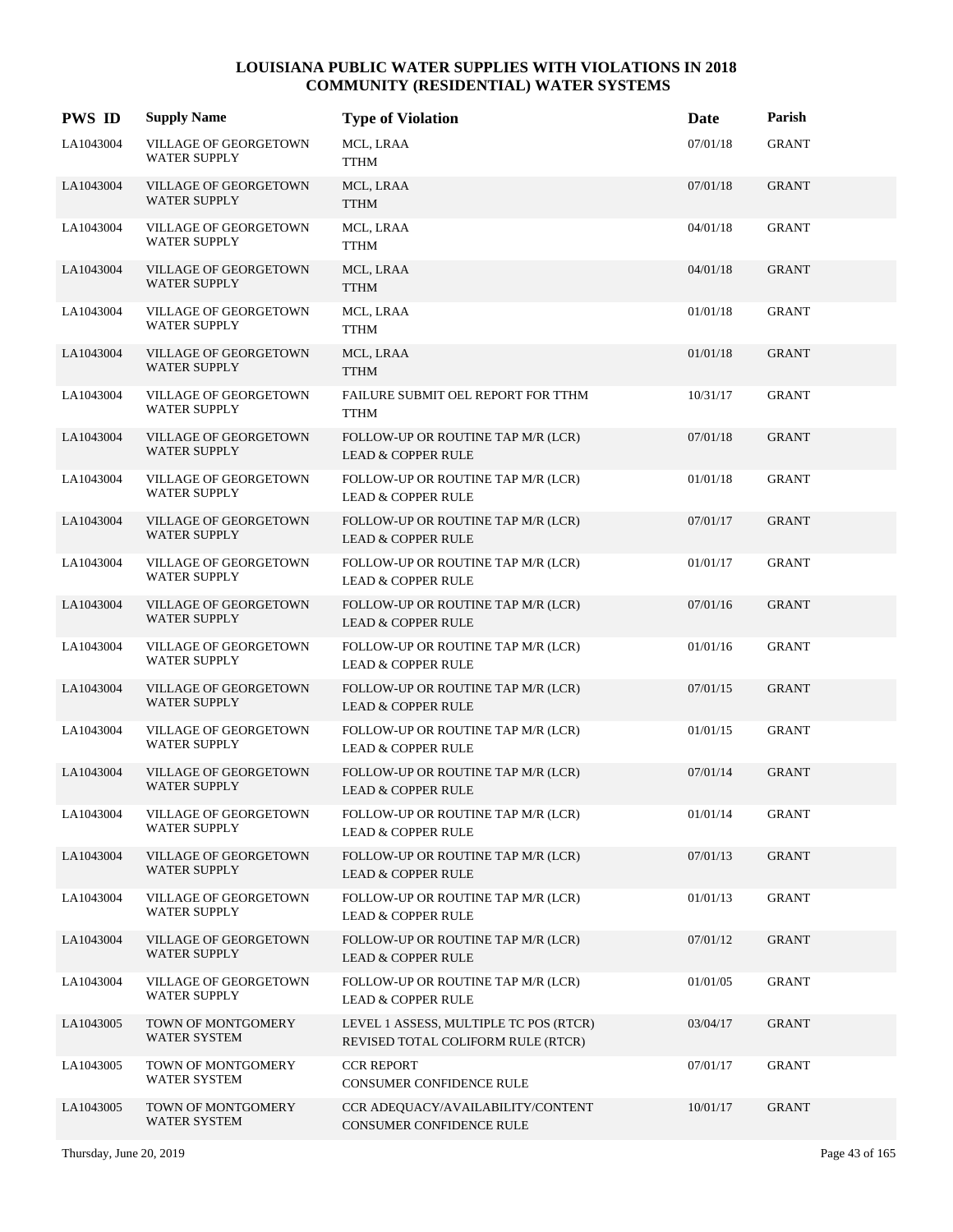| <b>PWS ID</b> | <b>Supply Name</b>                             | <b>Type of Violation</b>                                              | Date     | Parish       |
|---------------|------------------------------------------------|-----------------------------------------------------------------------|----------|--------------|
| LA1043005     | TOWN OF MONTGOMERY<br><b>WATER SYSTEM</b>      | PUBLIC NOTICE RULE LINKED TO VIOLATION<br><b>PUBLIC NOTICE</b>        | 06/24/17 | <b>GRANT</b> |
| LA1043005     | TOWN OF MONTGOMERY<br><b>WATER SYSTEM</b>      | INADEQUATE MIN CHLORINE RESIDUAL(GW&SW)<br><b>CHLORINE</b>            | 12/01/18 | <b>GRANT</b> |
| LA1043007     | TOWN OF POLLOCK WATER<br><b>SYSTEM</b>         | INADEQUATE MIN CHLORINE RESIDUAL(GW&SW)<br><b>CHLORINE</b>            | 09/01/18 | GRANT        |
| LA1043008     | <b>SOUTH GRANT WATER</b><br><b>CORPORATION</b> | INADEQUATE MIN CHLORINE RESIDUAL(GW&SW)<br><b>CHLORINE</b>            | 05/01/18 | <b>GRANT</b> |
| LA1043013     | CENTRAL GRANT WATER<br><b>SYSTEM</b>           | OCCT/SOWT RECOMMENDATION/STUDY (LCR)<br><b>LEAD &amp; COPPER RULE</b> | 07/11/18 | <b>GRANT</b> |
| LA1043013     | CENTRAL GRANT WATER<br><b>SYSTEM</b>           | OCCT/SOWT RECOMMENDATION/STUDY (LCR)<br><b>LEAD &amp; COPPER RULE</b> | 07/11/17 | <b>GRANT</b> |
| LA1043013     | CENTRAL GRANT WATER<br><b>SYSTEM</b>           | LEAD CONSUMER NOTICE (LCR)<br><b>LEAD &amp; COPPER RULE</b>           | 06/16/18 | <b>GRANT</b> |
| LA1043013     | CENTRAL GRANT WATER<br><b>SYSTEM</b>           | PUBLIC NOTICE RULE LINKED TO VIOLATION<br><b>PUBLIC NOTICE</b>        | 11/05/18 | <b>GRANT</b> |
| LA1043013     | CENTRAL GRANT WATER<br><b>SYSTEM</b>           | PUBLIC NOTICE RULE LINKED TO VIOLATION<br><b>PUBLIC NOTICE</b>        | 11/04/17 | <b>GRANT</b> |
| LA1043013     | CENTRAL GRANT WATER<br><b>SYSTEM</b>           | PUBLIC NOTICE RULE LINKED TO VIOLATION<br><b>PUBLIC NOTICE</b>        | 10/11/17 | <b>GRANT</b> |
| LA1043013     | CENTRAL GRANT WATER<br><b>SYSTEM</b>           | PUBLIC NOTICE RULE LINKED TO VIOLATION<br><b>PUBLIC NOTICE</b>        | 10/10/17 | <b>GRANT</b> |
| LA1043014     | WEST GRANT WATER<br><b>ASSOCIATION</b>         | MONITOR GWR TRIGGERED/ADDITONAL, MINOR<br>E. COLI                     | 01/14/13 | <b>GRANT</b> |
| LA1043014     | WEST GRANT WATER<br><b>ASSOCIATION</b>         | CCR ADEQUACY/AVAILABILITY/CONTENT<br>CONSUMER CONFIDENCE RULE         | 10/01/17 | <b>GRANT</b> |
| LA1043014     | WEST GRANT WATER<br><b>ASSOCIATION</b>         | INADEQUATE MIN CHLORINE RESIDUAL(GW&SW)<br><b>CHLORINE</b>            | 08/01/18 | <b>GRANT</b> |
| LA1043015     | SOUTHEAST GRANT WATER<br><b>SYSTEM</b>         | INADEQUATE MIN CHLORINE RESIDUAL(GW&SW)<br><b>CHLORINE</b>            | 03/01/18 | GRANT        |
| LA1043018     | RED HILL WATERWORKS INC                        | MCL, LRAA<br><b>TTHM</b>                                              | 10/01/18 | <b>GRANT</b> |
| LA1043018     | RED HILL WATERWORKS INC                        | MCL, LRAA<br><b>TTHM</b>                                              | 10/01/18 | <b>GRANT</b> |
| LA1043018     | RED HILL WATERWORKS INC                        | MCL, LRAA<br><b>TTHM</b>                                              | 07/01/18 | <b>GRANT</b> |
| LA1043018     | RED HILL WATERWORKS INC                        | MCL, LRAA<br><b>TTHM</b>                                              | 07/01/18 | GRANT        |
| LA1043018     | RED HILL WATERWORKS INC                        | MCL, LRAA<br>TOTAL HALOACETIC ACIDS (HAA5)                            | 04/01/18 | GRANT        |
| LA1043018     | RED HILL WATERWORKS INC                        | MCL, LRAA<br><b>TTHM</b>                                              | 04/01/18 | <b>GRANT</b> |
| LA1043018     | RED HILL WATERWORKS INC                        | MCL, LRAA<br><b>TTHM</b>                                              | 04/01/18 | <b>GRANT</b> |
| LA1043018     | RED HILL WATERWORKS INC                        | MCL, LRAA<br><b>TTHM</b>                                              | 01/01/18 | GRANT        |
| LA1043018     | RED HILL WATERWORKS INC                        | MCL, LRAA<br>TOTAL HALOACETIC ACIDS (HAA5)                            | 01/01/18 | <b>GRANT</b> |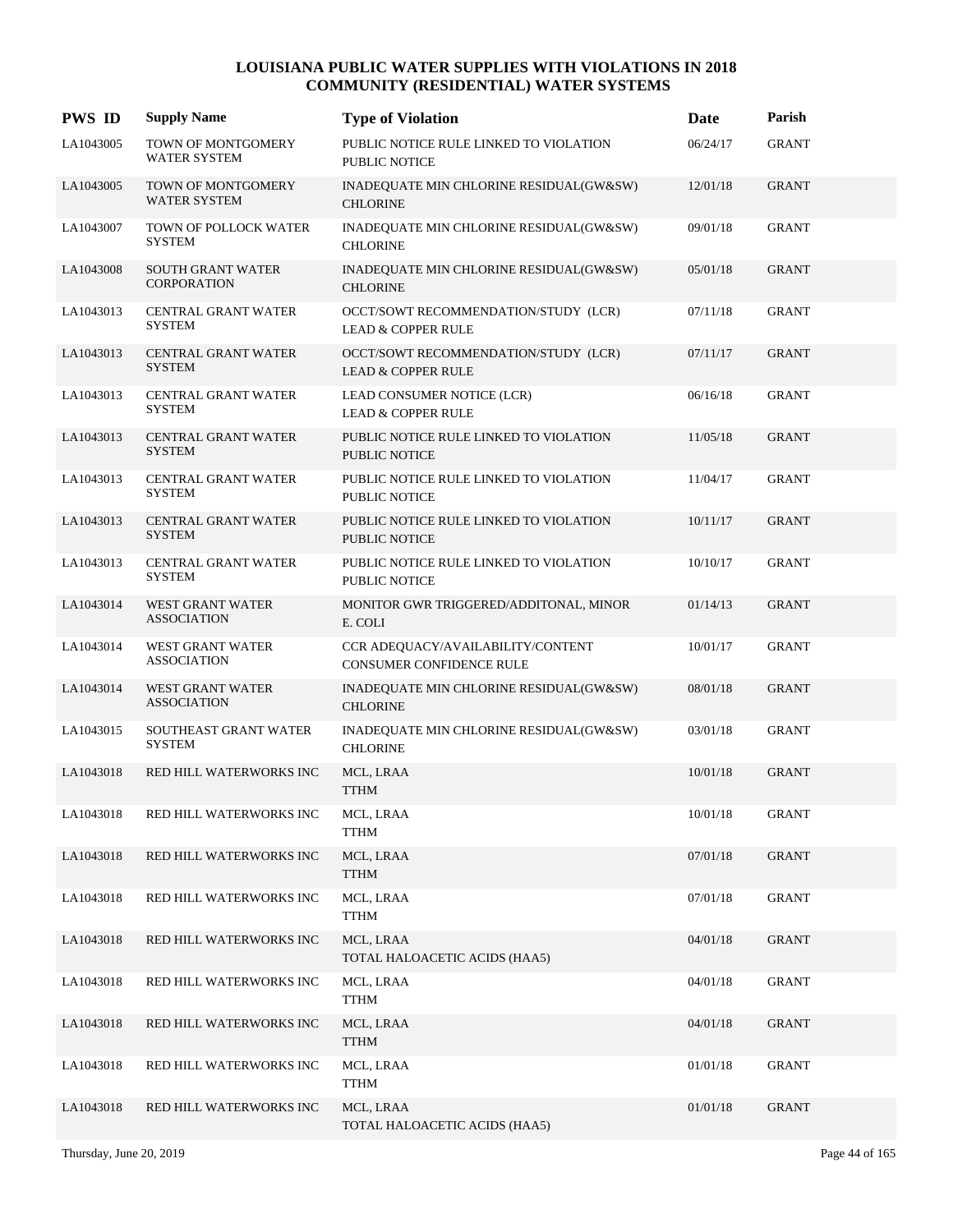| <b>PWS ID</b> | <b>Supply Name</b>                               | <b>Type of Violation</b>                                       | Date     | Parish        |
|---------------|--------------------------------------------------|----------------------------------------------------------------|----------|---------------|
| LA1043018     | RED HILL WATERWORKS INC                          | MCL, LRAA<br><b>TTHM</b>                                       | 01/01/18 | <b>GRANT</b>  |
| LA1043018     | RED HILL WATERWORKS INC                          | INADEQUATE MIN CHLORINE RESIDUAL(GW&SW)<br><b>CHLORINE</b>     | 08/01/18 | <b>GRANT</b>  |
| LA1043018     | RED HILL WATERWORKS INC                          | INADEQUATE MIN CHLORINE RESIDUAL(GW&SW)<br><b>CHLORINE</b>     | 05/01/18 | <b>GRANT</b>  |
| LA1043018     | RED HILL WATERWORKS INC                          | INADEQUATE MIN CHLORINE RESIDUAL(GW&SW)<br><b>CHLORINE</b>     | 02/01/18 | <b>GRANT</b>  |
| LA1043018     | RED HILL WATERWORKS INC                          | 5% DS BELOW MIN 0.5-2 MONTHS CONSEC(GW)<br><b>CHLORINE</b>     | 09/01/18 | <b>GRANT</b>  |
| LA1043018     | RED HILL WATERWORKS INC                          | 5% DS BELOW MIN 0.5-2 MONTHS CONSEC(GW)<br><b>CHLORINE</b>     | 06/01/18 | <b>GRANT</b>  |
| LA1045004     | CITY OF JEANERETTE WATER<br><b>SYSTEM</b>        | INADEQUATE MIN CHLORINE RESIDUAL(GW&SW)<br><b>CHLORINE</b>     | 11/01/18 | <b>IBERIA</b> |
| LA1045004     | <b>CITY OF JEANERETTE WATER</b><br><b>SYSTEM</b> | INADEQUATE MIN CHLORINE RESIDUAL(GW&SW)<br><b>CHLORINE</b>     | 09/01/18 | <b>IBERIA</b> |
| LA1045004     | <b>CITY OF JEANERETTE WATER</b><br><b>SYSTEM</b> | 5% DS BELOW MIN 0.5-2 MONTHS CONSEC(GW)<br><b>CHLORINE</b>     | 12/01/18 | <b>IBERIA</b> |
| LA1045009     | NEW IBERIA WATER SYSTEM<br>(LAWCO)               | INADEQUATE MIN CHLORINE RESIDUAL(GW&SW)<br><b>CHLORINE</b>     | 06/01/18 | <b>IBERIA</b> |
| LA1045027     | LELEUX TRAILER PARK<br><b>WATER SYSTEM</b>       | CCR ADEQUACY/AVAILABILITY/CONTENT<br>CONSUMER CONFIDENCE RULE  | 10/01/17 | <b>IBERIA</b> |
| LA1045027     | LELEUX TRAILER PARK<br><b>WATER SYSTEM</b>       | PUBLIC NOTICE RULE LINKED TO VIOLATION<br><b>PUBLIC NOTICE</b> | 04/17/17 | <b>IBERIA</b> |
| LA1045027     | LELEUX TRAILER PARK<br><b>WATER SYSTEM</b>       | PUBLIC NOTICE RULE LINKED TO VIOLATION<br><b>PUBLIC NOTICE</b> | 04/17/17 | <b>IBERIA</b> |
| LA1045027     | LELEUX TRAILER PARK<br><b>WATER SYSTEM</b>       | INADEQUATE MIN CHLORINE RESIDUAL(GW&SW)<br><b>CHLORINE</b>     | 11/01/18 | <b>IBERIA</b> |
| LA1045027     | LELEUX TRAILER PARK<br><b>WATER SYSTEM</b>       | INADEQUATE MIN CHLORINE RESIDUAL(GW&SW)<br><b>CHLORINE</b>     | 09/01/18 | <b>IBERIA</b> |
| LA1045027     | LELEUX TRAILER PARK<br><b>WATER SYSTEM</b>       | INADEQUATE MIN CHLORINE RESIDUAL(GW&SW)<br><b>CHLORINE</b>     | 08/01/18 | <b>IBERIA</b> |
| LA1045027     | LELEUX TRAILER PARK<br><b>WATER SYSTEM</b>       | INADEQUATE MIN CHLORINE RESIDUAL(GW&SW)<br><b>CHLORINE</b>     | 06/01/18 | <b>IBERIA</b> |
| LA1045027     | LELEUX TRAILER PARK<br><b>WATER SYSTEM</b>       | 5% DS BELOW MIN 0.5-2 MONTHS CONSEC(GW)<br><b>CHLORINE</b>     | 09/01/18 | <b>IBERIA</b> |
| LA1045039     | DUNCAN HEIGHTS MOBILE<br><b>HOME PARK</b>        | FOLLOW-UP OR ROUTINE TAP M/R (LCR)<br>LEAD & COPPER RULE       | 10/01/15 | <b>IBERIA</b> |
| LA1045039     | DUNCAN HEIGHTS MOBILE<br><b>HOME PARK</b>        | <b>CCR REPORT</b><br>CONSUMER CONFIDENCE RULE                  | 07/01/17 | <b>IBERIA</b> |
| LA1045039     | DUNCAN HEIGHTS MOBILE<br><b>HOME PARK</b>        | CCR ADEQUACY/AVAILABILITY/CONTENT<br>CONSUMER CONFIDENCE RULE  | 10/01/17 | <b>IBERIA</b> |
| LA1045039     | DUNCAN HEIGHTS MOBILE<br><b>HOME PARK</b>        | INADEQUATE MIN CHLORINE RESIDUAL(GW&SW)<br><b>CHLORINE</b>     | 10/01/18 | <b>IBERIA</b> |
| LA1045039     | DUNCAN HEIGHTS MOBILE<br><b>HOME PARK</b>        | INADEQUATE MIN CHLORINE RESIDUAL(GW&SW)<br><b>CHLORINE</b>     | 06/01/18 | <b>IBERIA</b> |
| LA1045039     | DUNCAN HEIGHTS MOBILE<br><b>HOME PARK</b>        | 5% DS BELOW MIN 0.5-2 MONTHS CONSEC(GW)<br><b>CHLORINE</b>     | 11/01/18 | <b>IBERIA</b> |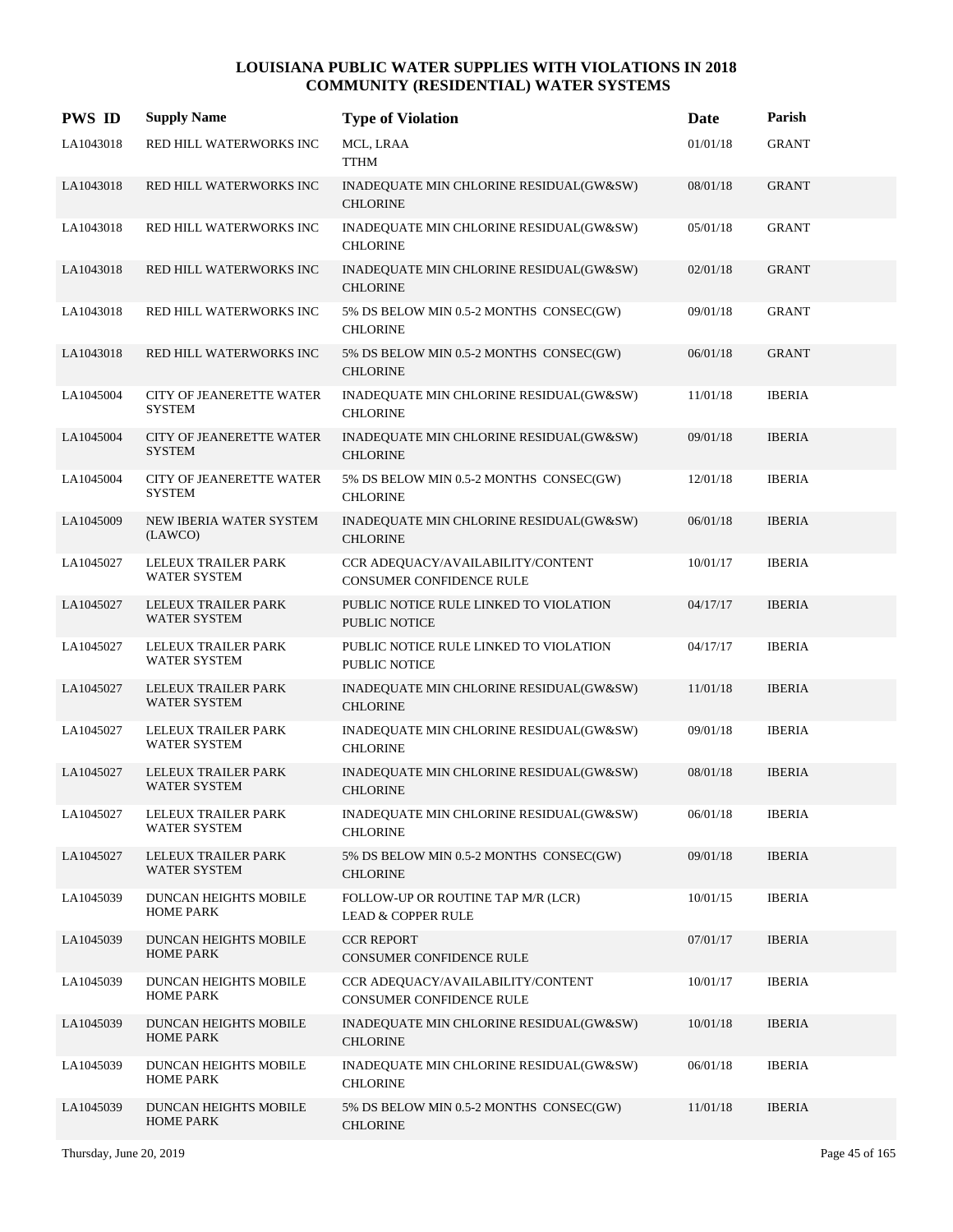| <b>PWS ID</b> | <b>Supply Name</b>                                | <b>Type of Violation</b>                                       | <b>Date</b> | Parish           |
|---------------|---------------------------------------------------|----------------------------------------------------------------|-------------|------------------|
| LA1045040     | MJS ESTATES LLC WATER<br>SYSTEM                   | FAILURE ADDRESS DEFICIENCY (GWR)<br><b>GROUNDWATER RULE</b>    | 04/16/18    | <b>IBERIA</b>    |
| LA1045040     | <b>MJS ESTATES LLC WATER</b><br><b>SYSTEM</b>     | FAILURE ADDRESS DEFICIENCY (GWR)<br><b>GROUNDWATER RULE</b>    | 04/16/18    | <b>IBERIA</b>    |
| LA1045040     | <b>MJS ESTATES LLC WATER</b><br><b>SYSTEM</b>     | LEAD CONSUMER NOTICE (LCR)<br><b>LEAD &amp; COPPER RULE</b>    | 12/28/17    | <b>IBERIA</b>    |
| LA1045040     | MJS ESTATES LLC WATER<br><b>SYSTEM</b>            | <b>CCR REPORT</b><br>CONSUMER CONFIDENCE RULE                  | 07/01/18    | <b>IBERIA</b>    |
| LA1045040     | MJS ESTATES LLC WATER<br><b>SYSTEM</b>            | <b>CCR REPORT</b><br>CONSUMER CONFIDENCE RULE                  | 07/01/17    | <b>IBERIA</b>    |
| LA1045040     | MJS ESTATES LLC WATER<br><b>SYSTEM</b>            | CCR ADEQUACY/AVAILABILITY/CONTENT<br>CONSUMER CONFIDENCE RULE  | 10/01/17    | <b>IBERIA</b>    |
| LA1045040     | MJS ESTATES LLC WATER<br><b>SYSTEM</b>            | PUBLIC NOTICE RULE LINKED TO VIOLATION<br><b>PUBLIC NOTICE</b> | 06/08/18    | <b>IBERIA</b>    |
| LA1045040     | MJS ESTATES LLC WATER<br><b>SYSTEM</b>            | INADEQUATE MIN CHLORINE RESIDUAL(GW&SW)<br><b>CHLORINE</b>     | 03/01/18    | <b>IBERIA</b>    |
| LA1045040     | MJS ESTATES LLC WATER<br><b>SYSTEM</b>            | INADEQUATE MIN CHLORINE RESIDUAL(GW&SW)<br><b>CHLORINE</b>     | 02/01/18    | <b>IBERIA</b>    |
| LA1045040     | MJS ESTATES LLC WATER<br><b>SYSTEM</b>            | INADEQUATE MIN CHLORINE RESIDUAL(GW&SW)<br><b>CHLORINE</b>     | 01/01/18    | <b>IBERIA</b>    |
| LA1047002     | INTRACOASTAL WATER<br><b>SYSTEM WEST</b>          | RES DISINFECT CONCENTRATION (SWTR)<br><b>SWTR</b>              | 10/01/18    | <b>IBERVILLE</b> |
| LA1047003     | TOWN OF MARINGOUIN                                | MONITORING, ROUTINE (DBP), MINOR<br><b>CHLORINE</b>            | 01/01/18    | <b>IBERVILLE</b> |
| LA1047011     | ANNADALE PLANTATION<br><b>WATER SUPPLY</b>        | MCL, LRAA<br><b>TTHM</b>                                       | 01/01/18    | <b>IBERVILLE</b> |
| LA1047011     | ANNADALE PLANTATION<br><b>WATER SUPPLY</b>        | MCL, LRAA<br><b>TTHM</b>                                       | 01/01/18    | <b>IBERVILLE</b> |
| LA1047011     | <b>ANNADALE PLANTATION</b><br><b>WATER SUPPLY</b> | FAILURE SUBMIT OEL REPORT FOR TTHM<br><b>TTHM</b>              | 10/31/17    | <b>IBERVILLE</b> |
| LA1047011     | ANNADALE PLANTATION<br><b>WATER SUPPLY</b>        | FAILURE SUBMIT OEL REPORT FOR TTHM<br><b>TTHM</b>              | 07/31/17    | <b>IBERVILLE</b> |
| LA1047011     | ANNADALE PLANTATION<br><b>WATER SUPPLY</b>        | CCR ADEQUACY/AVAILABILITY/CONTENT<br>CONSUMER CONFIDENCE RULE  | 10/01/17    | <b>IBERVILLE</b> |
| LA1049004     | CHATHAM WATER SYSTEM                              | MCL, LRAA<br><b>TTHM</b>                                       | 10/01/18    | <b>JACKSON</b>   |
| LA1049004     | CHATHAM WATER SYSTEM                              | MCL, LRAA<br><b>TTHM</b>                                       | 10/01/18    | <b>JACKSON</b>   |
| LA1049004     | CHATHAM WATER SYSTEM                              | MCL, LRAA<br>TOTAL HALOACETIC ACIDS (HAA5)                     | 10/01/18    | <b>JACKSON</b>   |
| LA1049004     | CHATHAM WATER SYSTEM                              | MCL, LRAA<br>TOTAL HALOACETIC ACIDS (HAA5)                     | 10/01/18    | <b>JACKSON</b>   |
| LA1049004     | CHATHAM WATER SYSTEM                              | MCL, LRAA<br><b>TTHM</b>                                       | 07/01/18    | <b>JACKSON</b>   |
| LA1049004     | CHATHAM WATER SYSTEM                              | MCL, LRAA<br>TTHM                                              | 07/01/18    | <b>JACKSON</b>   |
| LA1049004     | CHATHAM WATER SYSTEM                              | MCL, LRAA<br><b>TTHM</b>                                       | 04/01/18    | <b>JACKSON</b>   |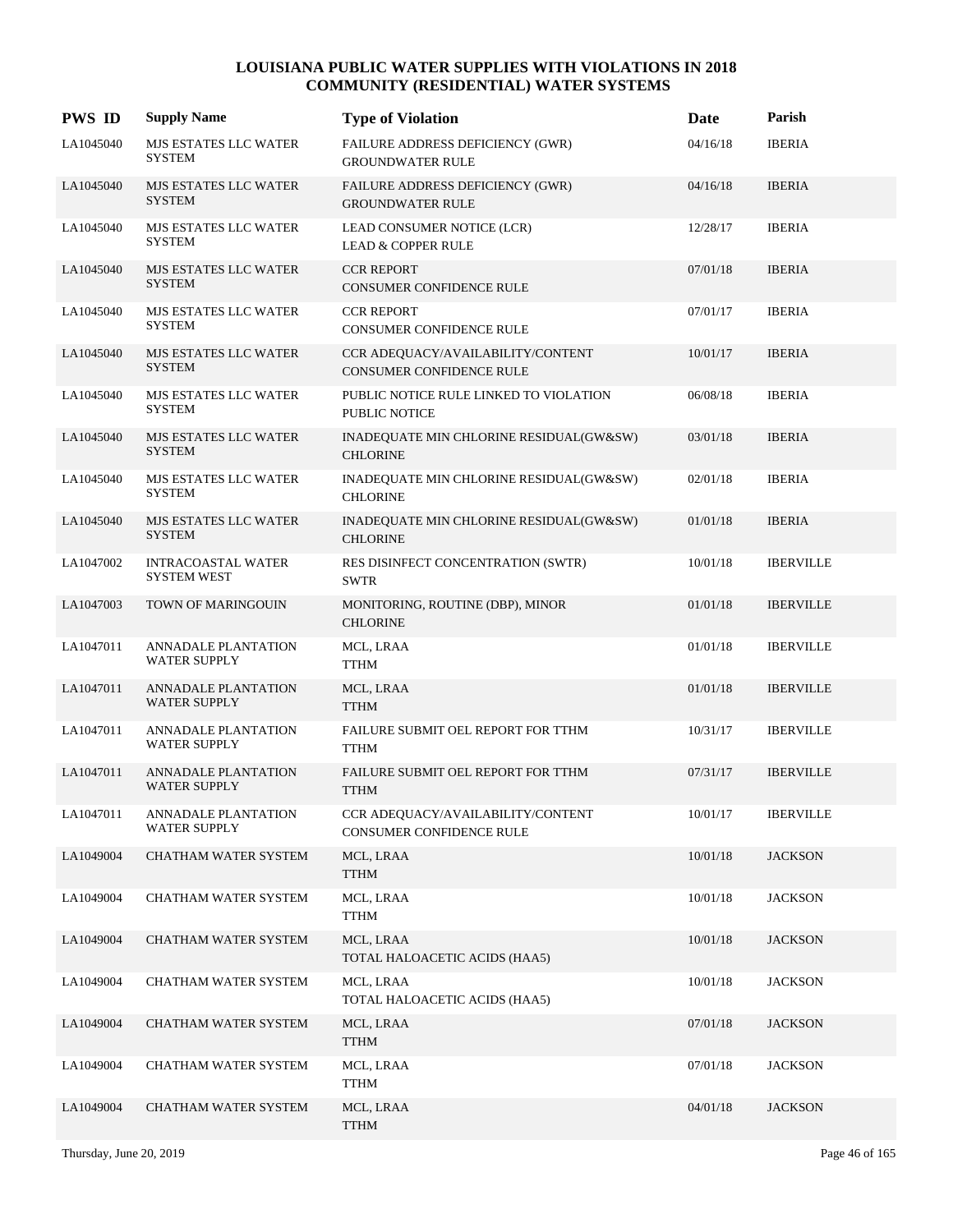| <b>PWS ID</b> | <b>Supply Name</b>             | <b>Type of Violation</b>                                       | Date     | Parish         |
|---------------|--------------------------------|----------------------------------------------------------------|----------|----------------|
| LA1049004     | CHATHAM WATER SYSTEM           | MCL, LRAA<br>TTHM                                              | 04/01/18 | <b>JACKSON</b> |
| LA1049004     | CHATHAM WATER SYSTEM           | MCL, LRAA<br><b>TTHM</b>                                       | 01/01/18 | <b>JACKSON</b> |
| LA1049004     | CHATHAM WATER SYSTEM           | MCL, LRAA<br><b>TTHM</b>                                       | 01/01/18 | <b>JACKSON</b> |
| LA1049004     | CHATHAM WATER SYSTEM           | INADEQUATE MIN CHLORINE RESIDUAL(GW&SW)<br><b>CHLORAMINE</b>   | 12/01/18 | <b>JACKSON</b> |
| LA1049004     | CHATHAM WATER SYSTEM           | INADEQUATE MIN CHLORINE RESIDUAL(GW&SW)<br><b>CHLORAMINE</b>   | 08/01/18 | <b>JACKSON</b> |
| LA1049004     | CHATHAM WATER SYSTEM           | INADEQUATE MIN CHLORINE RESIDUAL(GW&SW)<br><b>CHLORINE</b>     | 04/01/18 | <b>JACKSON</b> |
| LA1049004     | CHATHAM WATER SYSTEM           | 5% DS BELOW MIN 0.5-2 MONTHS CONSEC(GW)<br><b>CHLORAMINE</b>   | 10/01/18 | <b>JACKSON</b> |
| LA1049004     | CHATHAM WATER SYSTEM           | 5% DS BELOW MIN 0.5-2 MONTHS CONSEC(GW)<br><b>CHLORAMINE</b>   | 09/01/18 | <b>JACKSON</b> |
| LA1049006     | EAST HODGE WATER SYSTEM        | FAILURE ADDRESS DEFICIENCY (GWR)<br><b>GROUNDWATER RULE</b>    | 05/07/12 | <b>JACKSON</b> |
| LA1049006     | <b>EAST HODGE WATER SYSTEM</b> | LEAD CONSUMER NOTICE (LCR)<br><b>LEAD &amp; COPPER RULE</b>    | 03/18/18 | <b>JACKSON</b> |
| LA1049006     | EAST HODGE WATER SYSTEM        | <b>CCR REPORT</b><br>CONSUMER CONFIDENCE RULE                  | 07/01/17 | <b>JACKSON</b> |
| LA1049006     | <b>EAST HODGE WATER SYSTEM</b> | CCR ADEQUACY/AVAILABILITY/CONTENT<br>CONSUMER CONFIDENCE RULE  | 10/01/17 | <b>JACKSON</b> |
| LA1049006     | EAST HODGE WATER SYSTEM        | PUBLIC NOTICE RULE LINKED TO VIOLATION<br><b>PUBLIC NOTICE</b> | 05/28/16 | <b>JACKSON</b> |
| LA1049006     | <b>EAST HODGE WATER SYSTEM</b> | PUBLIC NOTICE RULE LINKED TO VIOLATION<br><b>PUBLIC NOTICE</b> | 02/22/16 | <b>JACKSON</b> |
| LA1049006     | EAST HODGE WATER SYSTEM        | PUBLIC NOTICE RULE LINKED TO VIOLATION<br><b>PUBLIC NOTICE</b> | 11/13/15 | <b>JACKSON</b> |
| LA1049006     | <b>EAST HODGE WATER SYSTEM</b> | PUBLIC NOTICE RULE LINKED TO VIOLATION<br><b>PUBLIC NOTICE</b> | 07/21/15 | <b>JACKSON</b> |
| LA1049006     | <b>EAST HODGE WATER SYSTEM</b> | PUBLIC NOTICE RULE LINKED TO VIOLATION<br>PUBLIC NOTICE        | 04/22/15 | <b>JACKSON</b> |
| LA1049007     | <b>EROS WATER SYSTEM</b>       | MCL, LRAA<br><b>TTHM</b>                                       | 10/01/18 | <b>JACKSON</b> |
| LA1049007     | <b>EROS WATER SYSTEM</b>       | MCL, LRAA<br>TTHM                                              | 10/01/18 | <b>JACKSON</b> |
| LA1049007     | <b>EROS WATER SYSTEM</b>       | MCL, LRAA<br>TTHM                                              | 07/01/18 | <b>JACKSON</b> |
| LA1049007     | <b>EROS WATER SYSTEM</b>       | MCL, LRAA<br>TTHM                                              | 07/01/18 | <b>JACKSON</b> |
| LA1049007     | <b>EROS WATER SYSTEM</b>       | MCL, LRAA<br>TTHM                                              | 04/01/18 | <b>JACKSON</b> |
| LA1049007     | <b>EROS WATER SYSTEM</b>       | MCL, LRAA<br>TTHM                                              | 04/01/18 | <b>JACKSON</b> |
| LA1049007     | <b>EROS WATER SYSTEM</b>       | MCL, LRAA<br><b>TTHM</b>                                       | 01/01/18 | <b>JACKSON</b> |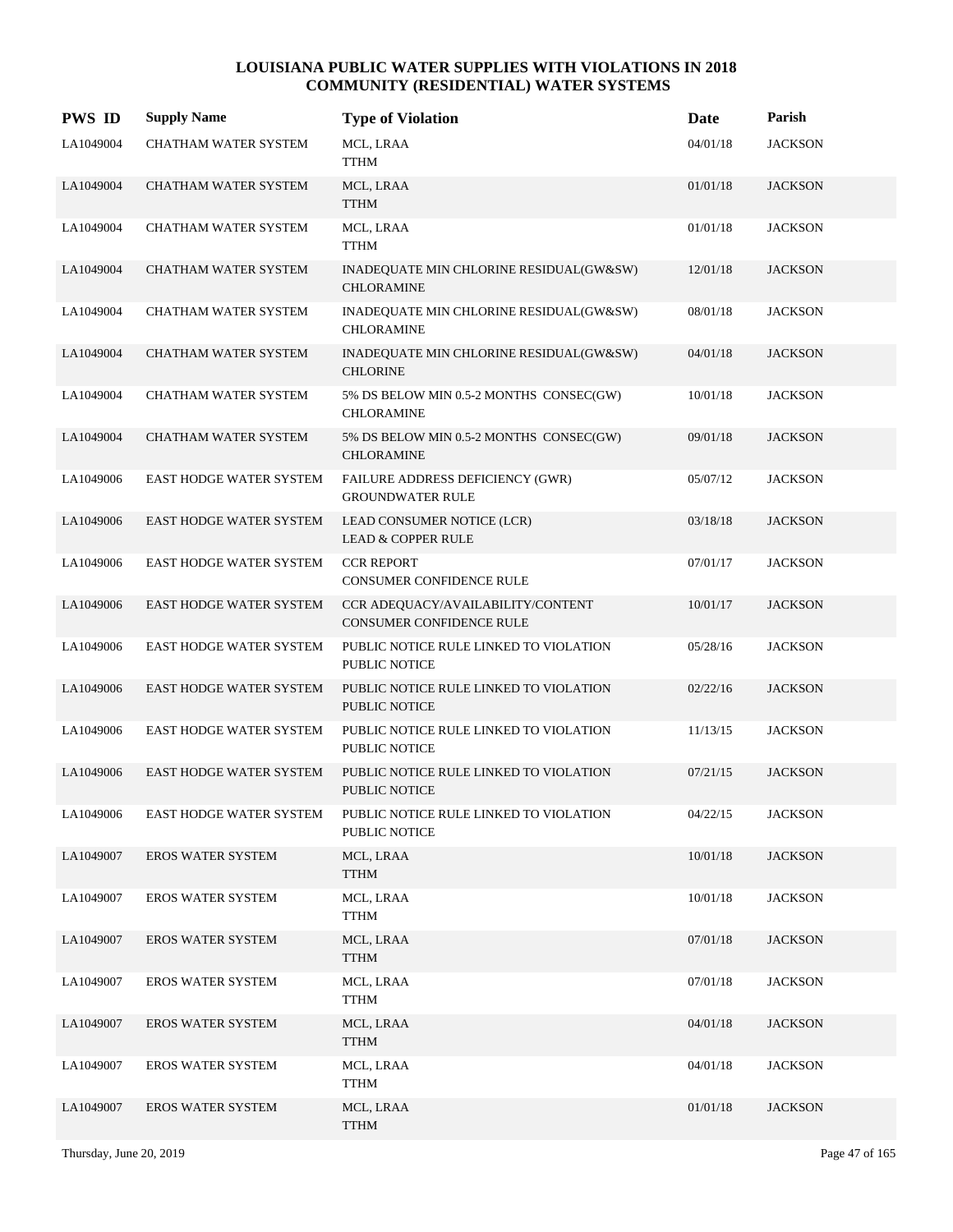| <b>PWS ID</b> | <b>Supply Name</b>            | <b>Type of Violation</b>                                            | <b>Date</b> | Parish         |
|---------------|-------------------------------|---------------------------------------------------------------------|-------------|----------------|
| LA1049007     | EROS WATER SYSTEM             | MCL, LRAA<br><b>TTHM</b>                                            | 01/01/18    | <b>JACKSON</b> |
| LA1049007     | <b>EROS WATER SYSTEM</b>      | <b>CCR REPORT</b><br>CONSUMER CONFIDENCE RULE                       | 07/01/18    | <b>JACKSON</b> |
| LA1049007     | <b>EROS WATER SYSTEM</b>      | <b>CCR REPORT</b><br>CONSUMER CONFIDENCE RULE                       | 07/01/17    | <b>JACKSON</b> |
| LA1049007     | <b>EROS WATER SYSTEM</b>      | CCR ADEQUACY/AVAILABILITY/CONTENT<br>CONSUMER CONFIDENCE RULE       | 10/01/17    | <b>JACKSON</b> |
| LA1049007     | <b>EROS WATER SYSTEM</b>      | PUBLIC NOTICE RULE LINKED TO VIOLATION<br>PUBLIC NOTICE             | 04/17/18    | <b>JACKSON</b> |
| LA1049007     | <b>EROS WATER SYSTEM</b>      | PUBLIC NOTICE RULE LINKED TO VIOLATION<br><b>PUBLIC NOTICE</b>      | 02/03/18    | <b>JACKSON</b> |
| LA1049007     | <b>EROS WATER SYSTEM</b>      | PUBLIC NOTICE RULE LINKED TO VIOLATION<br>PUBLIC NOTICE             | 12/13/17    | <b>JACKSON</b> |
| LA1049007     | <b>EROS WATER SYSTEM</b>      | INADEQUATE MIN CHLORINE RESIDUAL(GW&SW)<br><b>CHLORINE</b>          | 04/01/18    | <b>JACKSON</b> |
| LA1049008     | HODGE WATER SYSTEM            | FAILURE ADDRESS DEFICIENCY (GWR)<br><b>GROUNDWATER RULE</b>         | 12/01/18    | <b>JACKSON</b> |
| LA1049010     | JONESBORO WATER SYSTEM        | FAILURE ADDRESS DEFICIENCY (GWR)<br><b>GROUNDWATER RULE</b>         | 02/01/18    | <b>JACKSON</b> |
| LA1049010     | JONESBORO WATER SYSTEM        | FAILURE ADDRESS DEFICIENCY (GWR)<br><b>GROUNDWATER RULE</b>         | 02/01/18    | <b>JACKSON</b> |
| LA1049010     | <b>JONESBORO WATER SYSTEM</b> | FAILURE ADDRESS DEFICIENCY (GWR)<br><b>GROUNDWATER RULE</b>         | 02/01/18    | <b>JACKSON</b> |
| LA1049010     | JONESBORO WATER SYSTEM        | FAILURE ADDRESS DEFICIENCY (GWR)<br><b>GROUNDWATER RULE</b>         | 02/01/18    | <b>JACKSON</b> |
| LA1049010     | JONESBORO WATER SYSTEM        | FAILURE ADDRESS DEFICIENCY (GWR)<br><b>GROUNDWATER RULE</b>         | 02/01/18    | <b>JACKSON</b> |
| LA1049010     | JONESBORO WATER SYSTEM        | FAILURE ADDRESS DEFICIENCY (GWR)<br><b>GROUNDWATER RULE</b>         | 02/01/18    | <b>JACKSON</b> |
| LA1049010     | <b>JONESBORO WATER SYSTEM</b> | FAILURE ADDRESS DEFICIENCY (GWR)<br><b>GROUNDWATER RULE</b>         | 02/01/18    | <b>JACKSON</b> |
| LA1049010     | JONESBORO WATER SYSTEM        | FAILURE ADDRESS DEFICIENCY (GWR)<br><b>GROUNDWATER RULE</b>         | 02/01/18    | <b>JACKSON</b> |
| LA1049010     | JONESBORO WATER SYSTEM        | FAILURE ADDRESS DEFICIENCY (GWR)<br><b>GROUNDWATER RULE</b>         | 02/01/18    | <b>JACKSON</b> |
| LA1049010     | JONESBORO WATER SYSTEM        | FAILURE ADDRESS DEFICIENCY (GWR)<br><b>GROUNDWATER RULE</b>         | 02/01/18    | <b>JACKSON</b> |
| LA1049010     | <b>JONESBORO WATER SYSTEM</b> | <b>FAILURE ADDRESS DEFICIENCY (GWR)</b><br><b>GROUNDWATER RULE</b>  | 02/01/18    | <b>JACKSON</b> |
| LA1049010     | JONESBORO WATER SYSTEM        | FOLLOW-UP OR ROUTINE TAP M/R (LCR)<br><b>LEAD &amp; COPPER RULE</b> | 10/01/17    | <b>JACKSON</b> |
| LA1049010     | JONESBORO WATER SYSTEM        | FOLLOW-UP OR ROUTINE TAP M/R (LCR)<br><b>LEAD &amp; COPPER RULE</b> | 10/01/16    | <b>JACKSON</b> |
| LA1049010     | JONESBORO WATER SYSTEM        | LEAD CONSUMER NOTICE (LCR)<br><b>LEAD &amp; COPPER RULE</b>         | 06/08/18    | <b>JACKSON</b> |
| LA1049010     | JONESBORO WATER SYSTEM        | <b>CCR REPORT</b><br>CONSUMER CONFIDENCE RULE                       | 07/01/17    | <b>JACKSON</b> |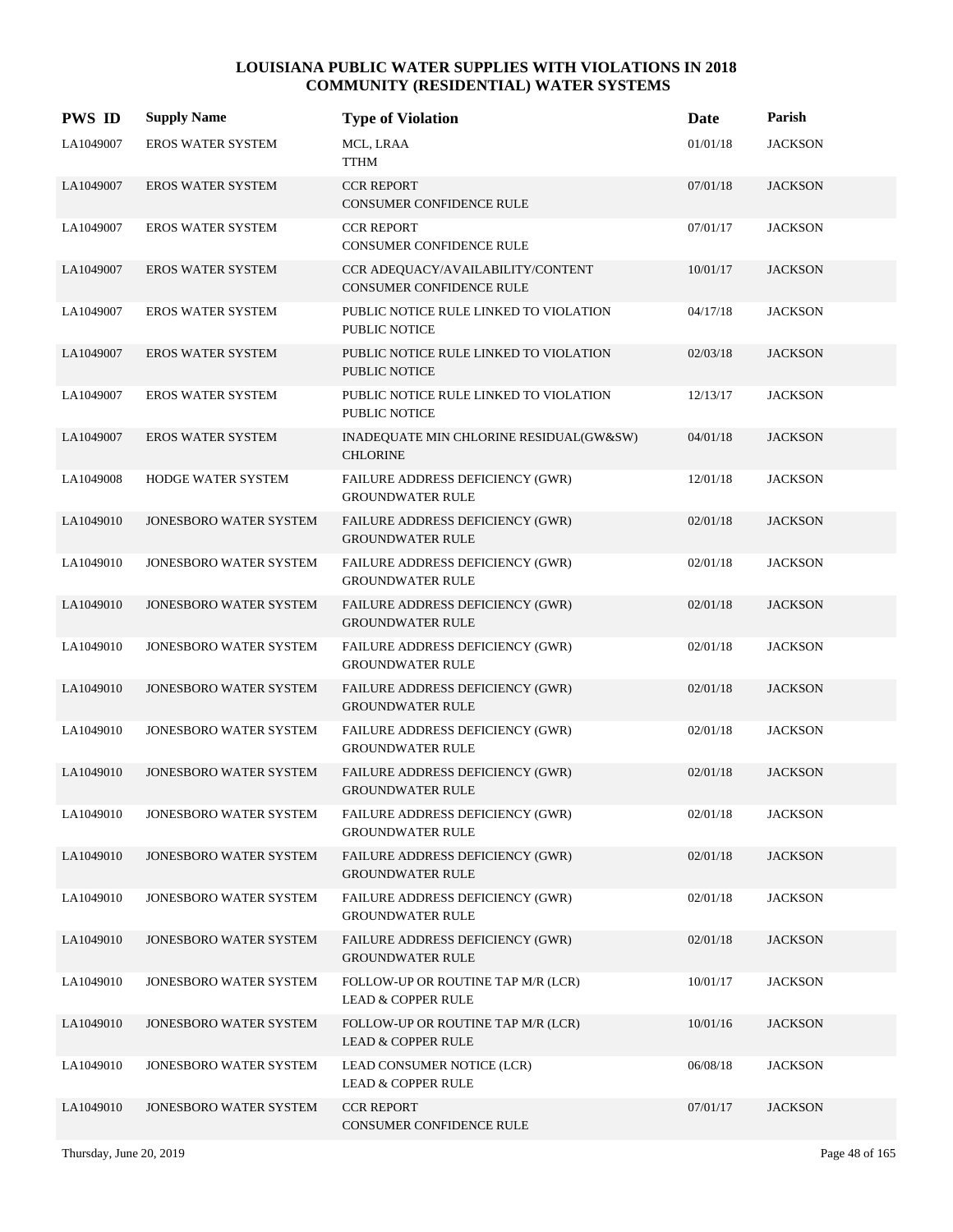| <b>PWS ID</b> | <b>Supply Name</b>                            | <b>Type of Violation</b>                                                               | Date     | Parish         |
|---------------|-----------------------------------------------|----------------------------------------------------------------------------------------|----------|----------------|
| LA1049010     | JONESBORO WATER SYSTEM                        | <b>CCR REPORT</b><br>CONSUMER CONFIDENCE RULE                                          | 07/01/16 | <b>JACKSON</b> |
| LA1049010     | JONESBORO WATER SYSTEM                        | CCR ADEQUACY/AVAILABILITY/CONTENT<br>CONSUMER CONFIDENCE RULE                          | 10/01/17 | <b>JACKSON</b> |
| LA1049010     | JONESBORO WATER SYSTEM                        | CCR ADEQUACY/AVAILABILITY/CONTENT<br><b>CONSUMER CONFIDENCE RULE</b>                   | 10/01/16 | <b>JACKSON</b> |
| LA1049010     | JONESBORO WATER SYSTEM                        | PUBLIC NOTICE RULE LINKED TO VIOLATION<br><b>PUBLIC NOTICE</b>                         | 05/13/18 | <b>JACKSON</b> |
| LA1049010     | JONESBORO WATER SYSTEM                        | PUBLIC NOTICE RULE LINKED TO VIOLATION<br><b>PUBLIC NOTICE</b>                         | 03/12/18 | <b>JACKSON</b> |
| LA1049010     | JONESBORO WATER SYSTEM                        | PUBLIC NOTICE RULE LINKED TO VIOLATION<br>PUBLIC NOTICE                                | 04/11/17 | <b>JACKSON</b> |
| LA1049010     | JONESBORO WATER SYSTEM                        | PUBLIC NOTICE RULE LINKED TO VIOLATION<br><b>PUBLIC NOTICE</b>                         | 05/28/16 | <b>JACKSON</b> |
| LA1049010     | JONESBORO WATER SYSTEM                        | PUBLIC NOTICE RULE LINKED TO VIOLATION<br><b>PUBLIC NOTICE</b>                         | 11/02/15 | <b>JACKSON</b> |
| LA1049012     | NORTH HODGE WATER SYSTEM CCR REPORT           | CONSUMER CONFIDENCE RULE                                                               | 07/01/17 | <b>JACKSON</b> |
| LA1049012     |                                               | NORTH HODGE WATER SYSTEM CCR ADEQUACY/AVAILABILITY/CONTENT<br>CONSUMER CONFIDENCE RULE | 10/01/17 | <b>JACKSON</b> |
| LA1049012     |                                               | NORTH HODGE WATER SYSTEM INADEQUATE MIN CHLORINE RESIDUAL(GW&SW)<br><b>CHLORINE</b>    | 07/01/18 | <b>JACKSON</b> |
| LA1049017     | <b>SOUTHEAST HODGE WATER</b><br><b>SYSTEM</b> | FAILURE ADDRESS DEFICIENCY (GWR)<br><b>GROUNDWATER RULE</b>                            | 01/01/18 | <b>JACKSON</b> |
| LA1049017     | SOUTHEAST HODGE WATER<br><b>SYSTEM</b>        | FAILURE ADDRESS DEFICIENCY (GWR)<br><b>GROUNDWATER RULE</b>                            | 01/01/18 | <b>JACKSON</b> |
| LA1049017     | SOUTHEAST HODGE WATER<br><b>SYSTEM</b>        | FAILURE ADDRESS DEFICIENCY (GWR)<br><b>GROUNDWATER RULE</b>                            | 05/10/12 | <b>JACKSON</b> |
| LA1049017     | SOUTHEAST HODGE WATER<br><b>SYSTEM</b>        | FOLLOW-UP OR ROUTINE TAP M/R (LCR)<br><b>LEAD &amp; COPPER RULE</b>                    | 10/01/15 | <b>JACKSON</b> |
| LA1049017     | <b>SOUTHEAST HODGE WATER</b><br><b>SYSTEM</b> | PUBLIC NOTICE RULE LINKED TO VIOLATION<br><b>PUBLIC NOTICE</b>                         | 02/17/18 | <b>JACKSON</b> |
| LA1049019     | WESTON WATER SYSTEM                           | MCL, LRAA<br><b>TTHM</b>                                                               | 10/01/18 | <b>JACKSON</b> |
| LA1049019     | WESTON WATER SYSTEM                           | MCL, LRAA<br><b>TTHM</b>                                                               | 07/01/18 | <b>JACKSON</b> |
| LA1049019     | WESTON WATER SYSTEM                           | MCL, LRAA<br>TTHM                                                                      | 04/01/18 | <b>JACKSON</b> |
| LA1049019     | WESTON WATER SYSTEM                           | MCL, LRAA<br><b>TTHM</b>                                                               | 01/01/18 | <b>JACKSON</b> |
| LA1049019     | WESTON WATER SYSTEM                           | FAILURE SUBMIT OEL REPORT FOR TTHM<br>TTHM                                             | 10/31/17 | <b>JACKSON</b> |
| LA1049022     | <b>EROS COMMUNITY WATER</b><br>SYSTEM         | MCL, LRAA<br><b>TTHM</b>                                                               | 10/01/18 | <b>JACKSON</b> |
| LA1049022     | EROS COMMUNITY WATER<br>SYSTEM                | MCL, LRAA<br>TTHM                                                                      | 10/01/18 | <b>JACKSON</b> |
| LA1049022     | <b>EROS COMMUNITY WATER</b><br><b>SYSTEM</b>  | MCL, LRAA<br>TTHM                                                                      | 07/01/18 | <b>JACKSON</b> |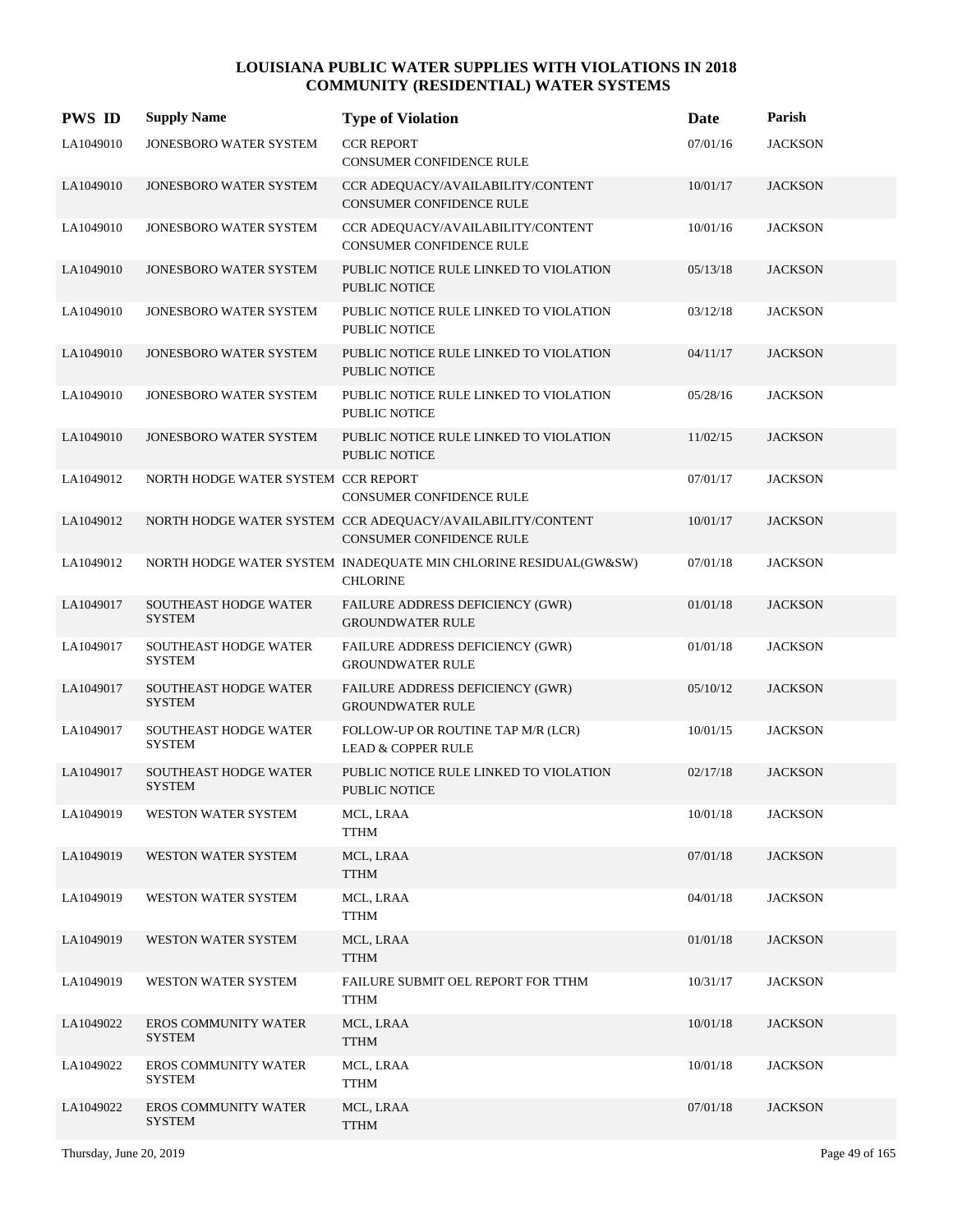| <b>PWS ID</b> | <b>Supply Name</b>                           | <b>Type of Violation</b>                                            | Date     | Parish         |
|---------------|----------------------------------------------|---------------------------------------------------------------------|----------|----------------|
| LA1049022     | EROS COMMUNITY WATER<br><b>SYSTEM</b>        | MCL, LRAA<br><b>TTHM</b>                                            | 07/01/18 | <b>JACKSON</b> |
| LA1049022     | <b>EROS COMMUNITY WATER</b><br><b>SYSTEM</b> | MCL, LRAA<br><b>TTHM</b>                                            | 04/01/18 | <b>JACKSON</b> |
| LA1049022     | EROS COMMUNITY WATER<br><b>SYSTEM</b>        | MCL, LRAA<br><b>TTHM</b>                                            | 04/01/18 | <b>JACKSON</b> |
| LA1049022     | <b>EROS COMMUNITY WATER</b><br><b>SYSTEM</b> | MCL, LRAA<br><b>TTHM</b>                                            | 01/01/18 | <b>JACKSON</b> |
| LA1049022     | <b>EROS COMMUNITY WATER</b><br>SYSTEM        | MCL, LRAA<br><b>TTHM</b>                                            | 01/01/18 | <b>JACKSON</b> |
| LA1049022     | <b>EROS COMMUNITY WATER</b><br><b>SYSTEM</b> | FAILURE ADDRESS DEFICIENCY (GWR)<br><b>GROUNDWATER RULE</b>         | 11/01/18 | <b>JACKSON</b> |
| LA1049022     | <b>EROS COMMUNITY WATER</b><br><b>SYSTEM</b> | FAILURE ADDRESS DEFICIENCY (GWR)<br><b>GROUNDWATER RULE</b>         | 11/01/18 | <b>JACKSON</b> |
| LA1049022     | <b>EROS COMMUNITY WATER</b><br><b>SYSTEM</b> | FAILURE ADDRESS DEFICIENCY (GWR)<br><b>GROUNDWATER RULE</b>         | 11/01/18 | <b>JACKSON</b> |
| LA1049022     | <b>EROS COMMUNITY WATER</b><br><b>SYSTEM</b> | FOLLOW-UP OR ROUTINE TAP M/R (LCR)<br><b>LEAD &amp; COPPER RULE</b> | 10/01/18 | <b>JACKSON</b> |
| LA1049022     | <b>EROS COMMUNITY WATER</b><br><b>SYSTEM</b> | INADEQUATE MIN CHLORINE RESIDUAL(GW&SW)<br><b>CHLORINE</b>          | 08/01/18 | <b>JACKSON</b> |
| LA1049024     | NEW HOPE ST CLAIR WATER<br><b>SYSTEM</b>     | MCL, LRAA<br><b>TTHM</b>                                            | 10/01/18 | <b>JACKSON</b> |
| LA1049024     | NEW HOPE ST CLAIR WATER<br><b>SYSTEM</b>     | MCL, LRAA<br><b>TTHM</b>                                            | 07/01/18 | <b>JACKSON</b> |
| LA1049024     | NEW HOPE ST CLAIR WATER<br><b>SYSTEM</b>     | MCL, LRAA<br><b>TTHM</b>                                            | 04/01/18 | <b>JACKSON</b> |
| LA1049024     | NEW HOPE ST CLAIR WATER<br><b>SYSTEM</b>     | FAILURE SUBMIT OEL REPORT FOR TTHM<br><b>TTHM</b>                   | 01/31/17 | <b>JACKSON</b> |
| LA1049024     | NEW HOPE ST CLAIR WATER<br><b>SYSTEM</b>     | <b>CCR REPORT</b><br>CONSUMER CONFIDENCE RULE                       | 07/01/17 | <b>JACKSON</b> |
| LA1049024     | NEW HOPE ST CLAIR WATER<br><b>SYSTEM</b>     | <b>CCR REPORT</b><br>CONSUMER CONFIDENCE RULE                       | 07/01/16 | <b>JACKSON</b> |
| LA1049024     | NEW HOPE ST CLAIR WATER<br>SYSTEM            | CCR ADEQUACY/AVAILABILITY/CONTENT<br>CONSUMER CONFIDENCE RULE       | 10/01/17 | <b>JACKSON</b> |
| LA1049024     | NEW HOPE ST CLAIR WATER<br><b>SYSTEM</b>     | CCR ADEQUACY/AVAILABILITY/CONTENT<br>CONSUMER CONFIDENCE RULE       | 10/01/16 | <b>JACKSON</b> |
| LA1049024     | NEW HOPE ST CLAIR WATER<br>SYSTEM            | PUBLIC NOTICE RULE LINKED TO VIOLATION<br>PUBLIC NOTICE             | 12/11/18 | <b>JACKSON</b> |
| LA1049024     | NEW HOPE ST CLAIR WATER<br><b>SYSTEM</b>     | PUBLIC NOTICE RULE LINKED TO VIOLATION<br>PUBLIC NOTICE             | 06/14/18 | <b>JACKSON</b> |
| LA1049024     | NEW HOPE ST CLAIR WATER<br><b>SYSTEM</b>     | PUBLIC NOTICE RULE LINKED TO VIOLATION<br>PUBLIC NOTICE             | 02/11/17 | <b>JACKSON</b> |
| LA1049026     | <b>EBENEZER WATER SYSTEM</b>                 | FAILURE ADDRESS DEFICIENCY (GWR)<br><b>GROUNDWATER RULE</b>         | 01/04/12 | <b>JACKSON</b> |
| LA1049027     | ROBINSON CHAPEL WATER<br><b>SYSTEM</b>       | MCL, LRAA<br><b>TTHM</b>                                            | 10/01/18 | <b>JACKSON</b> |
| LA1049027     | ROBINSON CHAPEL WATER<br><b>SYSTEM</b>       | MCL, LRAA<br><b>TTHM</b>                                            | 10/01/18 | <b>JACKSON</b> |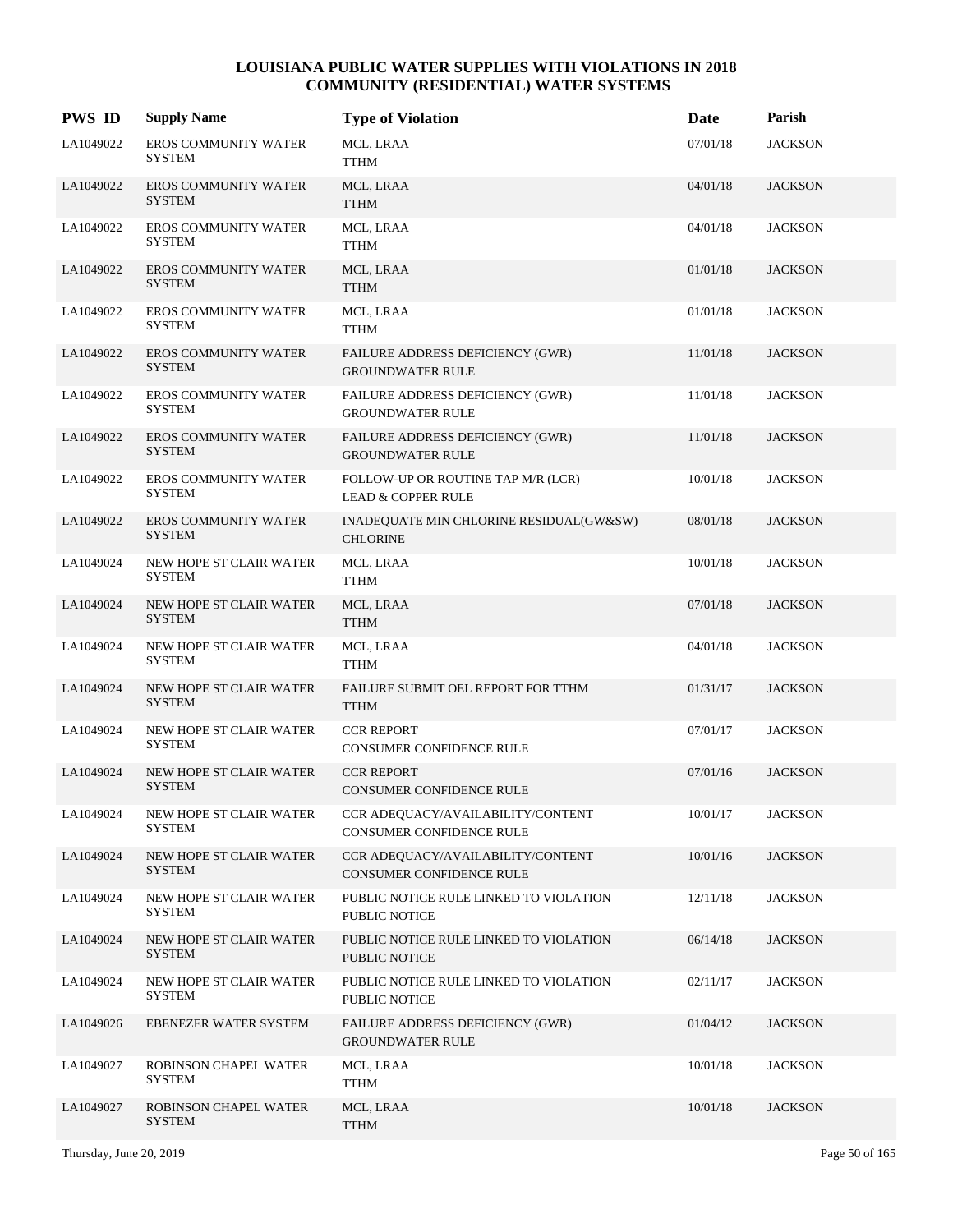| <b>PWS ID</b> | <b>Supply Name</b>                                     | <b>Type of Violation</b>                                            | Date     | Parish         |
|---------------|--------------------------------------------------------|---------------------------------------------------------------------|----------|----------------|
| LA1049027     | ROBINSON CHAPEL WATER<br><b>SYSTEM</b>                 | MCL, LRAA<br><b>TTHM</b>                                            | 07/01/18 | <b>JACKSON</b> |
| LA1049027     | ROBINSON CHAPEL WATER<br><b>SYSTEM</b>                 | MCL, LRAA<br><b>TTHM</b>                                            | 07/01/18 | <b>JACKSON</b> |
| LA1049027     | ROBINSON CHAPEL WATER<br><b>SYSTEM</b>                 | MCL, LRAA<br><b>TTHM</b>                                            | 04/01/18 | <b>JACKSON</b> |
| LA1049027     | ROBINSON CHAPEL WATER<br><b>SYSTEM</b>                 | MCL, LRAA<br><b>TTHM</b>                                            | 04/01/18 | <b>JACKSON</b> |
| LA1049027     | ROBINSON CHAPEL WATER<br>SYSTEM                        | MCL, LRAA<br><b>TTHM</b>                                            | 01/01/18 | <b>JACKSON</b> |
| LA1049027     | ROBINSON CHAPEL WATER<br><b>SYSTEM</b>                 | MCL, LRAA<br><b>TTHM</b>                                            | 01/01/18 | <b>JACKSON</b> |
| LA1049027     | ROBINSON CHAPEL WATER<br><b>SYSTEM</b>                 | FOLLOW-UP OR ROUTINE TAP M/R (LCR)<br><b>LEAD &amp; COPPER RULE</b> | 10/01/18 | <b>JACKSON</b> |
| LA1049028     | SPRING CREEK SUBDIVISION<br>WATER SYSTEM               | MCL, LRAA<br>TOTAL HALOACETIC ACIDS (HAA5)                          | 10/01/18 | <b>JACKSON</b> |
| LA1049028     | <b>SPRING CREEK SUBDIVISION</b><br>WATER SYSTEM        | MCL, LRAA<br><b>TTHM</b>                                            | 10/01/18 | <b>JACKSON</b> |
| LA1049028     | SPRING CREEK SUBDIVISION<br>WATER SYSTEM               | MCL, LRAA<br>TOTAL HALOACETIC ACIDS (HAA5)                          | 10/01/18 | <b>JACKSON</b> |
| LA1049028     | <b>SPRING CREEK SUBDIVISION</b><br>WATER SYSTEM        | MCL, LRAA<br><b>TTHM</b>                                            | 10/01/18 | <b>JACKSON</b> |
| LA1049028     | SPRING CREEK SUBDIVISION<br>WATER SYSTEM               | MCL, LRAA<br>TOTAL HALOACETIC ACIDS (HAA5)                          | 07/01/18 | <b>JACKSON</b> |
| LA1049028     | SPRING CREEK SUBDIVISION<br>WATER SYSTEM               | MCL, LRAA<br>TOTAL HALOACETIC ACIDS (HAA5)                          | 07/01/18 | <b>JACKSON</b> |
| LA1049028     | <b>SPRING CREEK SUBDIVISION</b><br>WATER SYSTEM        | MCL, LRAA<br><b>TTHM</b>                                            | 07/01/18 | <b>JACKSON</b> |
| LA1049028     | <b>SPRING CREEK SUBDIVISION</b><br>WATER SYSTEM        | MCL, LRAA<br><b>TTHM</b>                                            | 07/01/18 | <b>JACKSON</b> |
| LA1049028     | <b>SPRING CREEK SUBDIVISION</b><br><b>WATER SYSTEM</b> | MCL, LRAA<br><b>TTHM</b>                                            | 04/01/18 | <b>JACKSON</b> |
| LA1049028     | SPRING CREEK SUBDIVISION<br>WATER SYSTEM               | MCL, LRAA<br>TOTAL HALOACETIC ACIDS (HAA5)                          | 04/01/18 | <b>JACKSON</b> |
| LA1049028     | SPRING CREEK SUBDIVISION<br>WATER SYSTEM               | MCL, LRAA<br>TOTAL HALOACETIC ACIDS (HAA5)                          | 04/01/18 | <b>JACKSON</b> |
| LA1049028     | SPRING CREEK SUBDIVISION<br>WATER SYSTEM               | MCL, LRAA<br><b>TTHM</b>                                            | 04/01/18 | <b>JACKSON</b> |
| LA1049028     | SPRING CREEK SUBDIVISION<br>WATER SYSTEM               | MCL, LRAA<br>TOTAL HALOACETIC ACIDS (HAA5)                          | 01/01/18 | <b>JACKSON</b> |
| LA1049028     | SPRING CREEK SUBDIVISION<br>WATER SYSTEM               | MCL, LRAA<br><b>TTHM</b>                                            | 01/01/18 | <b>JACKSON</b> |
| LA1049028     | <b>SPRING CREEK SUBDIVISION</b><br>WATER SYSTEM        | MCL, LRAA<br><b>TTHM</b>                                            | 01/01/18 | <b>JACKSON</b> |
| LA1049028     | SPRING CREEK SUBDIVISION<br>WATER SYSTEM               | MCL, LRAA<br>TOTAL HALOACETIC ACIDS (HAA5)                          | 01/01/18 | <b>JACKSON</b> |
| LA1049028     | SPRING CREEK SUBDIVISION<br>WATER SYSTEM               | FAILURE SUBMIT OEL REPORT FOR HAA5<br>TOTAL HALOACETIC ACIDS (HAA5) | 10/31/17 | <b>JACKSON</b> |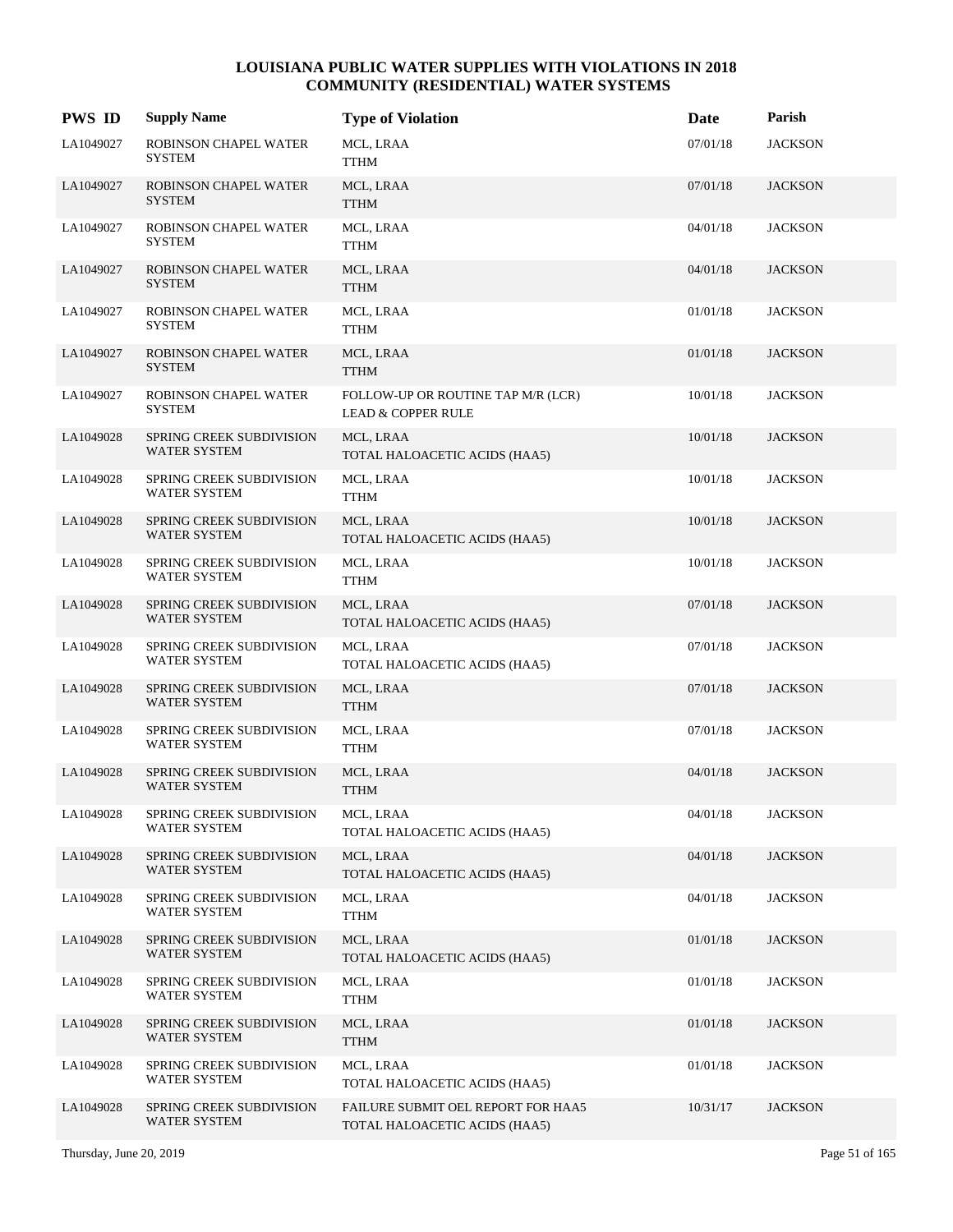| <b>PWS ID</b> | <b>Supply Name</b>                                     | <b>Type of Violation</b>                                            | Date     | Parish         |
|---------------|--------------------------------------------------------|---------------------------------------------------------------------|----------|----------------|
| LA1049028     | SPRING CREEK SUBDIVISION<br>WATER SYSTEM               | FAILURE SUBMIT OEL REPORT FOR TTHM<br>TTHM                          | 10/31/17 | <b>JACKSON</b> |
| LA1049028     | <b>SPRING CREEK SUBDIVISION</b><br><b>WATER SYSTEM</b> | FAILURE SUBMIT OEL REPORT FOR HAA5<br>TOTAL HALOACETIC ACIDS (HAA5) | 07/31/17 | <b>JACKSON</b> |
| LA1049028     | SPRING CREEK SUBDIVISION<br><b>WATER SYSTEM</b>        | FAILURE SUBMIT OEL REPORT FOR TTHM<br><b>TTHM</b>                   | 07/31/17 | <b>JACKSON</b> |
| LA1049028     | SPRING CREEK SUBDIVISION<br>WATER SYSTEM               | FAILURE SUBMIT OEL REPORT FOR TTHM<br><b>TTHM</b>                   | 05/01/17 | <b>JACKSON</b> |
| LA1049028     | SPRING CREEK SUBDIVISION<br>WATER SYSTEM               | FAILURE SUBMIT OEL REPORT FOR TTHM<br><b>TTHM</b>                   | 07/31/16 | <b>JACKSON</b> |
| LA1049030     | SPILLWAY ESTATES WATER<br><b>SYSTEM</b>                | MCL, LRAA<br><b>TTHM</b>                                            | 04/01/18 | <b>JACKSON</b> |
| LA1049030     | SPILLWAY ESTATES WATER<br><b>SYSTEM</b>                | MCL, LRAA<br><b>TTHM</b>                                            | 01/01/18 | <b>JACKSON</b> |
| LA1049030     | SPILLWAY ESTATES WATER<br><b>SYSTEM</b>                | MCL, LRAA<br><b>TTHM</b>                                            | 01/01/18 | <b>JACKSON</b> |
| LA1049031     | VIXEN WATER SYSTEM WEST                                | MCL, LRAA<br>TTHM                                                   | 10/01/18 | <b>JACKSON</b> |
| LA1049031     | VIXEN WATER SYSTEM WEST                                | MCL, LRAA<br><b>TTHM</b>                                            | 10/01/18 | <b>JACKSON</b> |
| LA1049031     | VIXEN WATER SYSTEM WEST                                | MCL, LRAA<br>TOTAL HALOACETIC ACIDS (HAA5)                          | 10/01/18 | <b>JACKSON</b> |
| LA1049031     | VIXEN WATER SYSTEM WEST                                | MCL, LRAA<br>TOTAL HALOACETIC ACIDS (HAA5)                          | 10/01/18 | <b>JACKSON</b> |
| LA1049031     | VIXEN WATER SYSTEM WEST                                | MCL, LRAA<br>TOTAL HALOACETIC ACIDS (HAA5)                          | 07/01/18 | <b>JACKSON</b> |
| LA1049031     | VIXEN WATER SYSTEM WEST                                | MCL, LRAA<br>TOTAL HALOACETIC ACIDS (HAA5)                          | 07/01/18 | <b>JACKSON</b> |
| LA1049031     | VIXEN WATER SYSTEM WEST                                | MCL, LRAA<br>TTHM                                                   | 07/01/18 | <b>JACKSON</b> |
| LA1049031     | VIXEN WATER SYSTEM WEST                                | MCL, LRAA<br><b>TTHM</b>                                            | 07/01/18 | <b>JACKSON</b> |
| LA1049031     | VIXEN WATER SYSTEM WEST                                | MCL, LRAA<br><b>TTHM</b>                                            | 04/01/18 | <b>JACKSON</b> |
| LA1049031     | VIXEN WATER SYSTEM WEST                                | MCL, LRAA<br><b>TTHM</b>                                            | 04/01/18 | <b>JACKSON</b> |
| LA1049031     | VIXEN WATER SYSTEM WEST                                | MCL, LRAA<br>TOTAL HALOACETIC ACIDS (HAA5)                          | 04/01/18 | <b>JACKSON</b> |
| LA1049031     | VIXEN WATER SYSTEM WEST                                | MCL, LRAA<br>TOTAL HALOACETIC ACIDS (HAA5)                          | 04/01/18 | <b>JACKSON</b> |
| LA1049031     | VIXEN WATER SYSTEM WEST                                | MCL, LRAA<br>TOTAL HALOACETIC ACIDS (HAA5)                          | 01/01/18 | <b>JACKSON</b> |
| LA1049031     | VIXEN WATER SYSTEM WEST                                | MCL, LRAA<br>TOTAL HALOACETIC ACIDS (HAA5)                          | 01/01/18 | <b>JACKSON</b> |
| LA1049031     | VIXEN WATER SYSTEM WEST                                | MCL, LRAA<br>TTHM                                                   | 01/01/18 | <b>JACKSON</b> |
| LA1049031     | VIXEN WATER SYSTEM WEST                                | MCL, LRAA<br><b>TTHM</b>                                            | 01/01/18 | <b>JACKSON</b> |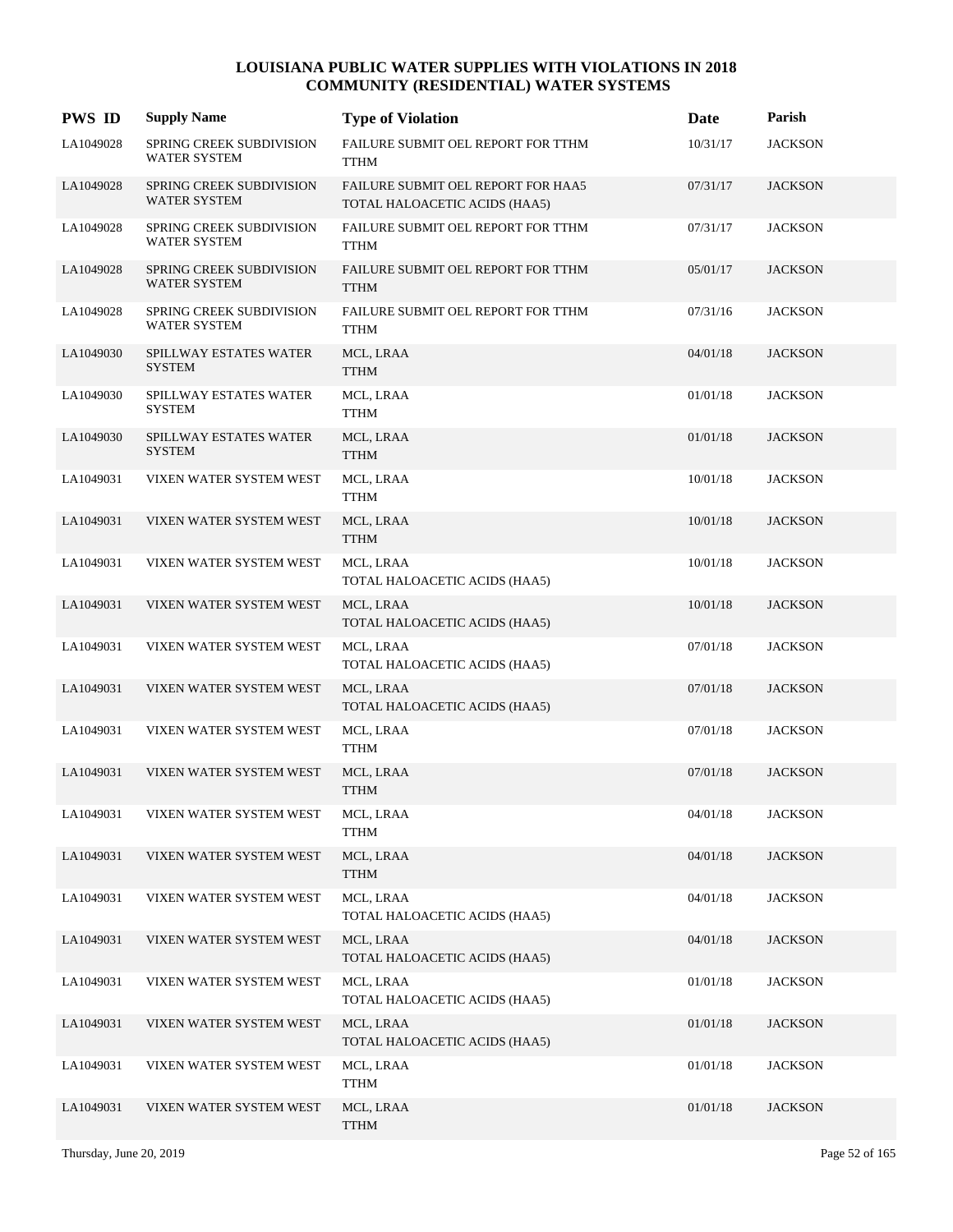| <b>PWS ID</b> | <b>Supply Name</b>                   | <b>Type of Violation</b>                                            | Date     | Parish           |
|---------------|--------------------------------------|---------------------------------------------------------------------|----------|------------------|
| LA1049031     | VIXEN WATER SYSTEM WEST              | FAILURE SUBMIT OEL REPORT FOR TTHM<br><b>TTHM</b>                   | 10/31/17 | <b>JACKSON</b>   |
| LA1049031     | VIXEN WATER SYSTEM WEST              | FAILURE SUBMIT OEL REPORT FOR HAA5<br>TOTAL HALOACETIC ACIDS (HAA5) | 10/31/17 | <b>JACKSON</b>   |
| LA1049031     | VIXEN WATER SYSTEM WEST              | CCR ADEQUACY/AVAILABILITY/CONTENT<br>CONSUMER CONFIDENCE RULE       | 10/01/17 | <b>JACKSON</b>   |
| LA1049031     | VIXEN WATER SYSTEM WEST              | INADEQUATE MIN CHLORINE RESIDUAL(GW&SW)<br><b>CHLORINE</b>          | 05/01/18 | <b>JACKSON</b>   |
| LA1049036     | MT MORIAH WATER SYSTEM               | INADEQUATE MIN CHLORINE RESIDUAL(GW&SW)<br><b>CHLORINE</b>          | 06/01/18 | <b>JACKSON</b>   |
| LA1051001     | E JEFFERSON WW DISTRICT 1            | INADEQUATE MIN CHLORINE RESIDUAL(GW&SW)<br><b>CHLORINE</b>          | 11/01/18 | <b>JEFFERSON</b> |
| LA1051001     | E JEFFERSON WW DISTRICT 1            | INADEQUATE MIN CHLORINE RESIDUAL(GW&SW)<br><b>CHLORINE</b>          | 10/01/18 | <b>JEFFERSON</b> |
| LA1051001     | E JEFFERSON WW DISTRICT 1            | INADEQUATE MIN CHLORINE RESIDUAL(GW&SW)<br><b>CHLORINE</b>          | 08/01/18 | <b>JEFFERSON</b> |
| LA1051001     | E JEFFERSON WW DISTRICT 1            | INADEQUATE MIN CHLORINE RESIDUAL(GW&SW)<br><b>CHLORINE</b>          | 05/01/18 | <b>JEFFERSON</b> |
| LA1051004     | W JEFFERSON WW DISTRICT 2            | INADEQUATE MIN CHLORINE RESIDUAL(GW&SW)<br><b>CHLORINE</b>          | 12/01/18 | <b>JEFFERSON</b> |
| LA1051004     | W JEFFERSON WW DISTRICT 2            | INADEQUATE MIN CHLORINE RESIDUAL(GW&SW)<br><b>CHLORINE</b>          | 10/01/18 | <b>JEFFERSON</b> |
| LA1051004     | W JEFFERSON WW DISTRICT 2            | INADEQUATE MIN CHLORINE RESIDUAL(GW&SW)<br><b>CHLORINE</b>          | 08/01/18 | <b>JEFFERSON</b> |
| LA1051004     | W JEFFERSON WW DISTRICT 2            | INADEQUATE MIN CHLORINE RESIDUAL(GW&SW)<br><b>CHLORINE</b>          | 07/01/18 | <b>JEFFERSON</b> |
| LA1051004     | W JEFFERSON WW DISTRICT 2            | INADEQUATE MIN CHLORINE RESIDUAL(GW&SW)<br><b>CHLORINE</b>          | 06/01/18 | <b>JEFFERSON</b> |
| LA1051004     | W JEFFERSON WW DISTRICT 2            | INADEQUATE MIN CHLORINE RESIDUAL(GW&SW)<br><b>CHLORINE</b>          | 05/01/18 | <b>JEFFERSON</b> |
| LA1051004     | W JEFFERSON WW DISTRICT 2            | INADEQUATE MIN CHLORINE RESIDUAL(GW&SW)<br><b>CHLORINE</b>          | 04/01/18 | <b>JEFFERSON</b> |
| LA1051004     | W JEFFERSON WW DISTRICT 2            | INADEQUATE MIN CHLORINE RESIDUAL(GW&SW)<br><b>CHLORINE</b>          | 01/01/18 | <b>JEFFERSON</b> |
| LA1051005     | WESTWEGO WATERWORKS                  | FAILURE SUBMIT OEL REPORT FOR TTHM<br><b>TTHM</b>                   | 07/31/14 | <b>JEFFERSON</b> |
| LA1051005     | WESTWEGO WATERWORKS                  | FAILURE SUBMIT OEL REPORT FOR HAA5<br>TOTAL HALOACETIC ACIDS (HAA5) | 07/31/14 | <b>JEFFERSON</b> |
| LA1051005     | WESTWEGO WATERWORKS                  | INADEQUATE MIN CHLORINE RESIDUAL(GW&SW)<br><b>CHLORINE</b>          | 10/01/18 | <b>JEFFERSON</b> |
| LA1051005     | <b>WESTWEGO WATERWORKS</b>           | INADEQUATE MIN CHLORINE RESIDUAL(GW&SW)<br><b>CHLORINE</b>          | 08/01/18 | <b>JEFFERSON</b> |
| LA1051005     | WESTWEGO WATERWORKS                  | INADEQUATE MIN CHLORINE RESIDUAL(GW&SW)<br><b>CHLORINE</b>          | 06/01/18 | <b>JEFFERSON</b> |
| LA1051005     | WESTWEGO WATERWORKS                  | INADEQUATE MIN CHLORINE RESIDUAL(GW&SW)<br><b>CHLORINE</b>          | 02/01/18 | <b>JEFFERSON</b> |
| LA1053001     | TOWN OF ELTON WATER<br><b>SYSTEM</b> | INADEQUATE MIN CHLORINE RESIDUAL(GW&SW)<br><b>CHLORINE</b>          | 06/01/18 | JEFFERSON DAVIS  |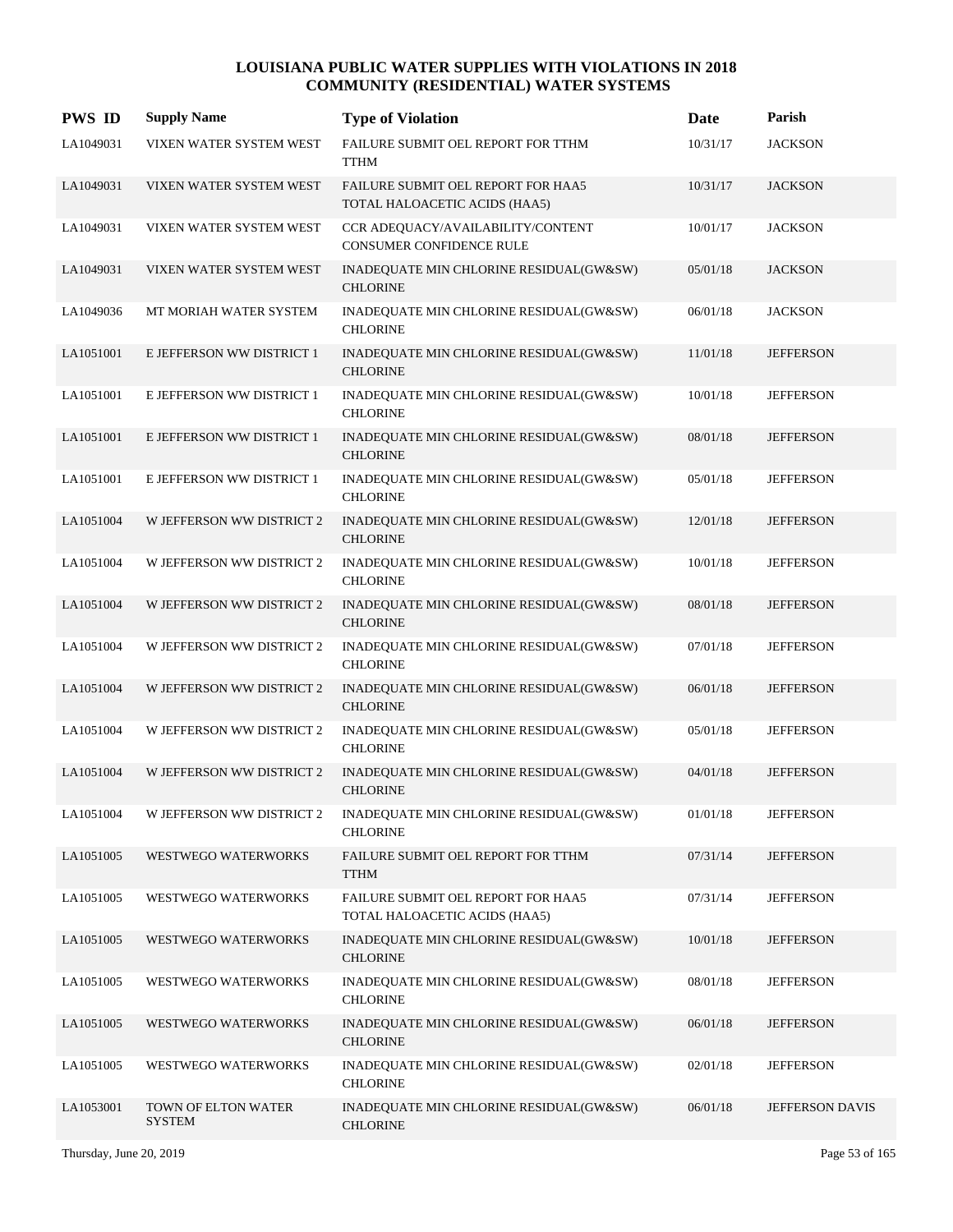| <b>PWS ID</b> | <b>Supply Name</b>                                | <b>Type of Violation</b>                                             | Date     | Parish                 |
|---------------|---------------------------------------------------|----------------------------------------------------------------------|----------|------------------------|
| LA1053005     | TOWN OF LAKE ARTHUR<br><b>WATER SYSTEM</b>        | INADEQUATE MIN CHLORINE RESIDUAL(GW&SW)<br><b>CHLORINE</b>           | 06/01/18 | JEFFERSON DAVIS        |
| LA1053006     | <b>TOWN OF WELSH WATER</b><br><b>SYSTEM</b>       | CCR ADEQUACY/AVAILABILITY/CONTENT<br><b>CONSUMER CONFIDENCE RULE</b> | 10/01/17 | <b>JEFFERSON DAVIS</b> |
| LA1053007     | VILLAGE OF FENTON WATER<br><b>SYSTEM</b>          | LEAD CONSUMER NOTICE (LCR)<br><b>LEAD &amp; COPPER RULE</b>          | 03/04/17 | <b>JEFFERSON DAVIS</b> |
| LA1053014     | JEFF DAVIS WATER AND<br><b>SEWER COMMISSION 1</b> | INADEQUATE MIN CHLORINE RESIDUAL(GW&SW)<br><b>CHLORINE</b>           | 06/01/18 | <b>JEFFERSON DAVIS</b> |
| LA1055003     | <b>CITY OF BROUSSARD WATER</b><br><b>SYSTEM</b>   | MONITOR GWR TRIGGERED/ADDITONAL, MAJOR<br>E. COLI                    | 06/01/14 | LAFAYETTE              |
| LA1055003     | <b>CITY OF BROUSSARD WATER</b><br><b>SYSTEM</b>   | MONITOR GWR TRIGGERED/ADDITONAL, MAJOR<br>E. COLI                    | 06/01/14 | LAFAYETTE              |
| LA1055003     | CITY OF BROUSSARD WATER<br><b>SYSTEM</b>          | MONITOR GWR TRIGGERED/ADDITONAL, MAJOR<br>E. COLI                    | 06/01/14 | LAFAYETTE              |
| LA1055003     | <b>CITY OF BROUSSARD WATER</b><br><b>SYSTEM</b>   | MONITOR GWR TRIGGERED/ADDITONAL, MAJOR<br>E. COLI                    | 06/01/14 | LAFAYETTE              |
| LA1055003     | CITY OF BROUSSARD WATER<br><b>SYSTEM</b>          | MONITOR GWR TRIGGERED/ADDITONAL, MAJOR<br>E. COLI                    | 06/01/14 | LAFAYETTE              |
| LA1055003     | CITY OF BROUSSARD WATER<br><b>SYSTEM</b>          | MONITOR GWR TRIGGERED/ADDITONAL, MAJOR<br>E. COLI                    | 06/01/14 | LAFAYETTE              |
| LA1055003     | CITY OF BROUSSARD WATER<br><b>SYSTEM</b>          | FAILURE ADDRESS DEFICIENCY (GWR)<br><b>GROUNDWATER RULE</b>          | 07/16/17 | LAFAYETTE              |
| LA1055003     | CITY OF BROUSSARD WATER<br><b>SYSTEM</b>          | FOLLOW-UP OR ROUTINE TAP M/R (LCR)<br><b>LEAD &amp; COPPER RULE</b>  | 10/01/18 | LAFAYETTE              |
| LA1055003     | <b>CITY OF BROUSSARD WATER</b><br><b>SYSTEM</b>   | CCR ADEQUACY/AVAILABILITY/CONTENT<br>CONSUMER CONFIDENCE RULE        | 10/01/17 | LAFAYETTE              |
| LA1055013     | G & R MOBILE HOME PARK<br>WATER SYSTEM            | WATER QUALITY PARAMETER M/R (LCR)<br><b>LEAD &amp; COPPER RULE</b>   | 01/01/16 | LAFAYETTE              |
| LA1055013     | G & R MOBILE HOME PARK<br><b>WATER SYSTEM</b>     | INADEQUATE MIN CHLORINE RESIDUAL(GW&SW)<br><b>CHLORINE</b>           | 07/01/18 | LAFAYETTE              |
| LA1055015     | <b>HOLIDAY MOBILE HOME</b><br>VILLA WATER SYSTEM  | PUBLIC EDUCATION (LCR)<br><b>LEAD &amp; COPPER RULE</b>              | 12/06/18 | LAFAYETTE              |
| LA1055015     | <b>HOLIDAY MOBILE HOME</b><br>VILLA WATER SYSTEM  | LEAD CONSUMER NOTICE (LCR)<br><b>LEAD &amp; COPPER RULE</b>          | 12/06/18 | LAFAYETTE              |
| LA1055015     | <b>HOLIDAY MOBILE HOME</b><br>VILLA WATER SYSTEM  | INADEQUATE MIN CHLORINE RESIDUAL(GW&SW)<br><b>CHLORINE</b>           | 09/01/18 | LAFAYETTE              |
| LA1055015     | <b>HOLIDAY MOBILE HOME</b><br>VILLA WATER SYSTEM  | INADEQUATE MIN CHLORINE RESIDUAL(GW&SW)<br><b>CHLORINE</b>           | 07/01/18 | LAFAYETTE              |
| LA1055015     | HOLIDAY MOBILE HOME<br>VILLA WATER SYSTEM         | 5% DS BELOW MIN 0.5-2 MONTHS CONSEC(GW)<br><b>CHLORINE</b>           | 12/01/18 | LAFAYETTE              |
| LA1055015     | <b>HOLIDAY MOBILE HOME</b><br>VILLA WATER SYSTEM  | 5% DS BELOW MIN 0.5-2 MONTHS CONSEC(GW)<br><b>CHLORINE</b>           | 11/01/18 | LAFAYETTE              |
| LA1055015     | <b>HOLIDAY MOBILE HOME</b><br>VILLA WATER SYSTEM  | 5% DS BELOW MIN 0.5-2 MONTHS CONSEC(GW)<br><b>CHLORINE</b>           | 10/01/18 | LAFAYETTE              |
| LA1055060     | ANGELLES TRAILER PARK<br>WATER SYSTEM             | INADEQUATE MIN CHLORINE RESIDUAL(GW&SW)<br><b>CHLORINE</b>           | 07/01/18 | LAFAYETTE              |
| LA1055060     | ANGELLES TRAILER PARK<br>WATER SYSTEM             | INADEQUATE MIN CHLORINE RESIDUAL(GW&SW)<br><b>CHLORINE</b>           | 05/01/18 | LAFAYETTE              |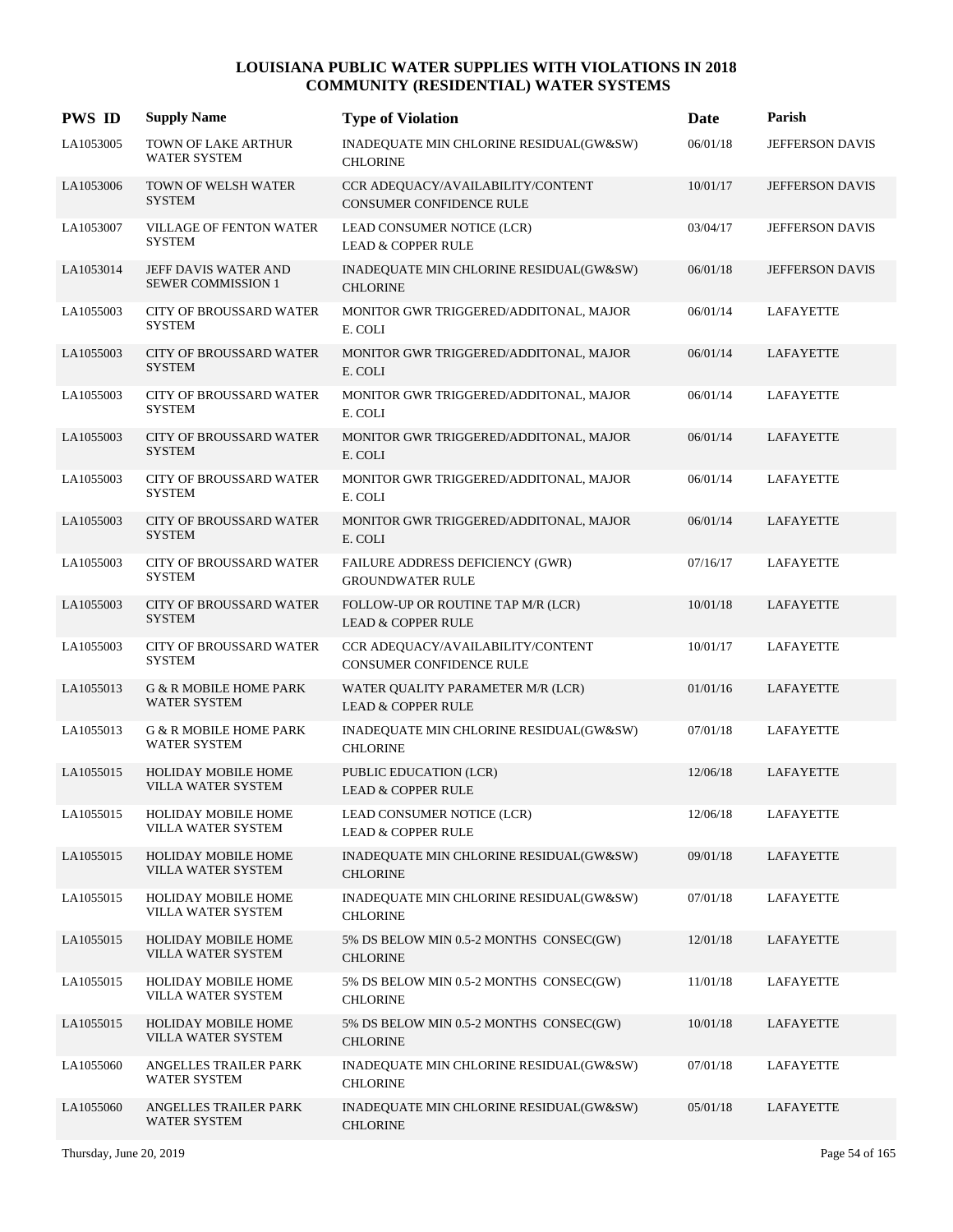| <b>PWS ID</b> | <b>Supply Name</b>                                      | <b>Type of Violation</b>                                                     | Date     | Parish           |
|---------------|---------------------------------------------------------|------------------------------------------------------------------------------|----------|------------------|
| LA1055067     | LAKEVIEW TRAILER PARK<br><b>WATER SYSTEM</b>            | LEVEL 1 ASSESS, MULTIPLE TC POS (RTCR)<br>REVISED TOTAL COLIFORM RULE (RTCR) | 09/18/18 | LAFAYETTE        |
| LA1055067     | LAKEVIEW TRAILER PARK<br><b>WATER SYSTEM</b>            | LEVEL 1 ASSESS, MULTIPLE TC POS (RTCR)<br>REVISED TOTAL COLIFORM RULE (RTCR) | 06/26/18 | LAFAYETTE        |
| LA1055067     | LAKEVIEW TRAILER PARK<br><b>WATER SYSTEM</b>            | FOLLOW-UP OR ROUTINE TAP M/R (LCR)<br><b>LEAD &amp; COPPER RULE</b>          | 10/01/17 | LAFAYETTE        |
| LA1055067     | LAKEVIEW TRAILER PARK<br><b>WATER SYSTEM</b>            | FOLLOW-UP OR ROUTINE TAP M/R (LCR)<br><b>LEAD &amp; COPPER RULE</b>          | 10/01/16 | LAFAYETTE        |
| LA1055067     | <b>LAKEVIEW TRAILER PARK</b><br>WATER SYSTEM            | FOLLOW-UP OR ROUTINE TAP M/R (LCR)<br><b>LEAD &amp; COPPER RULE</b>          | 10/01/15 | LAFAYETTE        |
| LA1055067     | <b>LAKEVIEW TRAILER PARK</b><br><b>WATER SYSTEM</b>     | <b>CCR REPORT</b><br>CONSUMER CONFIDENCE RULE                                | 07/01/18 | LAFAYETTE        |
| LA1055067     | LAKEVIEW TRAILER PARK<br><b>WATER SYSTEM</b>            | PUBLIC NOTICE RULE LINKED TO VIOLATION<br>PUBLIC NOTICE                      | 10/24/18 | LAFAYETTE        |
| LA1055067     | <b>LAKEVIEW TRAILER PARK</b><br><b>WATER SYSTEM</b>     | PUBLIC NOTICE RULE LINKED TO VIOLATION<br><b>PUBLIC NOTICE</b>               | 03/19/18 | LAFAYETTE        |
| LA1055067     | LAKEVIEW TRAILER PARK<br>WATER SYSTEM                   | INADEQUATE MIN CHLORINE RESIDUAL(GW&SW)<br><b>CHLORINE</b>                   | 08/01/18 | LAFAYETTE        |
| LA1055067     | <b>LAKEVIEW TRAILER PARK</b><br><b>WATER SYSTEM</b>     | INADEQUATE MIN CHLORINE RESIDUAL(GW&SW)<br><b>CHLORINE</b>                   | 07/01/18 | LAFAYETTE        |
| LA1055067     | LAKEVIEW TRAILER PARK<br><b>WATER SYSTEM</b>            | INADEQUATE MIN CHLORINE RESIDUAL(GW&SW)<br><b>CHLORINE</b>                   | 06/01/18 | LAFAYETTE        |
| LA1055067     | <b>LAKEVIEW TRAILER PARK</b><br>WATER SYSTEM            | INADEQUATE MIN CHLORINE RESIDUAL(GW&SW)<br><b>CHLORINE</b>                   | 05/01/18 | LAFAYETTE        |
| LA1055067     | LAKEVIEW TRAILER PARK<br>WATER SYSTEM                   | INADEQUATE MIN CHLORINE RESIDUAL(GW&SW)<br><b>CHLORINE</b>                   | 04/01/18 | LAFAYETTE        |
| LA1055067     | LAKEVIEW TRAILER PARK<br><b>WATER SYSTEM</b>            | INADEQUATE MIN CHLORINE RESIDUAL(GW&SW)<br><b>CHLORINE</b>                   | 03/01/18 | LAFAYETTE        |
| LA1055067     | LAKEVIEW TRAILER PARK<br><b>WATER SYSTEM</b>            | INADEQUATE MIN CHLORINE RESIDUAL(GW&SW)<br><b>CHLORINE</b>                   | 02/01/18 | LAFAYETTE        |
| LA1055067     | <b>LAKEVIEW TRAILER PARK</b><br>WATER SYSTEM            | INADEQUATE MIN CHLORINE RESIDUAL(GW&SW)<br><b>CHLORINE</b>                   | 01/01/18 | LAFAYETTE        |
| LA1055067     | LAKEVIEW TRAILER PARK<br>WATER SYSTEM                   | 5% DS BELOW MIN 0.5-2 MONTHS CONSEC(GW)<br><b>CHLORINE</b>                   | 12/01/18 | <b>LAFAYETTE</b> |
| LA1055067     | LAKEVIEW TRAILER PARK<br><b>WATER SYSTEM</b>            | 5% DS BELOW MIN 0.5-2 MONTHS CONSEC(GW)<br><b>CHLORINE</b>                   | 11/01/18 | <b>LAFAYETTE</b> |
| LA1055067     | LAKEVIEW TRAILER PARK<br><b>WATER SYSTEM</b>            | 5% DS BELOW MIN 0.5-2 MONTHS CONSEC(GW)<br><b>CHLORINE</b>                   | 10/01/18 | LAFAYETTE        |
| LA1055067     | LAKEVIEW TRAILER PARK<br><b>WATER SYSTEM</b>            | 5% DS BELOW MIN 0.5-2 MONTHS CONSEC(GW)<br><b>CHLORINE</b>                   | 09/01/18 | <b>LAFAYETTE</b> |
| LA1055070     | VILLAGE QUEST SUBDIVISION<br><b>WATER SYSTEM</b>        | LEAD CONSUMER NOTICE (LCR)<br><b>LEAD &amp; COPPER RULE</b>                  | 04/28/16 | LAFAYETTE        |
| LA1055070     | <b>VILLAGE QUEST SUBDIVISION</b><br><b>WATER SYSTEM</b> | INADEQUATE MIN CHLORINE RESIDUAL(GW&SW)<br><b>CHLORINE</b>                   | 08/01/18 | LAFAYETTE        |
| LA1055074     | ROYAL MOBILE ESTATES<br><b>WATER SYSTEM</b>             | <b>CCR REPORT</b><br>CONSUMER CONFIDENCE RULE                                | 07/01/17 | LAFAYETTE        |
| LA1055074     | ROYAL MOBILE ESTATES<br><b>WATER SYSTEM</b>             | CCR ADEQUACY/AVAILABILITY/CONTENT<br>CONSUMER CONFIDENCE RULE                | 10/01/17 | LAFAYETTE        |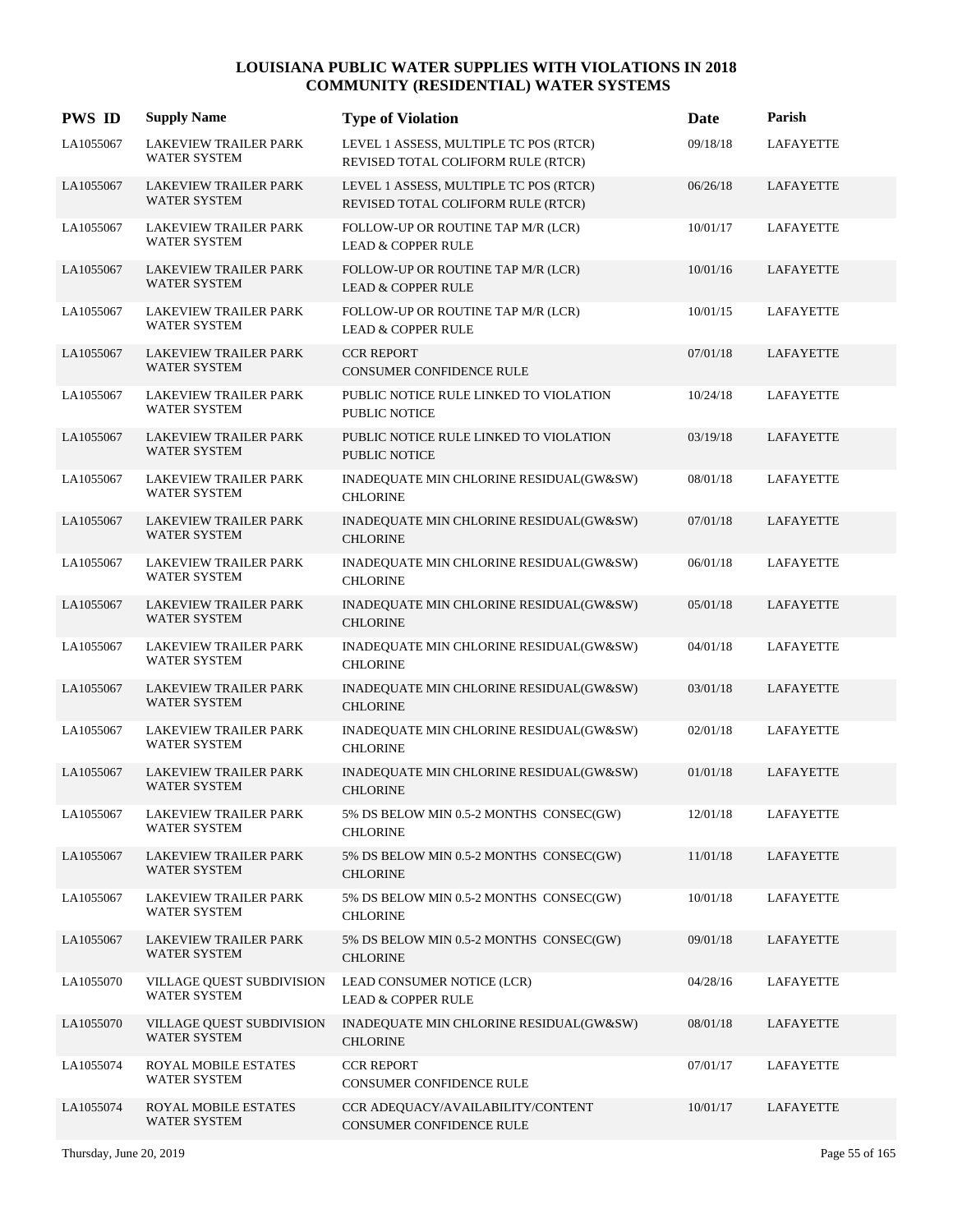| <b>PWS ID</b> | <b>Supply Name</b>                                     | <b>Type of Violation</b>                                                             | Date     | Parish           |
|---------------|--------------------------------------------------------|--------------------------------------------------------------------------------------|----------|------------------|
| LA1055074     | ROYAL MOBILE ESTATES<br>WATER SYSTEM                   | INADEQUATE MIN CHLORINE RESIDUAL(GW&SW)<br><b>CHLORINE</b>                           | 08/01/18 | <b>LAFAYETTE</b> |
| LA1055082     | <b>BELLE PLACE TRAILER PARK</b><br><b>WATER SYSTEM</b> | FOLLOW-UP OR ROUTINE TAP M/R (LCR)<br><b>LEAD &amp; COPPER RULE</b>                  | 10/01/18 | LAFAYETTE        |
| LA1055094     | <b>BELLEVILLE SUBDIVISION</b><br><b>WATER SYSTEM</b>   | FAILURE ADDRESS DEFICIENCY (GWR)<br><b>GROUNDWATER RULE</b>                          | 06/16/18 | LAFAYETTE        |
| LA1055094     | BELLEVILLE SUBDIVISION<br>WATER SYSTEM                 | FAILURE ADDRESS DEFICIENCY (GWR)<br><b>GROUNDWATER RULE</b>                          | 06/16/18 | LAFAYETTE        |
| LA1055094     | <b>BELLEVILLE SUBDIVISION</b><br><b>WATER SYSTEM</b>   | FAILURE ADDRESS DEFICIENCY (GWR)<br><b>GROUNDWATER RULE</b>                          | 06/16/18 | LAFAYETTE        |
| LA1055094     | <b>BELLEVILLE SUBDIVISION</b><br><b>WATER SYSTEM</b>   | FAILURE ADDRESS DEFICIENCY (GWR)<br><b>GROUNDWATER RULE</b>                          | 06/16/18 | LAFAYETTE        |
| LA1055094     | <b>BELLEVILLE SUBDIVISION</b><br><b>WATER SYSTEM</b>   | FAILURE ADDRESS DEFICIENCY (GWR)<br><b>GROUNDWATER RULE</b>                          | 06/27/12 | LAFAYETTE        |
| LA1055094     | BELLEVILLE SUBDIVISION<br><b>WATER SYSTEM</b>          | LEAD CONSUMER NOTICE (LCR)<br><b>LEAD &amp; COPPER RULE</b>                          | 04/28/16 | <b>LAFAYETTE</b> |
| LA1055094     | <b>BELLEVILLE SUBDIVISION</b><br><b>WATER SYSTEM</b>   | PUBLIC NOTICE RULE LINKED TO VIOLATION<br>PUBLIC NOTICE                              | 08/05/18 | LAFAYETTE        |
| LA1055094     | <b>BELLEVILLE SUBDIVISION</b><br><b>WATER SYSTEM</b>   | INADEQUATE MIN CHLORINE RESIDUAL(GW&SW)<br><b>CHLORINE</b>                           | 08/01/18 | LAFAYETTE        |
| LA1055101     | <b>SYSTEM</b>                                          | TESI JACKSON SQUARE WATER INADEQUATE MIN CHLORINE RESIDUAL(GW&SW)<br><b>CHLORINE</b> | 09/01/18 | LAFAYETTE        |
| LA1055103     | <b>SUNRISE ADDITION TRAILER</b><br><b>PARK WS</b>      | MCL, SINGLE SAMPLE<br><b>NITRITE</b>                                                 | 10/01/18 | LAFAYETTE        |
| LA1055103     | SUNRISE ADDITION TRAILER<br><b>PARK WS</b>             | <b>CCR REPORT</b><br>CONSUMER CONFIDENCE RULE                                        | 07/01/17 | LAFAYETTE        |
| LA1055103     | <b>SUNRISE ADDITION TRAILER</b><br><b>PARK WS</b>      | PUBLIC NOTICE RULE LINKED TO VIOLATION<br><b>PUBLIC NOTICE</b>                       | 04/19/11 | LAFAYETTE        |
| LA1055123     | ROYAL VISTA MHP WATER<br><b>SYSTEM</b>                 | FOLLOW-UP OR ROUTINE TAP M/R (LCR)<br><b>LEAD &amp; COPPER RULE</b>                  | 10/01/18 | <b>LAFAYETTE</b> |
| LA1055123     | ROYAL VISTA MHP WATER<br><b>SYSTEM</b>                 | <b>CCR REPORT</b><br><b>CONSUMER CONFIDENCE RULE</b>                                 | 07/01/17 | LAFAYETTE        |
| LA1055123     | ROYAL VISTA MHP WATER<br><b>SYSTEM</b>                 | CCR ADEQUACY/AVAILABILITY/CONTENT<br>CONSUMER CONFIDENCE RULE                        | 10/01/17 | <b>LAFAYETTE</b> |
| LA1055125     | SHADY OAKS ESTATES WATER<br><b>SYSTEM</b>              | INADEQUATE MIN CHLORINE RESIDUAL(GW&SW)<br><b>CHLORINE</b>                           | 06/01/18 | LAFAYETTE        |
| LA1055128     | TESI SOUTHFIELD SQUARE<br>WATER SYSTEM                 | INADEQUATE MIN CHLORINE RESIDUAL(GW&SW)<br><b>CHLORINE</b>                           | 09/01/18 | LAFAYETTE        |
| LA1055132     | KINGS COURT MHP WATER<br><b>SYSTEM</b>                 | MONITORING, ROUTINE (DBP), MAJOR<br><b>CHLORINE</b>                                  | 10/01/18 | LAFAYETTE        |
| LA1055132     | KINGS COURT MHP WATER<br><b>SYSTEM</b>                 | MONITORING, ROUTINE, MAJOR (RTCR)<br>REVISED TOTAL COLIFORM RULE (RTCR)              | 11/01/18 | LAFAYETTE        |
| LA1055132     | KINGS COURT MHP WATER<br><b>SYSTEM</b>                 | LEAD CONSUMER NOTICE (LCR)<br><b>LEAD &amp; COPPER RULE</b>                          | 11/11/18 | LAFAYETTE        |
| LA1055132     | KINGS COURT MHP WATER<br><b>SYSTEM</b>                 | INADEQUATE MIN CHLORINE RESIDUAL(GW&SW)<br><b>CHLORINE</b>                           | 12/01/18 | LAFAYETTE        |
| LA1055132     | KINGS COURT MHP WATER<br><b>SYSTEM</b>                 | INADEQUATE MIN CHLORINE RESIDUAL(GW&SW)<br><b>CHLORINE</b>                           | 07/01/18 | LAFAYETTE        |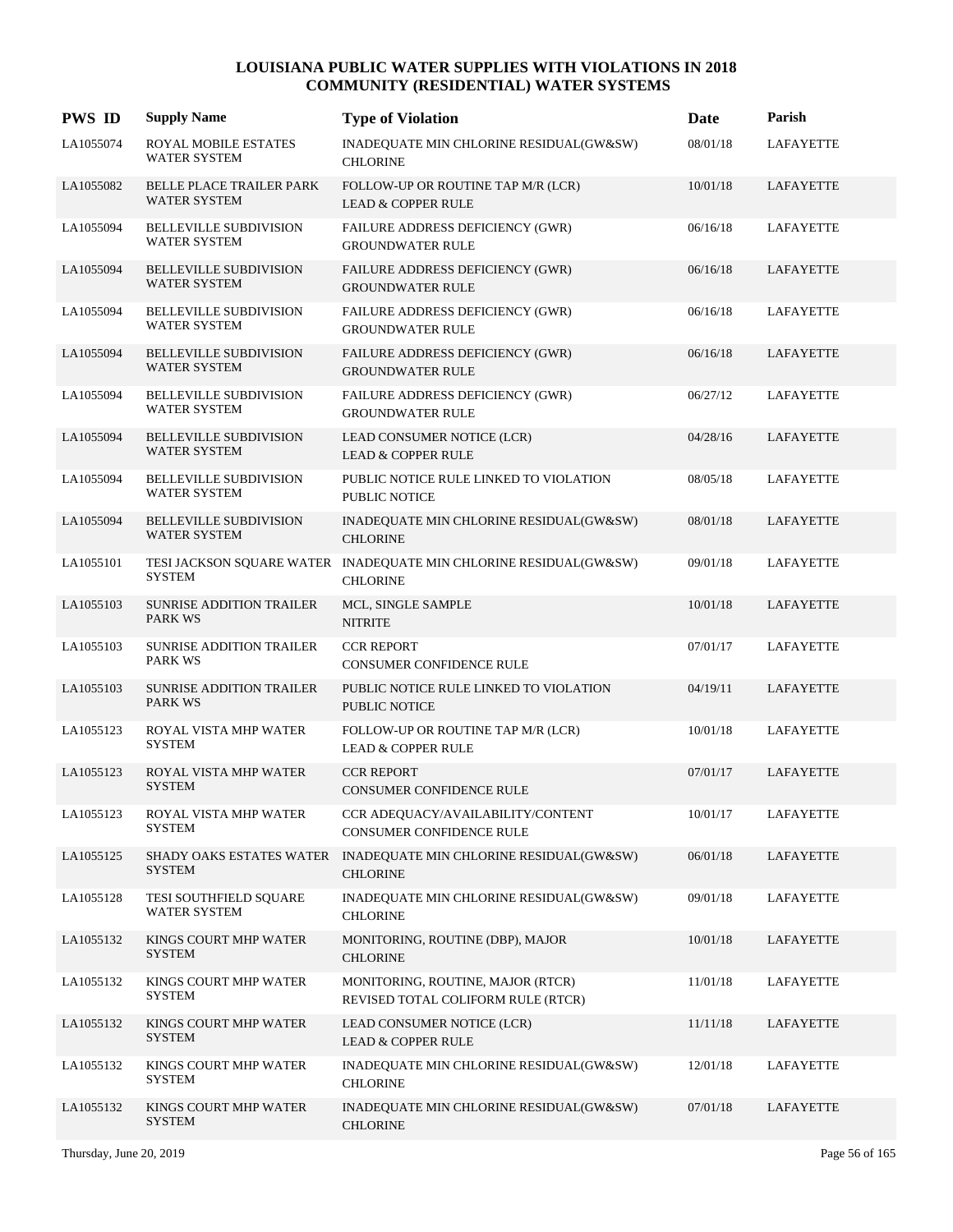| <b>PWS ID</b> | <b>Supply Name</b>                                        | <b>Type of Violation</b>                                              | Date     | Parish           |
|---------------|-----------------------------------------------------------|-----------------------------------------------------------------------|----------|------------------|
| LA1055137     | <b>MARKRIDGE PARK</b><br>SUBDIVISION WATER SYSTEM         | FAILURE ADDRESS DEFICIENCY (GWR)<br><b>GROUNDWATER RULE</b>           | 12/19/11 | <b>LAFAYETTE</b> |
| LA1055137     | <b>MARKRIDGE PARK</b><br>SUBDIVISION WATER SYSTEM         | LEAD CONSUMER NOTICE (LCR)<br><b>LEAD &amp; COPPER RULE</b>           | 04/28/16 | LAFAYETTE        |
| LA1055137     | <b>MARKRIDGE PARK</b><br>SUBDIVISION WATER SYSTEM         | INADEQUATE MIN CHLORINE RESIDUAL(GW&SW)<br><b>CHLORINE</b>            | 08/01/18 | LAFAYETTE        |
| LA1055138     | <b>GARDEN HEIGHTS</b><br>SUBDIVISION WATER SYSTEM         | CCR ADEQUACY/AVAILABILITY/CONTENT<br>CONSUMER CONFIDENCE RULE         | 10/01/17 | LAFAYETTE        |
| LA1055149     | WEST GATE TRAILER PARK<br><b>WATER SYSTEM</b>             | INADEQUATE MIN CHLORINE RESIDUAL(GW&SW)<br><b>CHLORINE</b>            | 09/01/18 | LAFAYETTE        |
| LA1055166     | <b>BROOKHOLLOW SUBDIVISION</b><br>WATER SYSTEM            | LEAD CONSUMER NOTICE (LCR)<br><b>LEAD &amp; COPPER RULE</b>           | 03/31/17 | LAFAYETTE        |
| LA1055193     | <b>CITY OF BROUSSARD</b><br>PURCHASE WATER SYSTEM         | <b>FAILURE ADDRESS DEFICIENCY (GWR)</b><br><b>GROUNDWATER RULE</b>    | 07/16/17 | LAFAYETTE        |
| LA1055193     | <b>CITY OF BROUSSARD</b><br>PURCHASE WATER SYSTEM         | LEAD CONSUMER NOTICE (LCR)<br><b>LEAD &amp; COPPER RULE</b>           | 04/28/16 | LAFAYETTE        |
| LA1055193     | <b>CITY OF BROUSSARD</b><br>PURCHASE WATER SYSTEM         | CCR ADEQUACY/AVAILABILITY/CONTENT<br>CONSUMER CONFIDENCE RULE         | 10/01/17 | LAFAYETTE        |
| LA1055194     | CITY OF BROUSSARD HWY 90<br><b>WATER SYSTEM</b>           | MONITOR GWR TRIGGERED/ADDITONAL, MAJOR<br>E. COLI                     | 06/20/14 | LAFAYETTE        |
| LA1055194     | CITY OF BROUSSARD HWY 90<br><b>WATER SYSTEM</b>           | MONITOR GWR TRIGGERED/ADDITONAL, MAJOR<br>E. COLI                     | 06/01/14 | LAFAYETTE        |
| LA1055194     | <b>CITY OF BROUSSARD HWY 90</b><br>WATER SYSTEM           | CCR ADEQUACY/AVAILABILITY/CONTENT<br>CONSUMER CONFIDENCE RULE         | 10/01/17 | LAFAYETTE        |
| LA1055195     | <b>CITY OF YOUNGSVILLE</b><br>PURCHASE WS                 | LEAD CONSUMER NOTICE (LCR)<br><b>LEAD &amp; COPPER RULE</b>           | 12/29/18 | LAFAYETTE        |
| LA1055196     | <b>MILTON PURCHASE WATER</b><br><b>SYSTEM</b>             | MONITORING, ROUTINE (DBP), MINOR<br><b>CHLORINE</b>                   | 01/01/18 | LAFAYETTE        |
| LA1055197     | <b>CHESTERS MOBILE HOME</b><br><b>ESTATE WATER SYSTEM</b> | INADEQUATE MIN CHLORINE RESIDUAL(GW&SW)<br><b>CHLORINE</b>            | 08/01/18 | LAFAYETTE        |
| LA1059001     | <b>BELAH FELLOWSHIP WATER</b><br><b>SYSTEM</b>            | FAILURE ADDRESS DEFICIENCY (GWR)<br><b>GROUNDWATER RULE</b>           | 11/02/15 | <b>LA SALLE</b>  |
| LA1059001     | <b>BELAH FELLOWSHIP WATER</b><br><b>SYSTEM</b>            | PUBLIC NOTICE RULE LINKED TO VIOLATION<br>PUBLIC NOTICE               | 07/01/17 | <b>LA SALLE</b>  |
| LA1059002     | <b>LASALLE WATERWORKS</b><br><b>DISTRICT 1</b>            | OCCT/SOWT RECOMMENDATION/STUDY (LCR)<br><b>LEAD &amp; COPPER RULE</b> | 07/11/18 | LA SALLE         |
| LA1059004     | TOWN OF OLLA WATER<br>SYSTEM                              | MCL, LRAA<br>TTHM                                                     | 10/01/18 | LA SALLE         |
| LA1059004     | TOWN OF OLLA WATER<br><b>SYSTEM</b>                       | MCL, LRAA<br>TTHM                                                     | 07/01/18 | LA SALLE         |
| LA1059004     | TOWN OF OLLA WATER<br><b>SYSTEM</b>                       | MCL, LRAA<br><b>TTHM</b>                                              | 04/01/18 | <b>LA SALLE</b>  |
| LA1059004     | TOWN OF OLLA WATER<br><b>SYSTEM</b>                       | MCL, LRAA<br><b>TTHM</b>                                              | 01/01/18 | <b>LA SALLE</b>  |
| LA1059004     | TOWN OF OLLA WATER<br><b>SYSTEM</b>                       | MCL, LRAA<br><b>TTHM</b>                                              | 01/01/18 | LA SALLE         |
| LA1059004     | TOWN OF OLLA WATER<br><b>SYSTEM</b>                       | FAILURE SUBMIT OEL REPORT FOR TTHM<br><b>TTHM</b>                     | 10/31/17 | LA SALLE         |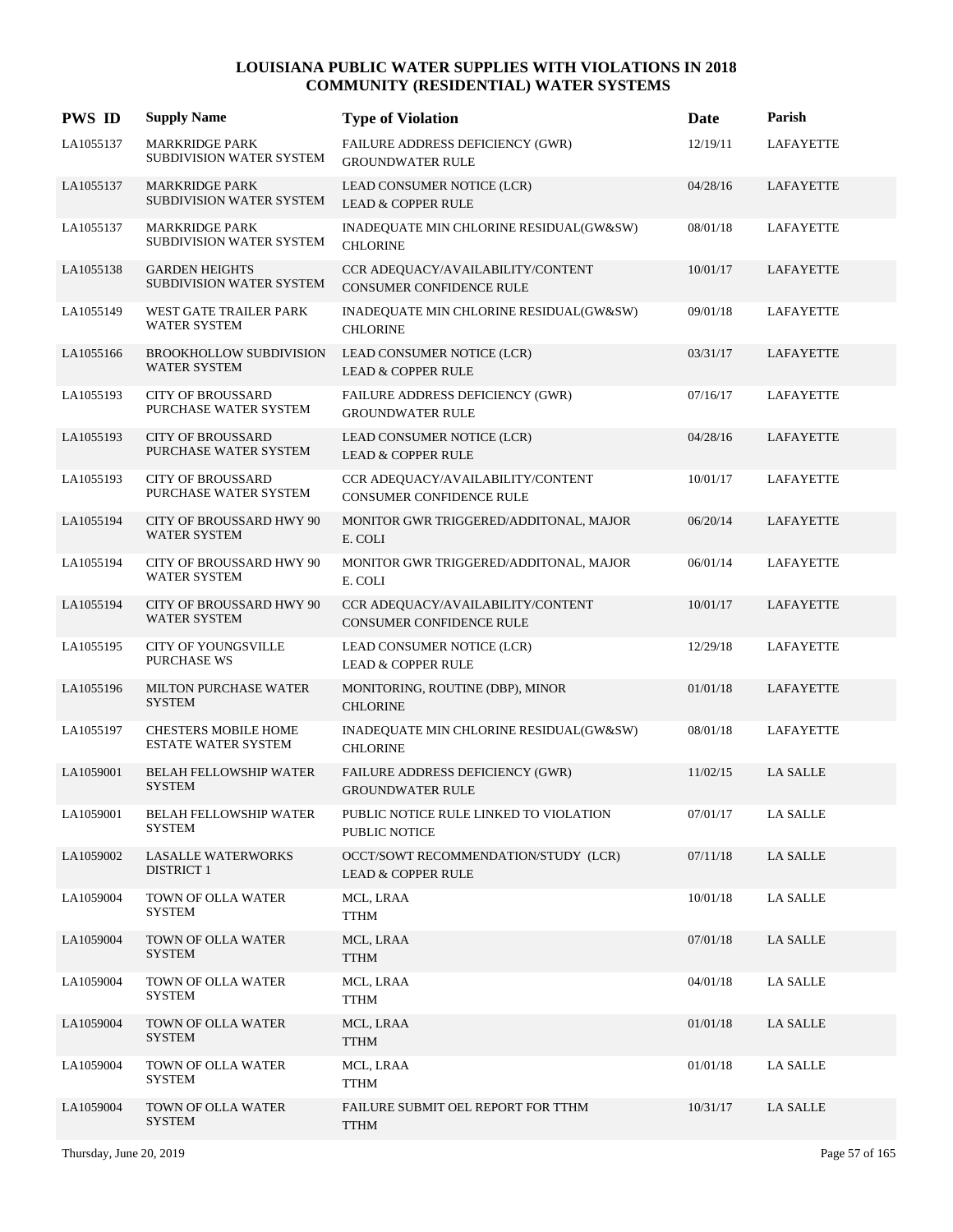| <b>PWS ID</b> | <b>Supply Name</b>                    | <b>Type of Violation</b>                                                             | Date     | Parish          |
|---------------|---------------------------------------|--------------------------------------------------------------------------------------|----------|-----------------|
| LA1059004     | TOWN OF OLLA WATER<br><b>SYSTEM</b>   | FAILURE SUBMIT OEL REPORT FOR TTHM<br><b>TTHM</b>                                    | 07/31/17 | <b>LA SALLE</b> |
| LA1059004     | TOWN OF OLLA WATER<br><b>SYSTEM</b>   | CCR ADEQUACY/AVAILABILITY/CONTENT<br><b>CONSUMER CONFIDENCE RULE</b>                 | 10/01/17 | <b>LA SALLE</b> |
| LA1059006     | PLEASANT RIDGE WATER<br><b>SYSTEM</b> | MCL, LRAA<br><b>TTHM</b>                                                             | 04/01/18 | <b>LA SALLE</b> |
| LA1059006     | PLEASANT RIDGE WATER<br><b>SYSTEM</b> | MCL, LRAA<br>TTHM                                                                    | 01/01/18 | <b>LA SALLE</b> |
| LA1059006     | PLEASANT RIDGE WATER<br><b>SYSTEM</b> | PUBLIC NOTICE RULE LINKED TO VIOLATION<br><b>PUBLIC NOTICE</b>                       | 05/30/17 | LA SALLE        |
| LA1059006     | PLEASANT RIDGE WATER<br><b>SYSTEM</b> | INADEQUATE MIN CHLORINE RESIDUAL(GW&SW)<br><b>CHLORINE</b>                           | 08/01/18 | LA SALLE        |
| LA1059009     |                                       | SUMMERVILLE WATER SYSTEM FAILURE ADDRESS DEFICIENCY (GWR)<br><b>GROUNDWATER RULE</b> | 12/01/14 | LA SALLE        |
| LA1059010     | TOWN OF TULLOS WATER<br><b>SYSTEM</b> | MCL, LRAA<br>TOTAL HALOACETIC ACIDS (HAA5)                                           | 10/01/18 | <b>LA SALLE</b> |
| LA1059010     | TOWN OF TULLOS WATER<br><b>SYSTEM</b> | MCL, LRAA<br>TTHM                                                                    | 10/01/18 | LA SALLE        |
| LA1059010     | TOWN OF TULLOS WATER<br><b>SYSTEM</b> | MCL, LRAA<br><b>TTHM</b>                                                             | 10/01/18 | LA SALLE        |
| LA1059010     | TOWN OF TULLOS WATER<br><b>SYSTEM</b> | MCL, LRAA<br>TOTAL HALOACETIC ACIDS (HAA5)                                           | 10/01/18 | LA SALLE        |
| LA1059010     | TOWN OF TULLOS WATER<br><b>SYSTEM</b> | MCL, LRAA<br>TOTAL HALOACETIC ACIDS (HAA5)                                           | 07/01/18 | LA SALLE        |
| LA1059010     | TOWN OF TULLOS WATER<br>SYSTEM        | MCL, LRAA<br>TOTAL HALOACETIC ACIDS (HAA5)                                           | 07/01/18 | <b>LA SALLE</b> |
| LA1059010     | TOWN OF TULLOS WATER<br><b>SYSTEM</b> | MCL, LRAA<br><b>TTHM</b>                                                             | 07/01/18 | LA SALLE        |
| LA1059010     | TOWN OF TULLOS WATER<br><b>SYSTEM</b> | MCL, LRAA<br>TTHM                                                                    | 07/01/18 | LA SALLE        |
| LA1059010     | TOWN OF TULLOS WATER<br><b>SYSTEM</b> | MCL, LRAA<br><b>TTHM</b>                                                             | 04/01/18 | <b>LA SALLE</b> |
| LA1059010     | TOWN OF TULLOS WATER<br>SYSTEM        | MCL, LRAA<br>TOTAL HALOACETIC ACIDS (HAA5)                                           | 04/01/18 | <b>LA SALLE</b> |
| LA1059010     | TOWN OF TULLOS WATER<br><b>SYSTEM</b> | MCL, LRAA<br><b>TTHM</b>                                                             | 04/01/18 | <b>LA SALLE</b> |
| LA1059010     | TOWN OF TULLOS WATER<br>SYSTEM        | MCL, LRAA<br>TOTAL HALOACETIC ACIDS (HAA5)                                           | 04/01/18 | LA SALLE        |
| LA1059010     | TOWN OF TULLOS WATER<br><b>SYSTEM</b> | MCL, LRAA<br>TOTAL HALOACETIC ACIDS (HAA5)                                           | 01/01/18 | <b>LA SALLE</b> |
| LA1059010     | TOWN OF TULLOS WATER<br><b>SYSTEM</b> | MCL, LRAA<br>TOTAL HALOACETIC ACIDS (HAA5)                                           | 01/01/18 | <b>LA SALLE</b> |
| LA1059010     | TOWN OF TULLOS WATER<br><b>SYSTEM</b> | MCL, LRAA<br><b>TTHM</b>                                                             | 01/01/18 | LA SALLE        |
| LA1059010     | TOWN OF TULLOS WATER<br><b>SYSTEM</b> | MCL, LRAA<br><b>TTHM</b>                                                             | 01/01/18 | LA SALLE        |
| LA1059010     | TOWN OF TULLOS WATER<br><b>SYSTEM</b> | FAILURE SUBMIT OEL REPORT FOR TTHM<br><b>TTHM</b>                                    | 10/31/17 | <b>LA SALLE</b> |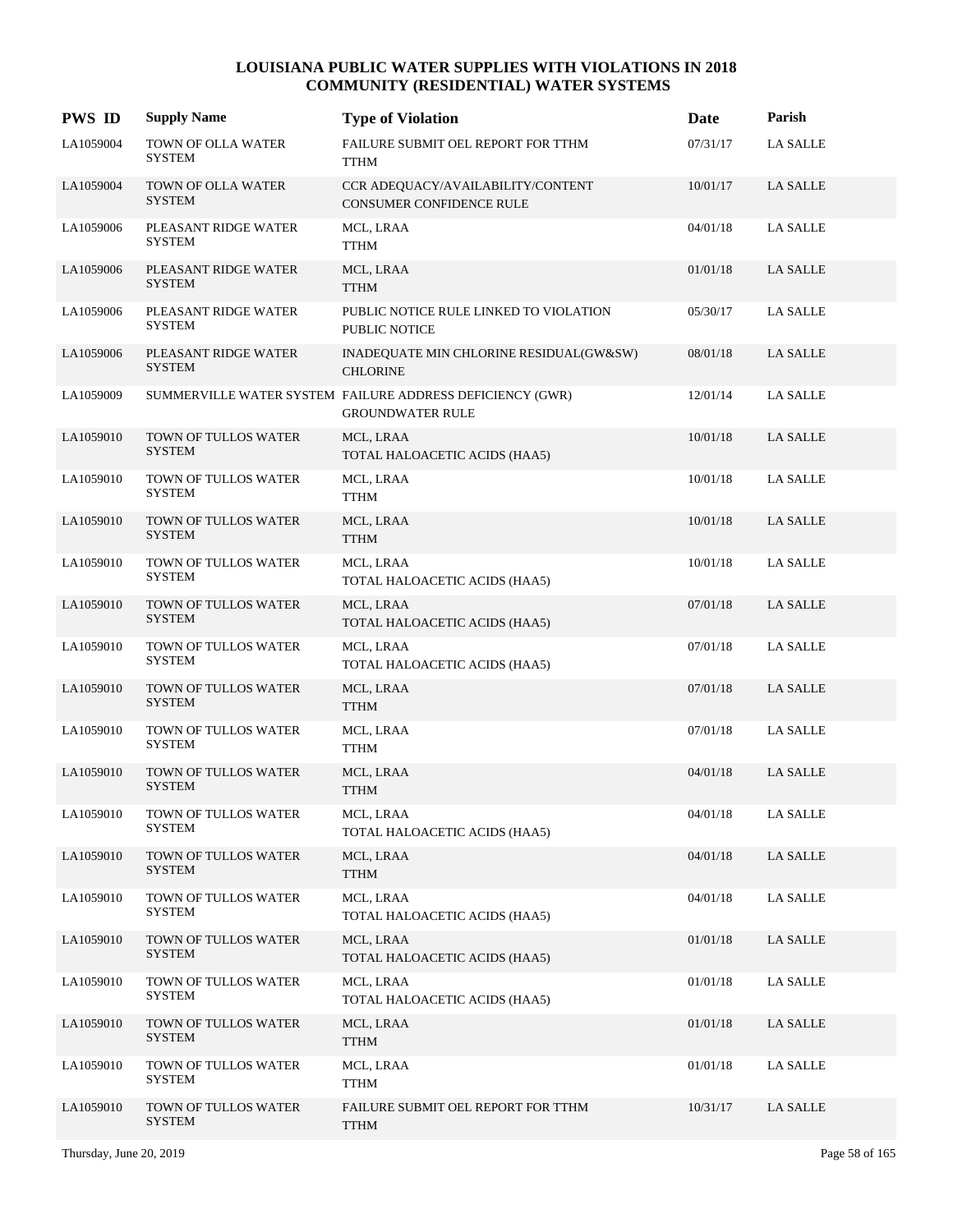| <b>PWS ID</b> | <b>Supply Name</b>                          | <b>Type of Violation</b>                                                            | <b>Date</b> | Parish          |
|---------------|---------------------------------------------|-------------------------------------------------------------------------------------|-------------|-----------------|
| LA1059010     | TOWN OF TULLOS WATER<br><b>SYSTEM</b>       | PUBLIC NOTICE RULE LINKED TO VIOLATION<br>PUBLIC NOTICE                             | 08/23/18    | <b>LA SALLE</b> |
| LA1059010     | TOWN OF TULLOS WATER<br><b>SYSTEM</b>       | PUBLIC NOTICE RULE LINKED TO VIOLATION<br>PUBLIC NOTICE                             | 12/13/17    | LA SALLE        |
| LA1059010     | TOWN OF TULLOS WATER<br><b>SYSTEM</b>       | INADEQUATE MIN CHLORINE RESIDUAL(GW&SW)<br><b>CHLORINE</b>                          | 08/01/18    | LA SALLE        |
| LA1059010     | TOWN OF TULLOS WATER<br><b>SYSTEM</b>       | INADEQUATE MIN CHLORINE RESIDUAL(GW&SW)<br><b>CHLORINE</b>                          | 06/01/18    | LA SALLE        |
| LA1059010     | TOWN OF TULLOS WATER<br><b>SYSTEM</b>       | INADEQUATE MIN CHLORINE RESIDUAL(GW&SW)<br><b>CHLORINE</b>                          | 05/01/18    | <b>LA SALLE</b> |
| LA1059010     | TOWN OF TULLOS WATER<br><b>SYSTEM</b>       | INADEQUATE MIN CHLORINE RESIDUAL(GW&SW)<br><b>CHLORINE</b>                          | 01/01/18    | LA SALLE        |
| LA1059010     | TOWN OF TULLOS WATER<br><b>SYSTEM</b>       | 5% DS BELOW MIN 0.5-2 MONTHS CONSEC(GW)<br><b>CHLORINE</b>                          | 02/01/18    | LA SALLE        |
| LA1059013     | ROGERS COMMUNITY WATER<br>SYSTEM INC        | LEAD CONSUMER NOTICE (LCR)<br><b>LEAD &amp; COPPER RULE</b>                         | 01/12/18    | <b>LA SALLE</b> |
| LA1059013     | ROGERS COMMUNITY WATER<br>SYSTEM INC        | CCR ADEOUACY/AVAILABILITY/CONTENT<br><b>CONSUMER CONFIDENCE RULE</b>                | 10/01/17    | <b>LA SALLE</b> |
| LA1059013     | ROGERS COMMUNITY WATER<br>SYSTEM INC        | INADEQUATE MIN CHLORINE RESIDUAL(GW&SW)<br><b>CHLORINE</b>                          | 08/01/18    | <b>LA SALLE</b> |
| LA1059014     | <b>SYSTEM</b>                               | MANIFEST RHINEHART WATER INADEQUATE MIN CHLORINE RESIDUAL(GW&SW)<br><b>CHLORINE</b> | 11/01/18    | <b>LA SALLE</b> |
| LA1059014     | <b>SYSTEM</b>                               | MANIFEST RHINEHART WATER INADEQUATE MIN CHLORINE RESIDUAL(GW&SW)<br><b>CHLORINE</b> | 05/01/18    | <b>LA SALLE</b> |
| LA1059019     | PLEASANT RIDGE WATER<br><b>SYSTEM SOUTH</b> | MCL, LRAA<br><b>TTHM</b>                                                            | 10/01/18    | <b>LA SALLE</b> |
| LA1059019     | PLEASANT RIDGE WATER<br><b>SYSTEM SOUTH</b> | MCL, LRAA<br><b>TTHM</b>                                                            | 07/01/18    | <b>LA SALLE</b> |
| LA1059019     | PLEASANT RIDGE WATER<br><b>SYSTEM SOUTH</b> | MCL, LRAA<br>TTHM                                                                   | 07/01/18    | <b>LA SALLE</b> |
| LA1059019     | PLEASANT RIDGE WATER<br><b>SYSTEM SOUTH</b> | MCL, LRAA<br>TTHM                                                                   | 04/01/18    | <b>LA SALLE</b> |
| LA1059019     | PLEASANT RIDGE WATER<br><b>SYSTEM SOUTH</b> | MCL, LRAA<br><b>TTHM</b>                                                            | 01/01/18    | <b>LA SALLE</b> |
| LA1059019     | PLEASANT RIDGE WATER<br><b>SYSTEM SOUTH</b> | MCL, LRAA<br><b>TTHM</b>                                                            | 01/01/18    | LA SALLE        |
| LA1061002     | CHOUDRANT WATER SYSTEM                      | INADEQUATE MIN CHLORINE RESIDUAL(GW&SW)<br><b>CHLORINE</b>                          | 08/01/18    | <b>LINCOLN</b>  |
| LA1061002     | CHOUDRANT WATER SYSTEM                      | INADEQUATE MIN CHLORINE RESIDUAL(GW&SW)<br><b>CHLORINE</b>                          | 04/01/18    | <b>LINCOLN</b>  |
| LA1061003     | DUBACH WATER SYSTEM                         | MCL, LRAA<br>${\sf TTHM}$                                                           | 04/01/18    | <b>LINCOLN</b>  |
| LA1061003     | DUBACH WATER SYSTEM                         | MCL, LRAA<br><b>TTHM</b>                                                            | 01/01/18    | <b>LINCOLN</b>  |
| LA1061003     | DUBACH WATER SYSTEM                         | FAILURE SUBMIT OEL REPORT FOR TTHM<br><b>TTHM</b>                                   | 10/31/17    | <b>LINCOLN</b>  |
| LA1061003     | DUBACH WATER SYSTEM                         | FAILURE SUBMIT OEL REPORT FOR TTHM<br><b>TTHM</b>                                   | 07/31/14    | <b>LINCOLN</b>  |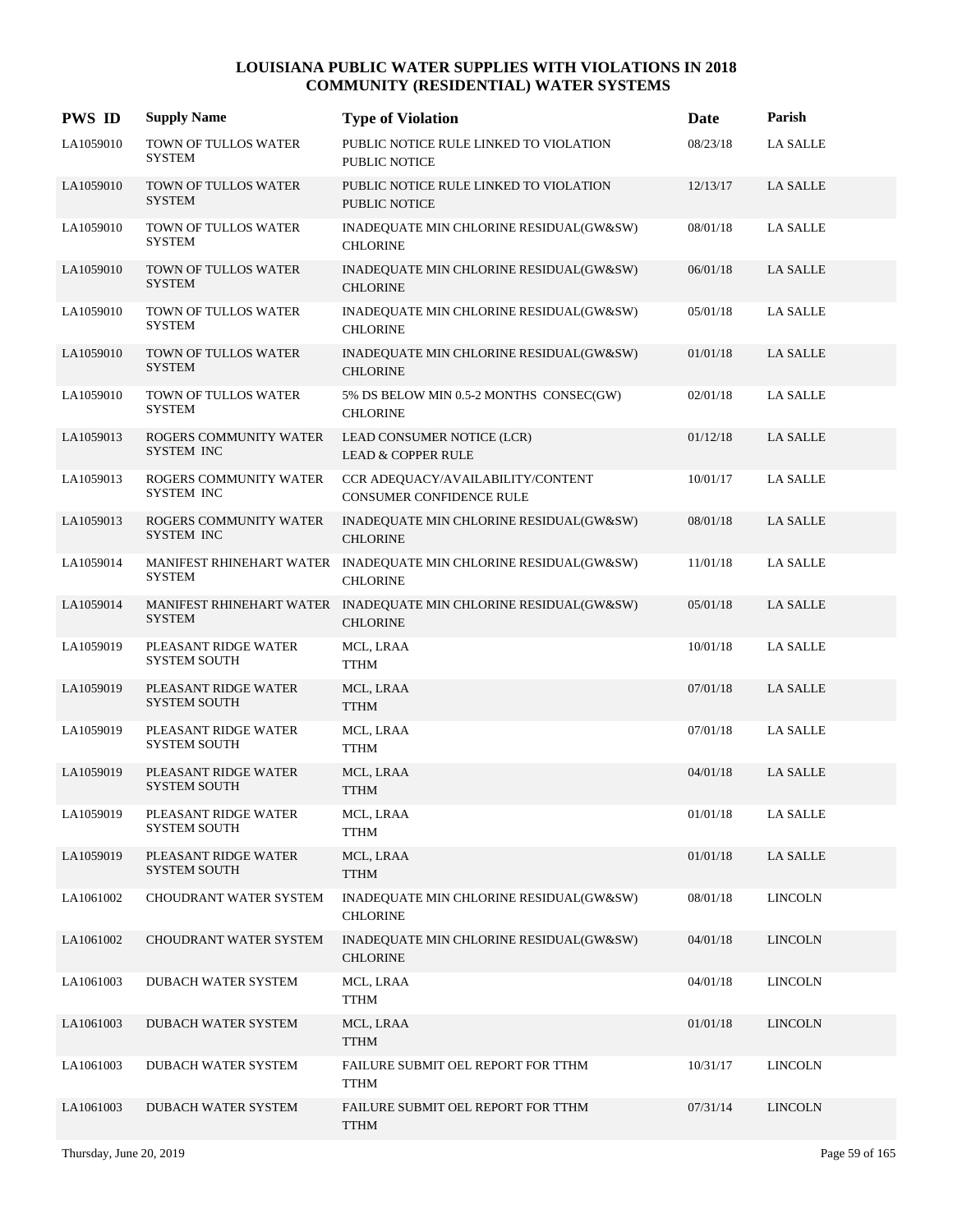| <b>PWS ID</b> | <b>Supply Name</b>                             | <b>Type of Violation</b>                                       | Date     | Parish         |
|---------------|------------------------------------------------|----------------------------------------------------------------|----------|----------------|
| LA1061003     | DUBACH WATER SYSTEM                            | CCR ADEQUACY/AVAILABILITY/CONTENT<br>CONSUMER CONFIDENCE RULE  | 10/01/17 | <b>LINCOLN</b> |
| LA1061005     | <b>GRAMBLING STATE</b><br>UNIVERSITY WS        | FAILURE ADDRESS DEFICIENCY (GWR)<br><b>GROUNDWATER RULE</b>    | 05/01/18 | <b>LINCOLN</b> |
| LA1061005     | <b>GRAMBLING STATE</b><br><b>UNIVERSITY WS</b> | FAILURE ADDRESS DEFICIENCY (GWR)<br><b>GROUNDWATER RULE</b>    | 05/01/18 | <b>LINCOLN</b> |
| LA1061005     | <b>GRAMBLING STATE</b><br><b>UNIVERSITY WS</b> | FAILURE ADDRESS DEFICIENCY (GWR)<br><b>GROUNDWATER RULE</b>    | 05/01/18 | <b>LINCOLN</b> |
| LA1061005     | <b>GRAMBLING STATE</b><br>UNIVERSITY WS        | FAILURE ADDRESS DEFICIENCY (GWR)<br><b>GROUNDWATER RULE</b>    | 05/01/18 | <b>LINCOLN</b> |
| LA1061005     | <b>GRAMBLING STATE</b><br>UNIVERSITY WS        | FAILURE ADDRESS DEFICIENCY (GWR)<br><b>GROUNDWATER RULE</b>    | 05/01/18 | <b>LINCOLN</b> |
| LA1061005     | <b>GRAMBLING STATE</b><br>UNIVERSITY WS        | <b>CCR REPORT</b><br>CONSUMER CONFIDENCE RULE                  | 07/01/18 | <b>LINCOLN</b> |
| LA1061005     | <b>GRAMBLING STATE</b><br><b>UNIVERSITY WS</b> | <b>CCR REPORT</b><br><b>CONSUMER CONFIDENCE RULE</b>           | 07/01/17 | <b>LINCOLN</b> |
| LA1061005     | <b>GRAMBLING STATE</b><br>UNIVERSITY WS        | CCR ADEQUACY/AVAILABILITY/CONTENT<br>CONSUMER CONFIDENCE RULE  | 10/01/17 | <b>LINCOLN</b> |
| LA1061005     | <b>GRAMBLING STATE</b><br>UNIVERSITY WS        | INADEQUATE MIN CHLORINE RESIDUAL(GW&SW)<br><b>CHLORINE</b>     | 12/01/18 | <b>LINCOLN</b> |
| LA1061006     | <b>GRAMBLING WATER SYSTEM</b>                  | LEAD CONSUMER NOTICE (LCR)<br><b>LEAD &amp; COPPER RULE</b>    | 02/17/18 | <b>LINCOLN</b> |
| LA1061006     | <b>GRAMBLING WATER SYSTEM</b>                  | INADEQUATE MIN CHLORINE RESIDUAL(GW&SW)<br><b>CHLORINE</b>     | 07/01/18 | <b>LINCOLN</b> |
| LA1061008     | <b>HICO WATER SYSTEM</b>                       | MCL, LRAA<br><b>TTHM</b>                                       | 10/01/18 | <b>LINCOLN</b> |
| LA1061008     | HICO WATER SYSTEM                              | MCL, LRAA<br><b>TTHM</b>                                       | 10/01/18 | <b>LINCOLN</b> |
| LA1061008     | <b>HICO WATER SYSTEM</b>                       | MCL, LRAA<br><b>TTHM</b>                                       | 07/01/18 | <b>LINCOLN</b> |
| LA1061008     | <b>HICO WATER SYSTEM</b>                       | MCL, LRAA<br><b>TTHM</b>                                       | 07/01/18 | <b>LINCOLN</b> |
| LA1061008     | HICO WATER SYSTEM                              | MCL, LRAA<br><b>TTHM</b>                                       | 04/01/18 | <b>LINCOLN</b> |
| LA1061008     | <b>HICO WATER SYSTEM</b>                       | MCL, LRAA<br><b>TTHM</b>                                       | 04/01/18 | <b>LINCOLN</b> |
| LA1061008     | HICO WATER SYSTEM                              | MCL, LRAA<br><b>TTHM</b>                                       | 01/01/18 | <b>LINCOLN</b> |
| LA1061008     | HICO WATER SYSTEM                              | MCL, LRAA<br><b>TTHM</b>                                       | 01/01/18 | <b>LINCOLN</b> |
| LA1061008     | HICO WATER SYSTEM                              | FAILURE SUBMIT OEL REPORT FOR TTHM<br><b>TTHM</b>              | 10/31/17 | <b>LINCOLN</b> |
| LA1061008     | HICO WATER SYSTEM                              | FAILURE SUBMIT OEL REPORT FOR TTHM<br><b>TTHM</b>              | 07/31/17 | <b>LINCOLN</b> |
| LA1061008     | <b>HICO WATER SYSTEM</b>                       | CCR ADEQUACY/AVAILABILITY/CONTENT<br>CONSUMER CONFIDENCE RULE  | 10/01/17 | <b>LINCOLN</b> |
| LA1061008     | <b>HICO WATER SYSTEM</b>                       | PUBLIC NOTICE RULE LINKED TO VIOLATION<br><b>PUBLIC NOTICE</b> | 10/24/17 | <b>LINCOLN</b> |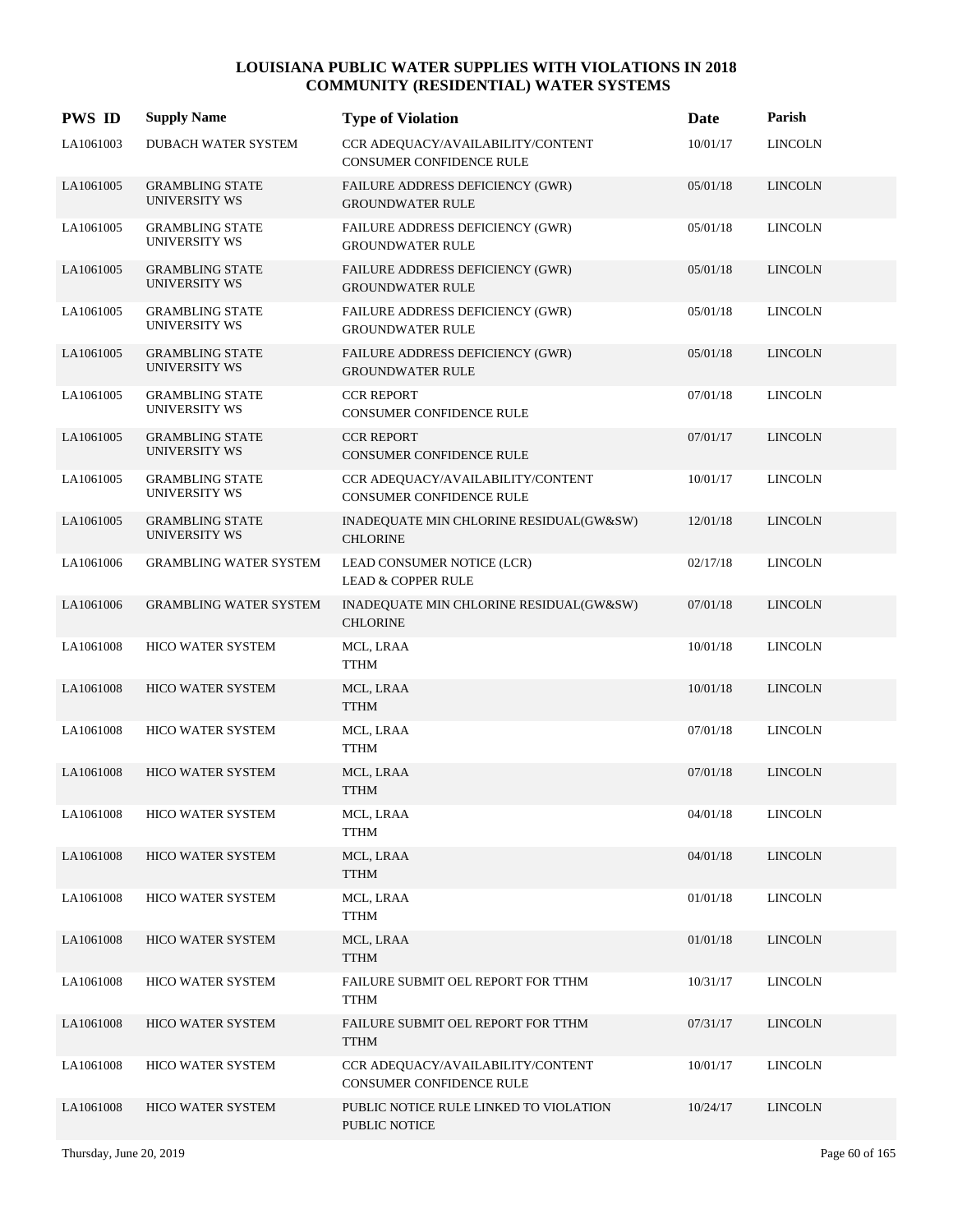| <b>PWS ID</b> | <b>Supply Name</b>                                   | <b>Type of Violation</b>                                                                        | Date     | Parish            |
|---------------|------------------------------------------------------|-------------------------------------------------------------------------------------------------|----------|-------------------|
| LA1061010     | LINCOLN PARISH<br><b>WATERWORKS DISTRICT #3</b>      | CCR ADEQUACY/AVAILABILITY/CONTENT<br>CONSUMER CONFIDENCE RULE                                   | 10/01/17 | <b>LINCOLN</b>    |
| LA1061016     |                                                      | GRAMBLING STATE UNIV WEST FAILURE ADDRESS DEFICIENCY (GWR)<br><b>GROUNDWATER RULE</b>           | 12/16/18 | <b>LINCOLN</b>    |
| LA1061016     |                                                      | GRAMBLING STATE UNIV WEST FAILURE ADDRESS DEFICIENCY (GWR)<br><b>GROUNDWATER RULE</b>           | 12/16/18 | <b>LINCOLN</b>    |
| LA1061016     |                                                      | GRAMBLING STATE UNIV WEST FAILURE ADDRESS DEFICIENCY (GWR)<br><b>GROUNDWATER RULE</b>           | 12/16/18 | <b>LINCOLN</b>    |
| LA1061016     |                                                      | GRAMBLING STATE UNIV WEST OCCT/SOWT RECOMMENDATION/STUDY (LCR)<br><b>LEAD &amp; COPPER RULE</b> | 07/11/18 | <b>LINCOLN</b>    |
| LA1061016     |                                                      | GRAMBLING STATE UNIV WEST LEAD CONSUMER NOTICE (LCR)<br><b>LEAD &amp; COPPER RULE</b>           | 03/18/18 | <b>LINCOLN</b>    |
| LA1061016     | GRAMBLING STATE UNIV WEST CCR REPORT                 | CONSUMER CONFIDENCE RULE                                                                        | 07/01/18 | <b>LINCOLN</b>    |
| LA1061016     | GRAMBLING STATE UNIV WEST CCR REPORT                 | CONSUMER CONFIDENCE RULE                                                                        | 07/01/17 | <b>LINCOLN</b>    |
| LA1061016     |                                                      | GRAMBLING STATE UNIV WEST CCR ADEQUACY/AVAILABILITY/CONTENT<br>CONSUMER CONFIDENCE RULE         | 10/01/17 | <b>LINCOLN</b>    |
| LA1061016     |                                                      | GRAMBLING STATE UNIV WEST INADEQUATE MIN CHLORINE RESIDUAL(GW&SW)<br><b>CHLORINE</b>            | 04/01/18 | <b>LINCOLN</b>    |
| LA1061024     | CULBERTSON WATER SYSTEM                              | MCL, LRAA<br><b>TTHM</b>                                                                        | 10/01/18 | <b>LINCOLN</b>    |
| LA1061024     | <b>CULBERTSON WATER SYSTEM</b>                       | MCL, LRAA<br><b>TTHM</b>                                                                        | 07/01/18 | <b>LINCOLN</b>    |
| LA1061031     | TREMONT WATER DISTRICT                               | LEAD CONSUMER NOTICE (LCR)<br><b>LEAD &amp; COPPER RULE</b>                                     | 12/02/18 | <b>LINCOLN</b>    |
| LA1061031     | TREMONT WATER DISTRICT                               | LEAD CONSUMER NOTICE (LCR)<br><b>LEAD &amp; COPPER RULE</b>                                     | 05/04/16 | <b>LINCOLN</b>    |
| LA1061031     | TREMONT WATER DISTRICT                               | <b>CCR REPORT</b><br><b>CONSUMER CONFIDENCE RULE</b>                                            | 07/01/17 | <b>LINCOLN</b>    |
| LA1061031     | TREMONT WATER DISTRICT                               | CCR ADEQUACY/AVAILABILITY/CONTENT<br><b>CONSUMER CONFIDENCE RULE</b>                            | 10/01/17 | <b>LINCOLN</b>    |
| LA1063004     | <b>CITY OF DENHAM SPRINGS</b><br><b>WATER SYSTEM</b> | INADEQUATE MIN CHLORINE RESIDUAL(GW&SW)<br><b>CHLORINE</b>                                      | 11/01/18 | <b>LIVINGSTON</b> |
| LA1063004     | <b>CITY OF DENHAM SPRINGS</b><br>WATER SYSTEM        | INADEQUATE MIN CHLORINE RESIDUAL(GW&SW)<br><b>CHLORINE</b>                                      | 07/01/18 | <b>LIVINGSTON</b> |
| LA1063013     | TOWN OF LIVINGSTON WATER<br><b>SYSTEM</b>            | CCR ADEQUACY/AVAILABILITY/CONTENT<br>CONSUMER CONFIDENCE RULE                                   | 10/01/17 | <b>LIVINGSTON</b> |
| LA1063013     | TOWN OF LIVINGSTON WATER<br><b>SYSTEM</b>            | INADEQUATE MIN CHLORINE RESIDUAL(GW&SW)<br><b>CHLORINE</b>                                      | 11/01/18 | <b>LIVINGSTON</b> |
| LA1063013     | TOWN OF LIVINGSTON WATER<br><b>SYSTEM</b>            | INADEQUATE MIN CHLORINE RESIDUAL(GW&SW)<br><b>CHLORINE</b>                                      | 08/01/18 | <b>LIVINGSTON</b> |
| LA1063018     | RIVER PINES PLANTATION<br><b>UTILITIES</b>           | LEAD CONSUMER NOTICE (LCR)<br><b>LEAD &amp; COPPER RULE</b>                                     | 02/01/18 | <b>LIVINGSTON</b> |
| LA1063018     | RIVER PINES PLANTATION<br><b>UTILITIES</b>           | <b>CCR REPORT</b><br>CONSUMER CONFIDENCE RULE                                                   | 07/01/18 | <b>LIVINGSTON</b> |
| LA1063018     | RIVER PINES PLANTATION<br><b>UTILITIES</b>           | INADEQUATE MIN CHLORINE RESIDUAL(GW&SW)<br><b>CHLORINE</b>                                      | 05/01/18 | <b>LIVINGSTON</b> |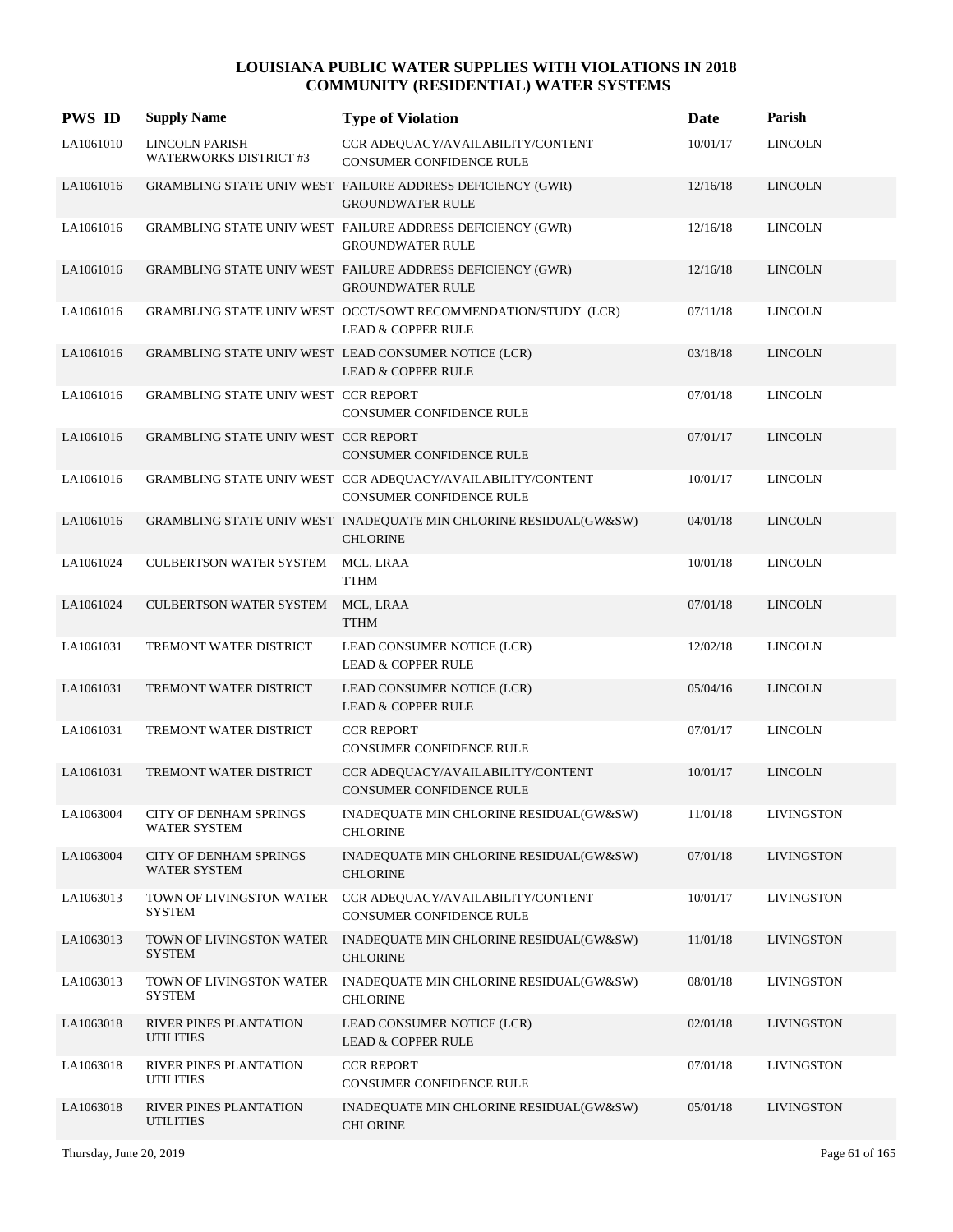| <b>PWS ID</b> | <b>Supply Name</b>                               | <b>Type of Violation</b>                                                               | Date     | Parish            |
|---------------|--------------------------------------------------|----------------------------------------------------------------------------------------|----------|-------------------|
| LA1063028     | FSWC-WHITEHALL/HEAD OF<br><b>ISLAND</b>          | INADEQUATE MIN CHLORINE RESIDUAL(GW&SW)<br><b>CHLORINE</b>                             | 06/01/18 | <b>LIVINGSTON</b> |
| LA1063029     | <b>DIVERSION WATER- OLIVIA</b><br><b>ROSE</b>    | INADEQUATE MIN CHLORINE RESIDUAL(GW&SW)<br><b>CHLORINE</b>                             | 08/01/18 | <b>LIVINGSTON</b> |
| LA1063030     | KILLIAN WATER SYSTEM                             | INADEQUATE MIN CHLORINE RESIDUAL(GW&SW)<br><b>CHLORINE</b>                             | 11/01/18 | <b>LIVINGSTON</b> |
| LA1063033     |                                                  | PORT VINCENT WATER SYSTEM LEAD CONSUMER NOTICE (LCR)<br><b>LEAD &amp; COPPER RULE</b>  | 04/20/17 | <b>LIVINGSTON</b> |
| LA1063076     | <b>JIMS TRAILER PARK</b>                         | <b>CCR REPORT</b><br><b>CONSUMER CONFIDENCE RULE</b>                                   | 07/01/17 | <b>LIVINGSTON</b> |
| LA1063076     | <b>JIMS TRAILER PARK</b>                         | CCR ADEQUACY/AVAILABILITY/CONTENT<br>CONSUMER CONFIDENCE RULE                          | 10/01/17 | <b>LIVINGSTON</b> |
| LA1063101     | <b>FSWC-JUSTIN HEIGHTS</b>                       | INADEQUATE MIN CHLORINE RESIDUAL(GW&SW)<br><b>CHLORINE</b>                             | 08/01/18 | <b>LIVINGSTON</b> |
| LA1063106     | RIVERSCAPE @ CLIO<br><b>SUBDIVISION</b>          | MONITOR GWR TRIGGERED/ADDITONAL, MAJOR<br>E. COLI                                      | 05/02/13 | <b>LIVINGSTON</b> |
| LA1063106     | RIVERSCAPE @ CLIO<br><b>SUBDIVISION</b>          | INADEQUATE MIN CHLORINE RESIDUAL(GW&SW)<br><b>CHLORINE</b>                             | 08/01/18 | <b>LIVINGSTON</b> |
| LA1063109     | <b>DIVERSION WATER RIVER</b><br><b>HIGHLANDS</b> | FOLLOW-UP OR ROUTINE TAP M/R (LCR)<br><b>LEAD &amp; COPPER RULE</b>                    | 01/01/04 | <b>LIVINGSTON</b> |
| LA1063115     | <b>SETTLEMENT</b>                                | DIVERSION WATER - OLD MILL LEAD CONSUMER NOTICE (LCR)<br><b>LEAD &amp; COPPER RULE</b> | 01/12/18 | LIVINGSTON        |
| LA1063118     | <b>DIVERSION WATER - CYPRESS</b><br><b>POINT</b> | LEAD CONSUMER NOTICE (LCR)<br><b>LEAD &amp; COPPER RULE</b>                            | 02/01/18 | <b>LIVINGSTON</b> |
| LA1063121     | <b>FSWC-STONEBRIDGE</b>                          | INADEQUATE MIN CHLORINE RESIDUAL(GW&SW)<br><b>CHLORINE</b>                             | 08/01/18 | <b>LIVINGSTON</b> |
| LA1063123     | <b>DIVERSION WATER -</b><br><b>STONEHILL</b>     | LEAD CONSUMER NOTICE (LCR)<br><b>LEAD &amp; COPPER RULE</b>                            | 01/12/18 | <b>LIVINGSTON</b> |
| LA1063123     | <b>DIVERSION WATER -</b><br><b>STONEHILL</b>     | INADEQUATE MIN CHLORINE RESIDUAL(GW&SW)<br><b>CHLORINE</b>                             | 08/01/18 | LIVINGSTON        |
| LA1063125     | <b>CARTHAGE BLUFF MARINA</b>                     | FAILURE ADDRESS DEFICIENCY (GWR)<br><b>GROUNDWATER RULE</b>                            | 09/12/13 | <b>LIVINGSTON</b> |
| LA1065001     | DELTA WATER SYSTEM                               | FAILURE ADDRESS DEFICIENCY (GWR)<br><b>GROUNDWATER RULE</b>                            | 04/02/16 | <b>MADISON</b>    |
| LA1065003     | TALLULAH WATER SYSTEM                            | <b>FAILURE ADDRESS DEFICIENCY (GWR)</b><br><b>GROUNDWATER RULE</b>                     | 04/01/18 | <b>MADISON</b>    |
| LA1065003     | TALLULAH WATER SYSTEM                            | FAILURE ADDRESS DEFICIENCY (GWR)<br><b>GROUNDWATER RULE</b>                            | 11/01/17 | <b>MADISON</b>    |
| LA1065003     | TALLULAH WATER SYSTEM                            | FAILURE ADDRESS DEFICIENCY (GWR)<br><b>GROUNDWATER RULE</b>                            | 11/01/17 | <b>MADISON</b>    |
| LA1065003     | TALLULAH WATER SYSTEM                            | INADEQUATE MIN CHLORINE RESIDUAL(GW&SW)<br><b>CHLORINE</b>                             | 06/01/18 | <b>MADISON</b>    |
| LA1065004     | WALNUT BAYOU WATER<br><b>ASSOCIATION</b>         | MONITORING, ROUTINE (DBP), MAJOR<br><b>CHLORINE</b>                                    | 01/01/18 | <b>MADISON</b>    |
| LA1065004     | WALNUT BAYOU WATER<br><b>ASSOCIATION</b>         | MONITORING, ROUTINE, MAJOR (RTCR)<br>E. COLI                                           | 02/01/18 | <b>MADISON</b>    |
| LA1065004     | WALNUT BAYOU WATER<br><b>ASSOCIATION</b>         | FAILURE ADDRESS DEFICIENCY (GWR)<br><b>GROUNDWATER RULE</b>                            | 03/01/18 | <b>MADISON</b>    |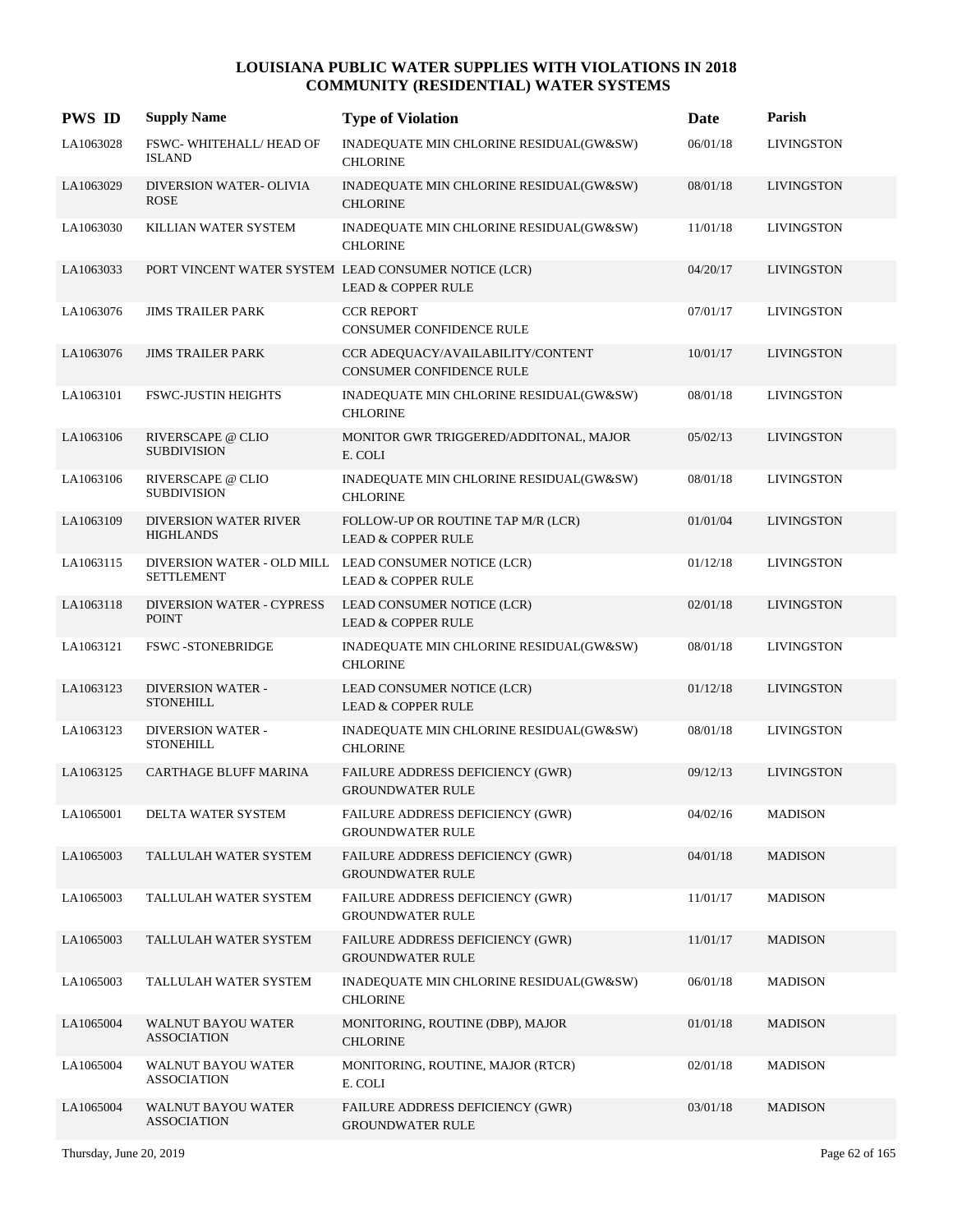| <b>PWS ID</b> | <b>Supply Name</b>                              | <b>Type of Violation</b>                                              | Date     | Parish           |
|---------------|-------------------------------------------------|-----------------------------------------------------------------------|----------|------------------|
| LA1065004     | <b>WALNUT BAYOU WATER</b><br><b>ASSOCIATION</b> | FAILURE ADDRESS DEFICIENCY (GWR)<br><b>GROUNDWATER RULE</b>           | 03/01/18 | <b>MADISON</b>   |
| LA1065004     | <b>WALNUT BAYOU WATER</b><br><b>ASSOCIATION</b> | INADEQUATE MIN CHLORINE RESIDUAL(GW&SW)<br><b>CHLORINE</b>            | 08/01/18 | <b>MADISON</b>   |
| LA1065004     | <b>WALNUT BAYOU WATER</b><br><b>ASSOCIATION</b> | INADEQUATE MIN CHLORINE RESIDUAL(GW&SW)<br><b>CHLORINE</b>            | 03/01/18 | <b>MADISON</b>   |
| LA1065005     | <b>BAYOU MACON WATER</b><br><b>SYSTEM</b>       | MCL, LRAA<br><b>TTHM</b>                                              | 10/01/18 | <b>MADISON</b>   |
| LA1065005     | <b>BAYOU MACON WATER</b><br><b>SYSTEM</b>       | LEAD CONSUMER NOTICE (LCR)<br><b>LEAD &amp; COPPER RULE</b>           | 12/09/17 | <b>MADISON</b>   |
| LA1065005     | <b>BAYOU MACON WATER</b><br><b>SYSTEM</b>       | CCR ADEQUACY/AVAILABILITY/CONTENT<br><b>CONSUMER CONFIDENCE RULE</b>  | 10/01/17 | <b>MADISON</b>   |
| LA1065005     | <b>BAYOU MACON WATER</b><br><b>SYSTEM</b>       | PUBLIC NOTICE RULE LINKED TO VIOLATION<br><b>PUBLIC NOTICE</b>        | 04/10/17 | <b>MADISON</b>   |
| LA1065005     | <b>BAYOU MACON WATER</b><br><b>SYSTEM</b>       | INADEQUATE MIN CHLORINE RESIDUAL(GW&SW)<br><b>CHLORINE</b>            | 09/01/18 | <b>MADISON</b>   |
| LA1065005     | <b>BAYOU MACON WATER</b><br><b>SYSTEM</b>       | INADEQUATE MIN CHLORINE RESIDUAL(GW&SW)<br><b>CHLORINE</b>            | 03/01/18 | <b>MADISON</b>   |
| LA1067004     | <b>BONITA WATER SYSTEM</b>                      | FAILURE ADDRESS DEFICIENCY (GWR)<br><b>GROUNDWATER RULE</b>           | 10/30/18 | <b>MOREHOUSE</b> |
| LA1067004     | <b>BONITA WATER SYSTEM</b>                      | FAILURE ADDRESS DEFICIENCY (GWR)<br><b>GROUNDWATER RULE</b>           | 10/30/18 | <b>MOREHOUSE</b> |
| LA1067004     | <b>BONITA WATER SYSTEM</b>                      | FAILURE ADDRESS DEFICIENCY (GWR)<br><b>GROUNDWATER RULE</b>           | 10/30/18 | <b>MOREHOUSE</b> |
| LA1067004     | <b>BONITA WATER SYSTEM</b>                      | FAILURE ADDRESS DEFICIENCY (GWR)<br><b>GROUNDWATER RULE</b>           | 01/02/16 | <b>MOREHOUSE</b> |
| LA1067004     | <b>BONITA WATER SYSTEM</b>                      | LEAD CONSUMER NOTICE (LCR)<br><b>LEAD &amp; COPPER RULE</b>           | 04/01/18 | <b>MOREHOUSE</b> |
| LA1067005     | COLLINSTON WATER SYSTEM                         | FOLLOW-UP OR ROUTINE TAP M/R (LCR)<br><b>LEAD &amp; COPPER RULE</b>   | 10/01/18 | <b>MOREHOUSE</b> |
| LA1067005     | <b>COLLINSTON WATER SYSTEM</b>                  | OCCT/SOWT RECOMMENDATION/STUDY (LCR)<br><b>LEAD &amp; COPPER RULE</b> | 07/11/18 | <b>MOREHOUSE</b> |
| LA1067005     | COLLINSTON WATER SYSTEM                         | LEAD CONSUMER NOTICE (LCR)<br><b>LEAD &amp; COPPER RULE</b>           | 04/01/18 | MOREHOUSE        |
| LA1067005     | <b>COLLINSTON WATER SYSTEM</b>                  | <b>CCR REPORT</b><br>CONSUMER CONFIDENCE RULE                         | 07/01/17 | <b>MOREHOUSE</b> |
| LA1067005     | <b>COLLINSTON WATER SYSTEM</b>                  | CCR ADEOUACY/AVAILABILITY/CONTENT<br>CONSUMER CONFIDENCE RULE         | 10/01/17 | <b>MOREHOUSE</b> |
| LA1067005     | <b>COLLINSTON WATER SYSTEM</b>                  | PUBLIC NOTICE RULE LINKED TO VIOLATION<br>PUBLIC NOTICE               | 04/10/17 | <b>MOREHOUSE</b> |
| LA1067005     | <b>COLLINSTON WATER SYSTEM</b>                  | PUBLIC NOTICE RULE LINKED TO VIOLATION<br>PUBLIC NOTICE               | 10/07/15 | <b>MOREHOUSE</b> |
| LA1067005     | <b>COLLINSTON WATER SYSTEM</b>                  | PUBLIC NOTICE RULE LINKED TO VIOLATION<br><b>PUBLIC NOTICE</b>        | 09/28/15 | <b>MOREHOUSE</b> |
| LA1067005     | <b>COLLINSTON WATER SYSTEM</b>                  | PUBLIC NOTICE RULE LINKED TO VIOLATION<br>PUBLIC NOTICE               | 05/21/15 | <b>MOREHOUSE</b> |
| LA1067005     | <b>COLLINSTON WATER SYSTEM</b>                  | INADEQUATE MIN CHLORINE RESIDUAL(GW&SW)<br><b>CHLORINE</b>            | 04/01/18 | <b>MOREHOUSE</b> |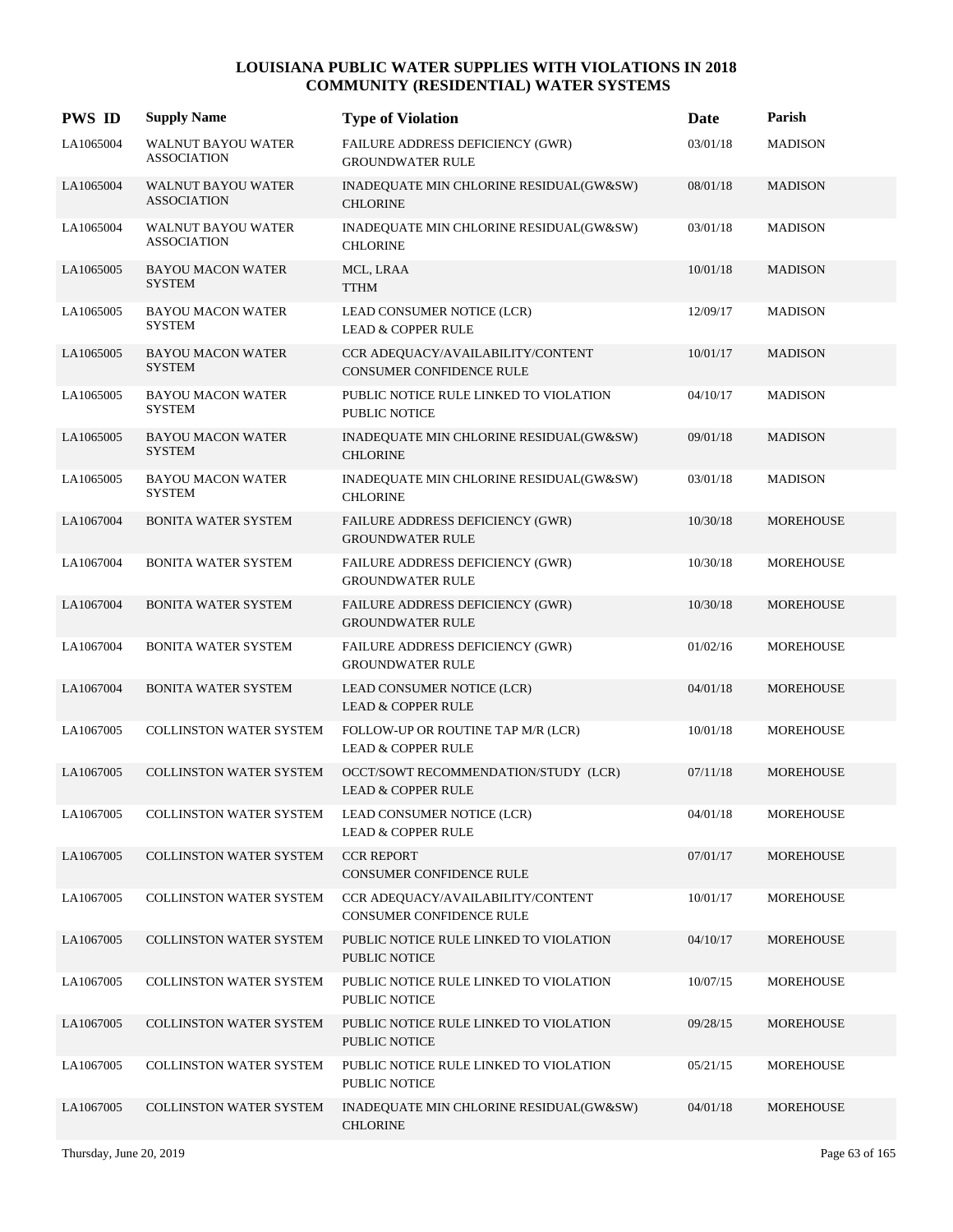| <b>PWS ID</b> | <b>Supply Name</b>                          | <b>Type of Violation</b>                                             | <b>Date</b> | Parish           |
|---------------|---------------------------------------------|----------------------------------------------------------------------|-------------|------------------|
| LA1067007     | LAKEVIEW ESTATES SUBD WS                    | INADEQUATE MIN CHLORINE RESIDUAL(GW&SW)<br><b>CHLORINE</b>           | 04/01/18    | <b>MOREHOUSE</b> |
| LA1067009     | MER ROUGE WATER SYSTEM                      | INADEQUATE MIN CHLORINE RESIDUAL(GW&SW)<br><b>CHLORINE</b>           | 08/01/18    | <b>MOREHOUSE</b> |
| LA1067010     | MOREHOUSE CENTRAL WS                        | FOLLOW-UP OR ROUTINE TAP M/R (LCR)<br><b>LEAD &amp; COPPER RULE</b>  | 10/01/17    | MOREHOUSE        |
| LA1067010     | MOREHOUSE CENTRAL WS                        | CCR ADEQUACY/AVAILABILITY/CONTENT<br>CONSUMER CONFIDENCE RULE        | 10/01/17    | MOREHOUSE        |
| LA1067010     | MOREHOUSE CENTRAL WS                        | INADEQUATE MIN CHLORINE RESIDUAL(GW&SW)<br><b>CHLORINE</b>           | 11/01/18    | <b>MOREHOUSE</b> |
| LA1067010     | MOREHOUSE CENTRAL WS                        | INADEQUATE MIN CHLORINE RESIDUAL(GW&SW)<br><b>CHLORINE</b>           | 07/01/18    | <b>MOREHOUSE</b> |
| LA1067011     | <b>WATERWORKS 1 OF</b><br>MOREHOUSE, INC    | INADEQUATE MIN CHLORINE RESIDUAL(GW&SW)<br><b>CHLORINE</b>           | 02/01/18    | MOREHOUSE        |
| LA1067014     | OAK RIDGE WATER SYSTEM                      | CCR ADEQUACY/AVAILABILITY/CONTENT<br>CONSUMER CONFIDENCE RULE        | 10/01/17    | <b>MOREHOUSE</b> |
| LA1067016     | WARD 3 WATER ASSOCIATION                    | INADEQUATE MIN CHLORINE RESIDUAL(GW&SW)<br><b>CHLORINE</b>           | 06/01/18    | <b>MOREHOUSE</b> |
| LA1067016     | WARD 3 WATER ASSOCIATION                    | INADEQUATE MIN CHLORINE RESIDUAL(GW&SW)<br><b>CHLORINE</b>           | 03/01/18    | <b>MOREHOUSE</b> |
| LA1067017     | <b>JONES MCGINTY WATER</b><br><b>SYSTEM</b> | MCL, LRAA<br><b>TTHM</b>                                             | 10/01/18    | <b>MOREHOUSE</b> |
| LA1067017     | <b>JONES MCGINTY WATER</b><br><b>SYSTEM</b> | MCL, LRAA<br><b>TTHM</b>                                             | 10/01/18    | <b>MOREHOUSE</b> |
| LA1067017     | JONES MCGINTY WATER<br><b>SYSTEM</b>        | MCL, LRAA<br><b>TTHM</b>                                             | 07/01/18    | <b>MOREHOUSE</b> |
| LA1067017     | <b>JONES MCGINTY WATER</b><br><b>SYSTEM</b> | MCL, LRAA<br><b>TTHM</b>                                             | 07/01/18    | <b>MOREHOUSE</b> |
| LA1067017     | <b>JONES MCGINTY WATER</b><br><b>SYSTEM</b> | MCL, LRAA<br><b>TTHM</b>                                             | 04/01/18    | <b>MOREHOUSE</b> |
| LA1067017     | <b>JONES MCGINTY WATER</b><br><b>SYSTEM</b> | MCL, LRAA<br><b>TTHM</b>                                             | 04/01/18    | <b>MOREHOUSE</b> |
| LA1067017     | <b>JONES MCGINTY WATER</b><br><b>SYSTEM</b> | MCL, LRAA<br><b>TTHM</b>                                             | 01/01/18    | MOREHOUSE        |
| LA1067017     | <b>JONES MCGINTY WATER</b><br><b>SYSTEM</b> | MCL, LRAA<br><b>TTHM</b>                                             | 01/01/18    | MOREHOUSE        |
| LA1067017     | <b>JONES MCGINTY WATER</b><br>SYSTEM        | <b>CCR REPORT</b><br><b>CONSUMER CONFIDENCE RULE</b>                 | 07/01/18    | MOREHOUSE        |
| LA1067017     | <b>JONES MCGINTY WATER</b><br><b>SYSTEM</b> | CCR ADEOUACY/AVAILABILITY/CONTENT<br><b>CONSUMER CONFIDENCE RULE</b> | 10/01/17    | MOREHOUSE        |
| LA1067017     | <b>JONES MCGINTY WATER</b><br><b>SYSTEM</b> | PUBLIC NOTICE RULE LINKED TO VIOLATION<br>PUBLIC NOTICE              | 11/03/18    | MOREHOUSE        |
| LA1067017     | <b>JONES MCGINTY WATER</b><br><b>SYSTEM</b> | PUBLIC NOTICE RULE LINKED TO VIOLATION<br>PUBLIC NOTICE              | 08/15/18    | MOREHOUSE        |
| LA1067017     | <b>JONES MCGINTY WATER</b><br><b>SYSTEM</b> | PUBLIC NOTICE RULE LINKED TO VIOLATION<br>PUBLIC NOTICE              | 06/15/18    | MOREHOUSE        |
| LA1067017     | <b>JONES MCGINTY WATER</b><br><b>SYSTEM</b> | PUBLIC NOTICE RULE LINKED TO VIOLATION<br>PUBLIC NOTICE              | 01/21/15    | MOREHOUSE        |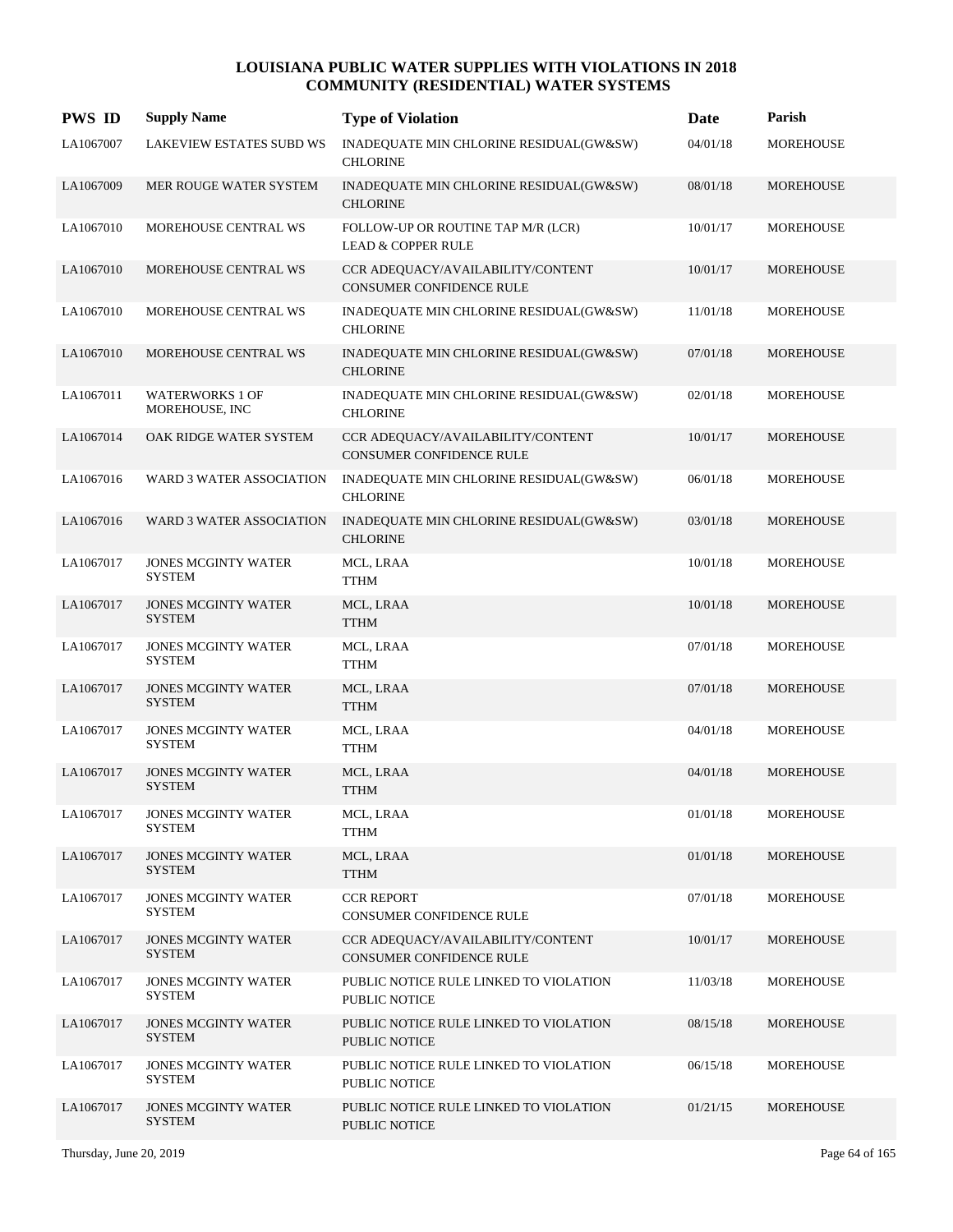| <b>PWS ID</b> | <b>Supply Name</b>                   | <b>Type of Violation</b>                                                      | Date     | Parish              |
|---------------|--------------------------------------|-------------------------------------------------------------------------------|----------|---------------------|
| LA1067017     | JONES MCGINTY WATER<br><b>SYSTEM</b> | INADEQUATE MIN CHLORINE RESIDUAL(GW&SW)<br><b>CHLORINE</b>                    | 09/01/18 | <b>MOREHOUSE</b>    |
| LA1067018     | BEEKMAN WATER SYSTEM                 | FAILURE ADDRESS DEFICIENCY (GWR)<br><b>GROUNDWATER RULE</b>                   | 09/04/18 | <b>MOREHOUSE</b>    |
| LA1067018     | BEEKMAN WATER SYSTEM                 | FAILURE ADDRESS DEFICIENCY (GWR)<br><b>GROUNDWATER RULE</b>                   | 09/04/18 | <b>MOREHOUSE</b>    |
| LA1067018     | BEEKMAN WATER SYSTEM                 | FAILURE ADDRESS DEFICIENCY (GWR)<br><b>GROUNDWATER RULE</b>                   | 09/04/18 | <b>MOREHOUSE</b>    |
| LA1067018     | BEEKMAN WATER SYSTEM                 | FAILURE ADDRESS DEFICIENCY (GWR)<br><b>GROUNDWATER RULE</b>                   | 09/04/18 | <b>MOREHOUSE</b>    |
| LA1067018     | BEEKMAN WATER SYSTEM                 | FAILURE ADDRESS DEFICIENCY (GWR)<br><b>GROUNDWATER RULE</b>                   | 09/04/18 | <b>MOREHOUSE</b>    |
| LA1067018     | BEEKMAN WATER SYSTEM                 | FAILURE ADDRESS DEFICIENCY (GWR)<br><b>GROUNDWATER RULE</b>                   | 02/16/11 | <b>MOREHOUSE</b>    |
| LA1069002     | <b>CLARENCE WATER SYSTEM</b>         | PUBLIC NOTICE RULE LINKED TO VIOLATION<br><b>PUBLIC NOTICE</b>                | 04/18/17 | <b>NATCHITOCHES</b> |
| LA1069003     | <b>CRESTON WATER SYSTEM</b>          | LEAD CONSUMER NOTICE (LCR)<br><b>LEAD &amp; COPPER RULE</b>                   | 03/18/18 | <b>NATCHITOCHES</b> |
| LA1069003     | <b>CRESTON WATER SYSTEM</b>          | CCR ADEQUACY/AVAILABILITY/CONTENT<br>CONSUMER CONFIDENCE RULE                 | 10/01/17 | <b>NATCHITOCHES</b> |
| LA1069004     | <b>GOLDONNA WATER SYSTEM</b>         | OCCT/SOWT RECOMMENDATION/STUDY (LCR)<br><b>LEAD &amp; COPPER RULE</b>         | 11/01/13 | <b>NATCHITOCHES</b> |
| LA1069004     | <b>GOLDONNA WATER SYSTEM</b>         | CCR ADEQUACY/AVAILABILITY/CONTENT<br>CONSUMER CONFIDENCE RULE                 | 10/01/17 | <b>NATCHITOCHES</b> |
| LA1069007     | NATCHITOCHES WATER<br><b>SYSTEM</b>  | MCL, E. COLI, POS E COLI (RTCR)<br>E. COLI                                    | 06/01/18 | <b>NATCHITOCHES</b> |
| LA1069007     | NATCHITOCHES WATER<br><b>SYSTEM</b>  | MONITORING, ROUTINE (IESWTR/LT1), MINOR<br><b>TURBIDITY</b>                   | 09/01/18 | <b>NATCHITOCHES</b> |
| LA1069008     | POWHATAN WATER SYSTEM                | CORRECTIVE/EXPEDITED ACTIONS (RTCR)<br>REVISED TOTAL COLIFORM RULE (RTCR)     | 11/23/18 | <b>NATCHITOCHES</b> |
| LA1069008     | POWHATAN WATER SYSTEM                | INADEQUATE MIN CHLORINE RESIDUAL(GW&SW)<br><b>CHLORINE</b>                    | 09/01/18 | <b>NATCHITOCHES</b> |
| LA1069008     | POWHATAN WATER SYSTEM                | INADEQUATE MIN CHLORINE RESIDUAL(GW&SW)<br><b>CHLORINE</b>                    | 06/01/18 | <b>NATCHITOCHES</b> |
| LA1069008     | POWHATAN WATER SYSTEM                | INADEQUATE MIN CHLORINE RESIDUAL(GW&SW)<br><b>CHLORINE</b>                    | 04/01/18 | <b>NATCHITOCHES</b> |
| LA1069008     | POWHATAN WATER SYSTEM                | 5% DS BELOW MIN 0.5-2 MONTHS CONSEC(GW)<br><b>CHLORINE</b>                    | 10/01/18 | <b>NATCHITOCHES</b> |
| LA1069008     | POWHATAN WATER SYSTEM                | 5% DS BELOW MIN 0.5-2 MONTHS CONSEC(GW)<br><b>CHLORINE</b>                    | 07/01/18 | <b>NATCHITOCHES</b> |
| LA1069008     | POWHATAN WATER SYSTEM                | 5% DS BELOW MIN 0.5-2 MONTHS CONSEC(GW)<br><b>CHLORINE</b>                    | 05/01/18 | <b>NATCHITOCHES</b> |
| LA1069009     | PROVENCAL WATER SYSTEM               | LEVEL 1 ASSESS, TC POS RT NO RPT (RTCR)<br>REVISED TOTAL COLIFORM RULE (RTCR) | 07/21/16 | <b>NATCHITOCHES</b> |
| LA1069009     | PROVENCAL WATER SYSTEM               | INADEQUATE MIN CHLORINE RESIDUAL(GW&SW)<br><b>CHLORINE</b>                    | 04/01/18 | <b>NATCHITOCHES</b> |
| LA1069010     | ROBELINE MARTHAVILLE<br>WATER SYSTEM | MONITORING, ROUTINE (DBP), MAJOR<br><b>CHLORINE</b>                           | 01/01/18 | <b>NATCHITOCHES</b> |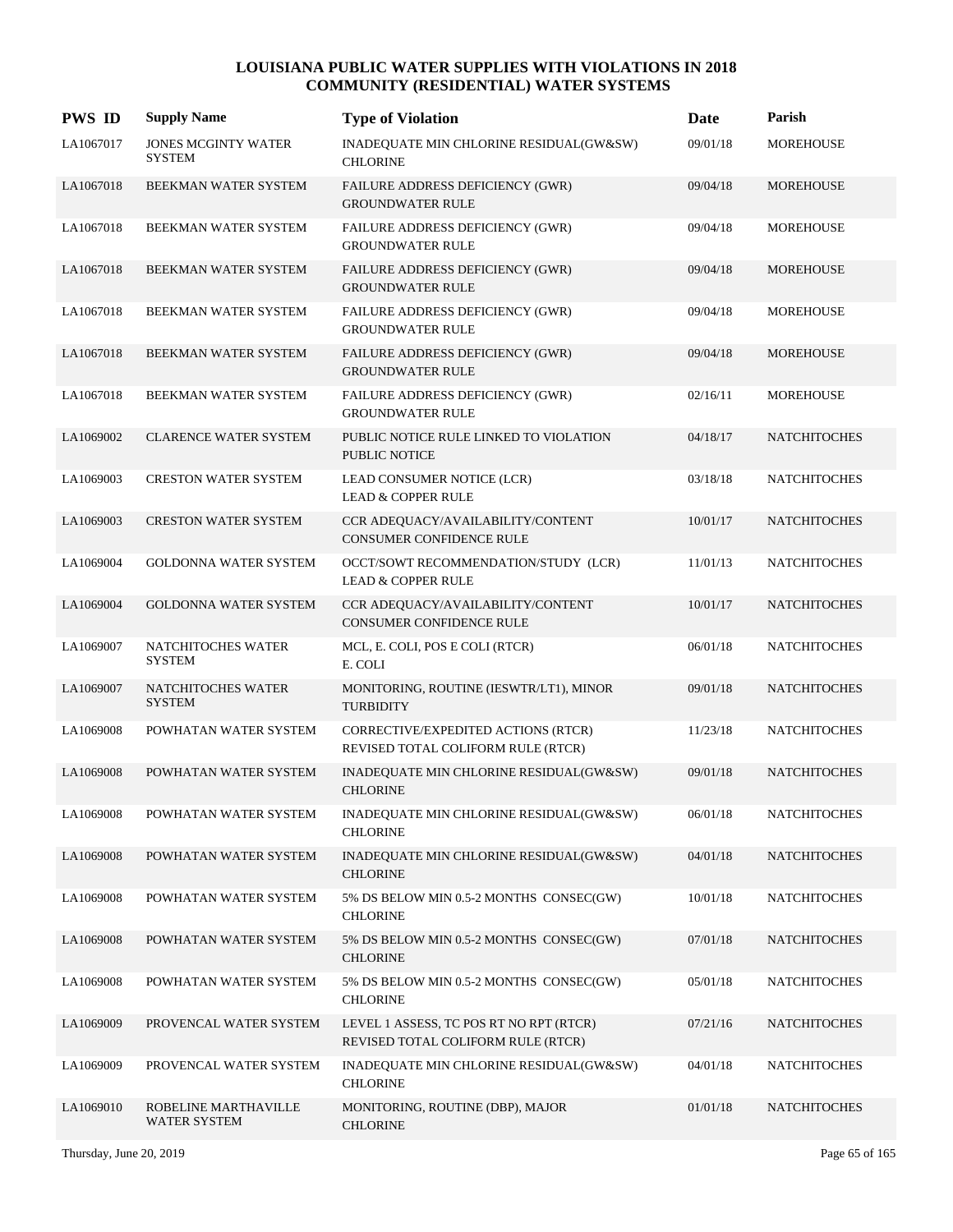| <b>PWS ID</b> | <b>Supply Name</b>                          | <b>Type of Violation</b>                                              | Date     | Parish              |
|---------------|---------------------------------------------|-----------------------------------------------------------------------|----------|---------------------|
| LA1069010     | ROBELINE MARTHAVILLE<br><b>WATER SYSTEM</b> | MONITORING, ROUTINE, MAJOR (RTCR)<br>E. COLI                          | 01/01/18 | <b>NATCHITOCHES</b> |
| LA1069010     | ROBELINE MARTHAVILLE<br><b>WATER SYSTEM</b> | INADEQUATE MIN CHLORINE RESIDUAL(GW&SW)<br><b>CHLORAMINE</b>          | 02/01/18 | <b>NATCHITOCHES</b> |
| LA1069011     | <b>CHEE CHEE BAY WATER</b><br><b>SYSTEM</b> | CCR ADEQUACY/AVAILABILITY/CONTENT<br><b>CONSUMER CONFIDENCE RULE</b>  | 10/01/17 | <b>NATCHITOCHES</b> |
| LA1069012     | CHESTNUT-READHIMER<br>WATER SYSTEM          | FOLLOW-UP OR ROUTINE TAP M/R (LCR)<br><b>LEAD &amp; COPPER RULE</b>   | 07/01/18 | <b>NATCHITOCHES</b> |
| LA1069012     | <b>CHESTNUT-READHIMER</b><br>WATER SYSTEM   | OCCT/SOWT RECOMMENDATION/STUDY (LCR)<br><b>LEAD &amp; COPPER RULE</b> | 07/11/18 | <b>NATCHITOCHES</b> |
| LA1069012     | CHESTNUT-READHIMER<br><b>WATER SYSTEM</b>   | LEAD CONSUMER NOTICE (LCR)<br><b>LEAD &amp; COPPER RULE</b>           | 04/22/18 | <b>NATCHITOCHES</b> |
| LA1069012     | CHESTNUT-READHIMER<br><b>WATER SYSTEM</b>   | CCR ADEQUACY/AVAILABILITY/CONTENT<br>CONSUMER CONFIDENCE RULE         | 10/01/17 | <b>NATCHITOCHES</b> |
| LA1069012     | CHESTNUT-READHIMER<br><b>WATER SYSTEM</b>   | PUBLIC NOTICE RULE LINKED TO VIOLATION<br><b>PUBLIC NOTICE</b>        | 11/05/18 | <b>NATCHITOCHES</b> |
| LA1069013     | SANDY POINT 480 WATER<br><b>SYSTEM</b>      | MCL, LRAA<br>TOTAL HALOACETIC ACIDS (HAA5)                            | 10/01/18 | <b>NATCHITOCHES</b> |
| LA1069013     | SANDY POINT 480 WATER<br><b>SYSTEM</b>      | MCL, LRAA<br><b>TTHM</b>                                              | 10/01/18 | <b>NATCHITOCHES</b> |
| LA1069013     | SANDY POINT 480 WATER<br><b>SYSTEM</b>      | MCL, LRAA<br>TOTAL HALOACETIC ACIDS (HAA5)                            | 10/01/18 | <b>NATCHITOCHES</b> |
| LA1069013     | SANDY POINT 480 WATER<br><b>SYSTEM</b>      | MCL, LRAA<br><b>TTHM</b>                                              | 10/01/18 | <b>NATCHITOCHES</b> |
| LA1069013     | SANDY POINT 480 WATER<br><b>SYSTEM</b>      | MCL, LRAA<br>TOTAL HALOACETIC ACIDS (HAA5)                            | 07/01/18 | <b>NATCHITOCHES</b> |
| LA1069013     | SANDY POINT 480 WATER<br><b>SYSTEM</b>      | MCL, LRAA<br>TOTAL HALOACETIC ACIDS (HAA5)                            | 07/01/18 | <b>NATCHITOCHES</b> |
| LA1069013     | SANDY POINT 480 WATER<br><b>SYSTEM</b>      | MCL, LRAA<br><b>TTHM</b>                                              | 07/01/18 | <b>NATCHITOCHES</b> |
| LA1069013     | SANDY POINT 480 WATER<br><b>SYSTEM</b>      | MCL, LRAA<br><b>TTHM</b>                                              | 07/01/18 | <b>NATCHITOCHES</b> |
| LA1069013     | SANDY POINT 480 WATER<br><b>SYSTEM</b>      | MCL, LRAA<br><b>TTHM</b>                                              | 04/01/18 | <b>NATCHITOCHES</b> |
| LA1069013     | SANDY POINT 480 WATER<br><b>SYSTEM</b>      | MCL, LRAA<br>TOTAL HALOACETIC ACIDS (HAA5)                            | 04/01/18 | <b>NATCHITOCHES</b> |
| LA1069013     | SANDY POINT 480 WATER<br><b>SYSTEM</b>      | MCL, LRAA<br>TTHM                                                     | 04/01/18 | <b>NATCHITOCHES</b> |
| LA1069013     | SANDY POINT 480 WATER<br><b>SYSTEM</b>      | MCL, LRAA<br>TOTAL HALOACETIC ACIDS (HAA5)                            | 04/01/18 | <b>NATCHITOCHES</b> |
| LA1069013     | SANDY POINT 480 WATER<br><b>SYSTEM</b>      | MCL, LRAA<br>TOTAL HALOACETIC ACIDS (HAA5)                            | 01/01/18 | <b>NATCHITOCHES</b> |
| LA1069013     | SANDY POINT 480 WATER<br><b>SYSTEM</b>      | MCL, LRAA<br>TTHM                                                     | 01/01/18 | <b>NATCHITOCHES</b> |
| LA1069013     | SANDY POINT 480 WATER<br>SYSTEM             | MCL, LRAA<br>TOTAL HALOACETIC ACIDS (HAA5)                            | 01/01/18 | <b>NATCHITOCHES</b> |
| LA1069013     | SANDY POINT 480 WATER<br><b>SYSTEM</b>      | MCL, LRAA<br>TTHM                                                     | 01/01/18 | <b>NATCHITOCHES</b> |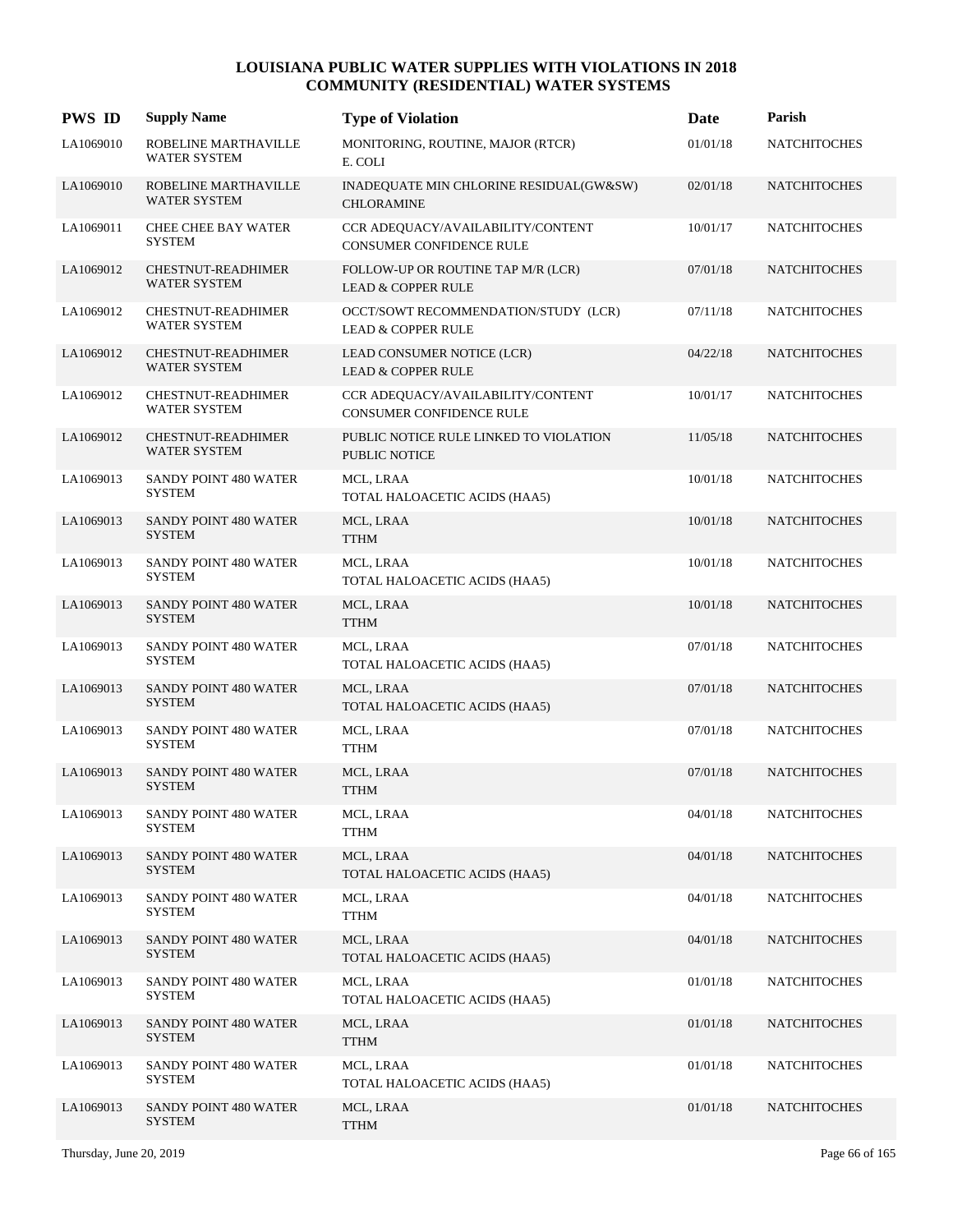| <b>PWS ID</b> | <b>Supply Name</b>                     | <b>Type of Violation</b>                                            | Date     | Parish              |
|---------------|----------------------------------------|---------------------------------------------------------------------|----------|---------------------|
| LA1069013     | SANDY POINT 480 WATER<br><b>SYSTEM</b> | FAILURE SUBMIT OEL REPORT FOR TTHM<br>TTHM                          | 10/31/17 | <b>NATCHITOCHES</b> |
| LA1069013     | SANDY POINT 480 WATER<br><b>SYSTEM</b> | FAILURE SUBMIT OEL REPORT FOR HAA5<br>TOTAL HALOACETIC ACIDS (HAA5) | 10/31/17 | <b>NATCHITOCHES</b> |
| LA1069013     | SANDY POINT 480 WATER<br><b>SYSTEM</b> | PUBLIC NOTICE RULE LINKED TO VIOLATION<br><b>PUBLIC NOTICE</b>      | 12/16/16 | <b>NATCHITOCHES</b> |
| LA1069014     | <b>BELLWOOD WATER SYSTEM</b>           | MCL, LRAA<br><b>TTHM</b>                                            | 10/01/18 | <b>NATCHITOCHES</b> |
| LA1069014     | BELLWOOD WATER SYSTEM                  | MCL, LRAA<br><b>TTHM</b>                                            | 10/01/18 | <b>NATCHITOCHES</b> |
| LA1069014     | <b>BELLWOOD WATER SYSTEM</b>           | MCL, LRAA<br>TOTAL HALOACETIC ACIDS (HAA5)                          | 10/01/18 | <b>NATCHITOCHES</b> |
| LA1069014     | BELLWOOD WATER SYSTEM                  | MCL, LRAA<br>TOTAL HALOACETIC ACIDS (HAA5)                          | 10/01/18 | <b>NATCHITOCHES</b> |
| LA1069014     | <b>BELLWOOD WATER SYSTEM</b>           | MCL, LRAA<br>TOTAL HALOACETIC ACIDS (HAA5)                          | 07/01/18 | <b>NATCHITOCHES</b> |
| LA1069014     | BELLWOOD WATER SYSTEM                  | MCL, LRAA<br>TOTAL HALOACETIC ACIDS (HAA5)                          | 07/01/18 | <b>NATCHITOCHES</b> |
| LA1069014     | <b>BELLWOOD WATER SYSTEM</b>           | MCL, LRAA<br><b>TTHM</b>                                            | 07/01/18 | <b>NATCHITOCHES</b> |
| LA1069014     | BELLWOOD WATER SYSTEM                  | MCL, LRAA<br><b>TTHM</b>                                            | 07/01/18 | <b>NATCHITOCHES</b> |
| LA1069014     | <b>BELLWOOD WATER SYSTEM</b>           | MCL, LRAA<br>TOTAL HALOACETIC ACIDS (HAA5)                          | 04/01/18 | <b>NATCHITOCHES</b> |
| LA1069014     | BELLWOOD WATER SYSTEM                  | MCL, LRAA<br>TOTAL HALOACETIC ACIDS (HAA5)                          | 04/01/18 | <b>NATCHITOCHES</b> |
| LA1069014     | <b>BELLWOOD WATER SYSTEM</b>           | MCL, LRAA<br><b>TTHM</b>                                            | 04/01/18 | <b>NATCHITOCHES</b> |
| LA1069014     | BELLWOOD WATER SYSTEM                  | MCL, LRAA<br><b>TTHM</b>                                            | 04/01/18 | <b>NATCHITOCHES</b> |
| LA1069014     | <b>BELLWOOD WATER SYSTEM</b>           | MCL, LRAA<br><b>TTHM</b>                                            | 01/01/18 | <b>NATCHITOCHES</b> |
| LA1069014     | BELLWOOD WATER SYSTEM                  | MCL, LRAA<br><b>TTHM</b>                                            | 01/01/18 | <b>NATCHITOCHES</b> |
| LA1069014     | BELLWOOD WATER SYSTEM                  | MCL, LRAA<br>TOTAL HALOACETIC ACIDS (HAA5)                          | 01/01/18 | <b>NATCHITOCHES</b> |
| LA1069014     | BELLWOOD WATER SYSTEM                  | MCL, LRAA<br>TOTAL HALOACETIC ACIDS (HAA5)                          | 01/01/18 | <b>NATCHITOCHES</b> |
| LA1069014     | BELLWOOD WATER SYSTEM                  | PUBLIC NOTICE RULE LINKED TO VIOLATION<br>PUBLIC NOTICE             | 07/01/18 | <b>NATCHITOCHES</b> |
| LA1069015     | AJAX BEULAH WATER SYSTEM MCL, LRAA     | TTHM                                                                | 10/01/18 | <b>NATCHITOCHES</b> |
| LA1069015     | AJAX BEULAH WATER SYSTEM MCL, LRAA     | <b>TTHM</b>                                                         | 07/01/18 | <b>NATCHITOCHES</b> |
| LA1069015     | AJAX BEULAH WATER SYSTEM MCL, LRAA     | <b>TTHM</b>                                                         | 07/01/18 | <b>NATCHITOCHES</b> |
| LA1069015     | AJAX BEULAH WATER SYSTEM MCL, LRAA     | <b>TTHM</b>                                                         | 04/01/18 | <b>NATCHITOCHES</b> |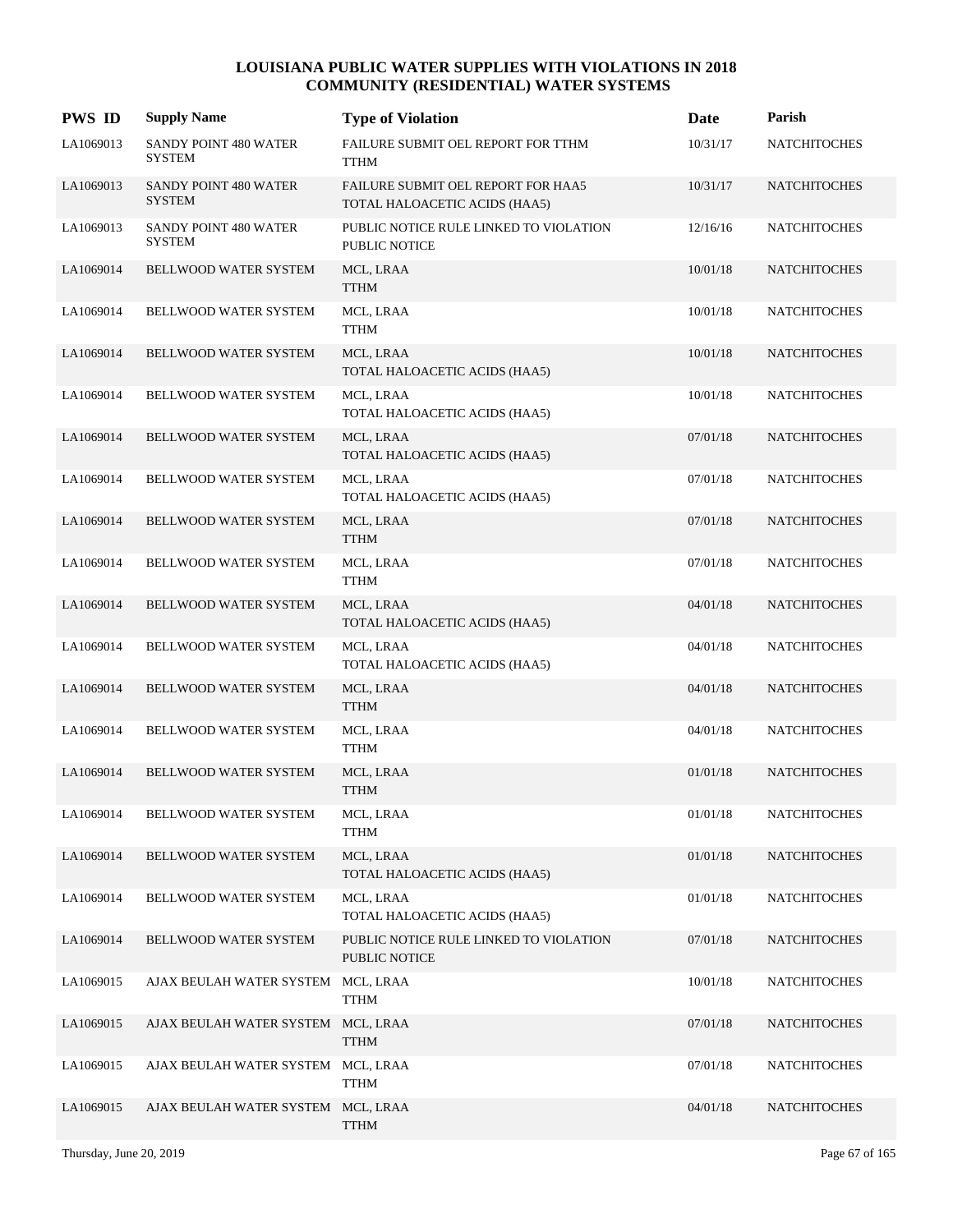| <b>PWS ID</b> | <b>Supply Name</b>                               | <b>Type of Violation</b>                                                                      | <b>Date</b> | Parish              |
|---------------|--------------------------------------------------|-----------------------------------------------------------------------------------------------|-------------|---------------------|
| LA1069015     | AJAX BEULAH WATER SYSTEM                         | MCL, LRAA<br><b>TTHM</b>                                                                      | 04/01/18    | <b>NATCHITOCHES</b> |
| LA1069015     | AJAX BEULAH WATER SYSTEM MCL, LRAA               | <b>TTHM</b>                                                                                   | 01/01/18    | <b>NATCHITOCHES</b> |
| LA1069015     |                                                  | AJAX BEULAH WATER SYSTEM FAILURE SUBMIT OEL REPORT FOR TTHM<br><b>TTHM</b>                    | 10/31/17    | <b>NATCHITOCHES</b> |
| LA1069015     |                                                  | AJAX BEULAH WATER SYSTEM FAILURE SUBMIT OEL REPORT FOR TTHM<br><b>TTHM</b>                    | 07/31/17    | <b>NATCHITOCHES</b> |
| LA1069015     |                                                  | AJAX BEULAH WATER SYSTEM FAILURE SUBMIT OEL REPORT FOR TTHM<br><b>TTHM</b>                    | 05/01/17    | <b>NATCHITOCHES</b> |
| LA1069015     |                                                  | AJAX BEULAH WATER SYSTEM FOLLOW-UP OR ROUTINE TAP M/R (LCR)<br><b>LEAD &amp; COPPER RULE</b>  | 10/01/18    | <b>NATCHITOCHES</b> |
| LA1069015     | AJAX BEULAH WATER SYSTEM CCR REPORT              | CONSUMER CONFIDENCE RULE                                                                      | 07/01/18    | <b>NATCHITOCHES</b> |
| LA1069015     |                                                  | AJAX BEULAH WATER SYSTEM CCR ADEOUACY/AVAILABILITY/CONTENT<br><b>CONSUMER CONFIDENCE RULE</b> | 10/01/17    | <b>NATCHITOCHES</b> |
| LA1069015     |                                                  | AJAX BEULAH WATER SYSTEM PUBLIC NOTICE RULE LINKED TO VIOLATION<br>PUBLIC NOTICE              | 11/20/18    | <b>NATCHITOCHES</b> |
| LA1069015     |                                                  | AJAX BEULAH WATER SYSTEM PUBLIC NOTICE RULE LINKED TO VIOLATION<br><b>PUBLIC NOTICE</b>       | 08/23/18    | <b>NATCHITOCHES</b> |
| LA1069015     |                                                  | AJAX BEULAH WATER SYSTEM PUBLIC NOTICE RULE LINKED TO VIOLATION<br><b>PUBLIC NOTICE</b>       | 05/15/18    | <b>NATCHITOCHES</b> |
| LA1069015     |                                                  | AJAX BEULAH WATER SYSTEM PUBLIC NOTICE RULE LINKED TO VIOLATION<br><b>PUBLIC NOTICE</b>       | 03/03/18    | <b>NATCHITOCHES</b> |
| LA1069015     |                                                  | AJAX BEULAH WATER SYSTEM PUBLIC NOTICE RULE LINKED TO VIOLATION<br>PUBLIC NOTICE              | 12/07/17    | <b>NATCHITOCHES</b> |
| LA1069015     |                                                  | AJAX BEULAH WATER SYSTEM PUBLIC NOTICE RULE LINKED TO VIOLATION<br><b>PUBLIC NOTICE</b>       | 09/29/17    | <b>NATCHITOCHES</b> |
| LA1069015     |                                                  | AJAX BEULAH WATER SYSTEM PUBLIC NOTICE RULE LINKED TO VIOLATION<br>PUBLIC NOTICE              | 09/16/17    | <b>NATCHITOCHES</b> |
| LA1071001     | <b>NEW ORLEANS ALGIERS</b><br><b>WATER WORKS</b> | INADEQUATE DBP PRECURSOR REMOVAL<br>CARBON, TOTAL                                             | 10/01/18    | <b>ORLEANS</b>      |
| LA1073003     | <b>BETTER WATERWORKS</b><br><b>WATER SYSTEM</b>  | MCL, LRAA<br>TOTAL HALOACETIC ACIDS (HAA5)                                                    | 10/01/18    | <b>OUACHITA</b>     |
| LA1073003     | <b>BETTER WATERWORKS</b><br><b>WATER SYSTEM</b>  | MCL, LRAA<br><b>TTHM</b>                                                                      | 10/01/18    | <b>OUACHITA</b>     |
| LA1073003     | <b>BETTER WATERWORKS</b><br><b>WATER SYSTEM</b>  | MCL, LRAA<br>TOTAL HALOACETIC ACIDS (HAA5)                                                    | 10/01/18    | <b>OUACHITA</b>     |
| LA1073003     | <b>BETTER WATERWORKS</b><br>WATER SYSTEM         | MCL, LRAA<br><b>TTHM</b>                                                                      | 10/01/18    | <b>OUACHITA</b>     |
| LA1073003     | <b>BETTER WATERWORKS</b><br><b>WATER SYSTEM</b>  | MCL, LRAA<br>TOTAL HALOACETIC ACIDS (HAA5)                                                    | 07/01/18    | <b>OUACHITA</b>     |
| LA1073003     | <b>BETTER WATERWORKS</b><br>WATER SYSTEM         | MCL, LRAA<br>TOTAL HALOACETIC ACIDS (HAA5)                                                    | 07/01/18    | <b>OUACHITA</b>     |
| LA1073003     | <b>BETTER WATERWORKS</b><br>WATER SYSTEM         | MCL, LRAA<br>TTHM                                                                             | 07/01/18    | <b>OUACHITA</b>     |
| LA1073003     | <b>BETTER WATERWORKS</b><br>WATER SYSTEM         | MCL, LRAA<br>TTHM                                                                             | 04/01/18    | <b>OUACHITA</b>     |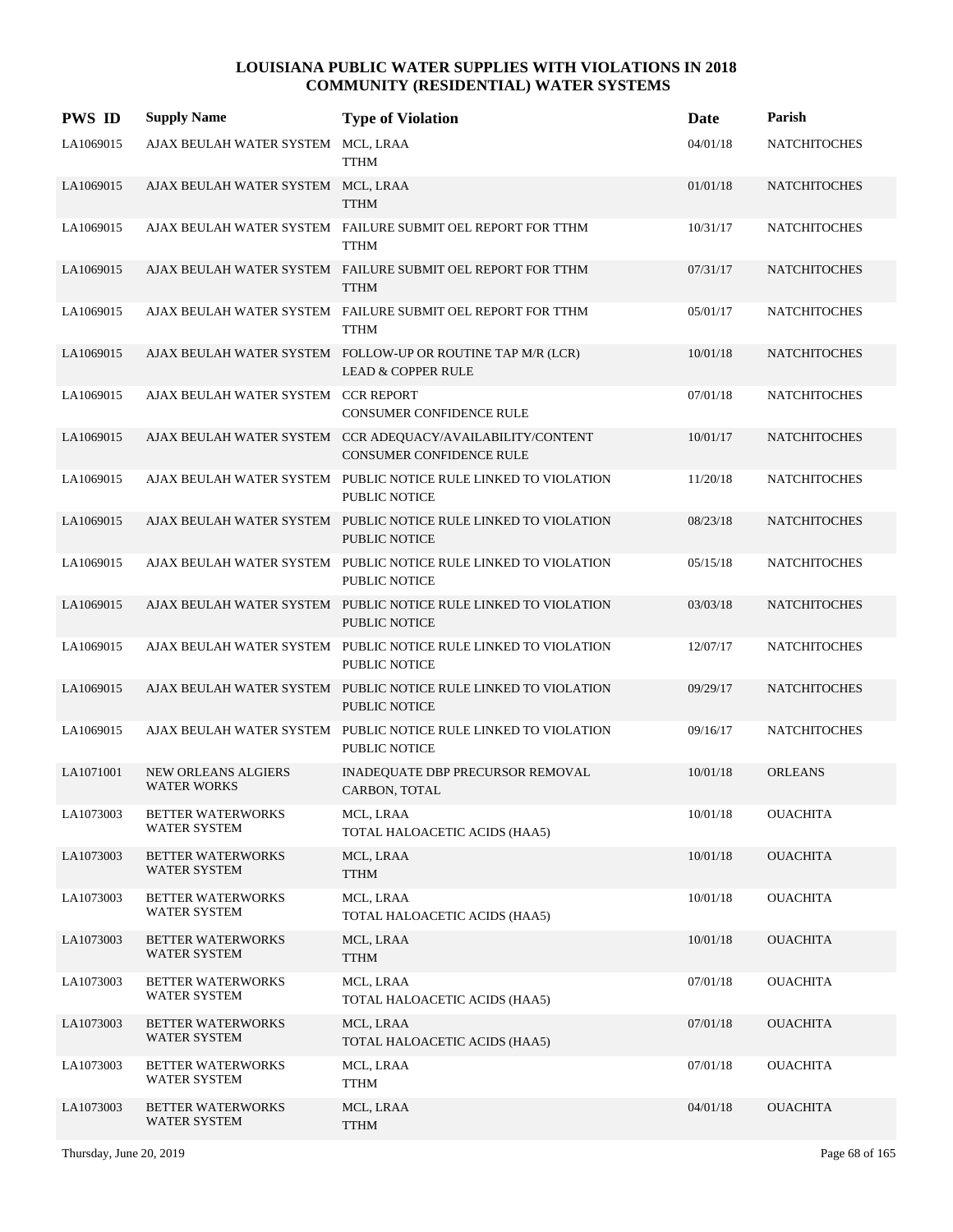| <b>PWS ID</b> | <b>Supply Name</b>                                  | <b>Type of Violation</b>                                           | <b>Date</b> | Parish          |
|---------------|-----------------------------------------------------|--------------------------------------------------------------------|-------------|-----------------|
| LA1073003     | <b>BETTER WATERWORKS</b><br>WATER SYSTEM            | MCL, LRAA<br><b>TTHM</b>                                           | 04/01/18    | <b>OUACHITA</b> |
| LA1073003     | <b>BETTER WATERWORKS</b><br>WATER SYSTEM            | MCL, LRAA<br>TOTAL HALOACETIC ACIDS (HAA5)                         | 04/01/18    | <b>OUACHITA</b> |
| LA1073003     | <b>BETTER WATERWORKS</b><br><b>WATER SYSTEM</b>     | MCL, LRAA<br>TOTAL HALOACETIC ACIDS (HAA5)                         | 04/01/18    | <b>OUACHITA</b> |
| LA1073003     | <b>BETTER WATERWORKS</b><br>WATER SYSTEM            | MCL, LRAA<br><b>TTHM</b>                                           | 01/01/18    | <b>OUACHITA</b> |
| LA1073003     | <b>BETTER WATERWORKS</b><br><b>WATER SYSTEM</b>     | MCL, LRAA<br><b>TTHM</b>                                           | 01/01/18    | <b>OUACHITA</b> |
| LA1073003     | <b>BETTER WATERWORKS</b><br>WATER SYSTEM            | FAILURE TO HAVE MONITORING PLAN (IDSE)<br><b>DBP STAGE 2</b>       | 04/01/08    | <b>OUACHITA</b> |
| LA1073003     | <b>BETTER WATERWORKS</b><br><b>WATER SYSTEM</b>     | INADEQUATE MIN CHLORINE RESIDUAL(GW&SW)<br><b>CHLORINE</b>         | 10/01/18    | <b>OUACHITA</b> |
| LA1073004     | <b>BROWNVILLE WATER SYSTEM</b>                      | MCL, LRAA<br><b>TTHM</b>                                           | 10/01/18    | <b>OUACHITA</b> |
| LA1073004     | BROWNVILLE WATER SYSTEM                             | MCL, LRAA<br>TTHM                                                  | 10/01/18    | <b>OUACHITA</b> |
| LA1073004     | BROWNVILLE WATER SYSTEM                             | MCL, LRAA<br><b>TTHM</b>                                           | 07/01/18    | <b>OUACHITA</b> |
| LA1073004     | BROWNVILLE WATER SYSTEM                             | MCL, LRAA<br><b>TTHM</b>                                           | 04/01/18    | <b>OUACHITA</b> |
| LA1073004     | <b>BROWNVILLE WATER SYSTEM</b>                      | MCL, LRAA<br><b>TTHM</b>                                           | 01/01/18    | <b>OUACHITA</b> |
| LA1073011     | COUNTRY ESTATES WATER<br><b>SYSTEM NORTH</b>        | MCL, LRAA<br>TTHM                                                  | 10/01/18    | <b>OUACHITA</b> |
| LA1073011     | <b>COUNTRY ESTATES WATER</b><br><b>SYSTEM NORTH</b> | MCL, LRAA<br><b>TTHM</b>                                           | 07/01/18    | <b>OUACHITA</b> |
| LA1073011     | <b>COUNTRY ESTATES WATER</b><br><b>SYSTEM NORTH</b> | MCL, LRAA<br><b>TTHM</b>                                           | 07/01/18    | <b>OUACHITA</b> |
| LA1073011     | <b>COUNTRY ESTATES WATER</b><br><b>SYSTEM NORTH</b> | MCL, LRAA<br><b>TTHM</b>                                           | 04/01/18    | <b>OUACHITA</b> |
| LA1073011     | <b>COUNTRY ESTATES WATER</b><br><b>SYSTEM NORTH</b> | MCL, LRAA<br>TTHM                                                  | 04/01/18    | <b>OUACHITA</b> |
| LA1073011     | <b>COUNTRY ESTATES WATER</b><br><b>SYSTEM NORTH</b> | MCL, LRAA<br><b>TTHM</b>                                           | 01/01/18    | <b>OUACHITA</b> |
| LA1073011     | <b>COUNTRY ESTATES WATER</b><br><b>SYSTEM NORTH</b> | MCL, LRAA<br><b>TTHM</b>                                           | 01/01/18    | <b>OUACHITA</b> |
| LA1073011     | <b>COUNTRY ESTATES WATER</b><br><b>SYSTEM NORTH</b> | FAILURE ADDRESS DEFICIENCY (GWR)<br><b>GROUNDWATER RULE</b>        | 04/23/15    | <b>OUACHITA</b> |
| LA1073011     | <b>COUNTRY ESTATES WATER</b><br><b>SYSTEM NORTH</b> | <b>FAILURE ADDRESS DEFICIENCY (GWR)</b><br><b>GROUNDWATER RULE</b> | 04/23/15    | <b>OUACHITA</b> |
| LA1073011     | <b>COUNTRY ESTATES WATER</b><br><b>SYSTEM NORTH</b> | INADEQUATE MIN CHLORINE RESIDUAL(GW&SW)<br><b>CHLORINE</b>         | 05/01/18    | <b>OUACHITA</b> |
| LA1073025     | RAMSEY WATER SYSTEM                                 | MCL, LRAA<br>TOTAL HALOACETIC ACIDS (HAA5)                         | 10/01/18    | OUACHITA        |
| LA1073025     | RAMSEY WATER SYSTEM                                 | MCL, LRAA<br><b>TTHM</b>                                           | 10/01/18    | <b>OUACHITA</b> |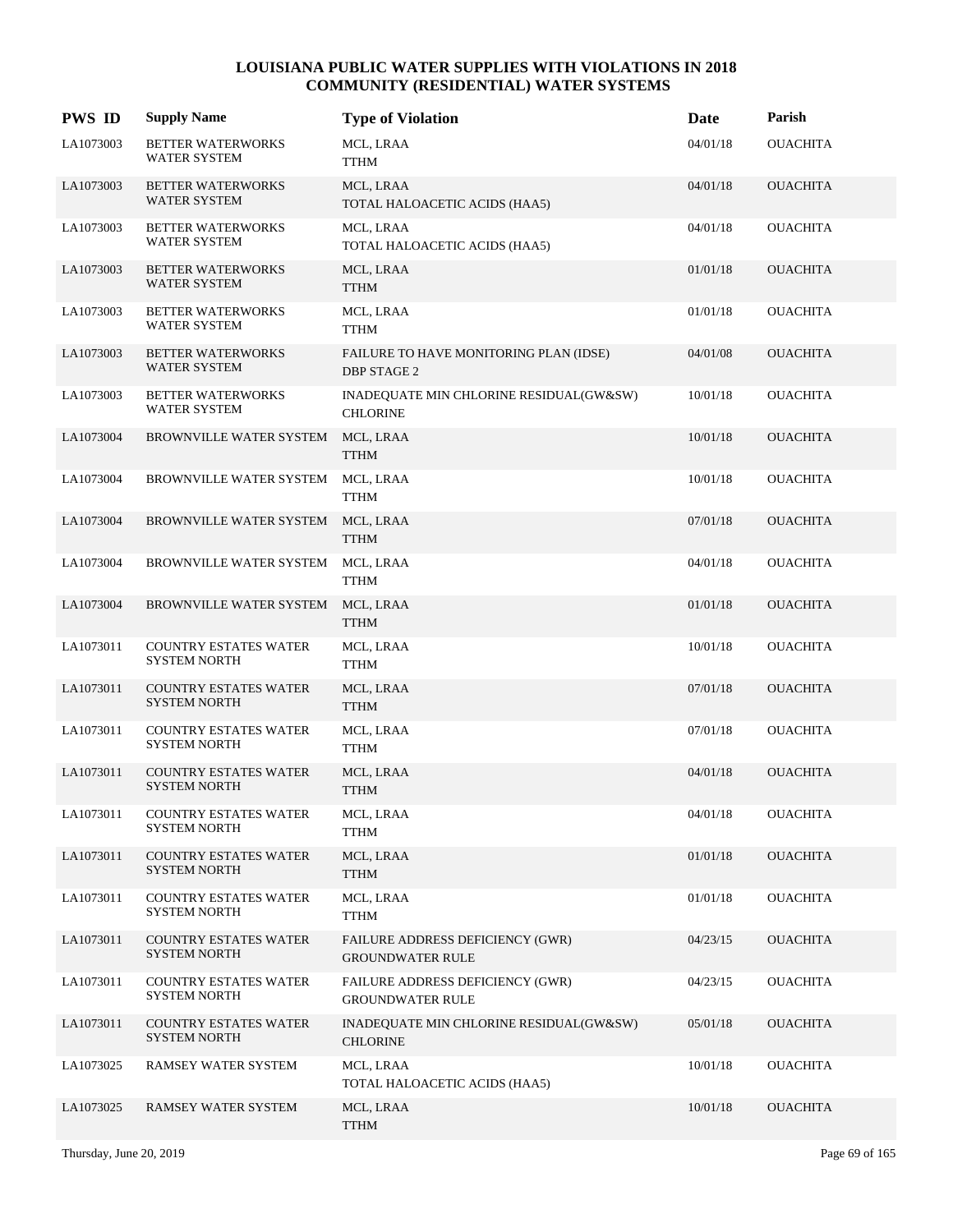| <b>PWS ID</b> | <b>Supply Name</b>                                  | <b>Type of Violation</b>                                             | Date     | Parish          |
|---------------|-----------------------------------------------------|----------------------------------------------------------------------|----------|-----------------|
| LA1073025     | RAMSEY WATER SYSTEM                                 | MCL, LRAA<br>TTHM                                                    | 10/01/18 | <b>OUACHITA</b> |
| LA1073025     | RAMSEY WATER SYSTEM                                 | MCL, LRAA<br>TOTAL HALOACETIC ACIDS (HAA5)                           | 07/01/18 | <b>OUACHITA</b> |
| LA1073025     | RAMSEY WATER SYSTEM                                 | MCL, LRAA<br>TOTAL HALOACETIC ACIDS (HAA5)                           | 07/01/18 | <b>OUACHITA</b> |
| LA1073025     | RAMSEY WATER SYSTEM                                 | MCL, LRAA<br><b>TTHM</b>                                             | 07/01/18 | <b>OUACHITA</b> |
| LA1073025     | RAMSEY WATER SYSTEM                                 | MCL, LRAA<br><b>TTHM</b>                                             | 07/01/18 | <b>OUACHITA</b> |
| LA1073025     | RAMSEY WATER SYSTEM                                 | MCL, LRAA<br><b>TTHM</b>                                             | 04/01/18 | <b>OUACHITA</b> |
| LA1073025     | RAMSEY WATER SYSTEM                                 | MCL, LRAA<br>TOTAL HALOACETIC ACIDS (HAA5)                           | 04/01/18 | <b>OUACHITA</b> |
| LA1073025     | RAMSEY WATER SYSTEM                                 | MCL, LRAA<br><b>TTHM</b>                                             | 04/01/18 | <b>OUACHITA</b> |
| LA1073025     | RAMSEY WATER SYSTEM                                 | MCL, LRAA<br><b>TTHM</b>                                             | 01/01/18 | <b>OUACHITA</b> |
| LA1073025     | RAMSEY WATER SYSTEM                                 | MCL, LRAA<br><b>TTHM</b>                                             | 01/01/18 | <b>OUACHITA</b> |
| LA1073028     | MCCLENDON COMMUNITY<br><b>WATER WELL</b>            | MCL, LRAA<br><b>TTHM</b>                                             | 04/01/18 | <b>OUACHITA</b> |
| LA1073028     | MCCLENDON COMMUNITY<br><b>WATER WELL</b>            | MCL, LRAA<br><b>TTHM</b>                                             | 01/01/18 | <b>OUACHITA</b> |
| LA1073028     | MCCLENDON COMMUNITY<br><b>WATER WELL</b>            | FAILURE SUBMIT OEL REPORT FOR TTHM<br><b>TTHM</b>                    | 10/31/17 | <b>OUACHITA</b> |
| LA1073028     | MCCLENDON COMMUNITY<br><b>WATER WELL</b>            | FAILURE SUBMIT OEL REPORT FOR TTHM<br><b>TTHM</b>                    | 07/31/17 | <b>OUACHITA</b> |
| LA1073028     | MCCLENDON COMMUNITY<br>WATER WELL                   | CCR ADEQUACY/AVAILABILITY/CONTENT<br><b>CONSUMER CONFIDENCE RULE</b> | 10/01/17 | <b>OUACHITA</b> |
| LA1073035     | NORTH MONROE ET AL WATER MCL, LRAA<br><b>SYSTEM</b> | TOTAL HALOACETIC ACIDS (HAA5)                                        | 10/01/18 | <b>OUACHITA</b> |
| LA1073046     | SOUTH MONROE WS GOWC                                | MCL, LRAA<br><b>TTHM</b>                                             | 10/01/18 | <b>OUACHITA</b> |
| LA1073046     | SOUTH MONROE WS GOWC                                | MCL, LRAA<br>TTHM                                                    | 07/01/18 | <b>OUACHITA</b> |
| LA1073046     | SOUTH MONROE WS GOWC                                | MCL, LRAA<br><b>TTHM</b>                                             | 01/01/18 | <b>OUACHITA</b> |
| LA1073047     | SOUTHWEST OUACHITA<br>WATERWORKS, INC               | MCL, LRAA<br>TOTAL HALOACETIC ACIDS (HAA5)                           | 10/01/18 | <b>OUACHITA</b> |
| LA1073047     | SOUTHWEST OUACHITA<br>WATERWORKS, INC               | MCL, LRAA<br><b>TTHM</b>                                             | 10/01/18 | <b>OUACHITA</b> |
| LA1073047     | SOUTHWEST OUACHITA<br>WATERWORKS, INC               | MCL, LRAA<br>TTHM                                                    | 10/01/18 | <b>OUACHITA</b> |
| LA1073047     | SOUTHWEST OUACHITA<br>WATERWORKS, INC               | MCL, LRAA<br>TTHM                                                    | 07/01/18 | <b>OUACHITA</b> |
| LA1073047     | SOUTHWEST OUACHITA<br>WATERWORKS, INC               | MCL, LRAA<br><b>TTHM</b>                                             | 07/01/18 | <b>OUACHITA</b> |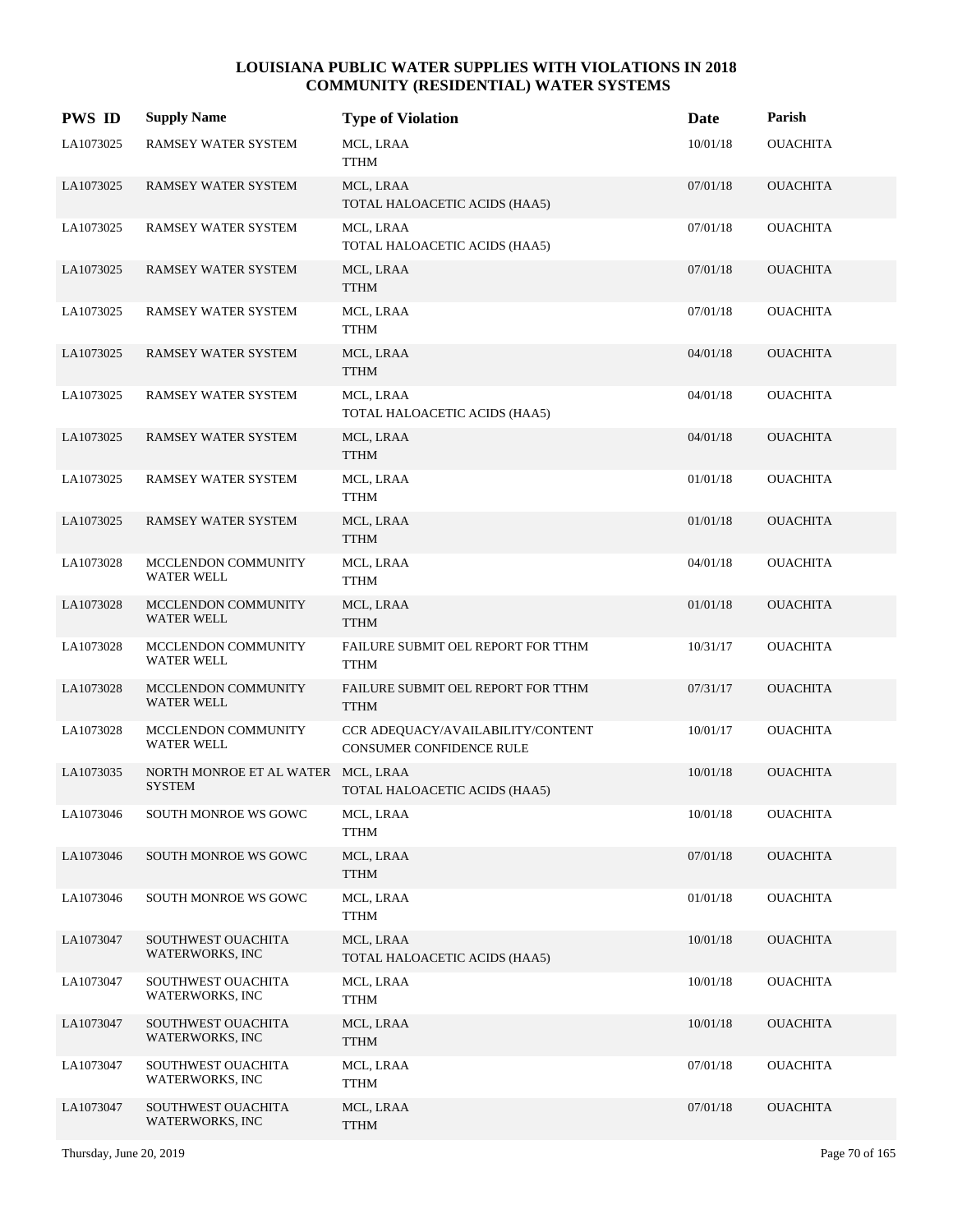| <b>PWS ID</b> | <b>Supply Name</b>                           | <b>Type of Violation</b>                                     | Date     | Parish          |
|---------------|----------------------------------------------|--------------------------------------------------------------|----------|-----------------|
| LA1073047     | SOUTHWEST OUACHITA<br>WATERWORKS, INC        | MCL, LRAA<br>TOTAL HALOACETIC ACIDS (HAA5)                   | 07/01/18 | <b>OUACHITA</b> |
| LA1073047     | SOUTHWEST OUACHITA<br>WATERWORKS, INC        | MCL, LRAA<br><b>TTHM</b>                                     | 04/01/18 | <b>OUACHITA</b> |
| LA1073047     | SOUTHWEST OUACHITA<br>WATERWORKS, INC        | MCL, LRAA<br>TTHM                                            | 04/01/18 | <b>OUACHITA</b> |
| LA1073047     | SOUTHWEST OUACHITA<br>WATERWORKS, INC        | MCL, LRAA<br>TOTAL HALOACETIC ACIDS (HAA5)                   | 04/01/18 | <b>OUACHITA</b> |
| LA1073047     | SOUTHWEST OUACHITA<br><b>WATERWORKS, INC</b> | MCL, LRAA<br>TOTAL HALOACETIC ACIDS (HAA5)                   | 01/01/18 | <b>OUACHITA</b> |
| LA1073047     | SOUTHWEST OUACHITA<br>WATERWORKS, INC        | MCL, LRAA<br><b>TTHM</b>                                     | 01/01/18 | <b>OUACHITA</b> |
| LA1073047     | SOUTHWEST OUACHITA<br>WATERWORKS, INC        | MCL, LRAA<br><b>TTHM</b>                                     | 01/01/18 | <b>OUACHITA</b> |
| LA1073055     | WEST HWY 80 ARK ROAD WS                      | INADEQUATE MIN CHLORINE RESIDUAL(GW&SW)<br><b>CHLORAMINE</b> | 01/01/14 | <b>OUACHITA</b> |
| LA1073058     | <b>INDIAN VILLAGE WATER</b><br>SYSTEM        | MCL, LRAA<br>TTHM                                            | 10/01/18 | <b>OUACHITA</b> |
| LA1073058     | <b>INDIAN VILLAGE WATER</b><br><b>SYSTEM</b> | MCL, LRAA<br><b>TTHM</b>                                     | 10/01/18 | <b>OUACHITA</b> |
| LA1073058     | <b>INDIAN VILLAGE WATER</b><br><b>SYSTEM</b> | MCL, LRAA<br><b>TTHM</b>                                     | 07/01/18 | <b>OUACHITA</b> |
| LA1073058     | <b>INDIAN VILLAGE WATER</b><br><b>SYSTEM</b> | MCL, LRAA<br><b>TTHM</b>                                     | 07/01/18 | <b>OUACHITA</b> |
| LA1073058     | <b>INDIAN VILLAGE WATER</b><br><b>SYSTEM</b> | MCL, LRAA<br><b>TTHM</b>                                     | 04/01/18 | <b>OUACHITA</b> |
| LA1073058     | <b>INDIAN VILLAGE WATER</b><br><b>SYSTEM</b> | MCL, LRAA<br><b>TTHM</b>                                     | 04/01/18 | <b>OUACHITA</b> |
| LA1073058     | <b>INDIAN VILLAGE WATER</b><br><b>SYSTEM</b> | MCL, LRAA<br><b>TTHM</b>                                     | 01/01/18 | <b>OUACHITA</b> |
| LA1073058     | <b>INDIAN VILLAGE WATER</b><br><b>SYSTEM</b> | MCL, LRAA<br><b>TTHM</b>                                     | 01/01/18 | <b>OUACHITA</b> |
| LA1073058     | <b>INDIAN VILLAGE WATER</b><br><b>SYSTEM</b> | PUBLIC NOTICE RULE LINKED TO VIOLATION<br>PUBLIC NOTICE      | 09/02/13 | <b>OUACHITA</b> |
| LA1073060     | CADEVILLE WATER DISTRICT                     | MCL, LRAA<br><b>TTHM</b>                                     | 10/01/18 | <b>OUACHITA</b> |
| LA1073060     | CADEVILLE WATER DISTRICT                     | MCL, LRAA<br><b>TTHM</b>                                     | 10/01/18 | <b>OUACHITA</b> |
| LA1073060     | CADEVILLE WATER DISTRICT                     | MCL, LRAA<br><b>TTHM</b>                                     | 07/01/18 | <b>OUACHITA</b> |
| LA1073060     | CADEVILLE WATER DISTRICT                     | MCL, LRAA<br><b>TTHM</b>                                     | 07/01/18 | <b>OUACHITA</b> |
| LA1073060     | CADEVILLE WATER DISTRICT                     | MCL, LRAA<br><b>TTHM</b>                                     | 04/01/18 | <b>OUACHITA</b> |
| LA1073060     | CADEVILLE WATER DISTRICT                     | MCL, LRAA<br><b>TTHM</b>                                     | 04/01/18 | <b>OUACHITA</b> |
| LA1073060     | CADEVILLE WATER DISTRICT                     | MCL, LRAA<br><b>TTHM</b>                                     | 01/01/18 | <b>OUACHITA</b> |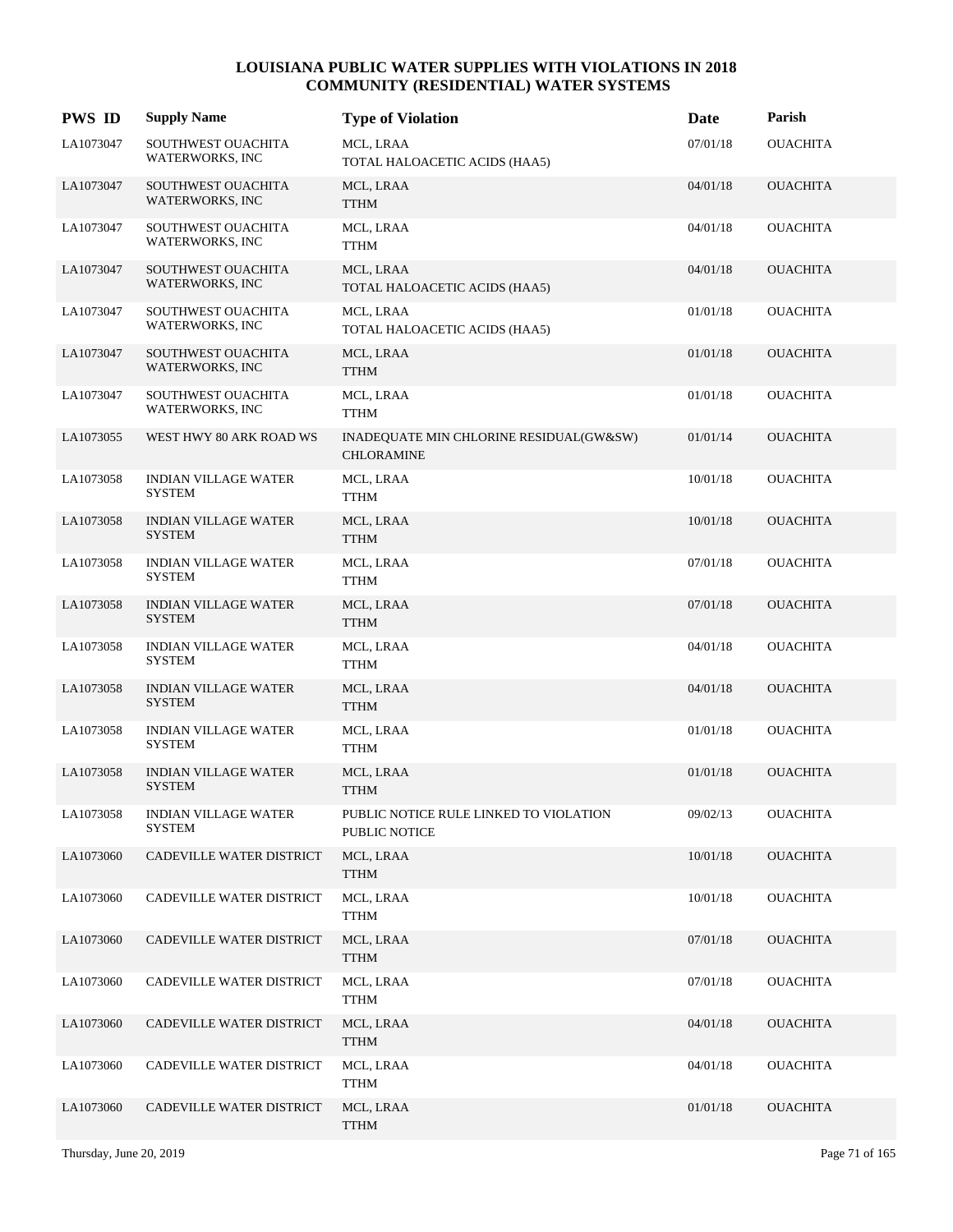| <b>PWS ID</b> | <b>Supply Name</b>                   | <b>Type of Violation</b>                                       | Date     | Parish          |
|---------------|--------------------------------------|----------------------------------------------------------------|----------|-----------------|
| LA1073060     | CADEVILLE WATER DISTRICT             | FAILURE ADDRESS DEFICIENCY (GWR)<br><b>GROUNDWATER RULE</b>    | 02/01/18 | <b>OUACHITA</b> |
| LA1073060     | CADEVILLE WATER DISTRICT             | FAILURE ADDRESS DEFICIENCY (GWR)<br><b>GROUNDWATER RULE</b>    | 02/01/18 | <b>OUACHITA</b> |
| LA1073060     | CADEVILLE WATER DISTRICT             | PUBLIC NOTICE RULE LINKED TO VIOLATION<br><b>PUBLIC NOTICE</b> | 03/12/18 | <b>OUACHITA</b> |
| LA1073061     | HIDDEN OAKS SUBDIVISION WS MCL, LRAA | TOTAL HALOACETIC ACIDS (HAA5)                                  | 10/01/18 | <b>OUACHITA</b> |
| LA1073061     | HIDDEN OAKS SUBDIVISION WS MCL, LRAA | TOTAL HALOACETIC ACIDS (HAA5)                                  | 10/01/18 | <b>OUACHITA</b> |
| LA1073061     | HIDDEN OAKS SUBDIVISION WS MCL, LRAA | <b>TTHM</b>                                                    | 10/01/18 | <b>OUACHITA</b> |
| LA1073061     | HIDDEN OAKS SUBDIVISION WS MCL, LRAA | <b>TTHM</b>                                                    | 10/01/18 | <b>OUACHITA</b> |
| LA1073061     | HIDDEN OAKS SUBDIVISION WS MCL, LRAA | <b>TTHM</b>                                                    | 07/01/18 | <b>OUACHITA</b> |
| LA1073061     | HIDDEN OAKS SUBDIVISION WS MCL, LRAA | TOTAL HALOACETIC ACIDS (HAA5)                                  | 07/01/18 | <b>OUACHITA</b> |
| LA1073061     | HIDDEN OAKS SUBDIVISION WS MCL, LRAA | <b>TTHM</b>                                                    | 07/01/18 | <b>OUACHITA</b> |
| LA1073061     | HIDDEN OAKS SUBDIVISION WS MCL, LRAA | <b>TTHM</b>                                                    | 04/01/18 | <b>OUACHITA</b> |
| LA1073061     | HIDDEN OAKS SUBDIVISION WS MCL, LRAA | TOTAL HALOACETIC ACIDS (HAA5)                                  | 04/01/18 | <b>OUACHITA</b> |
| LA1073061     | HIDDEN OAKS SUBDIVISION WS MCL, LRAA | TOTAL HALOACETIC ACIDS (HAA5)                                  | 04/01/18 | <b>OUACHITA</b> |
| LA1073061     | HIDDEN OAKS SUBDIVISION WS MCL, LRAA | <b>TTHM</b>                                                    | 04/01/18 | <b>OUACHITA</b> |
| LA1073061     | HIDDEN OAKS SUBDIVISION WS MCL, LRAA | TTHM                                                           | 01/01/18 | <b>OUACHITA</b> |
| LA1073061     | HIDDEN OAKS SUBDIVISION WS MCL, LRAA | <b>TTHM</b>                                                    | 01/01/18 | <b>OUACHITA</b> |
| LA1073063     | PECAN LAKE SUBDIVISION WS            | MCL, LRAA<br><b>TTHM</b>                                       | 10/01/18 | <b>OUACHITA</b> |
| LA1073063     | PECAN LAKE SUBDIVISION WS            | MCL, LRAA<br>TOTAL HALOACETIC ACIDS (HAA5)                     | 10/01/18 | <b>OUACHITA</b> |
| LA1073063     | PECAN LAKE SUBDIVISION WS            | MCL, LRAA<br>TOTAL HALOACETIC ACIDS (HAA5)                     | 10/01/18 | <b>OUACHITA</b> |
| LA1073063     | PECAN LAKE SUBDIVISION WS            | MCL, LRAA<br><b>TTHM</b>                                       | 10/01/18 | <b>OUACHITA</b> |
| LA1073063     | PECAN LAKE SUBDIVISION WS            | MCL, LRAA<br>TOTAL HALOACETIC ACIDS (HAA5)                     | 07/01/18 | <b>OUACHITA</b> |
| LA1073063     | PECAN LAKE SUBDIVISION WS            | MCL, LRAA<br><b>TTHM</b>                                       | 07/01/18 | <b>OUACHITA</b> |
| LA1073063     | PECAN LAKE SUBDIVISION WS            | MCL, LRAA<br><b>TTHM</b>                                       | 07/01/18 | <b>OUACHITA</b> |
| LA1073063     | PECAN LAKE SUBDIVISION WS            | MCL, LRAA<br><b>TTHM</b>                                       | 04/01/18 | <b>OUACHITA</b> |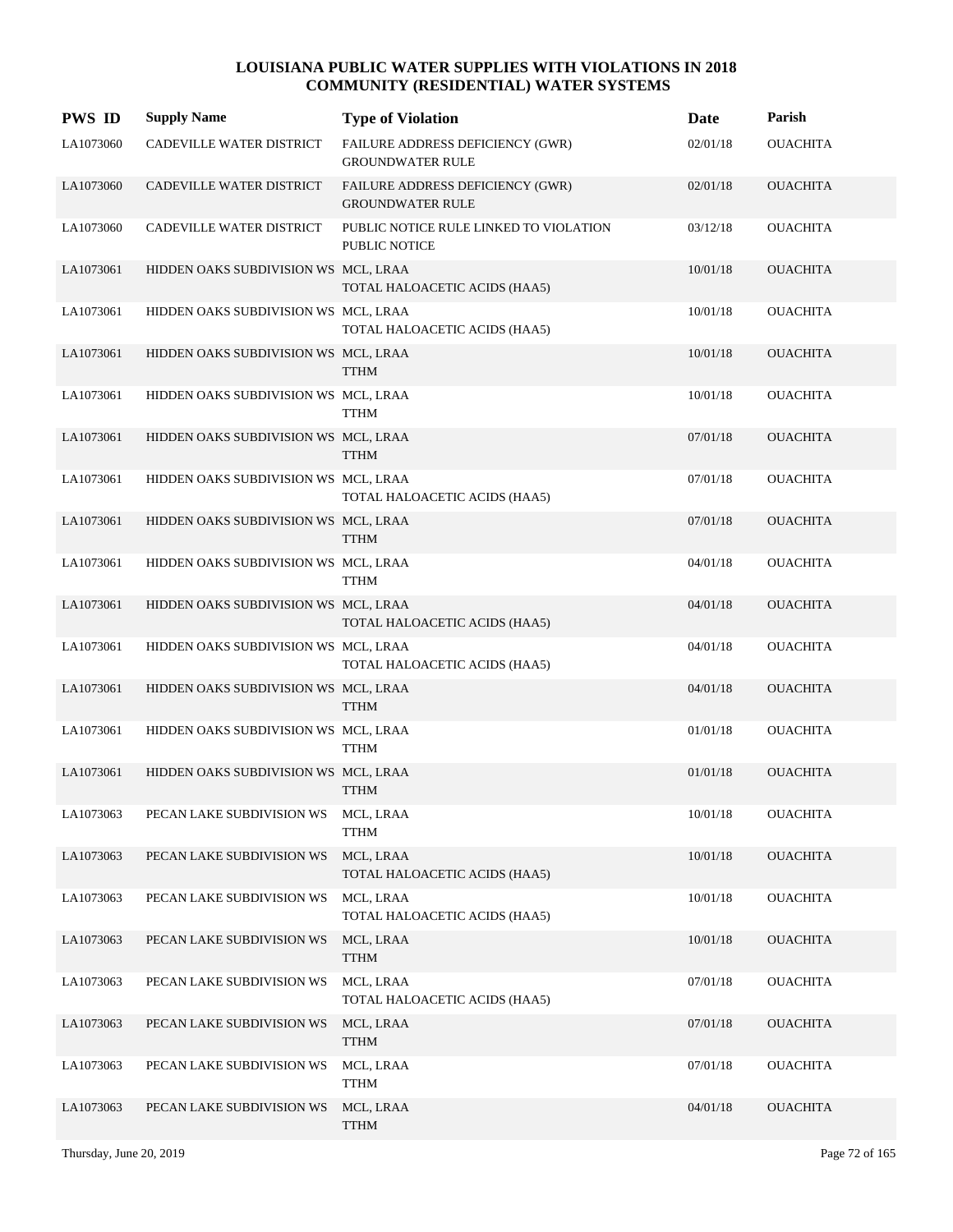| <b>PWS ID</b> | <b>Supply Name</b>              | <b>Type of Violation</b>                                            | Date     | Parish          |
|---------------|---------------------------------|---------------------------------------------------------------------|----------|-----------------|
| LA1073063     | PECAN LAKE SUBDIVISION WS       | MCL, LRAA<br><b>TTHM</b>                                            | 04/01/18 | <b>OUACHITA</b> |
| LA1073063     | PECAN LAKE SUBDIVISION WS       | MCL, LRAA<br><b>TTHM</b>                                            | 01/01/18 | <b>OUACHITA</b> |
| LA1073063     | PECAN LAKE SUBDIVISION WS       | MCL, LRAA<br><b>TTHM</b>                                            | 01/01/18 | <b>OUACHITA</b> |
| LA1073090     | LINCOLN HILLS SUBDIVISION<br>WS | MCL, LRAA<br><b>TTHM</b>                                            | 10/01/18 | <b>OUACHITA</b> |
| LA1073090     | LINCOLN HILLS SUBDIVISION<br>WS | MCL, LRAA<br>TOTAL HALOACETIC ACIDS (HAA5)                          | 10/01/18 | <b>OUACHITA</b> |
| LA1073090     | LINCOLN HILLS SUBDIVISION<br>WS | MCL, LRAA<br>TOTAL HALOACETIC ACIDS (HAA5)                          | 10/01/18 | <b>OUACHITA</b> |
| LA1073090     | LINCOLN HILLS SUBDIVISION<br>WS | MCL, LRAA<br><b>TTHM</b>                                            | 10/01/18 | <b>OUACHITA</b> |
| LA1073090     | LINCOLN HILLS SUBDIVISION<br>WS | MCL, LRAA<br>TOTAL HALOACETIC ACIDS (HAA5)                          | 07/01/18 | <b>OUACHITA</b> |
| LA1073090     | LINCOLN HILLS SUBDIVISION<br>WS | MCL, LRAA<br><b>TTHM</b>                                            | 07/01/18 | <b>OUACHITA</b> |
| LA1073090     | LINCOLN HILLS SUBDIVISION<br>WS | MCL, LRAA<br><b>TTHM</b>                                            | 07/01/18 | <b>OUACHITA</b> |
| LA1073090     | LINCOLN HILLS SUBDIVISION<br>WS | MCL, LRAA<br><b>TTHM</b>                                            | 04/01/18 | <b>OUACHITA</b> |
| LA1073090     | LINCOLN HILLS SUBDIVISION<br>WS | MCL, LRAA<br><b>TTHM</b>                                            | 04/01/18 | <b>OUACHITA</b> |
| LA1073090     | LINCOLN HILLS SUBDIVISION<br>WS | MCL, LRAA<br>TOTAL HALOACETIC ACIDS (HAA5)                          | 04/01/18 | <b>OUACHITA</b> |
| LA1073090     | LINCOLN HILLS SUBDIVISION<br>WS | MCL, LRAA<br><b>TTHM</b>                                            | 01/01/18 | <b>OUACHITA</b> |
| LA1073090     | LINCOLN HILLS SUBDIVISION<br>WS | MCL, LRAA<br><b>TTHM</b>                                            | 01/01/18 | <b>OUACHITA</b> |
| LA1073090     | LINCOLN HILLS SUBDIVISION<br>WS | FAILURE SUBMIT OEL REPORT FOR TTHM<br><b>TTHM</b>                   | 07/31/16 | <b>OUACHITA</b> |
| LA1073090     | LINCOLN HILLS SUBDIVISION<br>WS | FAILURE SUBMIT OEL REPORT FOR HAA5<br>TOTAL HALOACETIC ACIDS (HAA5) | 07/31/16 | <b>OUACHITA</b> |
| LA1073090     | LINCOLN HILLS SUBDIVISION<br>WS | INADEQUATE MIN CHLORINE RESIDUAL(GW&SW)<br><b>CHLORINE</b>          | 10/01/18 | <b>OUACHITA</b> |
| LA1073097     | WESTERN UTILITIES, INC          | FAILURE ADDRESS DEFICIENCY (GWR)<br><b>GROUNDWATER RULE</b>         | 03/01/18 | <b>OUACHITA</b> |
| LA1073097     | WESTERN UTILITIES, INC          | FAILURE ADDRESS DEFICIENCY (GWR)<br><b>GROUNDWATER RULE</b>         | 03/01/18 | <b>OUACHITA</b> |
| LA1073097     | WESTERN UTILITIES, INC          | FAILURE ADDRESS DEFICIENCY (GWR)<br><b>GROUNDWATER RULE</b>         | 03/01/18 | <b>OUACHITA</b> |
| LA1073097     | WESTERN UTILITIES, INC          | FAILURE ADDRESS DEFICIENCY (GWR)<br><b>GROUNDWATER RULE</b>         | 03/01/18 | <b>OUACHITA</b> |
| LA1073097     | WESTERN UTILITIES, INC          | FAILURE ADDRESS DEFICIENCY (GWR)<br><b>GROUNDWATER RULE</b>         | 03/01/18 | <b>OUACHITA</b> |
| LA1073097     | WESTERN UTILITIES, INC          | <b>FAILURE ADDRESS DEFICIENCY (GWR)</b><br><b>GROUNDWATER RULE</b>  | 03/01/18 | <b>OUACHITA</b> |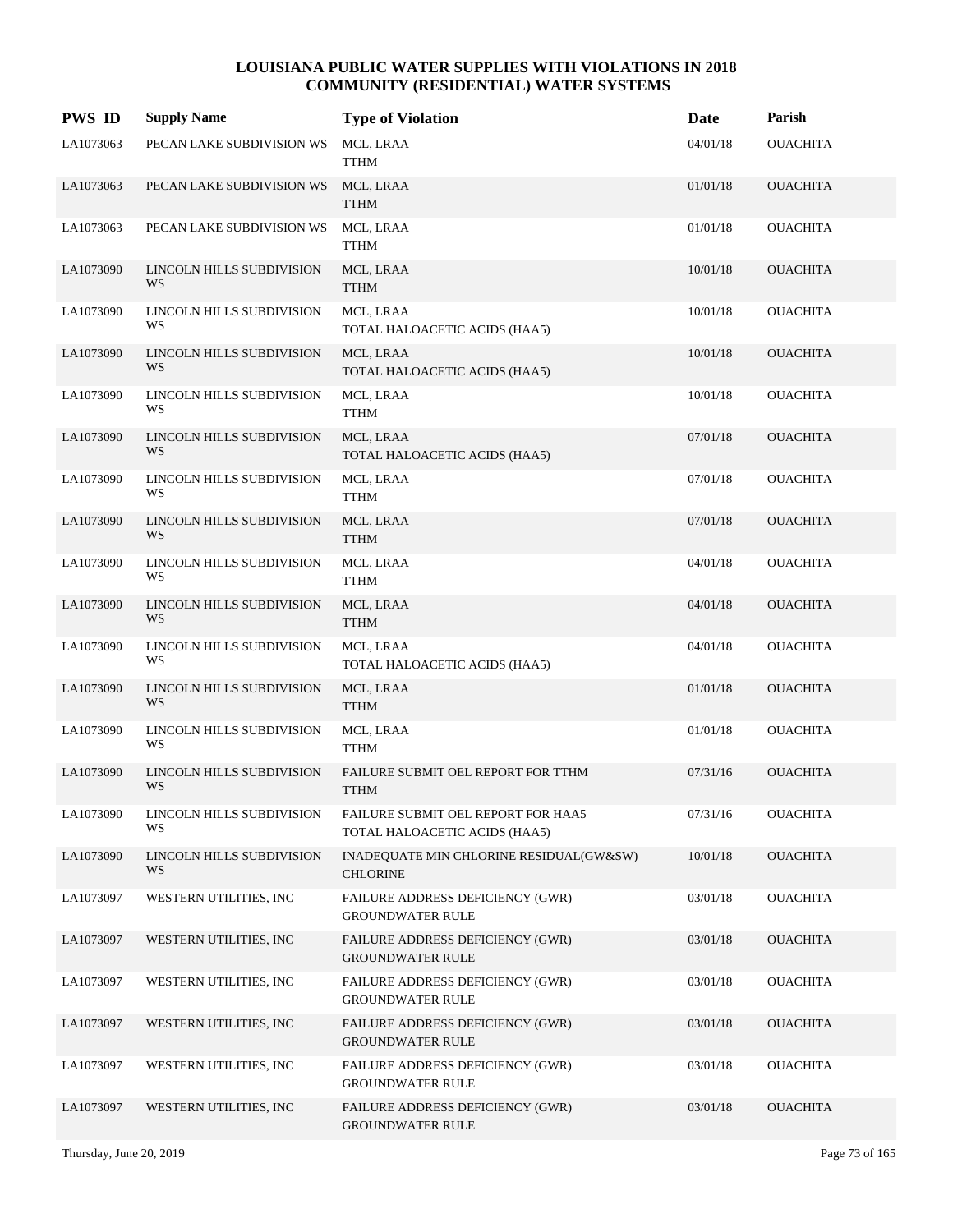| <b>PWS ID</b> | <b>Supply Name</b>                                  | <b>Type of Violation</b>                                            | Date     | Parish          |
|---------------|-----------------------------------------------------|---------------------------------------------------------------------|----------|-----------------|
| LA1073097     | WESTERN UTILITIES, INC                              | FAILURE ADDRESS DEFICIENCY (GWR)<br><b>GROUNDWATER RULE</b>         | 05/02/15 | <b>OUACHITA</b> |
| LA1073097     | WESTERN UTILITIES, INC                              | FOLLOW-UP OR ROUTINE TAP M/R (LCR)<br><b>LEAD &amp; COPPER RULE</b> | 10/01/18 | <b>OUACHITA</b> |
| LA1073097     | WESTERN UTILITIES, INC                              | PUBLIC NOTICE RULE LINKED TO VIOLATION<br><b>PUBLIC NOTICE</b>      | 09/14/18 | <b>OUACHITA</b> |
| LA1073099     | <b>CHENIERE DREW SOUTH</b><br>WATER SYSTEM          | MCL, LRAA<br><b>TTHM</b>                                            | 10/01/18 | <b>OUACHITA</b> |
| LA1073099     | <b>CHENIERE DREW SOUTH</b><br>WATER SYSTEM          | MCL, LRAA<br><b>TTHM</b>                                            | 07/01/18 | <b>OUACHITA</b> |
| LA1073110     | WILDWOOD MHP WS                                     | MCL, LRAA<br><b>TTHM</b>                                            | 10/01/18 | <b>OUACHITA</b> |
| LA1073110     | WILDWOOD MHP WS                                     | MCL, LRAA<br><b>TTHM</b>                                            | 10/01/18 | <b>OUACHITA</b> |
| LA1073110     | WILDWOOD MHP WS                                     | MCL, LRAA<br>TOTAL HALOACETIC ACIDS (HAA5)                          | 10/01/18 | <b>OUACHITA</b> |
| LA1073110     | WILDWOOD MHP WS                                     | MCL, LRAA<br>TOTAL HALOACETIC ACIDS (HAA5)                          | 07/01/18 | <b>OUACHITA</b> |
| LA1073110     | WILDWOOD MHP WS                                     | MCL, LRAA<br><b>TTHM</b>                                            | 07/01/18 | <b>OUACHITA</b> |
| LA1073110     | WILDWOOD MHP WS                                     | MCL, LRAA<br><b>TTHM</b>                                            | 07/01/18 | <b>OUACHITA</b> |
| LA1073110     | WILDWOOD MHP WS                                     | MCL, LRAA<br>TOTAL HALOACETIC ACIDS (HAA5)                          | 07/01/18 | <b>OUACHITA</b> |
| LA1073110     | WILDWOOD MHP WS                                     | MCL, LRAA<br><b>TTHM</b>                                            | 04/01/18 | <b>OUACHITA</b> |
| LA1073110     | WILDWOOD MHP WS                                     | MCL, LRAA<br><b>TTHM</b>                                            | 04/01/18 | <b>OUACHITA</b> |
| LA1073110     | WILDWOOD MHP WS                                     | MCL, LRAA<br>TOTAL HALOACETIC ACIDS (HAA5)                          | 04/01/18 | <b>OUACHITA</b> |
| LA1073110     | WILDWOOD MHP WS                                     | MCL, LRAA<br><b>TTHM</b>                                            | 01/01/18 | <b>OUACHITA</b> |
| LA1073110     | WILDWOOD MHP WS                                     | MCL, LRAA<br><b>TTHM</b>                                            | 01/01/18 | <b>OUACHITA</b> |
| LA1073118     | <b>COUNTRY ESTATES WATER</b><br><b>SYSTEM SOUTH</b> | MCL, LRAA<br><b>TTHM</b>                                            | 10/01/18 | <b>OUACHITA</b> |
| LA1073118     | <b>COUNTRY ESTATES WATER</b><br><b>SYSTEM SOUTH</b> | MCL, LRAA<br>TOTAL HALOACETIC ACIDS (HAA5)                          | 10/01/18 | <b>OUACHITA</b> |
| LA1073118     | <b>COUNTRY ESTATES WATER</b><br><b>SYSTEM SOUTH</b> | MCL, LRAA<br><b>TTHM</b>                                            | 10/01/18 | <b>OUACHITA</b> |
| LA1073118     | <b>COUNTRY ESTATES WATER</b><br><b>SYSTEM SOUTH</b> | MCL, LRAA<br>TOTAL HALOACETIC ACIDS (HAA5)                          | 07/01/18 | <b>OUACHITA</b> |
| LA1073118     | <b>COUNTRY ESTATES WATER</b><br><b>SYSTEM SOUTH</b> | MCL, LRAA<br><b>TTHM</b>                                            | 07/01/18 | <b>OUACHITA</b> |
| LA1073118     | <b>COUNTRY ESTATES WATER</b><br><b>SYSTEM SOUTH</b> | MCL, LRAA<br><b>TTHM</b>                                            | 07/01/18 | <b>OUACHITA</b> |
| LA1073118     | <b>COUNTRY ESTATES WATER</b><br><b>SYSTEM SOUTH</b> | MCL, LRAA<br>TTHM                                                   | 04/01/18 | <b>OUACHITA</b> |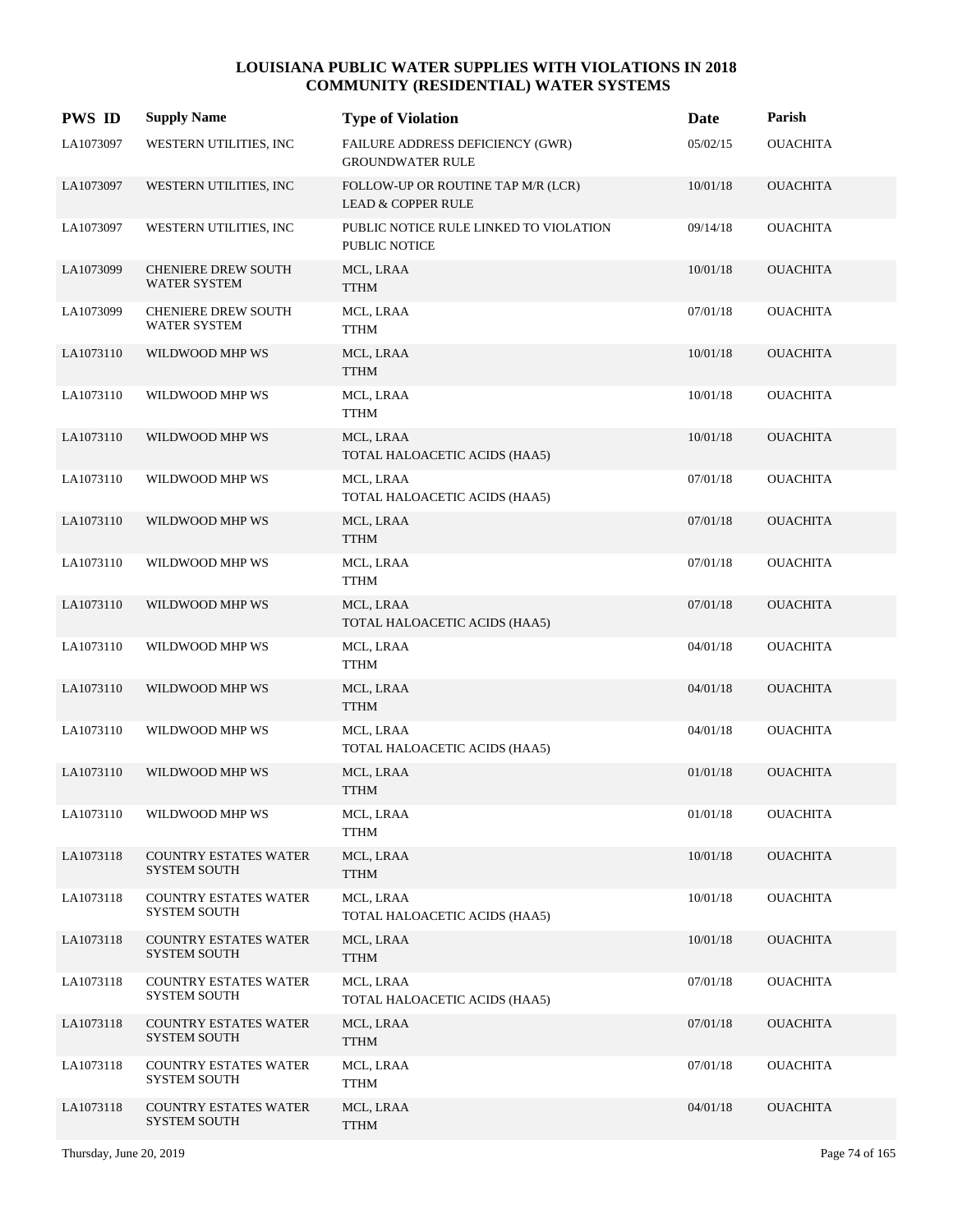| <b>PWS ID</b> | <b>Supply Name</b>                                       | <b>Type of Violation</b>                                               | Date     | Parish             |
|---------------|----------------------------------------------------------|------------------------------------------------------------------------|----------|--------------------|
| LA1073118     | <b>COUNTRY ESTATES WATER</b><br>SYSTEM SOUTH             | MCL, LRAA<br>TOTAL HALOACETIC ACIDS (HAA5)                             | 04/01/18 | <b>OUACHITA</b>    |
| LA1073118     | <b>COUNTRY ESTATES WATER</b><br><b>SYSTEM SOUTH</b>      | MCL, LRAA<br><b>TTHM</b>                                               | 04/01/18 | <b>OUACHITA</b>    |
| LA1073118     | <b>COUNTRY ESTATES WATER</b><br><b>SYSTEM SOUTH</b>      | MCL, LRAA<br><b>TTHM</b>                                               | 01/01/18 | <b>OUACHITA</b>    |
| LA1073118     | <b>COUNTRY ESTATES WATER</b><br><b>SYSTEM SOUTH</b>      | MCL, LRAA<br><b>TTHM</b>                                               | 01/01/18 | <b>OUACHITA</b>    |
| LA1075004     | DALCOUR WATERWORKS<br><b>DISTRICT</b>                    | INADEQUATE DBP PRECURSOR REMOVAL<br>CARBON, TOTAL                      | 07/01/18 | <b>PLAQUEMINES</b> |
| LA1075004     | DALCOUR WATERWORKS<br><b>DISTRICT</b>                    | INADEQUATE DBP PRECURSOR REMOVAL<br>CARBON, TOTAL                      | 04/01/18 | <b>PLAQUEMINES</b> |
| LA1075004     | DALCOUR WATERWORKS<br><b>DISTRICT</b>                    | INADEQUATE DBP PRECURSOR REMOVAL<br>CARBON, TOTAL                      | 01/01/18 | <b>PLAQUEMINES</b> |
| LA1075004     | DALCOUR WATERWORKS<br><b>DISTRICT</b>                    | FOLLOW-UP OR ROUTINE TAP M/R (LCR)<br><b>LEAD &amp; COPPER RULE</b>    | 10/01/17 | <b>PLAQUEMINES</b> |
| LA1075005     | POINTE A LA HACHE WATER<br><b>SYSTEM</b>                 | INADEQUATE DBP PRECURSOR REMOVAL<br>CARBON, TOTAL                      | 10/01/18 | <b>PLAQUEMINES</b> |
| LA1075005     | POINTE A LA HACHE WATER<br><b>SYSTEM</b>                 | INADEQUATE DBP PRECURSOR REMOVAL<br>CARBON, TOTAL                      | 07/01/18 | <b>PLAQUEMINES</b> |
| LA1075005     | POINTE A LA HACHE WATER<br><b>SYSTEM</b>                 | INADEQUATE DBP PRECURSOR REMOVAL<br>CARBON, TOTAL                      | 04/01/18 | <b>PLAQUEMINES</b> |
| LA1075005     | POINTE A LA HACHE WATER<br><b>SYSTEM</b>                 | INADEQUATE DBP PRECURSOR REMOVAL<br>CARBON, TOTAL                      | 01/01/18 | <b>PLAQUEMINES</b> |
| LA1075005     | POINTE A LA HACHE WATER<br><b>SYSTEM</b>                 | PUBLIC NOTICE RULE LINKED TO VIOLATION<br>PUBLIC NOTICE                | 12/07/17 | <b>PLAQUEMINES</b> |
| LA1077012     | HERMITAGE COMMUNITY                                      | FOLLOW-UP OR ROUTINE TAP M/R (LCR)<br><b>LEAD &amp; COPPER RULE</b>    | 10/01/16 | POINTE COUPEE      |
| LA1077012     | HERMITAGE COMMUNITY                                      | FOLLOW-UP OR ROUTINE TAP M/R (LCR)<br><b>LEAD &amp; COPPER RULE</b>    | 10/01/15 | POINTE COUPEE      |
| LA1077012     | HERMITAGE COMMUNITY                                      | PUBLIC NOTICE RULE LINKED TO VIOLATION<br>PUBLIC NOTICE                | 05/07/17 | POINTE COUPEE      |
| LA1077012     | HERMITAGE COMMUNITY                                      | PUBLIC NOTICE RULE LINKED TO VIOLATION<br>PUBLIC NOTICE                | 04/10/17 | POINTE COUPEE      |
| LA1077012     | HERMITAGE COMMUNITY                                      | PUBLIC NOTICE RULE LINKED TO VIOLATION<br><b>PUBLIC NOTICE</b>         | 02/11/17 | POINTE COUPEE      |
| LA1077013     | <b>INNIS WATER CORPORATION</b><br>INC.                   | SAMPLE SITING PLAN ERRORS (RTCR)<br>REVISED TOTAL COLIFORM RULE (RTCR) | 04/01/16 | POINTE COUPEE      |
| LA1077024     | <b>M&amp;S WATER SUPPLY</b><br><b>COMPANY - VENTRESS</b> | MCL, LRAA<br><b>TTHM</b>                                               | 07/01/18 | POINTE COUPEE      |
| LA1077024     | <b>M&amp;S WATER SUPPLY</b><br><b>COMPANY - VENTRESS</b> | MCL, LRAA<br><b>TTHM</b>                                               | 04/01/18 | POINTE COUPEE      |
| LA1077024     | <b>M&amp;S WATER SUPPLY</b><br><b>COMPANY - VENTRESS</b> | MONITORING, ROUTINE (DBP), MINOR<br>TOT_TTHM/HAA5                      | 07/01/18 | POINTE COUPEE      |
| LA1077024     | <b>M&amp;S WATER SUPPLY</b><br><b>COMPANY - VENTRESS</b> | MONITORING, ROUTINE (DBP), MINOR<br>TOT_TTHM/HAA5                      | 04/01/18 | POINTE COUPEE      |
| LA1077024     | <b>M&amp;S WATER SUPPLY</b><br><b>COMPANY - VENTRESS</b> | MONITORING, ROUTINE (DBP), MINOR<br>TOT_TTHM/HAA5                      | 01/01/18 | POINTE COUPEE      |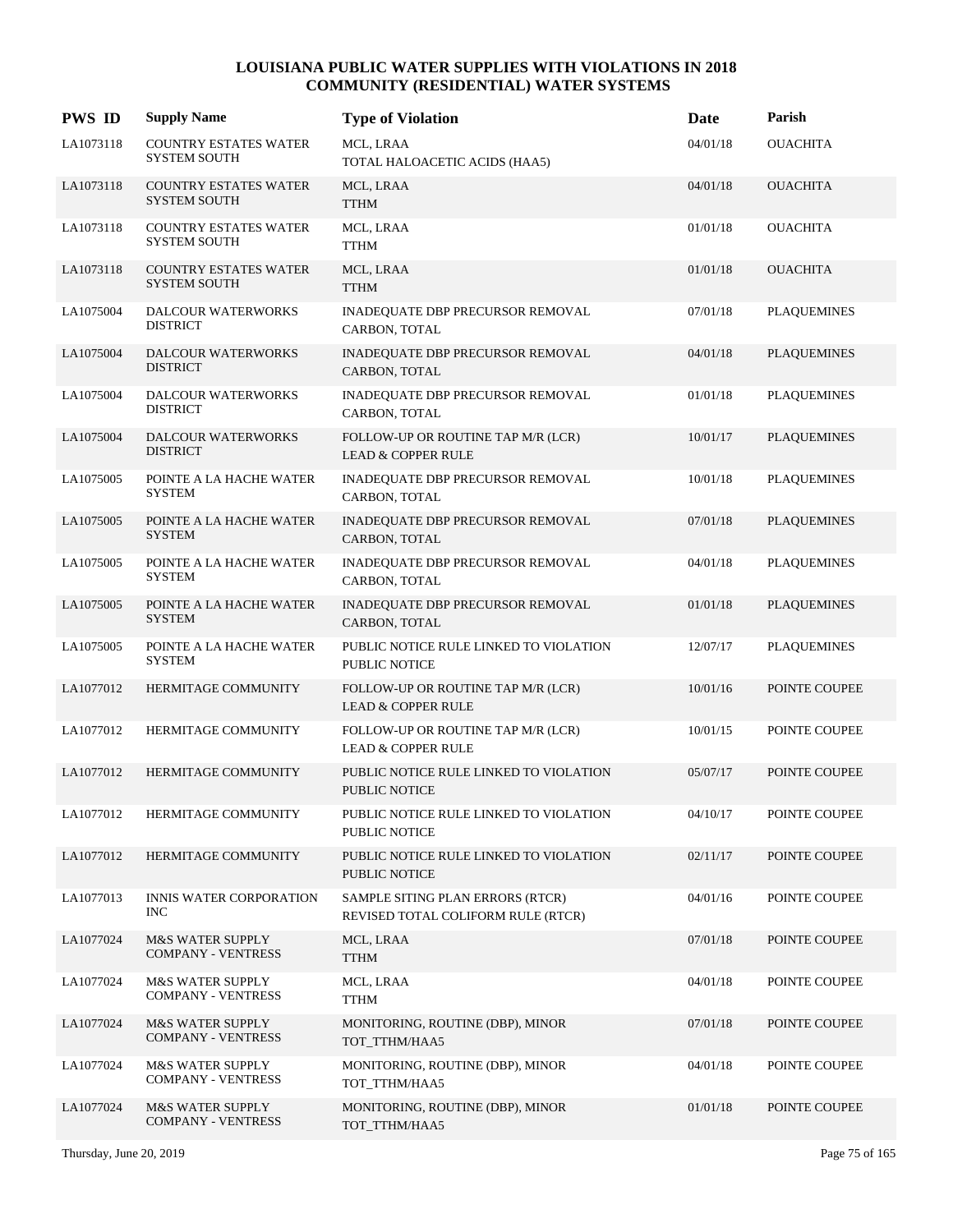| <b>PWS ID</b> | <b>Supply Name</b>                                         | <b>Type of Violation</b>                                            | <b>Date</b> | Parish        |
|---------------|------------------------------------------------------------|---------------------------------------------------------------------|-------------|---------------|
| LA1077024     | <b>M&amp;S WATER SUPPLY</b><br><b>COMPANY - VENTRESS</b>   | FOLLOW-UP OR ROUTINE TAP M/R (LCR)<br><b>LEAD &amp; COPPER RULE</b> | 10/01/16    | POINTE COUPEE |
| LA1077024     | <b>M&amp;S WATER SUPPLY</b><br><b>COMPANY - VENTRESS</b>   | FOLLOW-UP OR ROUTINE TAP M/R (LCR)<br><b>LEAD &amp; COPPER RULE</b> | 10/01/15    | POINTE COUPEE |
| LA1077024     | <b>M&amp;S WATER SUPPLY</b><br><b>COMPANY - VENTRESS</b>   | PUBLIC NOTICE RULE LINKED TO VIOLATION<br><b>PUBLIC NOTICE</b>      | 04/10/17    | POINTE COUPEE |
| LA1077024     | <b>M&amp;S WATER SUPPLY</b><br><b>COMPANY - VENTRESS</b>   | PUBLIC NOTICE RULE LINKED TO VIOLATION<br><b>PUBLIC NOTICE</b>      | 02/19/17    | POINTE COUPEE |
| LA1077024     | M&S WATER SUPPLY<br><b>COMPANY - VENTRESS</b>              | PUBLIC NOTICE RULE LINKED TO VIOLATION<br><b>PUBLIC NOTICE</b>      | 03/20/16    | POINTE COUPEE |
| LA1077024     | <b>M&amp;S WATER SUPPLY</b><br><b>COMPANY - VENTRESS</b>   | INADEQUATE MIN CHLORINE RESIDUAL(GW&SW)<br><b>CHLORINE</b>          | 10/01/18    | POINTE COUPEE |
| LA1077026     | NEW ROADS WATER SYSTEM                                     | INADEQUATE MIN CHLORINE RESIDUAL(GW&SW)<br><b>CHLORINE</b>          | 07/01/18    | POINTE COUPEE |
| LA1077037     | <b>TORBERT- FRISCO WATER</b><br><b>WORKS</b>               | MONITORING, ROUTINE (DBP), MAJOR<br><b>CHLORINE</b>                 | 04/01/18    | POINTE COUPEE |
| LA1077043     | POINTE COUPEE WATER<br><b>WORKS DISTRICT 1</b>             | MONITORING, ROUTINE (DBP), MINOR<br>TOT TTHM/HAA5                   | 01/01/18    | POINTE COUPEE |
| LA1077049     | <b>M&amp;S WATER SUPPLY</b><br><b>COMPANY - LEMOINE TP</b> | MONITORING, ROUTINE (DBP), MAJOR<br>TOT_TTHM/HAA5                   | 01/01/18    | POINTE COUPEE |
| LA1077049     | <b>M&amp;S WATER SUPPLY</b><br><b>COMPANY - LEMOINE TP</b> | FAILURE ADDRESS DEFICIENCY (GWR)<br><b>GROUNDWATER RULE</b>         | 11/27/15    | POINTE COUPEE |
| LA1077049     | <b>M&amp;S WATER SUPPLY</b><br><b>COMPANY - LEMOINE TP</b> | INITIAL TAP SAMPLING (LCR)<br><b>LEAD &amp; COPPER RULE</b>         | 07/01/17    | POINTE COUPEE |
| LA1077049     | <b>M&amp;S WATER SUPPLY</b><br><b>COMPANY - LEMOINE TP</b> | INITIAL TAP SAMPLING (LCR)<br><b>LEAD &amp; COPPER RULE</b>         | 01/01/17    | POINTE COUPEE |
| LA1077049     | <b>M&amp;S WATER SUPPLY</b><br><b>COMPANY - LEMOINE TP</b> | INITIAL TAP SAMPLING (LCR)<br><b>LEAD &amp; COPPER RULE</b>         | 07/01/16    | POINTE COUPEE |
| LA1077049     | <b>M&amp;S WATER SUPPLY</b><br><b>COMPANY - LEMOINE TP</b> | INITIAL TAP SAMPLING (LCR)<br><b>LEAD &amp; COPPER RULE</b>         | 01/01/16    | POINTE COUPEE |
| LA1077049     | <b>M&amp;S WATER SUPPLY</b><br><b>COMPANY - LEMOINE TP</b> | INITIAL TAP SAMPLING (LCR)<br><b>LEAD &amp; COPPER RULE</b>         | 07/01/15    | POINTE COUPEE |
| LA1077049     | <b>M&amp;S WATER SUPPLY</b><br><b>COMPANY - LEMOINE TP</b> | PUBLIC NOTICE RULE LINKED TO VIOLATION<br><b>PUBLIC NOTICE</b>      | 05/30/17    | POINTE COUPEE |
| LA1077049     | <b>M&amp;S WATER SUPPLY</b><br><b>COMPANY - LEMOINE TP</b> | PUBLIC NOTICE RULE LINKED TO VIOLATION<br>PUBLIC NOTICE             | 02/19/17    | POINTE COUPEE |
| LA1077049     | <b>M&amp;S WATER SUPPLY</b><br><b>COMPANY - LEMOINE TP</b> | PUBLIC NOTICE RULE LINKED TO VIOLATION<br>PUBLIC NOTICE             | 11/29/16    | POINTE COUPEE |
| LA1077049     | <b>M&amp;S WATER SUPPLY</b><br><b>COMPANY - LEMOINE TP</b> | PUBLIC NOTICE RULE LINKED TO VIOLATION<br>PUBLIC NOTICE             | 05/08/16    | POINTE COUPEE |
| LA1077049     | <b>M&amp;S WATER SUPPLY</b><br><b>COMPANY - LEMOINE TP</b> | PUBLIC NOTICE RULE LINKED TO VIOLATION<br><b>PUBLIC NOTICE</b>      | 03/20/16    | POINTE COUPEE |
| LA1077049     | <b>M&amp;S WATER SUPPLY</b><br><b>COMPANY - LEMOINE TP</b> | PUBLIC NOTICE RULE LINKED TO VIOLATION<br><b>PUBLIC NOTICE</b>      | 02/24/16    | POINTE COUPEE |
| LA1077049     | <b>M&amp;S WATER SUPPLY</b><br><b>COMPANY - LEMOINE TP</b> | PUBLIC NOTICE RULE LINKED TO VIOLATION<br><b>PUBLIC NOTICE</b>      | 11/05/15    | POINTE COUPEE |
| LA1077049     | <b>M&amp;S WATER SUPPLY</b><br><b>COMPANY - LEMOINE TP</b> | PUBLIC NOTICE RULE LINKED TO VIOLATION<br><b>PUBLIC NOTICE</b>      | 05/18/15    | POINTE COUPEE |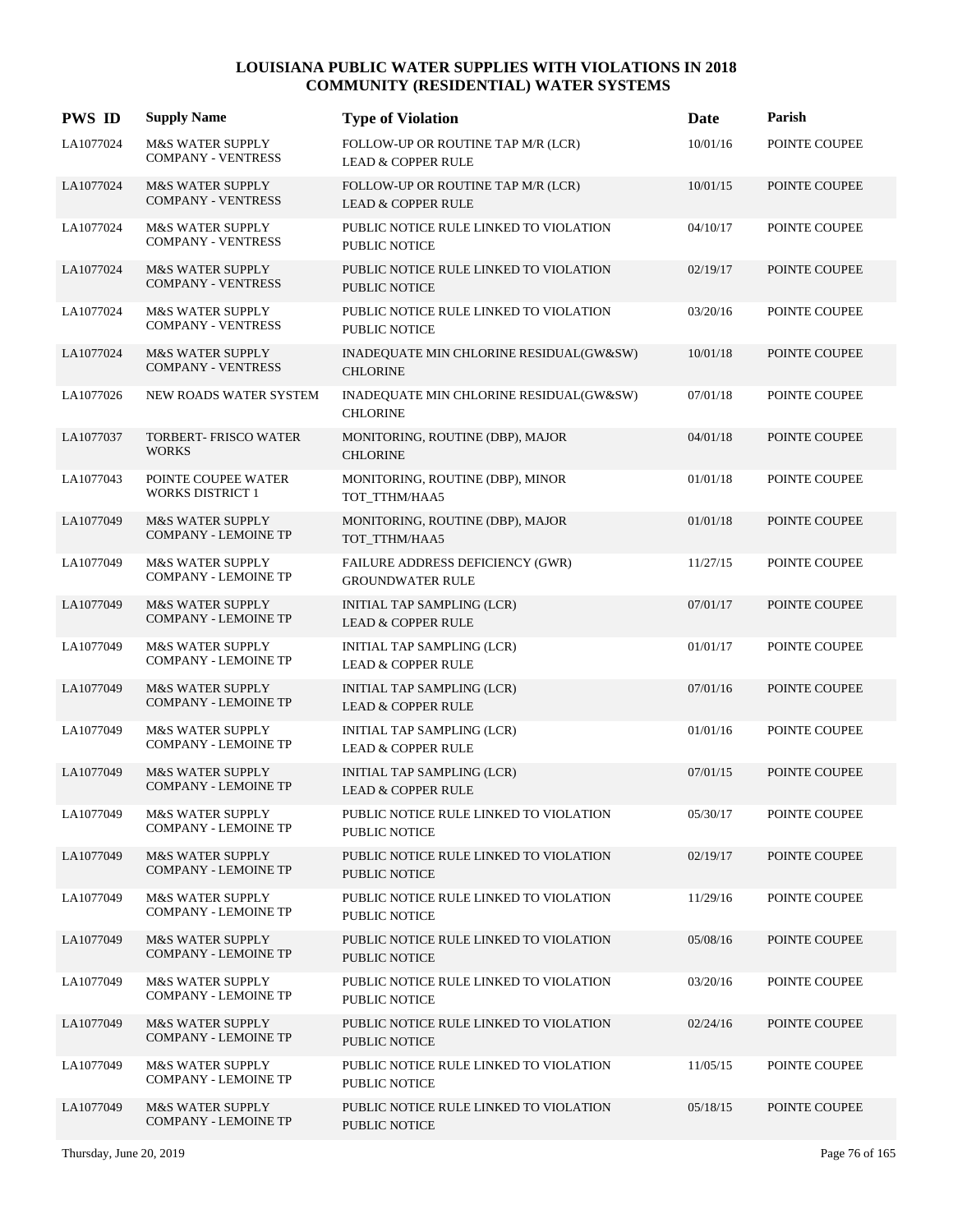| <b>PWS ID</b> | <b>Supply Name</b>                                    | <b>Type of Violation</b>                                                       | Date     | Parish           |
|---------------|-------------------------------------------------------|--------------------------------------------------------------------------------|----------|------------------|
| LA1077049     | M&S WATER SUPPLY<br><b>COMPANY - LEMOINE TP</b>       | INADEQUATE MIN CHLORINE RESIDUAL(GW&SW)<br><b>CHLORINE</b>                     | 10/01/18 | POINTE COUPEE    |
| LA1079001     | CITY OF ALEXANDRIA WATER<br><b>SYSTEM</b>             | MCL, E. COLI, POS E COLI (RTCR)<br>E. COLI                                     | 06/01/18 | <b>RAPIDES</b>   |
| LA1079004     | <b>BUCKEYE WATER DISTRICT 50</b>                      | INADEQUATE MIN CHLORINE RESIDUAL(GW&SW)<br><b>CHLORINE</b>                     | 07/01/18 | <b>RAPIDES</b>   |
| LA1079005     | <b>TOWN OF CHENEYVILLE</b><br>WATER SYSTEM            | FAILURE ADDRESS DEFICIENCY (GWR)<br><b>GROUNDWATER RULE</b>                    | 10/01/18 | <b>RAPIDES</b>   |
| LA1079005     | TOWN OF CHENEYVILLE<br>WATER SYSTEM                   | FAILURE ADDRESS DEFICIENCY (GWR)<br><b>GROUNDWATER RULE</b>                    | 07/02/15 | <b>RAPIDES</b>   |
| LA1079005     | TOWN OF CHENEYVILLE<br><b>WATER SYSTEM</b>            | FOLLOW-UP OR ROUTINE TAP M/R (LCR)<br><b>LEAD &amp; COPPER RULE</b>            | 10/01/18 | <b>RAPIDES</b>   |
| LA1079012     |                                                       | HINESTON WATER SYSTEM, INC MONITORING, ROUTINE (DBP), MAJOR<br><b>CHLORINE</b> | 10/01/18 | <b>RAPIDES</b>   |
| LA1079012     |                                                       | HINESTON WATER SYSTEM, INC MONITORING, ROUTINE, MAJOR (RTCR)<br>E. COLI        | 10/01/18 | <b>RAPIDES</b>   |
| LA1079015     | VILLAGE OF MCNARY WATER<br><b>SYSTEM</b>              | INADEQUATE MIN CHLORINE RESIDUAL(GW&SW)<br><b>CHLORINE</b>                     | 01/01/18 | <b>RAPIDES</b>   |
| LA1079020     | <b>RAPIDES ISLAND WATER</b><br><b>ASSOCIATION INC</b> | INADEQUATE MIN CHLORINE RESIDUAL(GW&SW)<br><b>CHLORINE</b>                     | 11/01/18 | <b>RAPIDES</b>   |
| LA1079020     | RAPIDES ISLAND WATER<br><b>ASSOCIATION INC</b>        | $5\%$ DS BELOW MIN 0.5-2 MONTHS $\rm CONSEC (GW)$<br><b>CHLORINE</b>           | 12/01/18 | <b>RAPIDES</b>   |
| LA1079028     | <b>VETERANS ADMINISTRATION</b>                        | FAILURE ADDRESS DEFICIENCY (GWR)<br><b>GROUNDWATER RULE</b>                    | 11/22/18 | <b>RAPIDES</b>   |
| LA1079028     | VETERANS ADMINISTRATION                               | INADEQUATE MIN CHLORINE RESIDUAL(GW&SW)<br><b>CHLORINE</b>                     | 09/01/18 | <b>RAPIDES</b>   |
| LA1079028     | <b>VETERANS ADMINISTRATION</b>                        | 5% DS BELOW MIN 0.5-2 MONTHS CONSEC(GW)<br><b>CHLORINE</b>                     | 10/01/18 | <b>RAPIDES</b>   |
| LA1079030     | HAMMOCK WATER SUPPLY                                  | FAILURE ADDRESS DEFICIENCY (GWR)<br><b>GROUNDWATER RULE</b>                    | 06/01/15 | <b>RAPIDES</b>   |
| LA1079030     | HAMMOCK WATER SUPPLY                                  | CCR ADEQUACY/AVAILABILITY/CONTENT<br><b>CONSUMER CONFIDENCE RULE</b>           | 10/01/17 | <b>RAPIDES</b>   |
| LA1079037     | WARD 6 WATER ASSOCIATION<br>OF RAPIDES                | <b>CCR REPORT</b><br>CONSUMER CONFIDENCE RULE                                  | 07/01/17 | <b>RAPIDES</b>   |
| LA1079037     | WARD 6 WATER ASSOCIATION<br>OF RAPIDES                | CCR ADEQUACY/AVAILABILITY/CONTENT<br>CONSUMER CONFIDENCE RULE                  | 10/01/17 | <b>RAPIDES</b>   |
| LA1081001     | COUSHATTA WATER SYSTEM                                | INADEQUATE MIN CHLORINE RESIDUAL(GW&SW)<br><b>CHLORINE</b>                     | 09/01/18 | <b>RED RIVER</b> |
| LA1081001     | COUSHATTA WATER SYSTEM                                | INADEQUATE MIN CHLORINE RESIDUAL(GW&SW)<br><b>CHLORINE</b>                     | 03/01/18 | <b>RED RIVER</b> |
| LA1081001     | COUSHATTA WATER SYSTEM                                | 5% DS BELOW MIN 0.5-2 MONTHS CONSEC(GW)<br><b>CHLORINE</b>                     | 11/01/18 | <b>RED RIVER</b> |
| LA1081001     | COUSHATTA WATER SYSTEM                                | 5% DS BELOW MIN 0.5-2 MONTHS CONSEC(GW)<br><b>CHLORINE</b>                     | 10/01/18 | <b>RED RIVER</b> |
| LA1081002     | <b>EAST CROSS WATER SYSTEM</b>                        | OCCT/SOWT RECOMMENDATION/STUDY (LCR)<br><b>LEAD &amp; COPPER RULE</b>          | 11/01/18 | <b>RED RIVER</b> |
| LA1081002     | EAST CROSS WATER SYSTEM                               | <b>CCR REPORT</b><br>CONSUMER CONFIDENCE RULE                                  | 07/01/18 | <b>RED RIVER</b> |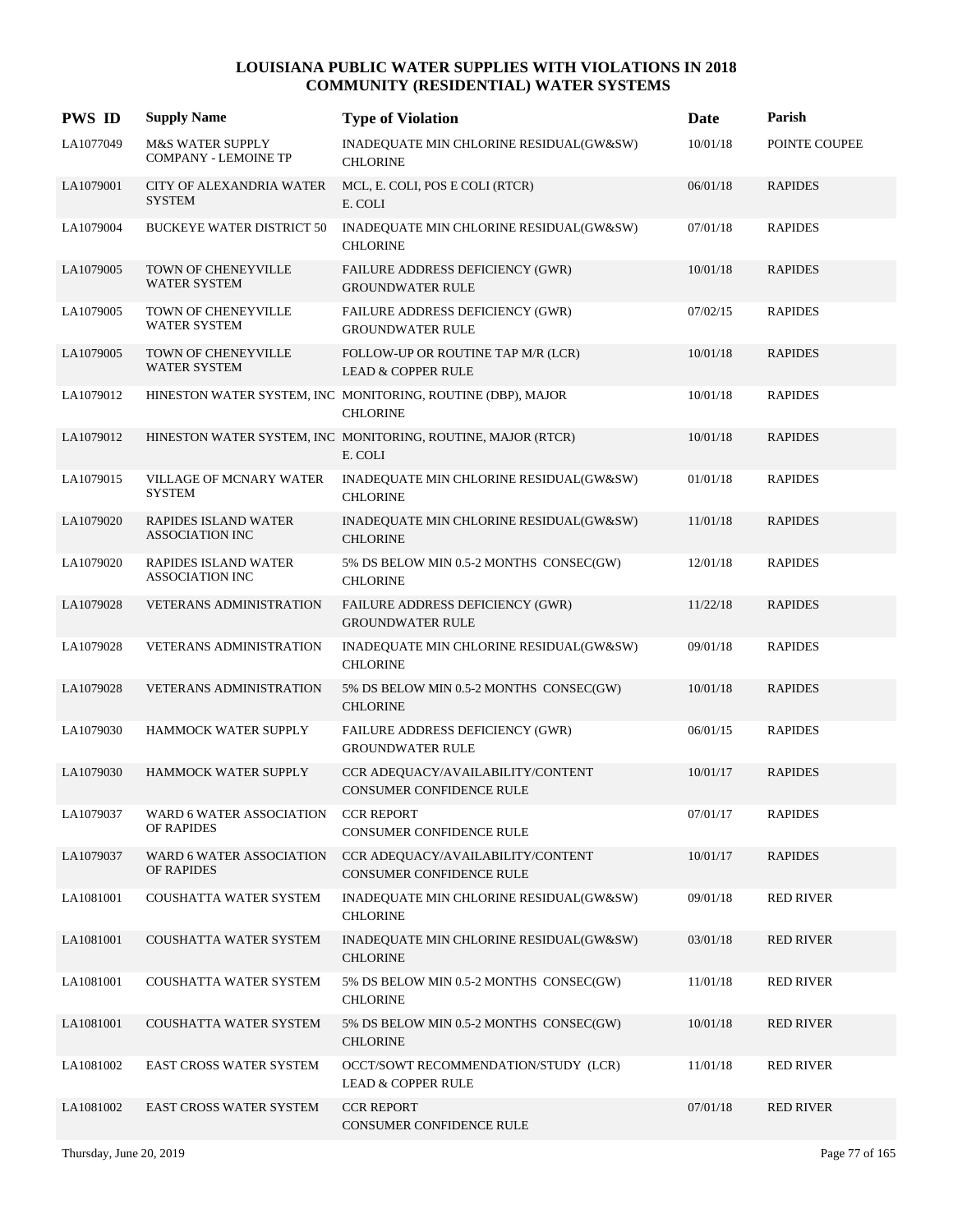| <b>PWS ID</b> | <b>Supply Name</b>                           | <b>Type of Violation</b>                                                                      | Date     | Parish           |
|---------------|----------------------------------------------|-----------------------------------------------------------------------------------------------|----------|------------------|
| LA1081002     | EAST CROSS WATER SYSTEM                      | CCR ADEQUACY/AVAILABILITY/CONTENT<br>CONSUMER CONFIDENCE RULE                                 | 10/01/17 | <b>RED RIVER</b> |
| LA1081003     | EDGEFIELD WATER SYSTEM                       | LEAD CONSUMER NOTICE (LCR)<br><b>LEAD &amp; COPPER RULE</b>                                   | 03/18/18 | <b>RED RIVER</b> |
| LA1081003     | EDGEFIELD WATER SYSTEM                       | PUBLIC NOTICE RULE LINKED TO VIOLATION<br><b>PUBLIC NOTICE</b>                                | 02/17/18 | <b>RED RIVER</b> |
| LA1081003     | <b>EDGEFIELD WATER SYSTEM</b>                | INADEQUATE MIN CHLORINE RESIDUAL(GW&SW)<br><b>CHLORINE</b>                                    | 12/01/18 | <b>RED RIVER</b> |
| LA1081004     |                                              | HALL SUMMIT WATER SYSTEM CCR ADEQUACY/AVAILABILITY/CONTENT<br><b>CONSUMER CONFIDENCE RULE</b> | 10/01/17 | <b>RED RIVER</b> |
| LA1081004     |                                              | HALL SUMMIT WATER SYSTEM INADEQUATE MIN CHLORINE RESIDUAL(GW&SW)<br><b>CHLORINE</b>           | 04/01/18 | <b>RED RIVER</b> |
| LA1081005     | HALFWAY-CARROLL WATER<br><b>SYSTEM</b>       | INADEQUATE MIN CHLORINE RESIDUAL(GW&SW)<br><b>CHLORINE</b>                                    | 02/01/18 | <b>RED RIVER</b> |
| LA1081005     | HALFWAY-CARROLL WATER<br><b>SYSTEM</b>       | 5% DS BELOW MIN 0.5-2 MONTHS CONSEC(GW)<br><b>CHLORINE</b>                                    | 03/01/18 | <b>RED RIVER</b> |
| LA1081005     | HALFWAY-CARROLL WATER<br><b>SYSTEM</b>       | FAILURE TO SUBMIT MONITORING PLAN<br>TOTAL COLIFORM RULE                                      | 01/01/14 | <b>RED RIVER</b> |
| LA1081006     | <b>MARTIN WATER SYSTEM</b>                   | LEAD CONSUMER NOTICE (LCR)<br><b>LEAD &amp; COPPER RULE</b>                                   | 12/13/18 | <b>RED RIVER</b> |
| LA1081006     | <b>MARTIN WATER SYSTEM</b>                   | LEAD CONSUMER NOTICE (LCR)<br><b>LEAD &amp; COPPER RULE</b>                                   | 05/07/16 | <b>RED RIVER</b> |
| LA1081006     | <b>MARTIN WATER SYSTEM</b>                   | <b>CCR REPORT</b><br><b>CONSUMER CONFIDENCE RULE</b>                                          | 07/01/18 | <b>RED RIVER</b> |
| LA1081006     | <b>MARTIN WATER SYSTEM</b>                   | CCR ADEQUACY/AVAILABILITY/CONTENT<br><b>CONSUMER CONFIDENCE RULE</b>                          | 10/01/17 | <b>RED RIVER</b> |
| LA1081010     | HICKORY GROVE WATER<br><b>SYSTEM</b>         | FAILURE ADDRESS DEFICIENCY (GWR)<br><b>GROUNDWATER RULE</b>                                   | 09/02/18 | <b>RED RIVER</b> |
| LA1081010     | HICKORY GROVE WATER<br><b>SYSTEM</b>         | FAILURE ADDRESS DEFICIENCY (GWR)<br><b>GROUNDWATER RULE</b>                                   | 09/02/18 | <b>RED RIVER</b> |
| LA1081010     | <b>HICKORY GROVE WATER</b><br><b>SYSTEM</b>  | FAILURE ADDRESS DEFICIENCY (GWR)<br><b>GROUNDWATER RULE</b>                                   | 09/02/18 | <b>RED RIVER</b> |
| LA1081010     | <b>HICKORY GROVE WATER</b><br><b>SYSTEM</b>  | FAILURE ADDRESS DEFICIENCY (GWR)<br><b>GROUNDWATER RULE</b>                                   | 09/02/18 | <b>RED RIVER</b> |
| LA1081010     | <b>HICKORY GROVE WATER</b><br><b>SYSTEM</b>  | FAILURE ADDRESS DEFICIENCY (GWR)<br><b>GROUNDWATER RULE</b>                                   | 09/02/18 | <b>RED RIVER</b> |
| LA1081010     | HICKORY GROVE WATER<br><b>SYSTEM</b>         | FAILURE ADDRESS DEFICIENCY (GWR)<br><b>GROUNDWATER RULE</b>                                   | 09/02/18 | <b>RED RIVER</b> |
| LA1081010     | <b>HICKORY GROVE WATER</b><br><b>SYSTEM</b>  | CCR ADEQUACY/AVAILABILITY/CONTENT<br><b>CONSUMER CONFIDENCE RULE</b>                          | 10/01/17 | <b>RED RIVER</b> |
| LA1081010     | <b>HICKORY GROVE WATER</b><br><b>SYSTEM</b>  | INADEQUATE MIN CHLORINE RESIDUAL(GW&SW)<br>CHLORAMINE                                         | 12/01/18 | <b>RED RIVER</b> |
| LA1081012     | <b>FAIRVIEW UNION WATER</b><br><b>SYSTEM</b> | MCL, LRAA<br><b>TTHM</b>                                                                      | 10/01/18 | <b>RED RIVER</b> |
| LA1081012     | <b>FAIRVIEW UNION WATER</b><br>SYSTEM        | MCL, LRAA<br>TOTAL HALOACETIC ACIDS (HAA5)                                                    | 10/01/18 | <b>RED RIVER</b> |
| LA1081012     | <b>FAIRVIEW UNION WATER</b><br><b>SYSTEM</b> | MCL, LRAA<br><b>TTHM</b>                                                                      | 10/01/18 | <b>RED RIVER</b> |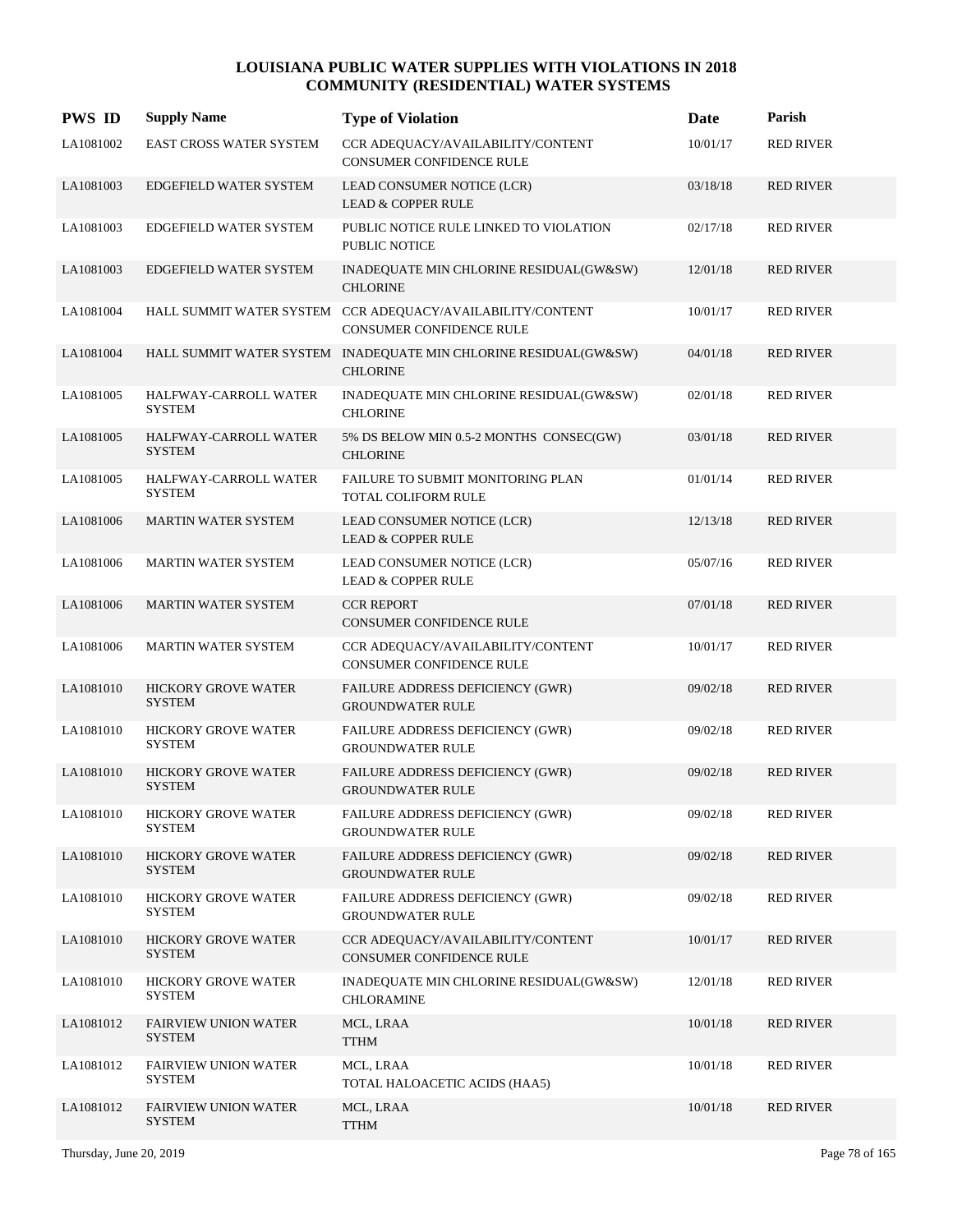| <b>PWS ID</b> | <b>Supply Name</b>                           | <b>Type of Violation</b>                                      | <b>Date</b> | Parish           |
|---------------|----------------------------------------------|---------------------------------------------------------------|-------------|------------------|
| LA1081012     | <b>FAIRVIEW UNION WATER</b><br><b>SYSTEM</b> | MCL, LRAA<br>TOTAL HALOACETIC ACIDS (HAA5)                    | 10/01/18    | <b>RED RIVER</b> |
| LA1081012     | <b>FAIRVIEW UNION WATER</b><br><b>SYSTEM</b> | MCL, LRAA<br><b>TTHM</b>                                      | 07/01/18    | <b>RED RIVER</b> |
| LA1081012     | <b>FAIRVIEW UNION WATER</b><br><b>SYSTEM</b> | MCL, LRAA<br><b>TTHM</b>                                      | 07/01/18    | <b>RED RIVER</b> |
| LA1081012     | <b>FAIRVIEW UNION WATER</b><br><b>SYSTEM</b> | MCL, LRAA<br>TOTAL HALOACETIC ACIDS (HAA5)                    | 07/01/18    | <b>RED RIVER</b> |
| LA1081012     | <b>FAIRVIEW UNION WATER</b><br><b>SYSTEM</b> | MCL, LRAA<br>TOTAL HALOACETIC ACIDS (HAA5)                    | 07/01/18    | <b>RED RIVER</b> |
| LA1081012     | <b>FAIRVIEW UNION WATER</b><br><b>SYSTEM</b> | MCL, LRAA<br>TOTAL HALOACETIC ACIDS (HAA5)                    | 04/01/18    | <b>RED RIVER</b> |
| LA1081012     | <b>FAIRVIEW UNION WATER</b><br><b>SYSTEM</b> | MCL, LRAA<br><b>TTHM</b>                                      | 04/01/18    | <b>RED RIVER</b> |
| LA1081012     | <b>FAIRVIEW UNION WATER</b><br><b>SYSTEM</b> | MCL, LRAA<br>TOTAL HALOACETIC ACIDS (HAA5)                    | 04/01/18    | <b>RED RIVER</b> |
| LA1081012     | <b>FAIRVIEW UNION WATER</b><br><b>SYSTEM</b> | MCL, LRAA<br><b>TTHM</b>                                      | 04/01/18    | <b>RED RIVER</b> |
| LA1081012     | <b>FAIRVIEW UNION WATER</b><br><b>SYSTEM</b> | MCL, LRAA<br>TOTAL HALOACETIC ACIDS (HAA5)                    | 01/01/18    | <b>RED RIVER</b> |
| LA1081012     | <b>FAIRVIEW UNION WATER</b><br><b>SYSTEM</b> | MCL, LRAA<br><b>TTHM</b>                                      | 01/01/18    | <b>RED RIVER</b> |
| LA1081012     | <b>FAIRVIEW UNION WATER</b><br><b>SYSTEM</b> | MCL, LRAA<br>TOTAL HALOACETIC ACIDS (HAA5)                    | 01/01/18    | <b>RED RIVER</b> |
| LA1081012     | <b>FAIRVIEW UNION WATER</b><br><b>SYSTEM</b> | MCL, LRAA<br><b>TTHM</b>                                      | 01/01/18    | <b>RED RIVER</b> |
| LA1083005     | <b>MANGHAM WATER SYSTEM</b>                  | CCR ADEQUACY/AVAILABILITY/CONTENT<br>CONSUMER CONFIDENCE RULE | 10/01/17    | <b>RICHLAND</b>  |
| LA1083006     | RAYVILLE WATER SYSTEM                        | MCL, LRAA<br>TOTAL HALOACETIC ACIDS (HAA5)                    | 10/01/18    | <b>RICHLAND</b>  |
| LA1083006     | RAYVILLE WATER SYSTEM                        | MCL, LRAA<br><b>TTHM</b>                                      | 10/01/18    | <b>RICHLAND</b>  |
| LA1083006     | RAYVILLE WATER SYSTEM                        | MCL, LRAA<br><b>TTHM</b>                                      | 10/01/18    | <b>RICHLAND</b>  |
| LA1083006     | RAYVILLE WATER SYSTEM                        | MCL, LRAA<br><b>TTHM</b>                                      | 07/01/18    | <b>RICHLAND</b>  |
| LA1083006     | RAYVILLE WATER SYSTEM                        | MCL, LRAA<br>TTHM                                             | 07/01/18    | <b>RICHLAND</b>  |
| LA1083006     | RAYVILLE WATER SYSTEM                        | MCL, LRAA<br>TOTAL HALOACETIC ACIDS (HAA5)                    | 07/01/18    | <b>RICHLAND</b>  |
| LA1083006     | RAYVILLE WATER SYSTEM                        | MCL, LRAA<br><b>TTHM</b>                                      | 04/01/18    | <b>RICHLAND</b>  |
| LA1083006     | RAYVILLE WATER SYSTEM                        | MCL, LRAA<br><b>TTHM</b>                                      | 04/01/18    | RICHLAND         |
| LA1083006     | RAYVILLE WATER SYSTEM                        | MCL, LRAA<br>TTHM                                             | 01/01/18    | RICHLAND         |
| LA1083006     | RAYVILLE WATER SYSTEM                        | MCL, LRAA<br><b>TTHM</b>                                      | 01/01/18    | <b>RICHLAND</b>  |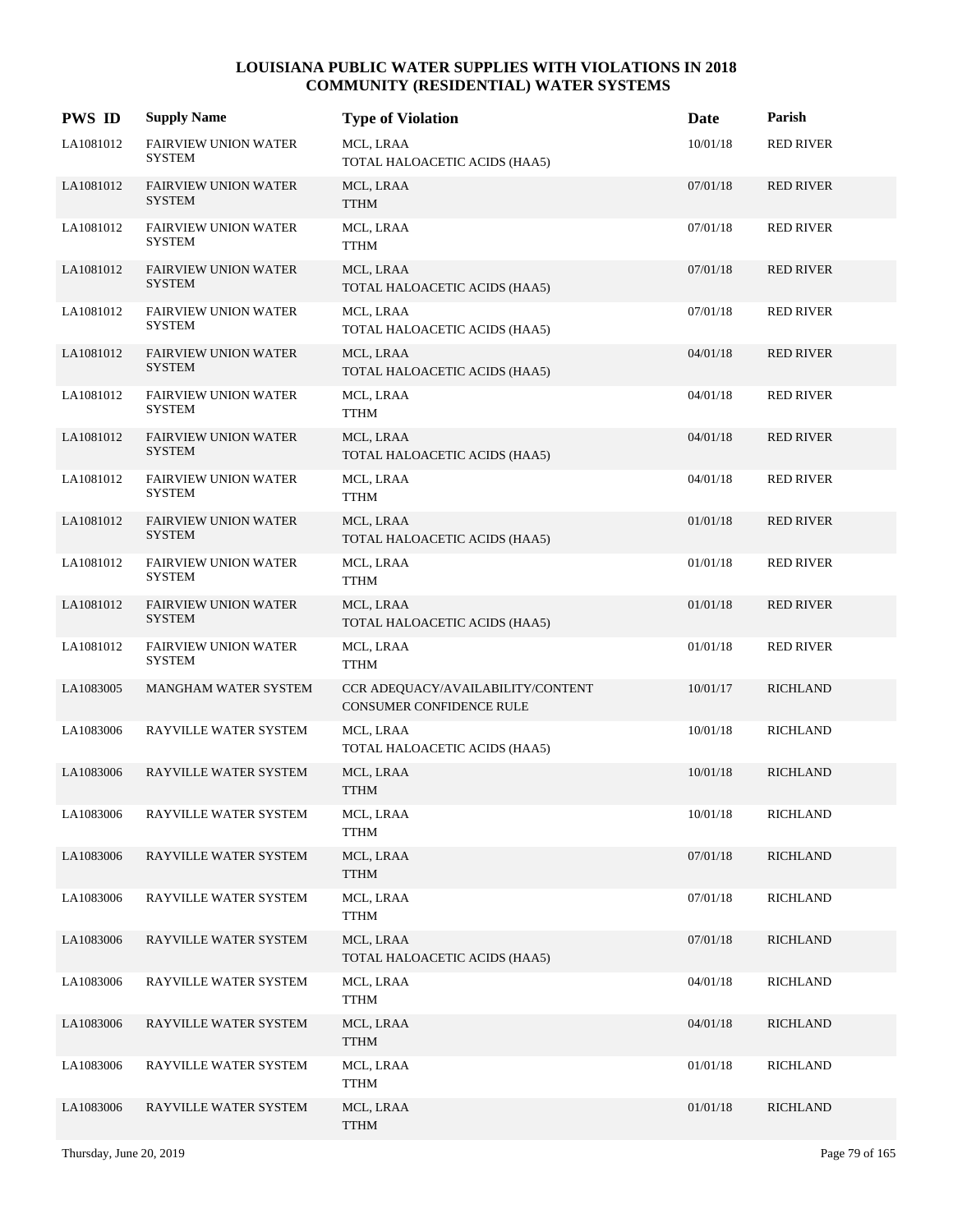| <b>PWS ID</b> | <b>Supply Name</b>             | <b>Type of Violation</b>                                                     | Date     | Parish          |
|---------------|--------------------------------|------------------------------------------------------------------------------|----------|-----------------|
| LA1083006     | RAYVILLE WATER SYSTEM          | FAILURE SUBMIT OEL REPORT FOR TTHM<br><b>TTHM</b>                            | 10/31/17 | <b>RICHLAND</b> |
| LA1083006     | RAYVILLE WATER SYSTEM          | FAILURE ADDRESS DEFICIENCY (GWR)<br><b>GROUNDWATER RULE</b>                  | 01/24/12 | <b>RICHLAND</b> |
| LA1083006     | RAYVILLE WATER SYSTEM          | PUBLIC NOTICE RULE LINKED TO VIOLATION<br><b>PUBLIC NOTICE</b>               | 12/11/18 | <b>RICHLAND</b> |
| LA1083008     | RIVER ROAD WATER SYSTEM        | MCL, LRAA<br><b>TTHM</b>                                                     | 01/01/18 | <b>RICHLAND</b> |
| LA1083008     | RIVER ROAD WATER SYSTEM        | FAILURE SUBMIT OEL REPORT FOR TTHM<br><b>TTHM</b>                            | 10/31/17 | <b>RICHLAND</b> |
| LA1083008     | RIVER ROAD WATER SYSTEM        | FOLLOW-UP OR ROUTINE TAP M/R (LCR)<br>LEAD & COPPER RULE                     | 10/01/18 | <b>RICHLAND</b> |
| LA1083008     | RIVER ROAD WATER SYSTEM        | PUBLIC NOTICE RULE LINKED TO VIOLATION<br><b>PUBLIC NOTICE</b>               | 05/01/18 | <b>RICHLAND</b> |
| LA1083008     | RIVER ROAD WATER SYSTEM        | PUBLIC NOTICE RULE LINKED TO VIOLATION<br><b>PUBLIC NOTICE</b>               | 02/03/18 | <b>RICHLAND</b> |
| LA1083008     | RIVER ROAD WATER SYSTEM        | INADEQUATE MIN CHLORINE RESIDUAL(GW&SW)<br><b>CHLORINE</b>                   | 06/01/18 | <b>RICHLAND</b> |
| LA1083011     | WARDEN WATER SYSTEM            | MCL, LRAA<br><b>TTHM</b>                                                     | 07/01/18 | <b>RICHLAND</b> |
| LA1083011     | WARDEN WATER SYSTEM            | MCL, LRAA<br><b>TTHM</b>                                                     | 04/01/18 | <b>RICHLAND</b> |
| LA1083012     | ARCHIBALD WATER SYSTEM         | INADEQUATE MIN CHLORINE RESIDUAL(GW&SW)<br><b>CHLORINE</b>                   | 07/01/18 | <b>RICHLAND</b> |
| LA1083016     | BCC DETENTION CENTER WS        | LEVEL 1 ASSESS, MULTIPLE TC POS (RTCR)<br>REVISED TOTAL COLIFORM RULE (RTCR) | 07/01/18 | <b>RICHLAND</b> |
| LA1083016     | <b>BCC DETENTION CENTER WS</b> | FAILURE ADDRESS DEFICIENCY (GWR)<br><b>GROUNDWATER RULE</b>                  | 05/01/18 | <b>RICHLAND</b> |
| LA1083016     | BCC DETENTION CENTER WS        | OCCT/SOWT RECOMMENDATION/STUDY (LCR)<br><b>LEAD &amp; COPPER RULE</b>        | 11/01/18 | <b>RICHLAND</b> |
| LA1083016     | <b>BCC DETENTION CENTER WS</b> | OCCT/SOWT RECOMMENDATION/STUDY (LCR)<br><b>LEAD &amp; COPPER RULE</b>        | 07/11/18 | <b>RICHLAND</b> |
| LA1083016     | <b>BCC DETENTION CENTER WS</b> | <b>CCR REPORT</b><br>CONSUMER CONFIDENCE RULE                                | 07/01/18 | <b>RICHLAND</b> |
| LA1083016     | <b>BCC DETENTION CENTER WS</b> | PUBLIC NOTICE RULE LINKED TO VIOLATION<br><b>PUBLIC NOTICE</b>               | 11/05/18 | <b>RICHLAND</b> |
| LA1083016     | <b>BCC DETENTION CENTER WS</b> | PUBLIC NOTICE RULE LINKED TO VIOLATION<br><b>PUBLIC NOTICE</b>               | 09/20/18 | <b>RICHLAND</b> |
| LA1083016     | <b>BCC DETENTION CENTER WS</b> | PUBLIC NOTICE RULE LINKED TO VIOLATION<br><b>PUBLIC NOTICE</b>               | 09/14/18 | <b>RICHLAND</b> |
| LA1083016     | <b>BCC DETENTION CENTER WS</b> | PUBLIC NOTICE RULE LINKED TO VIOLATION<br>PUBLIC NOTICE                      | 01/14/18 | <b>RICHLAND</b> |
| LA1083016     | <b>BCC DETENTION CENTER WS</b> | PUBLIC NOTICE RULE LINKED TO VIOLATION<br>PUBLIC NOTICE                      | 01/10/18 | <b>RICHLAND</b> |
| LA1083016     | <b>BCC DETENTION CENTER WS</b> | INADEQUATE MIN CHLORINE RESIDUAL(GW&SW)<br><b>CHLORINE</b>                   | 08/01/18 | <b>RICHLAND</b> |
| LA1083016     | <b>BCC DETENTION CENTER WS</b> | INADEQUATE MIN CHLORINE RESIDUAL(GW&SW)<br><b>CHLORINE</b>                   | 02/01/18 | <b>RICHLAND</b> |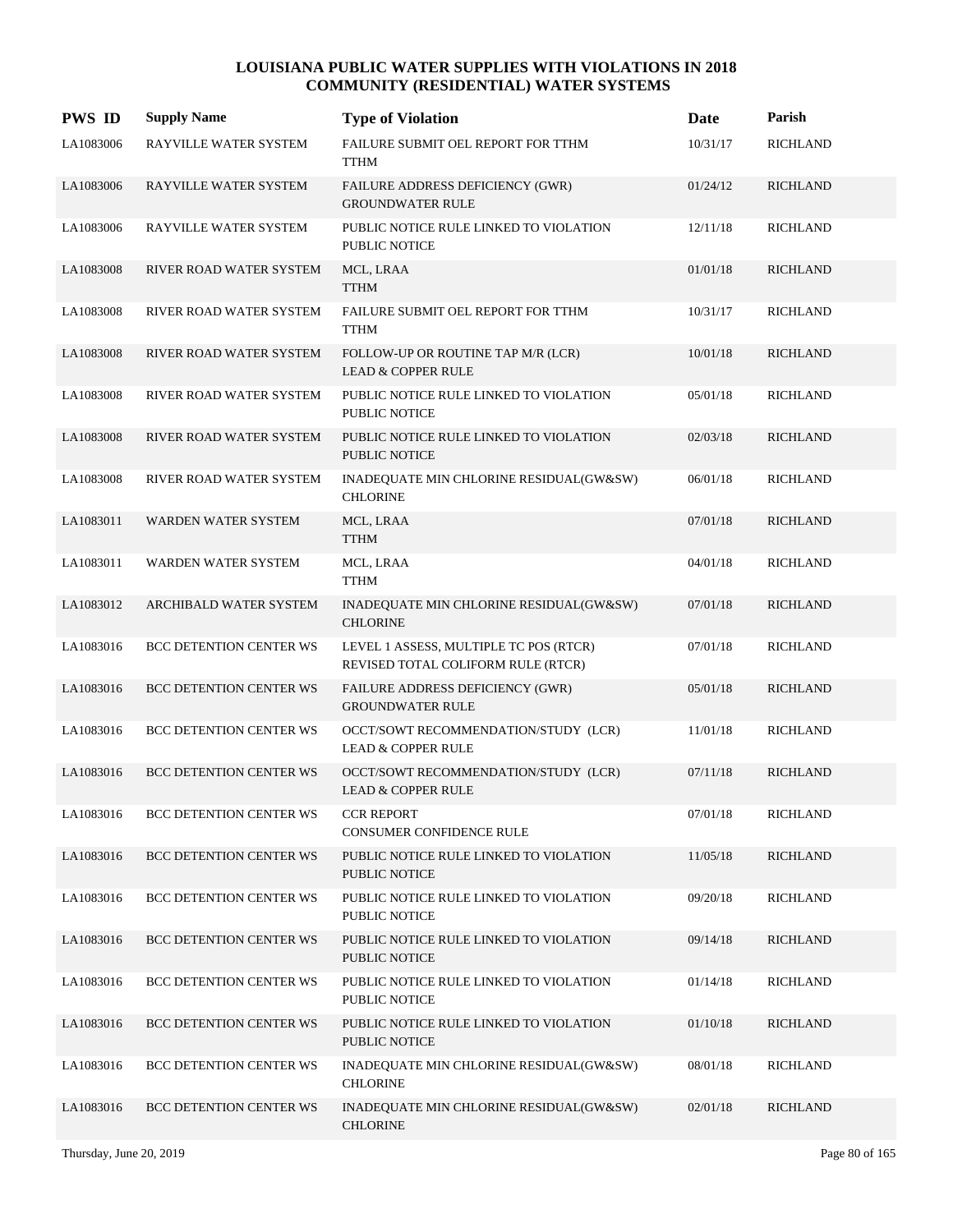| <b>PWS ID</b> | <b>Supply Name</b>                    | <b>Type of Violation</b>                                                     | Date     | Parish          |
|---------------|---------------------------------------|------------------------------------------------------------------------------|----------|-----------------|
| LA1083017     | PALMETTO ADDICTION<br><b>RECOVERY</b> | MCL, AVERAGE<br><b>ARSENIC</b>                                               | 10/01/18 | <b>RICHLAND</b> |
| LA1083017     | PALMETTO ADDICTION<br><b>RECOVERY</b> | MCL, AVERAGE<br><b>ARSENIC</b>                                               | 07/01/18 | <b>RICHLAND</b> |
| LA1083017     | PALMETTO ADDICTION<br><b>RECOVERY</b> | MCL, AVERAGE<br><b>ARSENIC</b>                                               | 04/01/18 | <b>RICHLAND</b> |
| LA1083017     | PALMETTO ADDICTION<br><b>RECOVERY</b> | FAILURE ADDRESS DEFICIENCY (GWR)<br><b>GROUNDWATER RULE</b>                  | 06/01/18 | <b>RICHLAND</b> |
| LA1083017     | PALMETTO ADDICTION<br><b>RECOVERY</b> | FAILURE ADDRESS DEFICIENCY (GWR)<br><b>GROUNDWATER RULE</b>                  | 06/01/18 | <b>RICHLAND</b> |
| LA1083017     | PALMETTO ADDICTION<br><b>RECOVERY</b> | FAILURE ADDRESS DEFICIENCY (GWR)<br><b>GROUNDWATER RULE</b>                  | 06/01/18 | <b>RICHLAND</b> |
| LA1083017     | PALMETTO ADDICTION<br><b>RECOVERY</b> | FAILURE ADDRESS DEFICIENCY (GWR)<br><b>GROUNDWATER RULE</b>                  | 06/01/18 | <b>RICHLAND</b> |
| LA1083017     | PALMETTO ADDICTION<br><b>RECOVERY</b> | FAILURE ADDRESS DEFICIENCY (GWR)<br><b>GROUNDWATER RULE</b>                  | 06/01/18 | <b>RICHLAND</b> |
| LA1083017     | PALMETTO ADDICTION<br><b>RECOVERY</b> | FAILURE ADDRESS DEFICIENCY (GWR)<br><b>GROUNDWATER RULE</b>                  | 06/01/18 | <b>RICHLAND</b> |
| LA1083017     | PALMETTO ADDICTION<br><b>RECOVERY</b> | FAILURE ADDRESS DEFICIENCY (GWR)<br><b>GROUNDWATER RULE</b>                  | 06/17/13 | <b>RICHLAND</b> |
| LA1083017     | PALMETTO ADDICTION<br><b>RECOVERY</b> | LEAD CONSUMER NOTICE (LCR)<br><b>LEAD &amp; COPPER RULE</b>                  | 12/29/18 | <b>RICHLAND</b> |
| LA1083017     | PALMETTO ADDICTION<br><b>RECOVERY</b> | LEAD CONSUMER NOTICE (LCR)<br><b>LEAD &amp; COPPER RULE</b>                  | 05/07/16 | <b>RICHLAND</b> |
| LA1083017     | PALMETTO ADDICTION<br><b>RECOVERY</b> | <b>CCR REPORT</b><br>CONSUMER CONFIDENCE RULE                                | 07/01/18 | <b>RICHLAND</b> |
| LA1083017     | PALMETTO ADDICTION<br><b>RECOVERY</b> | PUBLIC NOTICE RULE LINKED TO VIOLATION<br>PUBLIC NOTICE                      | 09/14/18 | <b>RICHLAND</b> |
| LA1085007     | <b>CONVERSE WATER SYSTEM</b>          | MCL, LRAA<br>TOTAL HALOACETIC ACIDS (HAA5)                                   | 10/01/18 | <b>SABINE</b>   |
| LA1085007     | <b>CONVERSE WATER SYSTEM</b>          | MCL, LRAA<br>TOTAL HALOACETIC ACIDS (HAA5)                                   | 07/01/18 | <b>SABINE</b>   |
| LA1085009     | FISHER WATER SYSTEM                   | LEAD CONSUMER NOTICE (LCR)<br><b>LEAD &amp; COPPER RULE</b>                  | 04/12/18 | <b>SABINE</b>   |
| LA1085009     | FISHER WATER SYSTEM                   | CCR ADEQUACY/AVAILABILITY/CONTENT<br>CONSUMER CONFIDENCE RULE                | 10/01/17 | <b>SABINE</b>   |
| LA1085011     | FLORIEN WATER SYSTEM                  | <b>CCR REPORT</b><br>CONSUMER CONFIDENCE RULE                                | 07/01/18 | <b>SABINE</b>   |
| LA1085017     | <b>NOBLE WATER SYSTEM</b>             | LEVEL 1 ASSESS, MULTIPLE TC POS (RTCR)<br>REVISED TOTAL COLIFORM RULE (RTCR) | 12/10/18 | <b>SABINE</b>   |
| LA1085017     | NOBLE WATER SYSTEM                    | FAILURE ADDRESS DEFICIENCY (GWR)<br><b>GROUNDWATER RULE</b>                  | 07/01/15 | <b>SABINE</b>   |
| LA1085017     | NOBLE WATER SYSTEM                    | FAILURE ADDRESS DEFICIENCY (GWR)<br><b>GROUNDWATER RULE</b>                  | 08/02/13 | <b>SABINE</b>   |
| LA1085017     | <b>NOBLE WATER SYSTEM</b>             | FOLLOW-UP OR ROUTINE TAP M/R (LCR)<br><b>LEAD &amp; COPPER RULE</b>          | 10/01/18 | <b>SABINE</b>   |
| LA1085017     | <b>NOBLE WATER SYSTEM</b>             | OCCT/SOWT RECOMMENDATION/STUDY (LCR)<br><b>LEAD &amp; COPPER RULE</b>        | 07/11/18 | <b>SABINE</b>   |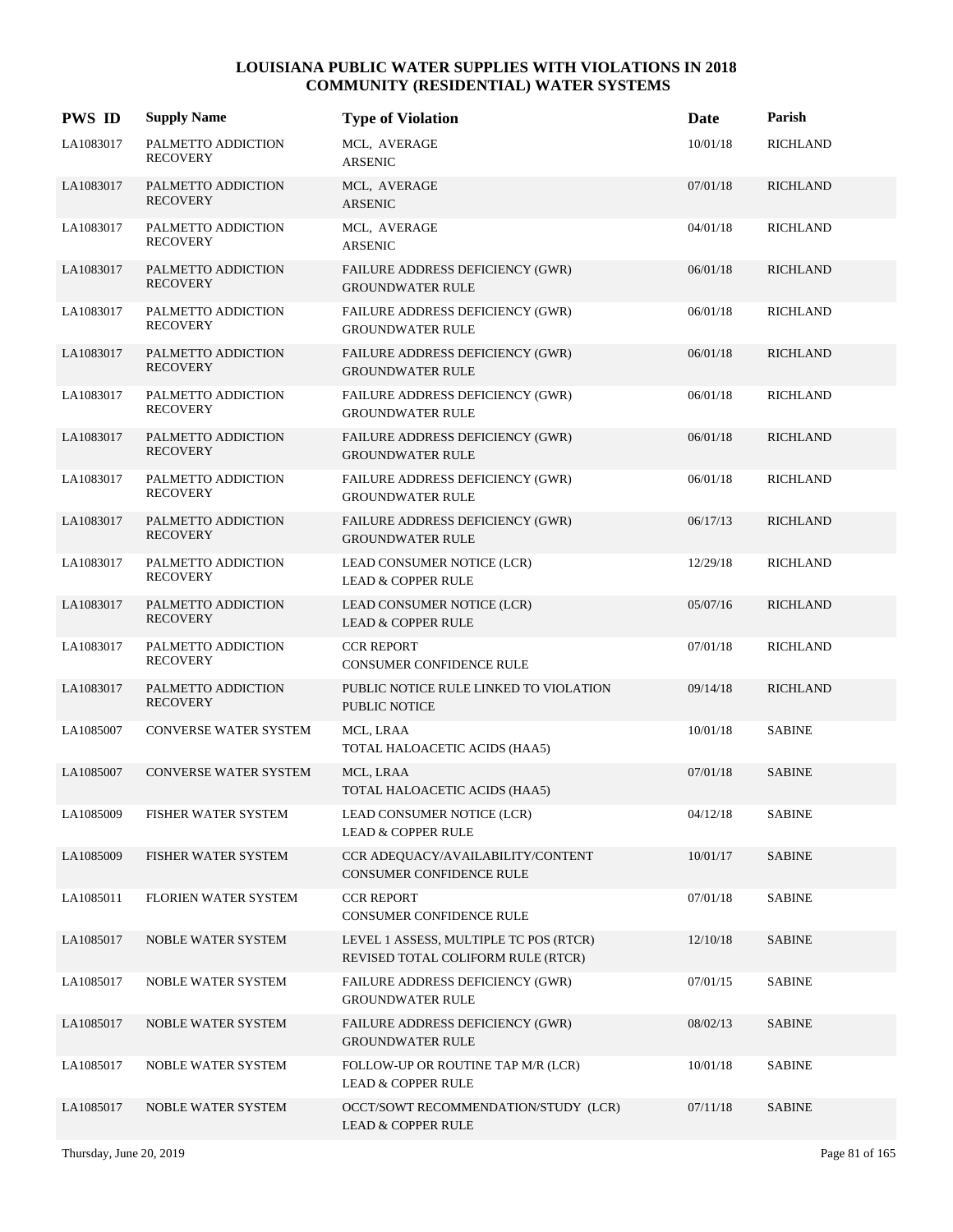| <b>PWS ID</b> | <b>Supply Name</b>                              | <b>Type of Violation</b>                                             | Date     | Parish        |
|---------------|-------------------------------------------------|----------------------------------------------------------------------|----------|---------------|
| LA1085017     | NOBLE WATER SYSTEM                              | <b>CCR REPORT</b><br>CONSUMER CONFIDENCE RULE                        | 07/01/18 | <b>SABINE</b> |
| LA1085017     | NOBLE WATER SYSTEM                              | CCR ADEQUACY/AVAILABILITY/CONTENT<br><b>CONSUMER CONFIDENCE RULE</b> | 10/01/17 | <b>SABINE</b> |
| LA1085017     | NOBLE WATER SYSTEM                              | PUBLIC NOTICE RULE LINKED TO VIOLATION<br>PUBLIC NOTICE              | 09/14/18 | <b>SABINE</b> |
| LA1085017     | <b>NOBLE WATER SYSTEM</b>                       | PUBLIC NOTICE RULE LINKED TO VIOLATION<br><b>PUBLIC NOTICE</b>       | 02/22/17 | <b>SABINE</b> |
| LA1085017     | NOBLE WATER SYSTEM                              | INADEQUATE MIN CHLORINE RESIDUAL(GW&SW)<br><b>CHLORINE</b>           | 08/01/18 | <b>SABINE</b> |
| LA1085017     | NOBLE WATER SYSTEM                              | INADEQUATE MIN CHLORINE RESIDUAL(GW&SW)<br><b>CHLORINE</b>           | 06/01/18 | <b>SABINE</b> |
| LA1085017     | NOBLE WATER SYSTEM                              | 5% DS BELOW MIN 0.5-2 MONTHS CONSEC(GW)<br><b>CHLORINE</b>           | 11/01/18 | <b>SABINE</b> |
| LA1085017     | NOBLE WATER SYSTEM                              | 5% DS BELOW MIN 0.5-2 MONTHS CONSEC(GW)<br><b>CHLORINE</b>           | 10/01/18 | <b>SABINE</b> |
| LA1085017     | NOBLE WATER SYSTEM                              | 5% DS BELOW MIN 0.5-2 MONTHS CONSEC(GW)<br><b>CHLORINE</b>           | 09/01/18 | <b>SABINE</b> |
| LA1085017     | <b>NOBLE WATER SYSTEM</b>                       | EXCEED SECONDARY CONTAMINANT LEVEL<br><b>FLUORIDE</b>                | 01/01/18 | <b>SABINE</b> |
| LA1085021     | PLEASANT HILL WATER<br>SYSTEM, TOWN OF          | FAILURE ADDRESS DEFICIENCY (GWR)<br><b>GROUNDWATER RULE</b>          | 09/07/14 | <b>SABINE</b> |
| LA1085021     | PLEASANT HILL WATER<br>SYSTEM, TOWN OF          | CCR ADEQUACY/AVAILABILITY/CONTENT<br><b>CONSUMER CONFIDENCE RULE</b> | 10/01/17 | <b>SABINE</b> |
| LA1085032     | TOWN OF ZWOLLE WATER<br><b>SYSTEM</b>           | MCL, LRAA<br><b>TTHM</b>                                             | 07/01/18 | <b>SABINE</b> |
| LA1085032     | TOWN OF ZWOLLE WATER<br><b>SYSTEM</b>           | MCL, LRAA<br><b>TTHM</b>                                             | 01/01/18 | <b>SABINE</b> |
| LA1085032     | TOWN OF ZWOLLE WATER<br><b>SYSTEM</b>           | INADEQUATE MIN CHLORINE RESIDUAL(GW&SW)<br><b>CHLORINE</b>           | 09/01/18 | <b>SABINE</b> |
| LA1085032     | TOWN OF ZWOLLE WATER<br><b>SYSTEM</b>           | INADEQUATE MIN CHLORINE RESIDUAL(GW&SW)<br><b>CHLORINE</b>           | 08/01/18 | <b>SABINE</b> |
| LA1085032     | TOWN OF ZWOLLE WATER<br><b>SYSTEM</b>           | INADEQUATE MIN CHLORINE RESIDUAL(GW&SW)<br><b>CHLORINE</b>           | 07/01/18 | <b>SABINE</b> |
| LA1085032     | TOWN OF ZWOLLE WATER<br><b>SYSTEM</b>           | 5% DS BELOW MIN 0.5-2 MONTHS CONSEC(GW)<br><b>CHLORINE</b>           | 10/01/18 | <b>SABINE</b> |
| LA1085036     | <b>SABINE PARISH WATER</b><br><b>DISTRICT 1</b> | MCL, LRAA<br>TTHM                                                    | 07/01/18 | <b>SABINE</b> |
| LA1085036     | <b>SABINE PARISH WATER</b><br><b>DISTRICT 1</b> | MCL, LRAA<br>TTHM                                                    | 07/01/18 | <b>SABINE</b> |
| LA1085036     | <b>SABINE PARISH WATER</b><br><b>DISTRICT 1</b> | MCL, LRAA<br><b>TTHM</b>                                             | 04/01/18 | <b>SABINE</b> |
| LA1085036     | <b>SABINE PARISH WATER</b><br><b>DISTRICT 1</b> | MCL, LRAA<br><b>TTHM</b>                                             | 04/01/18 | <b>SABINE</b> |
| LA1085036     | <b>SABINE PARISH WATER</b><br><b>DISTRICT 1</b> | MCL, LRAA<br>TTHM                                                    | 01/01/18 | <b>SABINE</b> |
| LA1085036     | <b>SABINE PARISH WATER</b><br><b>DISTRICT 1</b> | MCL, LRAA<br><b>TTHM</b>                                             | 01/01/18 | <b>SABINE</b> |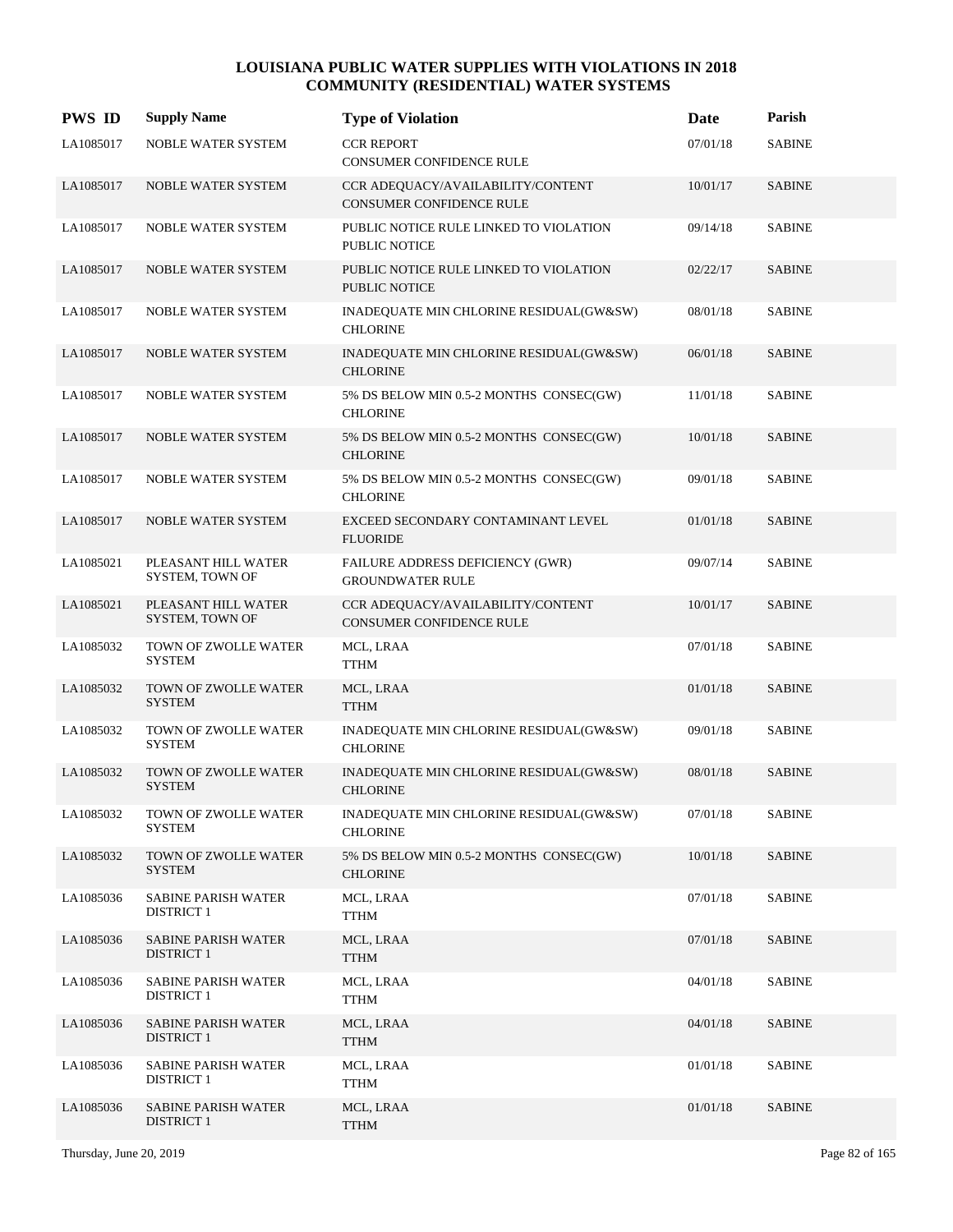| <b>PWS ID</b> | <b>Supply Name</b>                                   | <b>Type of Violation</b>                                                              | Date     | Parish        |
|---------------|------------------------------------------------------|---------------------------------------------------------------------------------------|----------|---------------|
| LA1085036     | <b>SABINE PARISH WATER</b><br><b>DISTRICT 1</b>      | INADEQUATE MIN CHLORINE RESIDUAL(GW&SW)<br><b>CHLORINE</b>                            | 12/01/18 | <b>SABINE</b> |
| LA1085036     | SABINE PARISH WATER<br><b>DISTRICT 1</b>             | INADEQUATE MIN CHLORINE RESIDUAL(GW&SW)<br><b>CHLORINE</b>                            | 10/01/18 | <b>SABINE</b> |
| LA1085041     | <b>MARSHS WATER AND SEWER</b>                        | CCR ADEQUACY/AVAILABILITY/CONTENT<br>CONSUMER CONFIDENCE RULE                         | 10/01/17 | <b>SABINE</b> |
| LA1085043     | EBARB WWKS DIST #1 - NORTH MCL, LRAA<br><b>EBARB</b> | <b>TTHM</b>                                                                           | 10/01/18 | <b>SABINE</b> |
| LA1085043     | EBARB WWKS DIST #1 - NORTH MCL, LRAA<br><b>EBARB</b> | <b>TTHM</b>                                                                           | 07/01/18 | <b>SABINE</b> |
| LA1085043     | EBARB WWKS DIST #1 - NORTH MCL, LRAA<br><b>EBARB</b> | <b>TTHM</b>                                                                           | 04/01/18 | <b>SABINE</b> |
| LA1085043     | EBARB WWKS DIST #1 - NORTH MCL, LRAA<br><b>EBARB</b> | <b>TTHM</b>                                                                           | 01/01/18 | <b>SABINE</b> |
| LA1085043     | <b>EBARB</b>                                         | EBARB WWKS DIST #1 - NORTH INADEQUATE MIN CHLORINE RESIDUAL(GW&SW)<br><b>CHLORINE</b> | 11/01/18 | <b>SABINE</b> |
| LA1085043     | <b>EBARB</b>                                         | EBARB WWKS DIST #1 - NORTH INADEQUATE MIN CHLORINE RESIDUAL(GW&SW)<br><b>CHLORINE</b> | 08/01/18 | <b>SABINE</b> |
| LA1085043     | <b>EBARB</b>                                         | EBARB WWKS DIST #1 - NORTH 5% DS BELOW MIN 0.5-2 MONTHS CONSEC(GW)<br><b>CHLORINE</b> | 09/01/18 | <b>SABINE</b> |
| LA1085044     | UNION SPRINGS WATER<br><b>SYSTEM</b>                 | MCL, LRAA<br>TTHM                                                                     | 10/01/18 | <b>SABINE</b> |
| LA1085044     | UNION SPRINGS WATER<br><b>SYSTEM</b>                 | MCL, LRAA<br><b>TTHM</b>                                                              | 07/01/18 | <b>SABINE</b> |
| LA1085044     | UNION SPRINGS WATER<br><b>SYSTEM</b>                 | MCL, LRAA<br><b>TTHM</b>                                                              | 04/01/18 | <b>SABINE</b> |
| LA1085044     | UNION SPRINGS WATER<br><b>SYSTEM</b>                 | MCL, LRAA<br><b>TTHM</b>                                                              | 01/01/18 | <b>SABINE</b> |
| LA1085044     | UNION SPRINGS WATER<br><b>SYSTEM</b>                 | MCL, LRAA<br><b>TTHM</b>                                                              | 01/01/18 | <b>SABINE</b> |
| LA1085044     | UNION SPRINGS WATER<br><b>SYSTEM</b>                 | INADEQUATE MIN CHLORINE RESIDUAL(GW&SW)<br><b>CHLORINE</b>                            | 06/01/18 | <b>SABINE</b> |
| LA1085046     | PENDLETON WATER<br><b>ASSOCIATION</b>                | MCL, LRAA<br><b>TTHM</b>                                                              | 10/01/18 | <b>SABINE</b> |
| LA1085046     | PENDLETON WATER<br><b>ASSOCIATION</b>                | MCL, LRAA<br>TOTAL HALOACETIC ACIDS (HAA5)                                            | 10/01/18 | <b>SABINE</b> |
| LA1085046     | PENDLETON WATER<br><b>ASSOCIATION</b>                | MCL, LRAA<br><b>TTHM</b>                                                              | 10/01/18 | <b>SABINE</b> |
| LA1085046     | PENDLETON WATER<br><b>ASSOCIATION</b>                | MCL, LRAA<br>TOTAL HALOACETIC ACIDS (HAA5)                                            | 10/01/18 | <b>SABINE</b> |
| LA1085046     | PENDLETON WATER<br><b>ASSOCIATION</b>                | MCL, LRAA<br>TOTAL HALOACETIC ACIDS (HAA5)                                            | 07/01/18 | <b>SABINE</b> |
| LA1085046     | PENDLETON WATER<br>ASSOCIATION                       | MCL, LRAA<br><b>TTHM</b>                                                              | 07/01/18 | <b>SABINE</b> |
| LA1085046     | PENDLETON WATER<br>ASSOCIATION                       | MCL, LRAA<br>TOTAL HALOACETIC ACIDS (HAA5)                                            | 07/01/18 | <b>SABINE</b> |
| LA1085046     | PENDLETON WATER<br><b>ASSOCIATION</b>                | MCL, LRAA<br><b>TTHM</b>                                                              | 07/01/18 | <b>SABINE</b> |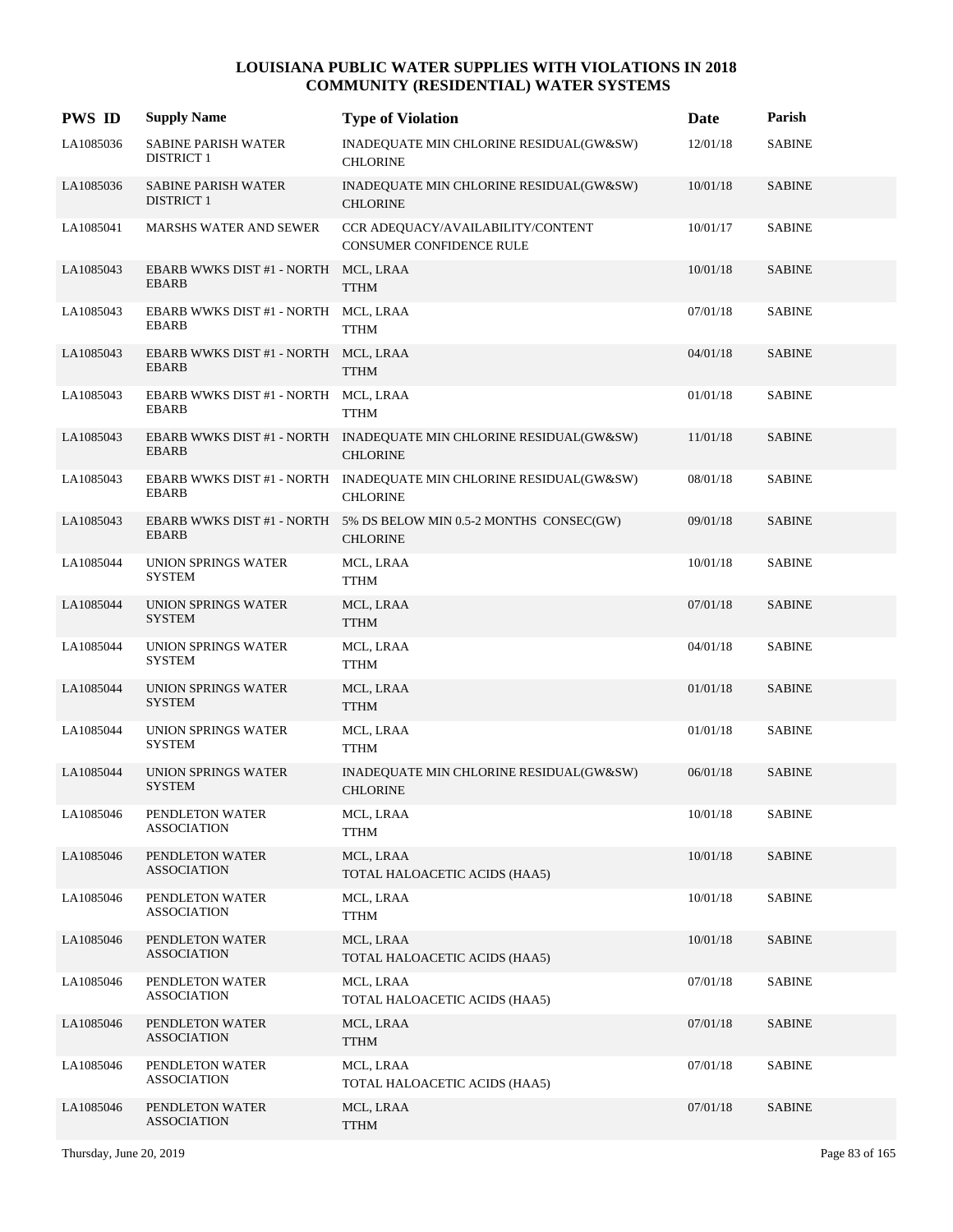| <b>PWS ID</b> | <b>Supply Name</b>                    | <b>Type of Violation</b>                                            | <b>Date</b> | Parish        |
|---------------|---------------------------------------|---------------------------------------------------------------------|-------------|---------------|
| LA1085046     | PENDLETON WATER<br><b>ASSOCIATION</b> | MCL, LRAA<br>TOTAL HALOACETIC ACIDS (HAA5)                          | 04/01/18    | <b>SABINE</b> |
| LA1085046     | PENDLETON WATER<br><b>ASSOCIATION</b> | MCL, LRAA<br><b>TTHM</b>                                            | 04/01/18    | <b>SABINE</b> |
| LA1085046     | PENDLETON WATER<br><b>ASSOCIATION</b> | MCL, LRAA<br>TOTAL HALOACETIC ACIDS (HAA5)                          | 04/01/18    | <b>SABINE</b> |
| LA1085046     | PENDLETON WATER<br><b>ASSOCIATION</b> | MCL, LRAA<br><b>TTHM</b>                                            | 04/01/18    | <b>SABINE</b> |
| LA1085046     | PENDLETON WATER<br><b>ASSOCIATION</b> | MCL, LRAA<br><b>TTHM</b>                                            | 01/01/18    | <b>SABINE</b> |
| LA1085046     | PENDLETON WATER<br><b>ASSOCIATION</b> | MCL, LRAA<br>TOTAL HALOACETIC ACIDS (HAA5)                          | 01/01/18    | <b>SABINE</b> |
| LA1085046     | PENDLETON WATER<br>ASSOCIATION        | MCL, LRAA<br>TOTAL HALOACETIC ACIDS (HAA5)                          | 01/01/18    | <b>SABINE</b> |
| LA1085046     | PENDLETON WATER<br>ASSOCIATION        | MCL, LRAA<br><b>TTHM</b>                                            | 01/01/18    | <b>SABINE</b> |
| LA1085046     | PENDLETON WATER<br>ASSOCIATION        | FOLLOW-UP OR ROUTINE TAP M/R (LCR)<br><b>LEAD &amp; COPPER RULE</b> | 10/01/17    | <b>SABINE</b> |
| LA1085053     | BELMONT WATERWORKS INC                | MCL, LRAA<br><b>TTHM</b>                                            | 10/01/18    | <b>SABINE</b> |
| LA1085053     | BELMONT WATERWORKS INC                | MCL, LRAA<br><b>TTHM</b>                                            | 07/01/18    | <b>SABINE</b> |
| LA1085053     | BELMONT WATERWORKS INC                | MCL, LRAA<br><b>TTHM</b>                                            | 04/01/18    | <b>SABINE</b> |
| LA1085053     | BELMONT WATERWORKS INC                | MCL, LRAA<br>TTHM                                                   | 04/01/18    | <b>SABINE</b> |
| LA1085053     | BELMONT WATERWORKS INC                | MCL, LRAA<br><b>TTHM</b>                                            | 01/01/18    | <b>SABINE</b> |
| LA1085053     | BELMONT WATERWORKS INC                | MCL, LRAA<br><b>TTHM</b>                                            | 01/01/18    | <b>SABINE</b> |
| LA1085053     | <b>BELMONT WATERWORKS INC</b>         | FAILURE SUBMIT OEL REPORT FOR TTHM<br><b>TTHM</b>                   | 10/31/17    | <b>SABINE</b> |
| LA1085053     | BELMONT WATERWORKS INC                | FAILURE SUBMIT OEL REPORT FOR TTHM<br>TTHM                          | 07/31/17    | <b>SABINE</b> |
| LA1085053     | BELMONT WATERWORKS INC                | FAILURE SUBMIT OEL REPORT FOR TTHM<br><b>TTHM</b>                   | 01/31/17    | <b>SABINE</b> |
| LA1085053     | BELMONT WATERWORKS INC                | LEAD CONSUMER NOTICE (LCR)<br><b>LEAD &amp; COPPER RULE</b>         | 03/24/17    | <b>SABINE</b> |
| LA1085053     | <b>BELMONT WATERWORKS INC</b>         | <b>CCR REPORT</b><br>CONSUMER CONFIDENCE RULE                       | 07/01/18    | <b>SABINE</b> |
| LA1085053     | BELMONT WATERWORKS INC                | CCR ADEQUACY/AVAILABILITY/CONTENT<br>CONSUMER CONFIDENCE RULE       | 10/01/17    | <b>SABINE</b> |
| LA1085053     | BELMONT WATERWORKS INC                | PUBLIC NOTICE RULE LINKED TO VIOLATION<br>PUBLIC NOTICE             | 10/16/18    | <b>SABINE</b> |
| LA1085053     | BELMONT WATERWORKS INC                | PUBLIC NOTICE RULE LINKED TO VIOLATION<br>PUBLIC NOTICE             | 06/28/18    | <b>SABINE</b> |
| LA1085053     | BELMONT WATERWORKS INC                | PUBLIC NOTICE RULE LINKED TO VIOLATION<br>PUBLIC NOTICE             | 05/10/18    | <b>SABINE</b> |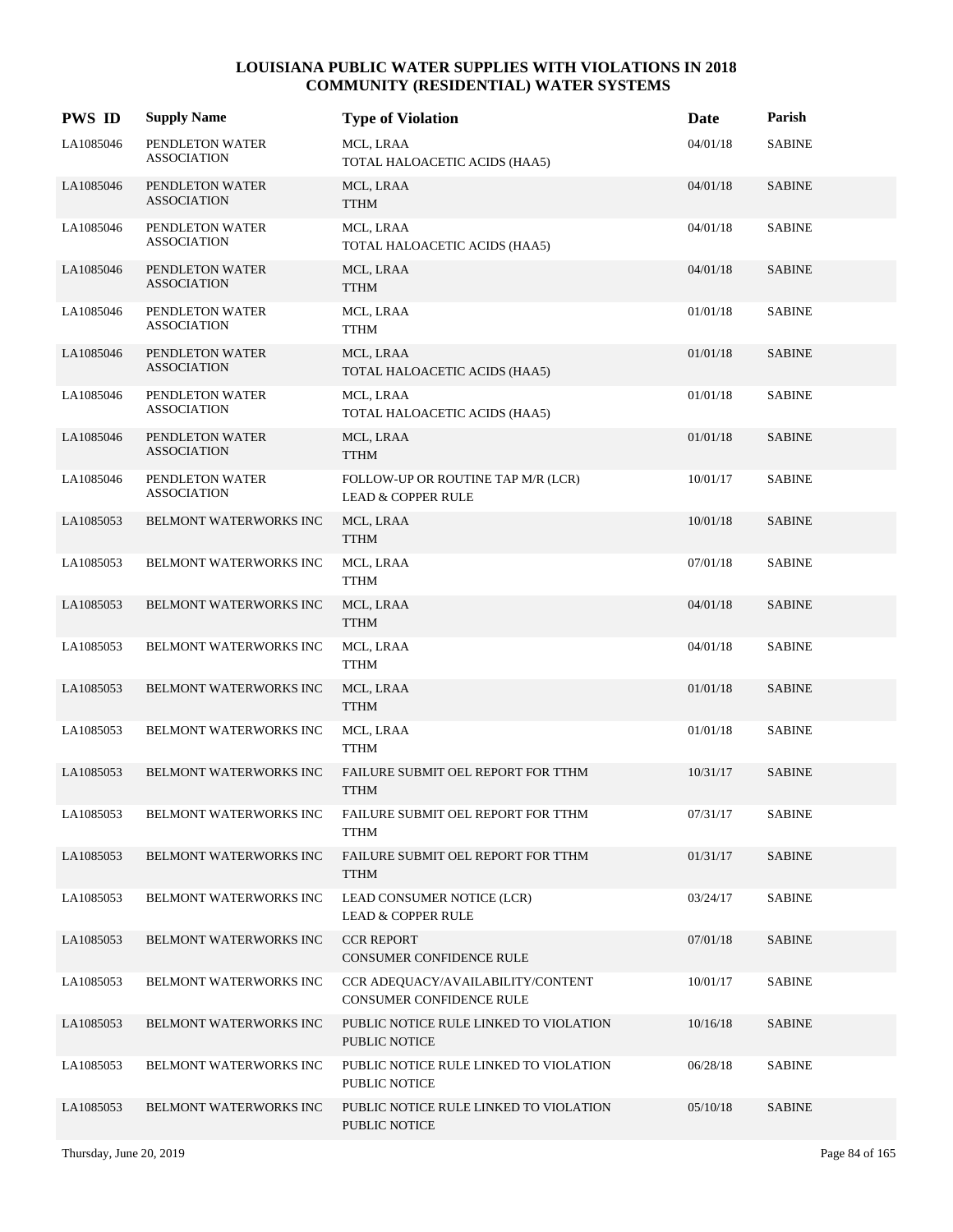| <b>PWS ID</b> | <b>Supply Name</b>                                | <b>Type of Violation</b>                                       | Date     | Parish        |
|---------------|---------------------------------------------------|----------------------------------------------------------------|----------|---------------|
| LA1085053     | <b>BELMONT WATERWORKS INC</b>                     | PUBLIC NOTICE RULE LINKED TO VIOLATION<br><b>PUBLIC NOTICE</b> | 02/03/18 | <b>SABINE</b> |
| LA1085053     | BELMONT WATERWORKS INC                            | PUBLIC NOTICE RULE LINKED TO VIOLATION<br><b>PUBLIC NOTICE</b> | 10/24/17 | <b>SABINE</b> |
| LA1085053     | BELMONT WATERWORKS INC                            | PUBLIC NOTICE RULE LINKED TO VIOLATION<br><b>PUBLIC NOTICE</b> | 08/11/17 | <b>SABINE</b> |
| LA1085053     | BELMONT WATERWORKS INC                            | PUBLIC NOTICE RULE LINKED TO VIOLATION<br><b>PUBLIC NOTICE</b> | 04/26/17 | <b>SABINE</b> |
| LA1085053     | BELMONT WATERWORKS INC                            | PUBLIC NOTICE RULE LINKED TO VIOLATION<br><b>PUBLIC NOTICE</b> | 02/11/17 | <b>SABINE</b> |
| LA1085055     | SOUTH TOLEDO BEND WATER<br><b>DISTRICT</b>        | MCL, LRAA<br><b>TTHM</b>                                       | 10/01/18 | <b>SABINE</b> |
| LA1085055     | <b>SOUTH TOLEDO BEND WATER</b><br><b>DISTRICT</b> | FAILURE SUBMIT OEL REPORT FOR TTHM<br><b>TTHM</b>              | 10/31/17 | <b>SABINE</b> |
| LA1085058     | EBARB WWKS DIST #1 - N<br>EBARB/BELMONT           | MCL, LRAA<br><b>TTHM</b>                                       | 10/01/18 | <b>SABINE</b> |
| LA1085058     | EBARB WWKS DIST #1 - N<br><b>EBARB/BELMONT</b>    | MCL, LRAA<br><b>TTHM</b>                                       | 10/01/18 | <b>SABINE</b> |
| LA1085058     | EBARB WWKS DIST #1 - N<br><b>EBARB/BELMONT</b>    | MCL, LRAA<br><b>TTHM</b>                                       | 07/01/18 | <b>SABINE</b> |
| LA1085058     | EBARB WWKS DIST #1 - N<br><b>EBARB/BELMONT</b>    | MCL, LRAA<br><b>TTHM</b>                                       | 04/01/18 | <b>SABINE</b> |
| LA1085058     | EBARB WWKS DIST #1 - N<br><b>EBARB/BELMONT</b>    | MCL, LRAA<br><b>TTHM</b>                                       | 04/01/18 | <b>SABINE</b> |
| LA1085058     | EBARB WWKS DIST #1 - N<br><b>EBARB/BELMONT</b>    | MCL, LRAA<br><b>TTHM</b>                                       | 01/01/18 | <b>SABINE</b> |
| LA1085058     | EBARB WWKS DIST #1 - N<br><b>EBARB/BELMONT</b>    | MCL, LRAA<br><b>TTHM</b>                                       | 01/01/18 | <b>SABINE</b> |
| LA1085058     | EBARB WWKS DIST #1 - N<br><b>EBARB/BELMONT</b>    | PUBLIC NOTICE RULE LINKED TO VIOLATION<br>PUBLIC NOTICE        | 05/15/18 | <b>SABINE</b> |
| LA1085058     | EBARB WWKS DIST #1 - N<br><b>EBARB/BELMONT</b>    | INADEQUATE MIN CHLORINE RESIDUAL(GW&SW)<br><b>CHLORINE</b>     | 03/01/18 | <b>SABINE</b> |
| LA1085058     | EBARB WWKS DIST #1 - N<br><b>EBARB/BELMONT</b>    | INADEQUATE MIN CHLORINE RESIDUAL(GW&SW)<br><b>CHLORINE</b>     | 01/01/18 | <b>SABINE</b> |
| LA1085058     | EBARB WWKS DIST #1 - N<br><b>EBARB/BELMONT</b>    | 5% DS BELOW MIN 0.5-2 MONTHS CONSEC(GW)<br><b>CHLORINE</b>     | 02/01/18 | <b>SABINE</b> |
| LA1085059     | <b>EBARB WWKS DIST #1-</b><br>AIMWELL AREA        | MCL, LRAA<br><b>TTHM</b>                                       | 10/01/18 | <b>SABINE</b> |
| LA1085059     | <b>EBARB WWKS DIST #1-</b><br>AIMWELL AREA        | MCL, LRAA<br><b>TTHM</b>                                       | 07/01/18 | <b>SABINE</b> |
| LA1085059     | <b>EBARB WWKS DIST #1-</b><br>AIMWELL AREA        | MCL, LRAA<br><b>TTHM</b>                                       | 07/01/18 | <b>SABINE</b> |
| LA1085059     | <b>EBARB WWKS DIST #1-</b><br>AIMWELL AREA        | MCL, LRAA<br><b>TTHM</b>                                       | 04/01/18 | <b>SABINE</b> |
| LA1085059     | <b>EBARB WWKS DIST #1-</b><br>AIMWELL AREA        | MCL, LRAA<br>TTHM                                              | 04/01/18 | <b>SABINE</b> |
| LA1085059     | <b>EBARB WWKS DIST #1-</b><br>AIMWELL AREA        | MCL, LRAA<br><b>TTHM</b>                                       | 01/01/18 | <b>SABINE</b> |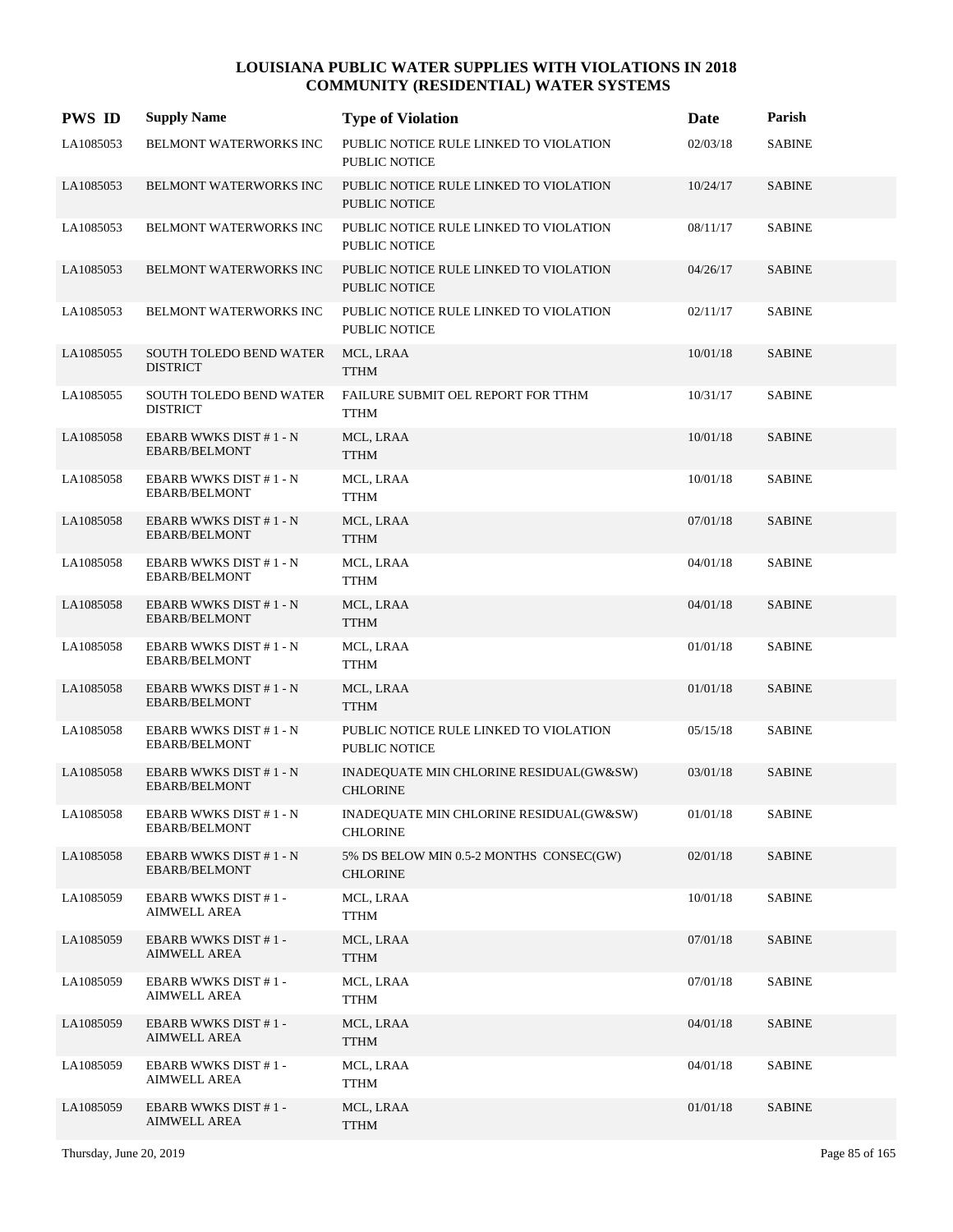| <b>PWS ID</b> | <b>Supply Name</b>                                    | <b>Type of Violation</b>                                       | <b>Date</b> | Parish                               |
|---------------|-------------------------------------------------------|----------------------------------------------------------------|-------------|--------------------------------------|
| LA1085059     | <b>EBARB WWKS DIST #1-</b><br><b>AIMWELL AREA</b>     | MCL, LRAA<br><b>TTHM</b>                                       | 01/01/18    | <b>SABINE</b>                        |
| LA1085059     | <b>EBARB WWKS DIST #1-</b><br><b>AIMWELL AREA</b>     | PUBLIC NOTICE RULE LINKED TO VIOLATION<br><b>PUBLIC NOTICE</b> | 05/22/18    | <b>SABINE</b>                        |
| LA1085059     | <b>EBARB WWKS DIST #1-</b><br><b>AIMWELL AREA</b>     | INADEQUATE MIN CHLORINE RESIDUAL(GW&SW)<br><b>CHLORINE</b>     | 10/01/18    | <b>SABINE</b>                        |
| LA1085059     | <b>EBARB WWKS DIST #1-</b><br><b>AIMWELL AREA</b>     | 5% DS BELOW MIN 0.5-2 MONTHS CONSEC(GW)<br><b>CHLORINE</b>     | 11/01/18    | <b>SABINE</b>                        |
| LA1091001     | <b>WATER WORKS DISTRICT 2 -</b><br><b>CROSS ROADS</b> | INADEQUATE MIN CHLORINE RESIDUAL(GW&SW)<br><b>CHLORINE</b>     | 08/01/18    | <b>ST HELENA</b>                     |
| LA1091004     | GREENSBURG WATER SYSTEM                               | CCR ADEQUACY/AVAILABILITY/CONTENT<br>CONSUMER CONFIDENCE RULE  | 10/01/17    | <b>ST HELENA</b>                     |
| LA1091004     | GREENSBURG WATER SYSTEM                               | INADEQUATE MIN CHLORINE RESIDUAL(GW&SW)<br><b>CHLORINE</b>     | 08/01/18    | <b>ST HELENA</b>                     |
| LA1091006     | <b>MONTPELIER WATER SUPPLY</b>                        | INADEQUATE MIN CHLORINE RESIDUAL(GW&SW)<br><b>CHLORINE</b>     | 08/01/18    | <b>ST HELENA</b>                     |
| LA1091007     | WWKS DISTRICT 2 OF ST<br><b>HELENA</b>                | INADEQUATE MIN CHLORINE RESIDUAL(GW&SW)<br><b>CHLORINE</b>     | 08/01/18    | <b>ST HELENA</b>                     |
| LA1093003     | LUTCHER WATERWORKS                                    | MCL, LRAA<br><b>TTHM</b>                                       | 04/01/18    | <b>ST JAMES</b>                      |
| LA1093004     | ST JAMES WATER DISTRICT 1                             | INADEQUATE MIN CHLORINE RESIDUAL(GW&SW)<br><b>CHLORINE</b>     | 08/01/18    | <b>ST JAMES</b>                      |
| LA1093005     | ST JAMES WATER DISTRICT 2                             | INADEQUATE MIN CHLORINE RESIDUAL(GW&SW)<br><b>CHLORINE</b>     | 07/01/18    | <b>ST JAMES</b>                      |
| LA1095002     | ST JOHN WATER DISTRICT 2                              | INADEQUATE MIN CHLORINE RESIDUAL(GW&SW)<br><b>CHLORINE</b>     | 08/01/18    | ST JOHN THE<br><b>BAPTIST</b>        |
| LA1095002     | ST JOHN WATER DISTRICT 2                              | INADEQUATE MIN CHLORINE RESIDUAL(GW&SW)<br><b>CHLORINE</b>     | 06/01/18    | <b>ST JOHN THE</b><br><b>BAPTIST</b> |
| LA1095003     | ST JOHN WATER DISTRICT 1                              | INADEQUATE MIN CHLORINE RESIDUAL(GW&SW)<br><b>CHLORINE</b>     | 10/01/18    | ST JOHN THE<br><b>BAPTIST</b>        |
| LA1095006     | PLEASURE BEND WATER<br><b>SUPPLY</b>                  | MCL, LRAA<br><b>TTHM</b>                                       | 10/01/18    | ST JOHN THE<br><b>BAPTIST</b>        |
| LA1095006     | PLEASURE BEND WATER<br><b>SUPPLY</b>                  | MCL, LRAA<br>TOTAL HALOACETIC ACIDS (HAA5)                     | 10/01/18    | <b>ST JOHN THE</b><br><b>BAPTIST</b> |
| LA1095006     | PLEASURE BEND WATER<br><b>SUPPLY</b>                  | MCL, LRAA<br>TOTAL HALOACETIC ACIDS (HAA5)                     | 10/01/18    | ST JOHN THE<br><b>BAPTIST</b>        |
| LA1095006     | PLEASURE BEND WATER<br><b>SUPPLY</b>                  | MCL, LRAA<br><b>TTHM</b>                                       | 10/01/18    | ST JOHN THE<br><b>BAPTIST</b>        |
| LA1095006     | PLEASURE BEND WATER<br><b>SUPPLY</b>                  | MCL, LRAA<br><b>TTHM</b>                                       | 07/01/18    | ST JOHN THE<br><b>BAPTIST</b>        |
| LA1095006     | PLEASURE BEND WATER<br><b>SUPPLY</b>                  | MCL, LRAA<br><b>TTHM</b>                                       | 07/01/18    | ST JOHN THE<br><b>BAPTIST</b>        |
| LA1095006     | PLEASURE BEND WATER<br><b>SUPPLY</b>                  | MCL, LRAA<br>TOTAL HALOACETIC ACIDS (HAA5)                     | 07/01/18    | ST JOHN THE<br><b>BAPTIST</b>        |
| LA1095006     | PLEASURE BEND WATER<br><b>SUPPLY</b>                  | MCL, LRAA<br>TOTAL HALOACETIC ACIDS (HAA5)                     | 07/01/18    | ST JOHN THE<br><b>BAPTIST</b>        |
| LA1095006     | PLEASURE BEND WATER<br><b>SUPPLY</b>                  | INADEQUATE MIN CHLORINE RESIDUAL(GW&SW)<br><b>CHLORINE</b>     | 08/01/18    | ST JOHN THE<br><b>BAPTIST</b>        |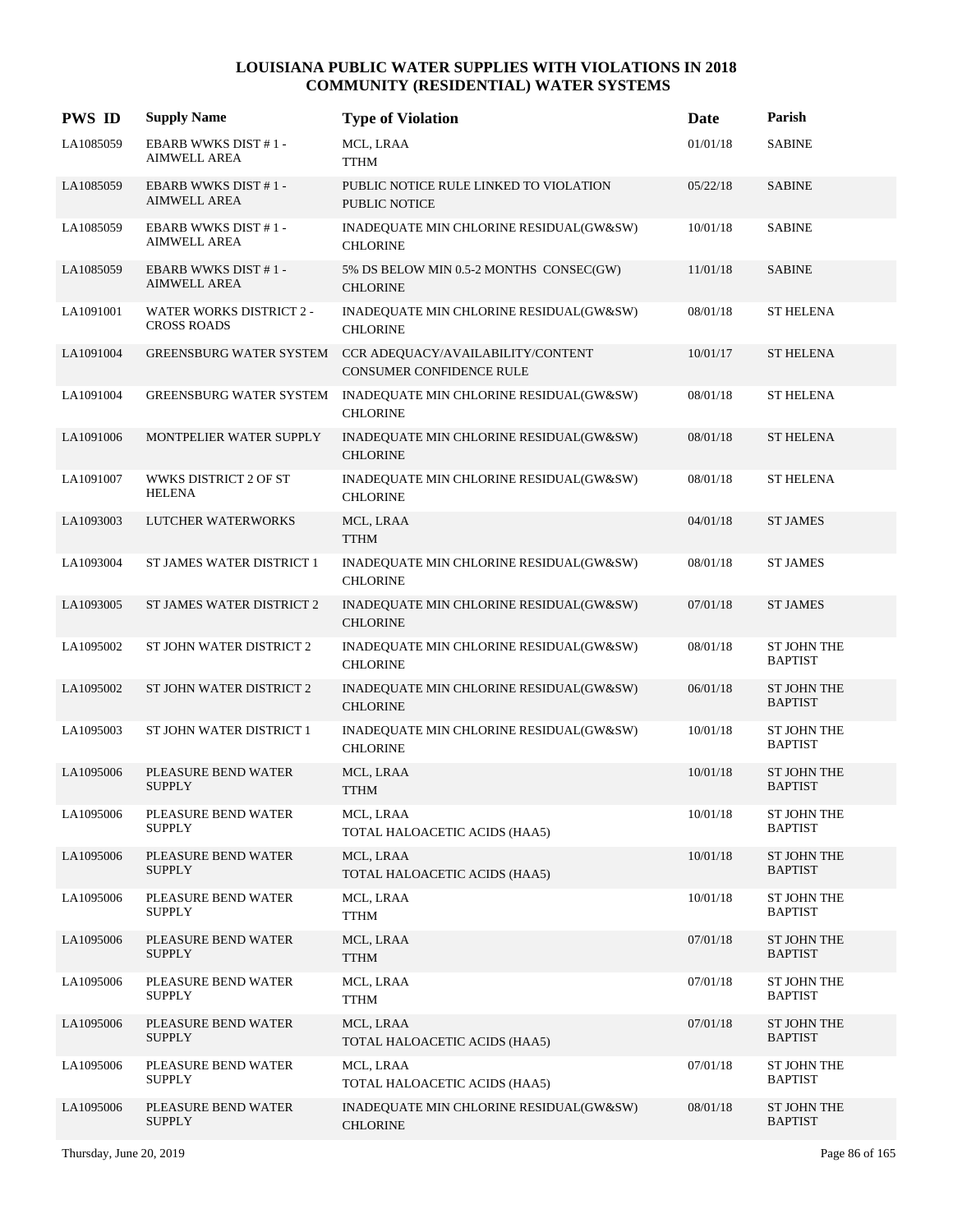| <b>PWS ID</b> | <b>Supply Name</b>                          | <b>Type of Violation</b>                                               | Date     | Parish                               |
|---------------|---------------------------------------------|------------------------------------------------------------------------|----------|--------------------------------------|
| LA1095006     | PLEASURE BEND WATER<br><b>SUPPLY</b>        | INADEQUATE MIN CHLORINE RESIDUAL(GW&SW)<br><b>CHLORINE</b>             | 07/01/18 | <b>ST JOHN THE</b><br><b>BAPTIST</b> |
| LA1095006     | PLEASURE BEND WATER<br><b>SUPPLY</b>        | INADEQUATE MIN CHLORINE RESIDUAL(GW&SW)<br><b>CHLORINE</b>             | 06/01/18 | <b>ST JOHN THE</b><br><b>BAPTIST</b> |
| LA1095006     | PLEASURE BEND WATER<br><b>SUPPLY</b>        | INADEQUATE MIN CHLORINE RESIDUAL(GW&SW)<br><b>CHLORINE</b>             | 05/01/18 | ST JOHN THE<br><b>BAPTIST</b>        |
| LA1095006     | PLEASURE BEND WATER<br><b>SUPPLY</b>        | INADEQUATE MIN CHLORINE RESIDUAL(GW&SW)<br><b>CHLORINE</b>             | 03/01/18 | <b>ST JOHN THE</b><br><b>BAPTIST</b> |
| LA1095007     | ST JOHN WATER DISTRICT 3                    | LEAD CONSUMER NOTICE (LCR)<br><b>LEAD &amp; COPPER RULE</b>            | 01/12/18 | ST JOHN THE<br><b>BAPTIST</b>        |
| LA1097001     | TOWN OF GRAND COTEAU<br><b>WATER SYSTEM</b> | FAILURE ADDRESS DEFICIENCY (GWR)<br><b>GROUNDWATER RULE</b>            | 12/31/18 | <b>ST LANDRY</b>                     |
| LA1097001     | TOWN OF GRAND COTEAU<br><b>WATER SYSTEM</b> | FAILURE ADDRESS DEFICIENCY (GWR)<br><b>GROUNDWATER RULE</b>            | 12/31/18 | <b>ST LANDRY</b>                     |
| LA1097001     | TOWN OF GRAND COTEAU<br>WATER SYSTEM        | FOLLOW-UP OR ROUTINE TAP M/R (LCR)<br><b>LEAD &amp; COPPER RULE</b>    | 10/01/18 | <b>ST LANDRY</b>                     |
| LA1097001     | TOWN OF GRAND COTEAU<br>WATER SYSTEM        | CCR ADEQUACY/AVAILABILITY/CONTENT<br><b>CONSUMER CONFIDENCE RULE</b>   | 10/01/17 | <b>ST LANDRY</b>                     |
| LA1097002     | <b>GRAND PRAIRIE WATER</b><br><b>SYSTEM</b> | FAILURE TO HAVE MONITORING PLAN (IDSE)<br><b>DBP STAGE 2</b>           | 04/01/08 | <b>ST LANDRY</b>                     |
| LA1097002     | <b>GRAND PRAIRIE WATER</b><br><b>SYSTEM</b> | FAILURE ADDRESS DEFICIENCY (GWR)<br><b>GROUNDWATER RULE</b>            | 07/01/18 | <b>ST LANDRY</b>                     |
| LA1097002     | <b>GRAND PRAIRIE WATER</b><br><b>SYSTEM</b> | FAILURE ADDRESS DEFICIENCY (GWR)<br><b>GROUNDWATER RULE</b>            | 10/31/17 | <b>ST LANDRY</b>                     |
| LA1097002     | <b>GRAND PRAIRIE WATER</b><br><b>SYSTEM</b> | FAILURE ADDRESS DEFICIENCY (GWR)<br><b>GROUNDWATER RULE</b>            | 10/31/17 | <b>ST LANDRY</b>                     |
| LA1097002     | <b>GRAND PRAIRIE WATER</b><br><b>SYSTEM</b> | SAMPLE SITING PLAN ERRORS (RTCR)<br>REVISED TOTAL COLIFORM RULE (RTCR) | 04/01/16 | <b>ST LANDRY</b>                     |
| LA1097002     | <b>GRAND PRAIRIE WATER</b><br><b>SYSTEM</b> | LEAD CONSUMER NOTICE (LCR)<br><b>LEAD &amp; COPPER RULE</b>            | 03/04/17 | <b>ST LANDRY</b>                     |
| LA1097002     | <b>GRAND PRAIRIE WATER</b><br><b>SYSTEM</b> | <b>CCR REPORT</b><br><b>CONSUMER CONFIDENCE RULE</b>                   | 07/01/18 | <b>ST LANDRY</b>                     |
| LA1097002     | <b>GRAND PRAIRIE WATER</b><br><b>SYSTEM</b> | <b>CCR REPORT</b><br>CONSUMER CONFIDENCE RULE                          | 07/01/17 | <b>ST LANDRY</b>                     |
| LA1097002     | <b>GRAND PRAIRIE WATER</b><br><b>SYSTEM</b> | CCR ADEQUACY/AVAILABILITY/CONTENT<br>CONSUMER CONFIDENCE RULE          | 10/01/17 | <b>ST LANDRY</b>                     |
| LA1097002     | <b>GRAND PRAIRIE WATER</b><br>SYSTEM        | PUBLIC NOTICE RULE LINKED TO VIOLATION<br>PUBLIC NOTICE                | 08/05/18 | <b>ST LANDRY</b>                     |
| LA1097002     | <b>GRAND PRAIRIE WATER</b><br><b>SYSTEM</b> | PUBLIC NOTICE RULE LINKED TO VIOLATION<br>PUBLIC NOTICE                | 03/18/18 | <b>ST LANDRY</b>                     |
| LA1097002     | <b>GRAND PRAIRIE WATER</b><br><b>SYSTEM</b> | PUBLIC NOTICE RULE LINKED TO VIOLATION<br>PUBLIC NOTICE                | 08/31/17 | <b>ST LANDRY</b>                     |
| LA1097002     | <b>GRAND PRAIRIE WATER</b><br><b>SYSTEM</b> | PUBLIC NOTICE RULE LINKED TO VIOLATION<br>PUBLIC NOTICE                | 12/04/15 | ST LANDRY                            |
| LA1097002     | <b>GRAND PRAIRIE WATER</b><br>SYSTEM        | PUBLIC NOTICE RULE LINKED TO VIOLATION<br>PUBLIC NOTICE                | 05/31/12 | <b>ST LANDRY</b>                     |
| LA1097002     | <b>GRAND PRAIRIE WATER</b><br><b>SYSTEM</b> | FAILURE TO SUBMIT MONITORING PLAN<br>TOTAL COLIFORM RULE               | 01/01/14 | <b>ST LANDRY</b>                     |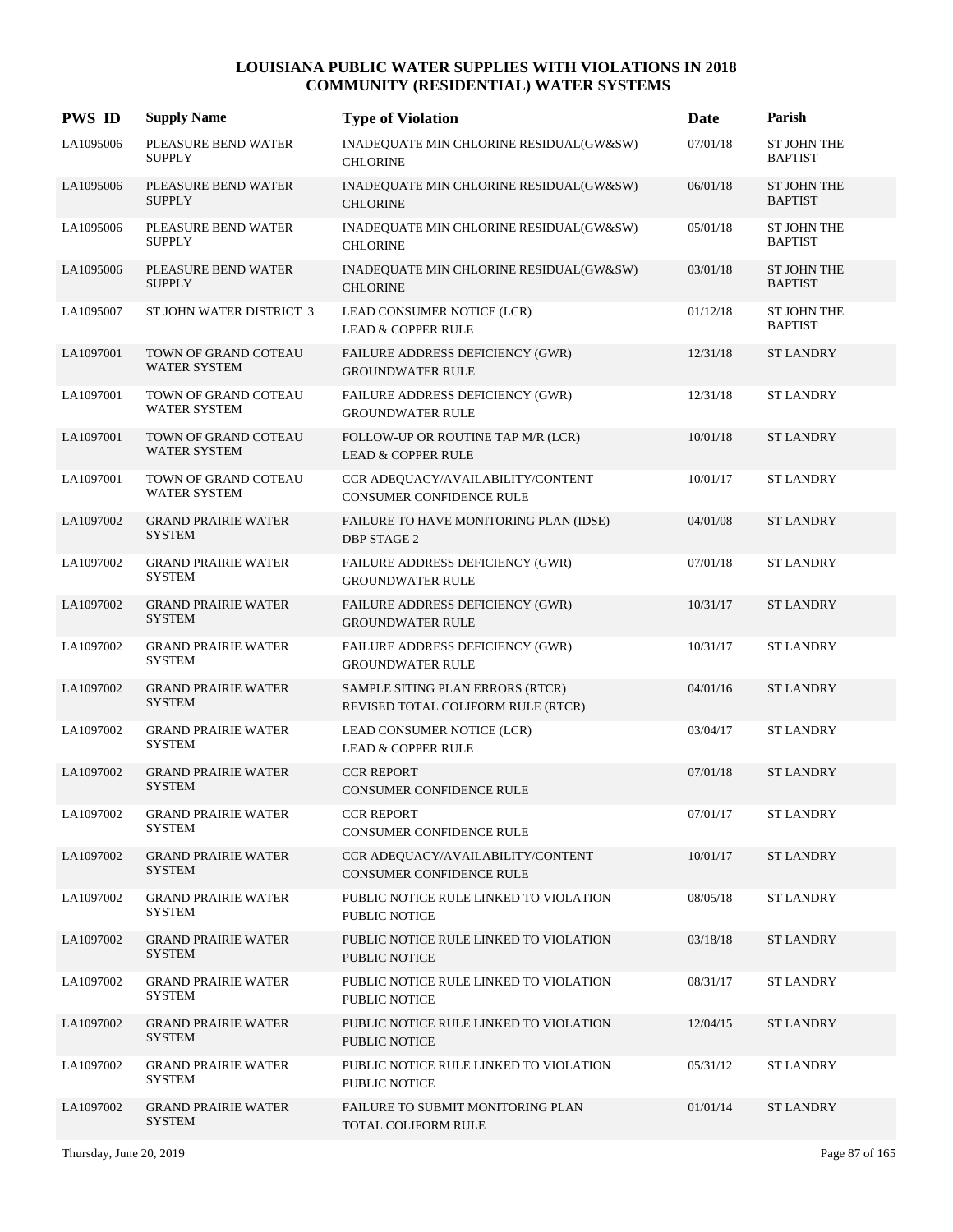| <b>PWS ID</b> | <b>Supply Name</b>                              | <b>Type of Violation</b>                                               | Date     | Parish           |
|---------------|-------------------------------------------------|------------------------------------------------------------------------|----------|------------------|
| LA1097003     | TOWN OF KROTZ SPRINGS<br><b>WATER SYSTEM</b>    | SAMPLE SITING PLAN ERRORS (RTCR)<br>REVISED TOTAL COLIFORM RULE (RTCR) | 04/01/16 | <b>ST LANDRY</b> |
| LA1097003     | TOWN OF KROTZ SPRINGS<br><b>WATER SYSTEM</b>    | INADEQUATE MIN CHLORINE RESIDUAL(GW&SW)<br><b>CHLORINE</b>             | 04/01/18 | <b>ST LANDRY</b> |
| LA1097007     | TOWN OF MELVILLE WATER<br><b>SYSTEM</b>         | LEAD CONSUMER NOTICE (LCR)<br><b>LEAD &amp; COPPER RULE</b>            | 10/25/16 | <b>ST LANDRY</b> |
| LA1097008     | MIDWAY WATER SYSTEM INC                         | MONITORING, ROUTINE (DBP), MAJOR<br><b>CHLORINE</b>                    | 04/01/18 | <b>ST LANDRY</b> |
| LA1097008     | MIDWAY WATER SYSTEM INC                         | MONITORING, ROUTINE, MAJOR (RTCR)<br>E. COLI                           | 06/01/18 | <b>ST LANDRY</b> |
| LA1097008     | MIDWAY WATER SYSTEM INC                         | FOLLOW-UP OR ROUTINE TAP M/R (LCR)<br><b>LEAD &amp; COPPER RULE</b>    | 10/01/18 | <b>ST LANDRY</b> |
| LA1097008     | MIDWAY WATER SYSTEM INC                         | SAMPLE SITING PLAN ERRORS (RTCR)<br>REVISED TOTAL COLIFORM RULE (RTCR) | 04/01/16 | <b>ST LANDRY</b> |
| LA1097008     | MIDWAY WATER SYSTEM INC                         | PUBLIC NOTICE RULE LINKED TO VIOLATION<br><b>PUBLIC NOTICE</b>         | 10/07/18 | <b>ST LANDRY</b> |
| LA1097008     | MIDWAY WATER SYSTEM INC                         | PUBLIC NOTICE RULE LINKED TO VIOLATION<br>PUBLIC NOTICE                | 10/07/18 | <b>ST LANDRY</b> |
| LA1097008     | MIDWAY WATER SYSTEM INC                         | INADEQUATE MIN CHLORINE RESIDUAL(GW&SW)<br><b>CHLORINE</b>             | 09/01/18 | <b>ST LANDRY</b> |
| LA1097008     | MIDWAY WATER SYSTEM INC                         | INADEQUATE MIN CHLORINE RESIDUAL(GW&SW)<br><b>CHLORINE</b>             | 08/01/18 | <b>ST LANDRY</b> |
| LA1097008     | MIDWAY WATER SYSTEM INC                         | INADEQUATE MIN CHLORINE RESIDUAL(GW&SW)<br><b>CHLORINE</b>             | 05/01/18 | <b>ST LANDRY</b> |
| LA1097008     | MIDWAY WATER SYSTEM INC                         | INADEQUATE MIN CHLORINE RESIDUAL(GW&SW)<br><b>CHLORINE</b>             | 02/01/18 | <b>ST LANDRY</b> |
| LA1097008     | MIDWAY WATER SYSTEM INC                         | 5% DS BELOW MIN 0.5-2 MONTHS CONSEC(GW)<br><b>CHLORINE</b>             | 12/01/18 | <b>ST LANDRY</b> |
| LA1097008     | MIDWAY WATER SYSTEM INC                         | 5% DS BELOW MIN 0.5-2 MONTHS CONSEC(GW)<br><b>CHLORINE</b>             | 11/01/18 | <b>ST LANDRY</b> |
| LA1097008     | MIDWAY WATER SYSTEM INC                         | 5% DS BELOW MIN 0.5-2 MONTHS CONSEC(GW)<br><b>CHLORINE</b>             | 10/01/18 | <b>ST LANDRY</b> |
| LA1097008     | MIDWAY WATER SYSTEM INC                         | FAILURE TO SUBMIT MONITORING PLAN<br>TOTAL COLIFORM RULE               | 01/01/14 | <b>ST LANDRY</b> |
| LA1097010     | <b>CITY OF OPELOUSAS WATER</b><br><b>SYSTEM</b> | LEAD CONSUMER NOTICE (LCR)<br><b>LEAD &amp; COPPER RULE</b>            | 06/08/18 | <b>ST LANDRY</b> |
| LA1097011     | VILLAGE OF PALMETTO<br><b>WATER SYSTEM</b>      | INADEQUATE MIN CHLORINE RESIDUAL(GW&SW)<br><b>CHLORINE</b>             | 09/01/18 | <b>ST LANDRY</b> |
| LA1097011     | VILLAGE OF PALMETTO<br>WATER SYSTEM             | INADEQUATE MIN CHLORINE RESIDUAL(GW&SW)<br><b>CHLORINE</b>             | 08/01/18 | <b>ST LANDRY</b> |
| LA1097011     | VILLAGE OF PALMETTO<br><b>WATER SYSTEM</b>      | INADEQUATE MIN CHLORINE RESIDUAL(GW&SW)<br><b>CHLORINE</b>             | 07/01/18 | <b>ST LANDRY</b> |
| LA1097011     | VILLAGE OF PALMETTO<br><b>WATER SYSTEM</b>      | INADEQUATE MIN CHLORINE RESIDUAL(GW&SW)<br><b>CHLORINE</b>             | 06/01/18 | <b>ST LANDRY</b> |
| LA1097011     | VILLAGE OF PALMETTO<br><b>WATER SYSTEM</b>      | INADEQUATE MIN CHLORINE RESIDUAL(GW&SW)<br><b>CHLORINE</b>             | 05/01/18 | <b>ST LANDRY</b> |
| LA1097011     | VILLAGE OF PALMETTO<br>WATER SYSTEM             | INADEQUATE MIN CHLORINE RESIDUAL(GW&SW)<br><b>CHLORINE</b>             | 04/01/18 | <b>ST LANDRY</b> |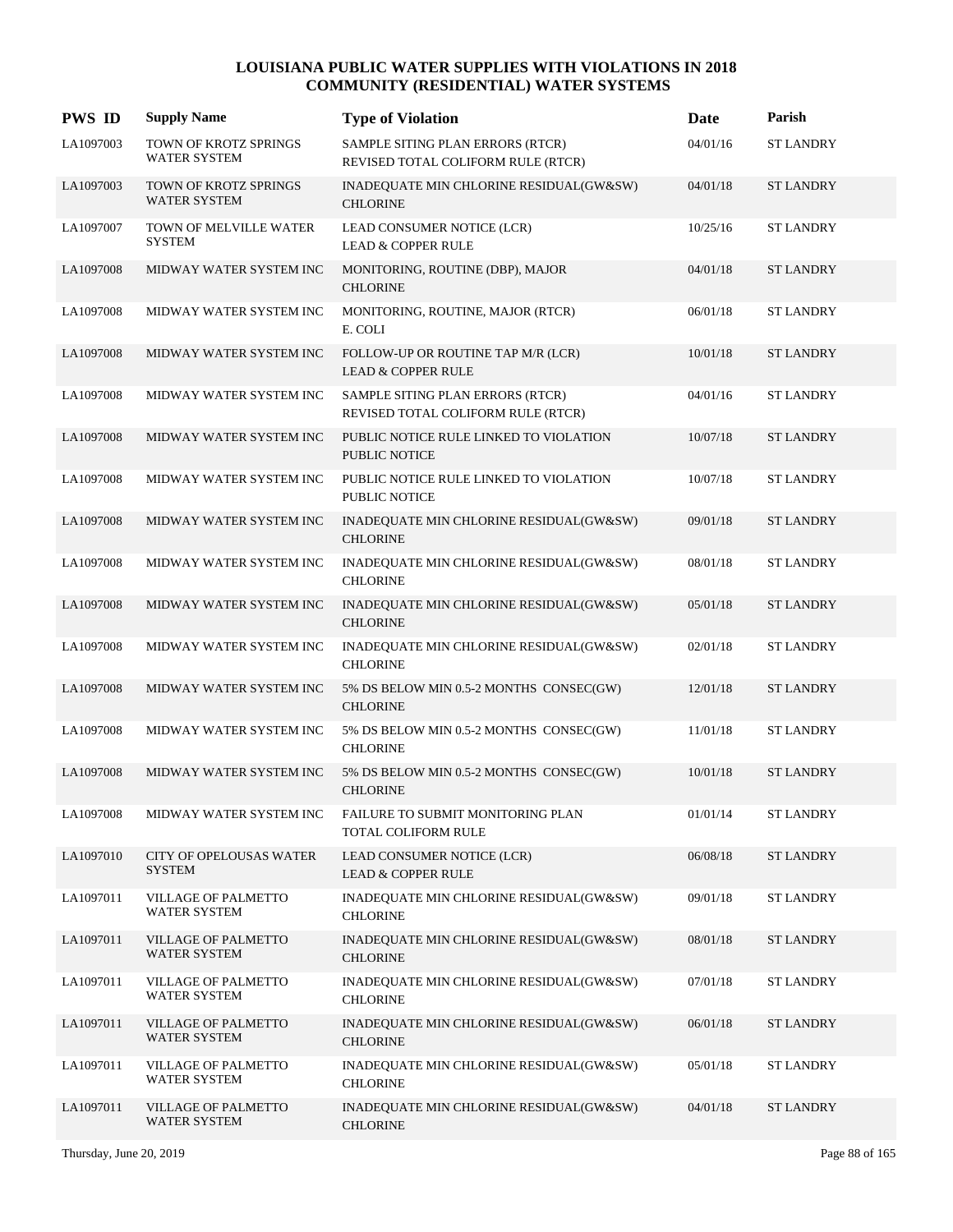| <b>PWS ID</b> | <b>Supply Name</b>                                | <b>Type of Violation</b>                                                               | Date     | Parish           |
|---------------|---------------------------------------------------|----------------------------------------------------------------------------------------|----------|------------------|
| LA1097011     | VILLAGE OF PALMETTO<br>WATER SYSTEM               | INADEQUATE MIN CHLORINE RESIDUAL(GW&SW)<br><b>CHLORINE</b>                             | 03/01/18 | <b>ST LANDRY</b> |
| LA1097011     | <b>VILLAGE OF PALMETTO</b><br>WATER SYSTEM        | INADEQUATE MIN CHLORINE RESIDUAL(GW&SW)<br><b>CHLORINE</b>                             | 02/01/18 | <b>ST LANDRY</b> |
| LA1097011     | VILLAGE OF PALMETTO<br>WATER SYSTEM               | INADEQUATE MIN CHLORINE RESIDUAL(GW&SW)<br><b>CHLORINE</b>                             | 01/01/18 | <b>ST LANDRY</b> |
| LA1097011     | <b>VILLAGE OF PALMETTO</b><br>WATER SYSTEM        | 5% DS BELOW MIN 0.5-2 MONTHS CONSEC(GW)<br><b>CHLORINE</b>                             | 12/01/18 | <b>ST LANDRY</b> |
| LA1097011     | <b>VILLAGE OF PALMETTO</b><br>WATER SYSTEM        | 5% DS BELOW MIN 0.5-2 MONTHS CONSEC(GW)<br><b>CHLORINE</b>                             | 11/01/18 | <b>ST LANDRY</b> |
| LA1097011     | <b>VILLAGE OF PALMETTO</b><br><b>WATER SYSTEM</b> | 5% DS BELOW MIN 0.5-2 MONTHS CONSEC(GW)<br><b>CHLORINE</b>                             | 10/01/18 | <b>ST LANDRY</b> |
| LA1097012     | PLAISANCE WATER SYSTEM                            | FAILURE ADDRESS DEFICIENCY (GWR)<br><b>GROUNDWATER RULE</b>                            | 11/16/18 | <b>ST LANDRY</b> |
| LA1097012     | PLAISANCE WATER SYSTEM                            | FAILURE ADDRESS DEFICIENCY (GWR)<br><b>GROUNDWATER RULE</b>                            | 11/16/18 | <b>ST LANDRY</b> |
| LA1097012     | PLAISANCE WATER SYSTEM                            | LEAD CONSUMER NOTICE (LCR)<br><b>LEAD &amp; COPPER RULE</b>                            | 05/24/17 | <b>ST LANDRY</b> |
| LA1097014     | PRAIRIE RONDE WATER<br><b>SYSTEM INC</b>          | MCL, E. COLI, POS E COLI (RTCR)<br>E. COLI                                             | 09/01/18 | <b>ST LANDRY</b> |
| LA1097014     | PRAIRIE RONDE WATER<br><b>SYSTEM INC</b>          | MONITORING, ROUTINE (DBP), MAJOR<br><b>CHLORINE</b>                                    | 04/01/18 | <b>ST LANDRY</b> |
| LA1097014     | PRAIRIE RONDE WATER<br><b>SYSTEM INC</b>          | LEVEL 1 ASSESS, MULTIPLE TC POS (RTCR)<br>REVISED TOTAL COLIFORM RULE (RTCR)           | 09/01/18 | <b>ST LANDRY</b> |
| LA1097014     | PRAIRIE RONDE WATER<br><b>SYSTEM INC</b>          | MONITORING, ROUTINE, MINOR (RTCR)<br>E. COLI                                           | 06/01/18 | <b>ST LANDRY</b> |
| LA1097015     | TOWN OF SUNSET WATER<br><b>SYSTEM</b>             | OCCT/SOWT RECOMMENDATION/STUDY (LCR)<br><b>LEAD &amp; COPPER RULE</b>                  | 07/11/18 | <b>ST LANDRY</b> |
| LA1097015     | TOWN OF SUNSET WATER<br><b>SYSTEM</b>             | LEAD CONSUMER NOTICE (LCR)<br><b>LEAD &amp; COPPER RULE</b>                            | 02/17/18 | <b>ST LANDRY</b> |
| LA1097015     | TOWN OF SUNSET WATER<br><b>SYSTEM</b>             | <b>CCR REPORT</b><br><b>CONSUMER CONFIDENCE RULE</b>                                   | 07/01/17 | <b>ST LANDRY</b> |
| LA1097015     | TOWN OF SUNSET WATER<br><b>SYSTEM</b>             | CCR ADEQUACY/AVAILABILITY/CONTENT<br>CONSUMER CONFIDENCE RULE                          | 10/01/17 | <b>ST LANDRY</b> |
| LA1097015     | TOWN OF SUNSET WATER<br><b>SYSTEM</b>             | PUBLIC NOTICE RULE LINKED TO VIOLATION<br><b>PUBLIC NOTICE</b>                         | 07/10/15 | <b>ST LANDRY</b> |
| LA1097016     | TOWN OF WASHINGTON<br><b>WATER SYSTEM</b>         | INADEQUATE MIN CHLORINE RESIDUAL(GW&SW)<br><b>CHLORINE</b>                             | 11/01/18 | <b>ST LANDRY</b> |
| LA1097025     | <b>SYSTEM</b>                                     | VILLAGE OF CANKTON WATER CCR ADEQUACY/AVAILABILITY/CONTENT<br>CONSUMER CONFIDENCE RULE | 10/01/17 | <b>ST LANDRY</b> |
| LA1097025     | <b>SYSTEM</b>                                     | VILLAGE OF CANKTON WATER INADEQUATE MIN CHLORINE RESIDUAL(GW&SW)<br><b>CHLORINE</b>    | 08/01/18 | <b>ST LANDRY</b> |
| LA1097026     | HIDDEN HILLS SUBDIVISION<br>WATER SYSTEM          | OCCT/SOWT RECOMMENDATION/STUDY (LCR)<br><b>LEAD &amp; COPPER RULE</b>                  | 11/01/18 | <b>ST LANDRY</b> |
| LA1097026     | HIDDEN HILLS SUBDIVISION<br>WATER SYSTEM          | <b>CCR REPORT</b><br>CONSUMER CONFIDENCE RULE                                          | 07/01/17 | <b>ST LANDRY</b> |
| LA1097026     | HIDDEN HILLS SUBDIVISION<br>WATER SYSTEM          | CCR ADEQUACY/AVAILABILITY/CONTENT<br>CONSUMER CONFIDENCE RULE                          | 10/01/17 | <b>ST LANDRY</b> |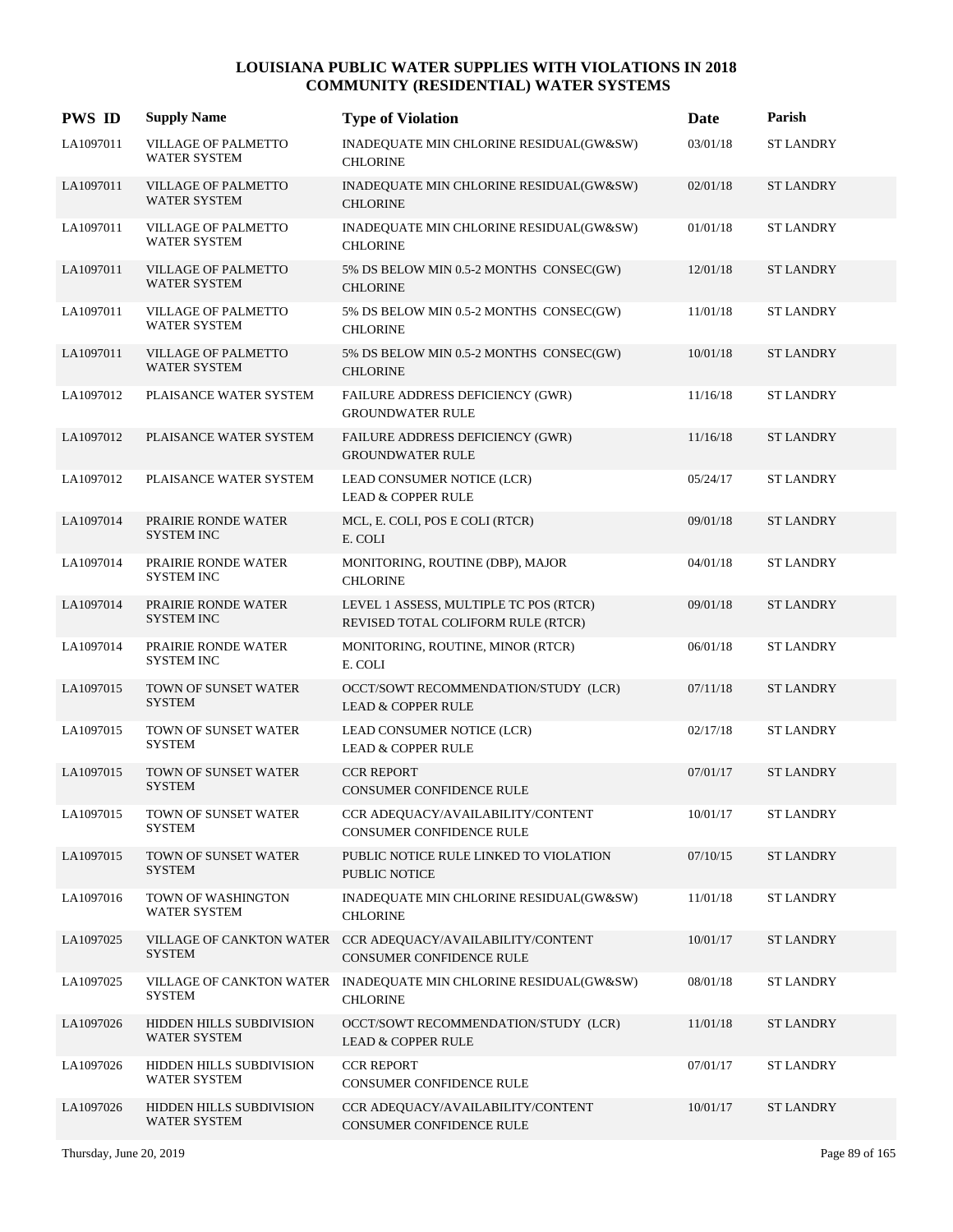| <b>PWS ID</b> | <b>Supply Name</b>                                  | <b>Type of Violation</b>                                                     | Date     | Parish           |
|---------------|-----------------------------------------------------|------------------------------------------------------------------------------|----------|------------------|
| LA1097026     | HIDDEN HILLS SUBDIVISION<br><b>WATER SYSTEM</b>     | INADEQUATE MIN CHLORINE RESIDUAL(GW&SW)<br><b>CHLORINE</b>                   | 06/01/18 | <b>ST LANDRY</b> |
| LA1097031     | <b>CANE VIEW MOBILE HOME</b><br><b>VILLAGE</b>      | INADEQUATE MIN CHLORINE RESIDUAL(GW&SW)<br><b>CHLORINE</b>                   | 11/01/18 | <b>ST LANDRY</b> |
| LA1097032     | <b>GREENBRIAR PRAIRIE BASSE</b><br>WATER SYSTEM     | INADEQUATE MIN CHLORINE RESIDUAL(GW&SW)<br><b>CHLORINE</b>                   | 11/01/18 | <b>ST LANDRY</b> |
| LA1097032     | <b>GREENBRIAR PRAIRIE BASSE</b><br>WATER SYSTEM     | INADEQUATE MIN CHLORINE RESIDUAL(GW&SW)<br><b>CHLORINE</b>                   | 09/01/18 | <b>ST LANDRY</b> |
| LA1097035     | ST LANDRY WWD 3 PORT<br><b>BARRE AREA B</b>         | FAILURE SUBMIT OEL REPORT FOR TTHM<br><b>TTHM</b>                            | 10/31/17 | <b>ST LANDRY</b> |
| LA1097035     | ST LANDRY WWD 3 PORT<br><b>BARRE AREA B</b>         | INADEQUATE MIN CHLORINE RESIDUAL(GW&SW)<br><b>CHLORINE</b>                   | 11/01/18 | <b>ST LANDRY</b> |
| LA1097038     | ST LANDRY WWD 2 RURAL<br><b>PURCHASE</b>            | INADEQUATE MIN CHLORINE RESIDUAL(GW&SW)<br><b>CHLORINE</b>                   | 10/01/18 | <b>ST LANDRY</b> |
| LA1097038     | ST LANDRY WWD 2 RURAL<br><b>PURCHASE</b>            | INADEQUATE MIN CHLORINE RESIDUAL(GW&SW)<br><b>CHLORINE</b>                   | 09/01/18 | <b>ST LANDRY</b> |
| LA1097038     | ST LANDRY WWD 2 RURAL<br><b>PURCHASE</b>            | INADEQUATE MIN CHLORINE RESIDUAL(GW&SW)<br><b>CHLORINE</b>                   | 08/01/18 | <b>ST LANDRY</b> |
| LA1097039     | <b>WATERWORKS DISTRICT NO 5</b><br>OF ST LANDRY PA  | SAMPLE SITING PLAN ERRORS (RTCR)<br>REVISED TOTAL COLIFORM RULE (RTCR)       | 04/01/16 | <b>ST LANDRY</b> |
| LA1097039     | <b>WATERWORKS DISTRICT NO 5</b><br>OF ST LANDRY PA  | INADEQUATE MIN CHLORINE RESIDUAL(GW&SW)<br><b>CHLORINE</b>                   | 11/01/18 | <b>ST LANDRY</b> |
| LA1097039     | <b>WATERWORKS DISTRICT NO 5</b><br>OF ST LANDRY PA  | INADEQUATE MIN CHLORINE RESIDUAL(GW&SW)<br><b>CHLORINE</b>                   | 04/01/18 | <b>ST LANDRY</b> |
| LA1099002     | <b>BAYOU TECHE WATER WORKS</b>                      | MONITORING, ROUTINE (DBP), MINOR<br><b>CHLORINE</b>                          | 04/01/18 | <b>ST MARTIN</b> |
| LA1099003     | <b>CITY OF BREAUX BRIDGE</b><br>WATER SYSTEM        | LEAD CONSUMER NOTICE (LCR)<br><b>LEAD &amp; COPPER RULE</b>                  | 03/18/18 | <b>ST MARTIN</b> |
| LA1099003     | <b>CITY OF BREAUX BRIDGE</b><br><b>WATER SYSTEM</b> | INADEQUATE MIN CHLORINE RESIDUAL(GW&SW)<br><b>CHLORINE</b>                   | 02/01/18 | <b>ST MARTIN</b> |
| LA1099004     | ST MARTIN WATER WORKS<br>DIST 4 - CATAHOULA         | LEVEL 1 ASSESS, MULTIPLE TC POS (RTCR)<br>REVISED TOTAL COLIFORM RULE (RTCR) | 09/19/18 | <b>ST MARTIN</b> |
| LA1099004     | ST MARTIN WATER WORKS<br>DIST 4 - CATAHOULA         | CCR ADEQUACY/AVAILABILITY/CONTENT<br>CONSUMER CONFIDENCE RULE                | 10/01/17 | <b>ST MARTIN</b> |
| LA1099004     | ST MARTIN WATER WORKS<br>DIST 4 - CATAHOULA         | PUBLIC NOTICE RULE LINKED TO VIOLATION<br>PUBLIC NOTICE                      | 04/09/11 | <b>ST MARTIN</b> |
| LA1099004     | ST MARTIN WATER WORKS<br>DIST 4 - CATAHOULA         | INADEQUATE MIN CHLORINE RESIDUAL(GW&SW)<br><b>CHLORINE</b>                   | 09/01/18 | <b>ST MARTIN</b> |
| LA1099004     | ST MARTIN WATER WORKS<br>DIST 4 - CATAHOULA         | INADEQUATE MIN CHLORINE RESIDUAL(GW&SW)<br><b>CHLORINE</b>                   | 07/01/18 | <b>ST MARTIN</b> |
| LA1099004     | ST MARTIN WATER WORKS<br>DIST 4 - CATAHOULA         | INADEQUATE MIN CHLORINE RESIDUAL(GW&SW)<br><b>CHLORINE</b>                   | 06/01/18 | <b>ST MARTIN</b> |
| LA1099004     | ST MARTIN WATER WORKS<br>DIST 4 - CATAHOULA         | INADEQUATE MIN CHLORINE RESIDUAL(GW&SW)<br><b>CHLORINE</b>                   | 04/01/18 | <b>ST MARTIN</b> |
| LA1099004     | ST MARTIN WATER WORKS<br>DIST 4 - CATAHOULA         | 5% DS BELOW MIN 0.5-2 MONTHS CONSEC(GW)<br><b>CHLORINE</b>                   | 12/01/18 | <b>ST MARTIN</b> |
| LA1099004     | ST MARTIN WATER WORKS<br>DIST 4 - CATAHOULA         | 5% DS BELOW MIN 0.5-2 MONTHS CONSEC(GW)<br><b>CHLORINE</b>                   | 11/01/18 | <b>ST MARTIN</b> |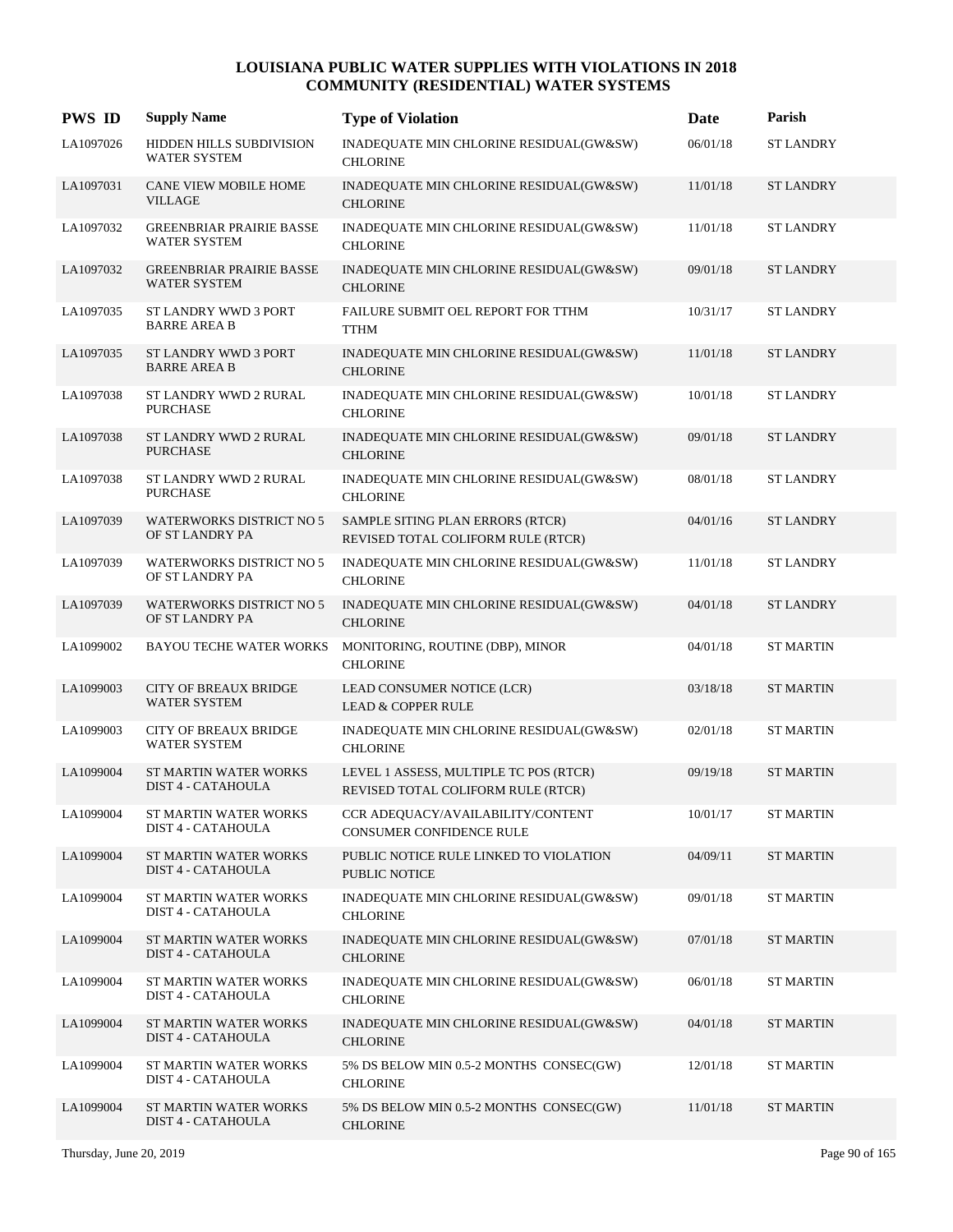| <b>PWS ID</b> | <b>Supply Name</b>                                      | <b>Type of Violation</b>                                                                            | Date     | Parish           |
|---------------|---------------------------------------------------------|-----------------------------------------------------------------------------------------------------|----------|------------------|
| LA1099004     | ST MARTIN WATER WORKS<br>DIST 4 - CATAHOULA             | 5% DS BELOW MIN 0.5-2 MONTHS CONSEC(GW)<br><b>CHLORINE</b>                                          | 10/01/18 | <b>ST MARTIN</b> |
| LA1099005     |                                                         | CECILIA WATER CORPORATION CORRECTIVE/EXPEDITED ACTIONS (RTCR)<br>REVISED TOTAL COLIFORM RULE (RTCR) | 09/02/16 | <b>ST MARTIN</b> |
| LA1099006     | HENDERSON NINA WATER<br><b>SYSTEM INC</b>               | INADEQUATE MIN CHLORINE RESIDUAL(GW&SW)<br><b>CHLORINE</b>                                          | 12/01/18 | <b>ST MARTIN</b> |
| LA1099007     | <b>CITY OF ST MARTINVILLE</b><br>WATER SYSTEM           | NO CERTIFIED OPERATOR                                                                               | 11/21/18 | <b>ST MARTIN</b> |
| LA1099009     | UNITED WATER SYSTEM                                     | MCL, AVERAGE<br><b>ARSENIC</b>                                                                      | 10/01/18 | <b>ST MARTIN</b> |
| LA1099009     | UNITED WATER SYSTEM                                     | MCL, AVERAGE<br><b>ARSENIC</b>                                                                      | 07/01/18 | <b>ST MARTIN</b> |
| LA1099009     | UNITED WATER SYSTEM                                     | MCL, AVERAGE<br><b>ARSENIC</b>                                                                      | 01/01/18 | <b>ST MARTIN</b> |
| LA1099009     | UNITED WATER SYSTEM                                     | LEAD CONSUMER NOTICE (LCR)<br><b>LEAD &amp; COPPER RULE</b>                                         | 03/17/17 | <b>ST MARTIN</b> |
| LA1099009     | UNITED WATER SYSTEM                                     | PUBLIC NOTICE RULE LINKED TO VIOLATION<br><b>PUBLIC NOTICE</b>                                      | 11/04/17 | <b>ST MARTIN</b> |
| LA1099009     | UNITED WATER SYSTEM                                     | PUBLIC NOTICE RULE LINKED TO VIOLATION<br><b>PUBLIC NOTICE</b>                                      | 11/04/17 | <b>ST MARTIN</b> |
| LA1099009     | UNITED WATER SYSTEM                                     | INADEQUATE MIN CHLORINE RESIDUAL(GW&SW)<br><b>CHLORAMINE</b>                                        | 12/01/18 | <b>ST MARTIN</b> |
| LA1099010     | ST MARTIN WATER AND<br><b>SEWER COMMISSION 1</b>        | INADEQUATE MIN CHLORINE RESIDUAL(GW&SW)<br><b>CHLORINE</b>                                          | 11/01/18 | <b>ST MARTIN</b> |
| LA1099010     | ST MARTIN WATER AND<br><b>SEWER COMMISSION 1</b>        | INADEQUATE MIN CHLORINE RESIDUAL(GW&SW)<br><b>CHLORINE</b>                                          | 08/01/18 | <b>ST MARTIN</b> |
| LA1099010     | <b>ST MARTIN WATER AND</b><br><b>SEWER COMMISSION 1</b> | INADEQUATE MIN CHLORINE RESIDUAL(GW&SW)<br><b>CHLORINE</b>                                          | 05/01/18 | <b>ST MARTIN</b> |
| LA1099010     | ST MARTIN WATER AND<br><b>SEWER COMMISSION 1</b>        | INADEQUATE MIN CHLORINE RESIDUAL(GW&SW)<br><b>CHLORINE</b>                                          | 02/01/18 | <b>ST MARTIN</b> |
| LA1099013     | TESI ATCHAFALAYA ACRES                                  | MCL, AVERAGE<br><b>ARSENIC</b>                                                                      | 04/01/18 | <b>ST MARTIN</b> |
| LA1099013     | TESI ATCHAFALAYA ACRES                                  | MCL, AVERAGE<br><b>ARSENIC</b>                                                                      | 01/01/18 | <b>ST MARTIN</b> |
| LA1099013     | TESI ATCHAFALAYA ACRES                                  | MCL, AVERAGE<br><b>BARIUM</b>                                                                       | 01/01/18 | <b>ST MARTIN</b> |
| LA1099013     | TESI ATCHAFALAYA ACRES                                  | MONITOR GWR TRIGGERED/ADDITONAL, MAJOR<br>E. COLI                                                   | 04/06/11 | <b>ST MARTIN</b> |
| LA1099013     | TESI ATCHAFALAYA ACRES                                  | INADEQUATE MIN CHLORINE RESIDUAL(GW&SW)<br><b>CHLORINE</b>                                          | 08/01/18 | <b>ST MARTIN</b> |
| LA1099023     | RIVER RIDGE ESTATES WATER<br><b>SYSTEM</b>              | MCL, AVERAGE<br>ARSENIC                                                                             | 10/01/18 | <b>ST MARTIN</b> |
| LA1099023     | RIVER RIDGE ESTATES WATER<br><b>SYSTEM</b>              | MCL, AVERAGE<br>ARSENIC                                                                             | 07/01/18 | <b>ST MARTIN</b> |
| LA1099023     | RIVER RIDGE ESTATES WATER<br>SYSTEM                     | MCL, AVERAGE<br>ARSENIC                                                                             | 04/01/18 | <b>ST MARTIN</b> |
| LA1099023     | RIVER RIDGE ESTATES WATER<br><b>SYSTEM</b>              | MCL, AVERAGE<br><b>ARSENIC</b>                                                                      | 01/01/18 | <b>ST MARTIN</b> |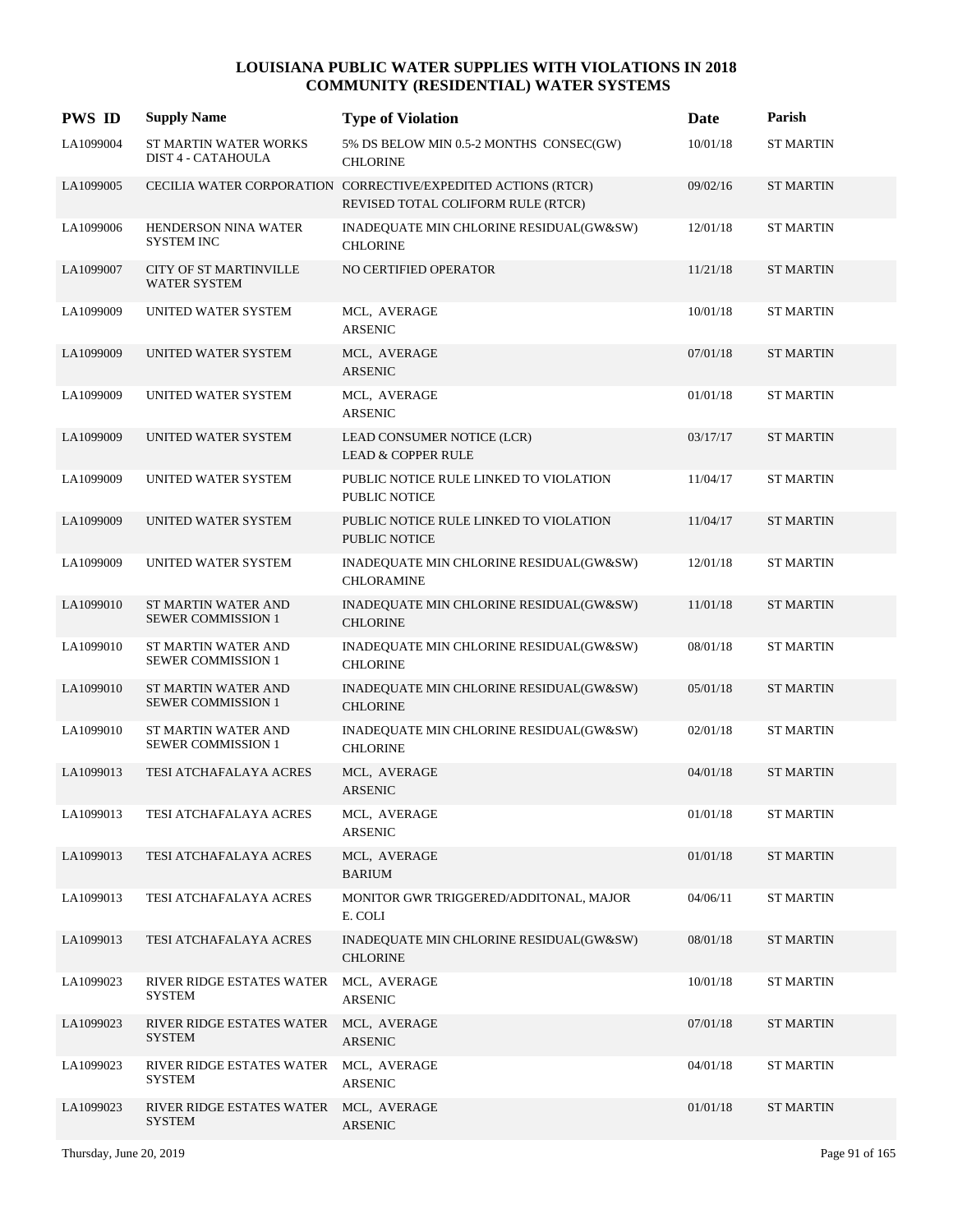| <b>PWS ID</b> | <b>Supply Name</b>                                | <b>Type of Violation</b>                                                                 | Date     | Parish           |
|---------------|---------------------------------------------------|------------------------------------------------------------------------------------------|----------|------------------|
| LA1099023     | <b>SYSTEM</b>                                     | RIVER RIDGE ESTATES WATER FAILURE ADDRESS DEFICIENCY (GWR)<br><b>GROUNDWATER RULE</b>    | 12/01/17 | <b>ST MARTIN</b> |
| LA1099023     | <b>SYSTEM</b>                                     | RIVER RIDGE ESTATES WATER FAILURE ADDRESS DEFICIENCY (GWR)<br><b>GROUNDWATER RULE</b>    | 12/01/17 | <b>ST MARTIN</b> |
| LA1099023     | <b>SYSTEM</b>                                     | RIVER RIDGE ESTATES WATER PUBLIC NOTICE RULE LINKED TO VIOLATION<br>PUBLIC NOTICE        | 03/18/18 | <b>ST MARTIN</b> |
| LA1099023     | <b>SYSTEM</b>                                     | RIVER RIDGE ESTATES WATER PUBLIC NOTICE RULE LINKED TO VIOLATION<br><b>PUBLIC NOTICE</b> | 09/06/17 | <b>ST MARTIN</b> |
| LA1099023     | RIVER RIDGE ESTATES WATER<br><b>SYSTEM</b>        | INADEQUATE MIN CHLORINE RESIDUAL(GW&SW)<br><b>CHLORINE</b>                               | 09/01/18 | <b>ST MARTIN</b> |
| LA1099024     | <b>ELM POINT ESTATES WATER</b><br><b>SYSTEM</b>   | MCL, AVERAGE<br><b>ARSENIC</b>                                                           | 10/01/18 | <b>ST MARTIN</b> |
| LA1099024     | ELM POINT ESTATES WATER<br><b>SYSTEM</b>          | MCL, AVERAGE<br><b>ARSENIC</b>                                                           | 07/01/18 | <b>ST MARTIN</b> |
| LA1099024     | <b>ELM POINT ESTATES WATER</b><br><b>SYSTEM</b>   | MCL, AVERAGE<br>ARSENIC                                                                  | 04/01/18 | <b>ST MARTIN</b> |
| LA1099024     | <b>ELM POINT ESTATES WATER</b><br><b>SYSTEM</b>   | MCL, AVERAGE<br><b>ARSENIC</b>                                                           | 01/01/18 | <b>ST MARTIN</b> |
| LA1099024     | ELM POINT ESTATES WATER<br><b>SYSTEM</b>          | FAILURE ADDRESS DEFICIENCY (GWR)<br><b>GROUNDWATER RULE</b>                              | 12/01/17 | <b>ST MARTIN</b> |
| LA1099024     | <b>ELM POINT ESTATES WATER</b><br><b>SYSTEM</b>   | FAILURE ADDRESS DEFICIENCY (GWR)<br><b>GROUNDWATER RULE</b>                              | 12/01/17 | <b>ST MARTIN</b> |
| LA1099024     | <b>ELM POINT ESTATES WATER</b><br><b>SYSTEM</b>   | FAILURE ADDRESS DEFICIENCY (GWR)<br><b>GROUNDWATER RULE</b>                              | 12/01/17 | <b>ST MARTIN</b> |
| LA1099024     | <b>ELM POINT ESTATES WATER</b><br><b>SYSTEM</b>   | FAILURE ADDRESS DEFICIENCY (GWR)<br><b>GROUNDWATER RULE</b>                              | 12/01/17 | <b>ST MARTIN</b> |
| LA1099024     | ELM POINT ESTATES WATER<br><b>SYSTEM</b>          | FAILURE ADDRESS DEFICIENCY (GWR)<br><b>GROUNDWATER RULE</b>                              | 12/01/17 | <b>ST MARTIN</b> |
| LA1099024     | <b>ELM POINT ESTATES WATER</b><br><b>SYSTEM</b>   | PUBLIC NOTICE RULE LINKED TO VIOLATION<br>PUBLIC NOTICE                                  | 03/18/18 | <b>ST MARTIN</b> |
| LA1099024     | <b>ELM POINT ESTATES WATER</b><br><b>SYSTEM</b>   | INADEQUATE MIN CHLORINE RESIDUAL(GW&SW)<br><b>CHLORINE</b>                               | 08/01/18 | <b>ST MARTIN</b> |
| LA1099025     | MY PLACE MOBILE HOME<br>PARK WATER SYSTEM         | INADEQUATE MIN CHLORINE RESIDUAL(GW&SW)<br><b>CHLORINE</b>                               | 10/01/18 | <b>ST MARTIN</b> |
| LA1099025     | MY PLACE MOBILE HOME<br>PARK WATER SYSTEM         | INADEQUATE MIN CHLORINE RESIDUAL(GW&SW)<br><b>CHLORINE</b>                               | 09/01/18 | <b>ST MARTIN</b> |
| LA1099025     | MY PLACE MOBILE HOME<br>PARK WATER SYSTEM         | INADEQUATE MIN CHLORINE RESIDUAL(GW&SW)<br><b>CHLORINE</b>                               | 07/01/18 | <b>ST MARTIN</b> |
| LA1099025     | MY PLACE MOBILE HOME<br>PARK WATER SYSTEM         | 5% DS BELOW MIN 0.5-2 MONTHS CONSEC(GW)<br><b>CHLORINE</b>                               | 11/01/18 | <b>ST MARTIN</b> |
| LA1099028     | ST MARTIN WATER WORKS<br><b>DISTRICT 3 - CADE</b> | LEAD CONSUMER NOTICE (LCR)<br><b>LEAD &amp; COPPER RULE</b>                              | 01/12/18 | <b>ST MARTIN</b> |
| LA1099029     | ST MARTIN INDUSTRIAL PARK<br>WATER SYSTEM         | INADEQUATE MIN CHLORINE RESIDUAL(GW&SW)<br><b>CHLORINE</b>                               | 09/01/18 | <b>ST MARTIN</b> |
| LA1099029     | ST MARTIN INDUSTRIAL PARK<br>WATER SYSTEM         | INADEQUATE MIN CHLORINE RESIDUAL(GW&SW)<br><b>CHLORINE</b>                               | 07/01/18 | <b>ST MARTIN</b> |
| LA1099029     | ST MARTIN INDUSTRIAL PARK<br>WATER SYSTEM         | INADEQUATE MIN CHLORINE RESIDUAL(GW&SW)<br><b>CHLORINE</b>                               | 06/01/18 | <b>ST MARTIN</b> |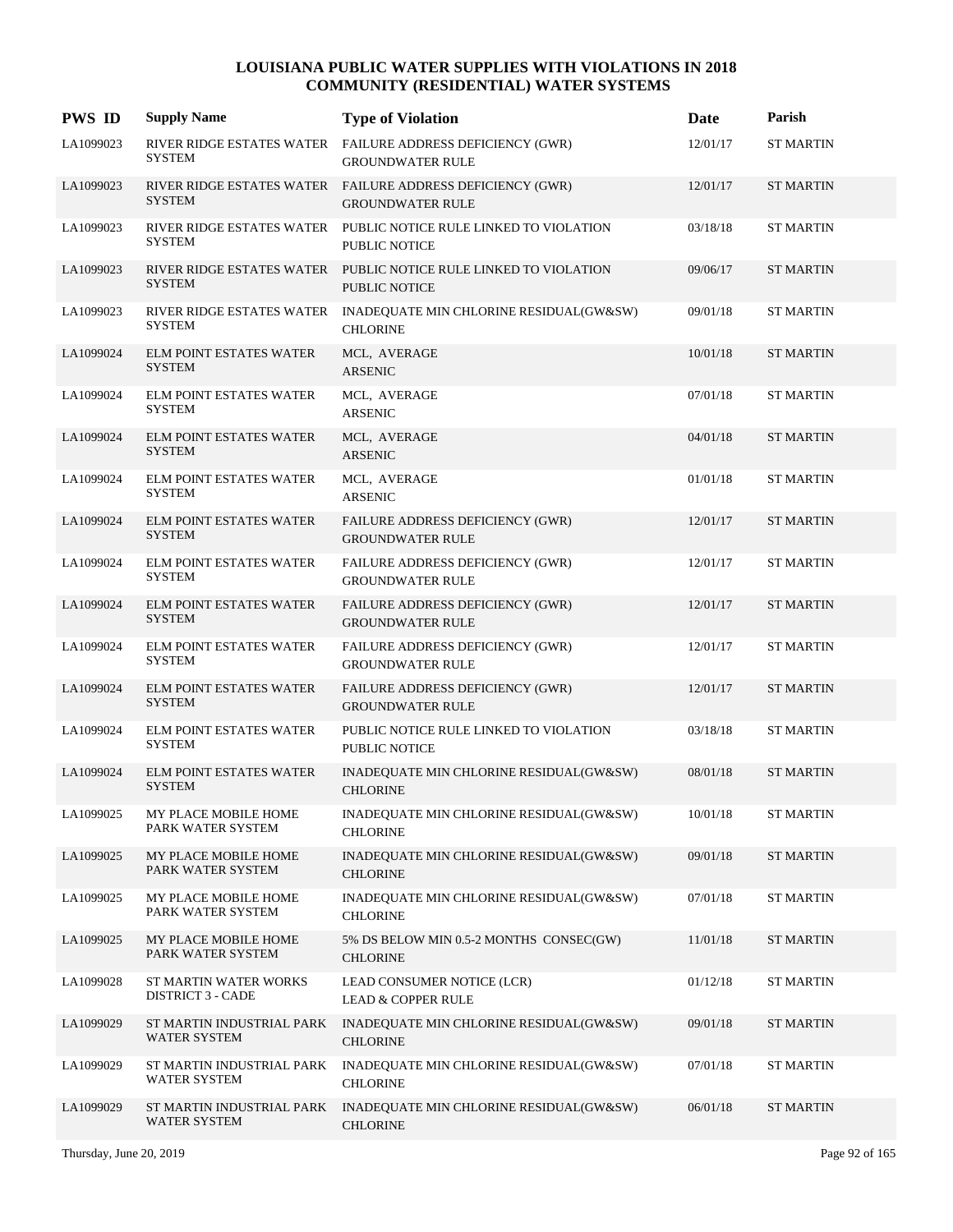| <b>PWS ID</b> | <b>Supply Name</b>                               | <b>Type of Violation</b>                                              | Date     | Parish           |
|---------------|--------------------------------------------------|-----------------------------------------------------------------------|----------|------------------|
| LA1099029     | ST MARTIN INDUSTRIAL PARK<br><b>WATER SYSTEM</b> | 5% DS BELOW MIN 0.5-2 MONTHS CONSEC(GW)<br><b>CHLORINE</b>            | 12/01/18 | <b>ST MARTIN</b> |
| LA1099029     | ST MARTIN INDUSTRIAL PARK<br><b>WATER SYSTEM</b> | 5% DS BELOW MIN 0.5-2 MONTHS CONSEC(GW)<br><b>CHLORINE</b>            | 10/01/18 | <b>ST MARTIN</b> |
| LA1101001     | TOWN OF BALDWIN WATER<br><b>SUPPLY</b>           | FAILURE ADDRESS DEFICIENCY (GWR)<br><b>GROUNDWATER RULE</b>           | 01/31/18 | <b>ST MARY</b>   |
| LA1101001     | TOWN OF BALDWIN WATER<br><b>SUPPLY</b>           | FAILURE ADDRESS DEFICIENCY (GWR)<br><b>GROUNDWATER RULE</b>           | 01/31/18 | <b>ST MARY</b>   |
| LA1101001     | TOWN OF BALDWIN WATER<br><b>SUPPLY</b>           | FOLLOW-UP OR ROUTINE TAP M/R (LCR)<br><b>LEAD &amp; COPPER RULE</b>   | 07/01/18 | <b>ST MARY</b>   |
| LA1101001     | TOWN OF BALDWIN WATER<br><b>SUPPLY</b>           | FOLLOW-UP OR ROUTINE TAP M/R (LCR)<br><b>LEAD &amp; COPPER RULE</b>   | 01/01/18 | <b>ST MARY</b>   |
| LA1101001     | TOWN OF BALDWIN WATER<br><b>SUPPLY</b>           | LEAD CONSUMER NOTICE (LCR)<br><b>LEAD &amp; COPPER RULE</b>           | 09/22/17 | <b>ST MARY</b>   |
| LA1101001     | TOWN OF BALDWIN WATER<br><b>SUPPLY</b>           | <b>CCR REPORT</b><br>CONSUMER CONFIDENCE RULE                         | 07/01/17 | <b>ST MARY</b>   |
| LA1101001     | TOWN OF BALDWIN WATER<br><b>SUPPLY</b>           | <b>CCR REPORT</b><br>CONSUMER CONFIDENCE RULE                         | 07/01/16 | <b>ST MARY</b>   |
| LA1101001     | TOWN OF BALDWIN WATER<br><b>SUPPLY</b>           | CCR ADEQUACY/AVAILABILITY/CONTENT<br>CONSUMER CONFIDENCE RULE         | 10/01/17 | <b>ST MARY</b>   |
| LA1101001     | TOWN OF BALDWIN WATER<br><b>SUPPLY</b>           | CCR ADEQUACY/AVAILABILITY/CONTENT<br>CONSUMER CONFIDENCE RULE         | 10/01/16 | <b>ST MARY</b>   |
| LA1101001     | TOWN OF BALDWIN WATER<br><b>SUPPLY</b>           | PUBLIC NOTICE RULE LINKED TO VIOLATION<br><b>PUBLIC NOTICE</b>        | 11/05/18 | <b>ST MARY</b>   |
| LA1101001     | TOWN OF BALDWIN WATER<br><b>SUPPLY</b>           | PUBLIC NOTICE RULE LINKED TO VIOLATION<br>PUBLIC NOTICE               | 05/13/18 | <b>ST MARY</b>   |
| LA1101001     | TOWN OF BALDWIN WATER<br><b>SUPPLY</b>           | PUBLIC NOTICE RULE LINKED TO VIOLATION<br><b>PUBLIC NOTICE</b>        | 04/15/18 | <b>ST MARY</b>   |
| LA1101002     | BERWICK BAYOU VISTA WW<br><b>COMMISSION</b>      | MCL, AVERAGE (CHLORITE)<br><b>CHLORITE</b>                            | 08/01/18 | <b>ST MARY</b>   |
| LA1101003     | FRANKLIN WATER SUPPLY                            | MCL, LRAA<br>TOTAL HALOACETIC ACIDS (HAA5)                            | 10/01/18 | <b>ST MARY</b>   |
| LA1101003     | FRANKLIN WATER SUPPLY                            | MONTHLY COMB FLTR EFFLUENT (IESWTR/LT1)<br><b>IESWTR</b>              | 01/01/18 | <b>ST MARY</b>   |
| LA1101003     | FRANKLIN WATER SUPPLY                            | FOLLOW-UP OR ROUTINE TAP M/R (LCR)<br><b>LEAD &amp; COPPER RULE</b>   | 07/01/18 | <b>ST MARY</b>   |
| LA1101003     | FRANKLIN WATER SUPPLY                            | OCCT/SOWT RECOMMENDATION/STUDY (LCR)<br><b>LEAD &amp; COPPER RULE</b> | 07/11/18 | <b>ST MARY</b>   |
| LA1101003     | FRANKLIN WATER SUPPLY                            | PUBLIC NOTICE RULE LINKED TO VIOLATION<br>PUBLIC NOTICE               | 12/11/18 | <b>ST MARY</b>   |
| LA1101010     | ST MARY WATER & SEWER<br>COMM#3                  | FAILURE SUBMIT OEL REPORT FOR HAA5<br>TOTAL HALOACETIC ACIDS (HAA5)   | 10/31/17 | <b>ST MARY</b>   |
| LA1101010     | ST MARY WATER & SEWER<br>COMM#3                  | FAILURE SUBMIT OEL REPORT FOR TTHM<br><b>TTHM</b>                     | 10/31/17 | <b>ST MARY</b>   |
| LA1101010     | ST MARY WATER & SEWER<br>COMM#3                  | FAILURE SUBMIT OEL REPORT FOR HAA5<br>TOTAL HALOACETIC ACIDS (HAA5)   | 07/31/17 | ST MARY          |
| LA1101013     | PORT OF WEST ST MARY                             | WATER QUALITY PARAMETER M/R (LCR)<br><b>LEAD &amp; COPPER RULE</b>    | 01/01/16 | <b>ST MARY</b>   |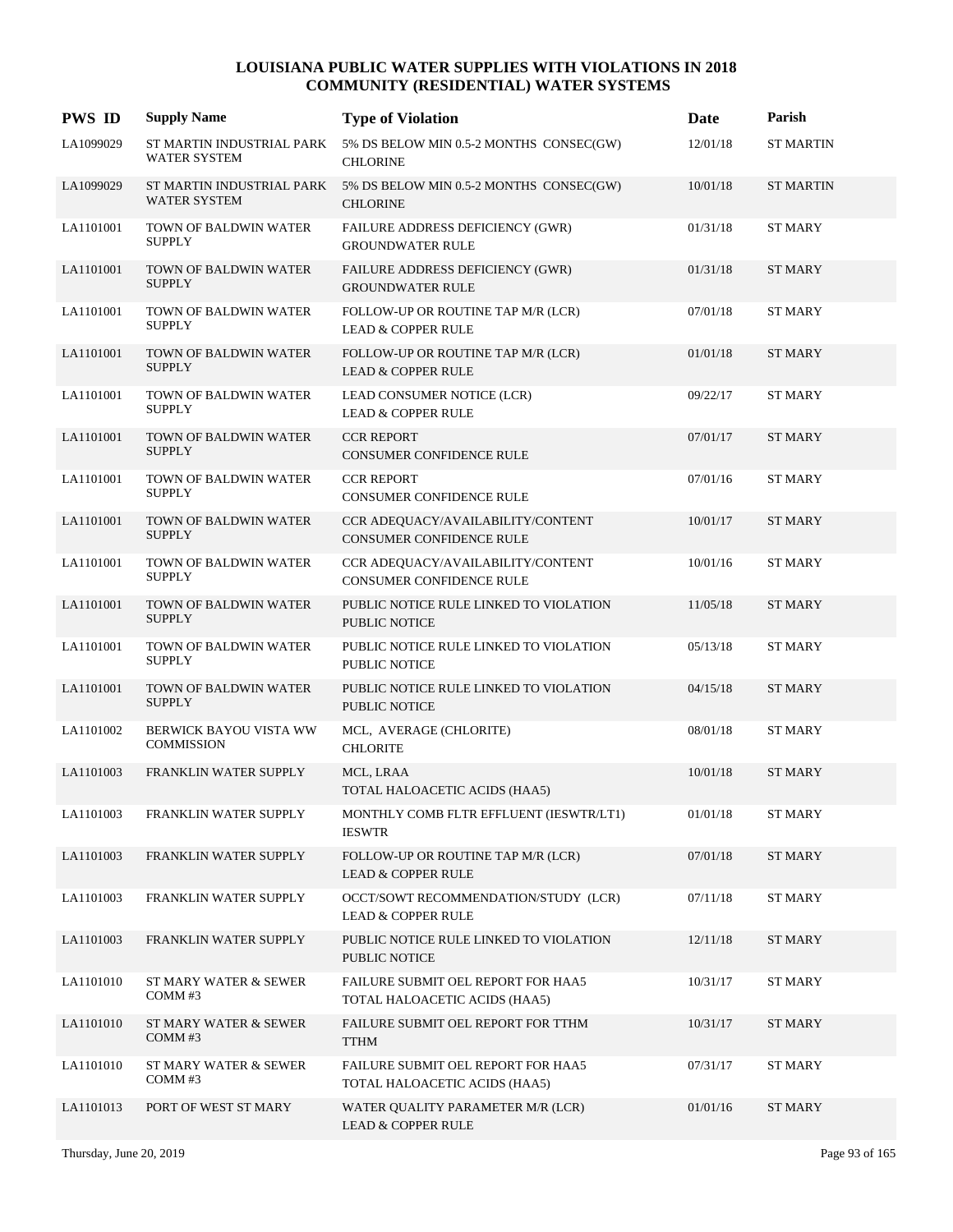| <b>PWS ID</b> | <b>Supply Name</b>                          | <b>Type of Violation</b>                                              | Date     | Parish            |
|---------------|---------------------------------------------|-----------------------------------------------------------------------|----------|-------------------|
| LA1101013     | PORT OF WEST ST MARY                        | OCCT/SOWT RECOMMENDATION/STUDY (LCR)<br><b>LEAD &amp; COPPER RULE</b> | 07/11/18 | <b>ST MARY</b>    |
| LA1101013     | PORT OF WEST ST MARY                        | CCR ADEQUACY/AVAILABILITY/CONTENT<br><b>CONSUMER CONFIDENCE RULE</b>  | 10/01/17 | <b>ST MARY</b>    |
| LA1101015     | ST MARY PARISH W&S #2<br><b>BAYOU VISTA</b> | INADEQUATE MIN CHLORINE RESIDUAL(GW&SW)<br><b>CHLORINE</b>            | 07/01/18 | <b>ST MARY</b>    |
| LA1101015     | ST MARY PARISH W&S #2<br><b>BAYOU VISTA</b> | INADEQUATE MIN CHLORINE RESIDUAL(GW&SW)<br><b>CHLORINE</b>            | 06/01/18 | <b>ST MARY</b>    |
| LA1103004     | AZALEA LANE TRAILER PARK                    | LEAD CONSUMER NOTICE (LCR)<br><b>LEAD &amp; COPPER RULE</b>           | 05/07/16 | <b>ST TAMMANY</b> |
| LA1103004     | <b>AZALEA LANE TRAILER PARK</b>             | CCR ADEQUACY/AVAILABILITY/CONTENT<br><b>CONSUMER CONFIDENCE RULE</b>  | 10/01/17 | <b>ST TAMMANY</b> |
| LA1103004     | <b>AZALEA LANE TRAILER PARK</b>             | PUBLIC NOTICE RULE LINKED TO VIOLATION<br><b>PUBLIC NOTICE</b>        | 10/16/17 | <b>ST TAMMANY</b> |
| LA1103004     | <b>AZALEA LANE TRAILER PARK</b>             | INADEQUATE MIN CHLORINE RESIDUAL(GW&SW)<br><b>CHLORINE</b>            | 09/01/18 | <b>ST TAMMANY</b> |
| LA1103004     | <b>AZALEA LANE TRAILER PARK</b>             | INADEQUATE MIN CHLORINE RESIDUAL(GW&SW)<br><b>CHLORINE</b>            | 06/01/18 | <b>ST TAMMANY</b> |
| LA1103004     | AZALEA LANE TRAILER PARK                    | INADEQUATE MIN CHLORINE RESIDUAL(GW&SW)<br><b>CHLORINE</b>            | 02/01/18 | <b>ST TAMMANY</b> |
| LA1103004     | AZALEA LANE TRAILER PARK                    | INADEQUATE MIN CHLORINE RESIDUAL(GW&SW)<br><b>CHLORINE</b>            | 01/01/18 | <b>ST TAMMANY</b> |
| LA1103004     | <b>AZALEA LANE TRAILER PARK</b>             | 5% DS BELOW MIN 0.5-2 MONTHS CONSEC(GW)<br><b>CHLORINE</b>            | 11/01/18 | <b>ST TAMMANY</b> |
| LA1103004     | AZALEA LANE TRAILER PARK                    | 5% DS BELOW MIN 0.5-2 MONTHS CONSEC(GW)<br><b>CHLORINE</b>            | 10/01/18 | <b>ST TAMMANY</b> |
| LA1103010     | COUNTRY CLUB TRAILER PK                     | CCR ADEQUACY/AVAILABILITY/CONTENT<br><b>CONSUMER CONFIDENCE RULE</b>  | 10/01/17 | <b>ST TAMMANY</b> |
| LA1103010     | COUNTRY CLUB TRAILER PK                     | INADEQUATE MIN CHLORINE RESIDUAL(GW&SW)<br><b>CHLORINE</b>            | 04/01/18 | <b>ST TAMMANY</b> |
| LA1103010     | <b>COUNTRY CLUB TRAILER PK</b>              | INADEQUATE MIN CHLORINE RESIDUAL(GW&SW)<br><b>CHLORINE</b>            | 01/01/18 | <b>ST TAMMANY</b> |
| LA1103011     | <b>COVINGTON WATER SUPPLY</b>               | INADEQUATE MIN CHLORINE RESIDUAL(GW&SW)<br><b>CHLORINE</b>            | 11/01/18 | <b>ST TAMMANY</b> |
| LA1103011     | <b>COVINGTON WATER SUPPLY</b>               | INADEQUATE MIN CHLORINE RESIDUAL(GW&SW)<br><b>CHLORINE</b>            | 02/01/18 | <b>ST TAMMANY</b> |
| LA1103020     | LEE ROAD WATER<br><b>CORPORATION</b>        | INADEQUATE MIN CHLORINE RESIDUAL(GW&SW)<br><b>CHLORINE</b>            | 08/01/18 | <b>ST TAMMANY</b> |
| LA1103022     | <b>MADISONVILLE WATER</b><br><b>SUPPLY</b>  | CCR ADEQUACY/AVAILABILITY/CONTENT<br>CONSUMER CONFIDENCE RULE         | 10/01/17 | <b>ST TAMMANY</b> |
| LA1103028     | PINEY RIDGE TRAILER PARK                    | FAILURE ADDRESS DEFICIENCY (GWR)<br><b>GROUNDWATER RULE</b>           | 03/12/18 | <b>ST TAMMANY</b> |
| LA1103028     | PINEY RIDGE TRAILER PARK                    | FAILURE ADDRESS DEFICIENCY (GWR)<br><b>GROUNDWATER RULE</b>           | 03/12/18 | <b>ST TAMMANY</b> |
| LA1103028     | PINEY RIDGE TRAILER PARK                    | FAILURE ADDRESS DEFICIENCY (GWR)<br><b>GROUNDWATER RULE</b>           | 03/12/18 | ST TAMMANY        |
| LA1103028     | PINEY RIDGE TRAILER PARK                    | FAILURE ADDRESS DEFICIENCY (GWR)<br><b>GROUNDWATER RULE</b>           | 03/12/18 | <b>ST TAMMANY</b> |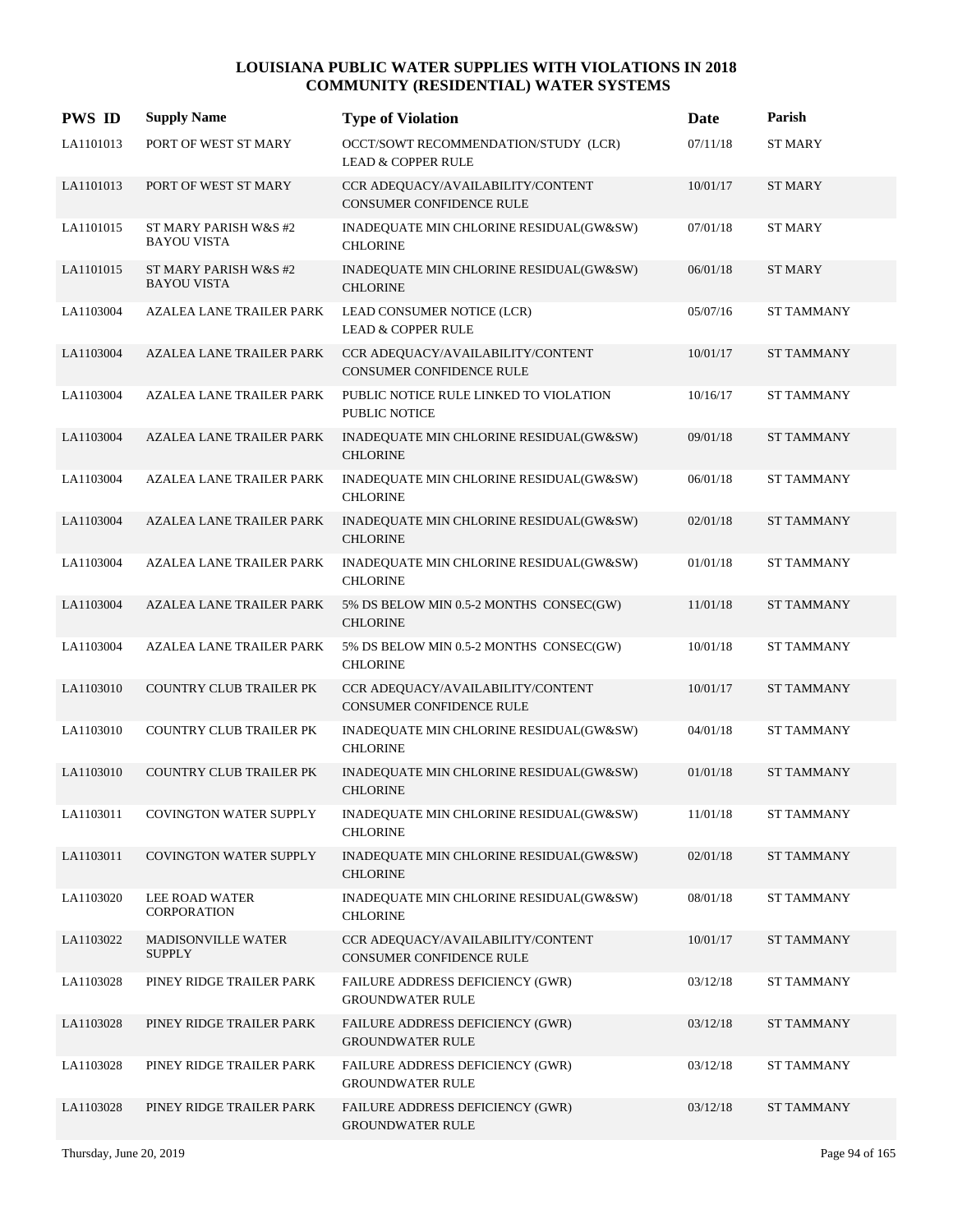| <b>PWS ID</b> | <b>Supply Name</b>                 | <b>Type of Violation</b>                                             | Date     | Parish            |
|---------------|------------------------------------|----------------------------------------------------------------------|----------|-------------------|
| LA1103028     | PINEY RIDGE TRAILER PARK           | INADEQUATE MIN CHLORINE RESIDUAL(GW&SW)<br><b>CHLORINE</b>           | 02/01/18 | <b>ST TAMMANY</b> |
| LA1103032     | <b>ST JOSEPH ABBEY</b>             | LEAD CONSUMER NOTICE (LCR)<br><b>LEAD &amp; COPPER RULE</b>          | 05/07/16 | <b>ST TAMMANY</b> |
| LA1103032     | ST JOSEPH ABBEY                    | <b>CCR REPORT</b><br><b>CONSUMER CONFIDENCE RULE</b>                 | 07/01/18 | <b>ST TAMMANY</b> |
| LA1103032     | <b>ST JOSEPH ABBEY</b>             | CCR ADEQUACY/AVAILABILITY/CONTENT<br><b>CONSUMER CONFIDENCE RULE</b> | 10/01/17 | <b>ST TAMMANY</b> |
| LA1103032     | ST JOSEPH ABBEY                    | PUBLIC NOTICE RULE LINKED TO VIOLATION<br><b>PUBLIC NOTICE</b>       | 02/21/17 | <b>ST TAMMANY</b> |
| LA1103032     | ST JOSEPH ABBEY                    | INADEQUATE MIN CHLORINE RESIDUAL(GW&SW)<br><b>CHLORINE</b>           | 08/01/18 | <b>ST TAMMANY</b> |
| LA1103038     | <b>SUN WATER SUPPLY</b>            | FAILURE ADDRESS DEFICIENCY (GWR)<br><b>GROUNDWATER RULE</b>          | 11/30/18 | <b>ST TAMMANY</b> |
| LA1103038     | <b>SUN WATER SUPPLY</b>            | FAILURE ADDRESS DEFICIENCY (GWR)<br><b>GROUNDWATER RULE</b>          | 11/30/18 | <b>ST TAMMANY</b> |
| LA1103038     | <b>SUN WATER SUPPLY</b>            | FAILURE ADDRESS DEFICIENCY (GWR)<br><b>GROUNDWATER RULE</b>          | 11/30/18 | <b>ST TAMMANY</b> |
| LA1103038     | SUN WATER SUPPLY                   | FAILURE ADDRESS DEFICIENCY (GWR)<br><b>GROUNDWATER RULE</b>          | 11/30/18 | <b>ST TAMMANY</b> |
| LA1103038     | <b>SUN WATER SUPPLY</b>            | <b>FAILURE ADDRESS DEFICIENCY (GWR)</b><br><b>GROUNDWATER RULE</b>   | 11/30/18 | <b>ST TAMMANY</b> |
| LA1103038     | <b>SUN WATER SUPPLY</b>            | FAILURE ADDRESS DEFICIENCY (GWR)<br><b>GROUNDWATER RULE</b>          | 11/30/18 | <b>ST TAMMANY</b> |
| LA1103038     | <b>SUN WATER SUPPLY</b>            | FAILURE ADDRESS DEFICIENCY (GWR)<br><b>GROUNDWATER RULE</b>          | 11/30/18 | ST TAMMANY        |
| LA1103038     | SUN WATER SUPPLY                   | PUBLIC EDUCATION (LCR)<br><b>LEAD &amp; COPPER RULE</b>              | 11/11/18 | <b>ST TAMMANY</b> |
| LA1103040     | SHADY PINES TRAILER PARK           | INADEQUATE MIN CHLORINE RESIDUAL(GW&SW)<br><b>CHLORINE</b>           | 11/01/18 | <b>ST TAMMANY</b> |
| LA1103040     | SHADY PINES TRAILER PARK           | INADEQUATE MIN CHLORINE RESIDUAL(GW&SW)<br><b>CHLORINE</b>           | 08/01/18 | <b>ST TAMMANY</b> |
| LA1103042     | <b>TAMMANY MOBILE HOME</b><br>PARK | CCR ADEQUACY/AVAILABILITY/CONTENT<br>CONSUMER CONFIDENCE RULE        | 10/01/17 | ST TAMMANY        |
| LA1103042     | TAMMANY MOBILE HOME<br>PARK        | INADEQUATE MIN CHLORINE RESIDUAL(GW&SW)<br><b>CHLORINE</b>           | 08/01/18 | ST TAMMANY        |
| LA1103042     | <b>TAMMANY MOBILE HOME</b><br>PARK | INADEQUATE MIN CHLORINE RESIDUAL(GW&SW)<br><b>CHLORINE</b>           | 07/01/18 | ST TAMMANY        |
| LA1103042     | TAMMANY MOBILE HOME<br>PARK        | INADEQUATE MIN CHLORINE RESIDUAL(GW&SW)<br><b>CHLORINE</b>           | 06/01/18 | ST TAMMANY        |
| LA1103042     | <b>TAMMANY MOBILE HOME</b><br>PARK | INADEQUATE MIN CHLORINE RESIDUAL(GW&SW)<br><b>CHLORINE</b>           | 05/01/18 | <b>ST TAMMANY</b> |
| LA1103042     | <b>TAMMANY MOBILE HOME</b><br>PARK | INADEQUATE MIN CHLORINE RESIDUAL(GW&SW)<br><b>CHLORINE</b>           | 04/01/18 | ST TAMMANY        |
| LA1103042     | TAMMANY MOBILE HOME<br>PARK        | INADEQUATE MIN CHLORINE RESIDUAL(GW&SW)<br><b>CHLORINE</b>           | 03/01/18 | <b>ST TAMMANY</b> |
| LA1103042     | TAMMANY MOBILE HOME<br>PARK        | INADEQUATE MIN CHLORINE RESIDUAL(GW&SW)<br><b>CHLORINE</b>           | 02/01/18 | ST TAMMANY        |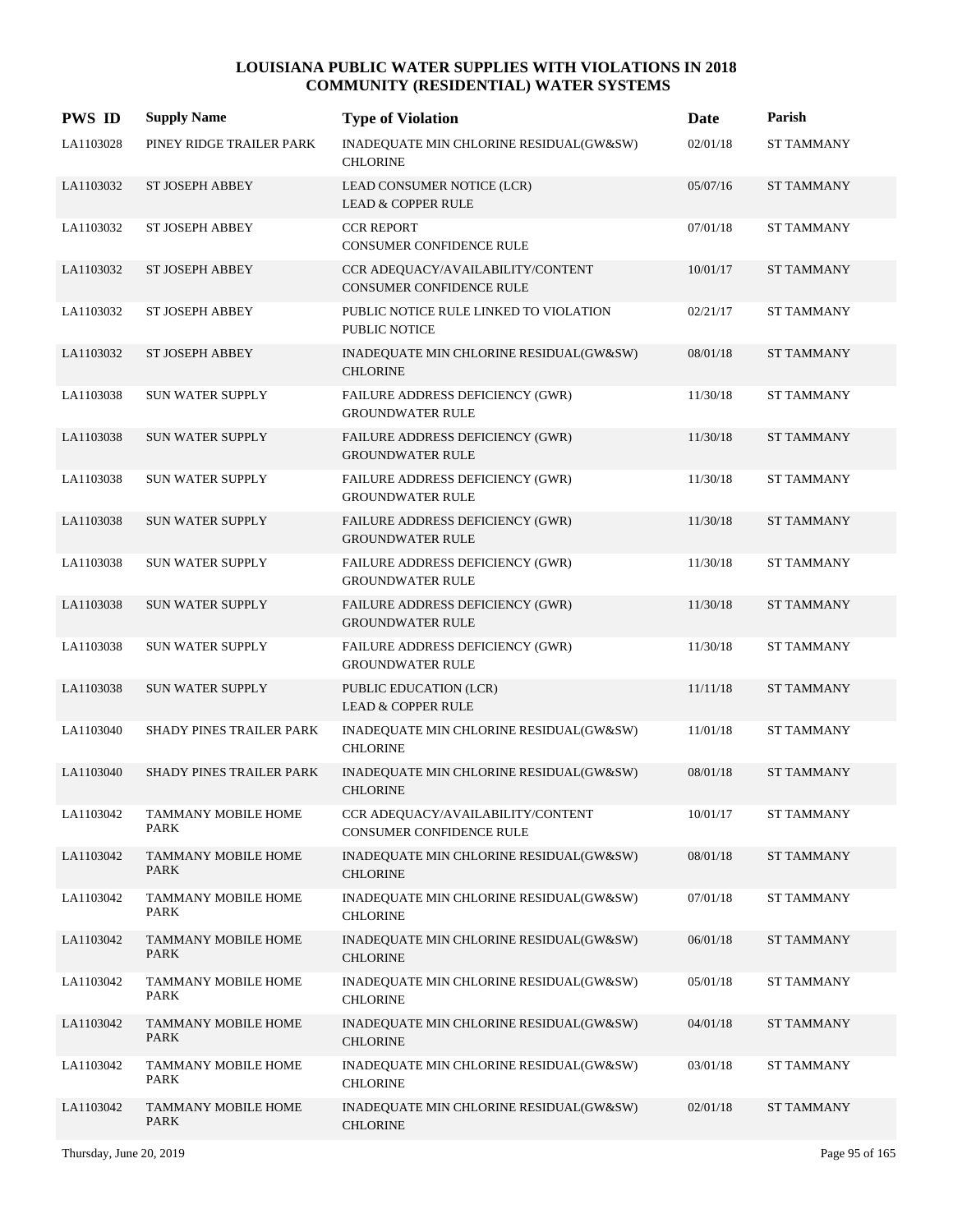| <b>PWS ID</b> | <b>Supply Name</b>                               | <b>Type of Violation</b>                                                               | Date       | Parish            |
|---------------|--------------------------------------------------|----------------------------------------------------------------------------------------|------------|-------------------|
| LA1103042     | TAMMANY MOBILE HOME<br>PARK                      | INADEQUATE MIN CHLORINE RESIDUAL(GW&SW)<br><b>CHLORINE</b>                             | 01/01/18   | <b>ST TAMMANY</b> |
| LA1103042     | <b>TAMMANY MOBILE HOME</b><br><b>PARK</b>        | 5% DS BELOW MIN 0.5-2 MONTHS CONSEC(GW)<br><b>CHLORINE</b>                             | 11/01/18   | <b>ST TAMMANY</b> |
| LA1103042     | <b>TAMMANY MOBILE HOME</b><br>PARK               | 5% DS BELOW MIN 0.5-2 MONTHS CONSEC(GW)<br><b>CHLORINE</b>                             | $10/01/18$ | <b>ST TAMMANY</b> |
| LA1103042     | <b>TAMMANY MOBILE HOME</b><br>PARK               | 5% DS BELOW MIN 0.5-2 MONTHS CONSEC(GW)<br><b>CHLORINE</b>                             | 09/01/18   | <b>ST TAMMANY</b> |
| LA1103043     | TCHEFUNCTA CLUB ESTATES                          | FAILURE ADDRESS DEFICIENCY (GWR)<br><b>GROUNDWATER RULE</b>                            | 10/20/16   | <b>ST TAMMANY</b> |
| LA1103043     | TCHEFUNCTA CLUB ESTATES                          | <b>FAILURE ADDRESS DEFICIENCY (GWR)</b><br><b>GROUNDWATER RULE</b>                     | 10/20/16   | <b>ST TAMMANY</b> |
| LA1103046     | RESOLVE WHISPERWOOD<br><b>ESTATES SD WS</b>      | CCR ADEQUACY/AVAILABILITY/CONTENT<br>CONSUMER CONFIDENCE RULE                          | 10/01/17   | <b>ST TAMMANY</b> |
| LA1103053     | <b>SD</b>                                        | ST TAM PARISH - CROSS GATES INADEQUATE MIN CHLORINE RESIDUAL(GW&SW)<br><b>CHLORINE</b> | 05/01/18   | <b>ST TAMMANY</b> |
| LA1103053     | SD                                               | ST TAM PARISH - CROSS GATES INADEQUATE MIN CHLORINE RESIDUAL(GW&SW)<br><b>CHLORINE</b> | 03/01/18   | <b>ST TAMMANY</b> |
| LA1103055     | UTILITIES INC - KINGSPOINT<br><b>SUBDIVISION</b> | INADEQUATE MIN CHLORINE RESIDUAL(GW&SW)<br><b>CHLORINE</b>                             | 08/01/18   | <b>ST TAMMANY</b> |
| LA1103056     | ST TAMMANY WATER<br><b>DISTRICT 3</b>            | LEAD CONSUMER NOTICE (LCR)<br><b>LEAD &amp; COPPER RULE</b>                            | 01/05/17   | <b>ST TAMMANY</b> |
| LA1103056     | <b>ST TAMMANY WATER</b><br><b>DISTRICT 3</b>     | CCR ADEQUACY/AVAILABILITY/CONTENT<br><b>CONSUMER CONFIDENCE RULE</b>                   | 10/01/17   | <b>ST TAMMANY</b> |
| LA1103056     | <b>ST TAMMANY WATER</b><br><b>DISTRICT 3</b>     | CCR ADEQUACY/AVAILABILITY/CONTENT<br>CONSUMER CONFIDENCE RULE                          | 10/01/16   | <b>ST TAMMANY</b> |
| LA1103056     | ST TAMMANY WATER<br><b>DISTRICT 3</b>            | CCR ADEQUACY/AVAILABILITY/CONTENT<br>CONSUMER CONFIDENCE RULE                          | 10/01/15   | <b>ST TAMMANY</b> |
| LA1103056     | ST TAMMANY WATER<br><b>DISTRICT 3</b>            | CCR ADEQUACY/AVAILABILITY/CONTENT<br><b>CONSUMER CONFIDENCE RULE</b>                   | 10/01/14   | <b>ST TAMMANY</b> |
| LA1103062     | <b>GIVING HOPE RETREAT</b>                       | FAILURE TO HAVE MONITORING PLAN (IDSE)<br>DBP STAGE 2                                  | 04/01/08   | <b>ST TAMMANY</b> |
| LA1103062     | <b>GIVING HOPE RETREAT</b>                       | INITIAL TAP SAMPLING (LCR)<br><b>LEAD &amp; COPPER RULE</b>                            | 01/01/18   | <b>ST TAMMANY</b> |
| LA1103062     | <b>GIVING HOPE RETREAT</b>                       | INITIAL TAP SAMPLING (LCR)<br><b>LEAD &amp; COPPER RULE</b>                            | 07/01/17   | <b>ST TAMMANY</b> |
| LA1103062     | <b>GIVING HOPE RETREAT</b>                       | INITIAL TAP SAMPLING (LCR)<br><b>LEAD &amp; COPPER RULE</b>                            | 01/01/17   | <b>ST TAMMANY</b> |
| LA1103062     | <b>GIVING HOPE RETREAT</b>                       | PUBLIC NOTICE RULE LINKED TO VIOLATION<br>PUBLIC NOTICE                                | 05/30/17   | <b>ST TAMMANY</b> |
| LA1103062     | <b>GIVING HOPE RETREAT</b>                       | INADEQUATE MIN CHLORINE RESIDUAL(GW&SW)<br><b>CHLORINE</b>                             | 08/01/18   | <b>ST TAMMANY</b> |
| LA1103066     | <b>VILLAGE GUTHRIE</b><br><b>SUBDIVISION</b>     | LEAD CONSUMER NOTICE (LCR)<br><b>LEAD &amp; COPPER RULE</b>                            | 05/07/16   | <b>ST TAMMANY</b> |
| LA1103066     | <b>VILLAGE GUTHRIE</b><br><b>SUBDIVISION</b>     | <b>CCR REPORT</b><br>CONSUMER CONFIDENCE RULE                                          | 07/01/18   | <b>ST TAMMANY</b> |
| LA1103066     | <b>VILLAGE GUTHRIE</b><br><b>SUBDIVISION</b>     | <b>CCR REPORT</b><br>CONSUMER CONFIDENCE RULE                                          | 07/01/17   | <b>ST TAMMANY</b> |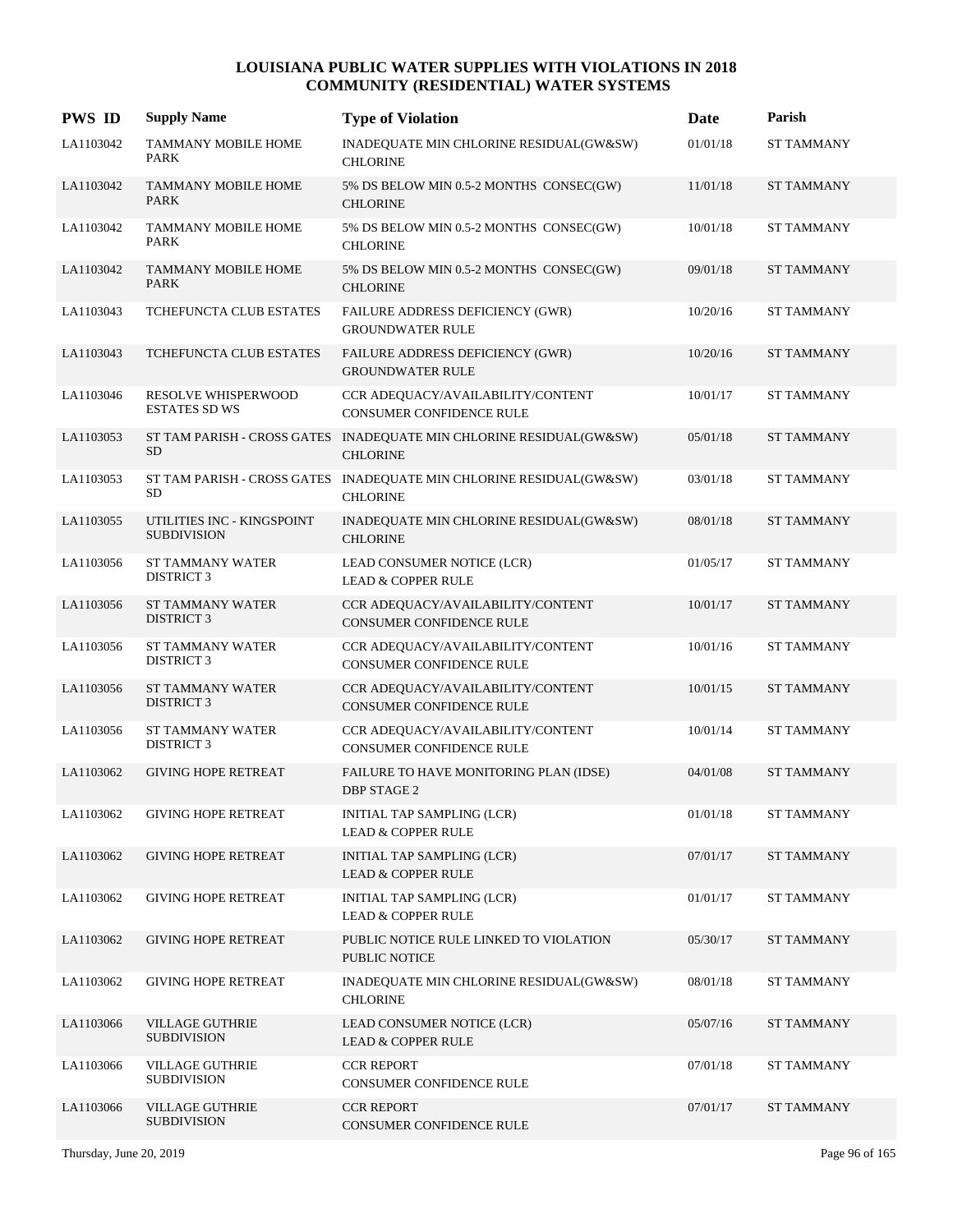| <b>PWS ID</b> | <b>Supply Name</b>                           | <b>Type of Violation</b>                                            | Date     | Parish            |
|---------------|----------------------------------------------|---------------------------------------------------------------------|----------|-------------------|
| LA1103066     | <b>VILLAGE GUTHRIE</b><br><b>SUBDIVISION</b> | <b>CCR REPORT</b><br>CONSUMER CONFIDENCE RULE                       | 07/01/16 | <b>ST TAMMANY</b> |
| LA1103066     | <b>VILLAGE GUTHRIE</b><br><b>SUBDIVISION</b> | <b>CCR REPORT</b><br>CONSUMER CONFIDENCE RULE                       | 07/01/15 | <b>ST TAMMANY</b> |
| LA1103066     | <b>VILLAGE GUTHRIE</b><br><b>SUBDIVISION</b> | <b>CCR REPORT</b><br>CONSUMER CONFIDENCE RULE                       | 07/01/14 | <b>ST TAMMANY</b> |
| LA1103066     | <b>VILLAGE GUTHRIE</b><br><b>SUBDIVISION</b> | CCR ADEQUACY/AVAILABILITY/CONTENT<br>CONSUMER CONFIDENCE RULE       | 10/01/17 | <b>ST TAMMANY</b> |
| LA1103066     | <b>VILLAGE GUTHRIE</b><br><b>SUBDIVISION</b> | CCR ADEQUACY/AVAILABILITY/CONTENT<br>CONSUMER CONFIDENCE RULE       | 10/01/16 | <b>ST TAMMANY</b> |
| LA1103066     | <b>VILLAGE GUTHRIE</b><br><b>SUBDIVISION</b> | CCR ADEQUACY/AVAILABILITY/CONTENT<br>CONSUMER CONFIDENCE RULE       | 10/01/15 | <b>ST TAMMANY</b> |
| LA1103066     | <b>VILLAGE GUTHRIE</b><br><b>SUBDIVISION</b> | CCR ADEQUACY/AVAILABILITY/CONTENT<br>CONSUMER CONFIDENCE RULE       | 10/01/14 | <b>ST TAMMANY</b> |
| LA1103066     | <b>VILLAGE GUTHRIE</b><br><b>SUBDIVISION</b> | PUBLIC NOTICE RULE LINKED TO VIOLATION<br><b>PUBLIC NOTICE</b>      | 02/21/17 | <b>ST TAMMANY</b> |
| LA1103066     | <b>VILLAGE GUTHRIE</b><br><b>SUBDIVISION</b> | INADEQUATE MIN CHLORINE RESIDUAL(GW&SW)<br><b>CHLORINE</b>          | 07/01/18 | <b>ST TAMMANY</b> |
| LA1103069     | OZONE PINE SUBDIVISION                       | FAILURE SUBMIT SUBPART V PLAN, ESCALATED<br><b>DBP STAGE 2</b>      | 01/01/13 | <b>ST TAMMANY</b> |
| LA1103069     | OZONE PINE SUBDIVISION                       | FAILURE ADDRESS DEFICIENCY (GWR)<br><b>GROUNDWATER RULE</b>         | 03/29/17 | <b>ST TAMMANY</b> |
| LA1103069     | OZONE PINE SUBDIVISION                       | FAILURE ADDRESS DEFICIENCY (GWR)<br><b>GROUNDWATER RULE</b>         | 03/29/17 | <b>ST TAMMANY</b> |
| LA1103069     | OZONE PINE SUBDIVISION                       | FAILURE ADDRESS DEFICIENCY (GWR)<br><b>GROUNDWATER RULE</b>         | 03/29/17 | <b>ST TAMMANY</b> |
| LA1103069     | OZONE PINE SUBDIVISION                       | FAILURE ADDRESS DEFICIENCY (GWR)<br><b>GROUNDWATER RULE</b>         | 03/29/17 | <b>ST TAMMANY</b> |
| LA1103069     | OZONE PINE SUBDIVISION                       | FAILURE ADDRESS DEFICIENCY (GWR)<br><b>GROUNDWATER RULE</b>         | 03/29/17 | <b>ST TAMMANY</b> |
| LA1103069     | <b>OZONE PINE SUBDIVISION</b>                | FOLLOW-UP OR ROUTINE TAP M/R (LCR)<br><b>LEAD &amp; COPPER RULE</b> | 10/01/18 | <b>ST TAMMANY</b> |
| LA1103069     | OZONE PINE SUBDIVISION                       | FOLLOW-UP OR ROUTINE TAP M/R (LCR)<br><b>LEAD &amp; COPPER RULE</b> | 10/01/17 | <b>ST TAMMANY</b> |
| LA1103069     | OZONE PINE SUBDIVISION                       | FOLLOW-UP OR ROUTINE TAP M/R (LCR)<br><b>LEAD &amp; COPPER RULE</b> | 10/01/16 | <b>ST TAMMANY</b> |
| LA1103069     | OZONE PINE SUBDIVISION                       | FOLLOW-UP OR ROUTINE TAP M/R (LCR)<br><b>LEAD &amp; COPPER RULE</b> | 10/01/15 | <b>ST TAMMANY</b> |
| LA1103069     | <b>OZONE PINE SUBDIVISION</b>                | FOLLOW-UP OR ROUTINE TAP M/R (LCR)<br><b>LEAD &amp; COPPER RULE</b> | 10/01/12 | <b>ST TAMMANY</b> |
| LA1103069     | OZONE PINE SUBDIVISION                       | FOLLOW-UP OR ROUTINE TAP M/R (LCR)<br><b>LEAD &amp; COPPER RULE</b> | 10/01/09 | <b>ST TAMMANY</b> |
| LA1103069     | OZONE PINE SUBDIVISION                       | <b>CCR REPORT</b><br>CONSUMER CONFIDENCE RULE                       | 07/01/18 | <b>ST TAMMANY</b> |
| LA1103069     | OZONE PINE SUBDIVISION                       | <b>CCR REPORT</b><br>CONSUMER CONFIDENCE RULE                       | 07/01/17 | ST TAMMANY        |
| LA1103069     | OZONE PINE SUBDIVISION                       | <b>CCR REPORT</b><br>CONSUMER CONFIDENCE RULE                       | 07/01/16 | <b>ST TAMMANY</b> |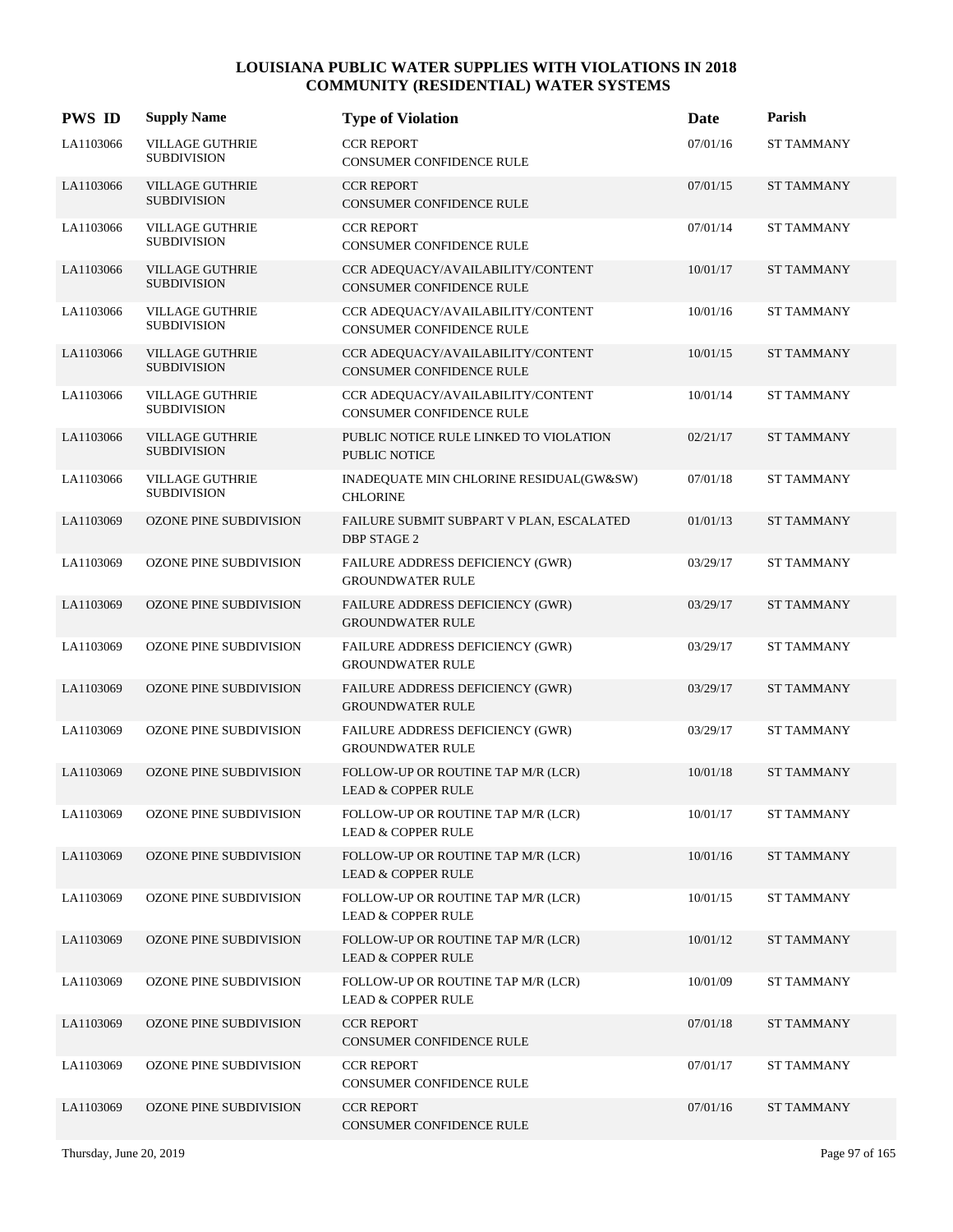| <b>PWS ID</b> | <b>Supply Name</b>            | <b>Type of Violation</b>                                             | Date     | Parish            |
|---------------|-------------------------------|----------------------------------------------------------------------|----------|-------------------|
| LA1103069     | OZONE PINE SUBDIVISION        | <b>CCR REPORT</b><br>CONSUMER CONFIDENCE RULE                        | 07/01/15 | <b>ST TAMMANY</b> |
| LA1103069     | <b>OZONE PINE SUBDIVISION</b> | <b>CCR REPORT</b><br>CONSUMER CONFIDENCE RULE                        | 07/01/14 | <b>ST TAMMANY</b> |
| LA1103069     | OZONE PINE SUBDIVISION        | <b>CCR REPORT</b><br>CONSUMER CONFIDENCE RULE                        | 07/01/13 | <b>ST TAMMANY</b> |
| LA1103069     | <b>OZONE PINE SUBDIVISION</b> | <b>CCR REPORT</b><br><b>CONSUMER CONFIDENCE RULE</b>                 | 07/01/12 | <b>ST TAMMANY</b> |
| LA1103069     | OZONE PINE SUBDIVISION        | <b>CCR REPORT</b><br>CONSUMER CONFIDENCE RULE                        | 07/01/11 | <b>ST TAMMANY</b> |
| LA1103069     | OZONE PINE SUBDIVISION        | <b>CCR REPORT</b><br>CONSUMER CONFIDENCE RULE                        | 07/01/10 | <b>ST TAMMANY</b> |
| LA1103069     | OZONE PINE SUBDIVISION        | CCR ADEQUACY/AVAILABILITY/CONTENT<br><b>CONSUMER CONFIDENCE RULE</b> | 10/01/17 | <b>ST TAMMANY</b> |
| LA1103069     | <b>OZONE PINE SUBDIVISION</b> | CCR ADEQUACY/AVAILABILITY/CONTENT<br>CONSUMER CONFIDENCE RULE        | 10/01/16 | <b>ST TAMMANY</b> |
| LA1103069     | OZONE PINE SUBDIVISION        | CCR ADEQUACY/AVAILABILITY/CONTENT<br><b>CONSUMER CONFIDENCE RULE</b> | 10/01/15 | <b>ST TAMMANY</b> |
| LA1103069     | OZONE PINE SUBDIVISION        | CCR ADEQUACY/AVAILABILITY/CONTENT<br>CONSUMER CONFIDENCE RULE        | 10/01/14 | <b>ST TAMMANY</b> |
| LA1103069     | OZONE PINE SUBDIVISION        | CCR ADEQUACY/AVAILABILITY/CONTENT<br><b>CONSUMER CONFIDENCE RULE</b> | 10/01/13 | <b>ST TAMMANY</b> |
| LA1103069     | <b>OZONE PINE SUBDIVISION</b> | CCR ADEQUACY/AVAILABILITY/CONTENT<br><b>CONSUMER CONFIDENCE RULE</b> | 10/01/12 | <b>ST TAMMANY</b> |
| LA1103069     | OZONE PINE SUBDIVISION        | CCR ADEQUACY/AVAILABILITY/CONTENT<br><b>CONSUMER CONFIDENCE RULE</b> | 10/01/11 | <b>ST TAMMANY</b> |
| LA1103069     | OZONE PINE SUBDIVISION        | CCR ADEQUACY/AVAILABILITY/CONTENT<br>CONSUMER CONFIDENCE RULE        | 10/01/10 | <b>ST TAMMANY</b> |
| LA1103069     | OZONE PINE SUBDIVISION        | PUBLIC NOTICE RULE LINKED TO VIOLATION<br>PUBLIC NOTICE              | 06/03/18 | <b>ST TAMMANY</b> |
| LA1103069     | <b>OZONE PINE SUBDIVISION</b> | PUBLIC NOTICE RULE LINKED TO VIOLATION<br>PUBLIC NOTICE              | 03/19/18 | <b>ST TAMMANY</b> |
| LA1103069     | OZONE PINE SUBDIVISION        | PUBLIC NOTICE RULE LINKED TO VIOLATION<br>PUBLIC NOTICE              | 04/10/17 | <b>ST TAMMANY</b> |
| LA1103069     | <b>OZONE PINE SUBDIVISION</b> | PUBLIC NOTICE RULE LINKED TO VIOLATION<br>PUBLIC NOTICE              | 03/26/17 | <b>ST TAMMANY</b> |
| LA1103069     | <b>OZONE PINE SUBDIVISION</b> | PUBLIC NOTICE RULE LINKED TO VIOLATION<br>PUBLIC NOTICE              | 03/22/17 | <b>ST TAMMANY</b> |
| LA1103069     | <b>OZONE PINE SUBDIVISION</b> | PUBLIC NOTICE RULE LINKED TO VIOLATION<br>PUBLIC NOTICE              | 03/11/17 | <b>ST TAMMANY</b> |
| LA1103069     | OZONE PINE SUBDIVISION        | PUBLIC NOTICE RULE LINKED TO VIOLATION<br>PUBLIC NOTICE              | 03/11/17 | <b>ST TAMMANY</b> |
| LA1103069     | OZONE PINE SUBDIVISION        | PUBLIC NOTICE RULE LINKED TO VIOLATION<br>PUBLIC NOTICE              | 02/21/17 | <b>ST TAMMANY</b> |
| LA1103069     | OZONE PINE SUBDIVISION        | PUBLIC NOTICE RULE LINKED TO VIOLATION<br>PUBLIC NOTICE              | 01/25/17 | <b>ST TAMMANY</b> |
| LA1103069     | <b>OZONE PINE SUBDIVISION</b> | PUBLIC NOTICE RULE LINKED TO VIOLATION<br>PUBLIC NOTICE              | 01/02/17 | <b>ST TAMMANY</b> |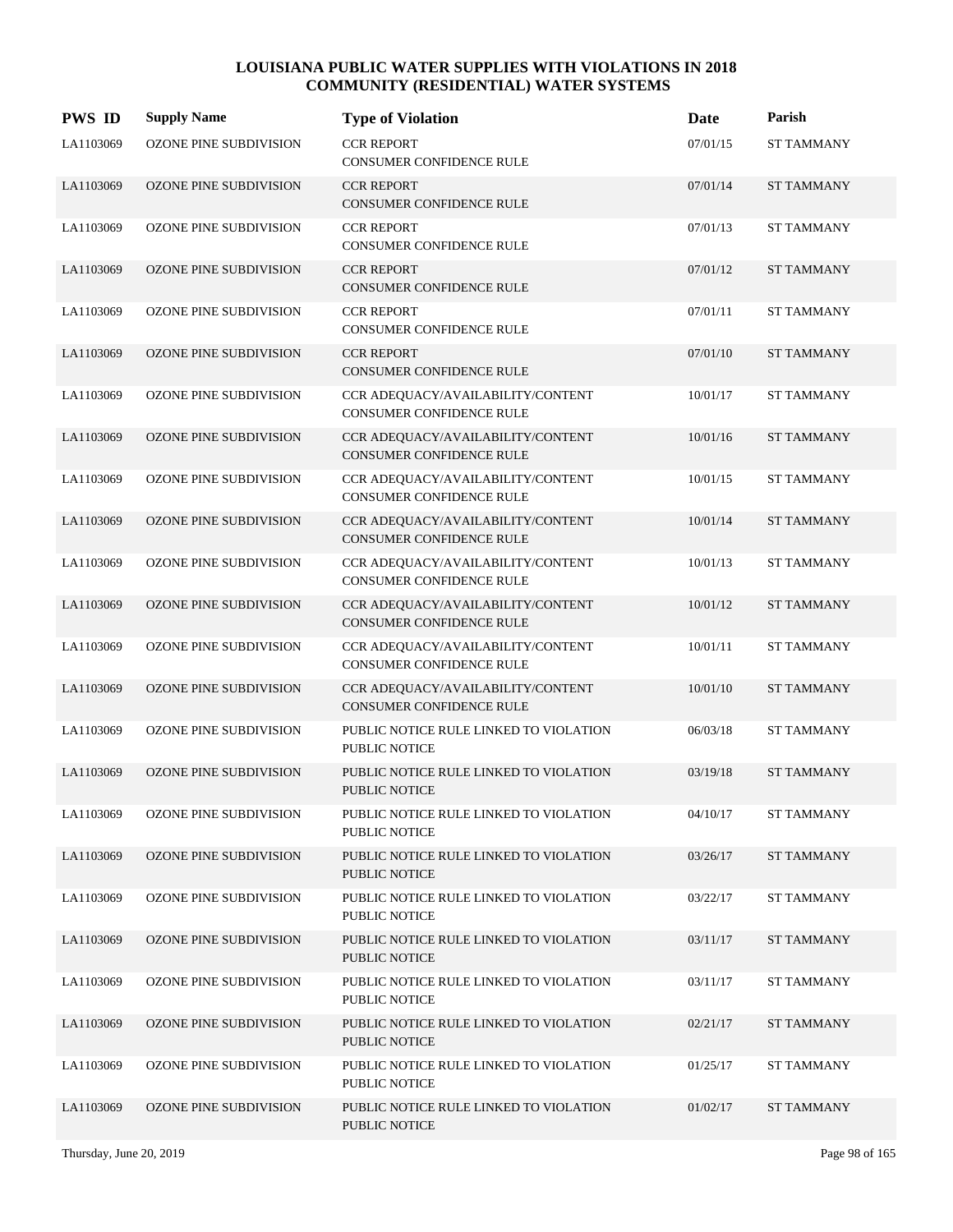| <b>PWS ID</b> | <b>Supply Name</b>            | <b>Type of Violation</b>                                       | <b>Date</b> | Parish            |
|---------------|-------------------------------|----------------------------------------------------------------|-------------|-------------------|
| LA1103069     | <b>OZONE PINE SUBDIVISION</b> | PUBLIC NOTICE RULE LINKED TO VIOLATION<br><b>PUBLIC NOTICE</b> | 01/02/17    | <b>ST TAMMANY</b> |
| LA1103069     | <b>OZONE PINE SUBDIVISION</b> | PUBLIC NOTICE RULE LINKED TO VIOLATION<br><b>PUBLIC NOTICE</b> | 11/28/16    | <b>ST TAMMANY</b> |
| LA1103069     | OZONE PINE SUBDIVISION        | PUBLIC NOTICE RULE LINKED TO VIOLATION<br><b>PUBLIC NOTICE</b> | 11/28/16    | <b>ST TAMMANY</b> |
| LA1103069     | <b>OZONE PINE SUBDIVISION</b> | PUBLIC NOTICE RULE LINKED TO VIOLATION<br><b>PUBLIC NOTICE</b> | 10/19/16    | <b>ST TAMMANY</b> |
| LA1103069     | OZONE PINE SUBDIVISION        | PUBLIC NOTICE RULE LINKED TO VIOLATION<br><b>PUBLIC NOTICE</b> | 10/19/16    | <b>ST TAMMANY</b> |
| LA1103069     | <b>OZONE PINE SUBDIVISION</b> | PUBLIC NOTICE RULE LINKED TO VIOLATION<br><b>PUBLIC NOTICE</b> | 09/21/16    | <b>ST TAMMANY</b> |
| LA1103069     | OZONE PINE SUBDIVISION        | PUBLIC NOTICE RULE LINKED TO VIOLATION<br><b>PUBLIC NOTICE</b> | 08/21/16    | <b>ST TAMMANY</b> |
| LA1103069     | <b>OZONE PINE SUBDIVISION</b> | PUBLIC NOTICE RULE LINKED TO VIOLATION<br><b>PUBLIC NOTICE</b> | 07/31/16    | <b>ST TAMMANY</b> |
| LA1103069     | OZONE PINE SUBDIVISION        | PUBLIC NOTICE RULE LINKED TO VIOLATION<br>PUBLIC NOTICE        | 07/25/16    | <b>ST TAMMANY</b> |
| LA1103069     | <b>OZONE PINE SUBDIVISION</b> | PUBLIC NOTICE RULE LINKED TO VIOLATION<br><b>PUBLIC NOTICE</b> | 07/07/16    | <b>ST TAMMANY</b> |
| LA1103069     | OZONE PINE SUBDIVISION        | PUBLIC NOTICE RULE LINKED TO VIOLATION<br>PUBLIC NOTICE        | 06/28/16    | <b>ST TAMMANY</b> |
| LA1103069     | <b>OZONE PINE SUBDIVISION</b> | PUBLIC NOTICE RULE LINKED TO VIOLATION<br><b>PUBLIC NOTICE</b> | 06/20/16    | <b>ST TAMMANY</b> |
| LA1103069     | OZONE PINE SUBDIVISION        | PUBLIC NOTICE RULE LINKED TO VIOLATION<br>PUBLIC NOTICE        | 06/20/16    | <b>ST TAMMANY</b> |
| LA1103069     | <b>OZONE PINE SUBDIVISION</b> | PUBLIC NOTICE RULE LINKED TO VIOLATION<br><b>PUBLIC NOTICE</b> | 06/08/16    | <b>ST TAMMANY</b> |
| LA1103069     | OZONE PINE SUBDIVISION        | PUBLIC NOTICE RULE LINKED TO VIOLATION<br>PUBLIC NOTICE        | 05/24/16    | <b>ST TAMMANY</b> |
| LA1103069     | OZONE PINE SUBDIVISION        | PUBLIC NOTICE RULE LINKED TO VIOLATION<br>PUBLIC NOTICE        | 04/29/16    | <b>ST TAMMANY</b> |
| LA1103069     | OZONE PINE SUBDIVISION        | PUBLIC NOTICE RULE LINKED TO VIOLATION<br>PUBLIC NOTICE        | 04/20/16    | <b>ST TAMMANY</b> |
| LA1103069     | OZONE PINE SUBDIVISION        | PUBLIC NOTICE RULE LINKED TO VIOLATION<br>PUBLIC NOTICE        | 03/20/16    | <b>ST TAMMANY</b> |
| LA1103069     | <b>OZONE PINE SUBDIVISION</b> | PUBLIC NOTICE RULE LINKED TO VIOLATION<br>PUBLIC NOTICE        | 03/20/16    | <b>ST TAMMANY</b> |
| LA1103069     | OZONE PINE SUBDIVISION        | PUBLIC NOTICE RULE LINKED TO VIOLATION<br>PUBLIC NOTICE        | 03/20/16    | <b>ST TAMMANY</b> |
| LA1103069     | OZONE PINE SUBDIVISION        | PUBLIC NOTICE RULE LINKED TO VIOLATION<br><b>PUBLIC NOTICE</b> | 03/20/16    | <b>ST TAMMANY</b> |
| LA1103069     | <b>OZONE PINE SUBDIVISION</b> | PUBLIC NOTICE RULE LINKED TO VIOLATION<br>PUBLIC NOTICE        | 03/20/16    | <b>ST TAMMANY</b> |
| LA1103069     | OZONE PINE SUBDIVISION        | PUBLIC NOTICE RULE LINKED TO VIOLATION<br>PUBLIC NOTICE        | 03/20/16    | <b>ST TAMMANY</b> |
| LA1103069     | <b>OZONE PINE SUBDIVISION</b> | PUBLIC NOTICE RULE LINKED TO VIOLATION<br><b>PUBLIC NOTICE</b> | 03/20/16    | <b>ST TAMMANY</b> |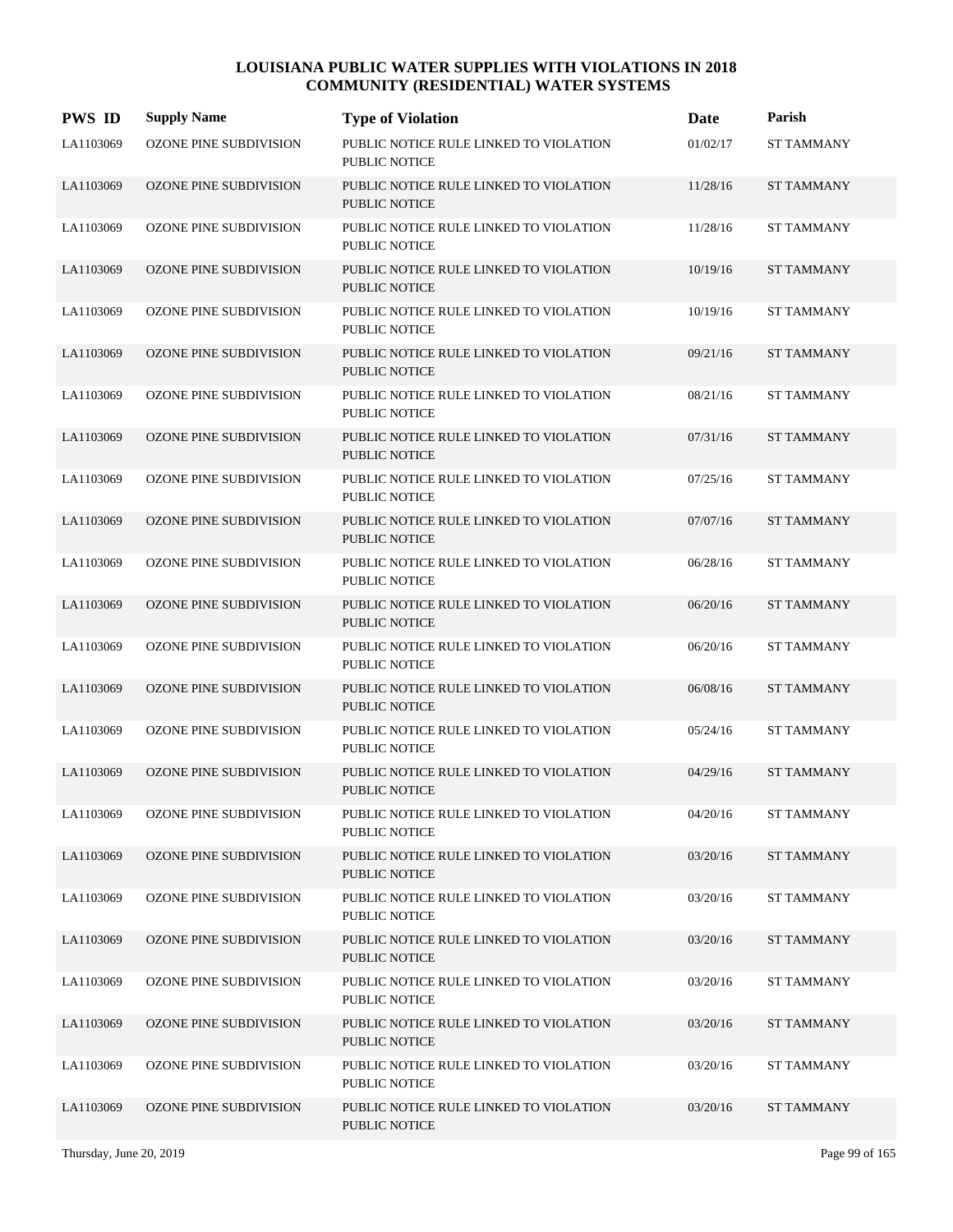| <b>PWS ID</b> | <b>Supply Name</b>            | <b>Type of Violation</b>                                       | <b>Date</b> | Parish            |
|---------------|-------------------------------|----------------------------------------------------------------|-------------|-------------------|
| LA1103069     | <b>OZONE PINE SUBDIVISION</b> | PUBLIC NOTICE RULE LINKED TO VIOLATION<br><b>PUBLIC NOTICE</b> | 03/20/16    | <b>ST TAMMANY</b> |
| LA1103069     | <b>OZONE PINE SUBDIVISION</b> | PUBLIC NOTICE RULE LINKED TO VIOLATION<br><b>PUBLIC NOTICE</b> | 03/20/16    | <b>ST TAMMANY</b> |
| LA1103069     | OZONE PINE SUBDIVISION        | PUBLIC NOTICE RULE LINKED TO VIOLATION<br><b>PUBLIC NOTICE</b> | 03/20/16    | <b>ST TAMMANY</b> |
| LA1103069     | <b>OZONE PINE SUBDIVISION</b> | PUBLIC NOTICE RULE LINKED TO VIOLATION<br><b>PUBLIC NOTICE</b> | 03/20/16    | <b>ST TAMMANY</b> |
| LA1103069     | OZONE PINE SUBDIVISION        | PUBLIC NOTICE RULE LINKED TO VIOLATION<br><b>PUBLIC NOTICE</b> | 02/27/16    | <b>ST TAMMANY</b> |
| LA1103069     | <b>OZONE PINE SUBDIVISION</b> | PUBLIC NOTICE RULE LINKED TO VIOLATION<br><b>PUBLIC NOTICE</b> | 02/16/16    | <b>ST TAMMANY</b> |
| LA1103069     | OZONE PINE SUBDIVISION        | PUBLIC NOTICE RULE LINKED TO VIOLATION<br><b>PUBLIC NOTICE</b> | 02/08/16    | <b>ST TAMMANY</b> |
| LA1103069     | <b>OZONE PINE SUBDIVISION</b> | PUBLIC NOTICE RULE LINKED TO VIOLATION<br><b>PUBLIC NOTICE</b> | 01/11/16    | <b>ST TAMMANY</b> |
| LA1103069     | OZONE PINE SUBDIVISION        | PUBLIC NOTICE RULE LINKED TO VIOLATION<br>PUBLIC NOTICE        | 11/10/15    | <b>ST TAMMANY</b> |
| LA1103069     | <b>OZONE PINE SUBDIVISION</b> | PUBLIC NOTICE RULE LINKED TO VIOLATION<br><b>PUBLIC NOTICE</b> | 09/08/15    | <b>ST TAMMANY</b> |
| LA1103069     | OZONE PINE SUBDIVISION        | PUBLIC NOTICE RULE LINKED TO VIOLATION<br>PUBLIC NOTICE        | 08/29/15    | <b>ST TAMMANY</b> |
| LA1103069     | <b>OZONE PINE SUBDIVISION</b> | PUBLIC NOTICE RULE LINKED TO VIOLATION<br><b>PUBLIC NOTICE</b> | 08/11/15    | <b>ST TAMMANY</b> |
| LA1103069     | OZONE PINE SUBDIVISION        | PUBLIC NOTICE RULE LINKED TO VIOLATION<br>PUBLIC NOTICE        | 07/10/15    | <b>ST TAMMANY</b> |
| LA1103069     | <b>OZONE PINE SUBDIVISION</b> | PUBLIC NOTICE RULE LINKED TO VIOLATION<br><b>PUBLIC NOTICE</b> | 06/10/15    | <b>ST TAMMANY</b> |
| LA1103069     | OZONE PINE SUBDIVISION        | PUBLIC NOTICE RULE LINKED TO VIOLATION<br>PUBLIC NOTICE        | 05/08/15    | <b>ST TAMMANY</b> |
| LA1103069     | <b>OZONE PINE SUBDIVISION</b> | PUBLIC NOTICE RULE LINKED TO VIOLATION<br><b>PUBLIC NOTICE</b> | 04/15/15    | <b>ST TAMMANY</b> |
| LA1103069     | <b>OZONE PINE SUBDIVISION</b> | PUBLIC NOTICE RULE LINKED TO VIOLATION<br>PUBLIC NOTICE        | 03/09/15    | <b>ST TAMMANY</b> |
| LA1103069     | OZONE PINE SUBDIVISION        | PUBLIC NOTICE RULE LINKED TO VIOLATION<br>PUBLIC NOTICE        | 02/16/15    | <b>ST TAMMANY</b> |
| LA1103069     | <b>OZONE PINE SUBDIVISION</b> | PUBLIC NOTICE RULE LINKED TO VIOLATION<br>PUBLIC NOTICE        | 02/09/15    | <b>ST TAMMANY</b> |
| LA1103069     | <b>OZONE PINE SUBDIVISION</b> | PUBLIC NOTICE RULE LINKED TO VIOLATION<br>PUBLIC NOTICE        | 01/08/15    | <b>ST TAMMANY</b> |
| LA1103069     | OZONE PINE SUBDIVISION        | PUBLIC NOTICE RULE LINKED TO VIOLATION<br>PUBLIC NOTICE        | 12/09/14    | <b>ST TAMMANY</b> |
| LA1103069     | <b>OZONE PINE SUBDIVISION</b> | PUBLIC NOTICE RULE LINKED TO VIOLATION<br>PUBLIC NOTICE        | 10/08/14    | <b>ST TAMMANY</b> |
| LA1103069     | OZONE PINE SUBDIVISION        | PUBLIC NOTICE RULE LINKED TO VIOLATION<br>PUBLIC NOTICE        | 09/22/14    | ST TAMMANY        |
| LA1103069     | OZONE PINE SUBDIVISION        | PUBLIC NOTICE RULE LINKED TO VIOLATION<br>PUBLIC NOTICE        | 09/05/14    | <b>ST TAMMANY</b> |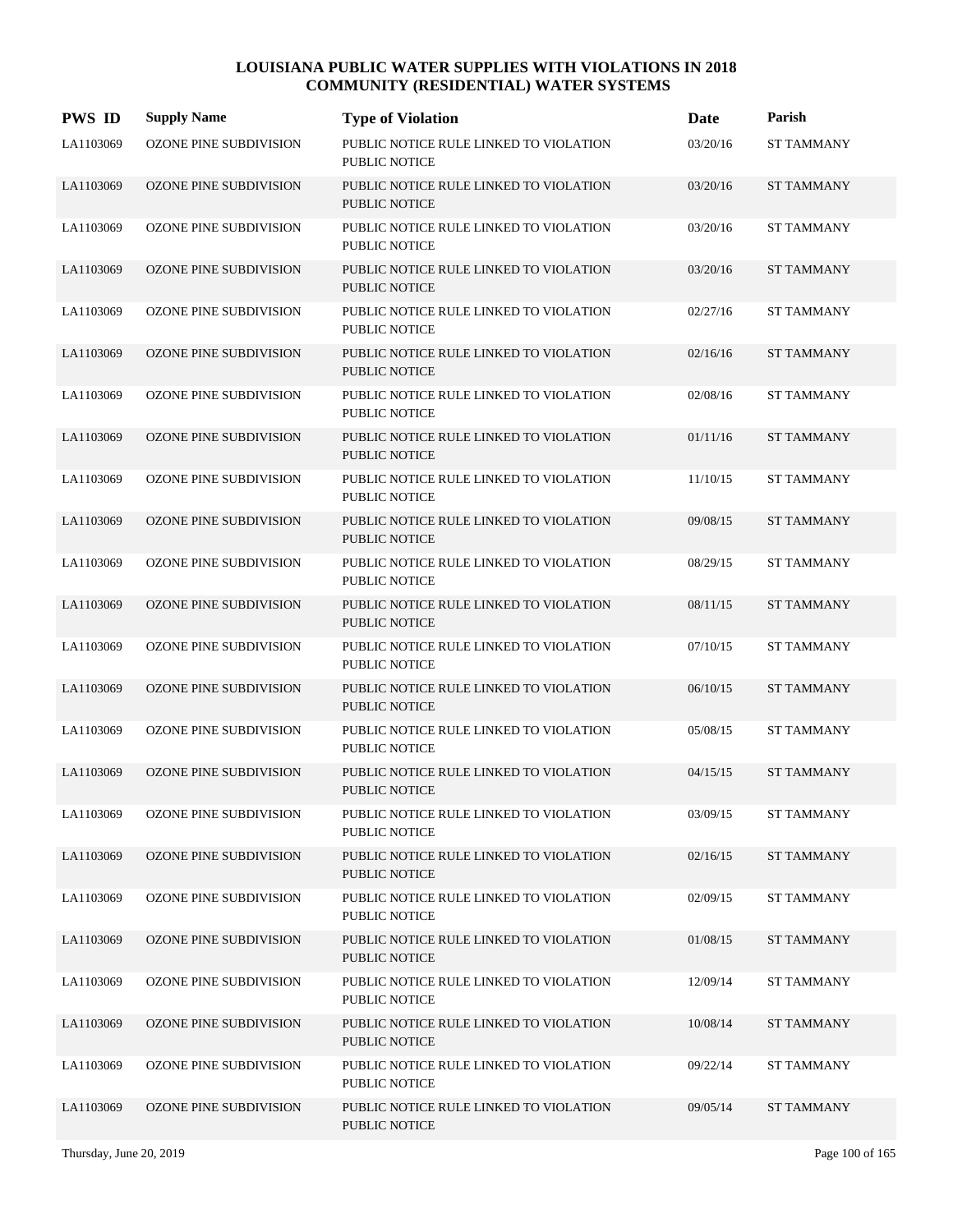| <b>PWS ID</b> | <b>Supply Name</b>            | <b>Type of Violation</b>                                       | Date     | Parish            |
|---------------|-------------------------------|----------------------------------------------------------------|----------|-------------------|
| LA1103069     | <b>OZONE PINE SUBDIVISION</b> | PUBLIC NOTICE RULE LINKED TO VIOLATION<br><b>PUBLIC NOTICE</b> | 08/08/14 | <b>ST TAMMANY</b> |
| LA1103069     | OZONE PINE SUBDIVISION        | PUBLIC NOTICE RULE LINKED TO VIOLATION<br><b>PUBLIC NOTICE</b> | 07/11/14 | <b>ST TAMMANY</b> |
| LA1103069     | OZONE PINE SUBDIVISION        | PUBLIC NOTICE RULE LINKED TO VIOLATION<br><b>PUBLIC NOTICE</b> | 06/10/14 | <b>ST TAMMANY</b> |
| LA1103069     | <b>OZONE PINE SUBDIVISION</b> | PUBLIC NOTICE RULE LINKED TO VIOLATION<br><b>PUBLIC NOTICE</b> | 05/12/14 | <b>ST TAMMANY</b> |
| LA1103069     | OZONE PINE SUBDIVISION        | PUBLIC NOTICE RULE LINKED TO VIOLATION<br><b>PUBLIC NOTICE</b> | 04/10/14 | <b>ST TAMMANY</b> |
| LA1103069     | <b>OZONE PINE SUBDIVISION</b> | PUBLIC NOTICE RULE LINKED TO VIOLATION<br><b>PUBLIC NOTICE</b> | 03/19/14 | <b>ST TAMMANY</b> |
| LA1103069     | OZONE PINE SUBDIVISION        | PUBLIC NOTICE RULE LINKED TO VIOLATION<br><b>PUBLIC NOTICE</b> | 03/07/14 | <b>ST TAMMANY</b> |
| LA1103069     | <b>OZONE PINE SUBDIVISION</b> | PUBLIC NOTICE RULE LINKED TO VIOLATION<br><b>PUBLIC NOTICE</b> | 02/06/14 | <b>ST TAMMANY</b> |
| LA1103069     | OZONE PINE SUBDIVISION        | PUBLIC NOTICE RULE LINKED TO VIOLATION<br><b>PUBLIC NOTICE</b> | 01/08/14 | <b>ST TAMMANY</b> |
| LA1103069     | <b>OZONE PINE SUBDIVISION</b> | PUBLIC NOTICE RULE LINKED TO VIOLATION<br><b>PUBLIC NOTICE</b> | 12/10/13 | <b>ST TAMMANY</b> |
| LA1103069     | OZONE PINE SUBDIVISION        | PUBLIC NOTICE RULE LINKED TO VIOLATION<br><b>PUBLIC NOTICE</b> | 11/13/13 | <b>ST TAMMANY</b> |
| LA1103069     | <b>OZONE PINE SUBDIVISION</b> | PUBLIC NOTICE RULE LINKED TO VIOLATION<br><b>PUBLIC NOTICE</b> | 10/11/13 | <b>ST TAMMANY</b> |
| LA1103069     | OZONE PINE SUBDIVISION        | PUBLIC NOTICE RULE LINKED TO VIOLATION<br><b>PUBLIC NOTICE</b> | 09/09/13 | <b>ST TAMMANY</b> |
| LA1103069     | <b>OZONE PINE SUBDIVISION</b> | PUBLIC NOTICE RULE LINKED TO VIOLATION<br><b>PUBLIC NOTICE</b> | 08/08/13 | <b>ST TAMMANY</b> |
| LA1103069     | OZONE PINE SUBDIVISION        | PUBLIC NOTICE RULE LINKED TO VIOLATION<br>PUBLIC NOTICE        | 07/10/13 | <b>ST TAMMANY</b> |
| LA1103069     | <b>OZONE PINE SUBDIVISION</b> | PUBLIC NOTICE RULE LINKED TO VIOLATION<br>PUBLIC NOTICE        | 06/06/13 | <b>ST TAMMANY</b> |
| LA1103069     | <b>OZONE PINE SUBDIVISION</b> | PUBLIC NOTICE RULE LINKED TO VIOLATION<br>PUBLIC NOTICE        | 05/10/13 | <b>ST TAMMANY</b> |
| LA1103069     | OZONE PINE SUBDIVISION        | PUBLIC NOTICE RULE LINKED TO VIOLATION<br><b>PUBLIC NOTICE</b> | 04/11/13 | <b>ST TAMMANY</b> |
| LA1103069     | OZONE PINE SUBDIVISION        | PUBLIC NOTICE RULE LINKED TO VIOLATION<br>PUBLIC NOTICE        | 03/14/13 | <b>ST TAMMANY</b> |
| LA1103069     | <b>OZONE PINE SUBDIVISION</b> | PUBLIC NOTICE RULE LINKED TO VIOLATION<br>PUBLIC NOTICE        | 03/14/13 | <b>ST TAMMANY</b> |
| LA1103069     | OZONE PINE SUBDIVISION        | PUBLIC NOTICE RULE LINKED TO VIOLATION<br>PUBLIC NOTICE        | 02/08/13 | <b>ST TAMMANY</b> |
| LA1103069     | OZONE PINE SUBDIVISION        | PUBLIC NOTICE RULE LINKED TO VIOLATION<br>PUBLIC NOTICE        | 01/16/13 | <b>ST TAMMANY</b> |
| LA1103069     | OZONE PINE SUBDIVISION        | PUBLIC NOTICE RULE LINKED TO VIOLATION<br>PUBLIC NOTICE        | 12/14/12 | <b>ST TAMMANY</b> |
| LA1103069     | OZONE PINE SUBDIVISION        | PUBLIC NOTICE RULE LINKED TO VIOLATION<br>PUBLIC NOTICE        | 05/31/12 | <b>ST TAMMANY</b> |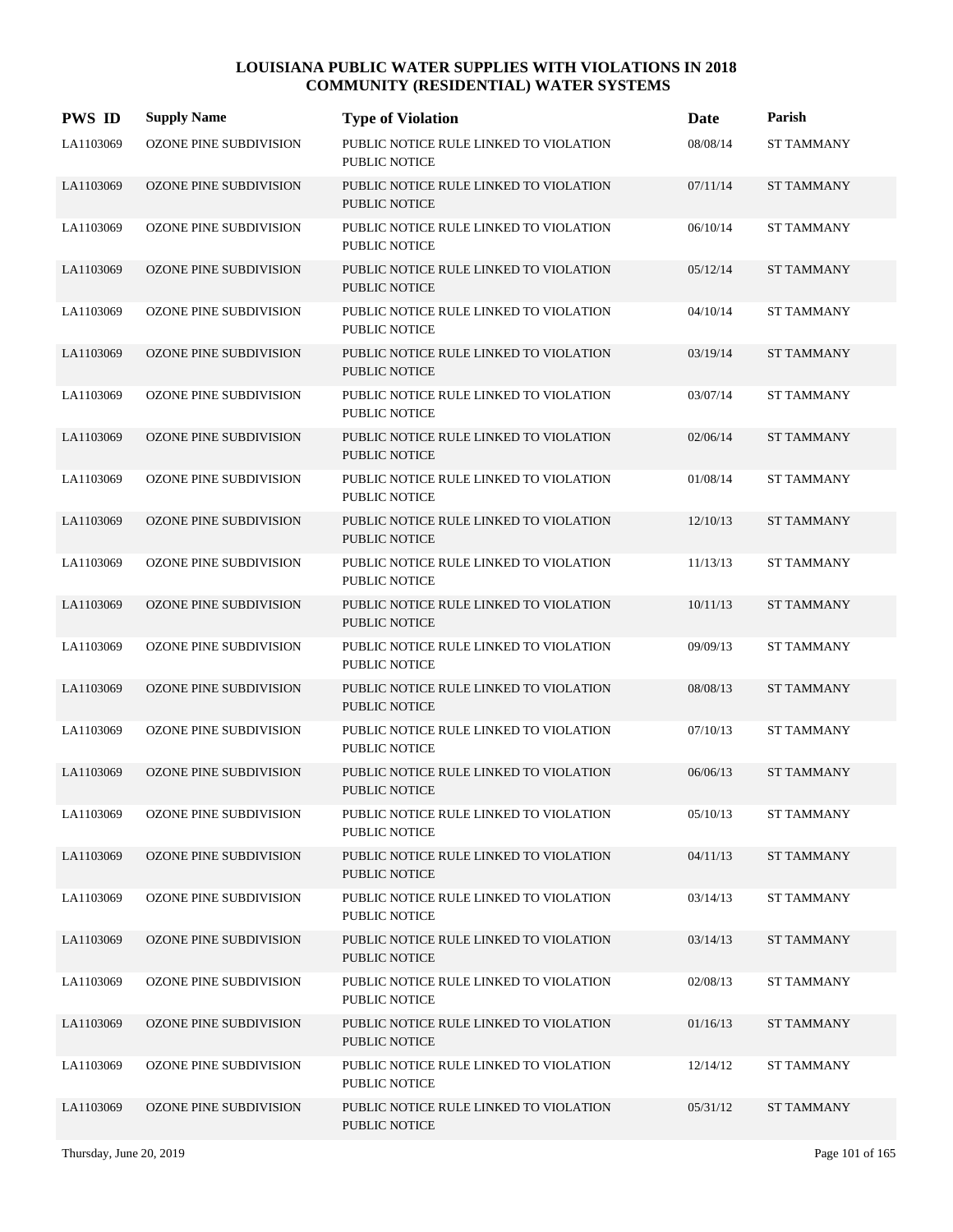| <b>PWS ID</b> | <b>Supply Name</b>                              | <b>Type of Violation</b>                                             | Date     | Parish            |
|---------------|-------------------------------------------------|----------------------------------------------------------------------|----------|-------------------|
| LA1103069     | OZONE PINE SUBDIVISION                          | INADEQUATE MIN CHLORINE RESIDUAL(GW&SW)<br><b>CHLORAMINE</b>         | 06/01/18 | <b>ST TAMMANY</b> |
| LA1103069     | OZONE PINE SUBDIVISION                          | INADEQUATE MIN CHLORINE RESIDUAL(GW&SW)<br><b>CHLORAMINE</b>         | 05/01/18 | <b>ST TAMMANY</b> |
| LA1103069     | OZONE PINE SUBDIVISION                          | INADEQUATE MIN CHLORINE RESIDUAL(GW&SW)<br><b>CHLORAMINE</b>         | 04/01/18 | <b>ST TAMMANY</b> |
| LA1103069     | <b>OZONE PINE SUBDIVISION</b>                   | INADEQUATE MIN CHLORINE RESIDUAL(GW&SW)<br><b>CHLORAMINE</b>         | 03/01/18 | <b>ST TAMMANY</b> |
| LA1103069     | OZONE PINE SUBDIVISION                          | INADEQUATE MIN CHLORINE RESIDUAL(GW&SW)<br><b>CHLORAMINE</b>         | 02/01/18 | <b>ST TAMMANY</b> |
| LA1103069     | OZONE PINE SUBDIVISION                          | INADEQUATE MIN CHLORINE RESIDUAL(GW&SW)<br><b>CHLORAMINE</b>         | 01/01/18 | <b>ST TAMMANY</b> |
| LA1103069     | OZONE PINE SUBDIVISION                          | 5% DS BELOW MIN 0.5-2 MONTHS CONSEC(GW)<br><b>CHLORAMINE</b>         | 12/01/18 | <b>ST TAMMANY</b> |
| LA1103069     | <b>OZONE PINE SUBDIVISION</b>                   | 5% DS BELOW MIN 0.5-2 MONTHS CONSEC(GW)<br><b>CHLORAMINE</b>         | 11/01/18 | <b>ST TAMMANY</b> |
| LA1103069     | OZONE PINE SUBDIVISION                          | 5% DS BELOW MIN 0.5-2 MONTHS CONSEC(GW)<br><b>CHLORAMINE</b>         | 10/01/18 | <b>ST TAMMANY</b> |
| LA1103069     | OZONE PINE SUBDIVISION                          | 5% DS BELOW MIN 0.5-2 MONTHS CONSEC(GW)<br><b>CHLORAMINE</b>         | 09/01/18 | <b>ST TAMMANY</b> |
| LA1103069     | OZONE PINE SUBDIVISION                          | 5% DS BELOW MIN 0.5-2 MONTHS CONSEC(GW)<br><b>CHLORAMINE</b>         | 08/01/18 | <b>ST TAMMANY</b> |
| LA1103069     | <b>OZONE PINE SUBDIVISION</b>                   | 5% DS BELOW MIN 0.5-2 MONTHS CONSEC(GW)<br><b>CHLORAMINE</b>         | 07/01/18 | <b>ST TAMMANY</b> |
| LA1103069     | OZONE PINE SUBDIVISION                          | FAILURE TO SUBMIT MONITORING PLAN<br>TOTAL COLIFORM RULE             | 01/01/14 | <b>ST TAMMANY</b> |
| LA1103072     | HOMELAND HEIGHTS                                | <b>CCR REPORT</b><br><b>CONSUMER CONFIDENCE RULE</b>                 | 07/01/18 | <b>ST TAMMANY</b> |
| LA1103072     | HOMELAND HEIGHTS                                | <b>CCR REPORT</b><br>CONSUMER CONFIDENCE RULE                        | 07/01/17 | <b>ST TAMMANY</b> |
| LA1103072     | <b>HOMELAND HEIGHTS</b>                         | CCR ADEQUACY/AVAILABILITY/CONTENT<br><b>CONSUMER CONFIDENCE RULE</b> | 10/01/17 | <b>ST TAMMANY</b> |
| LA1103077     | PONDEROSA RANCHES<br><b>SUBDIVISION</b>         | LEAD CONSUMER NOTICE (LCR)<br><b>LEAD &amp; COPPER RULE</b>          | 05/07/16 | <b>ST TAMMANY</b> |
| LA1103077     | PONDEROSA RANCHES<br><b>SUBDIVISION</b>         | <b>CCR REPORT</b><br>CONSUMER CONFIDENCE RULE                        | 07/01/18 | <b>ST TAMMANY</b> |
| LA1103077     | PONDEROSA RANCHES<br><b>SUBDIVISION</b>         | <b>CCR REPORT</b><br>CONSUMER CONFIDENCE RULE                        | 07/01/17 | <b>ST TAMMANY</b> |
| LA1103077     | PONDEROSA RANCHES<br><b>SUBDIVISION</b>         | CCR ADEQUACY/AVAILABILITY/CONTENT<br>CONSUMER CONFIDENCE RULE        | 10/01/17 | <b>ST TAMMANY</b> |
| LA1103077     | PONDEROSA RANCHES<br><b>SUBDIVISION</b>         | PUBLIC NOTICE RULE LINKED TO VIOLATION<br>PUBLIC NOTICE              | 02/21/17 | <b>ST TAMMANY</b> |
| LA1103077     | PONDEROSA RANCHES<br><b>SUBDIVISION</b>         | INADEQUATE MIN CHLORINE RESIDUAL(GW&SW)<br><b>CHLORINE</b>           | 07/01/18 | <b>ST TAMMANY</b> |
| LA1103078     | PINE CREST TRAILER PARK                         | INADEQUATE MIN CHLORINE RESIDUAL(GW&SW)<br><b>CHLORINE</b>           | 08/01/18 | <b>ST TAMMANY</b> |
| LA1103080     | UTILITIES INC - RAVENWOOD<br><b>SUBDIVISION</b> | LEAD CONSUMER NOTICE (LCR)<br><b>LEAD &amp; COPPER RULE</b>          | 03/31/17 | <b>ST TAMMANY</b> |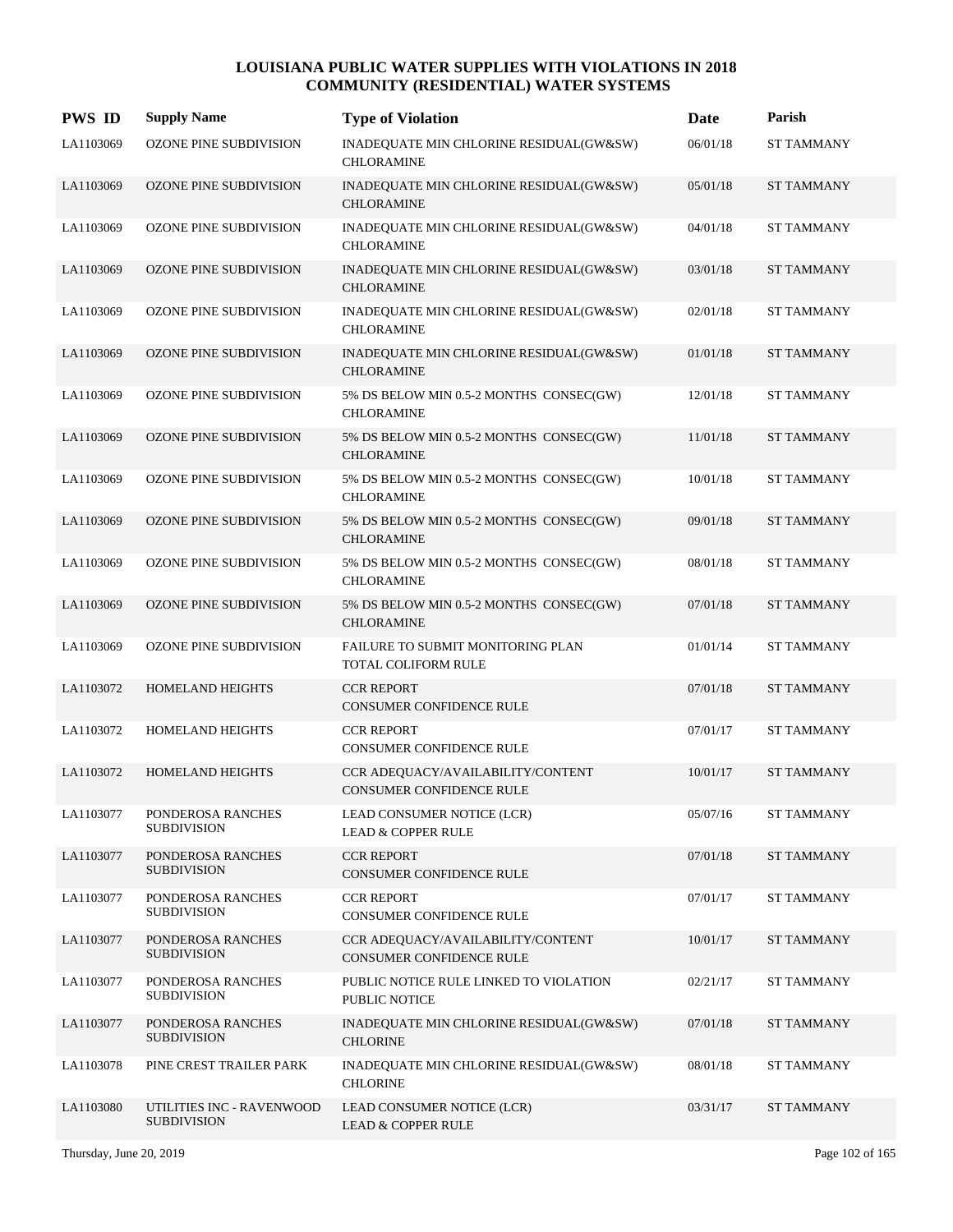| <b>PWS ID</b> | <b>Supply Name</b>                           | <b>Type of Violation</b>                                                | Date     | Parish            |
|---------------|----------------------------------------------|-------------------------------------------------------------------------|----------|-------------------|
| LA1103088     | CENTRAL PARK SUBDIVISION                     | LEAD CONSUMER NOTICE (LCR)<br><b>LEAD &amp; COPPER RULE</b>             | 03/24/17 | <b>ST TAMMANY</b> |
| LA1103088     | <b>CENTRAL PARK SUBDIVISION</b>              | <b>CCR REPORT</b><br>CONSUMER CONFIDENCE RULE                           | 07/01/18 | <b>ST TAMMANY</b> |
| LA1103088     | CENTRAL PARK SUBDIVISION                     | <b>CCR REPORT</b><br>CONSUMER CONFIDENCE RULE                           | 07/01/17 | <b>ST TAMMANY</b> |
| LA1103088     | <b>CENTRAL PARK SUBDIVISION</b>              | <b>CCR REPORT</b><br>CONSUMER CONFIDENCE RULE                           | 07/01/16 | <b>ST TAMMANY</b> |
| LA1103088     | CENTRAL PARK SUBDIVISION                     | CCR ADEQUACY/AVAILABILITY/CONTENT<br><b>CONSUMER CONFIDENCE RULE</b>    | 10/01/17 | <b>ST TAMMANY</b> |
| LA1103088     | <b>CENTRAL PARK SUBDIVISION</b>              | CCR ADEQUACY/AVAILABILITY/CONTENT<br><b>CONSUMER CONFIDENCE RULE</b>    | 10/01/16 | <b>ST TAMMANY</b> |
| LA1103088     | <b>CENTRAL PARK SUBDIVISION</b>              | PUBLIC NOTICE RULE LINKED TO VIOLATION<br><b>PUBLIC NOTICE</b>          | 02/21/17 | <b>ST TAMMANY</b> |
| LA1103088     | <b>CENTRAL PARK SUBDIVISION</b>              | INADEQUATE MIN CHLORINE RESIDUAL(GW&SW)<br><b>CHLORINE</b>              | 07/01/18 | <b>ST TAMMANY</b> |
| LA1103095     | LAZY WHEELS TRAILER PARK                     | MONITORING, ROUTINE (DBP), MAJOR<br><b>CHLORINE</b>                     | 07/01/18 | <b>ST TAMMANY</b> |
| LA1103095     | LAZY WHEELS TRAILER PARK                     | MONITORING, ROUTINE, MAJOR (RTCR)<br>REVISED TOTAL COLIFORM RULE (RTCR) | 09/01/18 | <b>ST TAMMANY</b> |
| LA1103095     | LAZY WHEELS TRAILER PARK                     | CCR ADEQUACY/AVAILABILITY/CONTENT<br>CONSUMER CONFIDENCE RULE           | 10/01/17 | <b>ST TAMMANY</b> |
| LA1103095     | LAZY WHEELS TRAILER PARK                     | INADEQUATE MIN CHLORINE RESIDUAL(GW&SW)<br><b>CHLORINE</b>              | 10/01/18 | <b>ST TAMMANY</b> |
| LA1103095     | LAZY WHEELS TRAILER PARK                     | INADEQUATE MIN CHLORINE RESIDUAL(GW&SW)<br><b>CHLORINE</b>              | 08/01/18 | <b>ST TAMMANY</b> |
| LA1103095     | LAZY WHEELS TRAILER PARK                     | 5% DS BELOW MIN 0.5-2 MONTHS CONSEC(GW)<br><b>CHLORINE</b>              | 12/01/18 | <b>ST TAMMANY</b> |
| LA1103095     | LAZY WHEELS TRAILER PARK                     | 5% DS BELOW MIN 0.5-2 MONTHS CONSEC(GW)<br><b>CHLORINE</b>              | 11/01/18 | <b>ST TAMMANY</b> |
| LA1103105     | ST TAM PARISH- BEN THOMAS<br><b>RD</b>       | INADEQUATE MIN CHLORINE RESIDUAL(GW&SW)<br><b>CHLORINE</b>              | 08/01/18 | <b>ST TAMMANY</b> |
| LA1103122     | TESI RIGOLETS ESTATES                        | FAILURE ADDRESS DEFICIENCY (GWR)<br><b>GROUNDWATER RULE</b>             | 12/07/16 | <b>ST TAMMANY</b> |
| LA1103122     | TESI RIGOLETS ESTATES                        | INADEQUATE MIN CHLORINE RESIDUAL(GW&SW)<br><b>CHLORINE</b>              | 08/01/18 | <b>ST TAMMANY</b> |
| LA1103123     | <b>MARINA DEL RAY WATER</b><br>SYSTEM        | LEAD CONSUMER NOTICE (LCR)<br>LEAD & COPPER RULE                        | 12/13/18 | <b>ST TAMMANY</b> |
| LA1103123     | <b>MARINA DEL RAY WATER</b><br><b>SYSTEM</b> | LEAD CONSUMER NOTICE (LCR)<br><b>LEAD &amp; COPPER RULE</b>             | 05/12/16 | <b>ST TAMMANY</b> |
| LA1103123     | MARINA DEL RAY WATER<br><b>SYSTEM</b>        | <b>CCR REPORT</b><br>CONSUMER CONFIDENCE RULE                           | 07/01/18 | <b>ST TAMMANY</b> |
| LA1103124     | UTILITIES INC - NORTH PARK<br>WATER SUPPLY   | MONITOR GWR TRIGGERED/ADDITONAL, MINOR<br>E. COLI                       | 09/22/11 | <b>ST TAMMANY</b> |
| LA1103125     | CHAHTA MOBILE HOME PARK                      | CCR ADEQUACY/AVAILABILITY/CONTENT<br>CONSUMER CONFIDENCE RULE           | 10/01/17 | ST TAMMANY        |
| LA1103125     | CHAHTA MOBILE HOME PARK                      | INADEQUATE MIN CHLORINE RESIDUAL(GW&SW)<br><b>CHLORINE</b>              | 08/01/18 | ST TAMMANY        |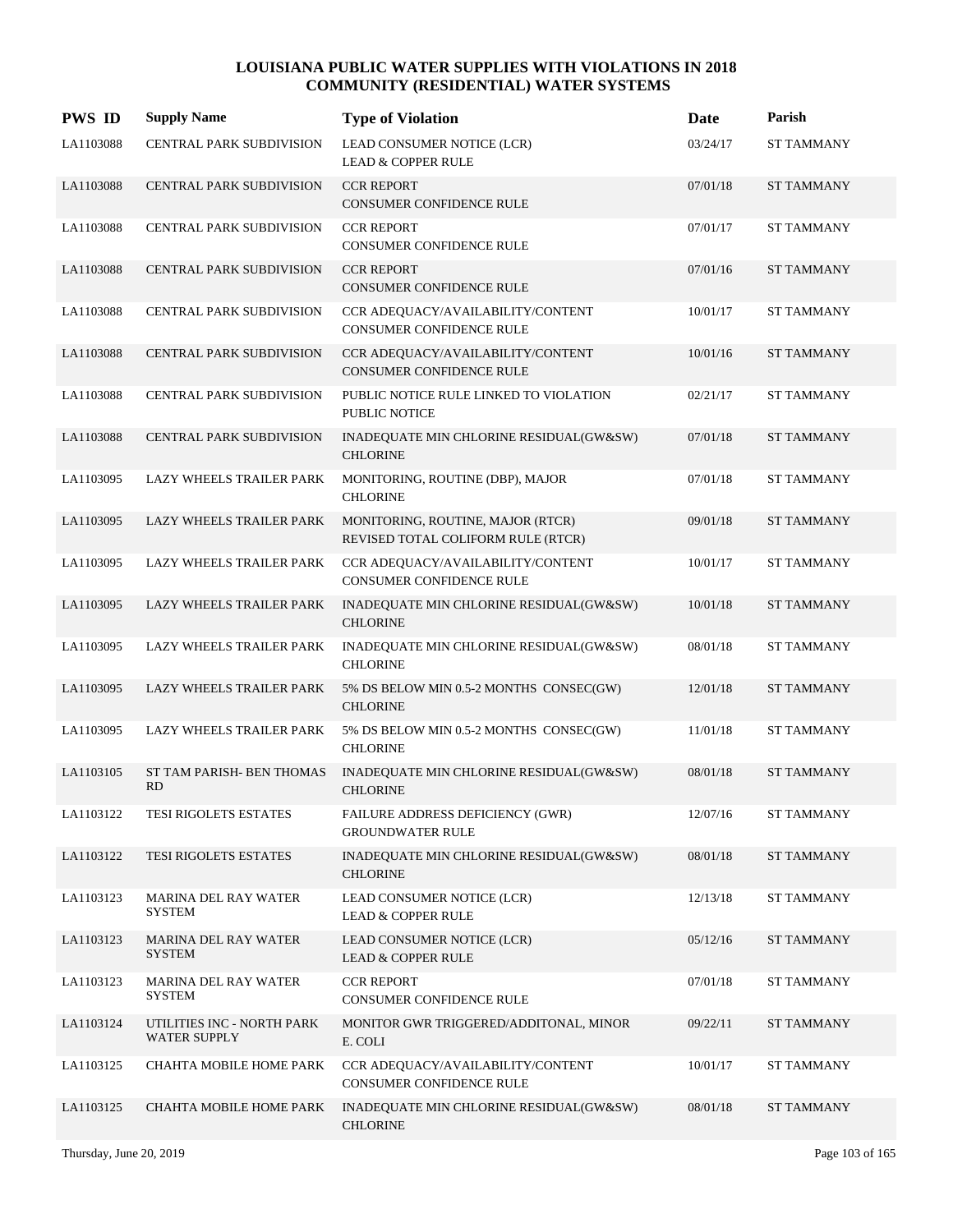| <b>PWS ID</b> | <b>Supply Name</b>                           | <b>Type of Violation</b>                                                             | Date     | Parish            |
|---------------|----------------------------------------------|--------------------------------------------------------------------------------------|----------|-------------------|
| LA1103128     | ST TAM PARISH - LAKE HILLS<br><b>VILLAGE</b> | OCCT/SOWT RECOMMENDATION/STUDY (LCR)<br><b>LEAD &amp; COPPER RULE</b>                | 04/11/17 | <b>ST TAMMANY</b> |
| LA1103128     | ST TAM PARISH - LAKE HILLS<br><b>VILLAGE</b> | LEAD CONSUMER NOTICE (LCR)<br><b>LEAD &amp; COPPER RULE</b>                          | 05/24/18 | <b>ST TAMMANY</b> |
| LA1103131     |                                              | PEARL PLANTATION TOWNHSE FAILURE ADDRESS DEFICIENCY (GWR)<br><b>GROUNDWATER RULE</b> | 07/20/18 | <b>ST TAMMANY</b> |
| LA1103131     |                                              | PEARL PLANTATION TOWNHSE LEAD CONSUMER NOTICE (LCR)<br><b>LEAD &amp; COPPER RULE</b> | 11/11/18 | <b>ST TAMMANY</b> |
| LA1103132     | H2O SYSTEMS INC - BLEU<br><b>LAKE HILLS</b>  | INADEQUATE MIN CHLORINE RESIDUAL(GW&SW)<br><b>CHLORAMINE</b>                         | 08/01/18 | <b>ST TAMMANY</b> |
| LA1103134     | <b>TESI BEAU PRE</b>                         | INADEQUATE MIN CHLORINE RESIDUAL(GW&SW)<br><b>CHLORINE</b>                           | 08/01/18 | <b>ST TAMMANY</b> |
| LA1103137     | FOREST GLEN SD                               | LEAD CONSUMER NOTICE (LCR)<br><b>LEAD &amp; COPPER RULE</b>                          | 03/24/17 | <b>ST TAMMANY</b> |
| LA1103137     | <b>FOREST GLEN SD</b>                        | <b>CCR REPORT</b><br><b>CONSUMER CONFIDENCE RULE</b>                                 | 07/01/18 | <b>ST TAMMANY</b> |
| LA1103137     | FOREST GLEN SD                               | <b>CCR REPORT</b><br>CONSUMER CONFIDENCE RULE                                        | 07/01/17 | <b>ST TAMMANY</b> |
| LA1103137     | <b>FOREST GLEN SD</b>                        | <b>CCR REPORT</b><br>CONSUMER CONFIDENCE RULE                                        | 07/01/16 | <b>ST TAMMANY</b> |
| LA1103137     | FOREST GLEN SD                               | CCR ADEQUACY/AVAILABILITY/CONTENT<br>CONSUMER CONFIDENCE RULE                        | 10/01/17 | <b>ST TAMMANY</b> |
| LA1103137     | <b>FOREST GLEN SD</b>                        | CCR ADEQUACY/AVAILABILITY/CONTENT<br>CONSUMER CONFIDENCE RULE                        | 10/01/16 | <b>ST TAMMANY</b> |
| LA1103137     | FOREST GLEN SD                               | PUBLIC NOTICE RULE LINKED TO VIOLATION<br>PUBLIC NOTICE                              | 02/21/17 | <b>ST TAMMANY</b> |
| LA1103137     | <b>FOREST GLEN SD</b>                        | INADEQUATE MIN CHLORINE RESIDUAL(GW&SW)<br><b>CHLORINE</b>                           | 07/01/18 | <b>ST TAMMANY</b> |
| LA1103139     | <b>LAKE RAMSEY</b>                           | INADEQUATE MIN CHLORINE RESIDUAL(GW&SW)<br><b>CHLORINE</b>                           | 07/01/18 | <b>ST TAMMANY</b> |
| LA1103139     | <b>LAKE RAMSEY</b>                           | INADEQUATE MIN CHLORINE RESIDUAL(GW&SW)<br><b>CHLORINE</b>                           | 06/01/18 | <b>ST TAMMANY</b> |
| LA1103139     | <b>LAKE RAMSEY</b>                           | 5% DS BELOW MIN 0.5-2 MONTHS CONSEC(GW)<br><b>CHLORINE</b>                           | 09/01/18 | ST TAMMANY        |
| LA1103139     | <b>LAKE RAMSEY</b>                           | 5% DS BELOW MIN 0.5-2 MONTHS CONSEC(GW)<br><b>CHLORINE</b>                           | 08/01/18 | <b>ST TAMMANY</b> |
| LA1103139     | <b>LAKE RAMSEY</b>                           | NO CERTIFIED OPERATOR                                                                | 05/17/12 | <b>ST TAMMANY</b> |
| LA1103143     | INDIAN HILLS TRAILER PARK                    | FAILURE ADDRESS DEFICIENCY (GWR)<br><b>GROUNDWATER RULE</b>                          | 10/05/17 | ST TAMMANY        |
| LA1103143     | INDIAN HILLS TRAILER PARK                    | <b>FAILURE ADDRESS DEFICIENCY (GWR)</b><br><b>GROUNDWATER RULE</b>                   | 10/05/17 | <b>ST TAMMANY</b> |
| LA1103143     | INDIAN HILLS TRAILER PARK                    | FAILURE ADDRESS DEFICIENCY (GWR)<br><b>GROUNDWATER RULE</b>                          | 10/05/17 | ST TAMMANY        |
| LA1103143     | INDIAN HILLS TRAILER PARK                    | FOLLOW-UP OR ROUTINE TAP M/R (LCR)<br><b>LEAD &amp; COPPER RULE</b>                  | 10/01/17 | ST TAMMANY        |
| LA1103143     | INDIAN HILLS TRAILER PARK                    | <b>CCR REPORT</b><br>CONSUMER CONFIDENCE RULE                                        | 07/01/16 | ST TAMMANY        |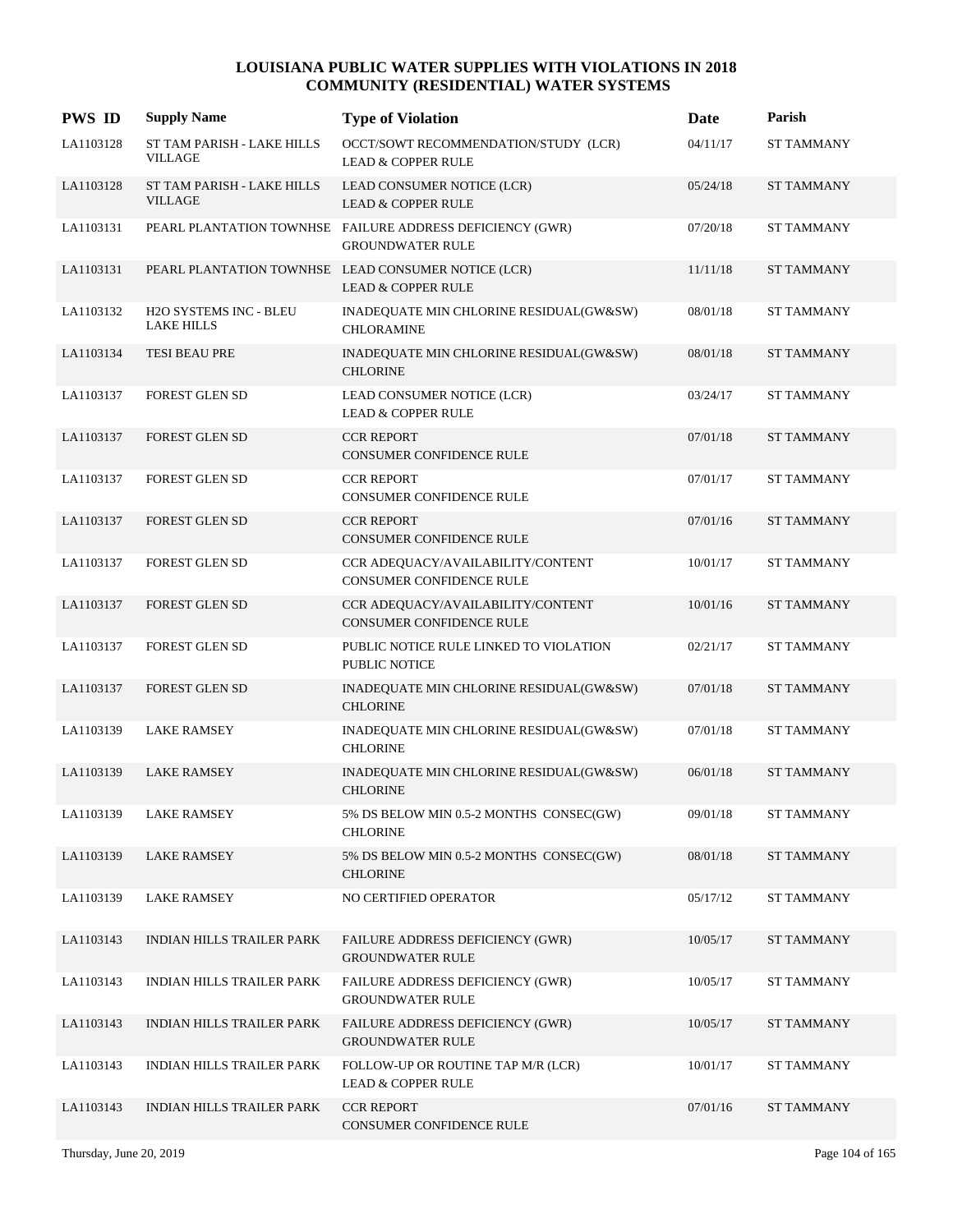| <b>PWS ID</b> | <b>Supply Name</b>                         | <b>Type of Violation</b>                                             | Date     | Parish            |
|---------------|--------------------------------------------|----------------------------------------------------------------------|----------|-------------------|
| LA1103143     | <b>INDIAN HILLS TRAILER PARK</b>           | <b>CCR REPORT</b><br>CONSUMER CONFIDENCE RULE                        | 07/01/15 | <b>ST TAMMANY</b> |
| LA1103143     | INDIAN HILLS TRAILER PARK                  | CCR ADEQUACY/AVAILABILITY/CONTENT<br><b>CONSUMER CONFIDENCE RULE</b> | 10/01/17 | <b>ST TAMMANY</b> |
| LA1103143     | INDIAN HILLS TRAILER PARK                  | CCR ADEQUACY/AVAILABILITY/CONTENT<br><b>CONSUMER CONFIDENCE RULE</b> | 10/01/16 | <b>ST TAMMANY</b> |
| LA1103143     | INDIAN HILLS TRAILER PARK                  | CCR ADEQUACY/AVAILABILITY/CONTENT<br>CONSUMER CONFIDENCE RULE        | 10/01/15 | <b>ST TAMMANY</b> |
| LA1103143     | <b>INDIAN HILLS TRAILER PARK</b>           | PUBLIC NOTICE RULE LINKED TO VIOLATION<br>PUBLIC NOTICE              | 06/19/18 | <b>ST TAMMANY</b> |
| LA1103143     | INDIAN HILLS TRAILER PARK                  | INADEQUATE MIN CHLORINE RESIDUAL(GW&SW)<br><b>CHLORINE</b>           | 10/01/18 | <b>ST TAMMANY</b> |
| LA1103143     | INDIAN HILLS TRAILER PARK                  | INADEQUATE MIN CHLORINE RESIDUAL(GW&SW)<br><b>CHLORINE</b>           | 05/01/18 | <b>ST TAMMANY</b> |
| LA1103143     | INDIAN HILLS TRAILER PARK                  | 5% DS BELOW MIN 0.5-2 MONTHS CONSEC(GW)<br><b>CHLORINE</b>           | 11/01/18 | <b>ST TAMMANY</b> |
| LA1103144     | TESI RIGOLETS HARBOR                       | INADEQUATE MIN CHLORINE RESIDUAL(GW&SW)<br><b>CHLORINE</b>           | 08/01/18 | <b>ST TAMMANY</b> |
| LA1103144     | TESI RIGOLETS HARBOR                       | 5% DS BELOW MIN 0.5-2 MONTHS CONSEC(GW)<br><b>CHLORINE</b>           | 09/01/18 | <b>ST TAMMANY</b> |
| LA1103149     | ST TAM PARISH-FAUBOURG-<br><b>COQUILLE</b> | INADEQUATE MIN CHLORINE RESIDUAL(GW&SW)<br><b>CHLORINE</b>           | 08/01/18 | <b>ST TAMMANY</b> |
| LA1103150     | <b>CHAPMAN APARTMENTS</b>                  | CCR ADEQUACY/AVAILABILITY/CONTENT<br>CONSUMER CONFIDENCE RULE        | 10/01/17 | <b>ST TAMMANY</b> |
| LA1103152     | OAK VILLA TRAILER PARK                     | LEAD CONSUMER NOTICE (LCR)<br><b>LEAD &amp; COPPER RULE</b>          | 03/24/17 | <b>ST TAMMANY</b> |
| LA1103156     | <b>LEWISBURG ESTATES</b>                   | LEAD CONSUMER NOTICE (LCR)<br><b>LEAD &amp; COPPER RULE</b>          | 03/18/18 | <b>ST TAMMANY</b> |
| LA1103158     | ST TAM PARISH -<br>CHRISTWOOD LIVING       | FAILURE ADDRESS DEFICIENCY (GWR)<br><b>GROUNDWATER RULE</b>          | 09/01/15 | <b>ST TAMMANY</b> |
| LA1103159     | OAK RIVER ESTATES                          | FAILURE ADDRESS DEFICIENCY (GWR)<br><b>GROUNDWATER RULE</b>          | 10/28/16 | <b>ST TAMMANY</b> |
| LA1103159     | OAK RIVER ESTATES                          | FAILURE ADDRESS DEFICIENCY (GWR)<br><b>GROUNDWATER RULE</b>          | 10/28/16 | <b>ST TAMMANY</b> |
| LA1103159     | OAK RIVER ESTATES                          | FAILURE ADDRESS DEFICIENCY (GWR)<br><b>GROUNDWATER RULE</b>          | 10/28/16 | <b>ST TAMMANY</b> |
| LA1103159     | OAK RIVER ESTATES                          | <b>FAILURE ADDRESS DEFICIENCY (GWR)</b><br><b>GROUNDWATER RULE</b>   | 10/28/16 | <b>ST TAMMANY</b> |
| LA1103159     | OAK RIVER ESTATES                          | FAILURE ADDRESS DEFICIENCY (GWR)<br><b>GROUNDWATER RULE</b>          | 10/28/16 | <b>ST TAMMANY</b> |
| LA1103159     | OAK RIVER ESTATES                          | FAILURE ADDRESS DEFICIENCY (GWR)<br><b>GROUNDWATER RULE</b>          | 10/28/16 | <b>ST TAMMANY</b> |
| LA1103159     | OAK RIVER ESTATES                          | INADEQUATE MIN CHLORINE RESIDUAL(GW&SW)<br><b>CHLORINE</b>           | 09/01/18 | ST TAMMANY        |
| LA1103159     | OAK RIVER ESTATES                          | NO CERTIFIED OPERATOR                                                | 07/25/16 | <b>ST TAMMANY</b> |
| LA1103160     | HILLCREST / SNEAD<br><b>APARTMENTS</b>     | CCR ADEQUACY/AVAILABILITY/CONTENT<br>CONSUMER CONFIDENCE RULE        | 10/01/17 | <b>ST TAMMANY</b> |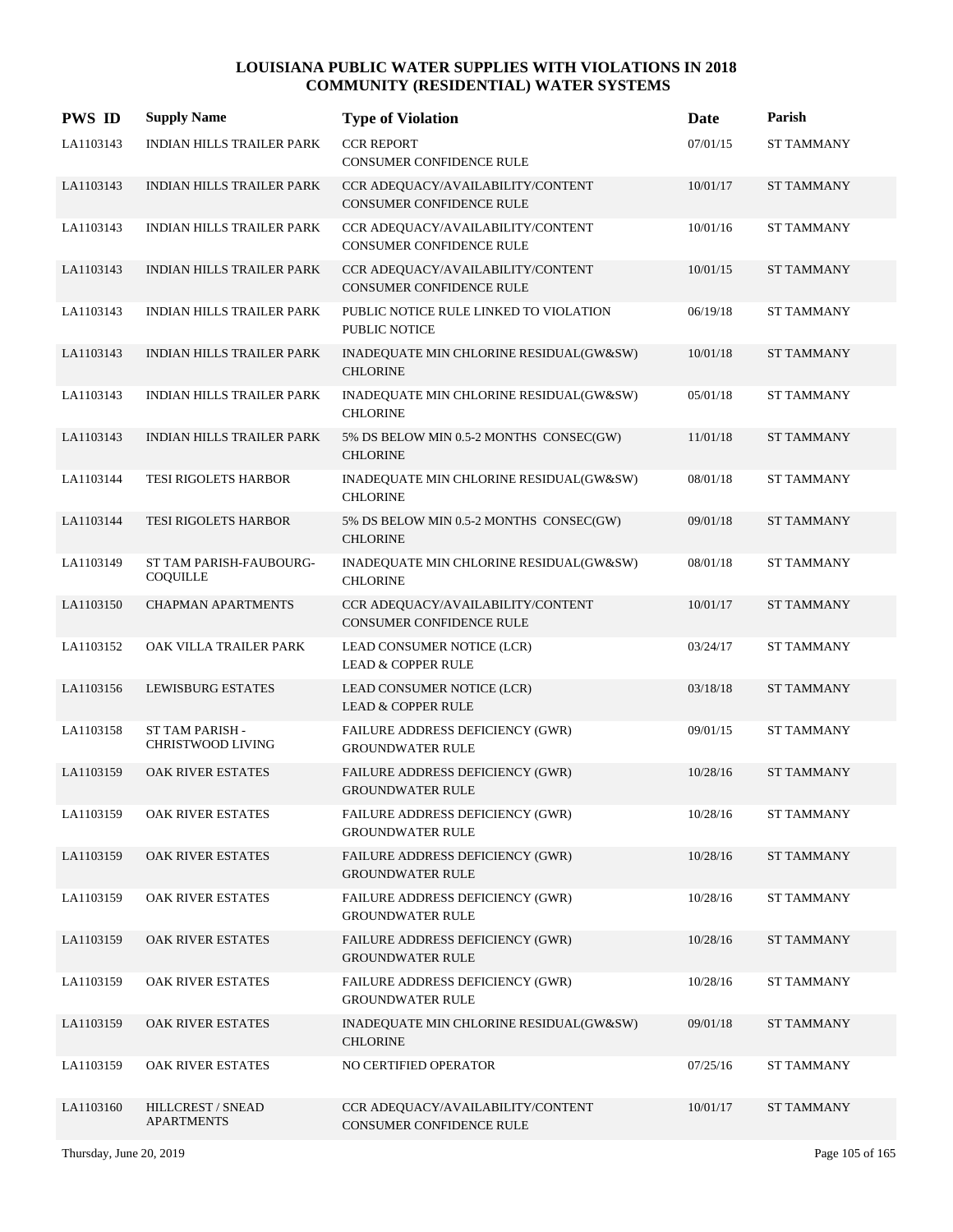| <b>PWS ID</b> | <b>Supply Name</b>                      | <b>Type of Violation</b>                                                  | Date     | Parish            |
|---------------|-----------------------------------------|---------------------------------------------------------------------------|----------|-------------------|
| LA1103174     | DREAM COURTS MOBILE<br><b>HOME PARK</b> | LEAD CONSUMER NOTICE (LCR)<br><b>LEAD &amp; COPPER RULE</b>               | 05/12/16 | <b>ST TAMMANY</b> |
| LA1103175     | <b>SAND JRV PARK</b>                    | MCL, E. COLI, POS E COLI (RTCR)<br>E. COLI                                | 10/01/18 | <b>ST TAMMANY</b> |
| LA1103175     | <b>SAND JRV PARK</b>                    | MONITORING, ROUTINE (DBP), MAJOR<br><b>CHLORINE</b>                       | 07/01/18 | <b>ST TAMMANY</b> |
| LA1103175     | <b>SAND JRV PARK</b>                    | CORRECTIVE/EXPEDITED ACTIONS (RTCR)<br>REVISED TOTAL COLIFORM RULE (RTCR) | 12/06/18 | <b>ST TAMMANY</b> |
| LA1103175     | <b>SAND JRV PARK</b>                    | CORRECTIVE/EXPEDITED ACTIONS (RTCR)<br>REVISED TOTAL COLIFORM RULE (RTCR) | 12/06/18 | <b>ST TAMMANY</b> |
| LA1103175     | <b>SAND JRV PARK</b>                    | CORRECTIVE/EXPEDITED ACTIONS (RTCR)<br>REVISED TOTAL COLIFORM RULE (RTCR) | 12/06/18 | <b>ST TAMMANY</b> |
| LA1103175     | <b>SAND JRV PARK</b>                    | CORRECTIVE/EXPEDITED ACTIONS (RTCR)<br>REVISED TOTAL COLIFORM RULE (RTCR) | 12/06/18 | <b>ST TAMMANY</b> |
| LA1103175     | <b>SAND JRV PARK</b>                    | CORRECTIVE/EXPEDITED ACTIONS (RTCR)<br>REVISED TOTAL COLIFORM RULE (RTCR) | 12/06/18 | <b>ST TAMMANY</b> |
| LA1103175     | <b>SAND JRV PARK</b>                    | CORRECTIVE/EXPEDITED ACTIONS (RTCR)<br>REVISED TOTAL COLIFORM RULE (RTCR) | 12/06/18 | <b>ST TAMMANY</b> |
| LA1103175     | <b>SAND JRV PARK</b>                    | CORRECTIVE/EXPEDITED ACTIONS (RTCR)<br>REVISED TOTAL COLIFORM RULE (RTCR) | 12/06/18 | <b>ST TAMMANY</b> |
| LA1103175     | <b>SAND JRV PARK</b>                    | MONITORING, ROUTINE, MAJOR (RTCR)<br>REVISED TOTAL COLIFORM RULE (RTCR)   | 09/01/18 | <b>ST TAMMANY</b> |
| LA1103175     | <b>SAND JRV PARK</b>                    | FAILURE ADDRESS DEFICIENCY (GWR)<br><b>GROUNDWATER RULE</b>               | 06/02/17 | <b>ST TAMMANY</b> |
| LA1103175     | <b>SAND JRV PARK</b>                    | FAILURE ADDRESS DEFICIENCY (GWR)<br><b>GROUNDWATER RULE</b>               | 06/02/17 | <b>ST TAMMANY</b> |
| LA1103175     | <b>SAND JRV PARK</b>                    | FAILURE ADDRESS DEFICIENCY (GWR)<br><b>GROUNDWATER RULE</b>               | 10/24/11 | <b>ST TAMMANY</b> |
| LA1103175     | S AND J RV PARK                         | FOLLOW-UP OR ROUTINE TAP M/R (LCR)<br><b>LEAD &amp; COPPER RULE</b>       | 07/01/18 | <b>ST TAMMANY</b> |
| LA1103175     | <b>SAND JRV PARK</b>                    | FOLLOW-UP OR ROUTINE TAP M/R (LCR)<br><b>LEAD &amp; COPPER RULE</b>       | 01/01/18 | <b>ST TAMMANY</b> |
| LA1103175     | <b>S AND J RV PARK</b>                  | FOLLOW-UP OR ROUTINE TAP M/R (LCR)<br><b>LEAD &amp; COPPER RULE</b>       | 07/01/17 | <b>ST TAMMANY</b> |
| LA1103175     | S AND J RV PARK                         | FOLLOW-UP OR ROUTINE TAP M/R (LCR)<br><b>LEAD &amp; COPPER RULE</b>       | 01/01/17 | <b>ST TAMMANY</b> |
| LA1103175     | <b>SAND JRV PARK</b>                    | <b>CCR REPORT</b><br>CONSUMER CONFIDENCE RULE                             | 07/01/18 | <b>ST TAMMANY</b> |
| LA1103175     | <b>SAND JRV PARK</b>                    | <b>CCR REPORT</b><br>CONSUMER CONFIDENCE RULE                             | 07/01/17 | <b>ST TAMMANY</b> |
| LA1103175     | <b>SAND JRV PARK</b>                    | <b>CCR REPORT</b><br>CONSUMER CONFIDENCE RULE                             | 07/01/16 | <b>ST TAMMANY</b> |
| LA1103175     | <b>SAND JRV PARK</b>                    | <b>CCR REPORT</b><br>CONSUMER CONFIDENCE RULE                             | 07/01/15 | <b>ST TAMMANY</b> |
| LA1103175     | <b>SAND JRV PARK</b>                    | <b>CCR REPORT</b><br>CONSUMER CONFIDENCE RULE                             | 07/01/14 | <b>ST TAMMANY</b> |
| LA1103175     | <b>SAND JRV PARK</b>                    | <b>CCR REPORT</b><br>CONSUMER CONFIDENCE RULE                             | 07/01/13 | <b>ST TAMMANY</b> |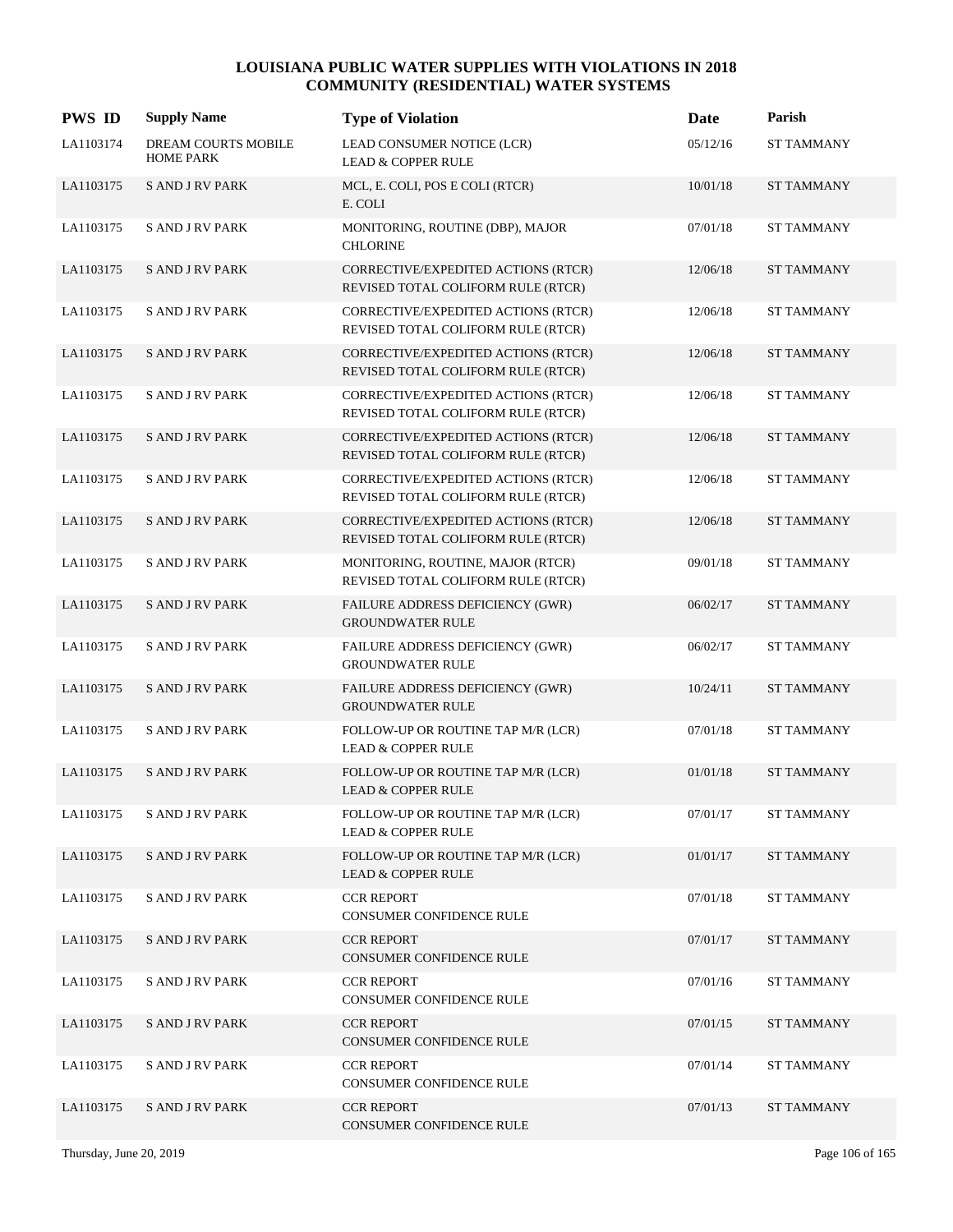| <b>PWS ID</b> | <b>Supply Name</b>     | <b>Type of Violation</b>                                             | Date     | Parish            |
|---------------|------------------------|----------------------------------------------------------------------|----------|-------------------|
| LA1103175     | <b>S AND J RV PARK</b> | CCR ADEQUACY/AVAILABILITY/CONTENT<br>CONSUMER CONFIDENCE RULE        | 10/01/17 | <b>ST TAMMANY</b> |
| LA1103175     | <b>SAND JRV PARK</b>   | CCR ADEQUACY/AVAILABILITY/CONTENT<br><b>CONSUMER CONFIDENCE RULE</b> | 10/01/16 | <b>ST TAMMANY</b> |
| LA1103175     | <b>SAND JRV PARK</b>   | CCR ADEQUACY/AVAILABILITY/CONTENT<br>CONSUMER CONFIDENCE RULE        | 10/01/15 | <b>ST TAMMANY</b> |
| LA1103175     | <b>SAND JRV PARK</b>   | CCR ADEQUACY/AVAILABILITY/CONTENT<br>CONSUMER CONFIDENCE RULE        | 10/01/14 | <b>ST TAMMANY</b> |
| LA1103175     | <b>S AND J RV PARK</b> | CCR ADEQUACY/AVAILABILITY/CONTENT<br>CONSUMER CONFIDENCE RULE        | 10/01/13 | <b>ST TAMMANY</b> |
| LA1103175     | <b>SAND JRV PARK</b>   | PUBLIC NOTICE RULE LINKED TO VIOLATION<br><b>PUBLIC NOTICE</b>       | 11/05/18 | <b>ST TAMMANY</b> |
| LA1103175     | <b>SAND JRV PARK</b>   | PUBLIC NOTICE RULE LINKED TO VIOLATION<br><b>PUBLIC NOTICE</b>       | 05/13/18 | <b>ST TAMMANY</b> |
| LA1103175     | <b>SAND JRV PARK</b>   | PUBLIC NOTICE RULE LINKED TO VIOLATION<br><b>PUBLIC NOTICE</b>       | 12/11/17 | <b>ST TAMMANY</b> |
| LA1103175     | <b>SAND JRV PARK</b>   | PUBLIC NOTICE RULE LINKED TO VIOLATION<br>PUBLIC NOTICE              | 05/30/17 | <b>ST TAMMANY</b> |
| LA1103175     | <b>SAND JRV PARK</b>   | PUBLIC NOTICE RULE LINKED TO VIOLATION<br>PUBLIC NOTICE              | 07/31/16 | <b>ST TAMMANY</b> |
| LA1103175     | <b>S AND J RV PARK</b> | PUBLIC NOTICE RULE LINKED TO VIOLATION<br>PUBLIC NOTICE              | 07/25/16 | <b>ST TAMMANY</b> |
| LA1103175     | <b>SAND JRV PARK</b>   | PUBLIC NOTICE RULE LINKED TO VIOLATION<br><b>PUBLIC NOTICE</b>       | 06/20/16 | <b>ST TAMMANY</b> |
| LA1103175     | <b>S AND J RV PARK</b> | PUBLIC NOTICE RULE LINKED TO VIOLATION<br>PUBLIC NOTICE              | 06/20/16 | ST TAMMANY        |
| LA1103175     | <b>SAND JRV PARK</b>   | PUBLIC NOTICE RULE LINKED TO VIOLATION<br><b>PUBLIC NOTICE</b>       | 06/08/16 | <b>ST TAMMANY</b> |
| LA1103175     | <b>S AND J RV PARK</b> | PUBLIC NOTICE RULE LINKED TO VIOLATION<br>PUBLIC NOTICE              | 05/24/16 | <b>ST TAMMANY</b> |
| LA1103175     | <b>S AND J RV PARK</b> | PUBLIC NOTICE RULE LINKED TO VIOLATION<br><b>PUBLIC NOTICE</b>       | 05/08/16 | <b>ST TAMMANY</b> |
| LA1103175     | <b>SAND JRV PARK</b>   | PUBLIC NOTICE RULE LINKED TO VIOLATION<br>PUBLIC NOTICE              | 04/29/16 | <b>ST TAMMANY</b> |
| LA1103175     | <b>SAND JRV PARK</b>   | PUBLIC NOTICE RULE LINKED TO VIOLATION<br><b>PUBLIC NOTICE</b>       | 04/20/16 | <b>ST TAMMANY</b> |
| LA1103175     | <b>SAND JRV PARK</b>   | PUBLIC NOTICE RULE LINKED TO VIOLATION<br>PUBLIC NOTICE              | 03/20/16 | ST TAMMANY        |
| LA1103175     | <b>SAND JRV PARK</b>   | PUBLIC NOTICE RULE LINKED TO VIOLATION<br>PUBLIC NOTICE              | 03/20/16 | ST TAMMANY        |
| LA1103175     | <b>SAND JRV PARK</b>   | PUBLIC NOTICE RULE LINKED TO VIOLATION<br>PUBLIC NOTICE              | 03/20/16 | <b>ST TAMMANY</b> |
| LA1103175     | <b>SAND JRV PARK</b>   | PUBLIC NOTICE RULE LINKED TO VIOLATION<br>PUBLIC NOTICE              | 03/20/16 | <b>ST TAMMANY</b> |
| LA1103175     | <b>SAND JRV PARK</b>   | PUBLIC NOTICE RULE LINKED TO VIOLATION<br>PUBLIC NOTICE              | 03/20/16 | ST TAMMANY        |
| LA1103175     | <b>SAND JRV PARK</b>   | PUBLIC NOTICE RULE LINKED TO VIOLATION<br>PUBLIC NOTICE              | 03/20/16 | ST TAMMANY        |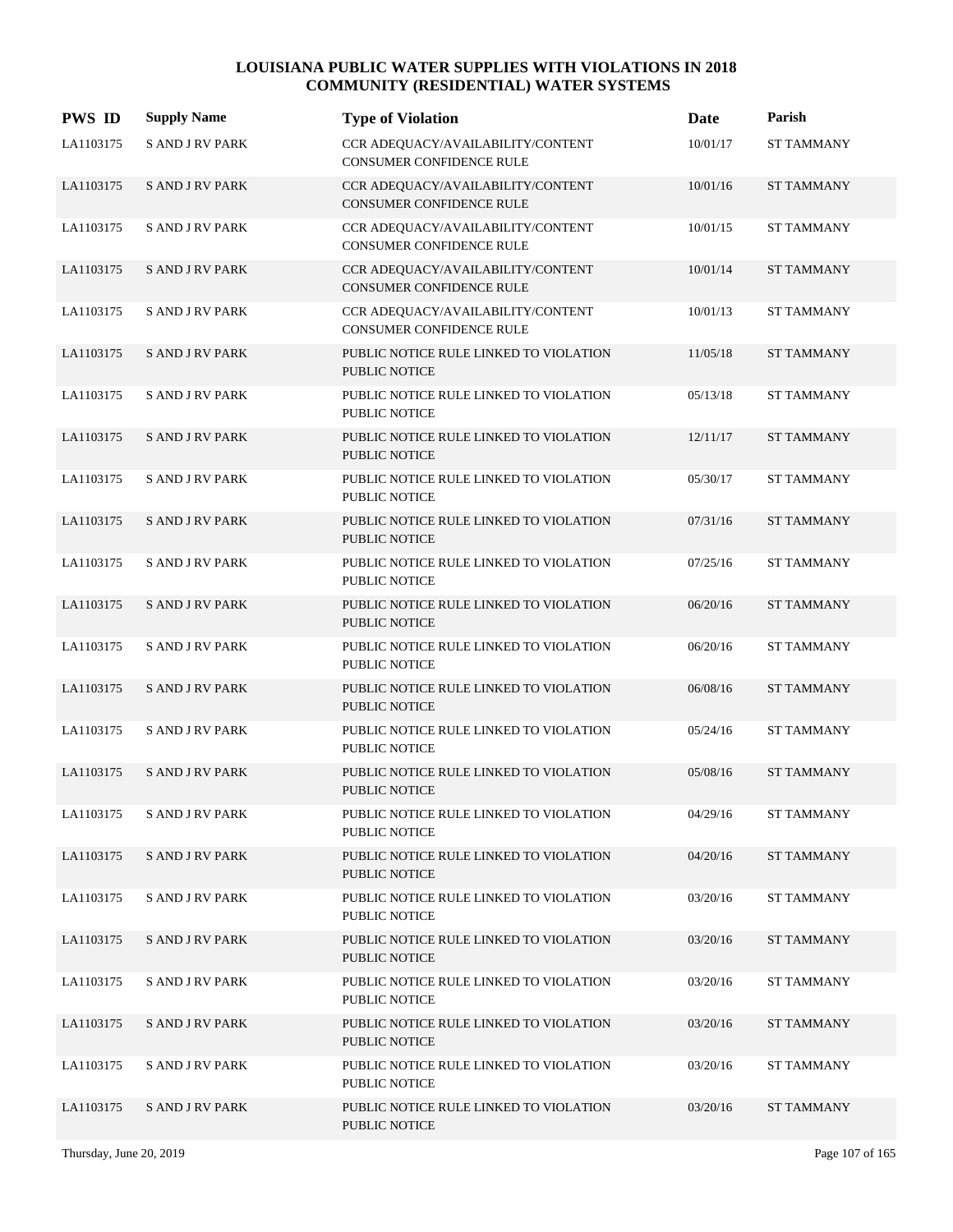| <b>PWS ID</b> | <b>Supply Name</b>     | <b>Type of Violation</b>                                       | Date     | Parish            |
|---------------|------------------------|----------------------------------------------------------------|----------|-------------------|
| LA1103175     | <b>S AND J RV PARK</b> | PUBLIC NOTICE RULE LINKED TO VIOLATION<br><b>PUBLIC NOTICE</b> | 03/20/16 | <b>ST TAMMANY</b> |
| LA1103175     | <b>SAND JRV PARK</b>   | PUBLIC NOTICE RULE LINKED TO VIOLATION<br><b>PUBLIC NOTICE</b> | 03/20/16 | <b>ST TAMMANY</b> |
| LA1103175     | <b>SAND JRV PARK</b>   | PUBLIC NOTICE RULE LINKED TO VIOLATION<br><b>PUBLIC NOTICE</b> | 03/20/16 | <b>ST TAMMANY</b> |
| LA1103175     | <b>SAND JRV PARK</b>   | PUBLIC NOTICE RULE LINKED TO VIOLATION<br><b>PUBLIC NOTICE</b> | 03/20/16 | <b>ST TAMMANY</b> |
| LA1103175     | <b>SAND JRV PARK</b>   | PUBLIC NOTICE RULE LINKED TO VIOLATION<br><b>PUBLIC NOTICE</b> | 03/20/16 | <b>ST TAMMANY</b> |
| LA1103175     | <b>SAND JRV PARK</b>   | PUBLIC NOTICE RULE LINKED TO VIOLATION<br><b>PUBLIC NOTICE</b> | 02/21/16 | <b>ST TAMMANY</b> |
| LA1103175     | <b>S AND J RV PARK</b> | PUBLIC NOTICE RULE LINKED TO VIOLATION<br><b>PUBLIC NOTICE</b> | 02/16/16 | <b>ST TAMMANY</b> |
| LA1103175     | <b>SAND JRV PARK</b>   | PUBLIC NOTICE RULE LINKED TO VIOLATION<br><b>PUBLIC NOTICE</b> | 01/11/16 | <b>ST TAMMANY</b> |
| LA1103175     | <b>SAND JRV PARK</b>   | PUBLIC NOTICE RULE LINKED TO VIOLATION<br><b>PUBLIC NOTICE</b> | 11/05/15 | <b>ST TAMMANY</b> |
| LA1103175     | <b>SAND JRV PARK</b>   | PUBLIC NOTICE RULE LINKED TO VIOLATION<br><b>PUBLIC NOTICE</b> | 10/13/15 | <b>ST TAMMANY</b> |
| LA1103175     | <b>SAND JRV PARK</b>   | PUBLIC NOTICE RULE LINKED TO VIOLATION<br>PUBLIC NOTICE        | 09/26/15 | <b>ST TAMMANY</b> |
| LA1103175     | <b>SAND JRV PARK</b>   | PUBLIC NOTICE RULE LINKED TO VIOLATION<br><b>PUBLIC NOTICE</b> | 09/16/15 | <b>ST TAMMANY</b> |
| LA1103175     | <b>S AND J RV PARK</b> | PUBLIC NOTICE RULE LINKED TO VIOLATION<br><b>PUBLIC NOTICE</b> | 08/11/15 | <b>ST TAMMANY</b> |
| LA1103175     | <b>SAND JRV PARK</b>   | PUBLIC NOTICE RULE LINKED TO VIOLATION<br><b>PUBLIC NOTICE</b> | 07/25/15 | <b>ST TAMMANY</b> |
| LA1103175     | <b>SAND JRV PARK</b>   | PUBLIC NOTICE RULE LINKED TO VIOLATION<br>PUBLIC NOTICE        | 07/10/15 | <b>ST TAMMANY</b> |
| LA1103175     | <b>SAND JRV PARK</b>   | PUBLIC NOTICE RULE LINKED TO VIOLATION<br>PUBLIC NOTICE        | 06/10/15 | <b>ST TAMMANY</b> |
| LA1103175     | <b>SAND JRV PARK</b>   | PUBLIC NOTICE RULE LINKED TO VIOLATION<br>PUBLIC NOTICE        | 05/14/15 | <b>ST TAMMANY</b> |
| LA1103175     | <b>SAND JRV PARK</b>   | PUBLIC NOTICE RULE LINKED TO VIOLATION<br><b>PUBLIC NOTICE</b> | 05/08/15 | <b>ST TAMMANY</b> |
| LA1103175     | <b>SAND JRV PARK</b>   | PUBLIC NOTICE RULE LINKED TO VIOLATION<br><b>PUBLIC NOTICE</b> | 04/15/15 | <b>ST TAMMANY</b> |
| LA1103175     | <b>SAND JRV PARK</b>   | PUBLIC NOTICE RULE LINKED TO VIOLATION<br>PUBLIC NOTICE        | 03/09/15 | <b>ST TAMMANY</b> |
| LA1103175     | <b>SAND JRV PARK</b>   | PUBLIC NOTICE RULE LINKED TO VIOLATION<br>PUBLIC NOTICE        | 02/11/15 | <b>ST TAMMANY</b> |
| LA1103175     | <b>SAND JRV PARK</b>   | PUBLIC NOTICE RULE LINKED TO VIOLATION<br>PUBLIC NOTICE        | 02/09/15 | <b>ST TAMMANY</b> |
| LA1103175     | <b>SAND JRV PARK</b>   | PUBLIC NOTICE RULE LINKED TO VIOLATION<br>PUBLIC NOTICE        | 01/08/15 | <b>ST TAMMANY</b> |
| LA1103175     | <b>SAND JRV PARK</b>   | PUBLIC NOTICE RULE LINKED TO VIOLATION<br>PUBLIC NOTICE        | 12/09/14 | ST TAMMANY        |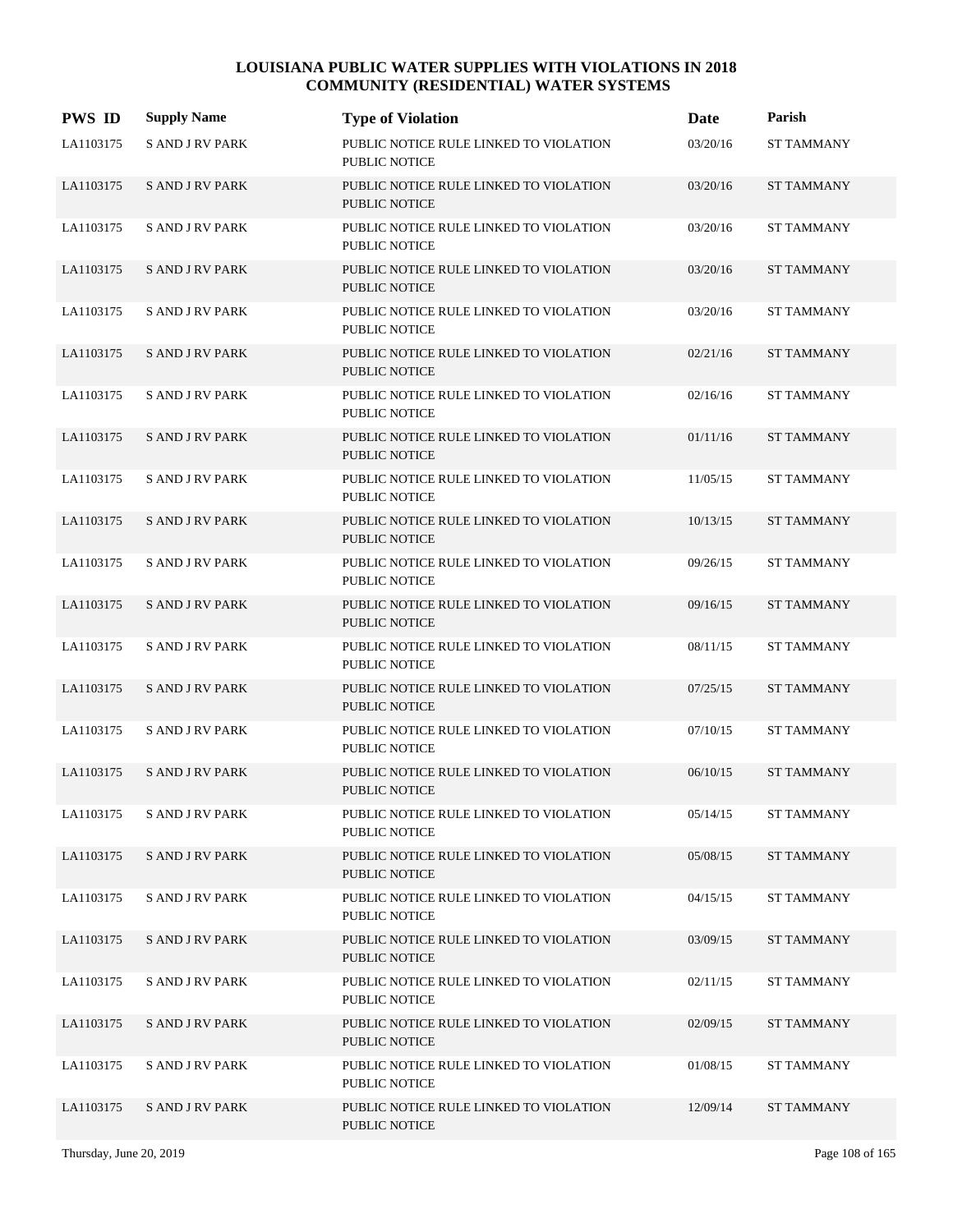| <b>PWS ID</b> | <b>Supply Name</b>     | <b>Type of Violation</b>                                       | Date     | Parish            |
|---------------|------------------------|----------------------------------------------------------------|----------|-------------------|
| LA1103175     | <b>S AND J RV PARK</b> | PUBLIC NOTICE RULE LINKED TO VIOLATION<br><b>PUBLIC NOTICE</b> | 12/02/14 | <b>ST TAMMANY</b> |
| LA1103175     | <b>SAND JRV PARK</b>   | PUBLIC NOTICE RULE LINKED TO VIOLATION<br><b>PUBLIC NOTICE</b> | 10/08/14 | <b>ST TAMMANY</b> |
| LA1103175     | <b>SAND JRV PARK</b>   | PUBLIC NOTICE RULE LINKED TO VIOLATION<br>PUBLIC NOTICE        | 09/22/14 | <b>ST TAMMANY</b> |
| LA1103175     | <b>SAND JRV PARK</b>   | PUBLIC NOTICE RULE LINKED TO VIOLATION<br><b>PUBLIC NOTICE</b> | 09/05/14 | <b>ST TAMMANY</b> |
| LA1103175     | <b>SAND JRV PARK</b>   | PUBLIC NOTICE RULE LINKED TO VIOLATION<br><b>PUBLIC NOTICE</b> | 07/11/14 | <b>ST TAMMANY</b> |
| LA1103175     | <b>SAND JRV PARK</b>   | PUBLIC NOTICE RULE LINKED TO VIOLATION<br><b>PUBLIC NOTICE</b> | 06/10/14 | <b>ST TAMMANY</b> |
| LA1103175     | <b>SAND JRV PARK</b>   | PUBLIC NOTICE RULE LINKED TO VIOLATION<br><b>PUBLIC NOTICE</b> | 05/12/14 | <b>ST TAMMANY</b> |
| LA1103175     | <b>SAND JRV PARK</b>   | PUBLIC NOTICE RULE LINKED TO VIOLATION<br><b>PUBLIC NOTICE</b> | 04/23/14 | <b>ST TAMMANY</b> |
| LA1103175     | <b>SAND JRV PARK</b>   | PUBLIC NOTICE RULE LINKED TO VIOLATION<br><b>PUBLIC NOTICE</b> | 04/10/14 | <b>ST TAMMANY</b> |
| LA1103175     | <b>SAND JRV PARK</b>   | PUBLIC NOTICE RULE LINKED TO VIOLATION<br><b>PUBLIC NOTICE</b> | 03/07/14 | <b>ST TAMMANY</b> |
| LA1103175     | S AND J RV PARK        | PUBLIC NOTICE RULE LINKED TO VIOLATION<br>PUBLIC NOTICE        | 02/06/14 | <b>ST TAMMANY</b> |
| LA1103175     | <b>SAND JRV PARK</b>   | PUBLIC NOTICE RULE LINKED TO VIOLATION<br>PUBLIC NOTICE        | 01/28/14 | <b>ST TAMMANY</b> |
| LA1103175     | <b>S AND J RV PARK</b> | PUBLIC NOTICE RULE LINKED TO VIOLATION<br>PUBLIC NOTICE        | 01/08/14 | <b>ST TAMMANY</b> |
| LA1103175     | <b>SAND JRV PARK</b>   | PUBLIC NOTICE RULE LINKED TO VIOLATION<br><b>PUBLIC NOTICE</b> | 12/10/13 | <b>ST TAMMANY</b> |
| LA1103175     | S AND J RV PARK        | PUBLIC NOTICE RULE LINKED TO VIOLATION<br><b>PUBLIC NOTICE</b> | 11/19/13 | <b>ST TAMMANY</b> |
| LA1103175     | <b>SAND JRV PARK</b>   | PUBLIC NOTICE RULE LINKED TO VIOLATION<br>PUBLIC NOTICE        | 11/13/13 | <b>ST TAMMANY</b> |
| LA1103175     | S AND J RV PARK        | PUBLIC NOTICE RULE LINKED TO VIOLATION<br>PUBLIC NOTICE        | 10/11/13 | <b>ST TAMMANY</b> |
| LA1103175     | <b>SAND JRV PARK</b>   | PUBLIC NOTICE RULE LINKED TO VIOLATION<br>PUBLIC NOTICE        | 09/09/13 | <b>ST TAMMANY</b> |
| LA1103175     | <b>S AND J RV PARK</b> | PUBLIC NOTICE RULE LINKED TO VIOLATION<br>PUBLIC NOTICE        | 08/08/13 | <b>ST TAMMANY</b> |
| LA1103175     | <b>SAND JRV PARK</b>   | PUBLIC NOTICE RULE LINKED TO VIOLATION<br>PUBLIC NOTICE        | 07/10/13 | <b>ST TAMMANY</b> |
| LA1103175     | <b>S AND J RV PARK</b> | PUBLIC NOTICE RULE LINKED TO VIOLATION<br>PUBLIC NOTICE        | 06/06/13 | <b>ST TAMMANY</b> |
| LA1103175     | <b>S AND J RV PARK</b> | PUBLIC NOTICE RULE LINKED TO VIOLATION<br>PUBLIC NOTICE        | 05/10/13 | <b>ST TAMMANY</b> |
| LA1103175     | <b>SAND JRV PARK</b>   | PUBLIC NOTICE RULE LINKED TO VIOLATION<br>PUBLIC NOTICE        | 05/09/13 | <b>ST TAMMANY</b> |
| LA1103175     | <b>SAND JRV PARK</b>   | PUBLIC NOTICE RULE LINKED TO VIOLATION<br>PUBLIC NOTICE        | 11/12/12 | <b>ST TAMMANY</b> |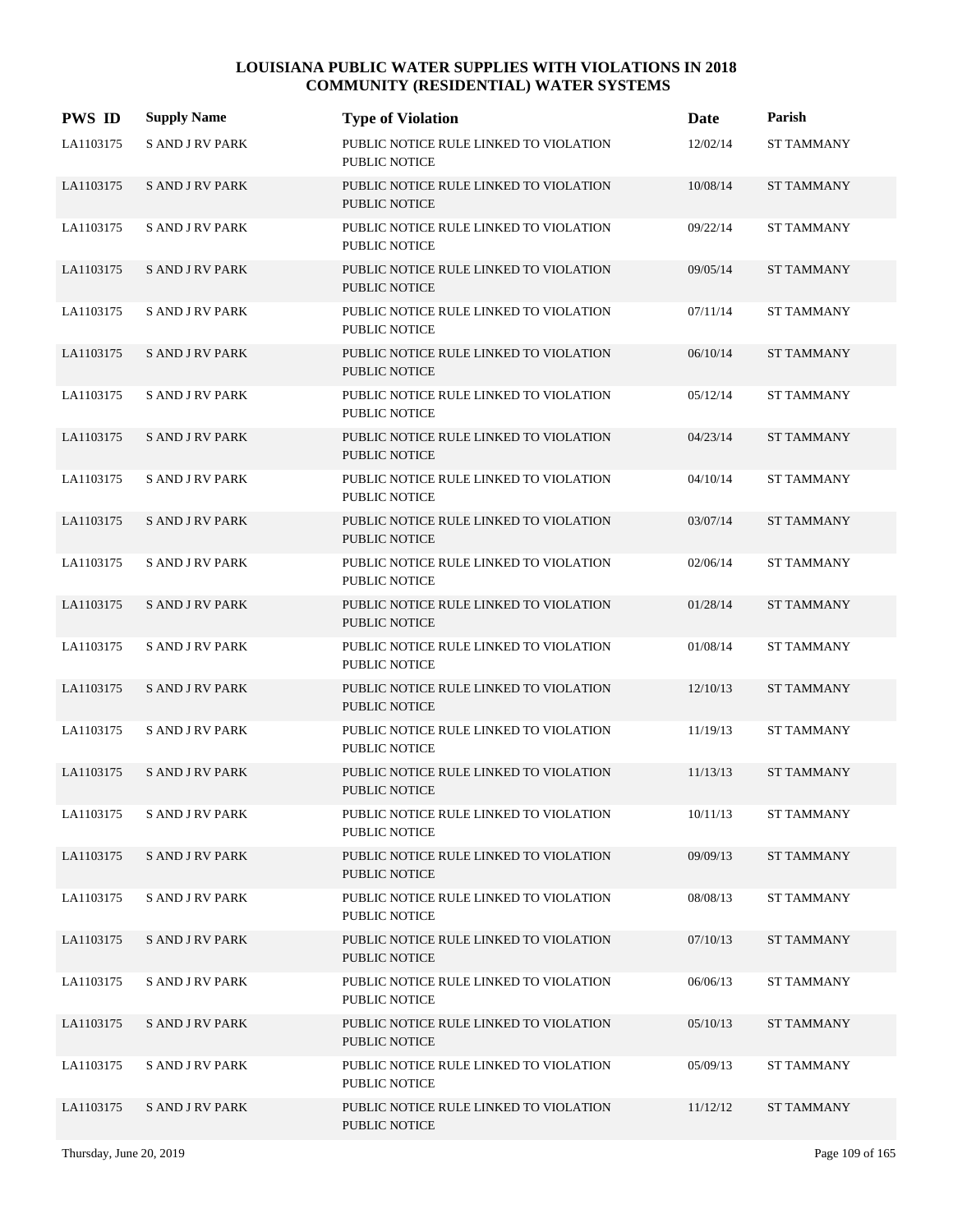| <b>PWS ID</b> | <b>Supply Name</b>                    | <b>Type of Violation</b>                                             | Date       | Parish            |
|---------------|---------------------------------------|----------------------------------------------------------------------|------------|-------------------|
| LA1103175     | <b>S AND J RV PARK</b>                | PUBLIC NOTICE RULE LINKED TO VIOLATION<br><b>PUBLIC NOTICE</b>       | 06/10/12   | <b>ST TAMMANY</b> |
| LA1103175     | <b>SAND JRV PARK</b>                  | PUBLIC NOTICE RULE LINKED TO VIOLATION<br><b>PUBLIC NOTICE</b>       | 05/31/12   | <b>ST TAMMANY</b> |
| LA1103175     | <b>SAND JRV PARK</b>                  | INADEQUATE MIN CHLORINE RESIDUAL(GW&SW)<br><b>CHLORINE</b>           | $10/01/18$ | <b>ST TAMMANY</b> |
| LA1103175     | <b>SAND JRV PARK</b>                  | INADEQUATE MIN CHLORINE RESIDUAL(GW&SW)<br><b>CHLORINE</b>           | 08/01/18   | <b>ST TAMMANY</b> |
| LA1103175     | <b>SAND JRV PARK</b>                  | FAILURE TO SUBMIT MONITORING PLAN<br>TOTAL COLIFORM RULE             | 01/01/14   | <b>ST TAMMANY</b> |
| LA1103175     | <b>SAND JRV PARK</b>                  | NO CERTIFIED OPERATOR                                                | 10/23/18   | <b>ST TAMMANY</b> |
| LA1103175     | <b>SAND JRV PARK</b>                  | NO CERTIFIED OPERATOR                                                | 10/23/18   | <b>ST TAMMANY</b> |
| LA1103176     | MADISONVILLE ON THE LAKE              | INADEQUATE MIN CHLORINE RESIDUAL(GW&SW)<br><b>CHLORINE</b>           | 08/01/18   | <b>ST TAMMANY</b> |
| LA1103176     | MADISONVILLE ON THE LAKE              | INADEQUATE MIN CHLORINE RESIDUAL(GW&SW)<br><b>CHLORINE</b>           | 06/01/18   | <b>ST TAMMANY</b> |
| LA1103178     | BEVERLY HEIGHTS MANOR                 | <b>CCR REPORT</b><br><b>CONSUMER CONFIDENCE RULE</b>                 | 07/01/18   | <b>ST TAMMANY</b> |
| LA1103178     | BEVERLY HEIGHTS MANOR                 | <b>CCR REPORT</b><br><b>CONSUMER CONFIDENCE RULE</b>                 | 07/01/17   | <b>ST TAMMANY</b> |
| LA1103178     | <b>BEVERLY HEIGHTS MANOR</b>          | CCR ADEQUACY/AVAILABILITY/CONTENT<br><b>CONSUMER CONFIDENCE RULE</b> | 10/01/17   | <b>ST TAMMANY</b> |
| LA1103193     | PILOT STREET WATER SUPPLY             | FAILURE ADDRESS DEFICIENCY (GWR)<br><b>GROUNDWATER RULE</b>          | 08/22/16   | <b>ST TAMMANY</b> |
| LA1103193     | PILOT STREET WATER SUPPLY             | FAILURE ADDRESS DEFICIENCY (GWR)<br><b>GROUNDWATER RULE</b>          | 08/22/16   | <b>ST TAMMANY</b> |
| LA1103193     | PILOT STREET WATER SUPPLY             | FAILURE ADDRESS DEFICIENCY (GWR)<br><b>GROUNDWATER RULE</b>          | 08/22/16   | <b>ST TAMMANY</b> |
| LA1103193     | PILOT STREET WATER SUPPLY             | FOLLOW-UP OR ROUTINE TAP M/R (LCR)<br><b>LEAD &amp; COPPER RULE</b>  | 10/01/17   | <b>ST TAMMANY</b> |
| LA1103193     | PILOT STREET WATER SUPPLY             | <b>CCR REPORT</b><br>CONSUMER CONFIDENCE RULE                        | 07/01/18   | <b>ST TAMMANY</b> |
| LA1103193     | PILOT STREET WATER SUPPLY             | <b>CCR REPORT</b><br>CONSUMER CONFIDENCE RULE                        | 07/01/17   | <b>ST TAMMANY</b> |
| LA1103193     | PILOT STREET WATER SUPPLY             | CCR ADEQUACY/AVAILABILITY/CONTENT<br>CONSUMER CONFIDENCE RULE        | 10/01/17   | <b>ST TAMMANY</b> |
| LA1103193     | PILOT STREET WATER SUPPLY             | PUBLIC NOTICE RULE LINKED TO VIOLATION<br>PUBLIC NOTICE              | 03/19/18   | <b>ST TAMMANY</b> |
| LA1103193     | PILOT STREET WATER SUPPLY             | PUBLIC NOTICE RULE LINKED TO VIOLATION<br>PUBLIC NOTICE              | 03/13/11   | <b>ST TAMMANY</b> |
| LA1103194     | TIMBERLAND MOBILE HOME<br><b>PARK</b> | LEAD CONSUMER NOTICE (LCR)<br><b>LEAD &amp; COPPER RULE</b>          | 11/10/18   | <b>ST TAMMANY</b> |
| LA1103194     | TIMBERLAND MOBILE HOME<br>PARK        | LEAD CONSUMER NOTICE (LCR)<br><b>LEAD &amp; COPPER RULE</b>          | 02/17/18   | <b>ST TAMMANY</b> |
| LA1103194     | TIMBERLAND MOBILE HOME<br>PARK        | INADEQUATE MIN CHLORINE RESIDUAL(GW&SW)<br><b>CHLORINE</b>           | 08/01/18   | <b>ST TAMMANY</b> |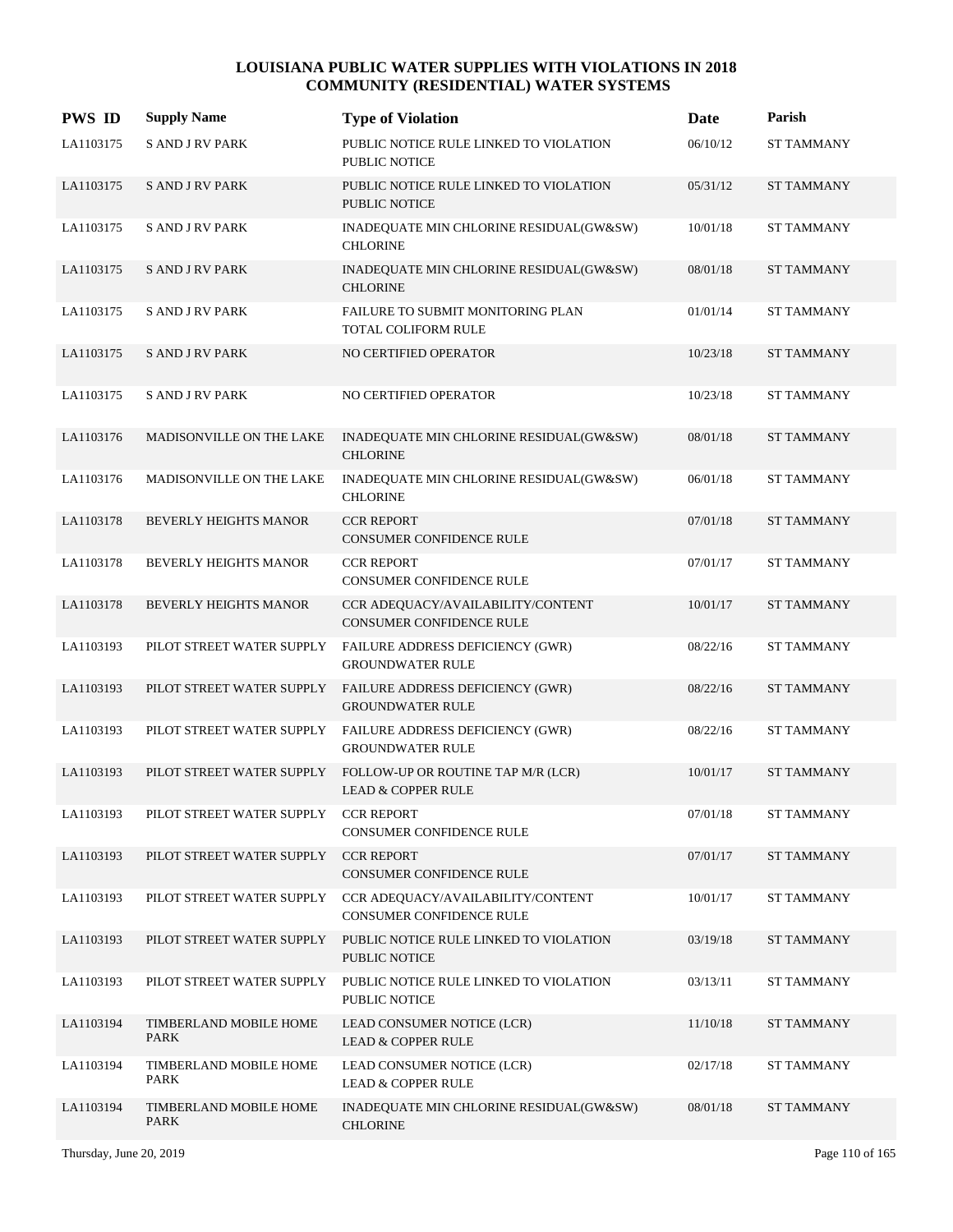| <b>PWS ID</b> | <b>Supply Name</b>                                | <b>Type of Violation</b>                                                            | Date     | Parish            |
|---------------|---------------------------------------------------|-------------------------------------------------------------------------------------|----------|-------------------|
| LA1103195     | <b>VILLAGES OF BOCAGE-</b><br><b>MADISONVILLE</b> | LEAD CONSUMER NOTICE (LCR)<br><b>LEAD &amp; COPPER RULE</b>                         | 03/18/18 | <b>ST TAMMANY</b> |
| LA1103196     | <b>WOMEN</b>                                      | ALEXANDER MILNE HOME FOR INADEQUATE MIN CHLORINE RESIDUAL(GW&SW)<br><b>CHLORINE</b> | 09/01/18 | <b>ST TAMMANY</b> |
| LA1105001     | TOWN OF AMITE WATER<br><b>SYSTEM</b>              | INADEQUATE MIN CHLORINE RESIDUAL(GW&SW)<br><b>CHLORINE</b>                          | 04/01/18 | <b>TANGIPAHOA</b> |
| LA1105003     | <b>EASTERN HEIGHTS WATER</b><br><b>WORKS</b>      | INADEQUATE MIN CHLORINE RESIDUAL(GW&SW)<br><b>CHLORINE</b>                          | 06/01/18 | <b>TANGIPAHOA</b> |
| LA1105010     | <b>FSWC - HAMMOND HEIGHTS</b>                     | INADEQUATE MIN CHLORINE RESIDUAL(GW&SW)<br><b>CHLORINE</b>                          | 06/01/18 | <b>TANGIPAHOA</b> |
| LA1105012     | <b>INDEPENDENCE WATER</b><br><b>SYSTEM</b>        | FAILURE ADDRESS DEFICIENCY (GWR)<br><b>GROUNDWATER RULE</b>                         | 01/10/12 | <b>TANGIPAHOA</b> |
| LA1105012     | <b>INDEPENDENCE WATER</b><br><b>SYSTEM</b>        | CCR ADEQUACY/AVAILABILITY/CONTENT<br><b>CONSUMER CONFIDENCE RULE</b>                | 10/01/17 | <b>TANGIPAHOA</b> |
| LA1105012     | <b>INDEPENDENCE WATER</b><br><b>SYSTEM</b>        | INADEQUATE MIN CHLORINE RESIDUAL(GW&SW)<br><b>CHLORINE</b>                          | 10/01/18 | <b>TANGIPAHOA</b> |
| LA1105014     | KENTWOOD WATER SYSTEM                             | FAILURE ADDRESS DEFICIENCY (GWR)<br><b>GROUNDWATER RULE</b>                         | 12/14/18 | <b>TANGIPAHOA</b> |
| LA1105014     | KENTWOOD WATER SYSTEM                             | FAILURE ADDRESS DEFICIENCY (GWR)<br><b>GROUNDWATER RULE</b>                         | 12/14/18 | <b>TANGIPAHOA</b> |
| LA1105022     | ROSELAND WATER SYSTEM                             | CCR ADEQUACY/AVAILABILITY/CONTENT<br><b>CONSUMER CONFIDENCE RULE</b>                | 10/01/17 | <b>TANGIPAHOA</b> |
| LA1105026     | VILLAGE OF TANGIPAHOA<br><b>WATER SYSTEM</b>      | LEVEL 1 ASSESS, MULTIPLE TC POS (RTCR)<br>REVISED TOTAL COLIFORM RULE (RTCR)        | 12/07/17 | <b>TANGIPAHOA</b> |
| LA1105026     | VILLAGE OF TANGIPAHOA<br>WATER SYSTEM             | FAILURE ADDRESS DEFICIENCY (GWR)<br><b>GROUNDWATER RULE</b>                         | 04/01/16 | <b>TANGIPAHOA</b> |
| LA1105026     | VILLAGE OF TANGIPAHOA<br><b>WATER SYSTEM</b>      | <b>FAILURE ADDRESS DEFICIENCY (GWR)</b><br><b>GROUNDWATER RULE</b>                  | 04/01/16 | <b>TANGIPAHOA</b> |
| LA1105026     | VILLAGE OF TANGIPAHOA<br><b>WATER SYSTEM</b>      | FAILURE ADDRESS DEFICIENCY (GWR)<br><b>GROUNDWATER RULE</b>                         | 03/24/15 | <b>TANGIPAHOA</b> |
| LA1105026     | VILLAGE OF TANGIPAHOA<br>WATER SYSTEM             | <b>CCR REPORT</b><br><b>CONSUMER CONFIDENCE RULE</b>                                | 07/01/18 | <b>TANGIPAHOA</b> |
| LA1105026     | VILLAGE OF TANGIPAHOA<br>WATER SYSTEM             | <b>CCR REPORT</b><br>CONSUMER CONFIDENCE RULE                                       | 07/01/17 | <b>TANGIPAHOA</b> |
| LA1105026     | VILLAGE OF TANGIPAHOA<br>WATER SYSTEM             | CCR ADEOUACY/AVAILABILITY/CONTENT<br>CONSUMER CONFIDENCE RULE                       | 10/01/17 | <b>TANGIPAHOA</b> |
| LA1105026     | VILLAGE OF TANGIPAHOA<br>WATER SYSTEM             | PUBLIC NOTICE RULE LINKED TO VIOLATION<br><b>PUBLIC NOTICE</b>                      | 09/18/18 | <b>TANGIPAHOA</b> |
| LA1105026     | VILLAGE OF TANGIPAHOA<br>WATER SYSTEM             | INADEQUATE MIN CHLORINE RESIDUAL(GW&SW)<br><b>CHLORINE</b>                          | 10/01/18 | <b>TANGIPAHOA</b> |
| LA1105026     | VILLAGE OF TANGIPAHOA<br><b>WATER SYSTEM</b>      | INADEQUATE MIN CHLORINE RESIDUAL(GW&SW)<br><b>CHLORINE</b>                          | 07/01/18 | <b>TANGIPAHOA</b> |
| LA1105026     | VILLAGE OF TANGIPAHOA<br>WATER SYSTEM             | INADEQUATE MIN CHLORINE RESIDUAL(GW&SW)<br><b>CHLORINE</b>                          | 07/01/18 | <b>TANGIPAHOA</b> |
| LA1105026     | VILLAGE OF TANGIPAHOA<br>WATER SYSTEM             | INADEQUATE MIN CHLORINE RESIDUAL(GW&SW)<br><b>CHLORINE</b>                          | 04/01/18 | <b>TANGIPAHOA</b> |
| LA1105026     | VILLAGE OF TANGIPAHOA<br>WATER SYSTEM             | INADEQUATE MIN CHLORINE RESIDUAL(GW&SW)<br><b>CHLORINE</b>                          | 02/01/18 | <b>TANGIPAHOA</b> |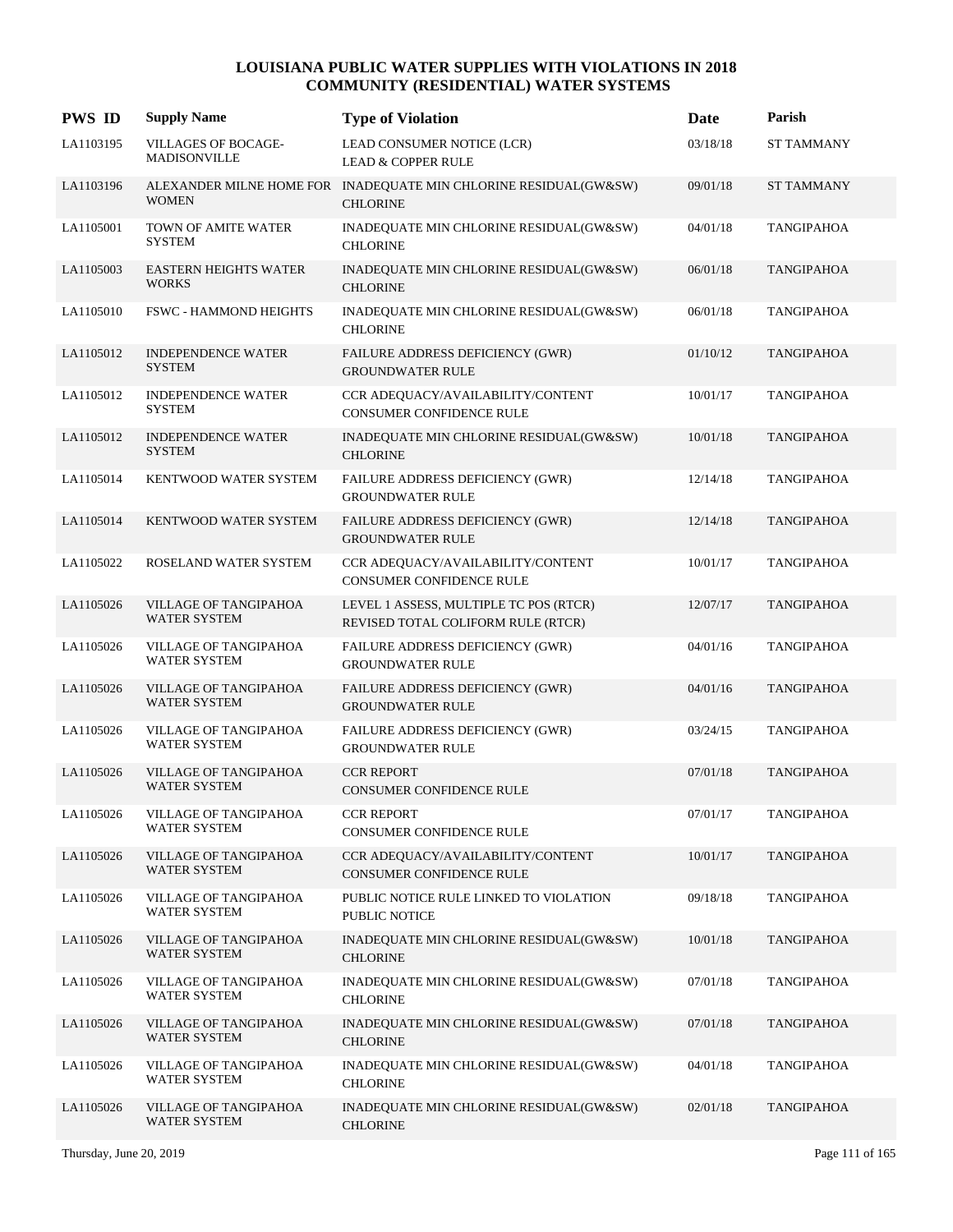| <b>PWS ID</b> | <b>Supply Name</b>                           | <b>Type of Violation</b>                                                  | Date     | Parish            |
|---------------|----------------------------------------------|---------------------------------------------------------------------------|----------|-------------------|
| LA1105026     | VILLAGE OF TANGIPAHOA<br><b>WATER SYSTEM</b> | INADEQUATE MIN CHLORINE RESIDUAL(GW&SW)<br><b>CHLORINE</b>                | 01/01/18 | <b>TANGIPAHOA</b> |
| LA1105026     | VILLAGE OF TANGIPAHOA<br><b>WATER SYSTEM</b> | 5% DS BELOW MIN 0.5-2 MONTHS CONSEC(GW)<br><b>CHLORINE</b>                | 12/01/18 | <b>TANGIPAHOA</b> |
| LA1105026     | VILLAGE OF TANGIPAHOA<br><b>WATER SYSTEM</b> | 5% DS BELOW MIN 0.5-2 MONTHS CONSEC(GW)<br><b>CHLORINE</b>                | 11/01/18 | <b>TANGIPAHOA</b> |
| LA1105026     | VILLAGE OF TANGIPAHOA<br><b>WATER SYSTEM</b> | 5% DS BELOW MIN 0.5-2 MONTHS CONSEC(GW)<br><b>CHLORINE</b>                | 08/01/18 | <b>TANGIPAHOA</b> |
| LA1105028     | <b>WESTVIEW WATER WORKS</b>                  | CCR ADEQUACY/AVAILABILITY/CONTENT<br>CONSUMER CONFIDENCE RULE             | 10/01/17 | <b>TANGIPAHOA</b> |
| LA1105045     | <b>BAYWOOD ESTATES SUBD</b>                  | <b>NO CERTIFIED OPERATOR</b>                                              | 12/14/18 | <b>TANGIPAHOA</b> |
| LA1105069     | <b>4 OAKS MHP</b>                            | LEAD CONSUMER NOTICE (LCR)<br><b>LEAD &amp; COPPER RULE</b>               | 12/13/18 | <b>TANGIPAHOA</b> |
| LA1105069     | <b>4 OAKS MHP</b>                            | INADEQUATE MIN CHLORINE RESIDUAL(GW&SW)<br><b>CHLORINE</b>                | 08/01/18 | <b>TANGIPAHOA</b> |
| LA1105078     | <b>FSWC- VELMA</b>                           | INADEQUATE MIN CHLORINE RESIDUAL(GW&SW)<br><b>CHLORINE</b>                | 06/01/18 | <b>TANGIPAHOA</b> |
| LA1105090     | <b>WOODSIDE MHP</b>                          | INITIAL/FOLLOW-UP/ROUTINE SOWT M/R (LCR)<br><b>LEAD &amp; COPPER RULE</b> | 07/01/17 | <b>TANGIPAHOA</b> |
| LA1105090     | <b>WOODSIDE MHP</b>                          | LEAD CONSUMER NOTICE (LCR)<br><b>LEAD &amp; COPPER RULE</b>               | 05/24/18 | <b>TANGIPAHOA</b> |
| LA1105090     | <b>WOODSIDE MHP</b>                          | LEAD CONSUMER NOTICE (LCR)<br><b>LEAD &amp; COPPER RULE</b>               | 10/21/17 | <b>TANGIPAHOA</b> |
| LA1105090     | <b>WOODSIDE MHP</b>                          | PUBLIC NOTICE RULE LINKED TO VIOLATION<br><b>PUBLIC NOTICE</b>            | 11/04/17 | <b>TANGIPAHOA</b> |
| LA1105090     | <b>WOODSIDE MHP</b>                          | PUBLIC NOTICE RULE LINKED TO VIOLATION<br><b>PUBLIC NOTICE</b>            | 11/04/17 | <b>TANGIPAHOA</b> |
| LA1105090     | <b>WOODSIDE MHP</b>                          | PUBLIC NOTICE RULE LINKED TO VIOLATION<br><b>PUBLIC NOTICE</b>            | 10/31/17 | <b>TANGIPAHOA</b> |
| LA1107003     | NEWELLTON WATER SYSTEM                       | MCL, LRAA<br>TOTAL HALOACETIC ACIDS (HAA5)                                | 07/01/18 | <b>TENSAS</b>     |
| LA1107004     | ST JOSEPH WATER SYSTEM                       | MCL, LRAA<br><b>TTHM</b>                                                  | 10/01/18 | <b>TENSAS</b>     |
| LA1107004     | ST JOSEPH WATER SYSTEM                       | MCL, LRAA<br><b>TTHM</b>                                                  | 10/01/18 | <b>TENSAS</b>     |
| LA1107004     | ST JOSEPH WATER SYSTEM                       | MCL, LRAA<br>TTHM                                                         | 07/01/18 | <b>TENSAS</b>     |
| LA1107004     | ST JOSEPH WATER SYSTEM                       | MCL, LRAA<br><b>TTHM</b>                                                  | 07/01/18 | <b>TENSAS</b>     |
| LA1107004     | ST JOSEPH WATER SYSTEM                       | FAILURE ADDRESS DEFICIENCY (GWR)<br><b>GROUNDWATER RULE</b>               | 12/02/18 | <b>TENSAS</b>     |
| LA1107004     | ST JOSEPH WATER SYSTEM                       | FAILURE ADDRESS DEFICIENCY (GWR)<br><b>GROUNDWATER RULE</b>               | 05/02/16 | <b>TENSAS</b>     |
| LA1107004     | ST JOSEPH WATER SYSTEM                       | PUBLIC NOTICE RULE LINKED TO VIOLATION<br>PUBLIC NOTICE                   | 09/21/18 | <b>TENSAS</b>     |
| LA1107004     | ST JOSEPH WATER SYSTEM                       | INADEQUATE MIN CHLORINE RESIDUAL(GW&SW)<br><b>CHLORINE</b>                | 11/01/18 | <b>TENSAS</b>     |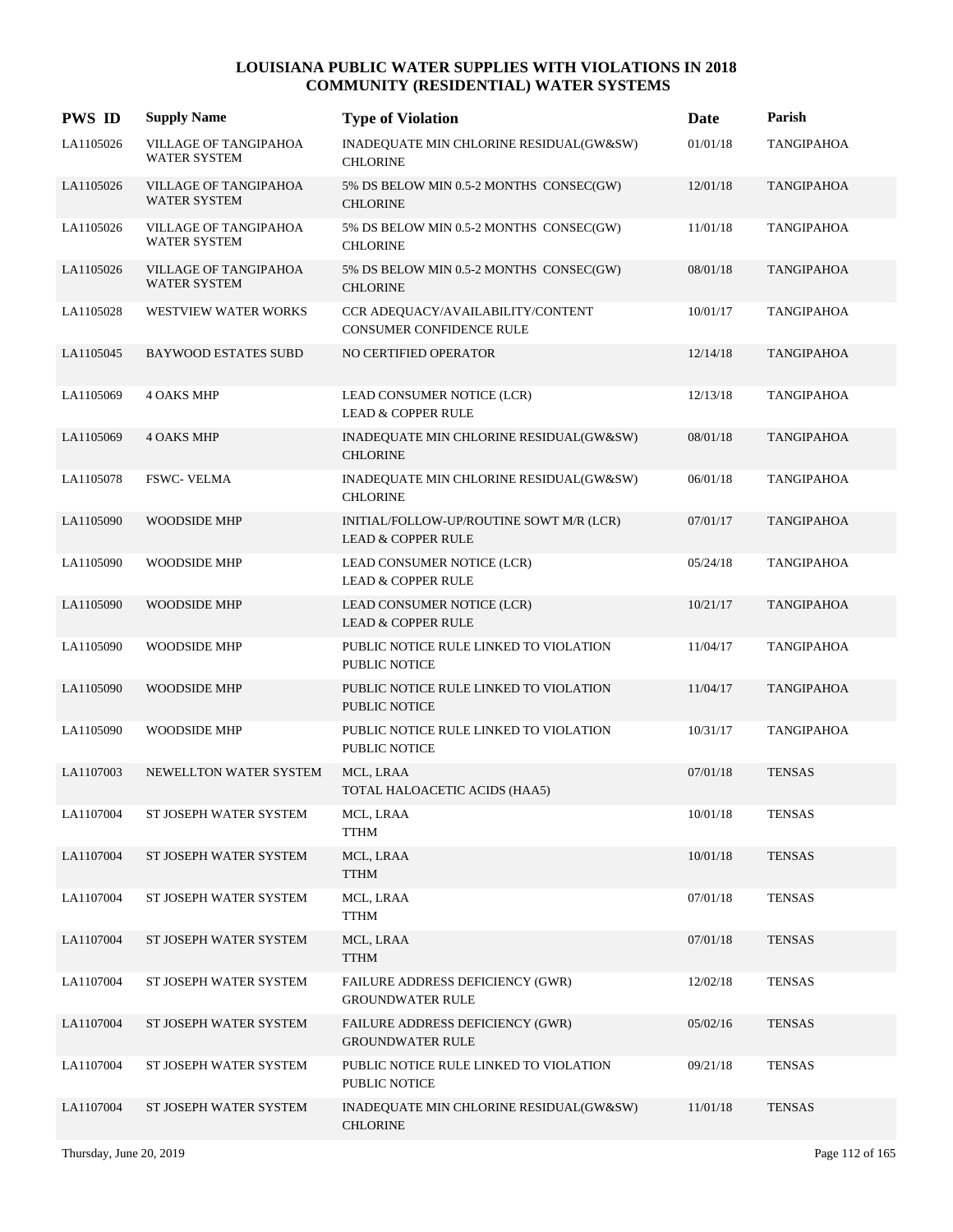| <b>PWS ID</b> | <b>Supply Name</b>                               | <b>Type of Violation</b>                                                                             | Date     | Parish            |
|---------------|--------------------------------------------------|------------------------------------------------------------------------------------------------------|----------|-------------------|
| LA1107004     | ST JOSEPH WATER SYSTEM                           | INADEQUATE MIN CHLORINE RESIDUAL(GW&SW)<br><b>CHLORINE</b>                                           | 03/01/18 | <b>TENSAS</b>     |
| LA1107004     | ST JOSEPH WATER SYSTEM                           | 5% DS BELOW MIN 0.5-2 MONTHS CONSEC(GW)<br><b>CHLORINE</b>                                           | 01/01/18 | <b>TENSAS</b>     |
| LA1107005     |                                                  | WATERPROOF WATER SYSTEM LEVEL 1 ASSESS, MULTIPLE TC POS (RTCR)<br>REVISED TOTAL COLIFORM RULE (RTCR) | 09/13/17 | <b>TENSAS</b>     |
| LA1107005     |                                                  | WATERPROOF WATER SYSTEM LEVEL 1 ASSESS, MULTIPLE TC POS (RTCR)<br>REVISED TOTAL COLIFORM RULE (RTCR) | 07/09/16 | <b>TENSAS</b>     |
| LA1107005     | WATERPROOF WATER SYSTEM CCR REPORT               | CONSUMER CONFIDENCE RULE                                                                             | 07/01/18 | <b>TENSAS</b>     |
| LA1107005     |                                                  | WATERPROOF WATER SYSTEM CCR ADEQUACY/AVAILABILITY/CONTENT<br>CONSUMER CONFIDENCE RULE                | 10/01/17 | <b>TENSAS</b>     |
| LA1107005     |                                                  | WATERPROOF WATER SYSTEM PUBLIC NOTICE RULE LINKED TO VIOLATION<br>PUBLIC NOTICE                      | 10/19/17 | <b>TENSAS</b>     |
| LA1107005     |                                                  | WATERPROOF WATER SYSTEM 5% DS BELOW MIN 0.5-2 MONTHS CONSEC(GW)<br><b>CHLORAMINE</b>                 | 06/01/18 | <b>TENSAS</b>     |
| LA1109001     | HOUMA WATER TREATMENT<br><b>SERVICE AREA</b>     | MCL, LRAA<br>TTHM                                                                                    | 01/01/18 | <b>TERREBONNE</b> |
| LA1109001     | HOUMA WATER TREATMENT<br><b>SERVICE AREA</b>     | PUBLIC NOTICE RULE LINKED TO VIOLATION<br><b>PUBLIC NOTICE</b>                                       | 04/03/18 | <b>TERREBONNE</b> |
| LA1109002     | <b>SCHRIEVER WATER</b><br>TREATMENT SERVICE AREA | MONITORING, (DBP) (CHL. DIOXIDE)<br><b>CHLORINE DIOXIDE</b>                                          | 02/01/18 | <b>TERREBONNE</b> |
| LA1111004     | DOWNSVILLE WATER SYSTEM                          | MCL, LRAA<br><b>TTHM</b>                                                                             | 10/01/18 | <b>UNION</b>      |
| LA1111004     | DOWNSVILLE WATER SYSTEM                          | MCL, LRAA<br>TTHM                                                                                    | 07/01/18 | <b>UNION</b>      |
| LA1111004     | DOWNSVILLE WATER SYSTEM                          | MCL, LRAA<br><b>TTHM</b>                                                                             | 07/01/18 | <b>UNION</b>      |
| LA1111004     | DOWNSVILLE WATER SYSTEM                          | MCL, LRAA<br><b>TTHM</b>                                                                             | 04/01/18 | <b>UNION</b>      |
| LA1111004     | DOWNSVILLE WATER SYSTEM                          | MCL, LRAA<br><b>TTHM</b>                                                                             | 04/01/18 | <b>UNION</b>      |
| LA1111004     | DOWNSVILLE WATER SYSTEM                          | MCL, LRAA<br><b>TTHM</b>                                                                             | 01/01/18 | <b>UNION</b>      |
| LA1111004     | DOWNSVILLE WATER SYSTEM                          | MCL, LRAA<br><b>TTHM</b>                                                                             | 01/01/18 | <b>UNION</b>      |
| LA1111004     | DOWNSVILLE WATER SYSTEM                          | FAILURE SUBMIT OEL REPORT FOR TTHM<br><b>TTHM</b>                                                    | 10/31/17 | <b>UNION</b>      |
| LA1111004     | DOWNSVILLE WATER SYSTEM                          | FAILURE SUBMIT OEL REPORT FOR TTHM<br><b>TTHM</b>                                                    | 07/31/17 | <b>UNION</b>      |
| LA1111004     | DOWNSVILLE WATER SYSTEM                          | FAILURE SUBMIT OEL REPORT FOR TTHM<br><b>TTHM</b>                                                    | 07/31/16 | <b>UNION</b>      |
| LA1111004     | DOWNSVILLE WATER SYSTEM                          | FAILURE SUBMIT OEL REPORT FOR TTHM<br><b>TTHM</b>                                                    | 05/01/15 | <b>UNION</b>      |
| LA1111004     | DOWNSVILLE WATER SYSTEM                          | FAILURE ADDRESS DEFICIENCY (GWR)<br><b>GROUNDWATER RULE</b>                                          | 03/02/18 | <b>UNION</b>      |
| LA1111004     | DOWNSVILLE WATER SYSTEM                          | CCR ADEQUACY/AVAILABILITY/CONTENT<br>CONSUMER CONFIDENCE RULE                                        | 10/01/17 | <b>UNION</b>      |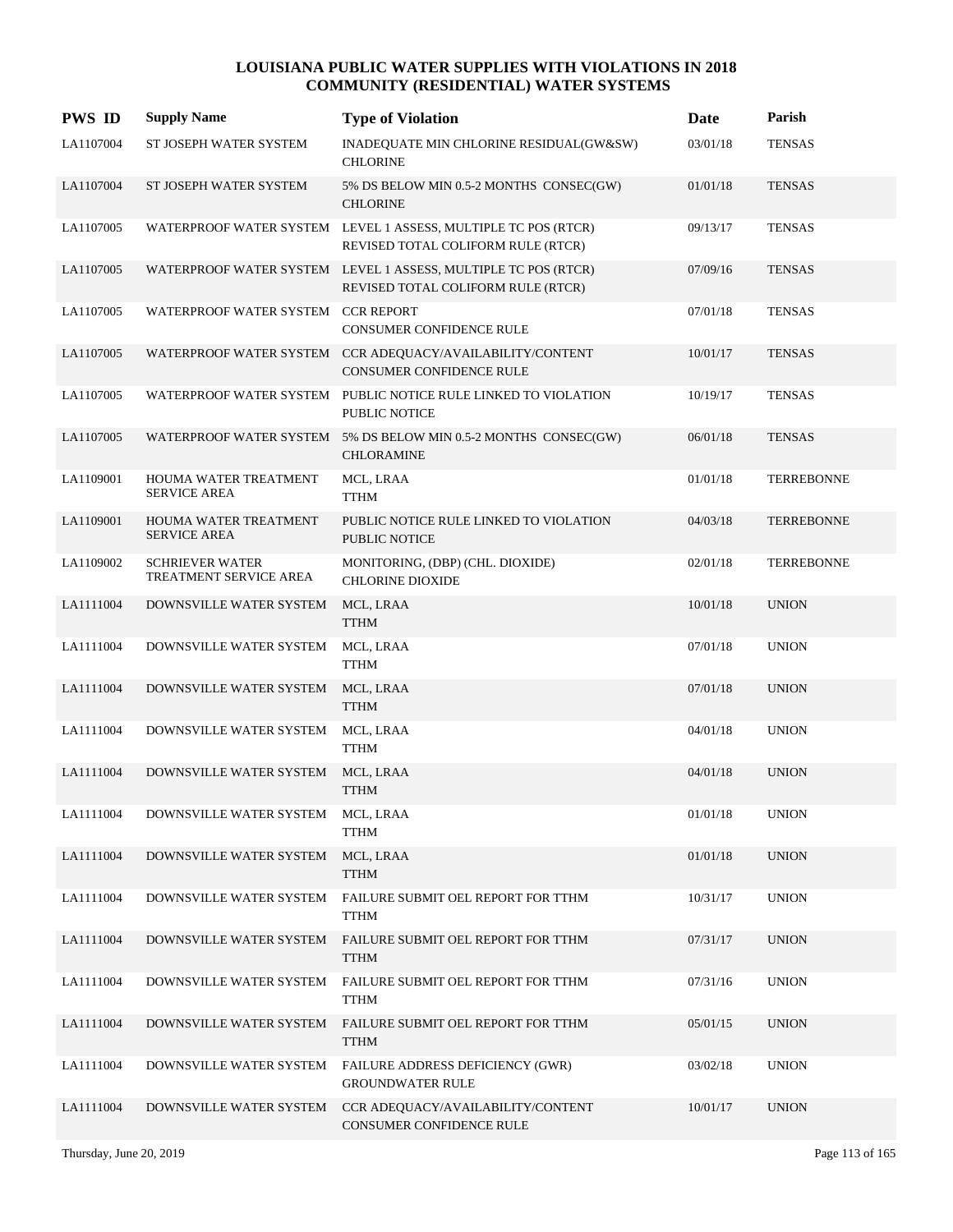| <b>PWS ID</b> | <b>Supply Name</b>                    | <b>Type of Violation</b>                                                                     | Date     | Parish       |
|---------------|---------------------------------------|----------------------------------------------------------------------------------------------|----------|--------------|
| LA1111004     | DOWNSVILLE WATER SYSTEM               | INADEQUATE MIN CHLORINE RESIDUAL(GW&SW)<br><b>CHLORINE</b>                                   | 12/01/18 | <b>UNION</b> |
| LA1111004     | DOWNSVILLE WATER SYSTEM               | INADEQUATE MIN CHLORINE RESIDUAL(GW&SW)<br><b>CHLORINE</b>                                   | 08/01/18 | <b>UNION</b> |
| LA1111004     | DOWNSVILLE WATER SYSTEM               | INADEQUATE MIN CHLORINE RESIDUAL(GW&SW)<br><b>CHLORINE</b>                                   | 06/01/18 | <b>UNION</b> |
| LA1111004     | DOWNSVILLE WATER SYSTEM               | INADEQUATE MIN CHLORINE RESIDUAL(GW&SW)<br><b>CHLORINE</b>                                   | 04/01/18 | <b>UNION</b> |
| LA1111004     | DOWNSVILLE WATER SYSTEM               | 5% DS BELOW MIN 0.5-2 MONTHS CONSEC(GW)<br><b>CHLORINE</b>                                   | 10/01/18 | <b>UNION</b> |
| LA1111004     | DOWNSVILLE WATER SYSTEM               | 5% DS BELOW MIN 0.5-2 MONTHS CONSEC(GW)<br><b>CHLORINE</b>                                   | 09/01/18 | <b>UNION</b> |
| LA1111004     | DOWNSVILLE WATER SYSTEM               | 5% DS BELOW MIN 0.5-2 MONTHS CONSEC(GW)<br><b>CHLORINE</b>                                   | 05/01/18 | <b>UNION</b> |
| LA1111005     | FARMERVILLE WATER SYSTEM MCL, LRAA    | <b>TTHM</b>                                                                                  | 10/01/18 | <b>UNION</b> |
| LA1111005     | FARMERVILLE WATER SYSTEM MCL, LRAA    | <b>TTHM</b>                                                                                  | 07/01/18 | <b>UNION</b> |
| LA1111005     | FARMERVILLE WATER SYSTEM MCL, LRAA    | <b>TTHM</b>                                                                                  | 04/01/18 | <b>UNION</b> |
| LA1111005     | FARMERVILLE WATER SYSTEM MCL, LRAA    | <b>TTHM</b>                                                                                  | 01/01/18 | <b>UNION</b> |
| LA1111005     |                                       | FARMERVILLE WATER SYSTEM INADEQUATE MIN CHLORINE RESIDUAL(GW&SW)<br><b>CHLORAMINE</b>        | 05/01/18 | <b>UNION</b> |
| LA1111008     | HOLMESVILLE WATER SYSTEM MCL, LRAA    | <b>TTHM</b>                                                                                  | 04/01/18 | <b>UNION</b> |
| LA1111008     | HOLMESVILLE WATER SYSTEM MCL, LRAA    | <b>TTHM</b>                                                                                  | 04/01/18 | <b>UNION</b> |
| LA1111008     | HOLMESVILLE WATER SYSTEM MCL, LRAA    | <b>TTHM</b>                                                                                  | 01/01/18 | <b>UNION</b> |
| LA1111008     | HOLMESVILLE WATER SYSTEM MCL, LRAA    | <b>TTHM</b>                                                                                  | 01/01/18 | <b>UNION</b> |
| LA1111008     |                                       | HOLMESVILLE WATER SYSTEM FOLLOW-UP OR ROUTINE TAP M/R (LCR)<br><b>LEAD &amp; COPPER RULE</b> | 10/01/17 | <b>UNION</b> |
| LA1111008     |                                       | HOLMESVILLE WATER SYSTEM LEAD CONSUMER NOTICE (LCR)<br><b>LEAD &amp; COPPER RULE</b>         | 12/13/18 | <b>UNION</b> |
| LA1111010     | LINVILLE-HAILE WATER<br><b>SYSTEM</b> | MCL, LRAA<br>TTHM                                                                            | 10/01/18 | <b>UNION</b> |
| LA1111010     | LINVILLE-HAILE WATER<br><b>SYSTEM</b> | MCL, LRAA<br><b>TTHM</b>                                                                     | 10/01/18 | <b>UNION</b> |
| LA1111010     | LINVILLE-HAILE WATER<br><b>SYSTEM</b> | MCL, LRAA<br>TTHM                                                                            | 07/01/18 | <b>UNION</b> |
| LA1111010     | LINVILLE-HAILE WATER<br><b>SYSTEM</b> | MCL, LRAA<br><b>TTHM</b>                                                                     | 07/01/18 | <b>UNION</b> |
| LA1111010     | LINVILLE-HAILE WATER<br><b>SYSTEM</b> | MCL, LRAA<br>TTHM                                                                            | 04/01/18 | <b>UNION</b> |
| LA1111010     | LINVILLE-HAILE WATER<br><b>SYSTEM</b> | MCL, LRAA<br><b>TTHM</b>                                                                     | 04/01/18 | <b>UNION</b> |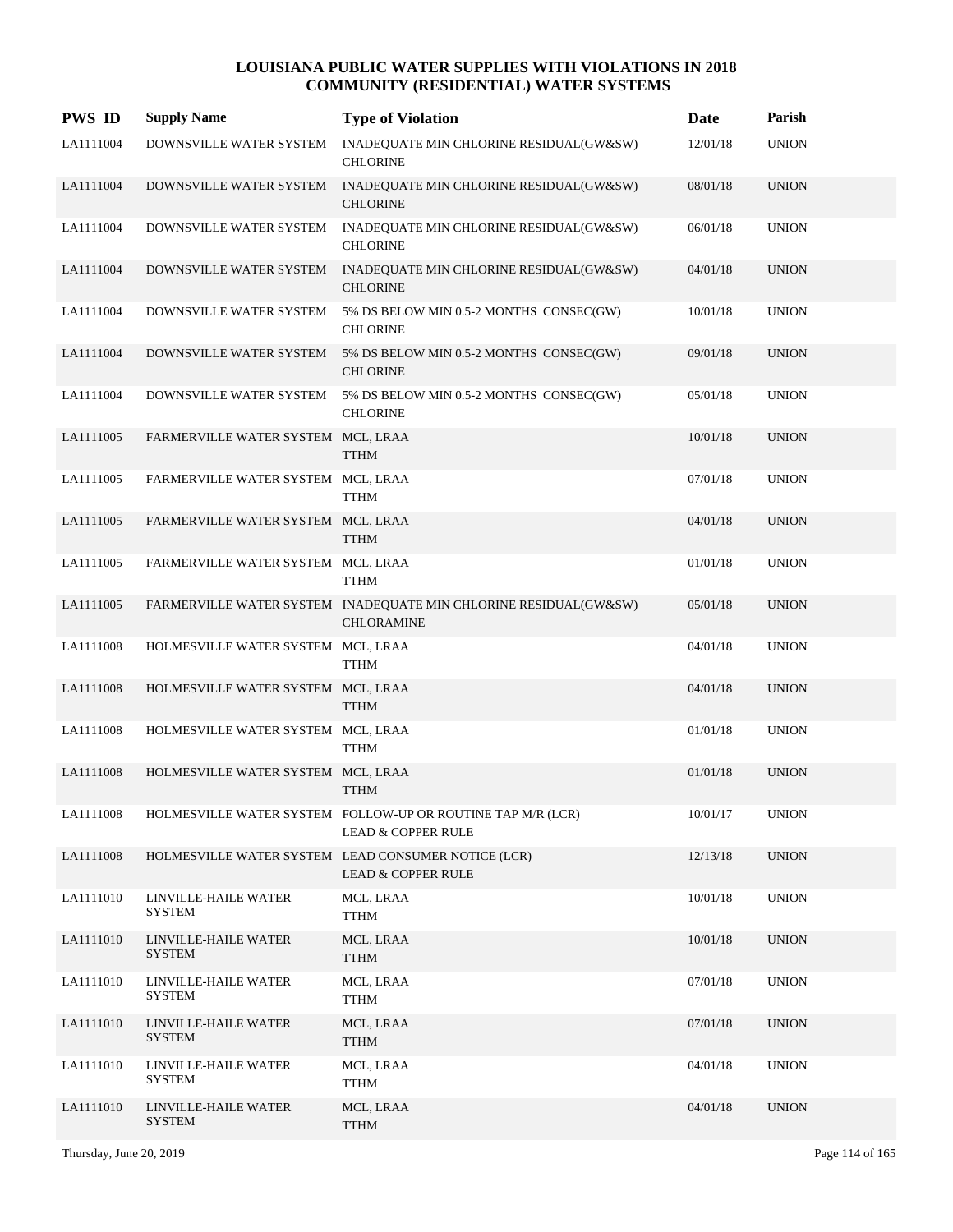| <b>PWS ID</b> | <b>Supply Name</b>                    | <b>Type of Violation</b>                                             | Date     | Parish       |
|---------------|---------------------------------------|----------------------------------------------------------------------|----------|--------------|
| LA1111010     | LINVILLE-HAILE WATER<br><b>SYSTEM</b> | MCL, LRAA<br>TTHM                                                    | 01/01/18 | <b>UNION</b> |
| LA1111010     | LINVILLE-HAILE WATER<br><b>SYSTEM</b> | MCL, LRAA<br><b>TTHM</b>                                             | 01/01/18 | <b>UNION</b> |
| LA1111010     | LINVILLE-HAILE WATER<br><b>SYSTEM</b> | FAILURE SUBMIT OEL REPORT FOR TTHM<br><b>TTHM</b>                    | 01/31/15 | <b>UNION</b> |
| LA1111010     | LINVILLE-HAILE WATER<br><b>SYSTEM</b> | CCR ADEQUACY/AVAILABILITY/CONTENT<br><b>CONSUMER CONFIDENCE RULE</b> | 10/01/17 | <b>UNION</b> |
| LA1111011     | <b>MARION WATER SYSTEM</b>            | MCL, LRAA<br>TTHM                                                    | 10/01/18 | <b>UNION</b> |
| LA1111011     | MARION WATER SYSTEM                   | MCL, LRAA<br><b>TTHM</b>                                             | 10/01/18 | <b>UNION</b> |
| LA1111011     | <b>MARION WATER SYSTEM</b>            | MCL, LRAA<br>TTHM                                                    | 07/01/18 | <b>UNION</b> |
| LA1111011     | <b>MARION WATER SYSTEM</b>            | MCL, LRAA<br><b>TTHM</b>                                             | 07/01/18 | <b>UNION</b> |
| LA1111011     | <b>MARION WATER SYSTEM</b>            | MCL, LRAA<br>TTHM                                                    | 04/01/18 | <b>UNION</b> |
| LA1111011     | MARION WATER SYSTEM                   | MCL, LRAA<br><b>TTHM</b>                                             | 04/01/18 | <b>UNION</b> |
| LA1111011     | <b>MARION WATER SYSTEM</b>            | MCL, LRAA<br><b>TTHM</b>                                             | 01/01/18 | <b>UNION</b> |
| LA1111011     | <b>MARION WATER SYSTEM</b>            | MCL, LRAA<br><b>TTHM</b>                                             | 01/01/18 | <b>UNION</b> |
| LA1111011     | <b>MARION WATER SYSTEM</b>            | INADEQUATE MIN CHLORINE RESIDUAL(GW&SW)<br><b>CHLORINE</b>           | 08/01/18 | <b>UNION</b> |
| LA1111011     | <b>MARION WATER SYSTEM</b>            | INADEQUATE MIN CHLORINE RESIDUAL(GW&SW)<br><b>CHLORINE</b>           | 05/01/18 | <b>UNION</b> |
| LA1111012     | POINT WILHITE WS                      | FAILURE SUBMIT OEL REPORT FOR TTHM<br><b>TTHM</b>                    | 05/01/17 | <b>UNION</b> |
| LA1111012     | POINT WILHITE WS                      | FAILURE ADDRESS DEFICIENCY (GWR)<br><b>GROUNDWATER RULE</b>          | 03/02/18 | <b>UNION</b> |
| LA1111012     | POINT WILHITE WS                      | LEAD CONSUMER NOTICE (LCR)<br><b>LEAD &amp; COPPER RULE</b>          | 12/29/18 | <b>UNION</b> |
| LA1111012     | POINT WILHITE WS                      | <b>CCR REPORT</b><br>CONSUMER CONFIDENCE RULE                        | 07/01/17 | <b>UNION</b> |
| LA1111012     | POINT WILHITE WS                      | CCR ADEQUACY/AVAILABILITY/CONTENT<br>CONSUMER CONFIDENCE RULE        | 10/01/17 | <b>UNION</b> |
| LA1111012     | POINT WILHITE WS                      | PUBLIC NOTICE RULE LINKED TO VIOLATION<br>PUBLIC NOTICE              | 09/14/18 | <b>UNION</b> |
| LA1111012     | POINT WILHITE WS                      | PUBLIC NOTICE RULE LINKED TO VIOLATION<br>PUBLIC NOTICE              | 03/15/14 | <b>UNION</b> |
| LA1111013     | ROCKY BRANCH WATER<br><b>SYSTEM</b>   | MCL, LRAA<br><b>TTHM</b>                                             | 10/01/18 | <b>UNION</b> |
| LA1111013     | ROCKY BRANCH WATER<br>SYSTEM          | MCL, LRAA<br>TTHM                                                    | 10/01/18 | <b>UNION</b> |
| LA1111013     | ROCKY BRANCH WATER<br><b>SYSTEM</b>   | MCL, LRAA<br><b>TTHM</b>                                             | 07/01/18 | <b>UNION</b> |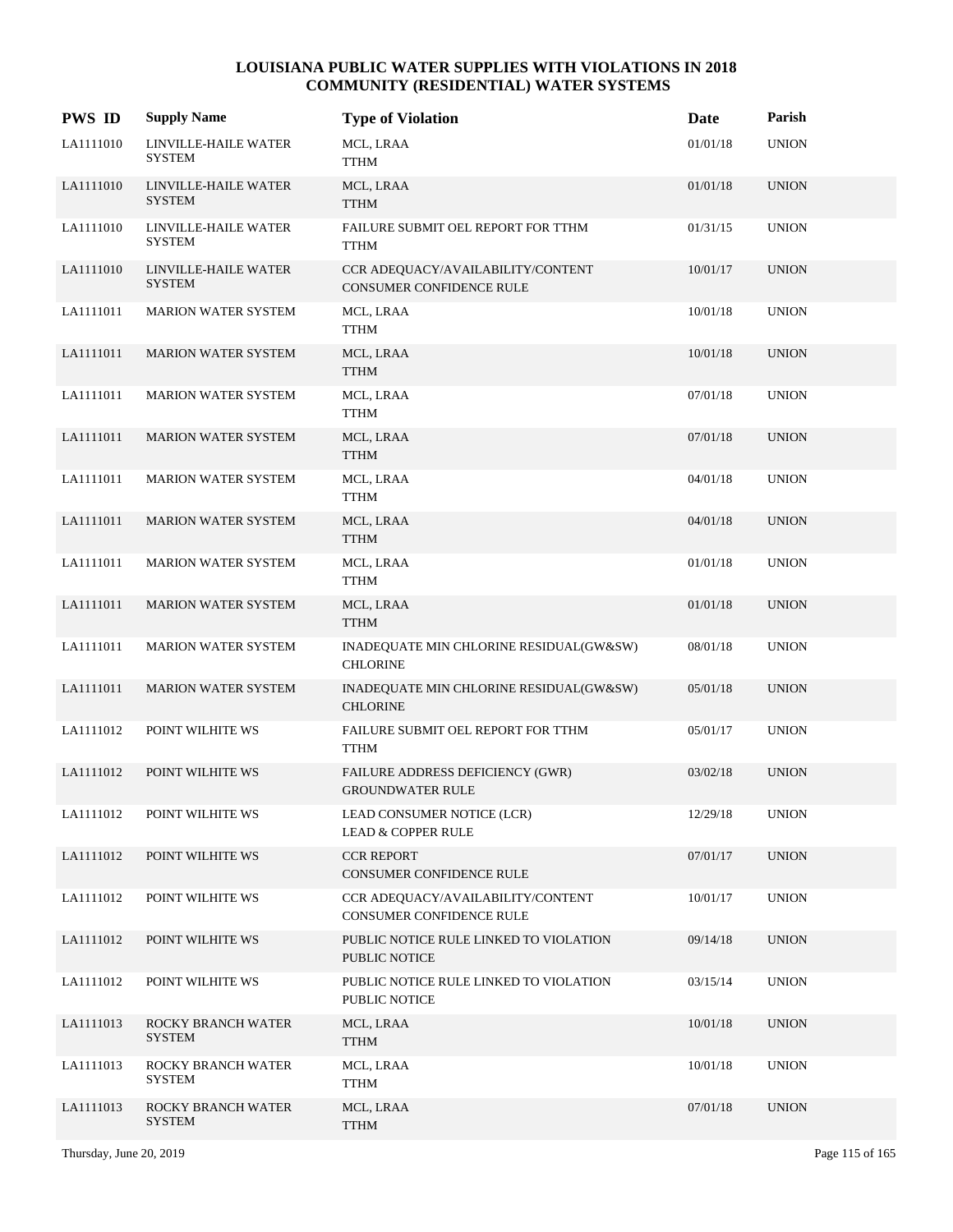| <b>PWS ID</b> | <b>Supply Name</b>                           | <b>Type of Violation</b>                                      | Date     | Parish       |
|---------------|----------------------------------------------|---------------------------------------------------------------|----------|--------------|
| LA1111013     | ROCKY BRANCH WATER<br><b>SYSTEM</b>          | MCL, LRAA<br><b>TTHM</b>                                      | 07/01/18 | <b>UNION</b> |
| LA1111013     | ROCKY BRANCH WATER<br><b>SYSTEM</b>          | MCL, LRAA<br><b>TTHM</b>                                      | 04/01/18 | <b>UNION</b> |
| LA1111013     | ROCKY BRANCH WATER<br><b>SYSTEM</b>          | MCL, LRAA<br><b>TTHM</b>                                      | 04/01/18 | <b>UNION</b> |
| LA1111013     | ROCKY BRANCH WATER<br><b>SYSTEM</b>          | MCL, LRAA<br><b>TTHM</b>                                      | 01/01/18 | <b>UNION</b> |
| LA1111013     | ROCKY BRANCH WATER<br><b>SYSTEM</b>          | MCL, LRAA<br>TTHM                                             | 01/01/18 | <b>UNION</b> |
| LA1111013     | ROCKY BRANCH WATER<br><b>SYSTEM</b>          | FAILURE SUBMIT OEL REPORT FOR TTHM<br><b>TTHM</b>             | 10/31/17 | <b>UNION</b> |
| LA1111013     | ROCKY BRANCH WATER<br><b>SYSTEM</b>          | FAILURE SUBMIT OEL REPORT FOR TTHM<br><b>TTHM</b>             | 07/31/17 | <b>UNION</b> |
| LA1111014     | <b>SALEM WATER SYSTEM</b>                    | MCL, LRAA<br><b>TTHM</b>                                      | 10/01/18 | <b>UNION</b> |
| LA1111014     | <b>SALEM WATER SYSTEM</b>                    | MCL, LRAA<br>TTHM                                             | 10/01/18 | <b>UNION</b> |
| LA1111014     | <b>SALEM WATER SYSTEM</b>                    | MCL, LRAA<br><b>TTHM</b>                                      | 07/01/18 | <b>UNION</b> |
| LA1111014     | <b>SALEM WATER SYSTEM</b>                    | MCL, LRAA<br><b>TTHM</b>                                      | 04/01/18 | <b>UNION</b> |
| LA1111014     | <b>SALEM WATER SYSTEM</b>                    | MCL, LRAA<br><b>TTHM</b>                                      | 04/01/18 | <b>UNION</b> |
| LA1111014     | <b>SALEM WATER SYSTEM</b>                    | MCL, LRAA<br>TTHM                                             | 01/01/18 | <b>UNION</b> |
| LA1111014     | <b>SALEM WATER SYSTEM</b>                    | MCL, LRAA<br><b>TTHM</b>                                      | 01/01/18 | <b>UNION</b> |
| LA1111014     | <b>SALEM WATER SYSTEM</b>                    | FAILURE SUBMIT OEL REPORT FOR TTHM<br><b>TTHM</b>             | 10/31/17 | <b>UNION</b> |
| LA1111014     | <b>SALEM WATER SYSTEM</b>                    | FAILURE SUBMIT OEL REPORT FOR TTHM<br><b>TTHM</b>             | 07/31/17 | <b>UNION</b> |
| LA1111014     | SALEM WATER SYSTEM                           | FAILURE SUBMIT OEL REPORT FOR TTHM<br><b>TTHM</b>             | 05/01/17 | <b>UNION</b> |
| LA1111014     | <b>SALEM WATER SYSTEM</b>                    | FAILURE SUBMIT OEL REPORT FOR TTHM<br><b>TTHM</b>             | 01/31/17 | <b>UNION</b> |
| LA1111014     | SALEM WATER SYSTEM                           | FAILURE SUBMIT OEL REPORT FOR TTHM<br><b>TTHM</b>             | 10/31/16 | <b>UNION</b> |
| LA1111014     | SALEM WATER SYSTEM                           | FAILURE SUBMIT OEL REPORT FOR TTHM<br><b>TTHM</b>             | 07/31/16 | <b>UNION</b> |
| LA1111014     | SALEM WATER SYSTEM                           | CCR ADEQUACY/AVAILABILITY/CONTENT<br>CONSUMER CONFIDENCE RULE | 10/01/17 | <b>UNION</b> |
| LA1111014     | <b>SALEM WATER SYSTEM</b>                    | PUBLIC NOTICE RULE LINKED TO VIOLATION<br>PUBLIC NOTICE       | 07/21/17 | <b>UNION</b> |
| LA1111014     | <b>SALEM WATER SYSTEM</b>                    | INADEQUATE MIN CHLORINE RESIDUAL(GW&SW)<br><b>CHLORINE</b>    | 05/01/18 | <b>UNION</b> |
| LA1111015     | UNION PARISH WATERWORKS<br><b>DISTRICT 1</b> | MCL, LRAA<br><b>TTHM</b>                                      | 10/01/18 | <b>UNION</b> |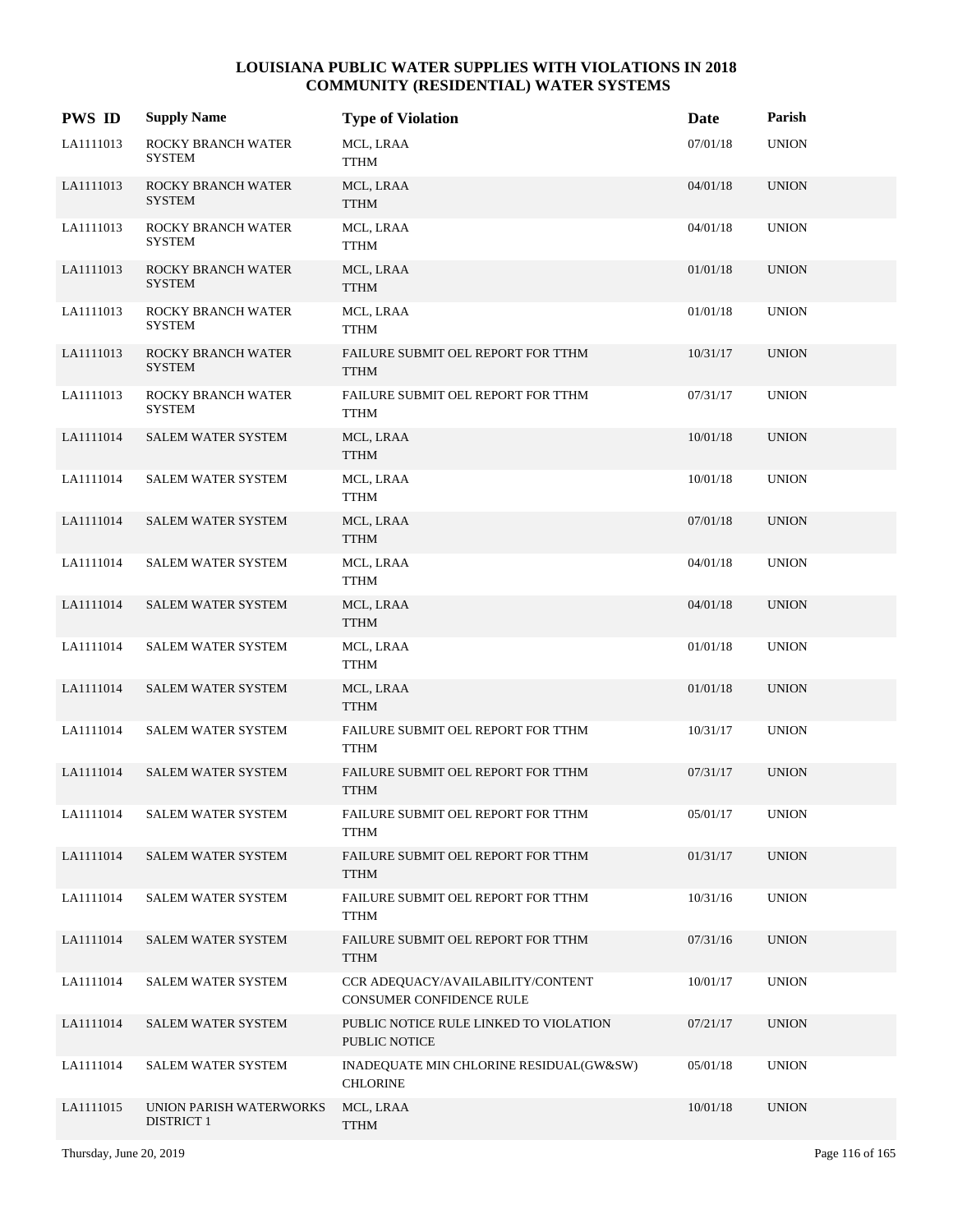| <b>PWS ID</b> | <b>Supply Name</b>                           | <b>Type of Violation</b>                                                     | Date     | Parish       |
|---------------|----------------------------------------------|------------------------------------------------------------------------------|----------|--------------|
| LA1111015     | UNION PARISH WATERWORKS<br><b>DISTRICT 1</b> | MCL, LRAA<br>TTHM                                                            | 10/01/18 | <b>UNION</b> |
| LA1111015     | UNION PARISH WATERWORKS<br><b>DISTRICT 1</b> | MCL, LRAA<br><b>TTHM</b>                                                     | 07/01/18 | <b>UNION</b> |
| LA1111015     | UNION PARISH WATERWORKS<br><b>DISTRICT 1</b> | MCL, LRAA<br><b>TTHM</b>                                                     | 07/01/18 | <b>UNION</b> |
| LA1111015     | UNION PARISH WATERWORKS<br><b>DISTRICT 1</b> | MCL, LRAA<br><b>TTHM</b>                                                     | 04/01/18 | <b>UNION</b> |
| LA1111015     | UNION PARISH WATERWORKS<br><b>DISTRICT 1</b> | MCL, LRAA<br><b>TTHM</b>                                                     | 04/01/18 | <b>UNION</b> |
| LA1111015     | UNION PARISH WATERWORKS<br><b>DISTRICT 1</b> | MCL, LRAA<br><b>TTHM</b>                                                     | 01/01/18 | <b>UNION</b> |
| LA1111015     | UNION PARISH WATERWORKS<br><b>DISTRICT 1</b> | MCL, LRAA<br><b>TTHM</b>                                                     | 01/01/18 | <b>UNION</b> |
| LA1111015     | UNION PARISH WATERWORKS<br><b>DISTRICT 1</b> | MONITORING, ROUTINE (DBP), MAJOR<br><b>CHLORINE</b>                          | 07/01/18 | <b>UNION</b> |
| LA1111015     | UNION PARISH WATERWORKS<br><b>DISTRICT 1</b> | LEVEL 1 ASSESS, MULTIPLE TC POS (RTCR)<br>REVISED TOTAL COLIFORM RULE (RTCR) | 09/06/17 | <b>UNION</b> |
| LA1111015     | UNION PARISH WATERWORKS<br><b>DISTRICT 1</b> | FAILURE TO HAVE MONITORING PLAN (IDSE)<br><b>DBP STAGE 2</b>                 | 04/01/08 | <b>UNION</b> |
| LA1111015     | UNION PARISH WATERWORKS<br><b>DISTRICT 1</b> | FAILURE SUBMIT OEL REPORT FOR TTHM<br><b>TTHM</b>                            | 10/31/17 | <b>UNION</b> |
| LA1111015     | UNION PARISH WATERWORKS<br><b>DISTRICT 1</b> | FAILURE SUBMIT OEL REPORT FOR TTHM<br><b>TTHM</b>                            | 07/31/17 | <b>UNION</b> |
| LA1111015     | UNION PARISH WATERWORKS<br><b>DISTRICT 1</b> | FAILURE SUBMIT OEL REPORT FOR TTHM<br><b>TTHM</b>                            | 05/01/17 | <b>UNION</b> |
| LA1111015     | UNION PARISH WATERWORKS<br><b>DISTRICT 1</b> | FAILURE SUBMIT OEL REPORT FOR TTHM<br><b>TTHM</b>                            | 10/31/16 | <b>UNION</b> |
| LA1111015     | UNION PARISH WATERWORKS<br><b>DISTRICT 1</b> | FAILURE SUBMIT OEL REPORT FOR HAA5<br>TOTAL HALOACETIC ACIDS (HAA5)          | 07/31/16 | <b>UNION</b> |
| LA1111015     | UNION PARISH WATERWORKS<br><b>DISTRICT 1</b> | FAILURE SUBMIT OEL REPORT FOR TTHM<br><b>TTHM</b>                            | 07/31/16 | <b>UNION</b> |
| LA1111015     | UNION PARISH WATERWORKS<br><b>DISTRICT 1</b> | FAILURE SUBMIT OEL REPORT FOR TTHM<br><b>TTHM</b>                            | 05/01/15 | <b>UNION</b> |
| LA1111015     | UNION PARISH WATERWORKS<br><b>DISTRICT 1</b> | MONITORING, ROUTINE, MAJOR (RTCR)<br>E. COLI                                 | 08/01/18 | <b>UNION</b> |
| LA1111015     | UNION PARISH WATERWORKS<br><b>DISTRICT 1</b> | FAILURE ADDRESS DEFICIENCY (GWR)<br><b>GROUNDWATER RULE</b>                  | 10/01/18 | <b>UNION</b> |
| LA1111015     | UNION PARISH WATERWORKS<br><b>DISTRICT 1</b> | FAILURE ADDRESS DEFICIENCY (GWR)<br><b>GROUNDWATER RULE</b>                  | 10/01/18 | <b>UNION</b> |
| LA1111015     | UNION PARISH WATERWORKS<br><b>DISTRICT 1</b> | <b>FAILURE ADDRESS DEFICIENCY (GWR)</b><br><b>GROUNDWATER RULE</b>           | 10/01/18 | <b>UNION</b> |
| LA1111015     | UNION PARISH WATERWORKS<br><b>DISTRICT 1</b> | FAILURE ADDRESS DEFICIENCY (GWR)<br><b>GROUNDWATER RULE</b>                  | 10/01/18 | <b>UNION</b> |
| LA1111015     | UNION PARISH WATERWORKS<br><b>DISTRICT 1</b> | FAILURE ADDRESS DEFICIENCY (GWR)<br><b>GROUNDWATER RULE</b>                  | 10/01/18 | <b>UNION</b> |
| LA1111015     | UNION PARISH WATERWORKS<br><b>DISTRICT 1</b> | FOLLOW-UP OR ROUTINE TAP M/R (LCR)<br><b>LEAD &amp; COPPER RULE</b>          | 10/01/18 | <b>UNION</b> |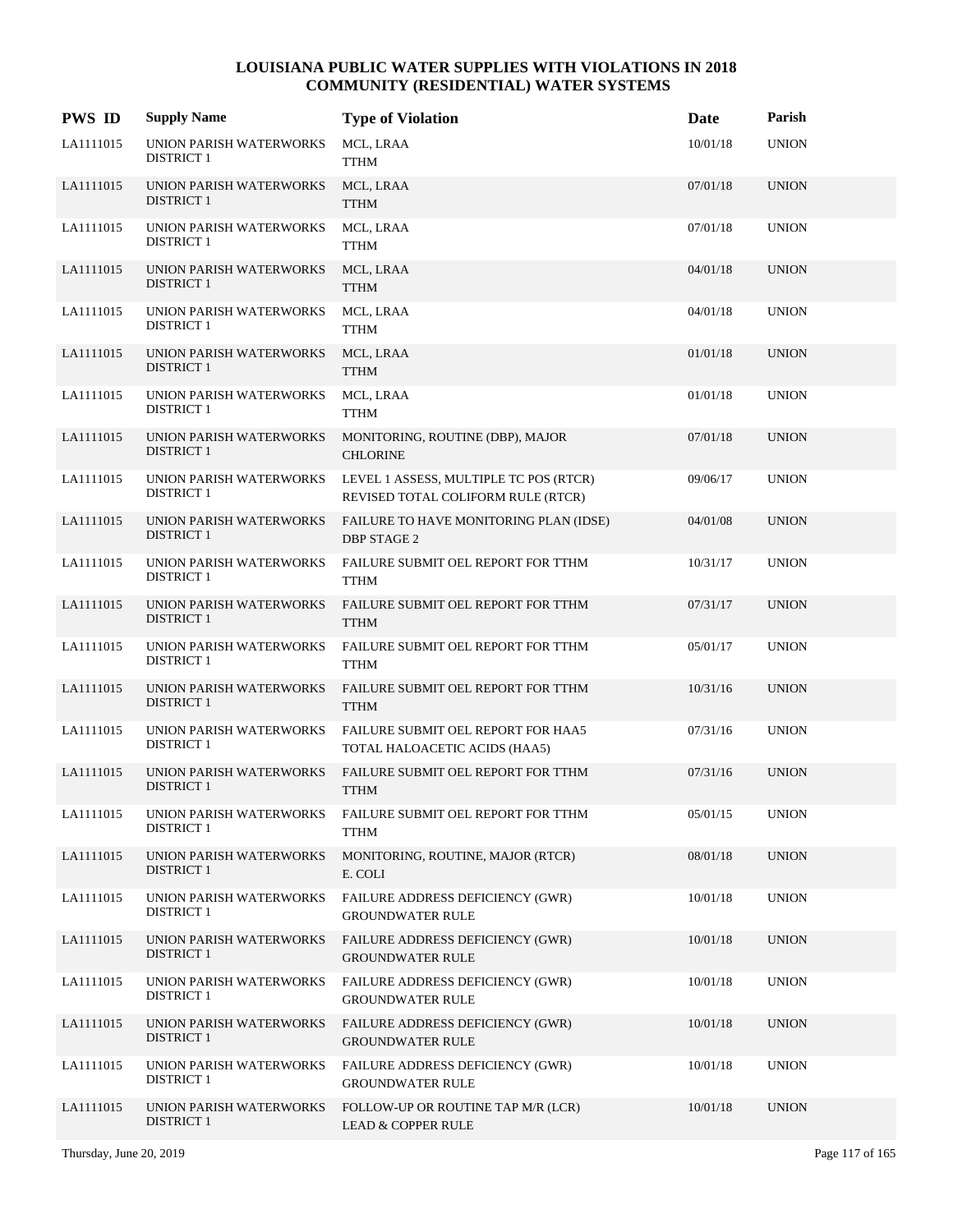| <b>PWS ID</b> | <b>Supply Name</b>                           | <b>Type of Violation</b>                                       | Date     | Parish       |
|---------------|----------------------------------------------|----------------------------------------------------------------|----------|--------------|
| LA1111015     | UNION PARISH WATERWORKS<br><b>DISTRICT 1</b> | CCR ADEQUACY/AVAILABILITY/CONTENT<br>CONSUMER CONFIDENCE RULE  | 10/01/17 | <b>UNION</b> |
| LA1111015     | UNION PARISH WATERWORKS<br><b>DISTRICT 1</b> | PUBLIC NOTICE RULE LINKED TO VIOLATION<br><b>PUBLIC NOTICE</b> | 10/20/18 | <b>UNION</b> |
| LA1111015     | UNION PARISH WATERWORKS<br><b>DISTRICT 1</b> | PUBLIC NOTICE RULE LINKED TO VIOLATION<br>PUBLIC NOTICE        | 03/11/18 | <b>UNION</b> |
| LA1111015     | UNION PARISH WATERWORKS<br><b>DISTRICT 1</b> | PUBLIC NOTICE RULE LINKED TO VIOLATION<br><b>PUBLIC NOTICE</b> | 02/03/18 | <b>UNION</b> |
| LA1111015     | UNION PARISH WATERWORKS<br><b>DISTRICT 1</b> | PUBLIC NOTICE RULE LINKED TO VIOLATION<br><b>PUBLIC NOTICE</b> | 01/25/18 | <b>UNION</b> |
| LA1111015     | UNION PARISH WATERWORKS<br><b>DISTRICT 1</b> | PUBLIC NOTICE RULE LINKED TO VIOLATION<br><b>PUBLIC NOTICE</b> | 11/28/17 | <b>UNION</b> |
| LA1111015     | UNION PARISH WATERWORKS<br><b>DISTRICT 1</b> | PUBLIC NOTICE RULE LINKED TO VIOLATION<br><b>PUBLIC NOTICE</b> | 10/12/17 | <b>UNION</b> |
| LA1111015     | UNION PARISH WATERWORKS<br><b>DISTRICT 1</b> | INADEQUATE MIN CHLORINE RESIDUAL(GW&SW)<br><b>CHLORINE</b>     | 05/01/18 | <b>UNION</b> |
| LA1111016     | WARDS CHAPEL WATER<br>SYSTEM                 | MCL, LRAA<br>TTHM                                              | 10/01/18 | <b>UNION</b> |
| LA1111016     | WARDS CHAPEL WATER<br><b>SYSTEM</b>          | MCL, LRAA<br><b>TTHM</b>                                       | 10/01/18 | <b>UNION</b> |
| LA1111016     | WARDS CHAPEL WATER<br><b>SYSTEM</b>          | MCL, LRAA<br><b>TTHM</b>                                       | 07/01/18 | <b>UNION</b> |
| LA1111016     | WARDS CHAPEL WATER<br><b>SYSTEM</b>          | MCL, LRAA<br><b>TTHM</b>                                       | 07/01/18 | <b>UNION</b> |
| LA1111016     | WARDS CHAPEL WATER<br><b>SYSTEM</b>          | MCL, LRAA<br>TTHM                                              | 04/01/18 | <b>UNION</b> |
| LA1111016     | WARDS CHAPEL WATER<br><b>SYSTEM</b>          | MCL, LRAA<br><b>TTHM</b>                                       | 04/01/18 | <b>UNION</b> |
| LA1111016     | <b>WARDS CHAPEL WATER</b><br><b>SYSTEM</b>   | MCL, LRAA<br><b>TTHM</b>                                       | 01/01/18 | <b>UNION</b> |
| LA1111016     | <b>WARDS CHAPEL WATER</b><br><b>SYSTEM</b>   | MCL, LRAA<br><b>TTHM</b>                                       | 01/01/18 | <b>UNION</b> |
| LA1111016     | <b>WARDS CHAPEL WATER</b><br><b>SYSTEM</b>   | FAILURE SUBMIT OEL REPORT FOR TTHM<br><b>TTHM</b>              | 10/31/17 | <b>UNION</b> |
| LA1111016     | WARDS CHAPEL WATER<br><b>SYSTEM</b>          | FAILURE SUBMIT OEL REPORT FOR TTHM<br><b>TTHM</b>              | 07/31/17 | <b>UNION</b> |
| LA1111016     | WARDS CHAPEL WATER<br><b>SYSTEM</b>          | FAILURE SUBMIT OEL REPORT FOR TTHM<br><b>TTHM</b>              | 07/31/16 | <b>UNION</b> |
| LA1111016     | <b>WARDS CHAPEL WATER</b><br><b>SYSTEM</b>   | INADEQUATE MIN CHLORINE RESIDUAL(GW&SW)<br><b>CHLORINE</b>     | 01/01/18 | <b>UNION</b> |
| LA1111017     | WEST STERLINGTON WATER<br><b>SYSTEM</b>      | MCL, LRAA<br><b>TTHM</b>                                       | 10/01/18 | <b>UNION</b> |
| LA1111017     | WEST STERLINGTON WATER<br><b>SYSTEM</b>      | INADEQUATE MIN CHLORINE RESIDUAL(GW&SW)<br><b>CHLORINE</b>     | 07/01/18 | <b>UNION</b> |
| LA1111018     | RANDOLPH WATER SYSTEM                        | MCL, LRAA<br><b>TTHM</b>                                       | 10/01/18 | <b>UNION</b> |
| LA1111018     | RANDOLPH WATER SYSTEM                        | MCL, LRAA<br><b>TTHM</b>                                       | 10/01/18 | <b>UNION</b> |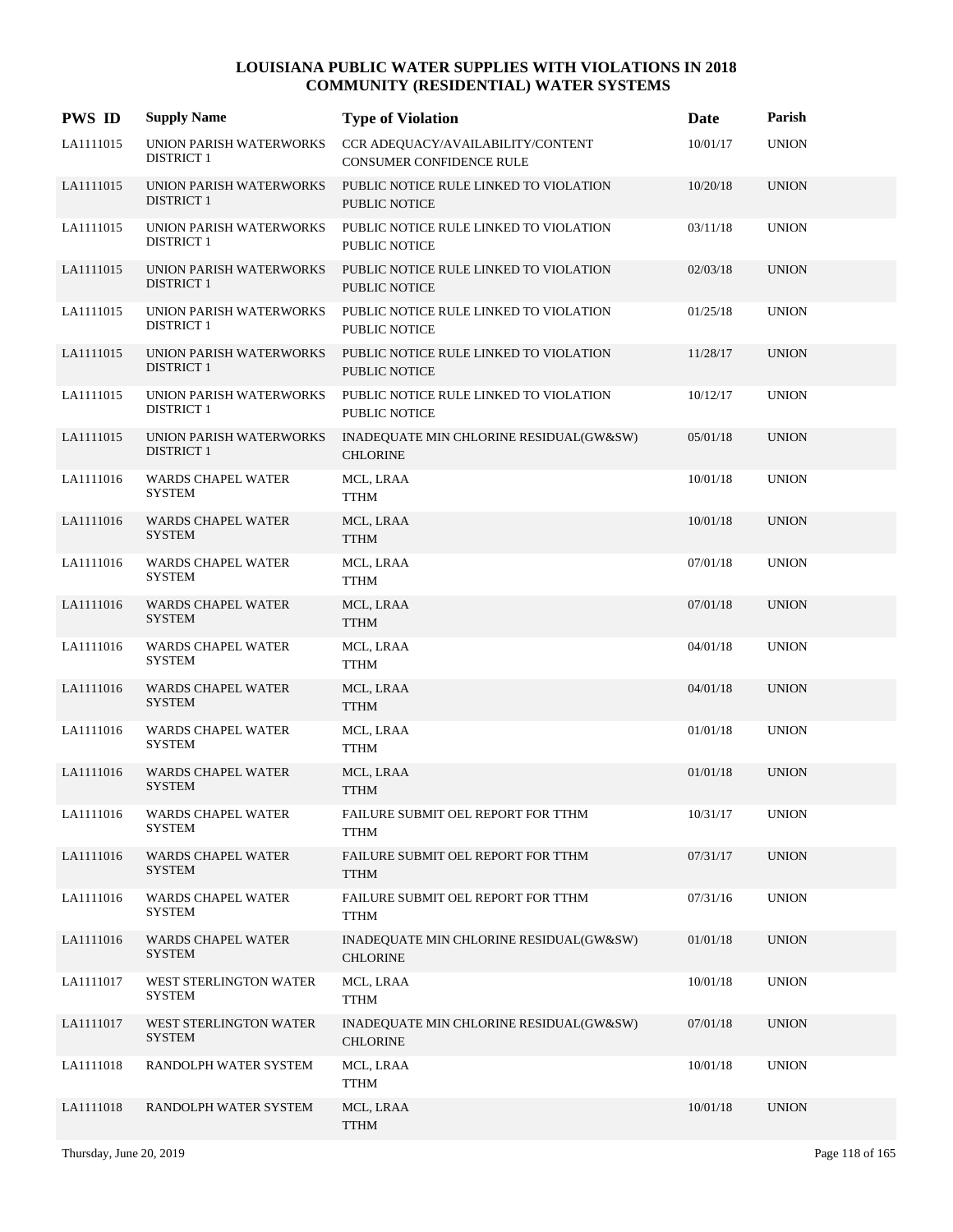| <b>PWS ID</b> | <b>Supply Name</b>         | <b>Type of Violation</b>                                      | Date     | Parish       |
|---------------|----------------------------|---------------------------------------------------------------|----------|--------------|
| LA1111018     | RANDOLPH WATER SYSTEM      | MCL, LRAA<br><b>TTHM</b>                                      | 07/01/18 | <b>UNION</b> |
| LA1111018     | RANDOLPH WATER SYSTEM      | MCL, LRAA<br><b>TTHM</b>                                      | 07/01/18 | <b>UNION</b> |
| LA1111018     | RANDOLPH WATER SYSTEM      | MCL, LRAA<br><b>TTHM</b>                                      | 04/01/18 | <b>UNION</b> |
| LA1111018     | RANDOLPH WATER SYSTEM      | MCL, LRAA<br><b>TTHM</b>                                      | 04/01/18 | <b>UNION</b> |
| LA1111018     | RANDOLPH WATER SYSTEM      | MCL, LRAA<br><b>TTHM</b>                                      | 01/01/18 | <b>UNION</b> |
| LA1111018     | RANDOLPH WATER SYSTEM      | MCL, LRAA<br><b>TTHM</b>                                      | 01/01/18 | <b>UNION</b> |
| LA1111020     | TRI-WATER SYSTEM           | MCL, LRAA<br>TTHM                                             | 10/01/18 | <b>UNION</b> |
| LA1111020     | TRI-WATER SYSTEM           | MCL, LRAA<br><b>TTHM</b>                                      | 07/01/18 | <b>UNION</b> |
| LA1111020     | TRI-WATER SYSTEM           | MCL, LRAA<br><b>TTHM</b>                                      | 04/01/18 | <b>UNION</b> |
| LA1111020     | TRI-WATER SYSTEM           | MCL, LRAA<br><b>TTHM</b>                                      | 01/01/18 | <b>UNION</b> |
| LA1111021     | <b>SARDIS WATER SYSTEM</b> | MCL, LRAA<br><b>TTHM</b>                                      | 10/01/18 | <b>UNION</b> |
| LA1111021     | SARDIS WATER SYSTEM        | MCL, LRAA<br><b>TTHM</b>                                      | 10/01/18 | <b>UNION</b> |
| LA1111021     | SARDIS WATER SYSTEM        | MCL, LRAA<br><b>TTHM</b>                                      | 07/01/18 | <b>UNION</b> |
| LA1111021     | SARDIS WATER SYSTEM        | MCL, LRAA<br><b>TTHM</b>                                      | 07/01/18 | <b>UNION</b> |
| LA1111021     | <b>SARDIS WATER SYSTEM</b> | MCL, LRAA<br><b>TTHM</b>                                      | 04/01/18 | <b>UNION</b> |
| LA1111021     | SARDIS WATER SYSTEM        | MCL, LRAA<br><b>TTHM</b>                                      | 04/01/18 | <b>UNION</b> |
| LA1111021     | SARDIS WATER SYSTEM        | MCL, LRAA<br><b>TTHM</b>                                      | 01/01/18 | <b>UNION</b> |
| LA1111021     | <b>SARDIS WATER SYSTEM</b> | MCL, LRAA<br><b>TTHM</b>                                      | 01/01/18 | <b>UNION</b> |
| LA1111021     | SARDIS WATER SYSTEM        | CCR ADEQUACY/AVAILABILITY/CONTENT<br>CONSUMER CONFIDENCE RULE | 10/01/17 | <b>UNION</b> |
| LA1111021     | SARDIS WATER SYSTEM        | PUBLIC NOTICE RULE LINKED TO VIOLATION<br>PUBLIC NOTICE       | 10/24/17 | <b>UNION</b> |
| LA1111022     | CONCORD WATER SYSTEM       | MCL, LRAA<br><b>TTHM</b>                                      | 10/01/18 | <b>UNION</b> |
| LA1111022     | CONCORD WATER SYSTEM       | MCL, LRAA<br><b>TTHM</b>                                      | 10/01/18 | <b>UNION</b> |
| LA1111022     | CONCORD WATER SYSTEM       | MCL, LRAA<br><b>TTHM</b>                                      | 07/01/18 | <b>UNION</b> |
| LA1111022     | CONCORD WATER SYSTEM       | MCL, LRAA<br><b>TTHM</b>                                      | 07/01/18 | <b>UNION</b> |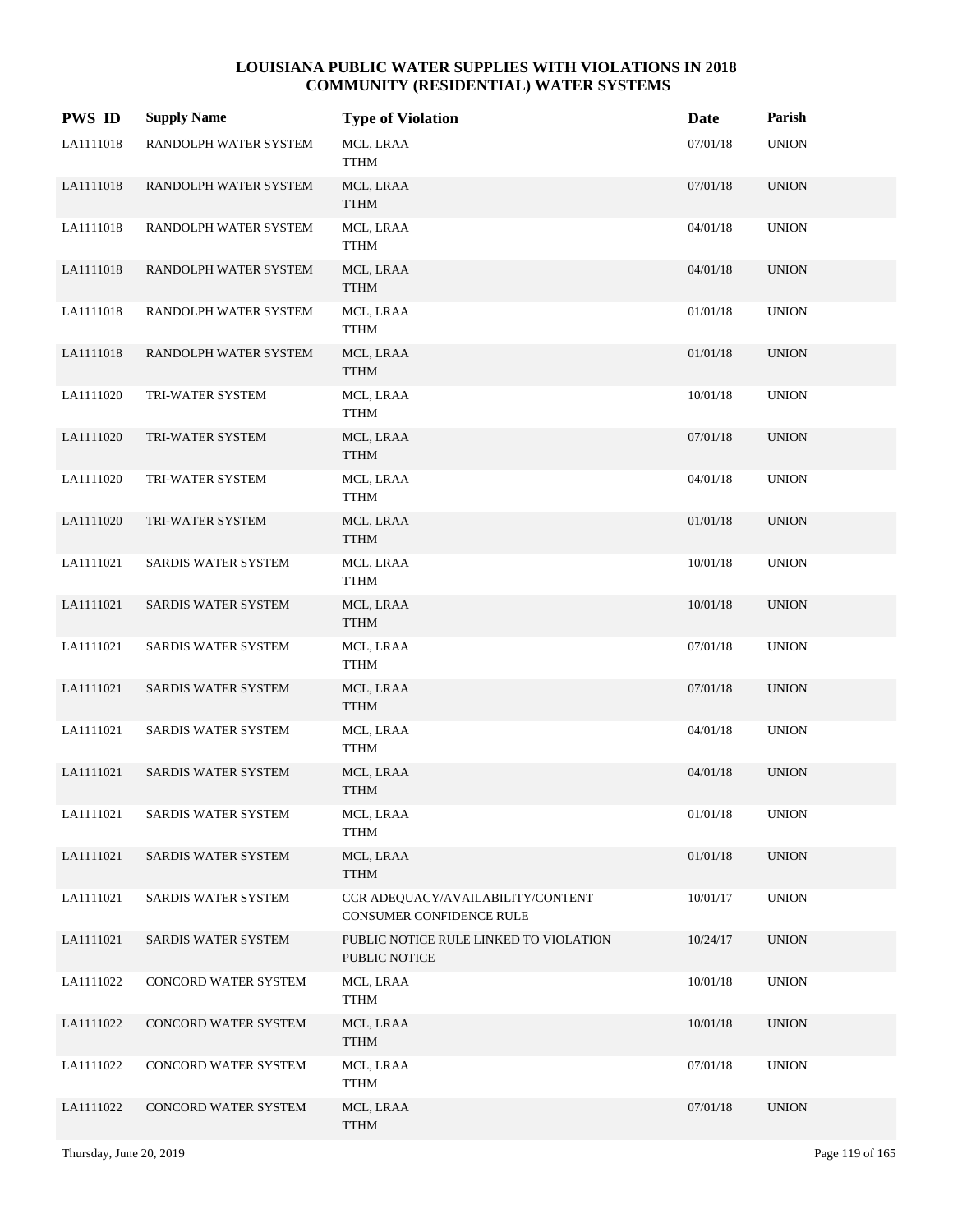| <b>PWS ID</b> | <b>Supply Name</b>       | <b>Type of Violation</b>                                      | Date     | Parish       |
|---------------|--------------------------|---------------------------------------------------------------|----------|--------------|
| LA1111022     | CONCORD WATER SYSTEM     | MCL, LRAA<br>TTHM                                             | 04/01/18 | <b>UNION</b> |
| LA1111022     | CONCORD WATER SYSTEM     | MCL, LRAA<br><b>TTHM</b>                                      | 04/01/18 | <b>UNION</b> |
| LA1111022     | CONCORD WATER SYSTEM     | MCL, LRAA<br><b>TTHM</b>                                      | 01/01/18 | <b>UNION</b> |
| LA1111022     | CONCORD WATER SYSTEM     | MCL, LRAA<br><b>TTHM</b>                                      | 01/01/18 | <b>UNION</b> |
| LA1111022     | CONCORD WATER SYSTEM     | CCR ADEQUACY/AVAILABILITY/CONTENT<br>CONSUMER CONFIDENCE RULE | 10/01/17 | <b>UNION</b> |
| LA1111022     | CONCORD WATER SYSTEM     | PUBLIC NOTICE RULE LINKED TO VIOLATION<br>PUBLIC NOTICE       | 10/27/18 | <b>UNION</b> |
| LA1111022     | CONCORD WATER SYSTEM     | PUBLIC NOTICE RULE LINKED TO VIOLATION<br>PUBLIC NOTICE       | 07/20/18 | <b>UNION</b> |
| LA1111022     | CONCORD WATER SYSTEM     | INADEQUATE MIN CHLORINE RESIDUAL(GW&SW)<br><b>CHLORINE</b>    | 11/01/18 | <b>UNION</b> |
| LA1111023     | DARBONNE WS SOUTH        | MCL, LRAA<br><b>TTHM</b>                                      | 10/01/18 | <b>UNION</b> |
| LA1111023     | DARBONNE WS SOUTH        | MCL, LRAA<br><b>TTHM</b>                                      | 10/01/18 | <b>UNION</b> |
| LA1111023     | DARBONNE WS SOUTH        | MCL, LRAA<br><b>TTHM</b>                                      | 10/01/18 | <b>UNION</b> |
| LA1111023     | DARBONNE WS SOUTH        | MCL, LRAA<br><b>TTHM</b>                                      | 07/01/18 | <b>UNION</b> |
| LA1111023     | DARBONNE WS SOUTH        | MCL, LRAA<br><b>TTHM</b>                                      | 07/01/18 | <b>UNION</b> |
| LA1111023     | DARBONNE WS SOUTH        | MCL, LRAA<br><b>TTHM</b>                                      | 04/01/18 | <b>UNION</b> |
| LA1111023     | DARBONNE WS SOUTH        | MCL, LRAA<br><b>TTHM</b>                                      | 04/01/18 | <b>UNION</b> |
| LA1111023     | <b>DARBONNE WS SOUTH</b> | MCL, LRAA<br><b>TTHM</b>                                      | 01/01/18 | <b>UNION</b> |
| LA1111024     | DARBONNE WS NORTH        | MCL, LRAA<br><b>TTHM</b>                                      | 10/01/18 | <b>UNION</b> |
| LA1111024     | DARBONNE WS NORTH        | MCL, LRAA<br><b>TTHM</b>                                      | 10/01/18 | <b>UNION</b> |
| LA1111024     | DARBONNE WS NORTH        | MCL, LRAA<br><b>TTHM</b>                                      | 07/01/18 | <b>UNION</b> |
| LA1111024     | DARBONNE WS NORTH        | MCL, LRAA<br><b>TTHM</b>                                      | 07/01/18 | <b>UNION</b> |
| LA1111024     | DARBONNE WS NORTH        | MCL, LRAA<br>TTHM                                             | 04/01/18 | <b>UNION</b> |
| LA1111024     | DARBONNE WS NORTH        | MCL, LRAA<br><b>TTHM</b>                                      | 01/01/18 | <b>UNION</b> |
| LA1111025     | LITROE WATER SYSTEM      | MCL, LRAA<br>TTHM                                             | 10/01/18 | <b>UNION</b> |
| LA1111025     | LITROE WATER SYSTEM      | MCL, LRAA<br>TTHM                                             | 10/01/18 | <b>UNION</b> |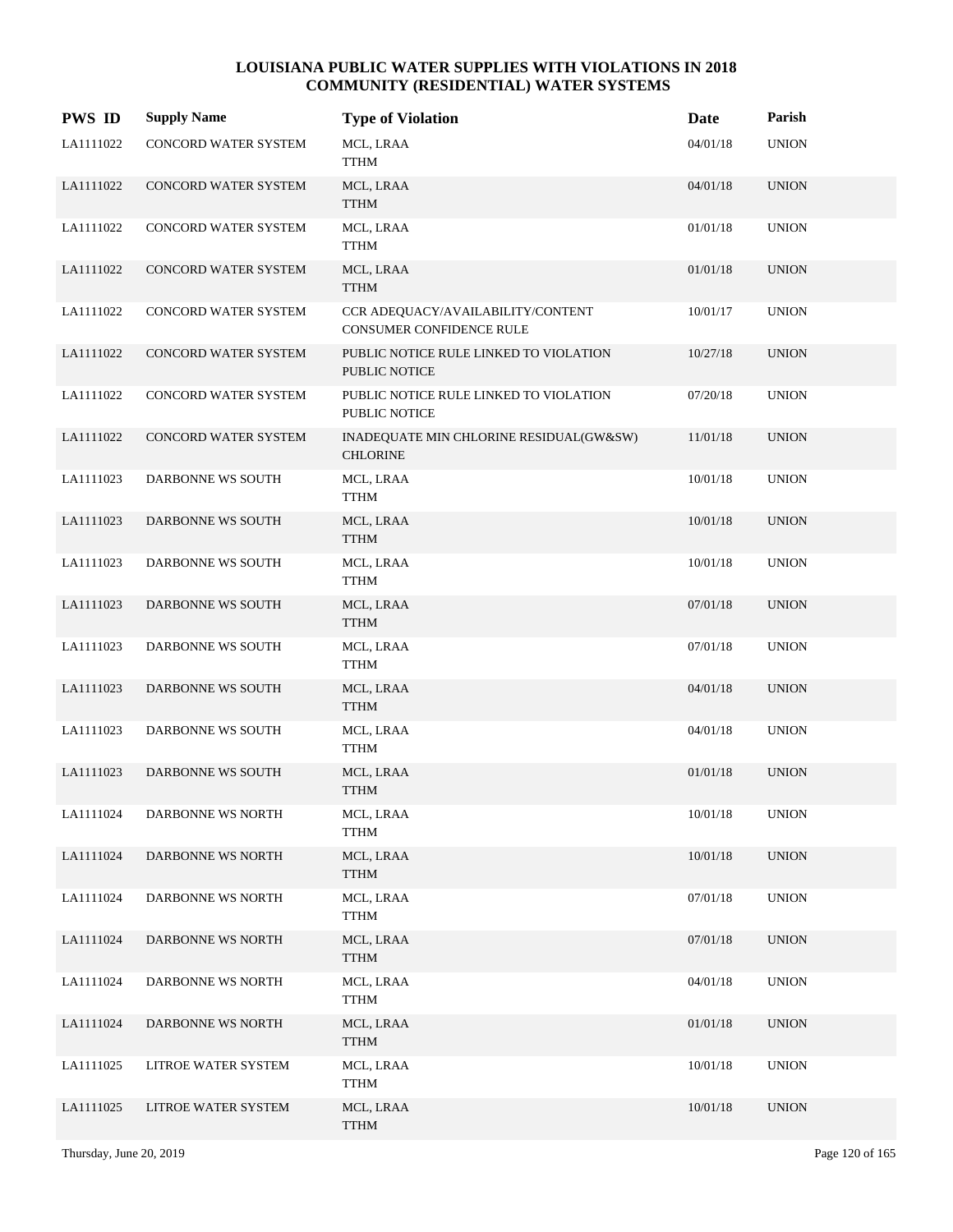| <b>PWS ID</b> | <b>Supply Name</b>  | <b>Type of Violation</b>                                             | Date     | Parish       |
|---------------|---------------------|----------------------------------------------------------------------|----------|--------------|
| LA1111025     | LITROE WATER SYSTEM | MCL, LRAA<br>TTHM                                                    | 07/01/18 | <b>UNION</b> |
| LA1111025     | LITROE WATER SYSTEM | MCL, LRAA<br><b>TTHM</b>                                             | 07/01/18 | <b>UNION</b> |
| LA1111025     | LITROE WATER SYSTEM | MCL, LRAA<br><b>TTHM</b>                                             | 04/01/18 | <b>UNION</b> |
| LA1111025     | LITROE WATER SYSTEM | MCL, LRAA<br><b>TTHM</b>                                             | 04/01/18 | <b>UNION</b> |
| LA1111025     | LITROE WATER SYSTEM | MCL, LRAA<br><b>TTHM</b>                                             | 01/01/18 | <b>UNION</b> |
| LA1111025     | LITROE WATER SYSTEM | MCL, LRAA<br><b>TTHM</b>                                             | 01/01/18 | <b>UNION</b> |
| LA1111025     | LITROE WATER SYSTEM | FAILURE SUBMIT OEL REPORT FOR TTHM<br><b>TTHM</b>                    | 10/31/17 | <b>UNION</b> |
| LA1111025     | LITROE WATER SYSTEM | FAILURE SUBMIT OEL REPORT FOR TTHM<br><b>TTHM</b>                    | 07/31/17 | <b>UNION</b> |
| LA1111025     | LITROE WATER SYSTEM | FAILURE SUBMIT OEL REPORT FOR TTHM<br><b>TTHM</b>                    | 05/01/17 | <b>UNION</b> |
| LA1111025     | LITROE WATER SYSTEM | FAILURE SUBMIT OEL REPORT FOR TTHM<br><b>TTHM</b>                    | 01/31/17 | <b>UNION</b> |
| LA1111025     | LITROE WATER SYSTEM | FAILURE ADDRESS DEFICIENCY (GWR)<br><b>GROUNDWATER RULE</b>          | 09/01/18 | <b>UNION</b> |
| LA1111025     | LITROE WATER SYSTEM | LEAD CONSUMER NOTICE (LCR)<br><b>LEAD &amp; COPPER RULE</b>          | 04/01/18 | <b>UNION</b> |
| LA1111025     | LITROE WATER SYSTEM | <b>CCR REPORT</b><br>CONSUMER CONFIDENCE RULE                        | 07/01/17 | <b>UNION</b> |
| LA1111025     | LITROE WATER SYSTEM | <b>CCR REPORT</b><br><b>CONSUMER CONFIDENCE RULE</b>                 | 07/01/16 | <b>UNION</b> |
| LA1111025     | LITROE WATER SYSTEM | CCR ADEQUACY/AVAILABILITY/CONTENT<br><b>CONSUMER CONFIDENCE RULE</b> | 10/01/17 | <b>UNION</b> |
| LA1111025     | LITROE WATER SYSTEM | CCR ADEQUACY/AVAILABILITY/CONTENT<br><b>CONSUMER CONFIDENCE RULE</b> | 10/01/16 | <b>UNION</b> |
| LA1111025     | LITROE WATER SYSTEM | PUBLIC NOTICE RULE LINKED TO VIOLATION<br>PUBLIC NOTICE              | 11/20/18 | <b>UNION</b> |
| LA1111025     | LITROE WATER SYSTEM | PUBLIC NOTICE RULE LINKED TO VIOLATION<br>PUBLIC NOTICE              | 08/23/18 | <b>UNION</b> |
| LA1111025     | LITROE WATER SYSTEM | PUBLIC NOTICE RULE LINKED TO VIOLATION<br>PUBLIC NOTICE              | 05/01/18 | <b>UNION</b> |
| LA1111025     | LITROE WATER SYSTEM | PUBLIC NOTICE RULE LINKED TO VIOLATION<br>PUBLIC NOTICE              | 03/03/18 | <b>UNION</b> |
| LA1111025     | LITROE WATER SYSTEM | PUBLIC NOTICE RULE LINKED TO VIOLATION<br>PUBLIC NOTICE              | 12/13/17 | <b>UNION</b> |
| LA1111025     | LITROE WATER SYSTEM | PUBLIC NOTICE RULE LINKED TO VIOLATION<br>PUBLIC NOTICE              | 09/06/17 | <b>UNION</b> |
| LA1111025     | LITROE WATER SYSTEM | PUBLIC NOTICE RULE LINKED TO VIOLATION<br>PUBLIC NOTICE              | 05/04/17 | <b>UNION</b> |
| LA1111025     | LITROE WATER SYSTEM | PUBLIC NOTICE RULE LINKED TO VIOLATION<br>PUBLIC NOTICE              | 02/22/17 | <b>UNION</b> |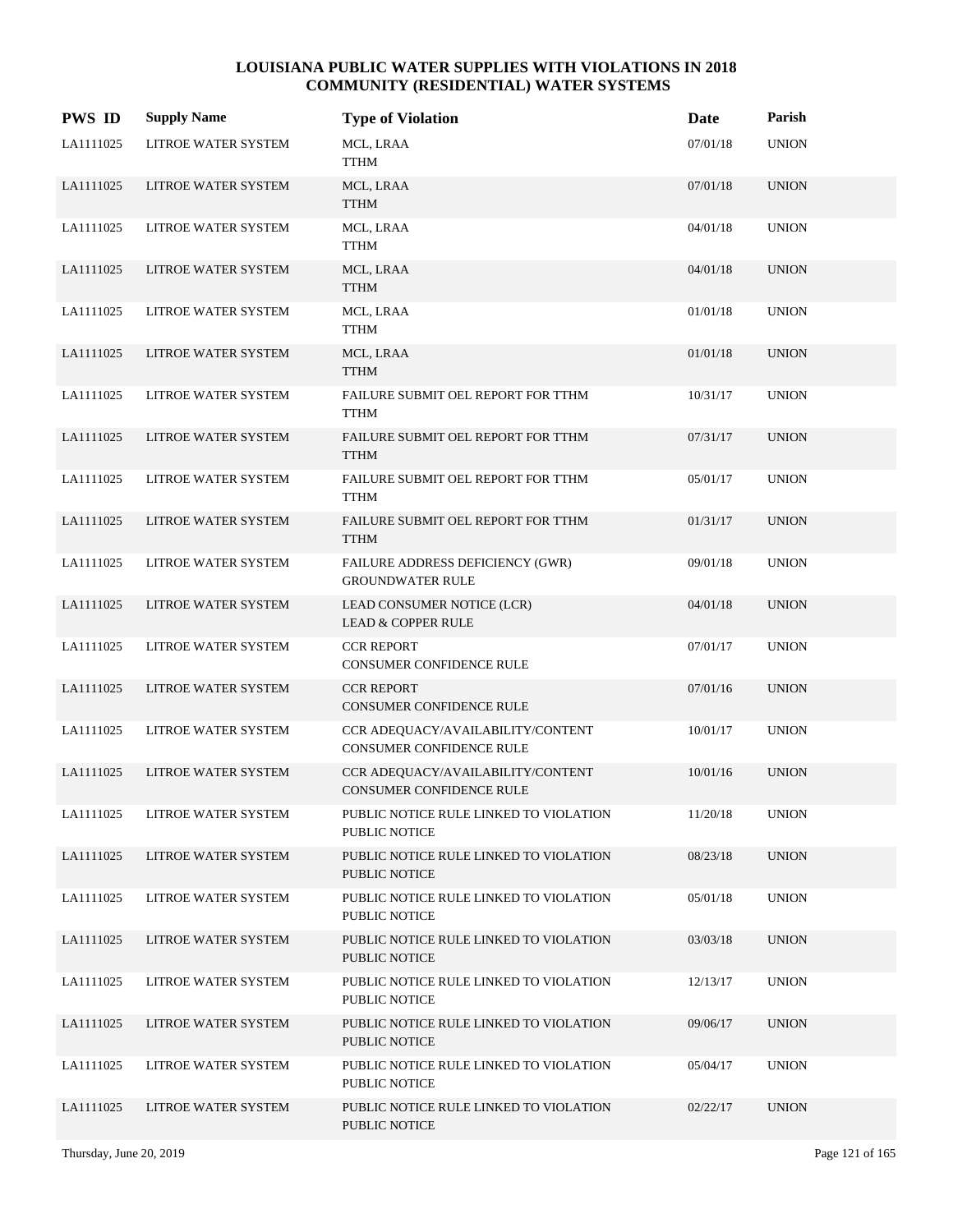| <b>PWS ID</b> | <b>Supply Name</b>                                  | <b>Type of Violation</b>                                       | Date     | Parish           |
|---------------|-----------------------------------------------------|----------------------------------------------------------------|----------|------------------|
| LA1111025     | LITROE WATER SYSTEM                                 | PUBLIC NOTICE RULE LINKED TO VIOLATION<br><b>PUBLIC NOTICE</b> | 12/16/16 | <b>UNION</b>     |
| LA1111025     | LITROE WATER SYSTEM                                 | PUBLIC NOTICE RULE LINKED TO VIOLATION<br><b>PUBLIC NOTICE</b> | 10/12/16 | <b>UNION</b>     |
| LA1111025     | LITROE WATER SYSTEM                                 | PUBLIC NOTICE RULE LINKED TO VIOLATION<br><b>PUBLIC NOTICE</b> | 06/08/16 | <b>UNION</b>     |
| LA1111025     | LITROE WATER SYSTEM                                 | PUBLIC NOTICE RULE LINKED TO VIOLATION<br><b>PUBLIC NOTICE</b> | 03/19/16 | <b>UNION</b>     |
| LA1111025     | LITROE WATER SYSTEM                                 | PUBLIC NOTICE RULE LINKED TO VIOLATION<br><b>PUBLIC NOTICE</b> | 12/11/15 | <b>UNION</b>     |
| LA1111025     | LITROE WATER SYSTEM                                 | PUBLIC NOTICE RULE LINKED TO VIOLATION<br><b>PUBLIC NOTICE</b> | 09/10/15 | <b>UNION</b>     |
| LA1111025     | LITROE WATER SYSTEM                                 | PUBLIC NOTICE RULE LINKED TO VIOLATION<br><b>PUBLIC NOTICE</b> | 05/01/15 | <b>UNION</b>     |
| LA1111025     | LITROE WATER SYSTEM                                 | PUBLIC NOTICE RULE LINKED TO VIOLATION<br><b>PUBLIC NOTICE</b> | 02/07/15 | <b>UNION</b>     |
| LA1111025     | LITROE WATER SYSTEM                                 | PUBLIC NOTICE RULE LINKED TO VIOLATION<br><b>PUBLIC NOTICE</b> | 11/23/14 | <b>UNION</b>     |
| LA1111025     | LITROE WATER SYSTEM                                 | INADEQUATE MIN CHLORINE RESIDUAL(GW&SW)<br><b>CHLORINE</b>     | 12/01/18 | <b>UNION</b>     |
| LA1111027     | COX FERRY WATER SYSTEM                              | FAILURE SUBMIT OEL REPORT FOR TTHM<br><b>TTHM</b>              | 10/31/17 | <b>UNION</b>     |
| LA1111027     | COX FERRY WATER SYSTEM                              | FAILURE SUBMIT OEL REPORT FOR TTHM<br><b>TTHM</b>              | 07/31/17 | <b>UNION</b>     |
| LA1111027     | COX FERRY WATER SYSTEM                              | FAILURE SUBMIT OEL REPORT FOR TTHM<br><b>TTHM</b>              | 05/01/17 | <b>UNION</b>     |
| LA1111027     | COX FERRY WATER SYSTEM                              | CCR ADEQUACY/AVAILABILITY/CONTENT<br>CONSUMER CONFIDENCE RULE  | 10/01/17 | <b>UNION</b>     |
| LA1113001     | CITY OF ABBEVILLE WATER<br><b>SYSTEM</b>            | INADEQUATE MIN CHLORINE RESIDUAL(GW&SW)<br><b>CHLORINE</b>     | 06/01/18 | <b>VERMILION</b> |
| LA1113001     | <b>CITY OF ABBEVILLE WATER</b><br><b>SYSTEM</b>     | INADEQUATE MIN CHLORINE RESIDUAL(GW&SW)<br><b>CHLORINE</b>     | 01/01/18 | <b>VERMILION</b> |
| LA1113004     | TOWN OF DELCAMBRE WATER CCR REPORT<br><b>SYSTEM</b> | CONSUMER CONFIDENCE RULE                                       | 07/01/17 | <b>VERMILION</b> |
| LA1113004     | TOWN OF DELCAMBRE WATER<br><b>SYSTEM</b>            | CCR ADEOUACY/AVAILABILITY/CONTENT<br>CONSUMER CONFIDENCE RULE  | 10/01/17 | <b>VERMILION</b> |
| LA1113006     | TOWN OF GUEYDAN WATER<br><b>SYSTEM</b>              | INADEQUATE MIN CHLORINE RESIDUAL(GW&SW)<br><b>CHLORINE</b>     | 04/01/18 | <b>VERMILION</b> |
| LA1113006     | TOWN OF GUEYDAN WATER<br><b>SYSTEM</b>              | INADEQUATE MIN CHLORINE RESIDUAL(GW&SW)<br><b>CHLORINE</b>     | 03/01/18 | <b>VERMILION</b> |
| LA1113006     | TOWN OF GUEYDAN WATER<br><b>SYSTEM</b>              | INADEQUATE MIN CHLORINE RESIDUAL(GW&SW)<br><b>CHLORINE</b>     | 01/01/18 | <b>VERMILION</b> |
| LA1113009     | <b>CITY OF KAPLAN WATER</b><br><b>SYSTEM</b>        | CCR ADEQUACY/AVAILABILITY/CONTENT<br>CONSUMER CONFIDENCE RULE  | 10/01/17 | <b>VERMILION</b> |
| LA1113009     | <b>CITY OF KAPLAN WATER</b><br><b>SYSTEM</b>        | INADEQUATE MIN CHLORINE RESIDUAL(GW&SW)<br><b>CHLORINE</b>     | 07/01/18 | <b>VERMILION</b> |
| LA1113019     | VILLAGE OF MAURICE WATER<br><b>SYSTEM</b>           | CCR ADEQUACY/AVAILABILITY/CONTENT<br>CONSUMER CONFIDENCE RULE  | 10/01/17 | <b>VERMILION</b> |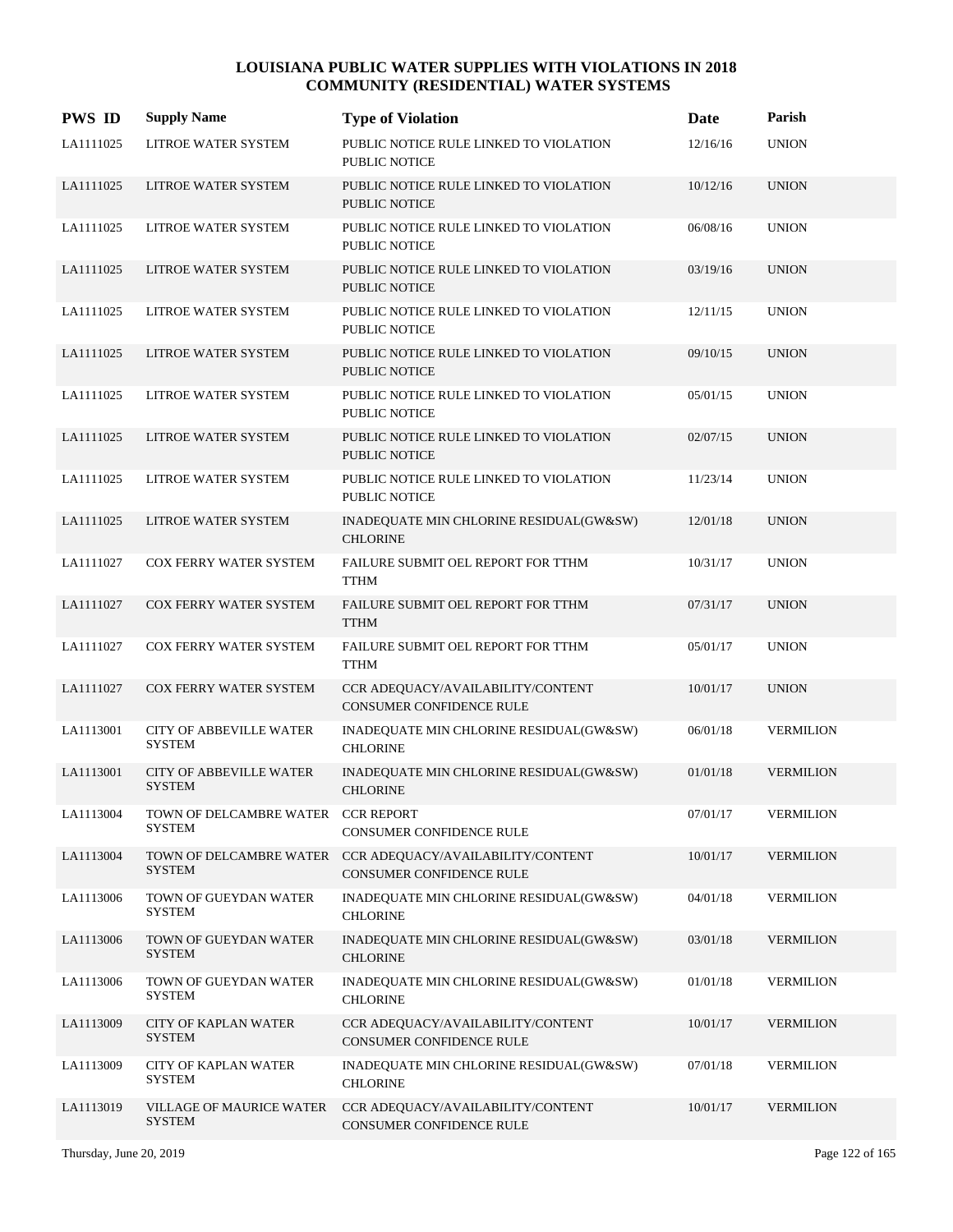| <b>PWS ID</b> | <b>Supply Name</b>                              | <b>Type of Violation</b>                                            | Date     | Parish            |
|---------------|-------------------------------------------------|---------------------------------------------------------------------|----------|-------------------|
| LA1115001     | VILLAGE OF ANACOCO                              | INADEQUATE MIN CHLORINE RESIDUAL(GW&SW)<br><b>CHLORINE</b>          | 11/01/18 | <b>VERNON</b>     |
| LA1115019     | CITY OF LEESVILLE WATER<br><b>SYSTEM</b>        | MONITOR GWR TRIGGERED/ADDITONAL, MAJOR<br>E. COLI                   | 09/25/12 | <b>VERNON</b>     |
| LA1115019     | <b>CITY OF LEESVILLE WATER</b><br><b>SYSTEM</b> | CCR ADEQUACY/AVAILABILITY/CONTENT<br>CONSUMER CONFIDENCE RULE       | 10/01/17 | <b>VERNON</b>     |
| LA1115019     | CITY OF LEESVILLE WATER<br><b>SYSTEM</b>        | INADEQUATE MIN CHLORINE RESIDUAL(GW&SW)<br><b>CHLORINE</b>          | 11/01/18 | <b>VERNON</b>     |
| LA1115022     | NEW LLANO WATER<br><b>DEPARTMENT</b>            | CCR ADEQUACY/AVAILABILITY/CONTENT<br>CONSUMER CONFIDENCE RULE       | 10/01/17 | <b>VERNON</b>     |
| LA1115022     | <b>NEW LLANO WATER</b><br><b>DEPARTMENT</b>     | INADEQUATE MIN CHLORINE RESIDUAL(GW&SW)<br><b>CHLORINE</b>          | 12/01/18 | <b>VERNON</b>     |
| LA1115022     | NEW LLANO WATER<br><b>DEPARTMENT</b>            | INADEQUATE MIN CHLORINE RESIDUAL(GW&SW)<br><b>CHLORINE</b>          | 08/01/18 | <b>VERNON</b>     |
| LA1115026     | PITKIN WATER SYSTEM                             | CCR ADEQUACY/AVAILABILITY/CONTENT<br>CONSUMER CONFIDENCE RULE       | 10/01/17 | <b>VERNON</b>     |
| LA1115090     | SANDY HILL WATER & SEWER                        | INADEQUATE MIN CHLORINE RESIDUAL(GW&SW)<br><b>CHLORINE</b>          | 08/01/18 | <b>VERNON</b>     |
| LA1115090     | SANDY HILL WATER & SEWER                        | INADEQUATE MIN CHLORINE RESIDUAL(GW&SW)<br><b>CHLORINE</b>          | 03/01/18 | <b>VERNON</b>     |
| LA1115090     | SANDY HILL WATER & SEWER                        | 5% DS BELOW MIN 0.5-2 MONTHS CONSEC(GW)<br><b>CHLORINE</b>          | 09/01/18 | <b>VERNON</b>     |
| LA1117001     | <b>CITY OF BOGALUSA WATER</b><br><b>SYSTEM</b>  | INADEQUATE MIN CHLORINE RESIDUAL(GW&SW)<br><b>CHLORINE</b>          | 10/01/18 | <b>WASHINGTON</b> |
| LA1117001     | CITY OF BOGALUSA WATER<br><b>SYSTEM</b>         | INADEQUATE MIN CHLORINE RESIDUAL(GW&SW)<br><b>CHLORINE</b>          | 07/01/18 | <b>WASHINGTON</b> |
| LA1117001     | <b>CITY OF BOGALUSA WATER</b><br><b>SYSTEM</b>  | INADEQUATE MIN CHLORINE RESIDUAL(GW&SW)<br><b>CHLORINE</b>          | 04/01/18 | <b>WASHINGTON</b> |
| LA1117003     | RURAL FRANKLINTON WATER                         | CCR ADEQUACY/AVAILABILITY/CONTENT<br>CONSUMER CONFIDENCE RULE       | 10/01/17 | <b>WASHINGTON</b> |
| LA1117003     | RURAL FRANKLINTON WATER                         | INADEQUATE MIN CHLORINE RESIDUAL(GW&SW)<br><b>CHLORINE</b>          | 06/01/18 | <b>WASHINGTON</b> |
| LA1117008     | ANGIE WATER SUPPLY                              | INADEQUATE MIN CHLORINE RESIDUAL(GW&SW)<br><b>CHLORINE</b>          | 06/01/18 | WASHINGTON        |
| LA1117022     | <b>RON SON BEAR</b>                             | CCR ADEQUACY/AVAILABILITY/CONTENT<br>CONSUMER CONFIDENCE RULE       | 10/01/17 | <b>WASHINGTON</b> |
| LA1117023     | <b>29 PALMS TRAILER PARK</b>                    | FAILURE SUBMIT SUBPART V PLAN, ESCALATED<br><b>DBP STAGE 2</b>      | 01/01/13 | <b>WASHINGTON</b> |
| LA1117023     | <b>29 PALMS TRAILER PARK</b>                    | FAILURE ADDRESS DEFICIENCY (GWR)<br><b>GROUNDWATER RULE</b>         | 04/02/18 | <b>WASHINGTON</b> |
| LA1117023     | <b>29 PALMS TRAILER PARK</b>                    | FAILURE ADDRESS DEFICIENCY (GWR)<br><b>GROUNDWATER RULE</b>         | 04/02/18 | <b>WASHINGTON</b> |
| LA1117023     | <b>29 PALMS TRAILER PARK</b>                    | FOLLOW-UP OR ROUTINE TAP M/R (LCR)<br><b>LEAD &amp; COPPER RULE</b> | 10/01/18 | <b>WASHINGTON</b> |
| LA1117023     | <b>29 PALMS TRAILER PARK</b>                    | FOLLOW-UP OR ROUTINE TAP M/R (LCR)<br><b>LEAD &amp; COPPER RULE</b> | 10/01/17 | WASHINGTON        |
| LA1117023     | <b>29 PALMS TRAILER PARK</b>                    | FOLLOW-UP OR ROUTINE TAP M/R (LCR)<br><b>LEAD &amp; COPPER RULE</b> | 10/01/16 | <b>WASHINGTON</b> |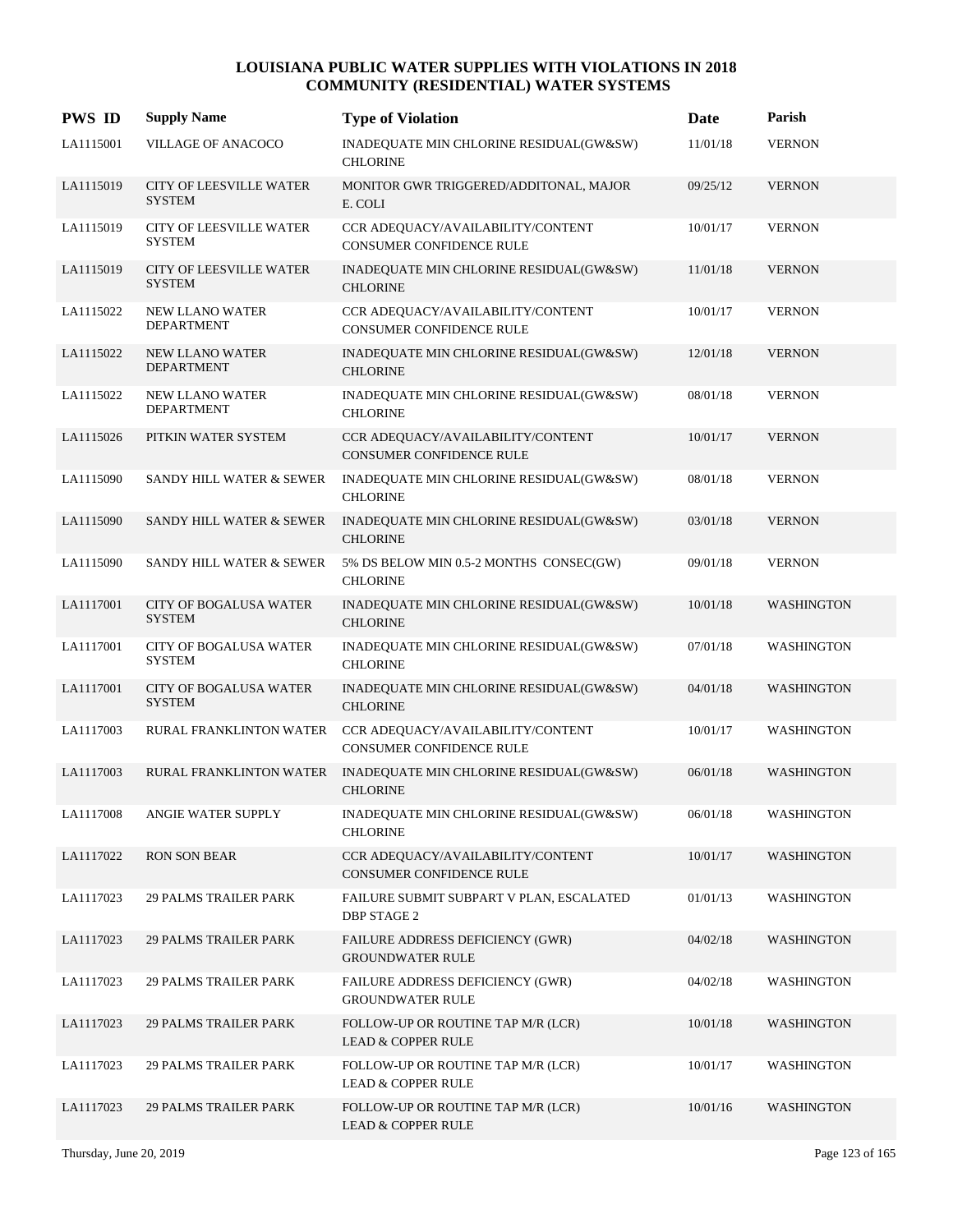| <b>PWS ID</b> | <b>Supply Name</b>           | <b>Type of Violation</b>                                             | Date     | Parish            |
|---------------|------------------------------|----------------------------------------------------------------------|----------|-------------------|
| LA1117023     | <b>29 PALMS TRAILER PARK</b> | FOLLOW-UP OR ROUTINE TAP M/R (LCR)<br><b>LEAD &amp; COPPER RULE</b>  | 10/01/14 | <b>WASHINGTON</b> |
| LA1117023     | <b>29 PALMS TRAILER PARK</b> | <b>CCR REPORT</b><br><b>CONSUMER CONFIDENCE RULE</b>                 | 07/01/18 | <b>WASHINGTON</b> |
| LA1117023     | <b>29 PALMS TRAILER PARK</b> | <b>CCR REPORT</b><br>CONSUMER CONFIDENCE RULE                        | 07/01/17 | <b>WASHINGTON</b> |
| LA1117023     | <b>29 PALMS TRAILER PARK</b> | <b>CCR REPORT</b><br>CONSUMER CONFIDENCE RULE                        | 07/01/16 | <b>WASHINGTON</b> |
| LA1117023     | <b>29 PALMS TRAILER PARK</b> | <b>CCR REPORT</b><br>CONSUMER CONFIDENCE RULE                        | 07/01/15 | <b>WASHINGTON</b> |
| LA1117023     | <b>29 PALMS TRAILER PARK</b> | <b>CCR REPORT</b><br>CONSUMER CONFIDENCE RULE                        | 07/01/14 | <b>WASHINGTON</b> |
| LA1117023     | <b>29 PALMS TRAILER PARK</b> | <b>CCR REPORT</b><br><b>CONSUMER CONFIDENCE RULE</b>                 | 07/01/13 | <b>WASHINGTON</b> |
| LA1117023     | <b>29 PALMS TRAILER PARK</b> | <b>CCR REPORT</b><br><b>CONSUMER CONFIDENCE RULE</b>                 | 07/01/12 | <b>WASHINGTON</b> |
| LA1117023     | <b>29 PALMS TRAILER PARK</b> | CCR ADEQUACY/AVAILABILITY/CONTENT<br>CONSUMER CONFIDENCE RULE        | 10/01/17 | <b>WASHINGTON</b> |
| LA1117023     | <b>29 PALMS TRAILER PARK</b> | CCR ADEQUACY/AVAILABILITY/CONTENT<br>CONSUMER CONFIDENCE RULE        | 10/01/16 | <b>WASHINGTON</b> |
| LA1117023     | <b>29 PALMS TRAILER PARK</b> | CCR ADEQUACY/AVAILABILITY/CONTENT<br>CONSUMER CONFIDENCE RULE        | 10/01/15 | <b>WASHINGTON</b> |
| LA1117023     | <b>29 PALMS TRAILER PARK</b> | CCR ADEQUACY/AVAILABILITY/CONTENT<br><b>CONSUMER CONFIDENCE RULE</b> | 10/01/14 | <b>WASHINGTON</b> |
| LA1117023     | <b>29 PALMS TRAILER PARK</b> | CCR ADEQUACY/AVAILABILITY/CONTENT<br>CONSUMER CONFIDENCE RULE        | 10/01/13 | <b>WASHINGTON</b> |
| LA1117023     | <b>29 PALMS TRAILER PARK</b> | CCR ADEQUACY/AVAILABILITY/CONTENT<br><b>CONSUMER CONFIDENCE RULE</b> | 10/01/12 | <b>WASHINGTON</b> |
| LA1117023     | <b>29 PALMS TRAILER PARK</b> | PUBLIC NOTICE RULE LINKED TO VIOLATION<br>PUBLIC NOTICE              | 06/14/18 | <b>WASHINGTON</b> |
| LA1117023     | <b>29 PALMS TRAILER PARK</b> | PUBLIC NOTICE RULE LINKED TO VIOLATION<br>PUBLIC NOTICE              | 03/19/18 | <b>WASHINGTON</b> |
| LA1117023     | <b>29 PALMS TRAILER PARK</b> | PUBLIC NOTICE RULE LINKED TO VIOLATION<br>PUBLIC NOTICE              | 01/29/18 | WASHINGTON        |
| LA1117023     | <b>29 PALMS TRAILER PARK</b> | PUBLIC NOTICE RULE LINKED TO VIOLATION<br>PUBLIC NOTICE              | 10/07/17 | <b>WASHINGTON</b> |
| LA1117023     | <b>29 PALMS TRAILER PARK</b> | PUBLIC NOTICE RULE LINKED TO VIOLATION<br>PUBLIC NOTICE              | 10/07/17 | <b>WASHINGTON</b> |
| LA1117023     | <b>29 PALMS TRAILER PARK</b> | PUBLIC NOTICE RULE LINKED TO VIOLATION<br>PUBLIC NOTICE              | 09/17/17 | <b>WASHINGTON</b> |
| LA1117023     | <b>29 PALMS TRAILER PARK</b> | PUBLIC NOTICE RULE LINKED TO VIOLATION<br>PUBLIC NOTICE              | 09/17/17 | <b>WASHINGTON</b> |
| LA1117023     | <b>29 PALMS TRAILER PARK</b> | PUBLIC NOTICE RULE LINKED TO VIOLATION<br>PUBLIC NOTICE              | 09/17/17 | <b>WASHINGTON</b> |
| LA1117023     | <b>29 PALMS TRAILER PARK</b> | PUBLIC NOTICE RULE LINKED TO VIOLATION<br>PUBLIC NOTICE              | 09/17/17 | <b>WASHINGTON</b> |
| LA1117023     | <b>29 PALMS TRAILER PARK</b> | PUBLIC NOTICE RULE LINKED TO VIOLATION<br>PUBLIC NOTICE              | 09/16/17 | <b>WASHINGTON</b> |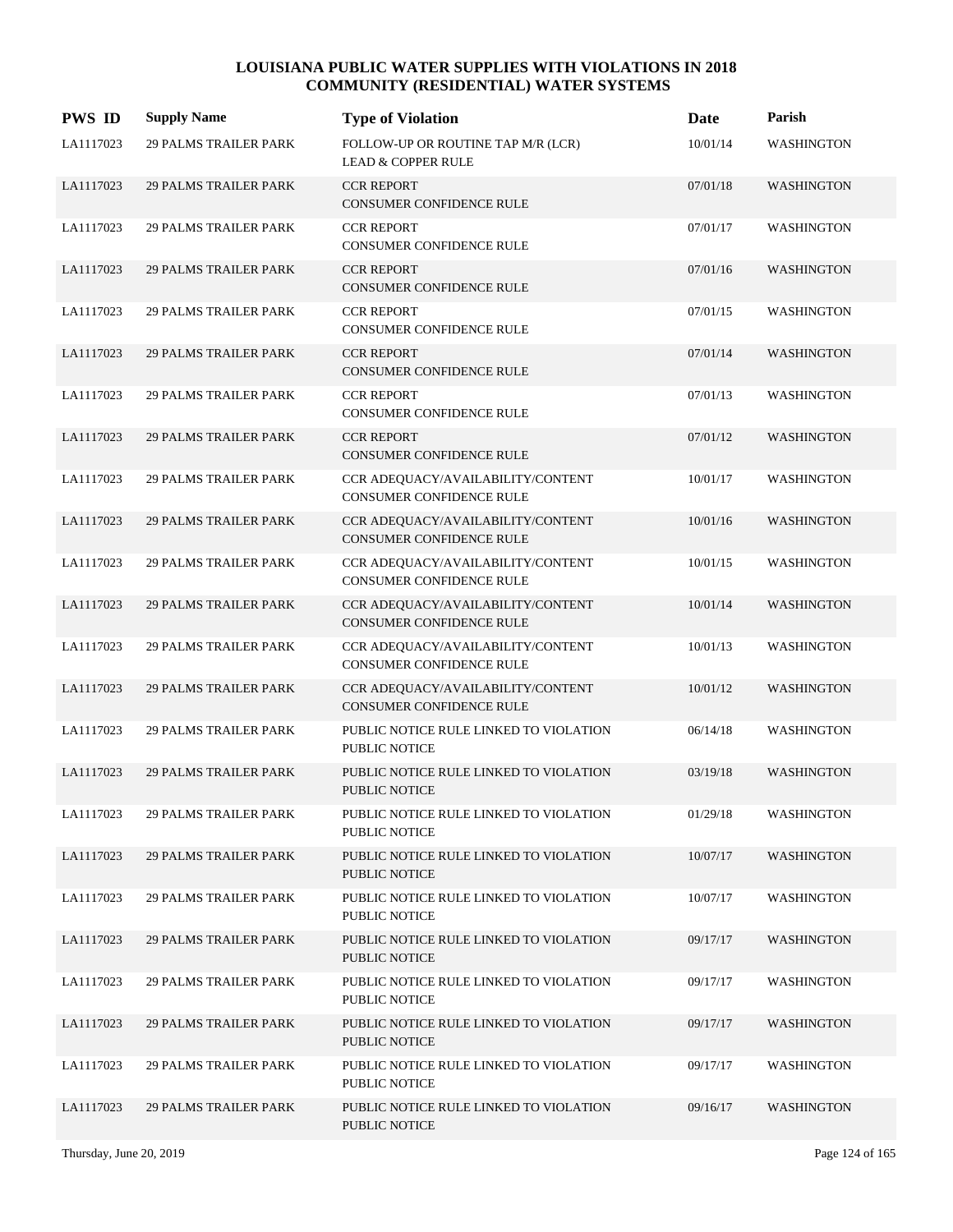| <b>PWS ID</b> | <b>Supply Name</b>           | <b>Type of Violation</b>                                       | Date     | Parish            |
|---------------|------------------------------|----------------------------------------------------------------|----------|-------------------|
| LA1117023     | <b>29 PALMS TRAILER PARK</b> | PUBLIC NOTICE RULE LINKED TO VIOLATION<br><b>PUBLIC NOTICE</b> | 08/26/17 | <b>WASHINGTON</b> |
| LA1117023     | <b>29 PALMS TRAILER PARK</b> | PUBLIC NOTICE RULE LINKED TO VIOLATION<br><b>PUBLIC NOTICE</b> | 07/29/17 | <b>WASHINGTON</b> |
| LA1117023     | <b>29 PALMS TRAILER PARK</b> | PUBLIC NOTICE RULE LINKED TO VIOLATION<br><b>PUBLIC NOTICE</b> | 06/14/17 | <b>WASHINGTON</b> |
| LA1117023     | <b>29 PALMS TRAILER PARK</b> | PUBLIC NOTICE RULE LINKED TO VIOLATION<br><b>PUBLIC NOTICE</b> | 06/05/17 | <b>WASHINGTON</b> |
| LA1117023     | <b>29 PALMS TRAILER PARK</b> | PUBLIC NOTICE RULE LINKED TO VIOLATION<br><b>PUBLIC NOTICE</b> | 04/10/17 | <b>WASHINGTON</b> |
| LA1117023     | <b>29 PALMS TRAILER PARK</b> | PUBLIC NOTICE RULE LINKED TO VIOLATION<br><b>PUBLIC NOTICE</b> | 03/26/17 | <b>WASHINGTON</b> |
| LA1117023     | <b>29 PALMS TRAILER PARK</b> | PUBLIC NOTICE RULE LINKED TO VIOLATION<br><b>PUBLIC NOTICE</b> | 03/22/17 | WASHINGTON        |
| LA1117023     | <b>29 PALMS TRAILER PARK</b> | PUBLIC NOTICE RULE LINKED TO VIOLATION<br><b>PUBLIC NOTICE</b> | 03/11/17 | <b>WASHINGTON</b> |
| LA1117023     | <b>29 PALMS TRAILER PARK</b> | PUBLIC NOTICE RULE LINKED TO VIOLATION<br><b>PUBLIC NOTICE</b> | 03/11/17 | <b>WASHINGTON</b> |
| LA1117023     | <b>29 PALMS TRAILER PARK</b> | PUBLIC NOTICE RULE LINKED TO VIOLATION<br><b>PUBLIC NOTICE</b> | 02/21/17 | <b>WASHINGTON</b> |
| LA1117023     | <b>29 PALMS TRAILER PARK</b> | PUBLIC NOTICE RULE LINKED TO VIOLATION<br><b>PUBLIC NOTICE</b> | 02/21/16 | WASHINGTON        |
| LA1117023     | <b>29 PALMS TRAILER PARK</b> | PUBLIC NOTICE RULE LINKED TO VIOLATION<br>PUBLIC NOTICE        | 03/09/15 | <b>WASHINGTON</b> |
| LA1117023     | <b>29 PALMS TRAILER PARK</b> | PUBLIC NOTICE RULE LINKED TO VIOLATION<br><b>PUBLIC NOTICE</b> | 02/06/15 | WASHINGTON        |
| LA1117023     | <b>29 PALMS TRAILER PARK</b> | PUBLIC NOTICE RULE LINKED TO VIOLATION<br><b>PUBLIC NOTICE</b> | 01/21/14 | <b>WASHINGTON</b> |
| LA1117023     | <b>29 PALMS TRAILER PARK</b> | PUBLIC NOTICE RULE LINKED TO VIOLATION<br>PUBLIC NOTICE        | 05/31/12 | WASHINGTON        |
| LA1117023     | <b>29 PALMS TRAILER PARK</b> | INADEQUATE MIN CHLORINE RESIDUAL(GW&SW)<br><b>CHLORINE</b>     | 06/01/18 | <b>WASHINGTON</b> |
| LA1117023     | <b>29 PALMS TRAILER PARK</b> | INADEQUATE MIN CHLORINE RESIDUAL(GW&SW)<br><b>CHLORINE</b>     | 04/01/18 | WASHINGTON        |
| LA1117023     | <b>29 PALMS TRAILER PARK</b> | INADEQUATE MIN CHLORINE RESIDUAL(GW&SW)<br><b>CHLORINE</b>     | 03/01/18 | <b>WASHINGTON</b> |
| LA1117023     | <b>29 PALMS TRAILER PARK</b> | INADEQUATE MIN CHLORINE RESIDUAL(GW&SW)<br><b>CHLORINE</b>     | 02/01/18 | WASHINGTON        |
| LA1117023     | <b>29 PALMS TRAILER PARK</b> | INADEQUATE MIN CHLORINE RESIDUAL(GW&SW)<br><b>CHLORINE</b>     | 01/01/18 | <b>WASHINGTON</b> |
| LA1117023     | 29 PALMS TRAILER PARK        | 5% DS BELOW MIN 0.5-2 MONTHS CONSEC(GW)<br><b>CHLORINE</b>     | 12/01/18 | WASHINGTON        |
| LA1117023     | <b>29 PALMS TRAILER PARK</b> | 5% DS BELOW MIN 0.5-2 MONTHS CONSEC(GW)<br><b>CHLORINE</b>     | 11/01/18 | <b>WASHINGTON</b> |
| LA1117023     | <b>29 PALMS TRAILER PARK</b> | 5% DS BELOW MIN 0.5-2 MONTHS CONSEC(GW)<br><b>CHLORINE</b>     | 10/01/18 | WASHINGTON        |
| LA1117023     | <b>29 PALMS TRAILER PARK</b> | 5% DS BELOW MIN 0.5-2 MONTHS CONSEC(GW)<br><b>CHLORINE</b>     | 09/01/18 | <b>WASHINGTON</b> |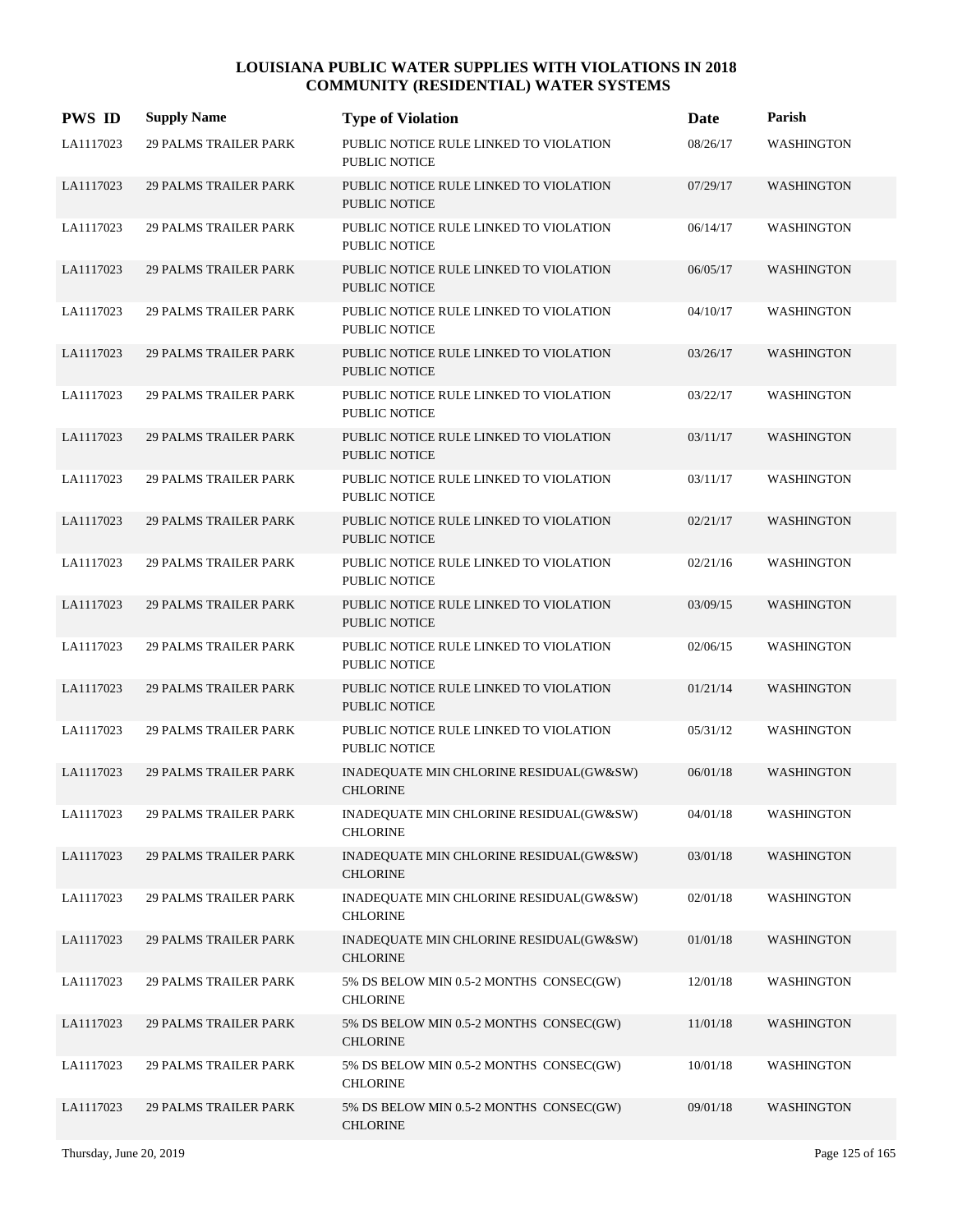| <b>PWS ID</b> | <b>Supply Name</b>                           | <b>Type of Violation</b>                                               | <b>Date</b> | Parish            |
|---------------|----------------------------------------------|------------------------------------------------------------------------|-------------|-------------------|
| LA1117023     | <b>29 PALMS TRAILER PARK</b>                 | 5% DS BELOW MIN 0.5-2 MONTHS CONSEC(GW)<br><b>CHLORINE</b>             | 08/01/18    | <b>WASHINGTON</b> |
| LA1117023     | <b>29 PALMS TRAILER PARK</b>                 | 5% DS BELOW MIN 0.5-2 MONTHS CONSEC(GW)<br><b>CHLORINE</b>             | 07/01/18    | WASHINGTON        |
| LA1117023     | <b>29 PALMS TRAILER PARK</b>                 | NO CERTIFIED OPERATOR                                                  | 09/11/17    | <b>WASHINGTON</b> |
| LA1117024     | HAPPY ACRES MOBILE HOME<br><b>PARK</b>       | OCCT/SOWT INSTALL DEMONSTRATION (LCR)<br><b>LEAD &amp; COPPER RULE</b> | 01/01/17    | <b>WASHINGTON</b> |
| LA1117127     | SANDSTONE LAKE WATER<br><b>SUPPLY</b>        | FOLLOW-UP OR ROUTINE TAP M/R (LCR)<br><b>LEAD &amp; COPPER RULE</b>    | 01/01/18    | <b>WASHINGTON</b> |
| LA1117127     | SANDSTONE LAKE WATER<br><b>SUPPLY</b>        | FOLLOW-UP OR ROUTINE TAP M/R (LCR)<br><b>LEAD &amp; COPPER RULE</b>    | 07/01/17    | <b>WASHINGTON</b> |
| LA1117127     | SANDSTONE LAKE WATER<br><b>SUPPLY</b>        | FOLLOW-UP OR ROUTINE TAP M/R (LCR)<br><b>LEAD &amp; COPPER RULE</b>    | 01/01/17    | <b>WASHINGTON</b> |
| LA1117127     | SANDSTONE LAKE WATER<br><b>SUPPLY</b>        | FOLLOW-UP OR ROUTINE TAP M/R (LCR)<br><b>LEAD &amp; COPPER RULE</b>    | 07/01/16    | <b>WASHINGTON</b> |
| LA1117127     | SANDSTONE LAKE WATER<br><b>SUPPLY</b>        | FOLLOW-UP OR ROUTINE TAP M/R (LCR)<br><b>LEAD &amp; COPPER RULE</b>    | 01/01/16    | <b>WASHINGTON</b> |
| LA1117127     | SANDSTONE LAKE WATER<br><b>SUPPLY</b>        | FOLLOW-UP OR ROUTINE TAP M/R (LCR)<br><b>LEAD &amp; COPPER RULE</b>    | 07/01/15    | <b>WASHINGTON</b> |
| LA1117127     | <b>SANDSTONE LAKE WATER</b><br><b>SUPPLY</b> | <b>CCR REPORT</b><br>CONSUMER CONFIDENCE RULE                          | 07/01/17    | <b>WASHINGTON</b> |
| LA1117127     | SANDSTONE LAKE WATER<br><b>SUPPLY</b>        | <b>CCR REPORT</b><br><b>CONSUMER CONFIDENCE RULE</b>                   | 07/01/16    | <b>WASHINGTON</b> |
| LA1117127     | SANDSTONE LAKE WATER<br><b>SUPPLY</b>        | <b>CCR REPORT</b><br><b>CONSUMER CONFIDENCE RULE</b>                   | 07/01/15    | <b>WASHINGTON</b> |
| LA1117127     | SANDSTONE LAKE WATER<br><b>SUPPLY</b>        | CCR ADEQUACY/AVAILABILITY/CONTENT<br><b>CONSUMER CONFIDENCE RULE</b>   | 10/01/17    | <b>WASHINGTON</b> |
| LA1117127     | <b>SANDSTONE LAKE WATER</b><br><b>SUPPLY</b> | CCR ADEQUACY/AVAILABILITY/CONTENT<br><b>CONSUMER CONFIDENCE RULE</b>   | 10/01/16    | <b>WASHINGTON</b> |
| LA1117127     | SANDSTONE LAKE WATER<br><b>SUPPLY</b>        | CCR ADEQUACY/AVAILABILITY/CONTENT<br><b>CONSUMER CONFIDENCE RULE</b>   | 10/01/15    | <b>WASHINGTON</b> |
| LA1117127     | SANDSTONE LAKE WATER<br><b>SUPPLY</b>        | PUBLIC NOTICE RULE LINKED TO VIOLATION<br>PUBLIC NOTICE                | 12/11/17    | WASHINGTON        |
| LA1117127     | SANDSTONE LAKE WATER<br><b>SUPPLY</b>        | PUBLIC NOTICE RULE LINKED TO VIOLATION<br>PUBLIC NOTICE                | 05/30/17    | <b>WASHINGTON</b> |
| LA1117127     | SANDSTONE LAKE WATER<br><b>SUPPLY</b>        | PUBLIC NOTICE RULE LINKED TO VIOLATION<br>PUBLIC NOTICE                | 11/29/16    | WASHINGTON        |
| LA1117127     | SANDSTONE LAKE WATER<br><b>SUPPLY</b>        | PUBLIC NOTICE RULE LINKED TO VIOLATION<br>PUBLIC NOTICE                | 05/08/16    | WASHINGTON        |
| LA1117127     | SANDSTONE LAKE WATER<br><b>SUPPLY</b>        | PUBLIC NOTICE RULE LINKED TO VIOLATION<br>PUBLIC NOTICE                | 11/05/15    | WASHINGTON        |
| LA1119003     | CENTRAL WATER SYSTEM                         | FAILURE TO HAVE MONITORING PLAN (IDSE)<br><b>DBP STAGE 2</b>           | 04/01/08    | <b>WEBSTER</b>    |
| LA1119003     | CENTRAL WATER SYSTEM                         | LEAD CONSUMER NOTICE (LCR)<br><b>LEAD &amp; COPPER RULE</b>            | 12/02/18    | WEBSTER           |
| LA1119003     | CENTRAL WATER SYSTEM                         | INADEQUATE MIN CHLORINE RESIDUAL(GW&SW)<br><b>CHLORINE</b>             | 11/01/18    | <b>WEBSTER</b>    |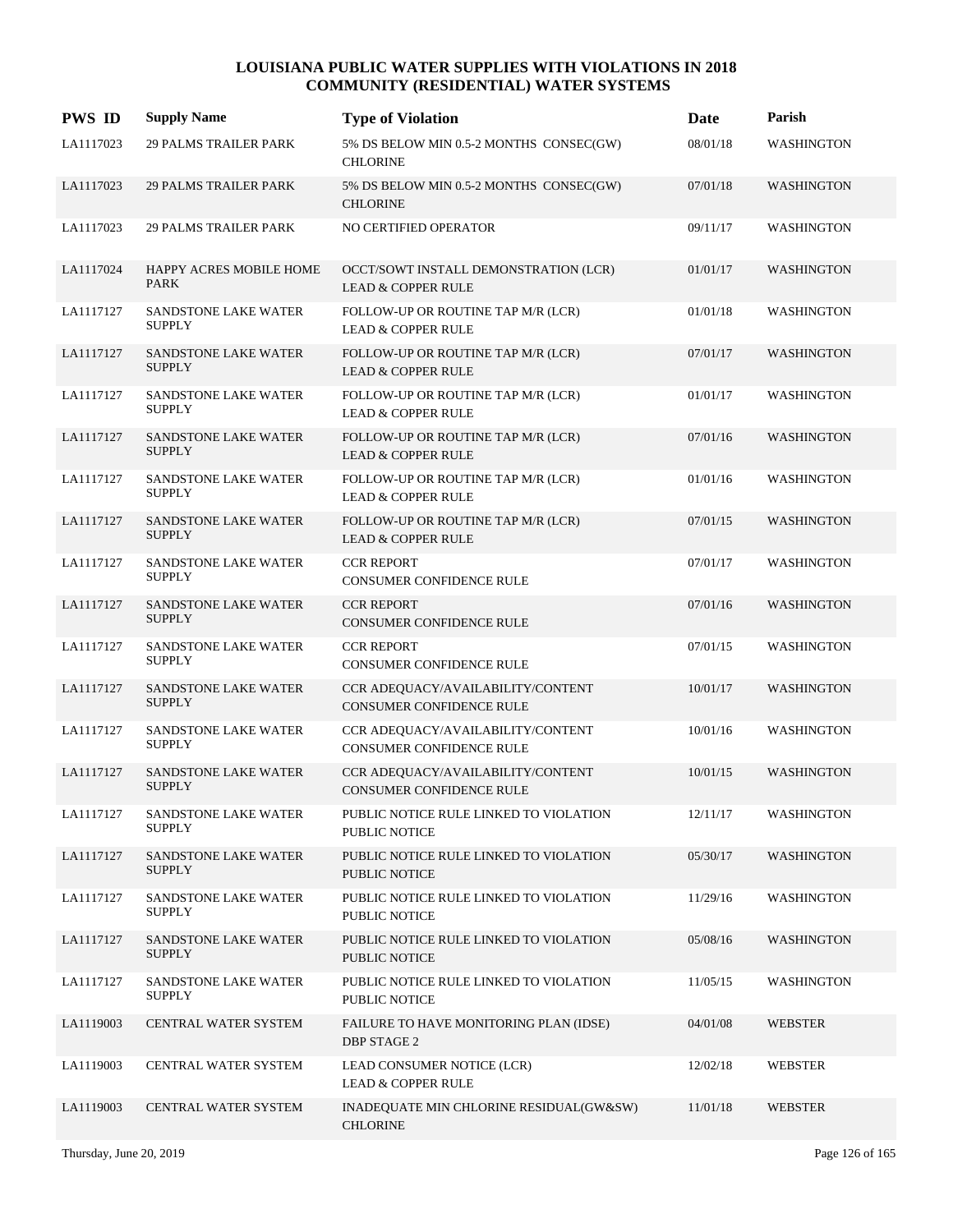| <b>PWS ID</b> | <b>Supply Name</b>                          | <b>Type of Violation</b>                                             | <b>Date</b> | Parish         |
|---------------|---------------------------------------------|----------------------------------------------------------------------|-------------|----------------|
| LA1119003     | CENTRAL WATER SYSTEM                        | INADEQUATE MIN CHLORINE RESIDUAL(GW&SW)<br><b>CHLORINE</b>           | 08/01/18    | <b>WEBSTER</b> |
| LA1119003     | CENTRAL WATER SYSTEM                        | 5% DS BELOW MIN 0.5-2 MONTHS CONSEC(GW)<br><b>CHLORINE</b>           | 09/01/18    | <b>WEBSTER</b> |
| LA1119004     | <b>COTTON VALLEY WATER</b><br><b>SYSTEM</b> | FAILURE ADDRESS DEFICIENCY (GWR)<br><b>GROUNDWATER RULE</b>          | 08/02/18    | WEBSTER        |
| LA1119004     | <b>COTTON VALLEY WATER</b><br><b>SYSTEM</b> | FAILURE ADDRESS DEFICIENCY (GWR)<br><b>GROUNDWATER RULE</b>          | 07/13/17    | <b>WEBSTER</b> |
| LA1119004     | <b>COTTON VALLEY WATER</b><br><b>SYSTEM</b> | LEAD CONSUMER NOTICE (LCR)<br><b>LEAD &amp; COPPER RULE</b>          | 03/18/18    | <b>WEBSTER</b> |
| LA1119004     | COTTON VALLEY WATER<br><b>SYSTEM</b>        | PUBLIC NOTICE RULE LINKED TO VIOLATION<br><b>PUBLIC NOTICE</b>       | 09/14/18    | <b>WEBSTER</b> |
| LA1119004     | COTTON VALLEY WATER<br><b>SYSTEM</b>        | INADEQUATE MIN CHLORINE RESIDUAL(GW&SW)<br><b>CHLORINE</b>           | 10/01/18    | <b>WEBSTER</b> |
| LA1119004     | <b>COTTON VALLEY WATER</b><br><b>SYSTEM</b> | INADEQUATE MIN CHLORINE RESIDUAL(GW&SW)<br><b>CHLORINE</b>           | 08/01/18    | <b>WEBSTER</b> |
| LA1119004     | COTTON VALLEY WATER<br><b>SYSTEM</b>        | INADEQUATE MIN CHLORINE RESIDUAL(GW&SW)<br><b>CHLORINE</b>           | 07/01/18    | <b>WEBSTER</b> |
| LA1119004     | COTTON VALLEY WATER<br><b>SYSTEM</b>        | INADEQUATE MIN CHLORINE RESIDUAL(GW&SW)<br><b>CHLORINE</b>           | 02/01/18    | <b>WEBSTER</b> |
| LA1119004     | <b>COTTON VALLEY WATER</b><br><b>SYSTEM</b> | 5% DS BELOW MIN 0.5-2 MONTHS CONSEC(GW)<br><b>CHLORINE</b>           | 12/01/18    | <b>WEBSTER</b> |
| LA1119004     | <b>COTTON VALLEY WATER</b><br><b>SYSTEM</b> | 5% DS BELOW MIN 0.5-2 MONTHS CONSEC(GW)<br><b>CHLORINE</b>           | 11/01/18    | <b>WEBSTER</b> |
| LA1119005     | <b>CULLEN WATER SYSTEM</b>                  | <b>CCR REPORT</b><br>CONSUMER CONFIDENCE RULE                        | 07/01/18    | <b>WEBSTER</b> |
| LA1119005     | <b>CULLEN WATER SYSTEM</b>                  | CCR ADEQUACY/AVAILABILITY/CONTENT<br><b>CONSUMER CONFIDENCE RULE</b> | 10/01/17    | <b>WEBSTER</b> |
| LA1119007     | DIXIE OVERLAND WATER<br><b>SYSTEM</b>       | INADEQUATE MIN CHLORINE RESIDUAL(GW&SW)<br><b>CHLORINE</b>           | 08/01/18    | <b>WEBSTER</b> |
| LA1119007     | DIXIE OVERLAND WATER<br><b>SYSTEM</b>       | INADEQUATE MIN CHLORINE RESIDUAL(GW&SW)<br><b>CHLORINE</b>           | 02/01/18    | <b>WEBSTER</b> |
| LA1119007     | DIXIE OVERLAND WATER<br>SYSTEM              | 5% DS BELOW MIN 0.5-2 MONTHS CONSEC(GW)<br><b>CHLORINE</b>           | 09/01/18    | <b>WEBSTER</b> |
| LA1119008     | DOYLINE WATERWORKS<br><b>DISTRICT 1</b>     | FOLLOW-UP OR ROUTINE TAP M/R (LCR)<br><b>LEAD &amp; COPPER RULE</b>  | 10/01/18    | <b>WEBSTER</b> |
| LA1119008     | DOYLINE WATERWORKS<br><b>DISTRICT 1</b>     | FOLLOW-UP OR ROUTINE TAP M/R (LCR)<br><b>LEAD &amp; COPPER RULE</b>  | 10/01/17    | <b>WEBSTER</b> |
| LA1119008     | DOYLINE WATERWORKS<br><b>DISTRICT 1</b>     | FOLLOW-UP OR ROUTINE TAP M/R (LCR)<br><b>LEAD &amp; COPPER RULE</b>  | 10/01/16    | <b>WEBSTER</b> |
| LA1119008     | DOYLINE WATERWORKS<br><b>DISTRICT 1</b>     | FOLLOW-UP OR ROUTINE TAP M/R (LCR)<br><b>LEAD &amp; COPPER RULE</b>  | 10/01/14    | <b>WEBSTER</b> |
| LA1119008     | DOYLINE WATERWORKS<br><b>DISTRICT 1</b>     | CCR ADEQUACY/AVAILABILITY/CONTENT<br>CONSUMER CONFIDENCE RULE        | 10/01/17    | <b>WEBSTER</b> |
| LA1119008     | DOYLINE WATERWORKS<br><b>DISTRICT 1</b>     | PUBLIC NOTICE RULE LINKED TO VIOLATION<br><b>PUBLIC NOTICE</b>       | 03/19/18    | WEBSTER        |
| LA1119011     | <b>GERMANTOWN WATER</b><br><b>SYSTEM</b>    | INADEQUATE MIN CHLORINE RESIDUAL(GW&SW)<br><b>CHLORINE</b>           | 10/01/18    | <b>WEBSTER</b> |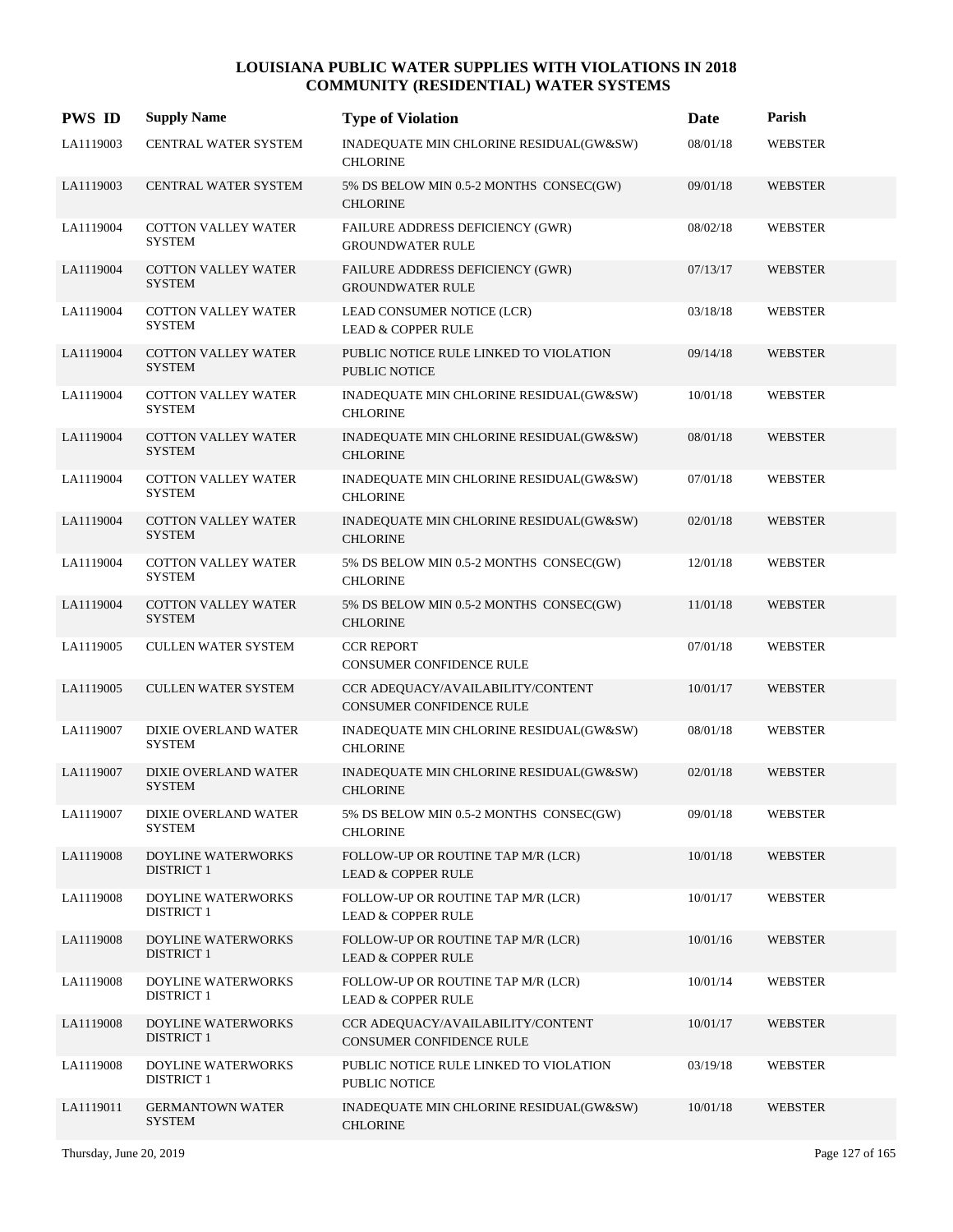| <b>PWS ID</b> | <b>Supply Name</b>                            | <b>Type of Violation</b>                                       | Date     | Parish         |
|---------------|-----------------------------------------------|----------------------------------------------------------------|----------|----------------|
| LA1119011     | <b>GERMANTOWN WATER</b><br><b>SYSTEM</b>      | INADEQUATE MIN CHLORINE RESIDUAL(GW&SW)<br><b>CHLORINE</b>     | 06/01/18 | <b>WEBSTER</b> |
| LA1119012     | <b>GILARK WATER SYSTEM</b>                    | FAILURE ADDRESS DEFICIENCY (GWR)<br><b>GROUNDWATER RULE</b>    | 08/02/18 | <b>WEBSTER</b> |
| LA1119012     | <b>GILARK WATER SYSTEM</b>                    | FAILURE ADDRESS DEFICIENCY (GWR)<br><b>GROUNDWATER RULE</b>    | 08/02/18 | <b>WEBSTER</b> |
| LA1119012     | <b>GILARK WATER SYSTEM</b>                    | FAILURE ADDRESS DEFICIENCY (GWR)<br><b>GROUNDWATER RULE</b>    | 08/02/18 | <b>WEBSTER</b> |
| LA1119012     | <b>GILARK WATER SYSTEM</b>                    | FAILURE ADDRESS DEFICIENCY (GWR)<br><b>GROUNDWATER RULE</b>    | 08/02/18 | WEBSTER        |
| LA1119012     | <b>GILARK WATER SYSTEM</b>                    | FAILURE ADDRESS DEFICIENCY (GWR)<br><b>GROUNDWATER RULE</b>    | 08/02/18 | <b>WEBSTER</b> |
| LA1119015     | HORSE SHOE ROAD WATER<br><b>SYSTEM</b>        | MCL, LRAA<br><b>TTHM</b>                                       | 10/01/18 | <b>WEBSTER</b> |
| LA1119015     | <b>HORSE SHOE ROAD WATER</b><br><b>SYSTEM</b> | MCL, LRAA<br><b>TTHM</b>                                       | 07/01/18 | <b>WEBSTER</b> |
| LA1119015     | HORSE SHOE ROAD WATER<br><b>SYSTEM</b>        | MCL, LRAA<br><b>TTHM</b>                                       | 04/01/18 | <b>WEBSTER</b> |
| LA1119015     | HORSE SHOE ROAD WATER<br><b>SYSTEM</b>        | MCL, LRAA<br><b>TTHM</b>                                       | 01/01/18 | <b>WEBSTER</b> |
| LA1119015     | HORSE SHOE ROAD WATER<br><b>SYSTEM</b>        | FAILURE SUBMIT OEL REPORT FOR TTHM<br><b>TTHM</b>              | 07/31/17 | <b>WEBSTER</b> |
| LA1119015     | HORSE SHOE ROAD WATER<br><b>SYSTEM</b>        | FAILURE SUBMIT OEL REPORT FOR TTHM<br><b>TTHM</b>              | 05/01/17 | <b>WEBSTER</b> |
| LA1119015     | HORSE SHOE ROAD WATER<br><b>SYSTEM</b>        | LEAD CONSUMER NOTICE (LCR)<br><b>LEAD &amp; COPPER RULE</b>    | 05/14/16 | <b>WEBSTER</b> |
| LA1119015     | HORSE SHOE ROAD WATER<br><b>SYSTEM</b>        | <b>CCR REPORT</b><br>CONSUMER CONFIDENCE RULE                  | 07/01/17 | <b>WEBSTER</b> |
| LA1119015     | HORSE SHOE ROAD WATER<br><b>SYSTEM</b>        | <b>CCR REPORT</b><br>CONSUMER CONFIDENCE RULE                  | 07/01/16 | <b>WEBSTER</b> |
| LA1119015     | <b>HORSE SHOE ROAD WATER</b><br><b>SYSTEM</b> | <b>CCR REPORT</b><br><b>CONSUMER CONFIDENCE RULE</b>           | 07/01/15 | <b>WEBSTER</b> |
| LA1119015     | HORSE SHOE ROAD WATER<br><b>SYSTEM</b>        | CCR ADEQUACY/AVAILABILITY/CONTENT<br>CONSUMER CONFIDENCE RULE  | 10/01/17 | WEBSTER        |
| LA1119015     | HORSE SHOE ROAD WATER<br><b>SYSTEM</b>        | CCR ADEQUACY/AVAILABILITY/CONTENT<br>CONSUMER CONFIDENCE RULE  | 10/01/16 | <b>WEBSTER</b> |
| LA1119015     | HORSE SHOE ROAD WATER<br><b>SYSTEM</b>        | CCR ADEQUACY/AVAILABILITY/CONTENT<br>CONSUMER CONFIDENCE RULE  | 10/01/15 | <b>WEBSTER</b> |
| LA1119015     | HORSE SHOE ROAD WATER<br><b>SYSTEM</b>        | PUBLIC NOTICE RULE LINKED TO VIOLATION<br>PUBLIC NOTICE        | 10/16/18 | <b>WEBSTER</b> |
| LA1119015     | HORSE SHOE ROAD WATER<br><b>SYSTEM</b>        | PUBLIC NOTICE RULE LINKED TO VIOLATION<br>PUBLIC NOTICE        | 07/05/18 | WEBSTER        |
| LA1119015     | HORSE SHOE ROAD WATER<br><b>SYSTEM</b>        | PUBLIC NOTICE RULE LINKED TO VIOLATION<br><b>PUBLIC NOTICE</b> | 04/10/18 | <b>WEBSTER</b> |
| LA1119015     | HORSE SHOE ROAD WATER<br><b>SYSTEM</b>        | PUBLIC NOTICE RULE LINKED TO VIOLATION<br>PUBLIC NOTICE        | 02/03/18 | <b>WEBSTER</b> |
| LA1119015     | HORSE SHOE ROAD WATER<br><b>SYSTEM</b>        | PUBLIC NOTICE RULE LINKED TO VIOLATION<br>PUBLIC NOTICE        | 07/21/17 | <b>WEBSTER</b> |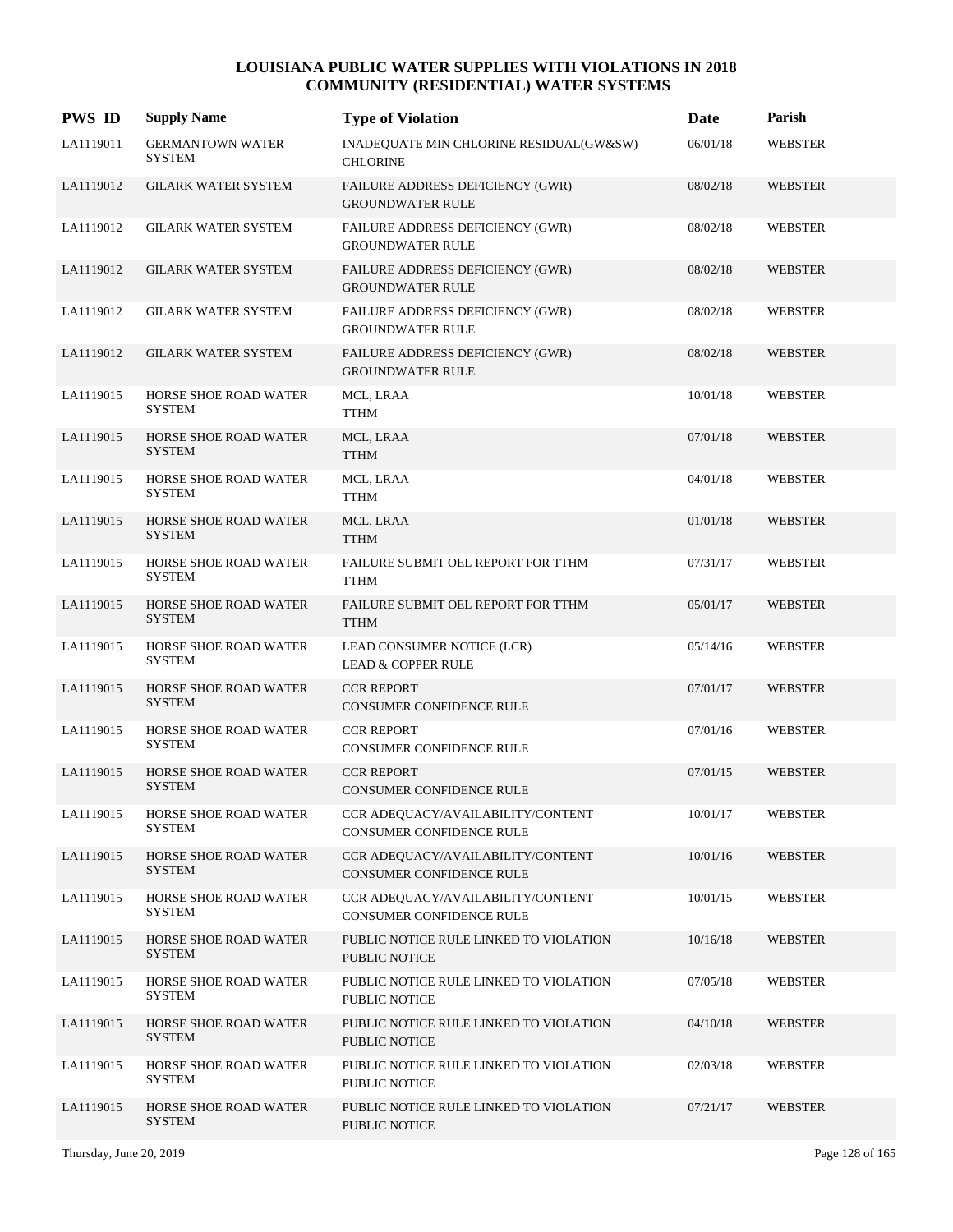| <b>PWS ID</b> | <b>Supply Name</b>                              | <b>Type of Violation</b>                                                                     | Date     | Parish         |
|---------------|-------------------------------------------------|----------------------------------------------------------------------------------------------|----------|----------------|
| LA1119015     | HORSE SHOE ROAD WATER<br><b>SYSTEM</b>          | PUBLIC NOTICE RULE LINKED TO VIOLATION<br>PUBLIC NOTICE                                      | 05/07/17 | <b>WEBSTER</b> |
| LA1119015     | <b>HORSE SHOE ROAD WATER</b><br><b>SYSTEM</b>   | INADEQUATE MIN CHLORINE RESIDUAL(GW&SW)<br><b>CHLORINE</b>                                   | 07/01/18 | <b>WEBSTER</b> |
| LA1119016     | JENKINS COMMUNITY WATER<br><b>SYSTEM</b>        | MCL, LRAA<br><b>TTHM</b>                                                                     | 01/01/18 | <b>WEBSTER</b> |
| LA1119016     | <b>JENKINS COMMUNITY WATER</b><br><b>SYSTEM</b> | MCL, LRAA<br><b>TTHM</b>                                                                     | 01/01/18 | <b>WEBSTER</b> |
| LA1119016     | <b>JENKINS COMMUNITY WATER</b><br>SYSTEM        | CCR ADEQUACY/AVAILABILITY/CONTENT<br><b>CONSUMER CONFIDENCE RULE</b>                         | 10/01/17 | WEBSTER        |
| LA1119019     | MCINTYRE WATER SYSTEM                           | LEAD CONSUMER NOTICE (LCR)<br><b>LEAD &amp; COPPER RULE</b>                                  | 03/24/17 | <b>WEBSTER</b> |
| LA1119019     | MCINTYRE WATER SYSTEM                           | <b>CCR REPORT</b><br><b>CONSUMER CONFIDENCE RULE</b>                                         | 07/01/17 | <b>WEBSTER</b> |
| LA1119019     | MCINTYRE WATER SYSTEM                           | CCR ADEQUACY/AVAILABILITY/CONTENT<br><b>CONSUMER CONFIDENCE RULE</b>                         | 10/01/17 | <b>WEBSTER</b> |
| LA1119020     | MIDWAY WATER SYSTEM                             | LEAD CONSUMER NOTICE (LCR)<br><b>LEAD &amp; COPPER RULE</b>                                  | 12/02/18 | <b>WEBSTER</b> |
| LA1119022     |                                                 | PALMETTO WATER WORKS INC FOLLOW-UP OR ROUTINE TAP M/R (LCR)<br><b>LEAD &amp; COPPER RULE</b> | 10/01/18 | <b>WEBSTER</b> |
| LA1119023     | PLEASANT VALLEY WATER<br><b>SYSTEM</b>          | <b>CCR REPORT</b><br>CONSUMER CONFIDENCE RULE                                                | 07/01/18 | <b>WEBSTER</b> |
| LA1119023     | PLEASANT VALLEY WATER<br><b>SYSTEM</b>          | <b>CCR REPORT</b><br>CONSUMER CONFIDENCE RULE                                                | 07/01/17 | <b>WEBSTER</b> |
| LA1119023     | PLEASANT VALLEY WATER<br>SYSTEM                 | CCR ADEQUACY/AVAILABILITY/CONTENT<br>CONSUMER CONFIDENCE RULE                                | 10/01/17 | <b>WEBSTER</b> |
| LA1119023     | PLEASANT VALLEY WATER<br><b>SYSTEM</b>          | PUBLIC NOTICE RULE LINKED TO VIOLATION<br><b>PUBLIC NOTICE</b>                               | 05/07/17 | <b>WEBSTER</b> |
| LA1119023     | PLEASANT VALLEY WATER<br><b>SYSTEM</b>          | PUBLIC NOTICE RULE LINKED TO VIOLATION<br><b>PUBLIC NOTICE</b>                               | 02/29/16 | <b>WEBSTER</b> |
| LA1119023     | PLEASANT VALLEY WATER<br><b>SYSTEM</b>          | PUBLIC NOTICE RULE LINKED TO VIOLATION<br><b>PUBLIC NOTICE</b>                               | 11/13/15 | <b>WEBSTER</b> |
| LA1119023     | PLEASANT VALLEY WATER<br>SYSTEM                 | PUBLIC NOTICE RULE LINKED TO VIOLATION<br>PUBLIC NOTICE                                      | 07/21/15 | <b>WEBSTER</b> |
| LA1119023     | PLEASANT VALLEY WATER<br><b>SYSTEM</b>          | PUBLIC NOTICE RULE LINKED TO VIOLATION<br>PUBLIC NOTICE                                      | 04/28/15 | <b>WEBSTER</b> |
| LA1119025     | SAREPTA WATER WORKS<br><b>DISTRICT</b>          | <b>FAILURE ADDRESS DEFICIENCY (GWR)</b><br><b>GROUNDWATER RULE</b>                           | 08/02/18 | <b>WEBSTER</b> |
| LA1119025     | SAREPTA WATER WORKS<br><b>DISTRICT</b>          | FAILURE ADDRESS DEFICIENCY (GWR)<br><b>GROUNDWATER RULE</b>                                  | 08/02/18 | <b>WEBSTER</b> |
| LA1119025     | SAREPTA WATER WORKS<br><b>DISTRICT</b>          | FAILURE ADDRESS DEFICIENCY (GWR)<br><b>GROUNDWATER RULE</b>                                  | 08/02/18 | <b>WEBSTER</b> |
| LA1119025     | SAREPTA WATER WORKS<br><b>DISTRICT</b>          | FAILURE ADDRESS DEFICIENCY (GWR)<br><b>GROUNDWATER RULE</b>                                  | 08/02/18 | <b>WEBSTER</b> |
| LA1119025     | SAREPTA WATER WORKS<br><b>DISTRICT</b>          | FAILURE ADDRESS DEFICIENCY (GWR)<br><b>GROUNDWATER RULE</b>                                  | 08/02/18 | <b>WEBSTER</b> |
| LA1119025     | <b>SAREPTA WATER WORKS</b><br><b>DISTRICT</b>   | FAILURE ADDRESS DEFICIENCY (GWR)<br><b>GROUNDWATER RULE</b>                                  | 08/02/18 | <b>WEBSTER</b> |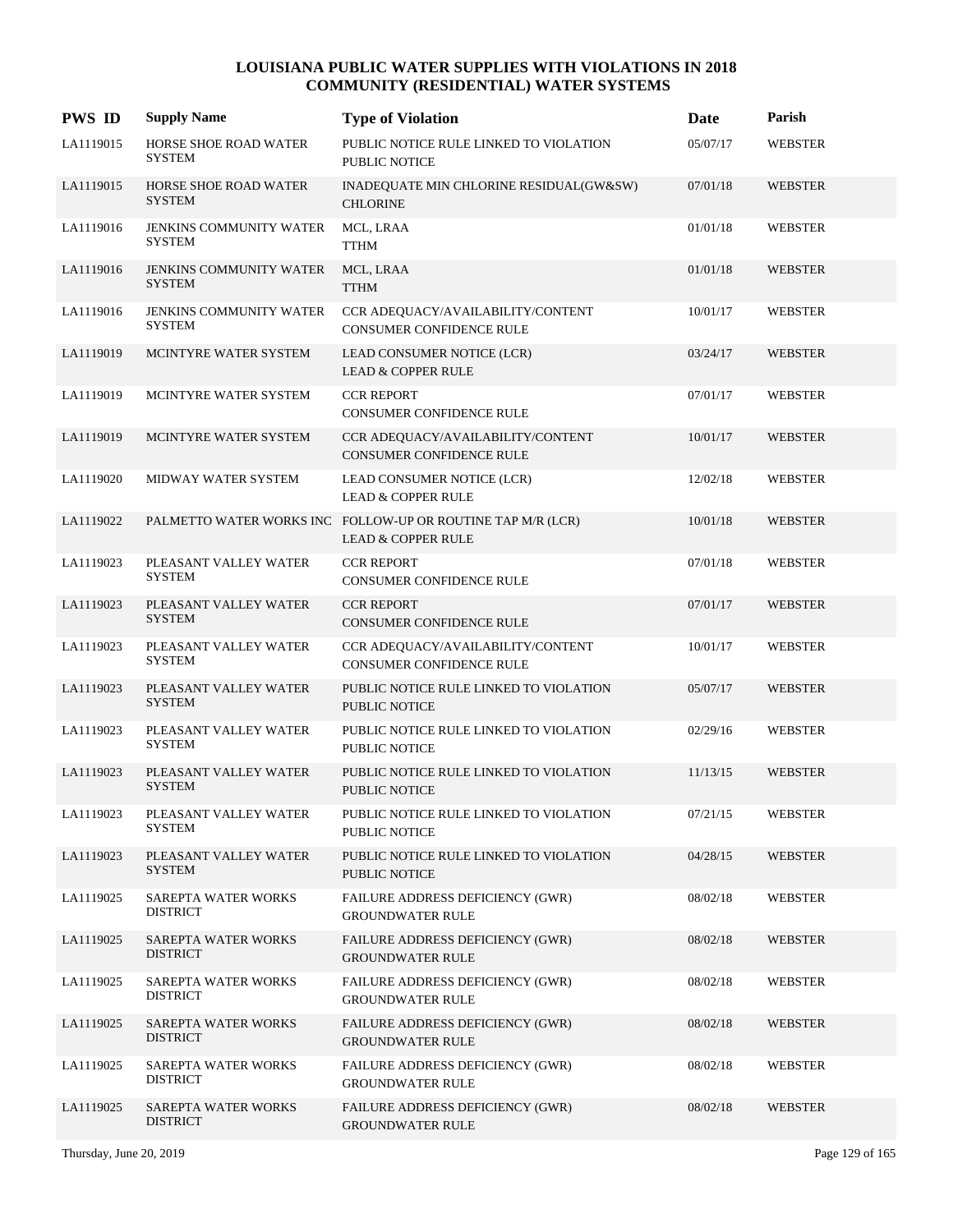| <b>PWS ID</b> | <b>Supply Name</b>                     | <b>Type of Violation</b>                                                               | <b>Date</b> | Parish              |
|---------------|----------------------------------------|----------------------------------------------------------------------------------------|-------------|---------------------|
| LA1119025     | SAREPTA WATER WORKS<br><b>DISTRICT</b> | FAILURE ADDRESS DEFICIENCY (GWR)<br><b>GROUNDWATER RULE</b>                            | 08/02/18    | <b>WEBSTER</b>      |
| LA1119028     | SPRINGHILL WATER SYSTEM                | INADEQUATE MIN CHLORINE RESIDUAL(GW&SW)<br><b>CHLORINE</b>                             | 10/01/18    | <b>WEBSTER</b>      |
| LA1119028     | SPRINGHILL WATER SYSTEM                | INADEQUATE MIN CHLORINE RESIDUAL(GW&SW)<br><b>CHLORINE</b>                             | 07/01/18    | <b>WEBSTER</b>      |
| LA1119030     |                                        | THOMASVILLE WATER SYSTEM INADEQUATE MIN CHLORINE RESIDUAL(GW&SW)<br><b>CHLORINE</b>    | 03/01/18    | <b>WEBSTER</b>      |
| LA1119030     |                                        | THOMASVILLE WATER SYSTEM INADEQUATE MIN CHLORINE RESIDUAL(GW&SW)<br><b>CHLORINE</b>    | 01/01/18    | <b>WEBSTER</b>      |
| LA1119032     | DORCHEAT ACRES WATER<br><b>SYSTEM</b>  | CCR ADEQUACY/AVAILABILITY/CONTENT<br>CONSUMER CONFIDENCE RULE                          | 10/01/17    | <b>WEBSTER</b>      |
| LA1119034     | <b>GIL-GAL WATER SYSTEM</b>            | INADEQUATE MIN CHLORINE RESIDUAL(GW&SW)<br><b>CHLORINE</b>                             | 09/01/18    | <b>WEBSTER</b>      |
| LA1119034     | <b>GIL-GAL WATER SYSTEM</b>            | INADEQUATE MIN CHLORINE RESIDUAL(GW&SW)<br><b>CHLORINE</b>                             | 06/01/18    | <b>WEBSTER</b>      |
| LA1119035     | ST JAMES WATER SYSTEM                  | FAILURE ADDRESS DEFICIENCY (GWR)<br><b>GROUNDWATER RULE</b>                            | 01/01/12    | <b>WEBSTER</b>      |
| LA1119035     | ST JAMES WATER SYSTEM                  | <b>CCR REPORT</b><br><b>CONSUMER CONFIDENCE RULE</b>                                   | 07/01/17    | <b>WEBSTER</b>      |
| LA1119035     | ST JAMES WATER SYSTEM                  | CCR ADEQUACY/AVAILABILITY/CONTENT<br><b>CONSUMER CONFIDENCE RULE</b>                   | 10/01/17    | <b>WEBSTER</b>      |
| LA1123001     | <b>EPPS WATER SYSTEM</b>               | CCR ADEQUACY/AVAILABILITY/CONTENT<br><b>CONSUMER CONFIDENCE RULE</b>                   | 10/01/17    | <b>WEST CARROLL</b> |
| LA1123001     | EPPS WATER SYSTEM                      | INADEQUATE MIN CHLORINE RESIDUAL(GW&SW)<br><b>CHLORINE</b>                             | 08/01/18    | WEST CARROLL        |
| LA1123001     | <b>EPPS WATER SYSTEM</b>               | INADEQUATE MIN CHLORINE RESIDUAL(GW&SW)<br><b>CHLORINE</b>                             | 05/01/18    | <b>WEST CARROLL</b> |
| LA1123004     | <b>GOODWILL WATER SYSTEM</b>           | INADEQUATE MIN CHLORINE RESIDUAL(GW&SW)<br><b>CHLORINE</b>                             | 07/01/18    | <b>WEST CARROLL</b> |
| LA1123004     | <b>GOODWILL WATER SYSTEM</b>           | INADEQUATE MIN CHLORINE RESIDUAL(GW&SW)<br><b>CHLORINE</b>                             | 02/01/18    | <b>WEST CARROLL</b> |
| LA1123004     | <b>GOODWILL WATER SYSTEM</b>           | 5% DS BELOW MIN 0.5-2 MONTHS CONSEC(GW)<br><b>CHLORINE</b>                             | 08/01/18    | WEST CARROLL        |
| LA1123005     |                                        | NEW CARROLL WATER SYSTEM CCR ADEOUACY/AVAILABILITY/CONTENT<br>CONSUMER CONFIDENCE RULE | 10/01/17    | <b>WEST CARROLL</b> |
| LA1123005     |                                        | NEW CARROLL WATER SYSTEM INADEQUATE MIN CHLORINE RESIDUAL(GW&SW)<br><b>CHLORINE</b>    | 07/01/18    | <b>WEST CARROLL</b> |
| LA1123005     |                                        | NEW CARROLL WATER SYSTEM INADEQUATE MIN CHLORINE RESIDUAL(GW&SW)<br><b>CHLORINE</b>    | 01/01/18    | <b>WEST CARROLL</b> |
| LA1123005     |                                        | NEW CARROLL WATER SYSTEM 5% DS BELOW MIN 0.5-2 MONTHS CONSEC(GW)<br><b>CHLORINE</b>    | 08/01/18    | WEST CARROLL        |
| LA1123006     | OAK GROVE WATER SYSTEM                 | FAILURE ADDRESS DEFICIENCY (GWR)<br><b>GROUNDWATER RULE</b>                            | 03/01/18    | <b>WEST CARROLL</b> |
| LA1123006     | OAK GROVE WATER SYSTEM                 | FAILURE ADDRESS DEFICIENCY (GWR)<br><b>GROUNDWATER RULE</b>                            | 03/01/18    | WEST CARROLL        |
| LA1123006     | OAK GROVE WATER SYSTEM                 | FAILURE ADDRESS DEFICIENCY (GWR)<br><b>GROUNDWATER RULE</b>                            | 03/01/18    | WEST CARROLL        |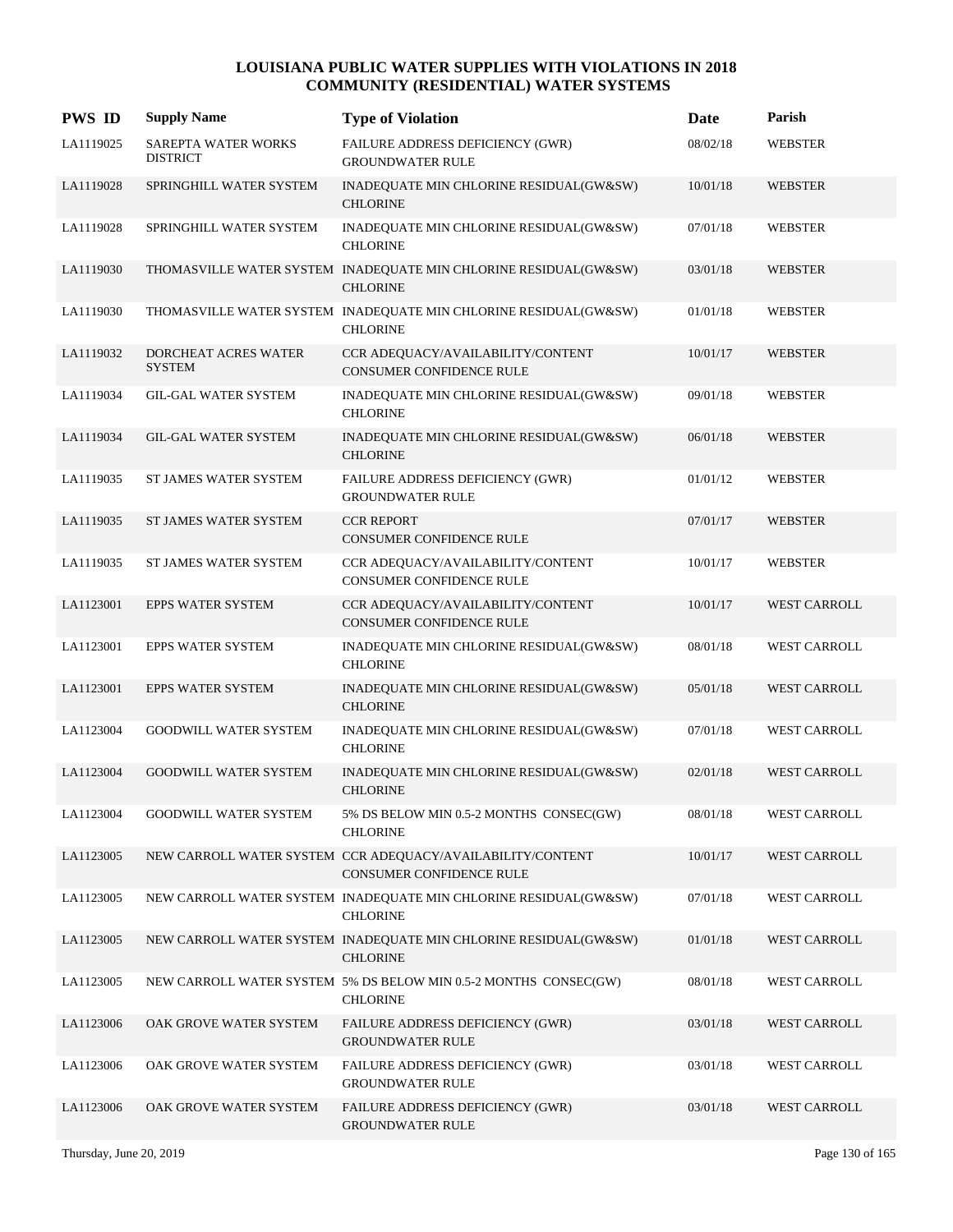| <b>PWS ID</b> | <b>Supply Name</b>     | <b>Type of Violation</b>                                           | Date     | Parish              |
|---------------|------------------------|--------------------------------------------------------------------|----------|---------------------|
| LA1123006     | OAK GROVE WATER SYSTEM | FAILURE ADDRESS DEFICIENCY (GWR)<br><b>GROUNDWATER RULE</b>        | 03/01/18 | WEST CARROLL        |
| LA1123006     | OAK GROVE WATER SYSTEM | FAILURE ADDRESS DEFICIENCY (GWR)<br><b>GROUNDWATER RULE</b>        | 03/01/18 | WEST CARROLL        |
| LA1123006     | OAK GROVE WATER SYSTEM | <b>FAILURE ADDRESS DEFICIENCY (GWR)</b><br><b>GROUNDWATER RULE</b> | 03/01/18 | <b>WEST CARROLL</b> |
| LA1123006     | OAK GROVE WATER SYSTEM | FAILURE ADDRESS DEFICIENCY (GWR)<br><b>GROUNDWATER RULE</b>        | 03/01/18 | <b>WEST CARROLL</b> |
| LA1123006     | OAK GROVE WATER SYSTEM | FAILURE ADDRESS DEFICIENCY (GWR)<br><b>GROUNDWATER RULE</b>        | 03/01/18 | <b>WEST CARROLL</b> |
| LA1123006     | OAK GROVE WATER SYSTEM | PUBLIC NOTICE RULE LINKED TO VIOLATION<br><b>PUBLIC NOTICE</b>     | 09/14/18 | <b>WEST CARROLL</b> |
| LA1123006     | OAK GROVE WATER SYSTEM | INADEQUATE MIN CHLORINE RESIDUAL(GW&SW)<br><b>CHLORINE</b>         | 11/01/18 | <b>WEST CARROLL</b> |
| LA1123006     | OAK GROVE WATER SYSTEM | INADEQUATE MIN CHLORINE RESIDUAL(GW&SW)<br><b>CHLORINE</b>         | 05/01/18 | <b>WEST CARROLL</b> |
| LA1123006     | OAK GROVE WATER SYSTEM | INADEQUATE MIN CHLORINE RESIDUAL(GW&SW)<br><b>CHLORINE</b>         | 01/01/18 | <b>WEST CARROLL</b> |
| LA1123006     | OAK GROVE WATER SYSTEM | 5% DS BELOW MIN 0.5-2 MONTHS CONSEC(GW)<br><b>CHLORINE</b>         | 06/01/18 | WEST CARROLL        |
| LA1123006     | OAK GROVE WATER SYSTEM | 5% DS BELOW MIN 0.5-2 MONTHS CONSEC(GW)<br><b>CHLORINE</b>         | 02/01/18 | WEST CARROLL        |
| LA1127001     | ATLANTA WATER SUPPLY   | MCL, LRAA<br>TOTAL HALOACETIC ACIDS (HAA5)                         | 10/01/18 | <b>WINN</b>         |
| LA1127001     | ATLANTA WATER SUPPLY   | MCL, LRAA<br>TTHM                                                  | 10/01/18 | <b>WINN</b>         |
| LA1127001     | ATLANTA WATER SUPPLY   | MCL, LRAA<br><b>TTHM</b>                                           | 10/01/18 | <b>WINN</b>         |
| LA1127001     | ATLANTA WATER SUPPLY   | MCL, LRAA<br>TOTAL HALOACETIC ACIDS (HAA5)                         | 10/01/18 | <b>WINN</b>         |
| LA1127001     | ATLANTA WATER SUPPLY   | MCL, LRAA<br><b>TTHM</b>                                           | 07/01/18 | <b>WINN</b>         |
| LA1127001     | ATLANTA WATER SUPPLY   | MCL, LRAA<br>TOTAL HALOACETIC ACIDS (HAA5)                         | 07/01/18 | <b>WINN</b>         |
| LA1127001     | ATLANTA WATER SUPPLY   | MCL, LRAA<br>TOTAL HALOACETIC ACIDS (HAA5)                         | 07/01/18 | <b>WINN</b>         |
| LA1127001     | ATLANTA WATER SUPPLY   | MCL, LRAA<br><b>TTHM</b>                                           | 07/01/18 | <b>WINN</b>         |
| LA1127001     | ATLANTA WATER SUPPLY   | MCL, LRAA<br>TOTAL HALOACETIC ACIDS (HAA5)                         | 04/01/18 | <b>WINN</b>         |
| LA1127001     | ATLANTA WATER SUPPLY   | MCL, LRAA<br><b>TTHM</b>                                           | 04/01/18 | <b>WINN</b>         |
| LA1127001     | ATLANTA WATER SUPPLY   | MCL, LRAA<br>TOTAL HALOACETIC ACIDS (HAA5)                         | 04/01/18 | <b>WINN</b>         |
| LA1127001     | ATLANTA WATER SUPPLY   | MCL, LRAA<br><b>TTHM</b>                                           | 01/01/18 | WINN                |
| LA1127001     | ATLANTA WATER SUPPLY   | MCL, LRAA<br><b>TTHM</b>                                           | 01/01/18 | <b>WINN</b>         |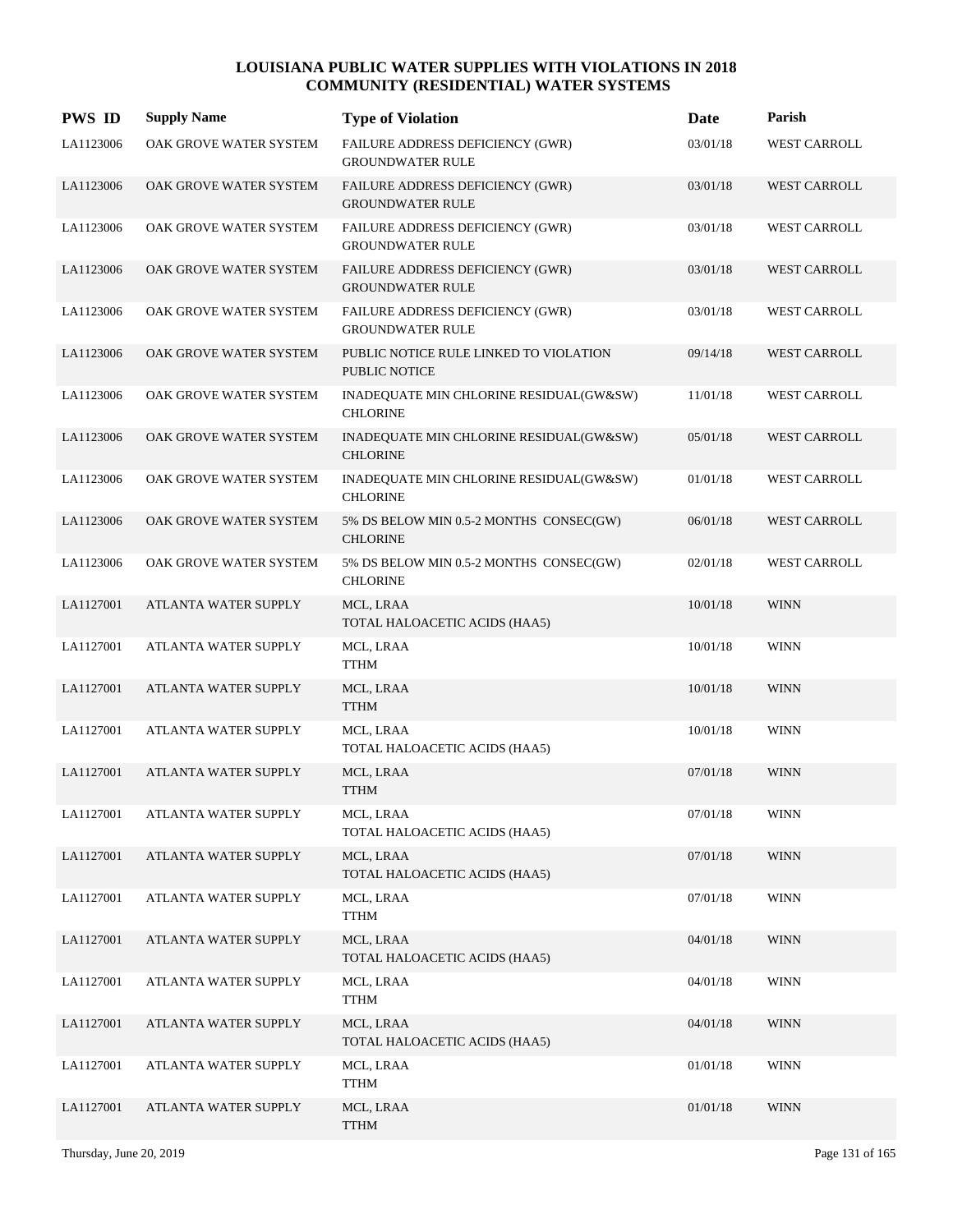| <b>PWS ID</b> | <b>Supply Name</b>                              | <b>Type of Violation</b>                                             | Date     | Parish      |
|---------------|-------------------------------------------------|----------------------------------------------------------------------|----------|-------------|
| LA1127001     | ATLANTA WATER SUPPLY                            | MCL, LRAA<br>TOTAL HALOACETIC ACIDS (HAA5)                           | 01/01/18 | <b>WINN</b> |
| LA1127001     | ATLANTA WATER SUPPLY                            | MCL, LRAA<br>TOTAL HALOACETIC ACIDS (HAA5)                           | 01/01/18 | <b>WINN</b> |
| LA1127001     | ATLANTA WATER SUPPLY                            | FAILURE SUBMIT OEL REPORT FOR TTHM<br><b>TTHM</b>                    | 10/31/17 | <b>WINN</b> |
| LA1127001     | ATLANTA WATER SUPPLY                            | FAILURE SUBMIT OEL REPORT FOR TTHM<br><b>TTHM</b>                    | 07/31/17 | <b>WINN</b> |
| LA1127001     | ATLANTA WATER SUPPLY                            | FAILURE SUBMIT OEL REPORT FOR HAA5<br>TOTAL HALOACETIC ACIDS (HAA5)  | 05/01/17 | <b>WINN</b> |
| LA1127001     | ATLANTA WATER SUPPLY                            | <b>CCR REPORT</b><br>CONSUMER CONFIDENCE RULE                        | 07/01/17 | <b>WINN</b> |
| LA1127001     | ATLANTA WATER SUPPLY                            | CCR ADEQUACY/AVAILABILITY/CONTENT<br><b>CONSUMER CONFIDENCE RULE</b> | 10/01/17 | <b>WINN</b> |
| LA1127002     | VILLAGE OF CALVIN WATER<br><b>SYSTEM</b>        | MCL, LRAA<br><b>TTHM</b>                                             | 10/01/18 | <b>WINN</b> |
| LA1127002     | VILLAGE OF CALVIN WATER<br><b>SYSTEM</b>        | MCL, LRAA<br>TOTAL HALOACETIC ACIDS (HAA5)                           | 10/01/18 | <b>WINN</b> |
| LA1127002     | VILLAGE OF CALVIN WATER<br><b>SYSTEM</b>        | MCL, LRAA<br><b>TTHM</b>                                             | 10/01/18 | <b>WINN</b> |
| LA1127002     | VILLAGE OF CALVIN WATER<br><b>SYSTEM</b>        | MCL, LRAA<br>TOTAL HALOACETIC ACIDS (HAA5)                           | 07/01/18 | <b>WINN</b> |
| LA1127002     | VILLAGE OF CALVIN WATER<br><b>SYSTEM</b>        | MCL, LRAA<br><b>TTHM</b>                                             | 07/01/18 | <b>WINN</b> |
| LA1127002     | VILLAGE OF CALVIN WATER<br><b>SYSTEM</b>        | MCL, LRAA<br><b>TTHM</b>                                             | 07/01/18 | <b>WINN</b> |
| LA1127002     | VILLAGE OF CALVIN WATER<br><b>SYSTEM</b>        | MCL, LRAA<br><b>TTHM</b>                                             | 04/01/18 | <b>WINN</b> |
| LA1127002     | VILLAGE OF CALVIN WATER<br><b>SYSTEM</b>        | MCL, LRAA<br><b>TTHM</b>                                             | 04/01/18 | <b>WINN</b> |
| LA1127002     | <b>VILLAGE OF CALVIN WATER</b><br><b>SYSTEM</b> | MCL, LRAA<br>TOTAL HALOACETIC ACIDS (HAA5)                           | 04/01/18 | <b>WINN</b> |
| LA1127002     | VILLAGE OF CALVIN WATER<br><b>SYSTEM</b>        | MCL, LRAA<br><b>TTHM</b>                                             | 01/01/18 | <b>WINN</b> |
| LA1127002     | VILLAGE OF CALVIN WATER<br><b>SYSTEM</b>        | MCL, LRAA<br><b>TTHM</b>                                             | 01/01/18 | <b>WINN</b> |
| LA1127002     | VILLAGE OF CALVIN WATER<br><b>SYSTEM</b>        | MCL, LRAA<br>TOTAL HALOACETIC ACIDS (HAA5)                           | 01/01/18 | <b>WINN</b> |
| LA1127002     | VILLAGE OF CALVIN WATER<br><b>SYSTEM</b>        | FAILURE ADDRESS DEFICIENCY (GWR)<br><b>GROUNDWATER RULE</b>          | 09/02/15 | <b>WINN</b> |
| LA1127002     | VILLAGE OF CALVIN WATER<br><b>SYSTEM</b>        | LEAD CONSUMER NOTICE (LCR)<br><b>LEAD &amp; COPPER RULE</b>          | 04/01/18 | <b>WINN</b> |
| LA1127002     | VILLAGE OF CALVIN WATER<br><b>SYSTEM</b>        | LEAD CONSUMER NOTICE (LCR)<br>LEAD & COPPER RULE                     | 05/10/17 | <b>WINN</b> |
| LA1127002     | VILLAGE OF CALVIN WATER<br><b>SYSTEM</b>        | <b>CCR REPORT</b><br>CONSUMER CONFIDENCE RULE                        | 07/01/18 | <b>WINN</b> |
| LA1127002     | VILLAGE OF CALVIN WATER<br><b>SYSTEM</b>        | <b>CCR REPORT</b><br>CONSUMER CONFIDENCE RULE                        | 07/01/17 | <b>WINN</b> |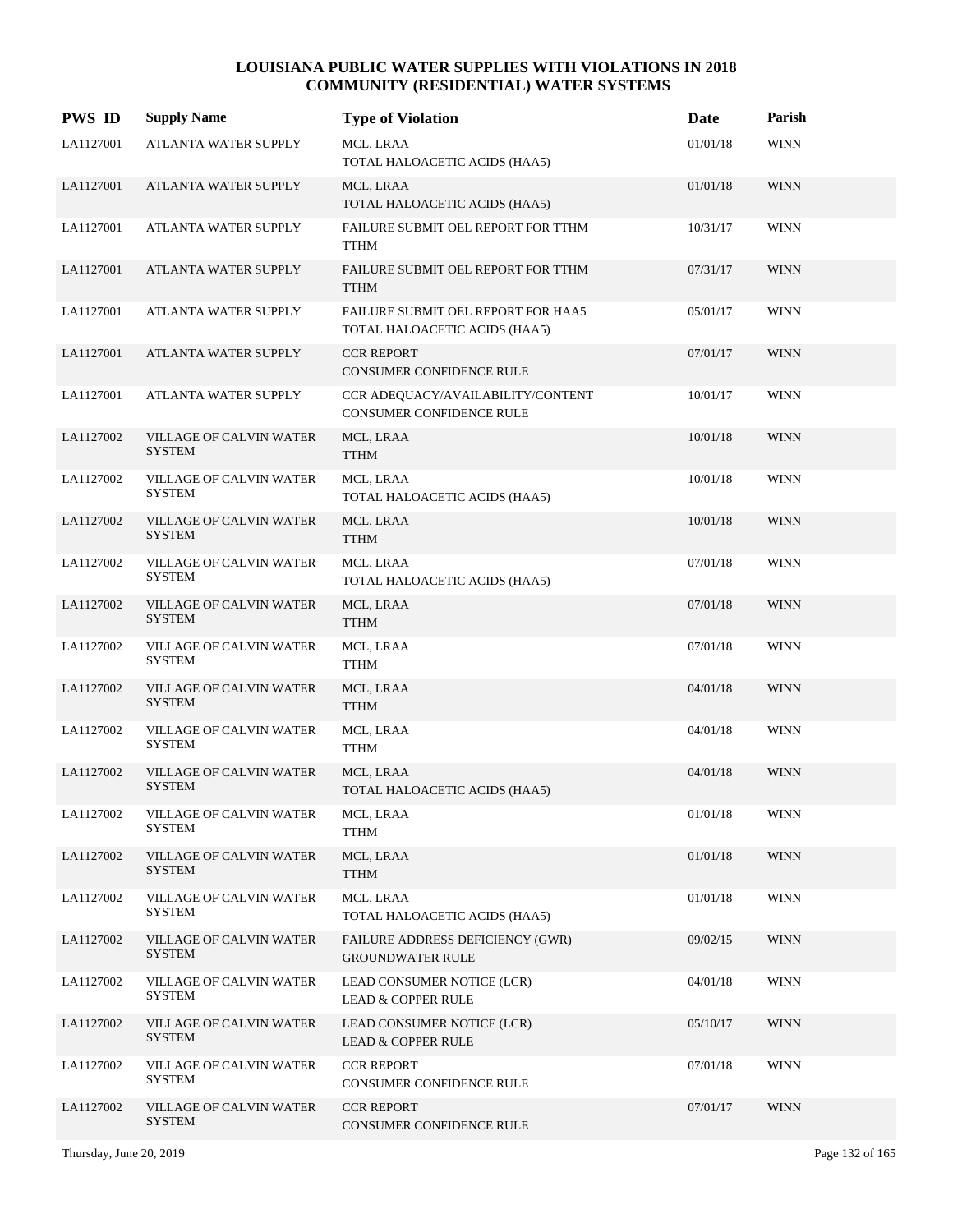| <b>PWS ID</b> | <b>Supply Name</b>                              | <b>Type of Violation</b>                                       | Date     | Parish      |
|---------------|-------------------------------------------------|----------------------------------------------------------------|----------|-------------|
| LA1127002     | VILLAGE OF CALVIN WATER<br>SYSTEM               | <b>CCR REPORT</b><br>CONSUMER CONFIDENCE RULE                  | 07/01/16 | <b>WINN</b> |
| LA1127002     | <b>VILLAGE OF CALVIN WATER</b><br><b>SYSTEM</b> | <b>CCR REPORT</b><br>CONSUMER CONFIDENCE RULE                  | 07/01/15 | <b>WINN</b> |
| LA1127002     | VILLAGE OF CALVIN WATER<br><b>SYSTEM</b>        | <b>CCR REPORT</b><br>CONSUMER CONFIDENCE RULE                  | 07/01/14 | <b>WINN</b> |
| LA1127002     | VILLAGE OF CALVIN WATER<br><b>SYSTEM</b>        | CCR ADEQUACY/AVAILABILITY/CONTENT<br>CONSUMER CONFIDENCE RULE  | 10/01/17 | <b>WINN</b> |
| LA1127002     | VILLAGE OF CALVIN WATER<br>SYSTEM               | CCR ADEQUACY/AVAILABILITY/CONTENT<br>CONSUMER CONFIDENCE RULE  | 10/01/16 | <b>WINN</b> |
| LA1127002     | VILLAGE OF CALVIN WATER<br><b>SYSTEM</b>        | CCR ADEQUACY/AVAILABILITY/CONTENT<br>CONSUMER CONFIDENCE RULE  | 10/01/15 | <b>WINN</b> |
| LA1127002     | VILLAGE OF CALVIN WATER<br><b>SYSTEM</b>        | CCR ADEQUACY/AVAILABILITY/CONTENT<br>CONSUMER CONFIDENCE RULE  | 10/01/14 | <b>WINN</b> |
| LA1127002     | VILLAGE OF CALVIN WATER<br><b>SYSTEM</b>        | PUBLIC NOTICE RULE LINKED TO VIOLATION<br>PUBLIC NOTICE        | 10/27/18 | <b>WINN</b> |
| LA1127002     | VILLAGE OF CALVIN WATER<br><b>SYSTEM</b>        | PUBLIC NOTICE RULE LINKED TO VIOLATION<br>PUBLIC NOTICE        | 07/20/18 | <b>WINN</b> |
| LA1127002     | VILLAGE OF CALVIN WATER<br><b>SYSTEM</b>        | PUBLIC NOTICE RULE LINKED TO VIOLATION<br>PUBLIC NOTICE        | 05/01/18 | <b>WINN</b> |
| LA1127002     | VILLAGE OF CALVIN WATER<br><b>SYSTEM</b>        | PUBLIC NOTICE RULE LINKED TO VIOLATION<br>PUBLIC NOTICE        | 02/03/18 | <b>WINN</b> |
| LA1127002     | <b>VILLAGE OF CALVIN WATER</b><br><b>SYSTEM</b> | PUBLIC NOTICE RULE LINKED TO VIOLATION<br><b>PUBLIC NOTICE</b> | 12/13/17 | <b>WINN</b> |
| LA1127002     | VILLAGE OF CALVIN WATER<br><b>SYSTEM</b>        | PUBLIC NOTICE RULE LINKED TO VIOLATION<br>PUBLIC NOTICE        | 08/11/17 | <b>WINN</b> |
| LA1127002     | <b>VILLAGE OF CALVIN WATER</b><br><b>SYSTEM</b> | PUBLIC NOTICE RULE LINKED TO VIOLATION<br><b>PUBLIC NOTICE</b> | 07/01/17 | <b>WINN</b> |
| LA1127002     | VILLAGE OF CALVIN WATER<br><b>SYSTEM</b>        | PUBLIC NOTICE RULE LINKED TO VIOLATION<br><b>PUBLIC NOTICE</b> | 04/26/17 | <b>WINN</b> |
| LA1127002     | <b>VILLAGE OF CALVIN WATER</b><br><b>SYSTEM</b> | PUBLIC NOTICE RULE LINKED TO VIOLATION<br><b>PUBLIC NOTICE</b> | 04/10/17 | <b>WINN</b> |
| LA1127002     | VILLAGE OF CALVIN WATER<br><b>SYSTEM</b>        | PUBLIC NOTICE RULE LINKED TO VIOLATION<br>PUBLIC NOTICE        | 03/09/17 | <b>WINN</b> |
| LA1127002     | VILLAGE OF CALVIN WATER<br><b>SYSTEM</b>        | PUBLIC NOTICE RULE LINKED TO VIOLATION<br>PUBLIC NOTICE        | 02/11/17 | <b>WINN</b> |
| LA1127002     | VILLAGE OF CALVIN WATER<br>SYSTEM               | PUBLIC NOTICE RULE LINKED TO VIOLATION<br>PUBLIC NOTICE        | 12/16/16 | <b>WINN</b> |
| LA1127002     | <b>VILLAGE OF CALVIN WATER</b><br><b>SYSTEM</b> | PUBLIC NOTICE RULE LINKED TO VIOLATION<br><b>PUBLIC NOTICE</b> | 10/18/16 | <b>WINN</b> |
| LA1127002     | VILLAGE OF CALVIN WATER<br><b>SYSTEM</b>        | PUBLIC NOTICE RULE LINKED TO VIOLATION<br>PUBLIC NOTICE        | 10/12/16 | <b>WINN</b> |
| LA1127002     | VILLAGE OF CALVIN WATER<br><b>SYSTEM</b>        | PUBLIC NOTICE RULE LINKED TO VIOLATION<br>PUBLIC NOTICE        | 08/16/16 | <b>WINN</b> |
| LA1127002     | VILLAGE OF CALVIN WATER<br>SYSTEM               | PUBLIC NOTICE RULE LINKED TO VIOLATION<br>PUBLIC NOTICE        | 03/19/16 | <b>WINN</b> |
| LA1127002     | VILLAGE OF CALVIN WATER<br>SYSTEM               | PUBLIC NOTICE RULE LINKED TO VIOLATION<br>PUBLIC NOTICE        | 12/09/15 | <b>WINN</b> |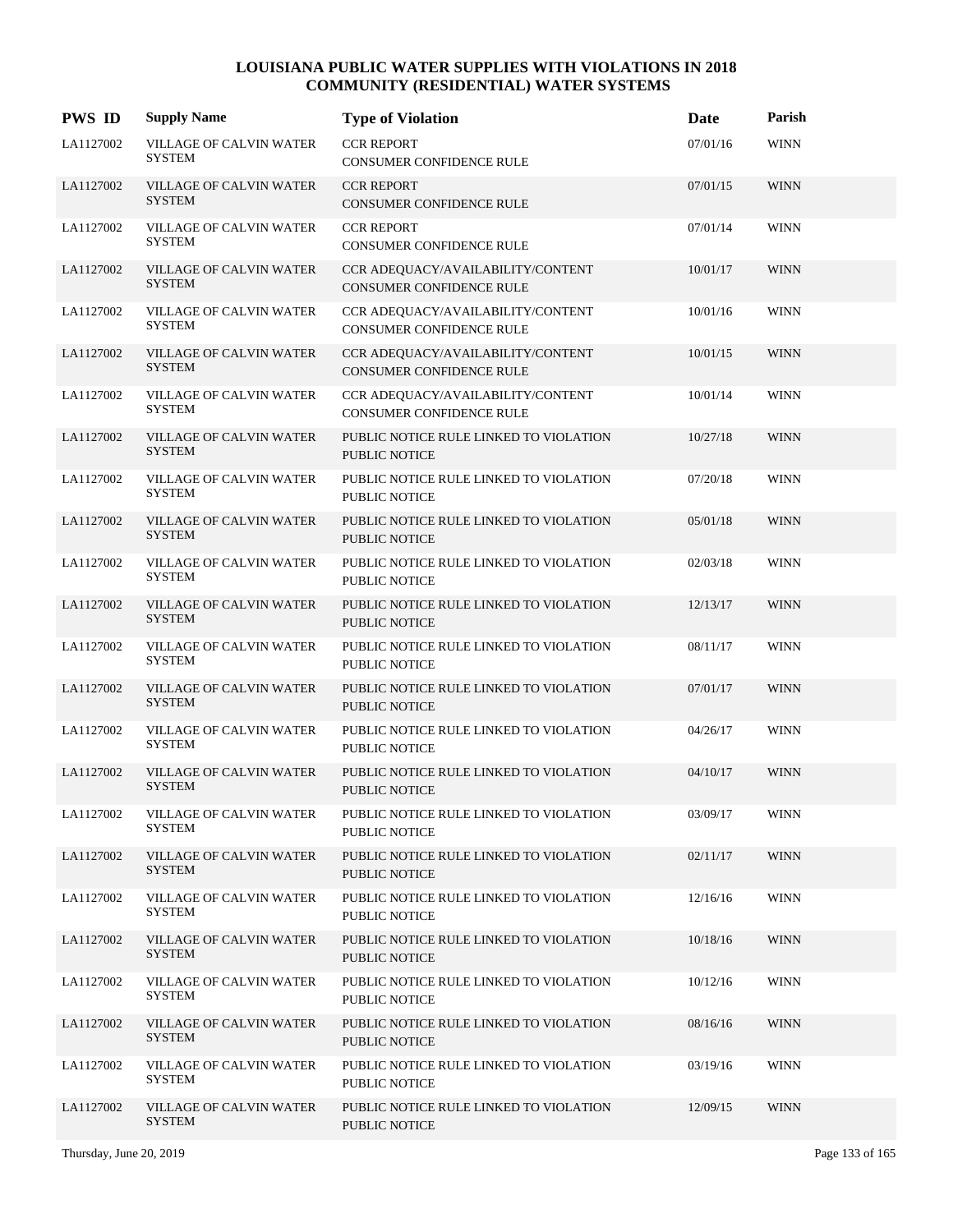| <b>PWS ID</b> | <b>Supply Name</b>                              | <b>Type of Violation</b>                                       | Date     | Parish      |
|---------------|-------------------------------------------------|----------------------------------------------------------------|----------|-------------|
| LA1127002     | <b>VILLAGE OF CALVIN WATER</b><br><b>SYSTEM</b> | PUBLIC NOTICE RULE LINKED TO VIOLATION<br><b>PUBLIC NOTICE</b> | 12/09/15 | <b>WINN</b> |
| LA1127002     | <b>VILLAGE OF CALVIN WATER</b><br><b>SYSTEM</b> | PUBLIC NOTICE RULE LINKED TO VIOLATION<br><b>PUBLIC NOTICE</b> | 11/24/15 | <b>WINN</b> |
| LA1127002     | VILLAGE OF CALVIN WATER<br><b>SYSTEM</b>        | PUBLIC NOTICE RULE LINKED TO VIOLATION<br><b>PUBLIC NOTICE</b> | 11/13/15 | <b>WINN</b> |
| LA1127002     | <b>VILLAGE OF CALVIN WATER</b><br><b>SYSTEM</b> | PUBLIC NOTICE RULE LINKED TO VIOLATION<br><b>PUBLIC NOTICE</b> | 10/30/15 | <b>WINN</b> |
| LA1127002     | VILLAGE OF CALVIN WATER<br><b>SYSTEM</b>        | PUBLIC NOTICE RULE LINKED TO VIOLATION<br><b>PUBLIC NOTICE</b> | 07/17/15 | <b>WINN</b> |
| LA1127002     | VILLAGE OF CALVIN WATER<br><b>SYSTEM</b>        | PUBLIC NOTICE RULE LINKED TO VIOLATION<br><b>PUBLIC NOTICE</b> | 06/10/15 | <b>WINN</b> |
| LA1127002     | VILLAGE OF CALVIN WATER<br><b>SYSTEM</b>        | PUBLIC NOTICE RULE LINKED TO VIOLATION<br><b>PUBLIC NOTICE</b> | 05/16/15 | <b>WINN</b> |
| LA1127002     | <b>VILLAGE OF CALVIN WATER</b><br><b>SYSTEM</b> | PUBLIC NOTICE RULE LINKED TO VIOLATION<br><b>PUBLIC NOTICE</b> | 05/16/15 | <b>WINN</b> |
| LA1127002     | VILLAGE OF CALVIN WATER<br><b>SYSTEM</b>        | PUBLIC NOTICE RULE LINKED TO VIOLATION<br><b>PUBLIC NOTICE</b> | 04/28/15 | <b>WINN</b> |
| LA1127002     | VILLAGE OF CALVIN WATER<br><b>SYSTEM</b>        | PUBLIC NOTICE RULE LINKED TO VIOLATION<br>PUBLIC NOTICE        | 02/27/15 | <b>WINN</b> |
| LA1127002     | VILLAGE OF CALVIN WATER<br><b>SYSTEM</b>        | PUBLIC NOTICE RULE LINKED TO VIOLATION<br><b>PUBLIC NOTICE</b> | 02/27/15 | <b>WINN</b> |
| LA1127002     | VILLAGE OF CALVIN WATER<br><b>SYSTEM</b>        | PUBLIC NOTICE RULE LINKED TO VIOLATION<br><b>PUBLIC NOTICE</b> | 02/27/15 | <b>WINN</b> |
| LA1127002     | VILLAGE OF CALVIN WATER<br><b>SYSTEM</b>        | PUBLIC NOTICE RULE LINKED TO VIOLATION<br><b>PUBLIC NOTICE</b> | 02/27/15 | <b>WINN</b> |
| LA1127002     | VILLAGE OF CALVIN WATER<br><b>SYSTEM</b>        | PUBLIC NOTICE RULE LINKED TO VIOLATION<br>PUBLIC NOTICE        | 02/25/15 | <b>WINN</b> |
| LA1127002     | VILLAGE OF CALVIN WATER<br><b>SYSTEM</b>        | PUBLIC NOTICE RULE LINKED TO VIOLATION<br><b>PUBLIC NOTICE</b> | 01/08/15 | <b>WINN</b> |
| LA1127002     | VILLAGE OF CALVIN WATER<br><b>SYSTEM</b>        | PUBLIC NOTICE RULE LINKED TO VIOLATION<br><b>PUBLIC NOTICE</b> | 01/07/15 | <b>WINN</b> |
| LA1127002     | VILLAGE OF CALVIN WATER<br><b>SYSTEM</b>        | PUBLIC NOTICE RULE LINKED TO VIOLATION<br><b>PUBLIC NOTICE</b> | 09/08/14 | <b>WINN</b> |
| LA1127002     | VILLAGE OF CALVIN WATER<br><b>SYSTEM</b>        | PUBLIC NOTICE RULE LINKED TO VIOLATION<br><b>PUBLIC NOTICE</b> | 09/08/14 | <b>WINN</b> |
| LA1127002     | VILLAGE OF CALVIN WATER<br><b>SYSTEM</b>        | PUBLIC NOTICE RULE LINKED TO VIOLATION<br><b>PUBLIC NOTICE</b> | 07/30/14 | <b>WINN</b> |
| LA1127002     | VILLAGE OF CALVIN WATER<br><b>SYSTEM</b>        | PUBLIC NOTICE RULE LINKED TO VIOLATION<br>PUBLIC NOTICE        | 05/23/14 | <b>WINN</b> |
| LA1127002     | VILLAGE OF CALVIN WATER<br><b>SYSTEM</b>        | PUBLIC NOTICE RULE LINKED TO VIOLATION<br>PUBLIC NOTICE        | 05/08/14 | <b>WINN</b> |
| LA1127002     | VILLAGE OF CALVIN WATER<br><b>SYSTEM</b>        | PUBLIC NOTICE RULE LINKED TO VIOLATION<br><b>PUBLIC NOTICE</b> | 03/15/14 | <b>WINN</b> |
| LA1127002     | VILLAGE OF CALVIN WATER<br><b>SYSTEM</b>        | PUBLIC NOTICE RULE LINKED TO VIOLATION<br><b>PUBLIC NOTICE</b> | 12/08/13 | <b>WINN</b> |
| LA1127002     | VILLAGE OF CALVIN WATER<br><b>SYSTEM</b>        | PUBLIC NOTICE RULE LINKED TO VIOLATION<br><b>PUBLIC NOTICE</b> | 04/20/13 | <b>WINN</b> |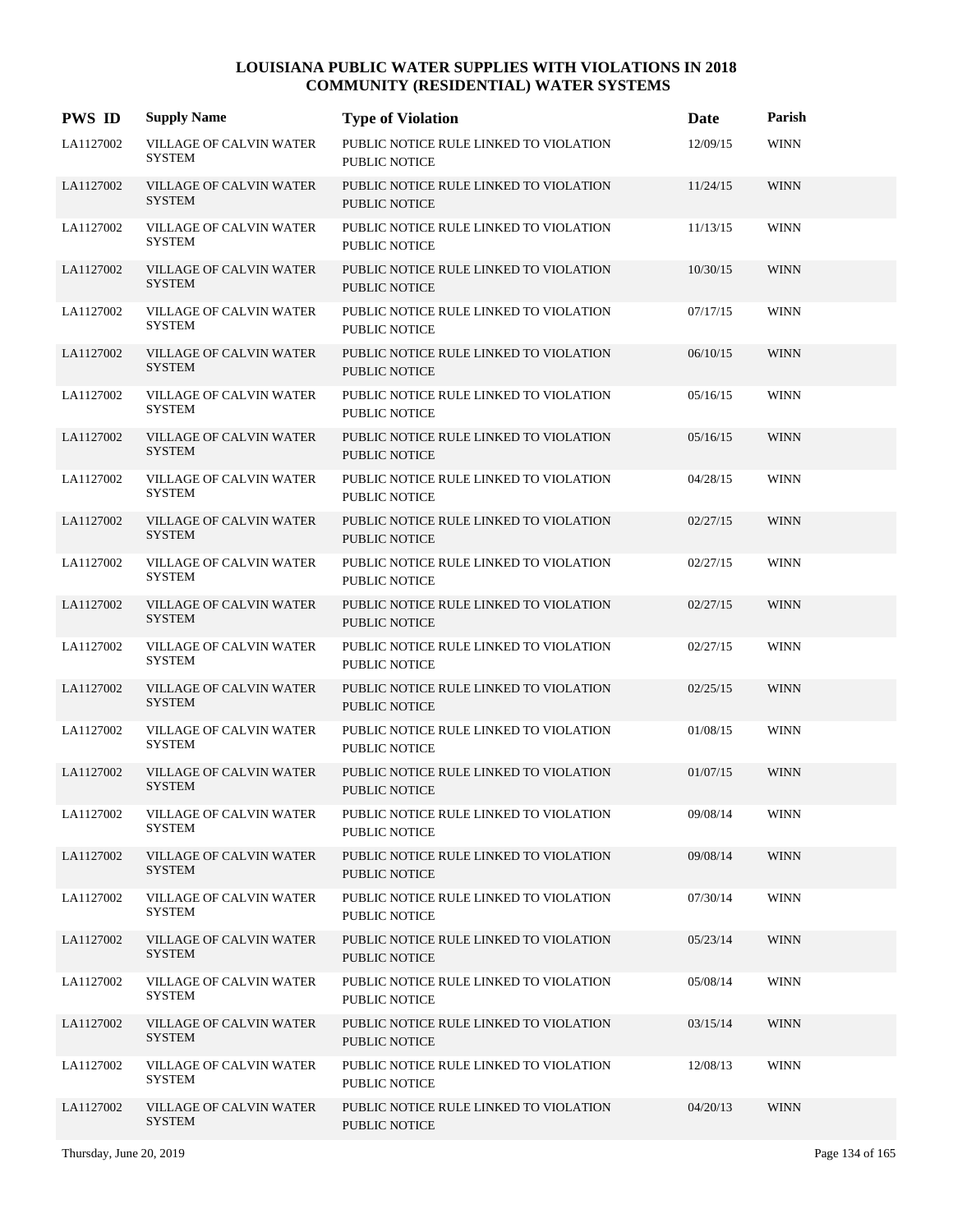| <b>PWS ID</b> | <b>Supply Name</b>                              | <b>Type of Violation</b>                                             | Date     | Parish      |
|---------------|-------------------------------------------------|----------------------------------------------------------------------|----------|-------------|
| LA1127002     | VILLAGE OF CALVIN WATER<br><b>SYSTEM</b>        | PUBLIC NOTICE RULE LINKED TO VIOLATION<br>PUBLIC NOTICE              | 12/02/12 | <b>WINN</b> |
| LA1127002     | <b>VILLAGE OF CALVIN WATER</b><br><b>SYSTEM</b> | PUBLIC NOTICE RULE LINKED TO VIOLATION<br><b>PUBLIC NOTICE</b>       | 04/29/12 | <b>WINN</b> |
| LA1127005     | VILLAGE OF DODSON WATER<br><b>SYSTEM</b>        | <b>CCR REPORT</b><br>CONSUMER CONFIDENCE RULE                        | 07/01/17 | <b>WINN</b> |
| LA1127005     | VILLAGE OF DODSON WATER<br><b>SYSTEM</b>        | CCR ADEQUACY/AVAILABILITY/CONTENT<br><b>CONSUMER CONFIDENCE RULE</b> | 10/01/17 | <b>WINN</b> |
| LA1127007     | HWY 84 WEST WATER SUPPLY                        | MCL, LRAA<br>TOTAL HALOACETIC ACIDS (HAA5)                           | 10/01/18 | <b>WINN</b> |
| LA1127007     | HWY 84 WEST WATER SUPPLY                        | MCL, LRAA<br>TOTAL HALOACETIC ACIDS (HAA5)                           | 10/01/18 | <b>WINN</b> |
| LA1127007     | HWY 84 WEST WATER SUPPLY                        | MCL, LRAA<br><b>TTHM</b>                                             | 10/01/18 | <b>WINN</b> |
| LA1127007     | HWY 84 WEST WATER SUPPLY                        | MCL, LRAA<br><b>TTHM</b>                                             | 10/01/18 | <b>WINN</b> |
| LA1127007     | HWY 84 WEST WATER SUPPLY                        | MCL, LRAA<br>TOTAL HALOACETIC ACIDS (HAA5)                           | 07/01/18 | <b>WINN</b> |
| LA1127007     | HWY 84 WEST WATER SUPPLY                        | MCL, LRAA<br>TOTAL HALOACETIC ACIDS (HAA5)                           | 07/01/18 | <b>WINN</b> |
| LA1127007     | HWY 84 WEST WATER SUPPLY                        | MCL, LRAA<br><b>TTHM</b>                                             | 07/01/18 | <b>WINN</b> |
| LA1127007     | HWY 84 WEST WATER SUPPLY                        | MCL, LRAA<br><b>TTHM</b>                                             | 07/01/18 | <b>WINN</b> |
| LA1127007     | HWY 84 WEST WATER SUPPLY                        | MCL, LRAA<br><b>TTHM</b>                                             | 04/01/18 | <b>WINN</b> |
| LA1127007     | HWY 84 WEST WATER SUPPLY                        | MCL, LRAA<br>TOTAL HALOACETIC ACIDS (HAA5)                           | 04/01/18 | <b>WINN</b> |
| LA1127007     | HWY 84 WEST WATER SUPPLY                        | MCL, LRAA<br><b>TTHM</b>                                             | 04/01/18 | <b>WINN</b> |
| LA1127007     | HWY 84 WEST WATER SUPPLY                        | MCL, LRAA<br><b>TTHM</b>                                             | 01/01/18 | <b>WINN</b> |
| LA1127007     | HWY 84 WEST WATER SUPPLY                        | MCL, LRAA<br><b>TTHM</b>                                             | 01/01/18 | <b>WINN</b> |
| LA1127007     | HWY 84 WEST WATER SUPPLY                        | MCL, LRAA<br>TOTAL HALOACETIC ACIDS (HAA5)                           | 01/01/18 | <b>WINN</b> |
| LA1127007     | HWY 84 WEST WATER SUPPLY                        | VARIANCE/EXEMPTION/OTHER COMPLIANCE                                  | 08/19/18 | WINN        |
| LA1127007     | HWY 84 WEST WATER SUPPLY                        | INADEQUATE MIN CHLORINE RESIDUAL(GW&SW)<br><b>CHLORINE</b>           | 07/01/18 | <b>WINN</b> |
| LA1127008     | JOYCE WATER SUPPLY                              | MCL, LRAA<br><b>TTHM</b>                                             | 10/01/18 | <b>WINN</b> |
| LA1127008     | JOYCE WATER SUPPLY                              | MCL, LRAA<br><b>TTHM</b>                                             | 10/01/18 | <b>WINN</b> |
| LA1127008     | JOYCE WATER SUPPLY                              | MCL, LRAA<br>TOTAL HALOACETIC ACIDS (HAA5)                           | 07/01/18 | <b>WINN</b> |
| LA1127008     | JOYCE WATER SUPPLY                              | MCL, LRAA<br><b>TTHM</b>                                             | 07/01/18 | <b>WINN</b> |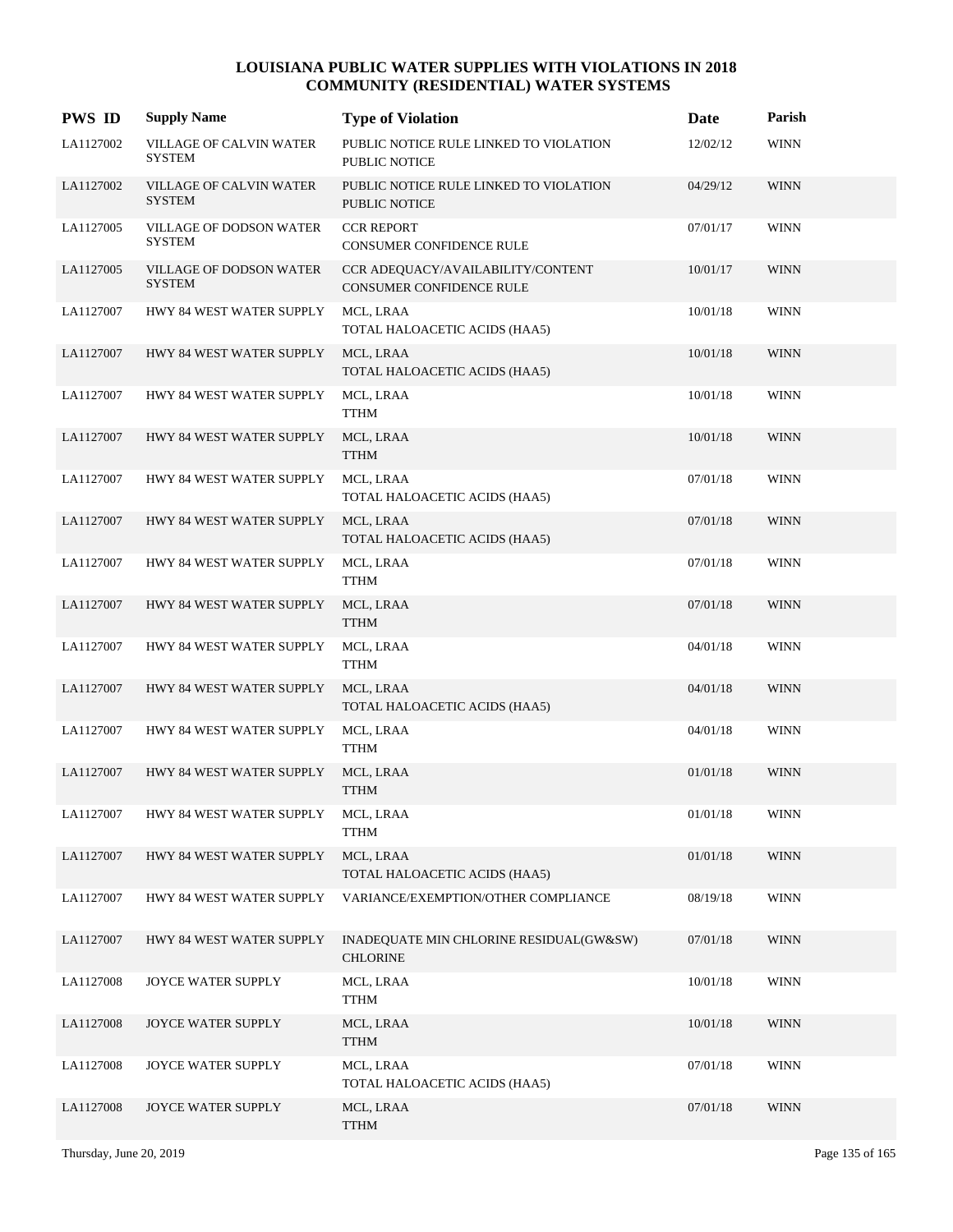| <b>PWS ID</b> | <b>Supply Name</b>                             | <b>Type of Violation</b>                                            | Date     | Parish      |
|---------------|------------------------------------------------|---------------------------------------------------------------------|----------|-------------|
| LA1127008     | JOYCE WATER SUPPLY                             | MCL, LRAA<br><b>TTHM</b>                                            | 07/01/18 | <b>WINN</b> |
| LA1127008     | JOYCE WATER SUPPLY                             | MCL, LRAA<br><b>TTHM</b>                                            | 04/01/18 | <b>WINN</b> |
| LA1127008     | JOYCE WATER SUPPLY                             | MCL, LRAA<br><b>TTHM</b>                                            | 04/01/18 | <b>WINN</b> |
| LA1127008     | <b>JOYCE WATER SUPPLY</b>                      | MCL, LRAA<br>TOTAL HALOACETIC ACIDS (HAA5)                          | 04/01/18 | <b>WINN</b> |
| LA1127008     | JOYCE WATER SUPPLY                             | MCL, LRAA<br>TOTAL HALOACETIC ACIDS (HAA5)                          | 04/01/18 | <b>WINN</b> |
| LA1127008     | <b>JOYCE WATER SUPPLY</b>                      | MCL, LRAA<br><b>TTHM</b>                                            | 01/01/18 | <b>WINN</b> |
| LA1127008     | JOYCE WATER SUPPLY                             | MCL, LRAA<br><b>TTHM</b>                                            | 01/01/18 | <b>WINN</b> |
| LA1127008     | <b>JOYCE WATER SUPPLY</b>                      | MCL, LRAA<br>TOTAL HALOACETIC ACIDS (HAA5)                          | 01/01/18 | <b>WINN</b> |
| LA1127008     | JOYCE WATER SUPPLY                             | MCL, LRAA<br>TOTAL HALOACETIC ACIDS (HAA5)                          | 01/01/18 | <b>WINN</b> |
| LA1127010     | <b>VILLAGE OF SIKES WATER</b><br><b>SYSTEM</b> | MCL, LRAA<br>TOTAL HALOACETIC ACIDS (HAA5)                          | 04/01/18 | <b>WINN</b> |
| LA1127010     | <b>VILLAGE OF SIKES WATER</b><br><b>SYSTEM</b> | MCL, LRAA<br>TOTAL HALOACETIC ACIDS (HAA5)                          | 04/01/18 | <b>WINN</b> |
| LA1127010     | <b>VILLAGE OF SIKES WATER</b><br><b>SYSTEM</b> | MCL, LRAA<br>TOTAL HALOACETIC ACIDS (HAA5)                          | 01/01/18 | <b>WINN</b> |
| LA1127010     | <b>VILLAGE OF SIKES WATER</b><br>SYSTEM        | FAILURE SUBMIT OEL REPORT FOR HAA5<br>TOTAL HALOACETIC ACIDS (HAA5) | 07/31/17 | <b>WINN</b> |
| LA1127010     | <b>VILLAGE OF SIKES WATER</b><br><b>SYSTEM</b> | FAILURE SUBMIT OEL REPORT FOR TTHM<br><b>TTHM</b>                   | 07/31/17 | <b>WINN</b> |
| LA1127010     | <b>VILLAGE OF SIKES WATER</b><br><b>SYSTEM</b> | FAILURE SUBMIT OEL REPORT FOR HAA5<br>TOTAL HALOACETIC ACIDS (HAA5) | 05/01/17 | <b>WINN</b> |
| LA1127010     | <b>VILLAGE OF SIKES WATER</b><br><b>SYSTEM</b> | FAILURE SUBMIT OEL REPORT FOR HAA5<br>TOTAL HALOACETIC ACIDS (HAA5) | 07/31/14 | <b>WINN</b> |
| LA1127010     | VILLAGE OF SIKES WATER<br><b>SYSTEM</b>        | FAILURE SUBMIT OEL REPORT FOR TTHM<br><b>TTHM</b>                   | 07/31/14 | <b>WINN</b> |
| LA1127010     | <b>VILLAGE OF SIKES WATER</b><br><b>SYSTEM</b> | FAILURE SUBMIT OEL REPORT FOR TTHM<br><b>TTHM</b>                   | 05/01/14 | <b>WINN</b> |
| LA1127010     | <b>VILLAGE OF SIKES WATER</b><br>SYSTEM        | FAILURE SUBMIT OEL REPORT FOR HAA5<br>TOTAL HALOACETIC ACIDS (HAA5) | 05/01/14 | <b>WINN</b> |
| LA1127010     | <b>VILLAGE OF SIKES WATER</b><br><b>SYSTEM</b> | LEAD CONSUMER NOTICE (LCR)<br><b>LEAD &amp; COPPER RULE</b>         | 05/14/16 | <b>WINN</b> |
| LA1127010     | <b>VILLAGE OF SIKES WATER</b><br><b>SYSTEM</b> | <b>CCR REPORT</b><br>CONSUMER CONFIDENCE RULE                       | 07/01/17 | <b>WINN</b> |
| LA1127010     | <b>VILLAGE OF SIKES WATER</b><br><b>SYSTEM</b> | <b>CCR REPORT</b><br>CONSUMER CONFIDENCE RULE                       | 07/01/16 | <b>WINN</b> |
| LA1127010     | <b>VILLAGE OF SIKES WATER</b><br><b>SYSTEM</b> | CCR ADEQUACY/AVAILABILITY/CONTENT<br>CONSUMER CONFIDENCE RULE       | 10/01/17 | <b>WINN</b> |
| LA1127010     | <b>VILLAGE OF SIKES WATER</b><br><b>SYSTEM</b> | CCR ADEQUACY/AVAILABILITY/CONTENT<br>CONSUMER CONFIDENCE RULE       | 10/01/16 | <b>WINN</b> |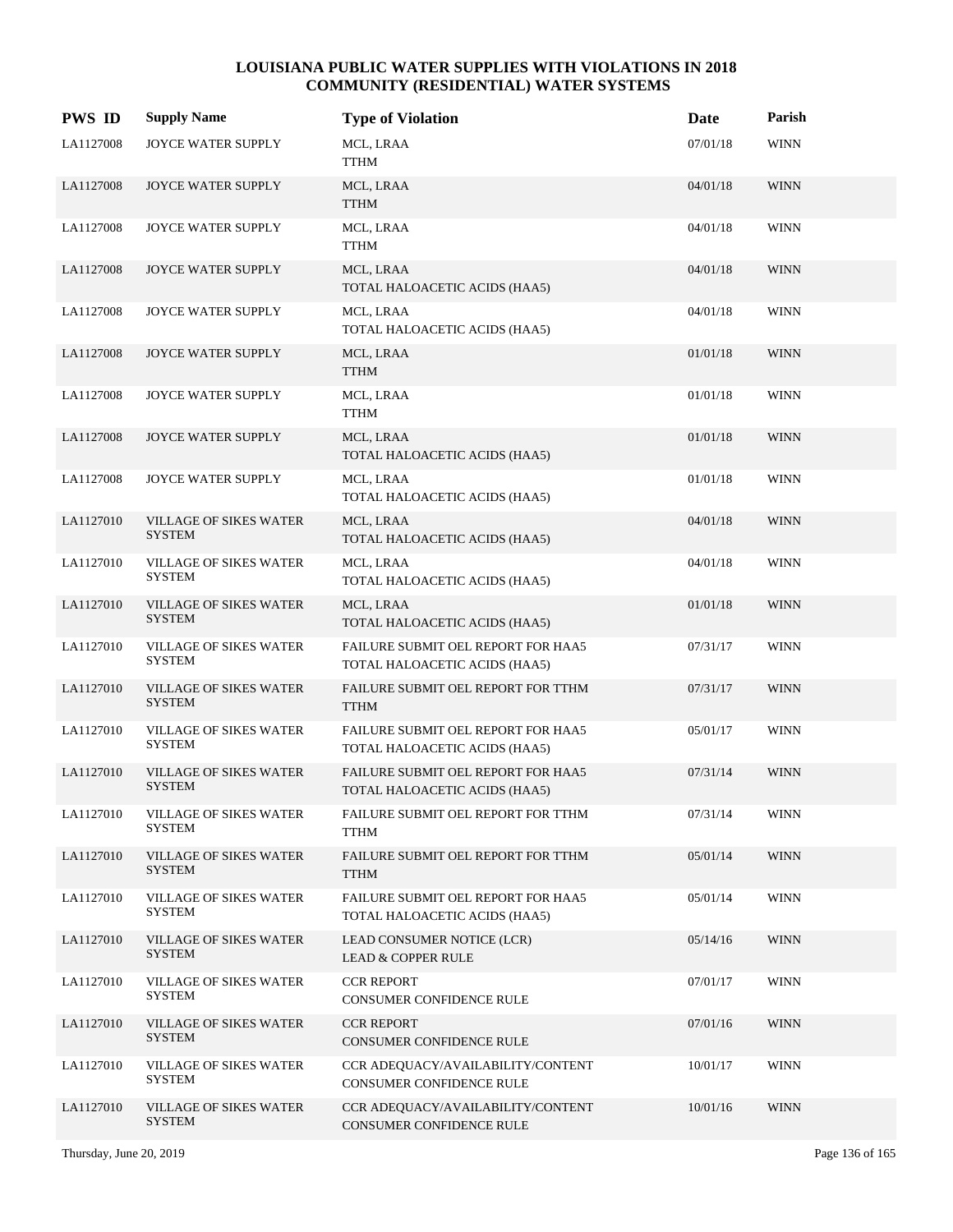| <b>PWS ID</b> | <b>Supply Name</b>                             | <b>Type of Violation</b>                                            | <b>Date</b> | Parish      |
|---------------|------------------------------------------------|---------------------------------------------------------------------|-------------|-------------|
| LA1127010     | VILLAGE OF SIKES WATER<br><b>SYSTEM</b>        | PUBLIC NOTICE RULE LINKED TO VIOLATION<br><b>PUBLIC NOTICE</b>      | 05/01/18    | <b>WINN</b> |
| LA1127010     | <b>VILLAGE OF SIKES WATER</b><br><b>SYSTEM</b> | PUBLIC NOTICE RULE LINKED TO VIOLATION<br><b>PUBLIC NOTICE</b>      | 02/03/18    | <b>WINN</b> |
| LA1127010     | <b>VILLAGE OF SIKES WATER</b><br><b>SYSTEM</b> | PUBLIC NOTICE RULE LINKED TO VIOLATION<br>PUBLIC NOTICE             | 11/28/17    | <b>WINN</b> |
| LA1127010     | <b>VILLAGE OF SIKES WATER</b><br><b>SYSTEM</b> | PUBLIC NOTICE RULE LINKED TO VIOLATION<br><b>PUBLIC NOTICE</b>      | 08/12/17    | <b>WINN</b> |
| LA1127010     | VILLAGE OF SIKES WATER<br><b>SYSTEM</b>        | PUBLIC NOTICE RULE LINKED TO VIOLATION<br><b>PUBLIC NOTICE</b>      | 06/08/16    | <b>WINN</b> |
| LA1127010     | VILLAGE OF SIKES WATER<br><b>SYSTEM</b>        | PUBLIC NOTICE RULE LINKED TO VIOLATION<br><b>PUBLIC NOTICE</b>      | 06/08/16    | <b>WINN</b> |
| LA1127010     | VILLAGE OF SIKES WATER<br><b>SYSTEM</b>        | PUBLIC NOTICE RULE LINKED TO VIOLATION<br><b>PUBLIC NOTICE</b>      | 02/14/15    | <b>WINN</b> |
| LA1127011     | WEST WINN WATER SYSTEM<br><b>INC</b>           | MCL, LRAA<br><b>TTHM</b>                                            | 07/01/18    | <b>WINN</b> |
| LA1127011     | WEST WINN WATER SYSTEM<br><b>INC</b>           | MCL, LRAA<br>TOTAL HALOACETIC ACIDS (HAA5)                          | 01/01/18    | <b>WINN</b> |
| LA1127011     | WEST WINN WATER SYSTEM<br><b>INC</b>           | MCL, LRAA<br><b>TTHM</b>                                            | 01/01/18    | <b>WINN</b> |
| LA1127011     | WEST WINN WATER SYSTEM<br><b>INC</b>           | MCL, LRAA<br><b>TTHM</b>                                            | 01/01/18    | <b>WINN</b> |
| LA1127011     | WEST WINN WATER SYSTEM<br>$\rm{INC}$           | FOLLOW-UP OR ROUTINE TAP M/R (LCR)<br><b>LEAD &amp; COPPER RULE</b> | 10/01/18    | <b>WINN</b> |
| LA1127015     | HUDSON GAARS MILL WATER<br><b>SYSTEM</b>       | MCL, LRAA<br><b>TTHM</b>                                            | 10/01/18    | <b>WINN</b> |
| LA1127015     | HUDSON GAARS MILL WATER<br><b>SYSTEM</b>       | MCL, LRAA<br><b>TTHM</b>                                            | 10/01/18    | <b>WINN</b> |
| LA1127015     | HUDSON GAARS MILL WATER<br><b>SYSTEM</b>       | MCL, LRAA<br>TOTAL HALOACETIC ACIDS (HAA5)                          | 10/01/18    | <b>WINN</b> |
| LA1127015     | HUDSON GAARS MILL WATER<br><b>SYSTEM</b>       | MCL, LRAA<br>TOTAL HALOACETIC ACIDS (HAA5)                          | 10/01/18    | <b>WINN</b> |
| LA1127015     | HUDSON GAARS MILL WATER<br><b>SYSTEM</b>       | MCL, LRAA<br><b>TTHM</b>                                            | 07/01/18    | <b>WINN</b> |
| LA1127015     | HUDSON GAARS MILL WATER<br><b>SYSTEM</b>       | MCL, LRAA<br>TOTAL HALOACETIC ACIDS (HAA5)                          | 07/01/18    | <b>WINN</b> |
| LA1127015     | HUDSON GAARS MILL WATER<br><b>SYSTEM</b>       | MCL, LRAA<br><b>TTHM</b>                                            | 07/01/18    | WINN        |
| LA1127015     | HUDSON GAARS MILL WATER<br><b>SYSTEM</b>       | MCL, LRAA<br>TOTAL HALOACETIC ACIDS (HAA5)                          | 07/01/18    | <b>WINN</b> |
| LA1127015     | HUDSON GAARS MILL WATER<br><b>SYSTEM</b>       | MCL, LRAA<br>TOTAL HALOACETIC ACIDS (HAA5)                          | 04/01/18    | <b>WINN</b> |
| LA1127015     | HUDSON GAARS MILL WATER<br><b>SYSTEM</b>       | MCL, LRAA<br><b>TTHM</b>                                            | 04/01/18    | <b>WINN</b> |
| LA1127015     | HUDSON GAARS MILL WATER<br><b>SYSTEM</b>       | MCL, LRAA<br><b>TTHM</b>                                            | 01/01/18    | <b>WINN</b> |
| LA1127015     | HUDSON GAARS MILL WATER<br><b>SYSTEM</b>       | MCL, LRAA<br><b>TTHM</b>                                            | 01/01/18    | <b>WINN</b> |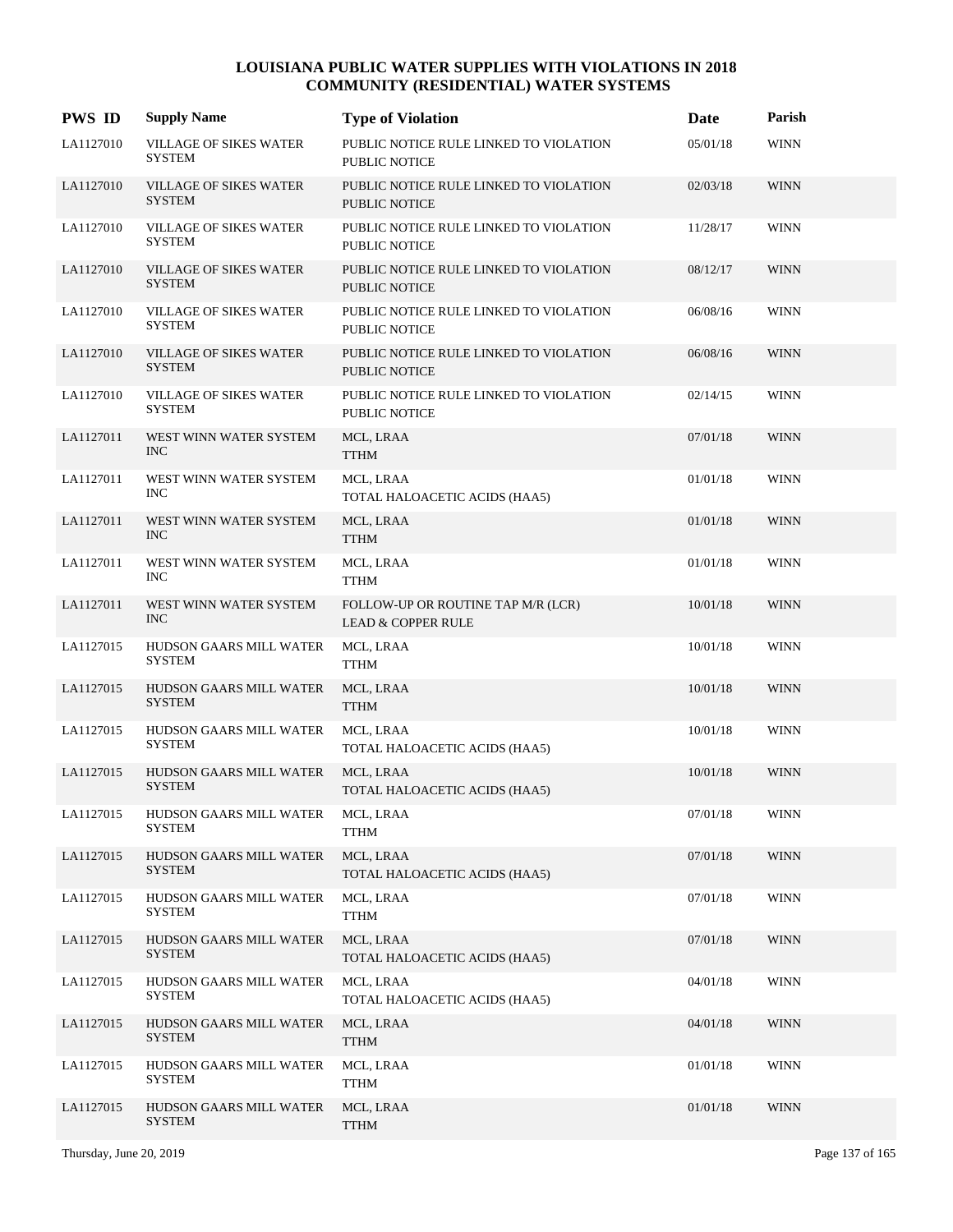| <b>PWS ID</b> | <b>Supply Name</b>                             | <b>Type of Violation</b>                                             | Date     | Parish      |
|---------------|------------------------------------------------|----------------------------------------------------------------------|----------|-------------|
| LA1127015     | HUDSON GAARS MILL WATER<br><b>SYSTEM</b>       | MCL, LRAA<br>TOTAL HALOACETIC ACIDS (HAA5)                           | 01/01/18 | <b>WINN</b> |
| LA1127015     | HUDSON GAARS MILL WATER<br><b>SYSTEM</b>       | MCL, LRAA<br>TOTAL HALOACETIC ACIDS (HAA5)                           | 01/01/18 | <b>WINN</b> |
| LA1127015     | HUDSON GAARS MILL WATER<br><b>SYSTEM</b>       | FAILURE SUBMIT OEL REPORT FOR HAA5<br>TOTAL HALOACETIC ACIDS (HAA5)  | 10/31/17 | <b>WINN</b> |
| LA1127015     | HUDSON GAARS MILL WATER<br><b>SYSTEM</b>       | FAILURE SUBMIT OEL REPORT FOR TTHM<br><b>TTHM</b>                    | 10/31/17 | <b>WINN</b> |
| LA1127015     | HUDSON GAARS MILL WATER<br>SYSTEM              | FAILURE SUBMIT OEL REPORT FOR TTHM<br><b>TTHM</b>                    | 07/31/17 | <b>WINN</b> |
| LA1127015     | HUDSON GAARS MILL WATER<br><b>SYSTEM</b>       | FAILURE SUBMIT OEL REPORT FOR HAA5<br>TOTAL HALOACETIC ACIDS (HAA5)  | 07/31/17 | <b>WINN</b> |
| LA1127015     | HUDSON GAARS MILL WATER<br><b>SYSTEM</b>       | FAILURE SUBMIT OEL REPORT FOR HAA5<br>TOTAL HALOACETIC ACIDS (HAA5)  | 07/31/16 | <b>WINN</b> |
| LA1127015     | HUDSON GAARS MILL WATER<br><b>SYSTEM</b>       | FAILURE SUBMIT OEL REPORT FOR TTHM<br><b>TTHM</b>                    | 07/31/16 | <b>WINN</b> |
| LA1127017     | TANNEHILL WATER SYSTEM                         | MCL, LRAA<br>TTHM                                                    | 10/01/18 | <b>WINN</b> |
| LA1127017     | TANNEHILL WATER SYSTEM                         | MCL, LRAA<br><b>TTHM</b>                                             | 10/01/18 | <b>WINN</b> |
| LA1127017     | TANNEHILL WATER SYSTEM                         | MCL, LRAA<br><b>TTHM</b>                                             | 07/01/18 | <b>WINN</b> |
| LA1127017     | TANNEHILL WATER SYSTEM                         | MCL, LRAA<br><b>TTHM</b>                                             | 07/01/18 | <b>WINN</b> |
| LA1127017     | TANNEHILL WATER SYSTEM                         | MCL, LRAA<br>TTHM                                                    | 04/01/18 | <b>WINN</b> |
| LA1127017     | TANNEHILL WATER SYSTEM                         | MCL, LRAA<br><b>TTHM</b>                                             | 04/01/18 | <b>WINN</b> |
| LA1127017     | TANNEHILL WATER SYSTEM                         | MCL, LRAA<br><b>TTHM</b>                                             | 01/01/18 | <b>WINN</b> |
| LA1127019     | WHEELING WATER SYSTEM<br><b>INC</b>            | CCR ADEQUACY/AVAILABILITY/CONTENT<br><b>CONSUMER CONFIDENCE RULE</b> | 10/01/17 | <b>WINN</b> |
| LA1127019     | WHEELING WATER SYSTEM<br><b>INC</b>            | PUBLIC NOTICE RULE LINKED TO VIOLATION<br>PUBLIC NOTICE              | 02/21/17 | <b>WINN</b> |
| LA1127019     | WHEELING WATER SYSTEM<br><b>INC</b>            | INADEQUATE MIN CHLORINE RESIDUAL(GW&SW)<br><b>CHLORINE</b>           | 11/01/18 | <b>WINN</b> |
| LA1127022     | <b>BACKWOOD VILLAGE WATER</b><br><b>SYSTEM</b> | MCL, LRAA<br>TOTAL HALOACETIC ACIDS (HAA5)                           | 10/01/18 | <b>WINN</b> |
| LA1127022     | <b>BACKWOOD VILLAGE WATER</b><br><b>SYSTEM</b> | MCL, LRAA<br><b>TTHM</b>                                             | 10/01/18 | <b>WINN</b> |
| LA1127022     | BACKWOOD VILLAGE WATER<br><b>SYSTEM</b>        | MCL, LRAA<br><b>TTHM</b>                                             | 10/01/18 | <b>WINN</b> |
| LA1127022     | <b>BACKWOOD VILLAGE WATER</b><br><b>SYSTEM</b> | MCL, LRAA<br><b>TTHM</b>                                             | 07/01/18 | <b>WINN</b> |
| LA1127022     | <b>BACKWOOD VILLAGE WATER</b><br><b>SYSTEM</b> | MCL, LRAA<br>TTHM                                                    | 07/01/18 | <b>WINN</b> |
| LA1127022     | <b>BACKWOOD VILLAGE WATER</b><br><b>SYSTEM</b> | MCL, LRAA<br>TOTAL HALOACETIC ACIDS (HAA5)                           | 07/01/18 | <b>WINN</b> |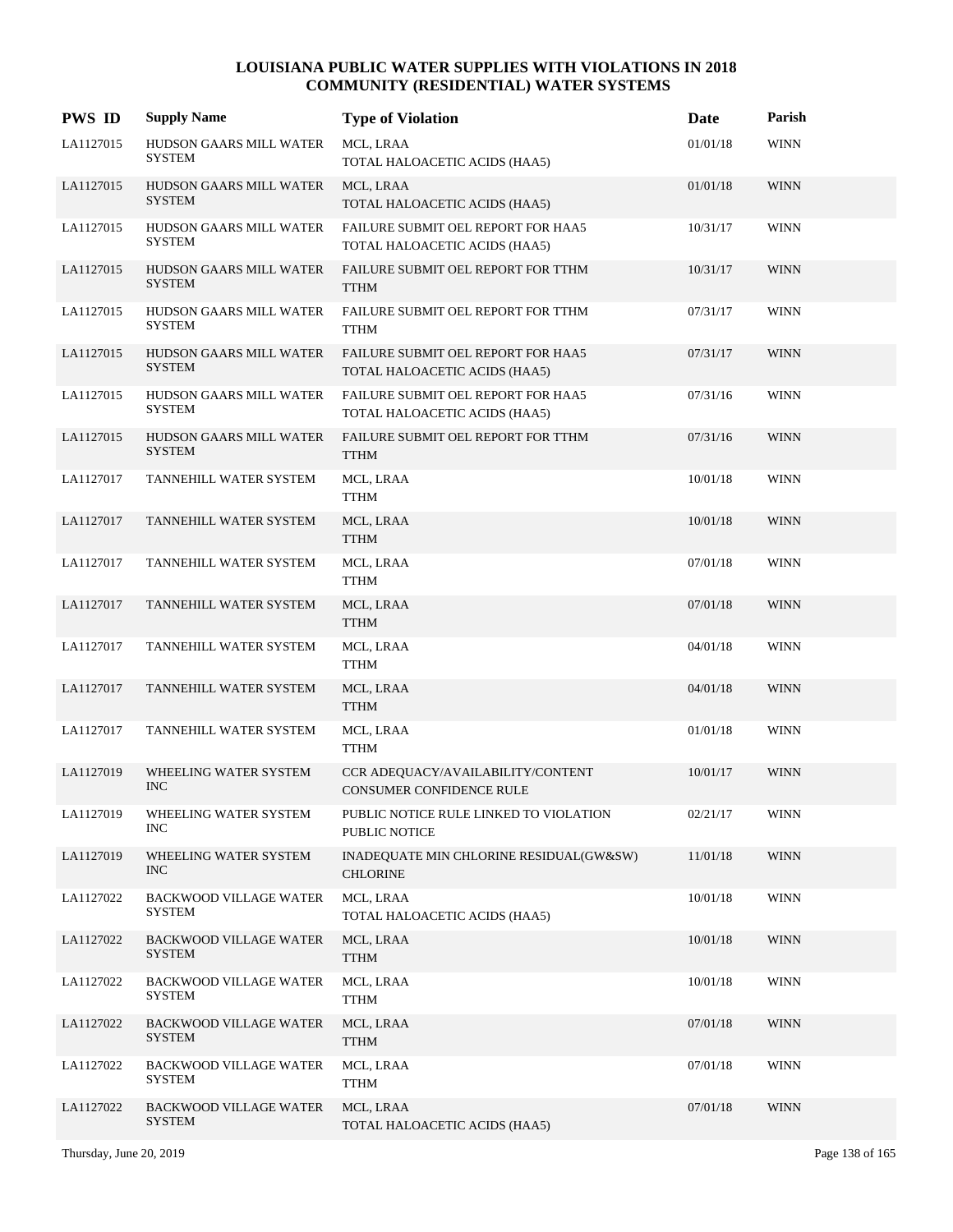| <b>PWS ID</b> | <b>Supply Name</b>                               | <b>Type of Violation</b>                                            | Date     | Parish      |
|---------------|--------------------------------------------------|---------------------------------------------------------------------|----------|-------------|
| LA1127022     | <b>BACKWOOD VILLAGE WATER</b><br><b>SYSTEM</b>   | MCL, LRAA<br><b>TTHM</b>                                            | 04/01/18 | <b>WINN</b> |
| LA1127022     | <b>BACKWOOD VILLAGE WATER</b><br><b>SYSTEM</b>   | MCL, LRAA<br><b>TTHM</b>                                            | 04/01/18 | <b>WINN</b> |
| LA1127022     | <b>BACKWOOD VILLAGE WATER</b><br><b>SYSTEM</b>   | MCL, LRAA<br><b>TTHM</b>                                            | 01/01/18 | <b>WINN</b> |
| LA1127022     | <b>BACKWOOD VILLAGE WATER</b><br><b>SYSTEM</b>   | MCL, LRAA<br><b>TTHM</b>                                            | 01/01/18 | <b>WINN</b> |
| LA1127022     | <b>BACKWOOD VILLAGE WATER</b><br><b>SYSTEM</b>   | FAILURE SUBMIT OEL REPORT FOR TTHM<br>TTHM                          | 10/31/17 | <b>WINN</b> |
| LA1127022     | <b>BACKWOOD VILLAGE WATER</b><br><b>SYSTEM</b>   | FAILURE SUBMIT OEL REPORT FOR TTHM<br><b>TTHM</b>                   | 07/31/17 | <b>WINN</b> |
| LA1127023     | PLEASANT HILLS-                                  | MCL, LRAA<br>CROSSROADS WATER SYSTEMS TOTAL HALOACETIC ACIDS (HAA5) | 10/01/18 | <b>WINN</b> |
| LA1127023     | PLEASANT HILLS-<br>CROSSROADS WATER SYSTEMS TTHM | MCL, LRAA                                                           | 10/01/18 | <b>WINN</b> |
| LA1127023     | PLEASANT HILLS-<br>CROSSROADS WATER SYSTEMS TTHM | MCL, LRAA                                                           | 10/01/18 | <b>WINN</b> |
| LA1127023     | PLEASANT HILLS-                                  | MCL, LRAA<br>CROSSROADS WATER SYSTEMS TOTAL HALOACETIC ACIDS (HAA5) | 10/01/18 | <b>WINN</b> |
| LA1127023     | PLEASANT HILLS-<br>CROSSROADS WATER SYSTEMS TTHM | MCL, LRAA                                                           | 07/01/18 | <b>WINN</b> |
| LA1127023     | PLEASANT HILLS-                                  | MCL, LRAA<br>CROSSROADS WATER SYSTEMS TOTAL HALOACETIC ACIDS (HAA5) | 07/01/18 | <b>WINN</b> |
| LA1127023     | PLEASANT HILLS-<br>CROSSROADS WATER SYSTEMS      | MCL, LRAA<br>TOTAL HALOACETIC ACIDS (HAA5)                          | 07/01/18 | <b>WINN</b> |
| LA1127023     | PLEASANT HILLS-<br>CROSSROADS WATER SYSTEMS TTHM | MCL, LRAA                                                           | 07/01/18 | <b>WINN</b> |
| LA1127023     | PLEASANT HILLS-<br>CROSSROADS WATER SYSTEMS TTHM | MCL, LRAA                                                           | 04/01/18 | <b>WINN</b> |
| LA1127023     | PLEASANT HILLS-<br>CROSSROADS WATER SYSTEMS TTHM | MCL, LRAA                                                           | 04/01/18 | <b>WINN</b> |
| LA1127023     | PLEASANT HILLS-                                  | MCL, LRAA<br>CROSSROADS WATER SYSTEMS TOTAL HALOACETIC ACIDS (HAA5) | 04/01/18 | <b>WINN</b> |
| LA1127023     | PLEASANT HILLS-<br>CROSSROADS WATER SYSTEMS TTHM | MCL, LRAA                                                           | 01/01/18 | <b>WINN</b> |
| LA1127023     | PLEASANT HILLS-                                  | MCL, LRAA<br>CROSSROADS WATER SYSTEMS TOTAL HALOACETIC ACIDS (HAA5) | 01/01/18 | <b>WINN</b> |
| LA1127023     | PLEASANT HILLS-<br>CROSSROADS WATER SYSTEMS TTHM | MCL, LRAA                                                           | 01/01/18 | <b>WINN</b> |
| LA1127023     | PLEASANT HILLS-<br>CROSSROADS WATER SYSTEMS      | FAILURE SUBMIT OEL REPORT FOR TTHM<br><b>TTHM</b>                   | 10/31/17 | <b>WINN</b> |
| LA1127023     | PLEASANT HILLS-<br>CROSSROADS WATER SYSTEMS TTHM | FAILURE SUBMIT OEL REPORT FOR TTHM                                  | 07/31/17 | <b>WINN</b> |
| LA1127023     | PLEASANT HILLS-<br>CROSSROADS WATER SYSTEMS      | FAILURE SUBMIT OEL REPORT FOR TTHM<br><b>TTHM</b>                   | 05/01/17 | <b>WINN</b> |
| LA1127023     | PLEASANT HILLS-<br>CROSSROADS WATER SYSTEMS      | FAILURE SUBMIT OEL REPORT FOR TTHM<br><b>TTHM</b>                   | 01/31/17 | <b>WINN</b> |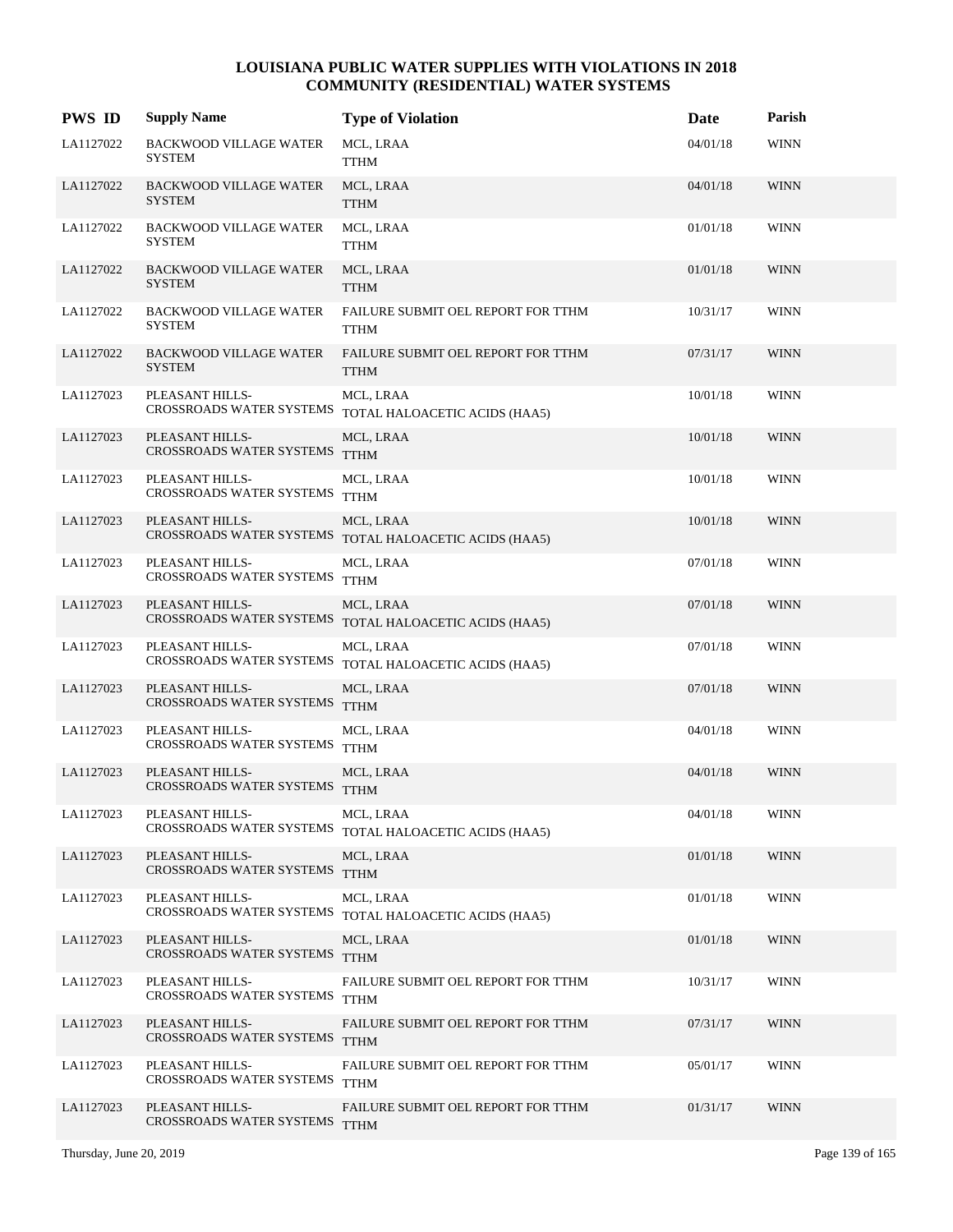| <b>PWS ID</b> | <b>Supply Name</b>                                 | <b>Type of Violation</b>                                                                     | Date     | Parish      |
|---------------|----------------------------------------------------|----------------------------------------------------------------------------------------------|----------|-------------|
| LA1127023     | PLEASANT HILLS-<br>CROSSROADS WATER SYSTEMS        | FAILURE SUBMIT OEL REPORT FOR TTHM<br><b>TTHM</b>                                            | 10/31/16 | <b>WINN</b> |
| LA1127023     | PLEASANT HILLS-<br><b>CROSSROADS WATER SYSTEMS</b> | FAILURE SUBMIT OEL REPORT FOR TTHM<br><b>TTHM</b>                                            | 07/31/16 | <b>WINN</b> |
| LA1127023     | PLEASANT HILLS-<br><b>CROSSROADS WATER SYSTEMS</b> | FAILURE SUBMIT OEL REPORT FOR TTHM<br><b>TTHM</b>                                            | 05/01/15 | <b>WINN</b> |
| LA1127023     | PLEASANT HILLS-<br><b>CROSSROADS WATER SYSTEMS</b> | FAILURE SUBMIT OEL REPORT FOR TTHM<br><b>TTHM</b>                                            | 01/31/15 | <b>WINN</b> |
| LA1127023     | PLEASANT HILLS-<br>CROSSROADS WATER SYSTEMS        | FAILURE SUBMIT OEL REPORT FOR TTHM<br><b>TTHM</b>                                            | 10/31/14 | <b>WINN</b> |
| LA1127023     | PLEASANT HILLS-<br><b>CROSSROADS WATER SYSTEMS</b> | <b>FAILURE SUBMIT OEL REPORT FOR HAA5</b><br>TOTAL HALOACETIC ACIDS (HAA5)                   | 07/31/14 | <b>WINN</b> |
| LA1127023     | PLEASANT HILLS-<br>CROSSROADS WATER SYSTEMS        | <b>FAILURE SUBMIT OEL REPORT FOR TTHM</b><br><b>TTHM</b>                                     | 07/31/14 | <b>WINN</b> |
| LA1127023     | PLEASANT HILLS-                                    | FAILURE SUBMIT OEL REPORT FOR HAA5<br>CROSSROADS WATER SYSTEMS TOTAL HALOACETIC ACIDS (HAA5) | 05/01/14 | <b>WINN</b> |
| LA1127023     | PLEASANT HILLS-<br><b>CROSSROADS WATER SYSTEMS</b> | FAILURE SUBMIT OEL REPORT FOR TTHM<br><b>TTHM</b>                                            | 05/01/14 | <b>WINN</b> |
| LA1127023     | PLEASANT HILLS-<br><b>CROSSROADS WATER SYSTEMS</b> | CCR ADEQUACY/AVAILABILITY/CONTENT<br><b>CONSUMER CONFIDENCE RULE</b>                         | 10/01/17 | <b>WINN</b> |
| LA1127023     | PLEASANT HILLS-<br><b>CROSSROADS WATER SYSTEMS</b> | PUBLIC NOTICE RULE LINKED TO VIOLATION<br><b>PUBLIC NOTICE</b>                               | 03/20/18 | <b>WINN</b> |
| LA1127023     | PLEASANT HILLS-<br><b>CROSSROADS WATER SYSTEMS</b> | INADEQUATE MIN CHLORINE RESIDUAL(GW&SW)<br><b>CHLORINE</b>                                   | 07/01/18 | <b>WINN</b> |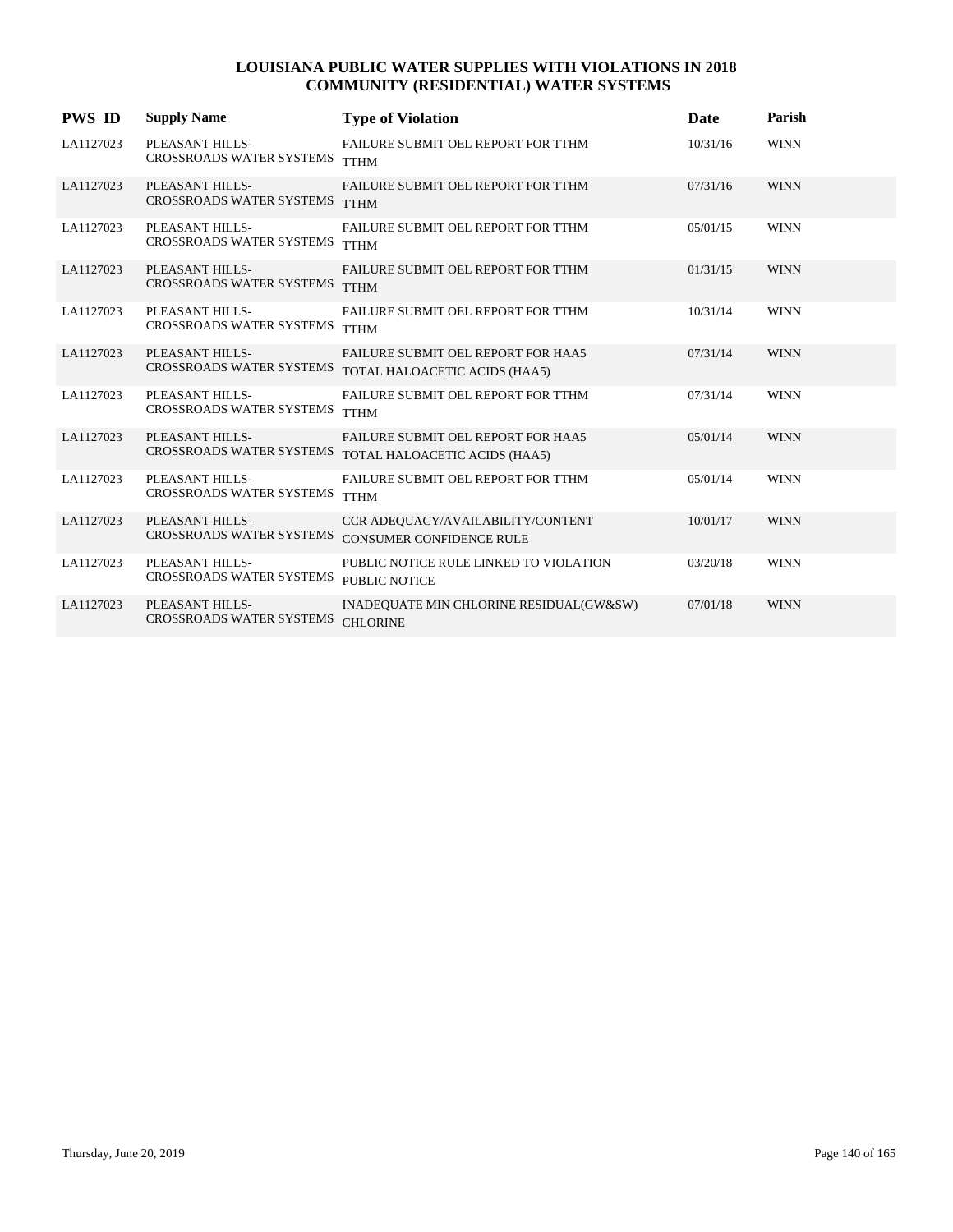| <b>PWS ID</b> | <b>Supply Name</b>             | <b>Type of Violation</b>                                               | Date     | Parish           |
|---------------|--------------------------------|------------------------------------------------------------------------|----------|------------------|
| LA2005006     | WESTLAKE VINYLS COMPANY,<br>LP | INADEQUATE MIN CHLORINE RESIDUAL(GW&SW)<br><b>CHLORINE</b>             | 01/01/18 | <b>ASCENSION</b> |
| LA2005026     | <b>RYANS FAMILY GROCERY</b>    | FAILURE ADDRESS DEFICIENCY (GWR)<br><b>GROUNDWATER RULE</b>            | 05/23/14 | <b>ASCENSION</b> |
| LA2005026     | <b>RYANS FAMILY GROCERY</b>    | FAILURE ADDRESS DEFICIENCY (GWR)<br><b>GROUNDWATER RULE</b>            | 05/23/14 | <b>ASCENSION</b> |
| LA2005026     | <b>RYANS FAMILY GROCERY</b>    | FAILURE ADDRESS DEFICIENCY (GWR)<br><b>GROUNDWATER RULE</b>            | 05/23/14 | <b>ASCENSION</b> |
| LA2005026     | <b>RYANS FAMILY GROCERY</b>    | FAILURE ADDRESS DEFICIENCY (GWR)<br><b>GROUNDWATER RULE</b>            | 05/23/14 | <b>ASCENSION</b> |
| LA2005026     | <b>RYANS FAMILY GROCERY</b>    | <b>FAILURE ADDRESS DEFICIENCY (GWR)</b><br><b>GROUNDWATER RULE</b>     | 05/23/14 | <b>ASCENSION</b> |
| LA2005123     | BEST STOP #5                   | <b>FAILURE ADDRESS DEFICIENCY (GWR)</b><br><b>GROUNDWATER RULE</b>     | 10/01/15 | <b>ASCENSION</b> |
| LA2005123     | <b>BEST STOP#5</b>             | FAILURE ADDRESS DEFICIENCY (GWR)<br><b>GROUNDWATER RULE</b>            | 10/01/15 | <b>ASCENSION</b> |
| LA2005123     | <b>BEST STOP#5</b>             | FAILURE ADDRESS DEFICIENCY (GWR)<br><b>GROUNDWATER RULE</b>            | 10/01/15 | <b>ASCENSION</b> |
| LA2005123     | <b>BEST STOP#5</b>             | FAILURE ADDRESS DEFICIENCY (GWR)<br><b>GROUNDWATER RULE</b>            | 10/01/15 | <b>ASCENSION</b> |
| LA2005123     | <b>BEST STOP#5</b>             | FAILURE ADDRESS DEFICIENCY (GWR)<br><b>GROUNDWATER RULE</b>            | 10/01/15 | <b>ASCENSION</b> |
| LA2005123     | <b>BEST STOP#5</b>             | FAILURE ADDRESS DEFICIENCY (GWR)<br><b>GROUNDWATER RULE</b>            | 10/01/15 | <b>ASCENSION</b> |
| LA2005123     | <b>BEST STOP#5</b>             | FAILURE ADDRESS DEFICIENCY (GWR)<br><b>GROUNDWATER RULE</b>            | 10/01/15 | <b>ASCENSION</b> |
| LA2005123     | <b>BEST STOP#5</b>             | PUBLIC NOTICE RULE LINKED TO VIOLATION<br><b>PUBLIC NOTICE</b>         | 11/24/14 | <b>ASCENSION</b> |
| LA2005123     | <b>BEST STOP#5</b>             | PUBLIC NOTICE RULE LINKED TO VIOLATION<br><b>PUBLIC NOTICE</b>         | 08/24/14 | <b>ASCENSION</b> |
| LA2005165     | <b>ALMATIS</b>                 | MCL, LRAA<br>TOTAL HALOACETIC ACIDS (HAA5)                             | 10/01/18 | <b>ASCENSION</b> |
| LA2005165     | <b>ALMATIS</b>                 | MCL, LRAA<br><b>TTHM</b>                                               | 10/01/18 | <b>ASCENSION</b> |
| LA2005165     | <b>ALMATIS</b>                 | MCL, LRAA<br><b>TTHM</b>                                               | 07/01/18 | <b>ASCENSION</b> |
| LA2005165     | <b>ALMATIS</b>                 | MCL, LRAA<br><b>TTHM</b>                                               | 04/01/18 | <b>ASCENSION</b> |
| LA2005165     | <b>ALMATIS</b>                 | MCL, LRAA<br><b>TTHM</b>                                               | 01/01/18 | <b>ASCENSION</b> |
| LA2005165     | <b>ALMATIS</b>                 | FAILURE SUBMIT OEL REPORT FOR TTHM<br><b>TTHM</b>                      | 07/31/17 | <b>ASCENSION</b> |
| LA2005165     | <b>ALMATIS</b>                 | MONTHLY COMB FLTR EFFLUENT (IESWTR/LT1)<br>TURBIDITY                   | 11/01/18 | <b>ASCENSION</b> |
| LA2005165     | <b>ALMATIS</b>                 | SAMPLE SITING PLAN ERRORS (RTCR)<br>REVISED TOTAL COLIFORM RULE (RTCR) | 04/01/16 | <b>ASCENSION</b> |
| LA2005167     | LIONS COPOLYMER GEISMAR        | MONITORING, ROUTINE (DBP), MAJOR<br><b>CHLORINE</b>                    | 07/01/18 | <b>ASCENSION</b> |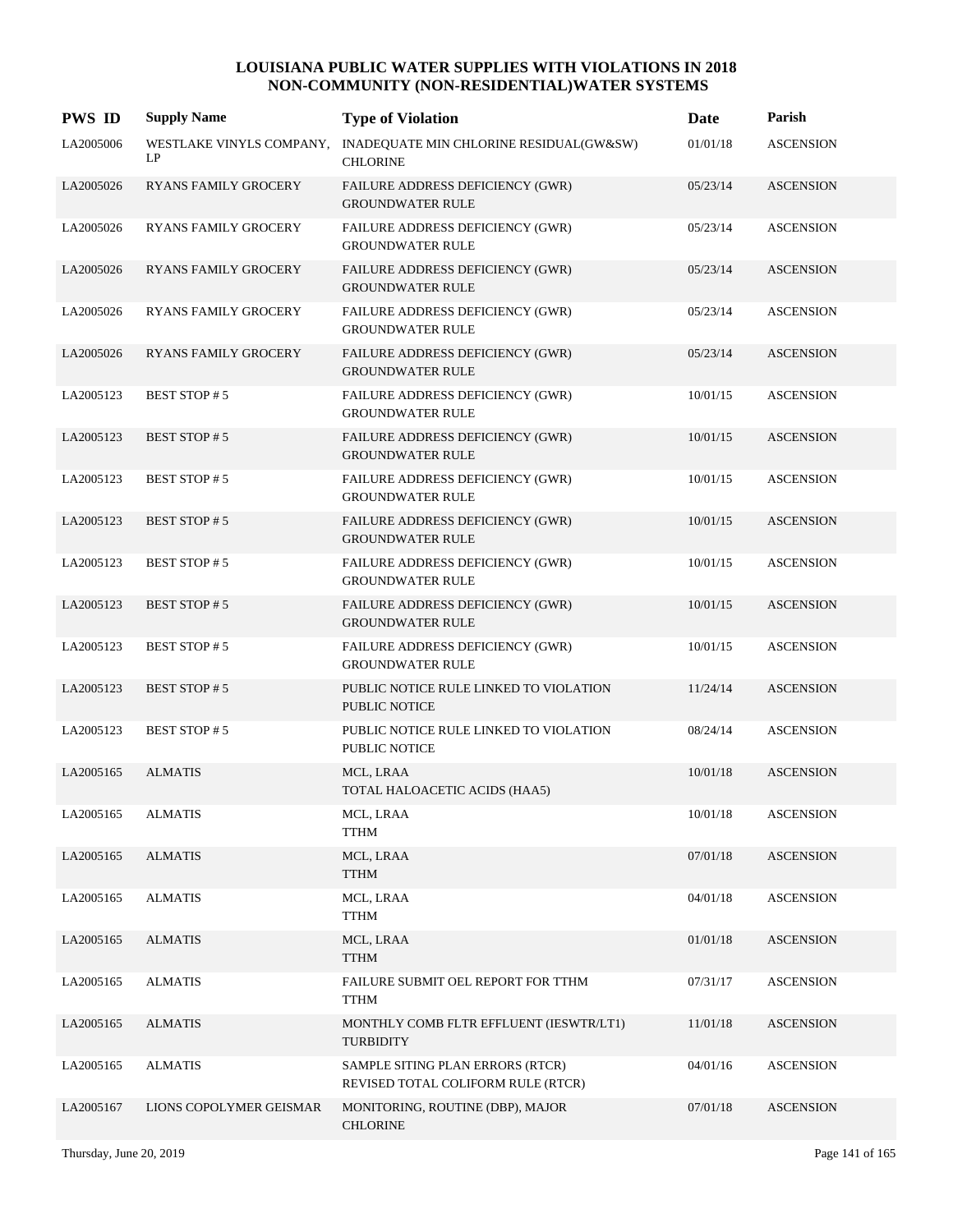| <b>PWS ID</b> | <b>Supply Name</b>                                | <b>Type of Violation</b>                                                                               | Date     | Parish            |
|---------------|---------------------------------------------------|--------------------------------------------------------------------------------------------------------|----------|-------------------|
| LA2005167     | LIONS COPOLYMER GEISMAR                           | MONITORING, ROUTINE, MAJOR (RTCR)<br>REVISED TOTAL COLIFORM RULE (RTCR)                                | 07/01/18 | <b>ASCENSION</b>  |
| LA2005167     | LIONS COPOLYMER GEISMAR                           | INADEQUATE MIN CHLORINE RESIDUAL(GW&SW)<br><b>CHLORINE</b>                                             | 06/01/18 | <b>ASCENSION</b>  |
| LA2005231     | <b>ASCENSION CHRISTIAN</b><br><b>SCHOOL</b>       | LEAD CONSUMER NOTICE (LCR)<br><b>LEAD &amp; COPPER RULE</b>                                            | 12/28/17 | <b>ASCENSION</b>  |
| LA2005231     | <b>ASCENSION CHRISTIAN</b><br><b>SCHOOL</b>       | RESIDUAL NOT MONITORED MRT-POE-ACR (GW)<br><b>CHLORINE</b>                                             | 01/01/17 | <b>ASCENSION</b>  |
| LA2005256     | <b>SERVICES</b>                                   | AIR LIQUIDE GEISMAR UTILITY INADEQUATE MIN CHLORINE RESIDUAL(GW&SW)<br><b>CHLORINE</b>                 | 09/01/18 | <b>ASCENSION</b>  |
| LA2005267     | NEESE INDUSTRIES, INC                             | MONITORING, ROUTINE (DBP), MINOR<br><b>CHLORINE</b>                                                    | 01/01/18 | <b>ASCENSION</b>  |
| LA2005267     | NEESE INDUSTRIES, INC                             | INADEQUATE MIN CHLORINE RESIDUAL(GW&SW)<br><b>CHLORINE</b>                                             | 09/01/18 | <b>ASCENSION</b>  |
| LA2005268     | ST AMANT BAPTIST CHURCH<br><b>SCHOOL</b>          | SAMPLE SITING PLAN ERRORS (RTCR)<br>REVISED TOTAL COLIFORM RULE (RTCR)                                 | 04/01/16 | <b>ASCENSION</b>  |
| LA2005268     | ST AMANT BAPTIST CHURCH<br><b>SCHOOL</b>          | PUBLIC NOTICE RULE LINKED TO VIOLATION<br><b>PUBLIC NOTICE</b>                                         | 09/04/16 | <b>ASCENSION</b>  |
| LA2005268     | ST AMANT BAPTIST CHURCH<br><b>SCHOOL</b>          | PUBLIC NOTICE RULE LINKED TO VIOLATION<br><b>PUBLIC NOTICE</b>                                         | 09/04/16 | <b>ASCENSION</b>  |
| LA2005268     | ST AMANT BAPTIST CHURCH<br><b>SCHOOL</b>          | PUBLIC NOTICE RULE LINKED TO VIOLATION<br><b>PUBLIC NOTICE</b>                                         | 08/07/16 | <b>ASCENSION</b>  |
| LA2005268     | ST AMANT BAPTIST CHURCH<br><b>SCHOOL</b>          | PUBLIC NOTICE RULE LINKED TO VIOLATION<br><b>PUBLIC NOTICE</b>                                         | 06/28/16 | <b>ASCENSION</b>  |
| LA2005268     | ST AMANT BAPTIST CHURCH<br><b>SCHOOL</b>          | PUBLIC NOTICE RULE LINKED TO VIOLATION<br><b>PUBLIC NOTICE</b>                                         | 01/07/16 | <b>ASCENSION</b>  |
| LA2011029     | INGEVITY SOUTH CAROLINA -<br><b>DERIDDER WS</b>   | INADEQUATE MIN CHLORINE RESIDUAL(GW&SW)<br><b>CHLORINE</b>                                             | 08/01/18 | <b>BEAUREGARD</b> |
| LA2013011     |                                                   | BONNIE & CLYDE TRADE DAYS LEVEL 1 ASSESS, MULTIPLE TC POS (RTCR)<br>REVISED TOTAL COLIFORM RULE (RTCR) | 11/28/18 | <b>BIENVILLE</b>  |
| LA2013011     |                                                   | BONNIE & CLYDE TRADE DAYS MONITORING, ROUTINE, MAJOR (RTCR)<br>E. COLI                                 | 09/01/18 | <b>BIENVILLE</b>  |
| LA2013011     |                                                   | BONNIE & CLYDE TRADE DAYS MONITORING, ROUTINE, MAJOR (RTCR)<br>E. COLI                                 | 08/01/18 | <b>BIENVILLE</b>  |
| LA2013011     |                                                   | BONNIE & CLYDE TRADE DAYS PUBLIC NOTICE RULE LINKED TO VIOLATION<br><b>PUBLIC NOTICE</b>               | 12/10/18 | <b>BIENVILLE</b>  |
| LA2013011     |                                                   | BONNIE & CLYDE TRADE DAYS INADEQUATE MIN CHLORINE RESIDUAL(GW&SW)<br><b>CHLORINE</b>                   | 10/01/18 | <b>BIENVILLE</b>  |
| LA2013011     |                                                   | BONNIE & CLYDE TRADE DAYS 5% DS BELOW MIN 0.5-2 MONTHS CONSEC(GW)<br><b>CHLORINE</b>                   | 12/01/18 | <b>BIENVILLE</b>  |
| LA2013011     |                                                   | BONNIE & CLYDE TRADE DAYS 5% DS BELOW MIN 0.5-2 MONTHS CONSEC(GW)<br><b>CHLORINE</b>                   | 11/01/18 | <b>BIENVILLE</b>  |
| LA2013012     | <b>FOSTER POULTRY FARMS</b><br>(ARCADIA FEEDMILL) | PUBLIC NOTICE RULE LINKED TO VIOLATION<br><b>PUBLIC NOTICE</b>                                         | 02/24/17 | <b>BIENVILLE</b>  |
| LA2013012     | FOSTER POULTRY FARMS<br>(ARCADIA FEEDMILL)        | PUBLIC NOTICE RULE LINKED TO VIOLATION<br>PUBLIC NOTICE                                                | 09/03/16 | <b>BIENVILLE</b>  |
| LA2013012     | <b>FOSTER POULTRY FARMS</b><br>(ARCADIA FEEDMILL) | PUBLIC NOTICE RULE LINKED TO VIOLATION<br>PUBLIC NOTICE                                                | 08/20/16 | <b>BIENVILLE</b>  |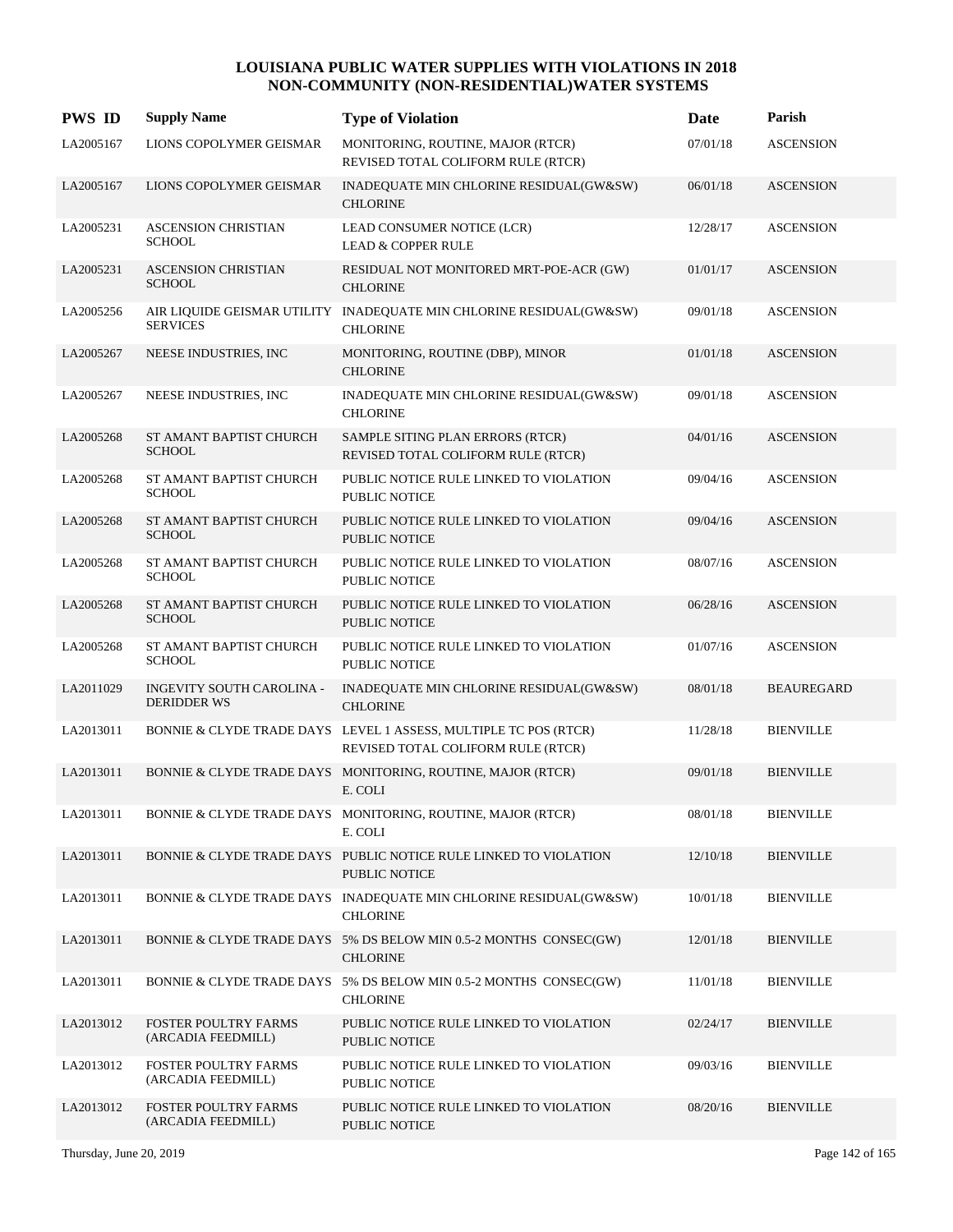| <b>PWS ID</b> | <b>Supply Name</b>                                | <b>Type of Violation</b>                                       | <b>Date</b> | Parish           |
|---------------|---------------------------------------------------|----------------------------------------------------------------|-------------|------------------|
| LA2013012     | <b>FOSTER POULTRY FARMS</b><br>(ARCADIA FEEDMILL) | PUBLIC NOTICE RULE LINKED TO VIOLATION<br><b>PUBLIC NOTICE</b> | 11/15/15    | <b>BIENVILLE</b> |
| LA2013012     | <b>FOSTER POULTRY FARMS</b><br>(ARCADIA FEEDMILL) | PUBLIC NOTICE RULE LINKED TO VIOLATION<br><b>PUBLIC NOTICE</b> | 11/03/15    | <b>BIENVILLE</b> |
| LA2013012     | FOSTER POULTRY FARMS<br>(ARCADIA FEEDMILL)        | FAILURE TO SUBMIT MONITORING PLAN<br>TOTAL COLIFORM RULE       | 01/01/14    | <b>BIENVILLE</b> |
| LA2013015     | <b>HOUSE OF RAEFORD</b>                           | MONITORING, ROUTINE, MAJOR (RTCR)<br>E. COLI                   | 10/01/18    | <b>BIENVILLE</b> |
| LA2013015     | <b>HOUSE OF RAEFORD</b>                           | LEAD CONSUMER NOTICE (LCR)<br><b>LEAD &amp; COPPER RULE</b>    | 03/04/17    | <b>BIENVILLE</b> |
| LA2013015     | <b>HOUSE OF RAEFORD</b>                           | PUBLIC NOTICE RULE LINKED TO VIOLATION<br><b>PUBLIC NOTICE</b> | 03/03/14    | <b>BIENVILLE</b> |
| LA2013015     | HOUSE OF RAEFORD                                  | PUBLIC NOTICE RULE LINKED TO VIOLATION<br><b>PUBLIC NOTICE</b> | 07/10/13    | <b>BIENVILLE</b> |
| LA2013015     | <b>HOUSE OF RAEFORD</b>                           | PUBLIC NOTICE RULE LINKED TO VIOLATION<br><b>PUBLIC NOTICE</b> | 05/31/12    | <b>BIENVILLE</b> |
| LA2015004     | <b>GREEN PARK CAMP WATER</b><br><b>SYSTEM</b>     | INADEQUATE MIN CHLORINE RESIDUAL(GW&SW)<br><b>CHLORINE</b>     | 11/01/18    | <b>BOSSIER</b>   |
| LA2015004     | <b>GREEN PARK CAMP WATER</b><br><b>SYSTEM</b>     | INADEQUATE MIN CHLORINE RESIDUAL(GW&SW)<br><b>CHLORINE</b>     | 07/01/18    | <b>BOSSIER</b>   |
| LA2015004     | <b>GREEN PARK CAMP WATER</b><br><b>SYSTEM</b>     | INADEQUATE MIN CHLORINE RESIDUAL(GW&SW)<br><b>CHLORINE</b>     | 04/01/18    | <b>BOSSIER</b>   |
| LA2015004     | <b>GREEN PARK CAMP WATER</b><br><b>SYSTEM</b>     | INADEQUATE MIN CHLORINE RESIDUAL(GW&SW)<br><b>CHLORINE</b>     | 01/01/18    | <b>BOSSIER</b>   |
| LA2015004     | <b>GREEN PARK CAMP WATER</b><br><b>SYSTEM</b>     | 5% DS BELOW MIN 0.5-2 MONTHS CONSEC(GW)<br><b>CHLORINE</b>     | 12/01/18    | <b>BOSSIER</b>   |
| LA2015004     | <b>GREEN PARK CAMP WATER</b><br><b>SYSTEM</b>     | 5% DS BELOW MIN 0.5-2 MONTHS CONSEC(GW)<br><b>CHLORINE</b>     | 08/01/18    | <b>BOSSIER</b>   |
| LA2015004     | <b>GREEN PARK CAMP WATER</b><br><b>SYSTEM</b>     | 5% DS BELOW MIN 0.5-2 MONTHS CONSEC(GW)<br><b>CHLORINE</b>     | 05/01/18    | <b>BOSSIER</b>   |
| LA2015004     | <b>GREEN PARK CAMP WATER</b><br><b>SYSTEM</b>     | 5% DS BELOW MIN 0.5-2 MONTHS CONSEC(GW)<br><b>CHLORINE</b>     | 02/01/18    | <b>BOSSIER</b>   |
| LA2015009     | WILSON'S STEAK AND<br><b>SEAFOOD</b>              | INADEQUATE MIN CHLORINE RESIDUAL(GW&SW)<br><b>CHLORINE</b>     | 08/01/18    | <b>BOSSIER</b>   |
| LA2015009     | WILSON'S STEAK AND<br><b>SEAFOOD</b>              | INADEQUATE MIN CHLORINE RESIDUAL(GW&SW)<br><b>CHLORINE</b>     | 03/01/18    | <b>BOSSIER</b>   |
| LA2015009     | WILSON'S STEAK AND<br><b>SEAFOOD</b>              | 5% DS BELOW MIN 0.5-2 MONTHS CONSEC(GW)<br><b>CHLORINE</b>     | 09/01/18    | <b>BOSSIER</b>   |
| LA2015020     | CAMP JOY MARINA WATER<br><b>SYSTEM</b>            | FAILURE ADDRESS DEFICIENCY (GWR)<br><b>GROUNDWATER RULE</b>    | 05/02/15    | <b>BOSSIER</b>   |
| LA2015020     | CAMP JOY MARINA WATER<br><b>SYSTEM</b>            | FAILURE ADDRESS DEFICIENCY (GWR)<br><b>GROUNDWATER RULE</b>    | 05/02/15    | <b>BOSSIER</b>   |
| LA2015020     | CAMP JOY MARINA WATER<br><b>SYSTEM</b>            | INADEQUATE MIN CHLORINE RESIDUAL(GW&SW)<br><b>CHLORINE</b>     | 06/01/18    | <b>BOSSIER</b>   |
| LA2015021     | CASH POINT LANDING                                | PUBLIC NOTICE RULE LINKED TO VIOLATION<br><b>PUBLIC NOTICE</b> | 04/25/15    | <b>BOSSIER</b>   |
| LA2015025     | RODGERS MARINA                                    | MONITORING, ROUTINE, MAJOR (RTCR)<br>E. COLI                   | 05/01/18    | <b>BOSSIER</b>   |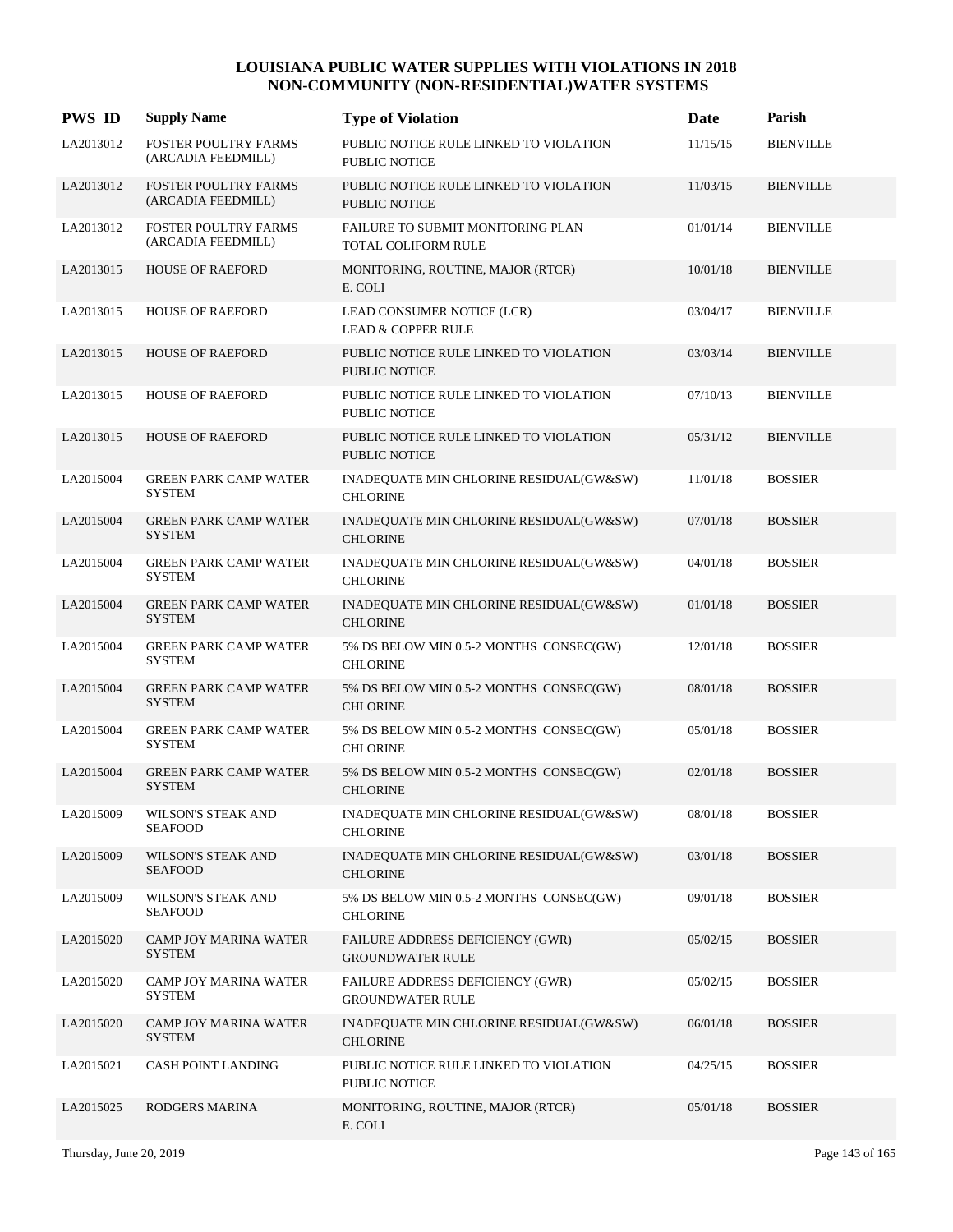| <b>PWS ID</b> | <b>Supply Name</b>                           | <b>Type of Violation</b>                                       | <b>Date</b> | Parish         |
|---------------|----------------------------------------------|----------------------------------------------------------------|-------------|----------------|
| LA2015026     | DOWNTOWN KORAN STORE<br>WATER SYSTEM         | PUBLIC NOTICE RULE LINKED TO VIOLATION<br><b>PUBLIC NOTICE</b> | 02/23/15    | <b>BOSSIER</b> |
| LA2015026     | DOWNTOWN KORAN STORE<br><b>WATER SYSTEM</b>  | INADEQUATE MIN CHLORINE RESIDUAL(GW&SW)<br><b>CHLORINE</b>     | 08/01/18    | <b>BOSSIER</b> |
| LA2015026     | DOWNTOWN KORAN STORE<br><b>WATER SYSTEM</b>  | INADEQUATE MIN CHLORINE RESIDUAL(GW&SW)<br><b>CHLORINE</b>     | 04/01/18    | <b>BOSSIER</b> |
| LA2015027     | <b>OUR PLACE BAR &amp; GRILL WS</b>          | FAILURE ADDRESS DEFICIENCY (GWR)<br><b>GROUNDWATER RULE</b>    | 06/02/15    | <b>BOSSIER</b> |
| LA2015027     | <b>OUR PLACE BAR &amp; GRILL WS</b>          | FAILURE ADDRESS DEFICIENCY (GWR)<br><b>GROUNDWATER RULE</b>    | 06/02/15    | <b>BOSSIER</b> |
| LA2015027     | OUR PLACE BAR & GRILL WS                     | PUBLIC NOTICE RULE LINKED TO VIOLATION<br><b>PUBLIC NOTICE</b> | 07/01/17    | <b>BOSSIER</b> |
| LA2015027     | OUR PLACE BAR & GRILL WS                     | INADEQUATE MIN CHLORINE RESIDUAL(GW&SW)<br><b>CHLORINE</b>     | 10/01/18    | <b>BOSSIER</b> |
| LA2015027     | <b>OUR PLACE BAR &amp; GRILL WS</b>          | INADEQUATE MIN CHLORINE RESIDUAL(GW&SW)<br><b>CHLORINE</b>     | 05/01/18    | <b>BOSSIER</b> |
| LA2015027     | <b>OUR PLACE BAR &amp; GRILL WS</b>          | INADEQUATE MIN CHLORINE RESIDUAL(GW&SW)<br><b>CHLORINE</b>     | 02/01/18    | <b>BOSSIER</b> |
| LA2015027     | OUR PLACE BAR & GRILL WS                     | 5% DS BELOW MIN 0.5-2 MONTHS CONSEC(GW)<br><b>CHLORINE</b>     | 12/01/18    | <b>BOSSIER</b> |
| LA2015027     | OUR PLACE BAR & GRILL WS                     | 5% DS BELOW MIN 0.5-2 MONTHS CONSEC(GW)<br><b>CHLORINE</b>     | 11/01/18    | <b>BOSSIER</b> |
| LA2015027     | <b>OUR PLACE BAR &amp; GRILL WS</b>          | 5% DS BELOW MIN 0.5-2 MONTHS CONSEC(GW)<br><b>CHLORINE</b>     | 03/01/18    | <b>BOSSIER</b> |
| LA2017020     | LOUISIANA CLARKLIFT                          | INADEQUATE MIN CHLORINE RESIDUAL(GW&SW)<br><b>CHLORINE</b>     | 01/01/18    | CADDO          |
| LA2017025     | <b>CIRCLE K # 2700881</b>                    | MONITORING, ROUTINE, MAJOR (RTCR)<br>E. COLI                   | 02/01/18    | CADDO          |
| LA2017026     | <b>RELAY STATION</b>                         | PUBLIC NOTICE RULE LINKED TO VIOLATION<br><b>PUBLIC NOTICE</b> | 07/15/16    | CADDO          |
| LA2017026     | <b>RELAY STATION</b>                         | PUBLIC NOTICE RULE LINKED TO VIOLATION<br><b>PUBLIC NOTICE</b> | 03/06/16    | CADDO          |
| LA2017026     | <b>RELAY STATION</b>                         | PUBLIC NOTICE RULE LINKED TO VIOLATION<br>PUBLIC NOTICE        | 08/23/14    | CADDO          |
| LA2017026     | <b>RELAY STATION</b>                         | PUBLIC NOTICE RULE LINKED TO VIOLATION<br><b>PUBLIC NOTICE</b> | 04/10/13    | CADDO          |
| LA2017026     | <b>RELAY STATION</b>                         | INADEQUATE MIN CHLORINE RESIDUAL(GW&SW)<br><b>CHLORINE</b>     | 03/01/18    | CADDO          |
| LA2017027     | <b>CRAWDADDYS TRUCK STOP</b><br>WATER SYSTEM | PUBLIC NOTICE RULE LINKED TO VIOLATION<br>PUBLIC NOTICE        | 07/27/17    | CADDO          |
| LA2017028     | <b>CAMP BETHANY WATER</b><br><b>SYSTEM</b>   | INADEQUATE MIN CHLORINE RESIDUAL(GW&SW)<br><b>CHLORINE</b>     | 04/01/18    | CADDO          |
| LA2017031     | LULU'S GRILL                                 | INADEQUATE MIN CHLORINE RESIDUAL(GW&SW)<br><b>CHLORINE</b>     | 02/01/18    | CADDO          |
| LA2017032     | EL PATIO RESTAURANT<br>WATER SYSTEM          | INADEQUATE MIN CHLORINE RESIDUAL(GW&SW)<br><b>CHLORINE</b>     | 11/01/18    | CADDO          |
| LA2017032     | EL PATIO RESTAURANT<br>WATER SYSTEM          | INADEQUATE MIN CHLORINE RESIDUAL(GW&SW)<br><b>CHLORINE</b>     | 08/01/18    | CADDO          |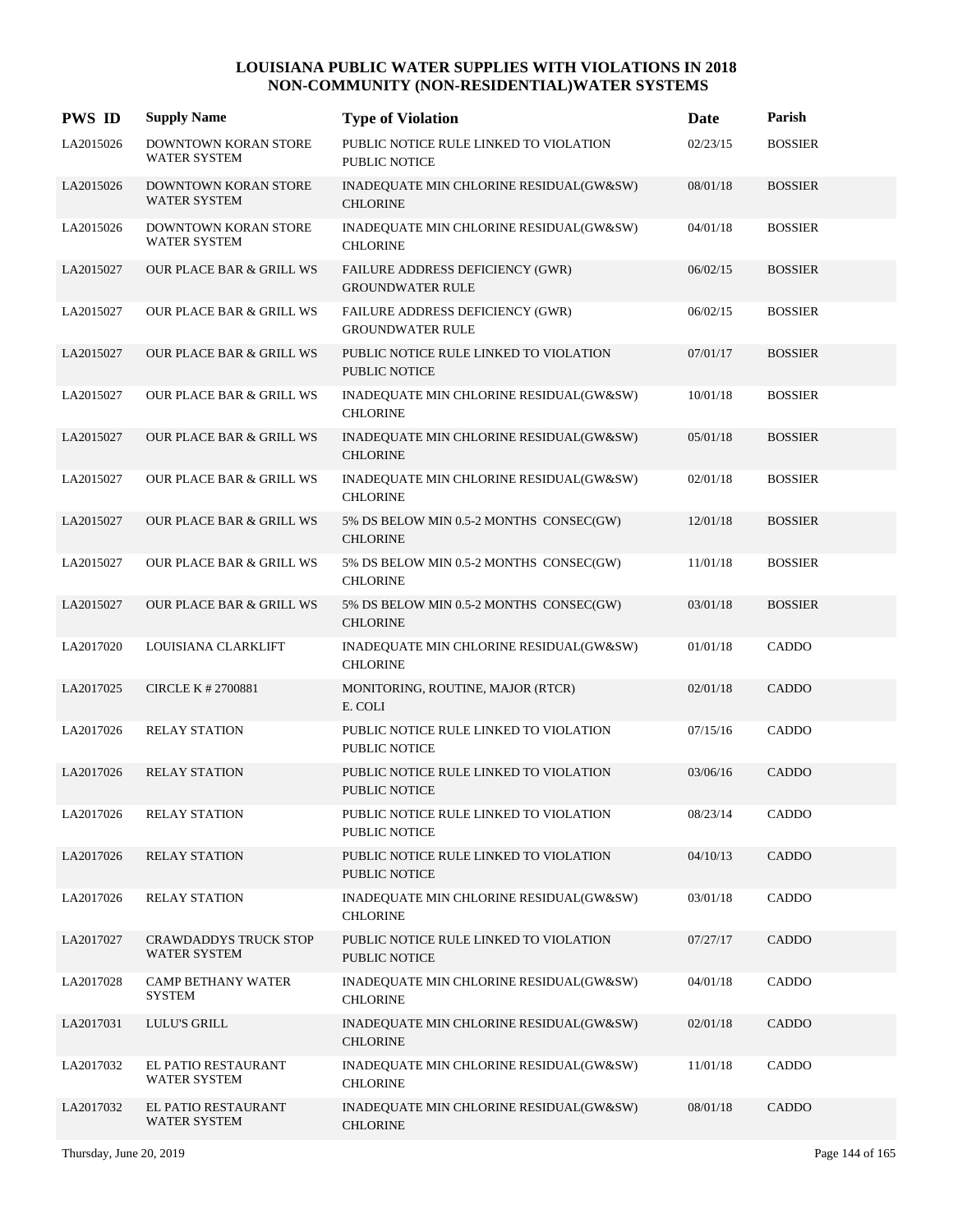| <b>PWS ID</b> | <b>Supply Name</b>                                | <b>Type of Violation</b>                                                                | Date     | Parish           |
|---------------|---------------------------------------------------|-----------------------------------------------------------------------------------------|----------|------------------|
| LA2017032     | EL PATIO RESTAURANT<br><b>WATER SYSTEM</b>        | INADEQUATE MIN CHLORINE RESIDUAL(GW&SW)<br><b>CHLORINE</b>                              | 07/01/18 | CADDO            |
| LA2017033     | STONEWALL BEVERAGE<br><b>COMPANY</b>              | INADEQUATE MIN CHLORINE RESIDUAL(GW&SW)<br><b>CHLORINE</b>                              | 10/01/18 | CADDO            |
| LA2017033     | STONEWALL BEVERAGE<br><b>COMPANY</b>              | INADEQUATE MIN CHLORINE RESIDUAL(GW&SW)<br><b>CHLORINE</b>                              | 08/01/18 | CADDO            |
| LA2017033     | STONEWALL BEVERAGE<br><b>COMPANY</b>              | 5% DS BELOW MIN 0.5-2 MONTHS CONSEC(GW)<br><b>CHLORINE</b>                              | 09/01/18 | CADDO            |
| LA2019010     |                                                   | CERTAINTEED WATER SYSTEM PUBLIC NOTICE RULE LINKED TO VIOLATION<br><b>PUBLIC NOTICE</b> | 11/29/13 | CALCASIEU        |
| LA2019010     |                                                   | CERTAINTEED WATER SYSTEM PUBLIC NOTICE RULE LINKED TO VIOLATION<br><b>PUBLIC NOTICE</b> | 08/23/13 | CALCASIEU        |
| LA2019010     |                                                   | CERTAINTEED WATER SYSTEM INADEQUATE MIN CHLORINE RESIDUAL(GW&SW)<br><b>CHLORINE</b>     | 08/01/18 | CALCASIEU        |
| LA2019053     | BIOLAB, INC                                       | INADEQUATE MIN CHLORINE RESIDUAL(GW&SW)<br><b>CHLORINE</b>                              | 08/01/18 | <b>CALCASIEU</b> |
| LA2019121     | <b>EAGLE US 2 LLC FAMILY</b><br><b>CENTER W S</b> | PUBLIC NOTICE RULE LINKED TO VIOLATION<br><b>PUBLIC NOTICE</b>                          | 01/17/13 | CALCASIEU        |
| LA2019125     | NIBBLETTS BLUFF PARK<br><b>WATER SYSTEM</b>       | INADEQUATE MIN CHLORINE RESIDUAL(GW&SW)<br><b>CHLORINE</b>                              | 06/01/18 | CALCASIEU        |
| LA2019125     | NIBBLETTS BLUFF PARK<br><b>WATER SYSTEM</b>       | INADEQUATE MIN CHLORINE RESIDUAL(GW&SW)<br><b>CHLORINE</b>                              | 04/01/18 | <b>CALCASIEU</b> |
| LA2019126     | THE LONGHORN TRUCK STOP<br>AND RESTAURANT         | INADEQUATE MIN CHLORINE RESIDUAL(GW&SW)<br><b>CHLORINE</b>                              | 12/01/18 | <b>CALCASIEU</b> |
| LA2019128     | <b>SMOKERS PARADISE WATER</b><br><b>SYSTEM</b>    | INADEQUATE MIN CHLORINE RESIDUAL(GW&SW)<br><b>CHLORINE</b>                              | 12/01/18 | CALCASIEU        |
| LA2019132     | CALCASIEU REFINING<br><b>COMPANY W S</b>          | INADEQUATE MIN CHLORINE RESIDUAL(GW&SW)<br><b>CHLORINE</b>                              | 03/01/18 | CALCASIEU        |
| LA2019134     | <b>DUNHAM PRICE GROUP</b><br><b>WATER SYSTEM</b>  | LEAD CONSUMER NOTICE (LCR)<br><b>LEAD &amp; COPPER RULE</b>                             | 05/15/16 | <b>CALCASIEU</b> |
| LA2019141     | CITGO-PECAN GROVE CENTER                          | MONITORING, ROUTINE (DBP), MAJOR<br><b>CHLORINE</b>                                     | 01/01/18 | <b>CALCASIEU</b> |
| LA2019143     | PRAIRIE PLAZA WATER<br><b>SYSTEM</b>              | PUBLIC NOTICE RULE LINKED TO VIOLATION<br>PUBLIC NOTICE                                 | 10/07/15 | <b>CALCASIEU</b> |
| LA2019143     | PRAIRIE PLAZA WATER<br><b>SYSTEM</b>              | PUBLIC NOTICE RULE LINKED TO VIOLATION<br><b>PUBLIC NOTICE</b>                          | 05/31/14 | <b>CALCASIEU</b> |
| LA2019143     | PRAIRIE PLAZA WATER<br>SYSTEM                     | PUBLIC NOTICE RULE LINKED TO VIOLATION<br><b>PUBLIC NOTICE</b>                          | 02/28/14 | CALCASIEU        |
| LA2019143     | PRAIRIE PLAZA WATER<br><b>SYSTEM</b>              | PUBLIC NOTICE RULE LINKED TO VIOLATION<br>PUBLIC NOTICE                                 | 08/23/13 | <b>CALCASIEU</b> |
| LA2019143     | PRAIRIE PLAZA WATER<br><b>SYSTEM</b>              | PUBLIC NOTICE RULE LINKED TO VIOLATION<br>PUBLIC NOTICE                                 | 04/12/13 | CALCASIEU        |
| LA2019144     | TIGER TOUCHDOWN #4                                | MONITORING, ROUTINE (DBP), MAJOR<br><b>CHLORINE</b>                                     | 07/01/18 | CALCASIEU        |
| LA2019144     | TIGER TOUCHDOWN #4                                | MONITORING, ROUTINE (DBP), MAJOR<br><b>CHLORINE</b>                                     | 07/01/18 | CALCASIEU        |
| LA2019144     | TIGER TOUCHDOWN #4                                | MONITORING, ROUTINE, MAJOR (RTCR)<br>REVISED TOTAL COLIFORM RULE (RTCR)                 | 09/01/18 | CALCASIEU        |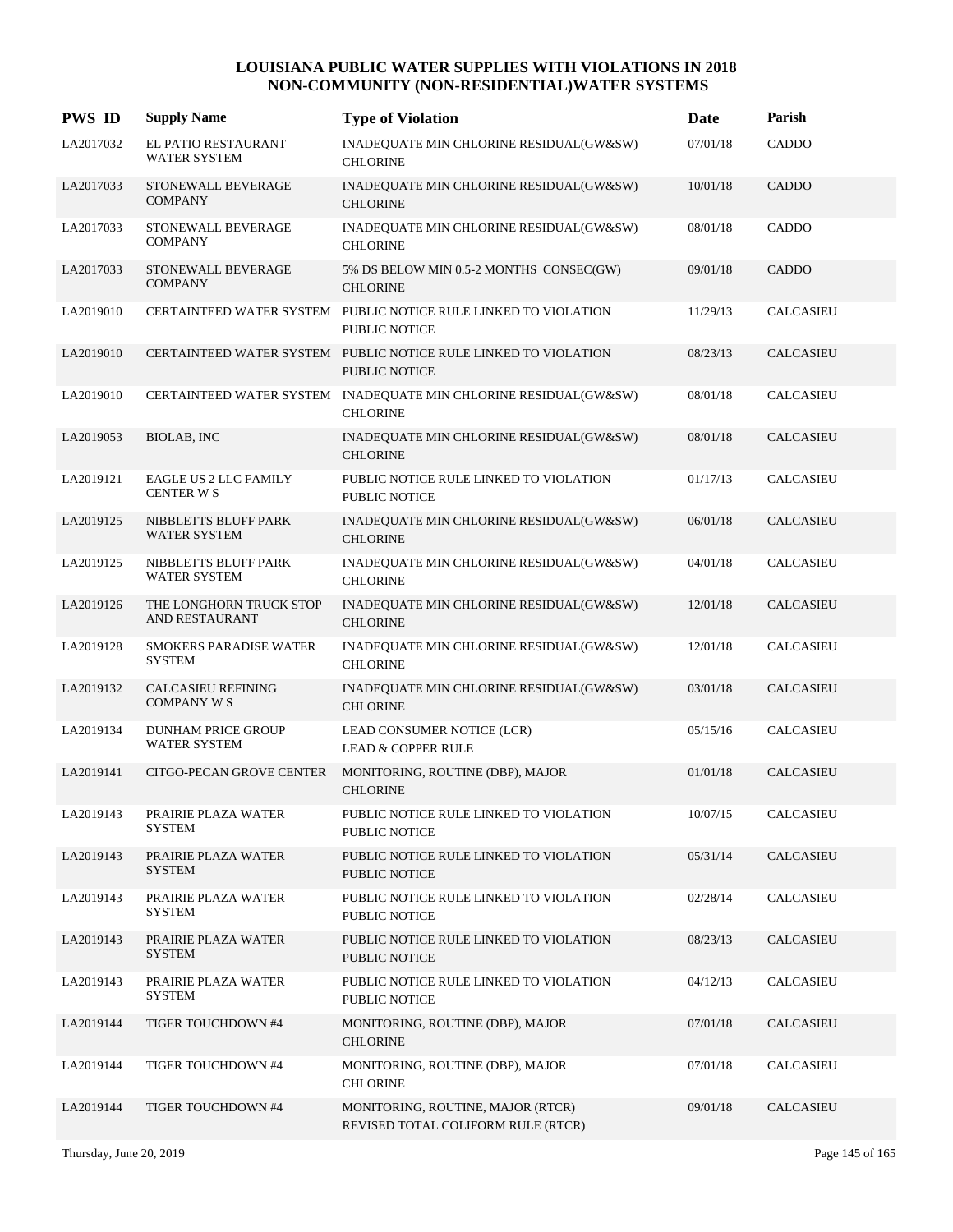| <b>PWS ID</b> | <b>Supply Name</b>                               | <b>Type of Violation</b>                                                     | Date     | Parish           |
|---------------|--------------------------------------------------|------------------------------------------------------------------------------|----------|------------------|
| LA2019144     | TIGER TOUCHDOWN #4                               | MONITORING, ROUTINE, MAJOR (RTCR)<br>REVISED TOTAL COLIFORM RULE (RTCR)      | 08/01/18 | <b>CALCASIEU</b> |
| LA2019144     | TIGER TOUCHDOWN #4                               | FAILURE ADDRESS DEFICIENCY (GWR)<br><b>GROUNDWATER RULE</b>                  | 10/02/12 | <b>CALCASIEU</b> |
| LA2019144     | TIGER TOUCHDOWN #4                               | PUBLIC NOTICE RULE LINKED TO VIOLATION<br>PUBLIC NOTICE                      | 12/05/18 | CALCASIEU        |
| LA2019144     | TIGER TOUCHDOWN #4                               | PUBLIC NOTICE RULE LINKED TO VIOLATION<br><b>PUBLIC NOTICE</b>               | 12/05/18 | <b>CALCASIEU</b> |
| LA2019144     | TIGER TOUCHDOWN #4                               | PUBLIC NOTICE RULE LINKED TO VIOLATION<br><b>PUBLIC NOTICE</b>               | 07/12/13 | <b>CALCASIEU</b> |
| LA2019144     | TIGER TOUCHDOWN #4                               | INADEQUATE MIN CHLORINE RESIDUAL(GW&SW)<br><b>CHLORINE</b>                   | 10/01/18 | <b>CALCASIEU</b> |
| LA2019144     | TIGER TOUCHDOWN #4                               | 5% DS BELOW MIN 0.5-2 MONTHS CONSEC(GW)<br><b>CHLORINE</b>                   | 12/01/18 | <b>CALCASIEU</b> |
| LA2019144     | TIGER TOUCHDOWN #4                               | 5% DS BELOW MIN 0.5-2 MONTHS CONSEC(GW)<br><b>CHLORINE</b>                   | 11/01/18 | <b>CALCASIEU</b> |
| LA2019144     | TIGER TOUCHDOWN #4                               | NO CERTIFIED OPERATOR                                                        | 10/30/18 | <b>CALCASIEU</b> |
| LA2019146     | <b>BIG LAKE RV PARK WATER</b><br><b>SYSTEM</b>   | FAILURE TO SUBMIT MONITORING PLAN<br><b>TOTAL COLIFORM RULE</b>              | 01/01/14 | CALCASIEU        |
| LA2019148     | <b>FREDS LOUNGE WATER</b><br><b>SYSTEM</b>       | INADEQUATE MIN CHLORINE RESIDUAL(GW&SW)<br><b>CHLORINE</b>                   | 10/01/18 | <b>CALCASIEU</b> |
| LA2019149     | <b>WESTLAKE DISCOUNT</b><br>TOBACCO WATER SYSTEM | LEVEL 1 ASSESS, MULTIPLE TC POS (RTCR)<br>REVISED TOTAL COLIFORM RULE (RTCR) | 07/01/18 | <b>CALCASIEU</b> |
| LA2019149     | WESTLAKE DISCOUNT<br>TOBACCO WATER SYSTEM        | LEVEL 1 ASSESS, MULTIPLE TC POS (RTCR)<br>REVISED TOTAL COLIFORM RULE (RTCR) | 11/05/16 | CALCASIEU        |
| LA2019149     | <b>WESTLAKE DISCOUNT</b><br>TOBACCO WATER SYSTEM | CORRECTIVE/EXPEDITED ACTIONS (RTCR)<br>REVISED TOTAL COLIFORM RULE (RTCR)    | 12/13/17 | <b>CALCASIEU</b> |
| LA2019149     | <b>WESTLAKE DISCOUNT</b><br>TOBACCO WATER SYSTEM | CORRECTIVE/EXPEDITED ACTIONS (RTCR)<br>REVISED TOTAL COLIFORM RULE (RTCR)    | 12/13/17 | <b>CALCASIEU</b> |
| LA2019149     | <b>WESTLAKE DISCOUNT</b><br>TOBACCO WATER SYSTEM | CORRECTIVE/EXPEDITED ACTIONS (RTCR)<br>REVISED TOTAL COLIFORM RULE (RTCR)    | 12/13/17 | <b>CALCASIEU</b> |
| LA2019149     | <b>WESTLAKE DISCOUNT</b><br>TOBACCO WATER SYSTEM | CORRECTIVE/EXPEDITED ACTIONS (RTCR)<br>REVISED TOTAL COLIFORM RULE (RTCR)    | 12/13/17 | CALCASIEU        |
| LA2019149     | <b>WESTLAKE DISCOUNT</b><br>TOBACCO WATER SYSTEM | CORRECTIVE/EXPEDITED ACTIONS (RTCR)<br>REVISED TOTAL COLIFORM RULE (RTCR)    | 12/13/17 | <b>CALCASIEU</b> |
| LA2019149     | WESTLAKE DISCOUNT<br>TOBACCO WATER SYSTEM        | PUBLIC NOTICE RULE LINKED TO VIOLATION<br><b>PUBLIC NOTICE</b>               | 01/18/18 | CALCASIEU        |
| LA2019149     | WESTLAKE DISCOUNT<br>TOBACCO WATER SYSTEM        | PUBLIC NOTICE RULE LINKED TO VIOLATION<br>PUBLIC NOTICE                      | 03/03/17 | CALCASIEU        |
| LA2019149     | WESTLAKE DISCOUNT<br>TOBACCO WATER SYSTEM        | PUBLIC NOTICE RULE LINKED TO VIOLATION<br>PUBLIC NOTICE                      | 02/16/17 | CALCASIEU        |
| LA2019149     | <b>WESTLAKE DISCOUNT</b><br>TOBACCO WATER SYSTEM | PUBLIC NOTICE RULE LINKED TO VIOLATION<br>PUBLIC NOTICE                      | 01/18/17 | CALCASIEU        |
| LA2019149     | WESTLAKE DISCOUNT<br>TOBACCO WATER SYSTEM        | PUBLIC NOTICE RULE LINKED TO VIOLATION<br>PUBLIC NOTICE                      | 12/21/16 | CALCASIEU        |
| LA2019149     | <b>WESTLAKE DISCOUNT</b><br>TOBACCO WATER SYSTEM | PUBLIC NOTICE RULE LINKED TO VIOLATION<br>PUBLIC NOTICE                      | 11/06/16 | CALCASIEU        |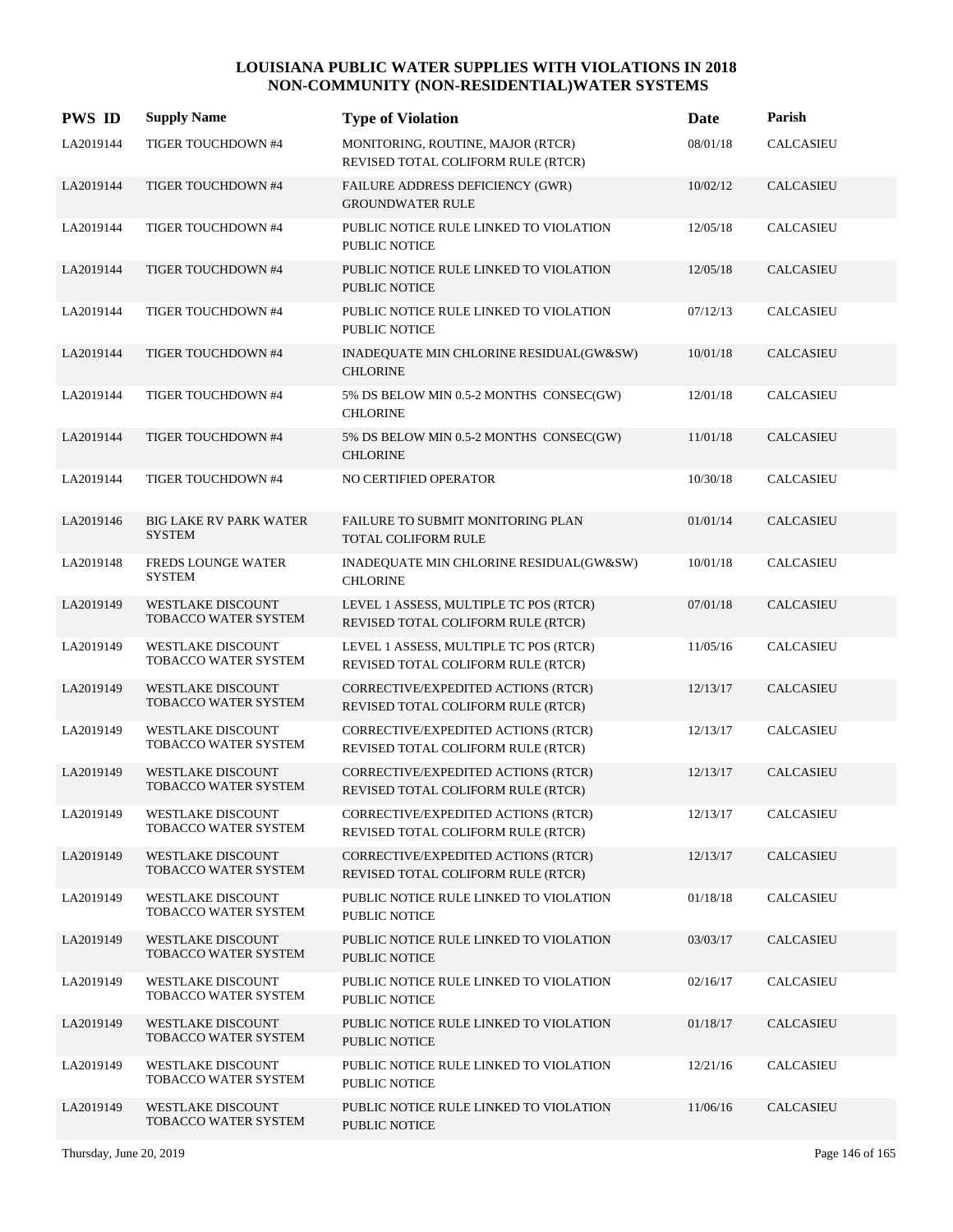| <b>PWS ID</b> | <b>Supply Name</b>                                      | <b>Type of Violation</b>                                                     | Date     | Parish           |
|---------------|---------------------------------------------------------|------------------------------------------------------------------------------|----------|------------------|
| LA2019149     | WESTLAKE DISCOUNT<br>TOBACCO WATER SYSTEM               | PUBLIC NOTICE RULE LINKED TO VIOLATION<br>PUBLIC NOTICE                      | 10/23/16 | CALCASIEU        |
| LA2019149     | <b>WESTLAKE DISCOUNT</b><br>TOBACCO WATER SYSTEM        | PUBLIC NOTICE RULE LINKED TO VIOLATION<br><b>PUBLIC NOTICE</b>               | 08/31/16 | <b>CALCASIEU</b> |
| LA2019149     | <b>WESTLAKE DISCOUNT</b><br>TOBACCO WATER SYSTEM        | PUBLIC NOTICE RULE LINKED TO VIOLATION<br><b>PUBLIC NOTICE</b>               | 08/03/16 | <b>CALCASIEU</b> |
| LA2019149     | <b>WESTLAKE DISCOUNT</b><br>TOBACCO WATER SYSTEM        | PUBLIC NOTICE RULE LINKED TO VIOLATION<br><b>PUBLIC NOTICE</b>               | 06/30/16 | <b>CALCASIEU</b> |
| LA2019149     | WESTLAKE DISCOUNT<br>TOBACCO WATER SYSTEM               | PUBLIC NOTICE RULE LINKED TO VIOLATION<br><b>PUBLIC NOTICE</b>               | 06/08/16 | CALCASIEU        |
| LA2019149     | <b>WESTLAKE DISCOUNT</b><br>TOBACCO WATER SYSTEM        | PUBLIC NOTICE RULE LINKED TO VIOLATION<br><b>PUBLIC NOTICE</b>               | 03/04/16 | <b>CALCASIEU</b> |
| LA2019149     | <b>WESTLAKE DISCOUNT</b><br>TOBACCO WATER SYSTEM        | PUBLIC NOTICE RULE LINKED TO VIOLATION<br><b>PUBLIC NOTICE</b>               | 11/29/15 | CALCASIEU        |
| LA2019149     | <b>WESTLAKE DISCOUNT</b><br>TOBACCO WATER SYSTEM        | PUBLIC NOTICE RULE LINKED TO VIOLATION<br><b>PUBLIC NOTICE</b>               | 10/07/15 | <b>CALCASIEU</b> |
| LA2019149     | WESTLAKE DISCOUNT<br>TOBACCO WATER SYSTEM               | PUBLIC NOTICE RULE LINKED TO VIOLATION<br><b>PUBLIC NOTICE</b>               | 05/25/15 | <b>CALCASIEU</b> |
| LA2019149     | <b>WESTLAKE DISCOUNT</b><br>TOBACCO WATER SYSTEM        | PUBLIC NOTICE RULE LINKED TO VIOLATION<br><b>PUBLIC NOTICE</b>               | 02/28/15 | <b>CALCASIEU</b> |
| LA2019149     | <b>WESTLAKE DISCOUNT</b><br>TOBACCO WATER SYSTEM        | INADEQUATE MIN CHLORINE RESIDUAL(GW&SW)<br><b>CHLORINE</b>                   | 08/01/18 | <b>CALCASIEU</b> |
| LA2019149     | <b>WESTLAKE DISCOUNT</b><br>TOBACCO WATER SYSTEM        | INADEQUATE MIN CHLORINE RESIDUAL(GW&SW)<br><b>CHLORINE</b>                   | 07/01/18 | <b>CALCASIEU</b> |
| LA2019149     | WESTLAKE DISCOUNT<br>TOBACCO WATER SYSTEM               | INADEQUATE MIN CHLORINE RESIDUAL(GW&SW)<br><b>CHLORINE</b>                   | 05/01/18 | CALCASIEU        |
| LA2019149     | <b>WESTLAKE DISCOUNT</b><br>TOBACCO WATER SYSTEM        | INADEQUATE MIN CHLORINE RESIDUAL(GW&SW)<br><b>CHLORINE</b>                   | 04/01/18 | <b>CALCASIEU</b> |
| LA2019149     | <b>WESTLAKE DISCOUNT</b><br>TOBACCO WATER SYSTEM        | INADEQUATE MIN CHLORINE RESIDUAL(GW&SW)<br><b>CHLORINE</b>                   | 03/01/18 | CALCASIEU        |
| LA2019149     | <b>WESTLAKE DISCOUNT</b><br><b>TOBACCO WATER SYSTEM</b> | 5% DS BELOW MIN 0.5-2 MONTHS CONSEC(GW)<br><b>CHLORINE</b>                   | 09/01/18 | <b>CALCASIEU</b> |
| LA2019151     | <b>CAMERON EXPRESS WATER</b><br><b>SYSTEM</b>           | LEVEL 1 ASSESS, MULTIPLE TC POS (RTCR)<br>REVISED TOTAL COLIFORM RULE (RTCR) | 11/05/16 | CALCASIEU        |
| LA2019151     | <b>CAMERON EXPRESS WATER</b><br>SYSTEM                  | PUBLIC NOTICE RULE LINKED TO VIOLATION<br><b>PUBLIC NOTICE</b>               | 01/18/17 | <b>CALCASIEU</b> |
| LA2019151     | <b>CAMERON EXPRESS WATER</b><br><b>SYSTEM</b>           | PUBLIC NOTICE RULE LINKED TO VIOLATION<br><b>PUBLIC NOTICE</b>               | 12/21/16 | <b>CALCASIEU</b> |
| LA2019151     | <b>CAMERON EXPRESS WATER</b><br><b>SYSTEM</b>           | PUBLIC NOTICE RULE LINKED TO VIOLATION<br><b>PUBLIC NOTICE</b>               | 11/06/16 | <b>CALCASIEU</b> |
| LA2019151     | <b>CAMERON EXPRESS WATER</b><br><b>SYSTEM</b>           | PUBLIC NOTICE RULE LINKED TO VIOLATION<br>PUBLIC NOTICE                      | 10/23/16 | <b>CALCASIEU</b> |
| LA2019151     | <b>CAMERON EXPRESS WATER</b><br><b>SYSTEM</b>           | PUBLIC NOTICE RULE LINKED TO VIOLATION<br><b>PUBLIC NOTICE</b>               | 10/23/16 | <b>CALCASIEU</b> |
| LA2019151     | <b>CAMERON EXPRESS WATER</b><br><b>SYSTEM</b>           | PUBLIC NOTICE RULE LINKED TO VIOLATION<br><b>PUBLIC NOTICE</b>               | 08/31/16 | CALCASIEU        |
| LA2019151     | <b>CAMERON EXPRESS WATER</b><br><b>SYSTEM</b>           | PUBLIC NOTICE RULE LINKED TO VIOLATION<br><b>PUBLIC NOTICE</b>               | 08/03/16 | <b>CALCASIEU</b> |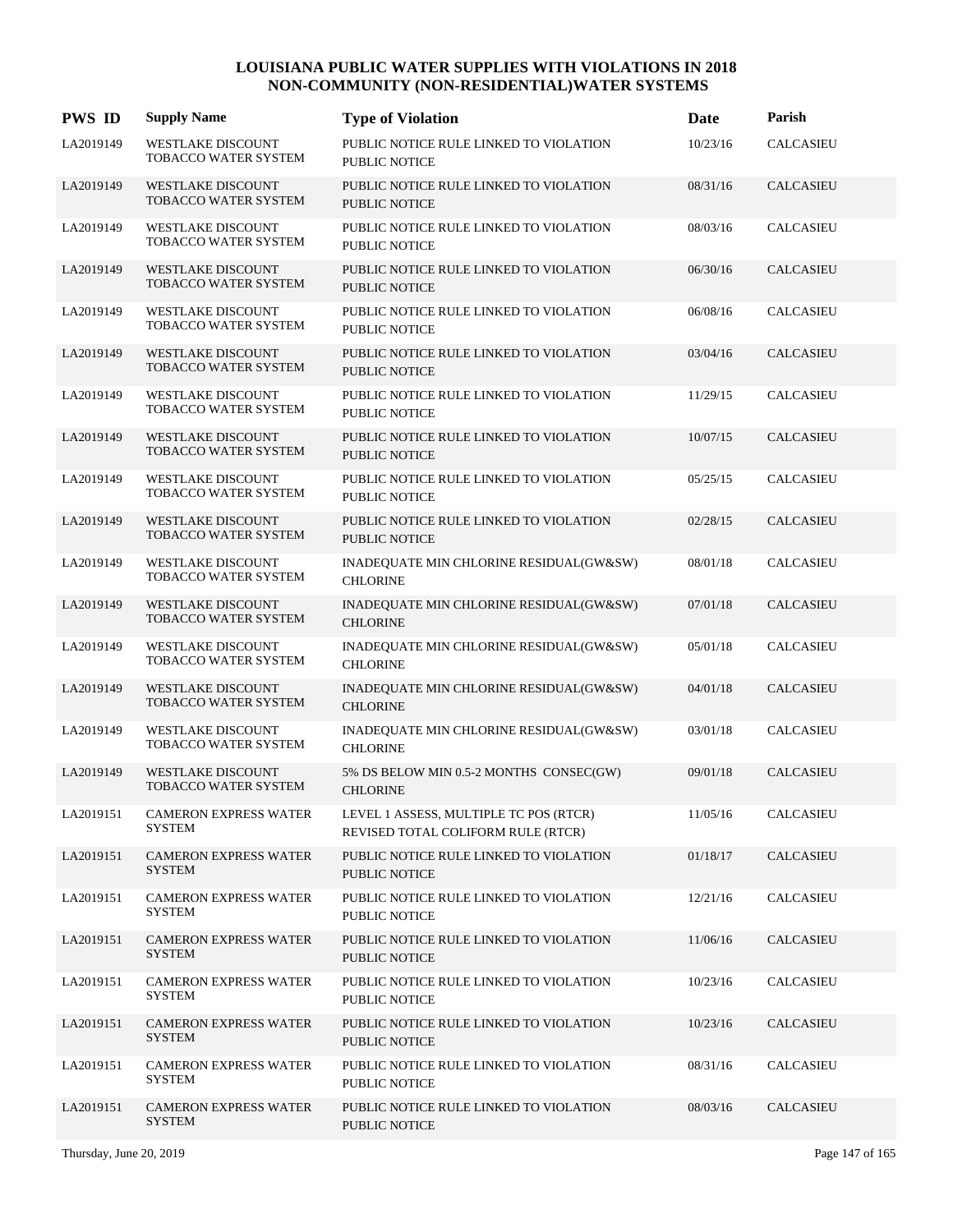| <b>PWS ID</b> | <b>Supply Name</b>                               | <b>Type of Violation</b>                                                     | Date     | Parish               |
|---------------|--------------------------------------------------|------------------------------------------------------------------------------|----------|----------------------|
| LA2019151     | <b>CAMERON EXPRESS WATER</b><br><b>SYSTEM</b>    | PUBLIC NOTICE RULE LINKED TO VIOLATION<br><b>PUBLIC NOTICE</b>               | 07/23/16 | <b>CALCASIEU</b>     |
| LA2019151     | <b>CAMERON EXPRESS WATER</b><br><b>SYSTEM</b>    | PUBLIC NOTICE RULE LINKED TO VIOLATION<br><b>PUBLIC NOTICE</b>               | 06/30/16 | <b>CALCASIEU</b>     |
| LA2019151     | <b>CAMERON EXPRESS WATER</b><br><b>SYSTEM</b>    | PUBLIC NOTICE RULE LINKED TO VIOLATION<br><b>PUBLIC NOTICE</b>               | 03/04/16 | <b>CALCASIEU</b>     |
| LA2019151     | <b>CAMERON EXPRESS WATER</b><br><b>SYSTEM</b>    | PUBLIC NOTICE RULE LINKED TO VIOLATION<br><b>PUBLIC NOTICE</b>               | 11/29/15 | <b>CALCASIEU</b>     |
| LA2019151     | <b>CAMERON EXPRESS WATER</b><br><b>SYSTEM</b>    | PUBLIC NOTICE RULE LINKED TO VIOLATION<br><b>PUBLIC NOTICE</b>               | 10/07/15 | <b>CALCASIEU</b>     |
| LA2019151     | <b>CAMERON EXPRESS WATER</b><br><b>SYSTEM</b>    | PUBLIC NOTICE RULE LINKED TO VIOLATION<br><b>PUBLIC NOTICE</b>               | 05/25/15 | CALCASIEU            |
| LA2019151     | <b>CAMERON EXPRESS WATER</b><br><b>SYSTEM</b>    | PUBLIC NOTICE RULE LINKED TO VIOLATION<br><b>PUBLIC NOTICE</b>               | 02/28/15 | <b>CALCASIEU</b>     |
| LA2019151     | <b>CAMERON EXPRESS WATER</b><br><b>SYSTEM</b>    | INADEQUATE MIN CHLORINE RESIDUAL(GW&SW)<br><b>CHLORINE</b>                   | 08/01/18 | <b>CALCASIEU</b>     |
| LA2019154     | PUTTERS GOLF COMPLEX<br><b>WATER SYSTEM</b>      | PUBLIC NOTICE RULE LINKED TO VIOLATION<br><b>PUBLIC NOTICE</b>               | 05/25/15 | CALCASIEU            |
| LA2019154     | PUTTERS GOLF COMPLEX<br><b>WATER SYSTEM</b>      | PUBLIC NOTICE RULE LINKED TO VIOLATION<br><b>PUBLIC NOTICE</b>               | 03/01/15 | CALCASIEU            |
| LA2019156     | HACKETTS CAJUN KITCHEN<br><b>WATER SYSTEM</b>    | PUBLIC NOTICE RULE LINKED TO VIOLATION<br><b>PUBLIC NOTICE</b>               | 02/28/15 | CALCASIEU            |
| LA2019157     | <b>FAMILY DOLLAR 5483 WATER</b><br><b>SYSTEM</b> | LEVEL 1 ASSESS, MULTIPLE TC POS (RTCR)<br>REVISED TOTAL COLIFORM RULE (RTCR) | 10/20/16 | CALCASIEU            |
| LA2019157     | <b>FAMILY DOLLAR 5483 WATER</b><br><b>SYSTEM</b> | PUBLIC NOTICE RULE LINKED TO VIOLATION<br><b>PUBLIC NOTICE</b>               | 04/23/17 | <b>CALCASIEU</b>     |
| LA2019157     | <b>FAMILY DOLLAR 5483 WATER</b><br><b>SYSTEM</b> | PUBLIC NOTICE RULE LINKED TO VIOLATION<br><b>PUBLIC NOTICE</b>               | 03/03/17 | CALCASIEU            |
| LA2019157     | <b>FAMILY DOLLAR 5483 WATER</b><br><b>SYSTEM</b> | PUBLIC NOTICE RULE LINKED TO VIOLATION<br>PUBLIC NOTICE                      | 02/16/17 | CALCASIEU            |
| LA2019157     | <b>FAMILY DOLLAR 5483 WATER</b><br><b>SYSTEM</b> | PUBLIC NOTICE RULE LINKED TO VIOLATION<br><b>PUBLIC NOTICE</b>               | 01/18/17 | <b>CALCASIEU</b>     |
| LA2019157     | <b>FAMILY DOLLAR 5483 WATER</b><br><b>SYSTEM</b> | PUBLIC NOTICE RULE LINKED TO VIOLATION<br>PUBLIC NOTICE                      | 12/21/16 | CALCASIEU            |
| LA2019157     | <b>FAMILY DOLLAR 5483 WATER</b><br><b>SYSTEM</b> | PUBLIC NOTICE RULE LINKED TO VIOLATION<br>PUBLIC NOTICE                      | 08/03/16 | <b>CALCASIEU</b>     |
| LA2019157     | <b>FAMILY DOLLAR 5483 WATER</b><br><b>SYSTEM</b> | PUBLIC NOTICE RULE LINKED TO VIOLATION<br>PUBLIC NOTICE                      | 11/29/15 | $\mathsf{CALCASIEU}$ |
| LA2019157     | <b>FAMILY DOLLAR 5483 WATER</b><br><b>SYSTEM</b> | PUBLIC NOTICE RULE LINKED TO VIOLATION<br>PUBLIC NOTICE                      | 10/07/15 | CALCASIEU            |
| LA2019157     | FAMILY DOLLAR 5483 WATER<br><b>SYSTEM</b>        | PUBLIC NOTICE RULE LINKED TO VIOLATION<br>PUBLIC NOTICE                      | 05/25/15 | CALCASIEU            |
| LA2019157     | <b>FAMILY DOLLAR 5483 WATER</b><br><b>SYSTEM</b> | PUBLIC NOTICE RULE LINKED TO VIOLATION<br>PUBLIC NOTICE                      | 02/28/15 | CALCASIEU            |
| LA2019157     | <b>FAMILY DOLLAR 5483 WATER</b><br><b>SYSTEM</b> | INADEQUATE MIN CHLORINE RESIDUAL(GW&SW)<br><b>CHLORINE</b>                   | 03/01/18 | CALCASIEU            |
| LA2019157     | <b>FAMILY DOLLAR 5483 WATER</b><br><b>SYSTEM</b> | INADEQUATE MIN CHLORINE RESIDUAL(GW&SW)<br><b>CHLORINE</b>                   | 02/01/18 | CALCASIEU            |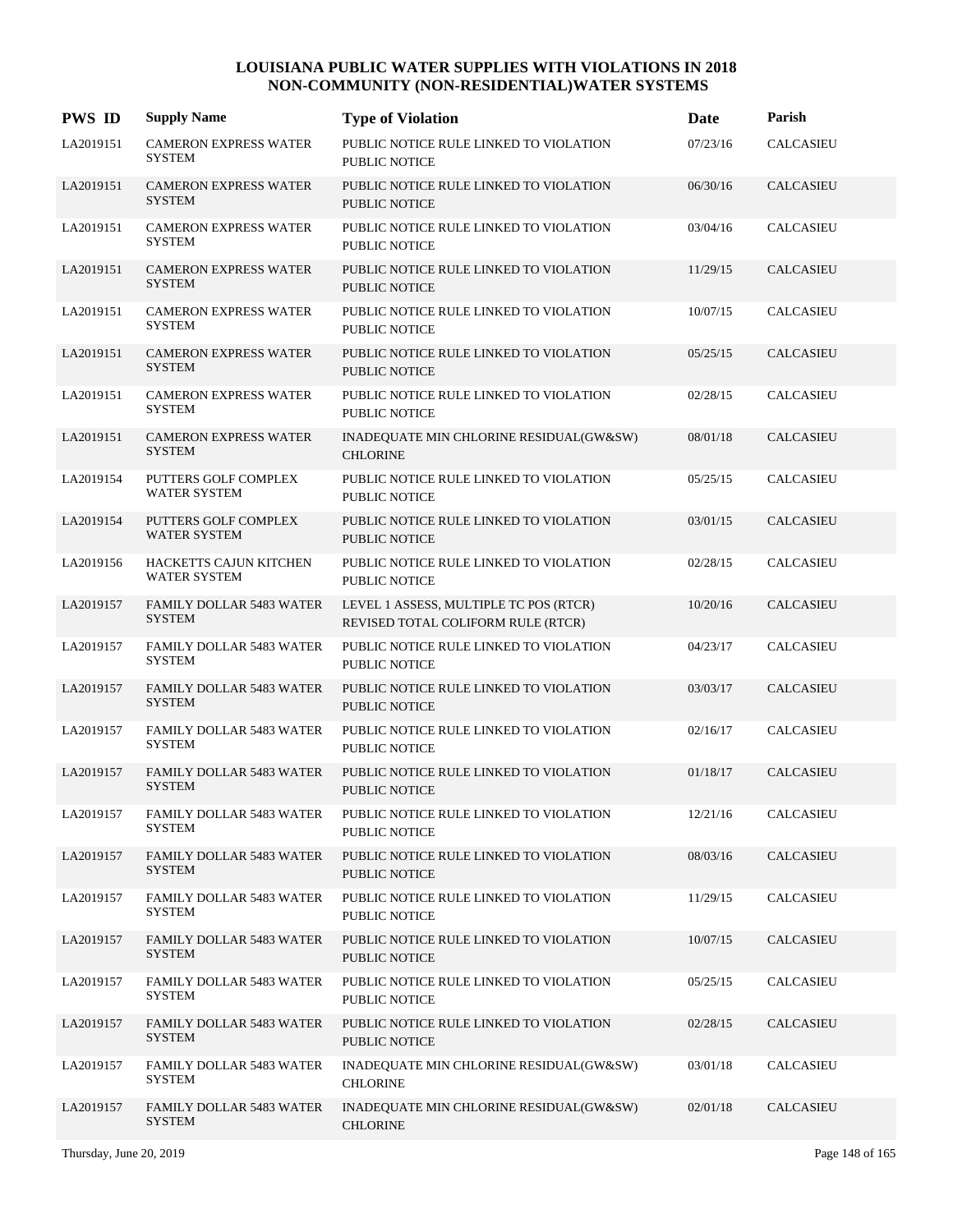| <b>PWS ID</b> | <b>Supply Name</b>                                 | <b>Type of Violation</b>                                                                          | Date     | Parish                  |
|---------------|----------------------------------------------------|---------------------------------------------------------------------------------------------------|----------|-------------------------|
| LA2019158     | <b>DOLLAR GENERAL 8777</b><br><b>WATER SYSTEM</b>  | PUBLIC NOTICE RULE LINKED TO VIOLATION<br>PUBLIC NOTICE                                           | 05/28/15 | <b>CALCASIEU</b>        |
| LA2019161     | <b>SYSTEM</b>                                      | SMOKERS PARADISE #3 WATER MONITORING, ROUTINE, MAJOR (RTCR)<br>REVISED TOTAL COLIFORM RULE (RTCR) | 11/01/18 | <b>CALCASIEU</b>        |
| LA2019166     | <b>OSPREY LAKES RV PARK</b><br><b>WATER SYSTEM</b> | FAILURE ADDRESS DEFICIENCY (GWR)<br><b>GROUNDWATER RULE</b>                                       | 03/16/18 | <b>CALCASIEU</b>        |
| LA2019166     | <b>OSPREY LAKES RV PARK</b><br>WATER SYSTEM        | FAILURE ADDRESS DEFICIENCY (GWR)<br><b>GROUNDWATER RULE</b>                                       | 03/16/18 | <b>CALCASIEU</b>        |
| LA2019166     | <b>OSPREY LAKES RV PARK</b><br><b>WATER SYSTEM</b> | PUBLIC NOTICE RULE LINKED TO VIOLATION<br>PUBLIC NOTICE                                           | 06/08/18 | CALCASIEU               |
| LA2019169     | <b>ENOS DERBONNE PARK</b><br>WATER SYSTEM          | INADEQUATE MIN CHLORINE RESIDUAL(GW&SW)<br><b>CHLORINE</b>                                        | 09/01/18 | <b>CALCASIEU</b>        |
| LA2019169     | <b>ENOS DERBONNE PARK</b><br><b>WATER SYSTEM</b>   | INADEQUATE MIN CHLORINE RESIDUAL(GW&SW)<br><b>CHLORINE</b>                                        | 08/01/18 | CALCASIEU               |
| LA2019169     | <b>ENOS DERBONNE PARK</b><br>WATER SYSTEM          | INADEQUATE MIN CHLORINE RESIDUAL(GW&SW)<br><b>CHLORINE</b>                                        | 07/01/18 | <b>CALCASIEU</b>        |
| LA2019169     | <b>ENOS DERBONNE PARK</b><br>WATER SYSTEM          | 5% DS BELOW MIN 0.5-2 MONTHS CONSEC(GW)<br><b>CHLORINE</b>                                        | 12/01/18 | CALCASIEU               |
| LA2019169     | <b>ENOS DERBONNE PARK</b><br><b>WATER SYSTEM</b>   | 5% DS BELOW MIN 0.5-2 MONTHS CONSEC(GW)<br><b>CHLORINE</b>                                        | 11/01/18 | <b>CALCASIEU</b>        |
| LA2019169     | <b>ENOS DERBONNE PARK</b><br><b>WATER SYSTEM</b>   | 5% DS BELOW MIN 0.5-2 MONTHS CONSEC(GW)<br><b>CHLORINE</b>                                        | 10/01/18 | <b>CALCASIEU</b>        |
| LA2033025     | DELTECH CORPORATION                                | FAILURE ADDRESS DEFICIENCY (GWR)<br><b>GROUNDWATER RULE</b>                                       | 03/14/16 | <b>EAST BATON ROUGE</b> |
| LA2033025     | DELTECH CORPORATION                                | FAILURE ADDRESS DEFICIENCY (GWR)<br><b>GROUNDWATER RULE</b>                                       | 03/14/16 | <b>EAST BATON ROUGE</b> |
| LA2033025     | DELTECH CORPORATION                                | OCCT/SOWT RECOMMENDATION/STUDY (LCR)<br><b>LEAD &amp; COPPER RULE</b>                             | 07/11/18 | <b>EAST BATON ROUGE</b> |
| LA2033025     | DELTECH CORPORATION                                | LEAD CONSUMER NOTICE (LCR)<br><b>LEAD &amp; COPPER RULE</b>                                       | 03/18/18 | <b>EAST BATON ROUGE</b> |
| LA2033025     | DELTECH CORPORATION                                | PUBLIC NOTICE RULE LINKED TO VIOLATION<br><b>PUBLIC NOTICE</b>                                    | 01/07/17 | <b>EAST BATON ROUGE</b> |
| LA2033025     | DELTECH CORPORATION                                | PUBLIC NOTICE RULE LINKED TO VIOLATION<br><b>PUBLIC NOTICE</b>                                    | 08/21/16 | <b>EAST BATON ROUGE</b> |
| LA2033025     | DELTECH CORPORATION                                | INADEQUATE MIN CHLORINE RESIDUAL(GW&SW)<br><b>CHLORINE</b>                                        | 03/01/18 | <b>EAST BATON ROUGE</b> |
| LA2033102     | FORMOSA PLASTICS<br><b>CORPORATION</b>             | INADEQUATE MIN CHLORINE RESIDUAL(GW&SW)<br><b>CHLORINE</b>                                        | 05/01/18 | <b>EAST BATON ROUGE</b> |
| LA2033131     | <b>SALMON &amp; ASSOCIATES</b>                     | SAMPLE SITING PLAN ERRORS (RTCR)<br>REVISED TOTAL COLIFORM RULE (RTCR)                            | 04/01/16 | <b>EAST BATON ROUGE</b> |
| LA2033131     | <b>SALMON &amp; ASSOCIATES</b>                     | INADEQUATE MIN CHLORINE RESIDUAL(GW&SW)<br><b>CHLORINE</b>                                        | 03/01/18 | <b>EAST BATON ROUGE</b> |
| LA2033131     | <b>SALMON &amp; ASSOCIATES</b>                     | INADEQUATE MIN CHLORINE RESIDUAL(GW&SW)<br><b>CHLORINE</b>                                        | 02/01/18 | <b>EAST BATON ROUGE</b> |
| LA2033135     | MADE TO GO TRUCKSTOP                               | INADEQUATE MIN CHLORINE RESIDUAL(GW&SW)<br><b>CHLORINE</b>                                        | 12/01/18 | <b>EAST BATON ROUGE</b> |
| LA2033135     | MADE TO GO TRUCKSTOP                               | INADEQUATE MIN CHLORINE RESIDUAL(GW&SW)<br><b>CHLORINE</b>                                        | 10/01/18 | <b>EAST BATON ROUGE</b> |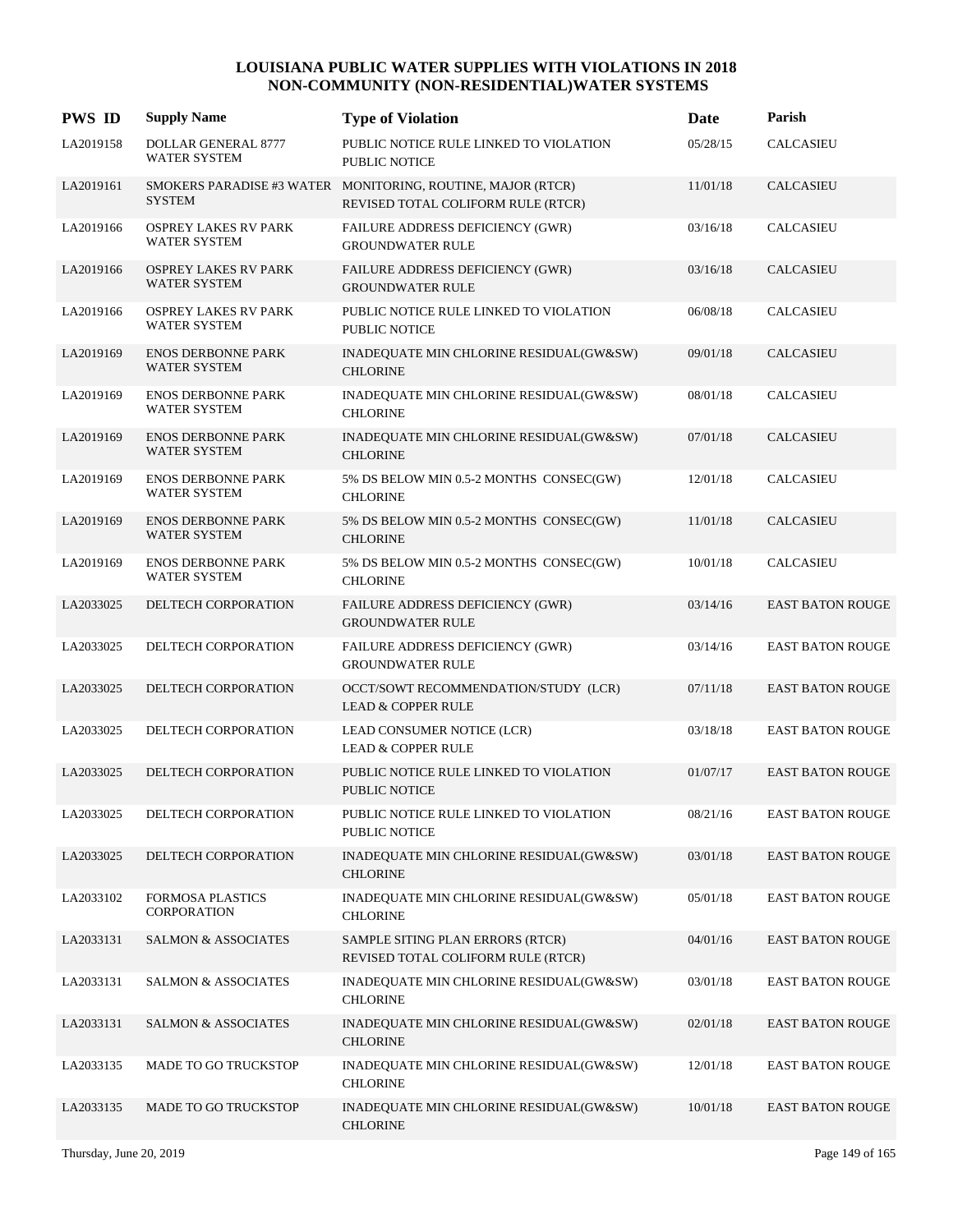| <b>PWS ID</b> | <b>Supply Name</b>                                 | <b>Type of Violation</b>                                           | Date     | Parish                  |
|---------------|----------------------------------------------------|--------------------------------------------------------------------|----------|-------------------------|
| LA2033135     | MADE TO GO TRUCKSTOP                               | INADEQUATE MIN CHLORINE RESIDUAL(GW&SW)<br><b>CHLORINE</b>         | 06/01/18 | EAST BATON ROUGE        |
| LA2033135     | MADE TO GO TRUCKSTOP                               | INADEQUATE MIN CHLORINE RESIDUAL(GW&SW)<br><b>CHLORINE</b>         | 05/01/18 | <b>EAST BATON ROUGE</b> |
| LA2033135     | MADE TO GO TRUCKSTOP                               | INADEQUATE MIN CHLORINE RESIDUAL(GW&SW)<br><b>CHLORINE</b>         | 03/01/18 | <b>EAST BATON ROUGE</b> |
| LA2033135     | MADE TO GO TRUCKSTOP                               | INADEQUATE MIN CHLORINE RESIDUAL(GW&SW)<br><b>CHLORINE</b>         | 02/01/18 | <b>EAST BATON ROUGE</b> |
| LA2033135     | <b>MADE TO GO TRUCKSTOP</b>                        | 5% DS BELOW MIN 0.5-2 MONTHS CONSEC(GW)<br><b>CHLORINE</b>         | 08/01/18 | <b>EAST BATON ROUGE</b> |
| LA2033135     | MADE TO GO TRUCKSTOP                               | 5% DS BELOW MIN 0.5-2 MONTHS CONSEC(GW)<br><b>CHLORINE</b>         | 07/01/18 | <b>EAST BATON ROUGE</b> |
| LA2045075     | <b>BACK TO BACK RV PARK</b><br><b>WATER SYSTEM</b> | INADEQUATE MIN CHLORINE RESIDUAL(GW&SW)<br><b>CHLORINE</b>         | 12/01/18 | <b>IBERIA</b>           |
| LA2045079     | <b>DOLLAR GENERAL 14262</b><br><b>WATER SYSTEM</b> | INADEQUATE MIN CHLORINE RESIDUAL(GW&SW)<br><b>CHLORINE</b>         | 12/01/18 | <b>IBERIA</b>           |
| LA2055086     | OMNI GEOPHYSICAL LLC<br>WATER SYSTEM               | INADEQUATE MIN CHLORINE RESIDUAL(GW&SW)<br><b>CHLORINE</b>         | 08/01/18 | <b>LAFAYETTE</b>        |
| LA2055095     | <b>ACADIANA GYMNASTICS</b><br><b>WATER SYSTEM</b>  | FAILURE ADDRESS DEFICIENCY (GWR)<br><b>GROUNDWATER RULE</b>        | 10/01/17 | LAFAYETTE               |
| LA2055095     | <b>ACADIANA GYMNASTICS</b><br><b>WATER SYSTEM</b>  | FAILURE ADDRESS DEFICIENCY (GWR)<br><b>GROUNDWATER RULE</b>        | 10/01/17 | <b>LAFAYETTE</b>        |
| LA2055095     | <b>ACADIANA GYMNASTICS</b><br><b>WATER SYSTEM</b>  | FAILURE ADDRESS DEFICIENCY (GWR)<br><b>GROUNDWATER RULE</b>        | 10/01/17 | LAFAYETTE               |
| LA2055095     | ACADIANA GYMNASTICS<br>WATER SYSTEM                | <b>FAILURE ADDRESS DEFICIENCY (GWR)</b><br><b>GROUNDWATER RULE</b> | 05/16/17 | <b>LAFAYETTE</b>        |
| LA2055095     | <b>ACADIANA GYMNASTICS</b><br><b>WATER SYSTEM</b>  | PUBLIC NOTICE RULE LINKED TO VIOLATION<br><b>PUBLIC NOTICE</b>     | 03/18/18 | LAFAYETTE               |
| LA2055095     | <b>ACADIANA GYMNASTICS</b><br><b>WATER SYSTEM</b>  | INADEQUATE MIN CHLORINE RESIDUAL(GW&SW)<br><b>CHLORINE</b>         | 08/01/18 | <b>LAFAYETTE</b>        |
| LA2055095     | <b>ACADIANA GYMNASTICS</b><br><b>WATER SYSTEM</b>  | INADEQUATE MIN CHLORINE RESIDUAL(GW&SW)<br><b>CHLORINE</b>         | 07/01/18 | LAFAYETTE               |
| LA2055095     | <b>ACADIANA GYMNASTICS</b><br>WATER SYSTEM         | INADEQUATE MIN CHLORINE RESIDUAL(GW&SW)<br><b>CHLORINE</b>         | 06/01/18 | <b>LAFAYETTE</b>        |
| LA2055095     | <b>ACADIANA GYMNASTICS</b><br>WATER SYSTEM         | INADEQUATE MIN CHLORINE RESIDUAL(GW&SW)<br><b>CHLORINE</b>         | 05/01/18 | LAFAYETTE               |
| LA2055095     | <b>ACADIANA GYMNASTICS</b><br>WATER SYSTEM         | INADEQUATE MIN CHLORINE RESIDUAL(GW&SW)<br><b>CHLORINE</b>         | 04/01/18 | LAFAYETTE               |
| LA2055095     | <b>ACADIANA GYMNASTICS</b><br>WATER SYSTEM         | INADEQUATE MIN CHLORINE RESIDUAL(GW&SW)<br><b>CHLORINE</b>         | 03/01/18 | <b>LAFAYETTE</b>        |
| LA2055095     | <b>ACADIANA GYMNASTICS</b><br>WATER SYSTEM         | INADEQUATE MIN CHLORINE RESIDUAL(GW&SW)<br><b>CHLORINE</b>         | 02/01/18 | LAFAYETTE               |
| LA2055095     | <b>ACADIANA GYMNASTICS</b><br>WATER SYSTEM         | INADEQUATE MIN CHLORINE RESIDUAL(GW&SW)<br><b>CHLORINE</b>         | 01/01/18 | LAFAYETTE               |
| LA2055095     | <b>ACADIANA GYMNASTICS</b><br>WATER SYSTEM         | 5% DS BELOW MIN 0.5-2 MONTHS CONSEC(GW)<br><b>CHLORINE</b>         | 12/01/18 | LAFAYETTE               |
| LA2055095     | ACADIANA GYMNASTICS<br>WATER SYSTEM                | 5% DS BELOW MIN 0.5-2 MONTHS CONSEC(GW)<br><b>CHLORINE</b>         | 11/01/18 | LAFAYETTE               |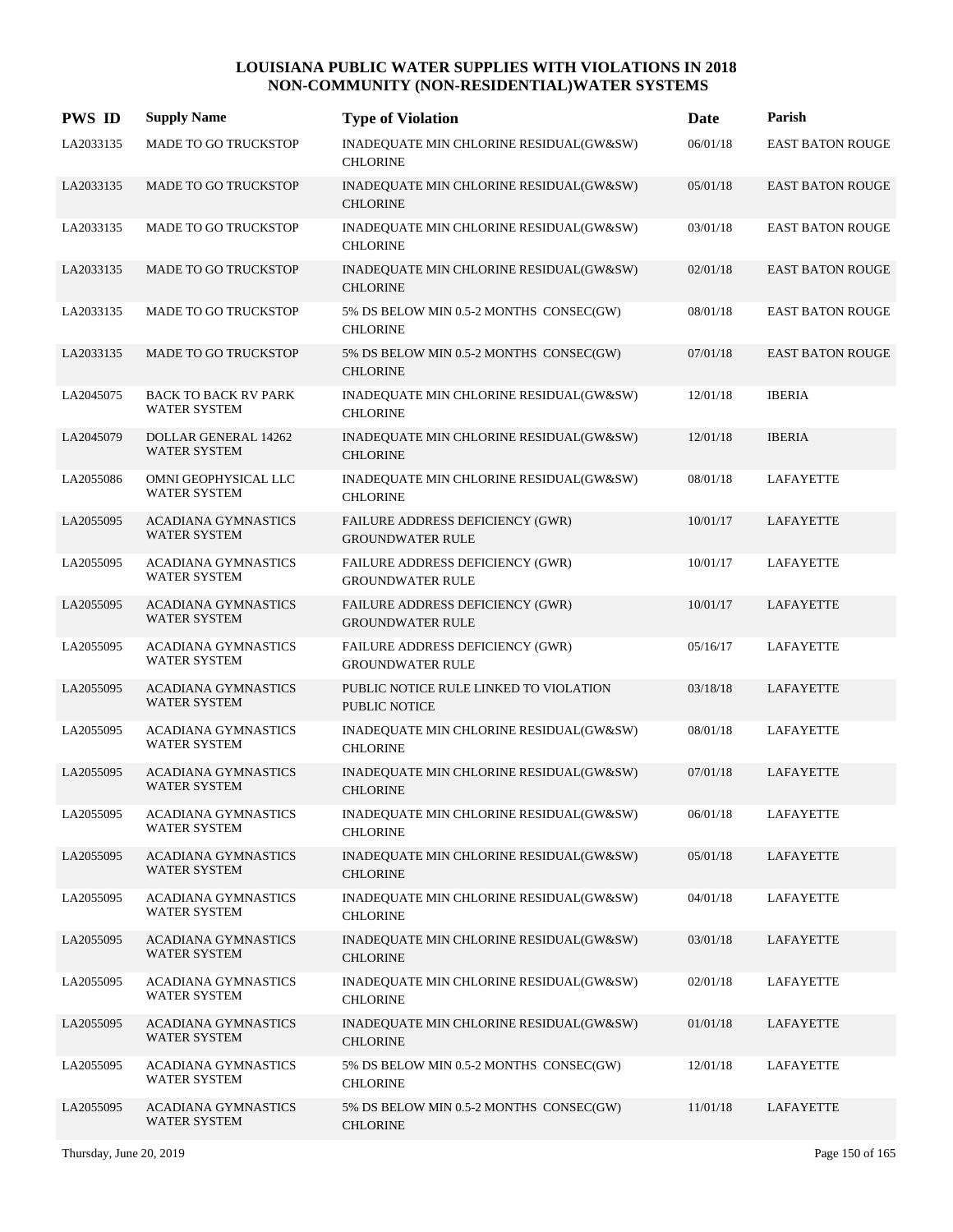| <b>PWS ID</b> | <b>Supply Name</b>                                | <b>Type of Violation</b>                                                             | Date     | Parish           |
|---------------|---------------------------------------------------|--------------------------------------------------------------------------------------|----------|------------------|
| LA2055095     | ACADIANA GYMNASTICS<br><b>WATER SYSTEM</b>        | 5% DS BELOW MIN 0.5-2 MONTHS CONSEC(GW)<br><b>CHLORINE</b>                           | 10/01/18 | <b>LAFAYETTE</b> |
| LA2055095     | <b>ACADIANA GYMNASTICS</b><br><b>WATER SYSTEM</b> | 5% DS BELOW MIN 0.5-2 MONTHS CONSEC(GW)<br><b>CHLORINE</b>                           | 09/01/18 | LAFAYETTE        |
| LA2061003     | ARDAGH GLASS WATER<br><b>SYSTEM</b>               | LEAD CONSUMER NOTICE (LCR)<br><b>LEAD &amp; COPPER RULE</b>                          | 11/24/16 | <b>LINCOLN</b>   |
| LA2061009     | WEYERHAEUSER NR -<br><b>ARCADIA OSB</b>           | PUBLIC NOTICE RULE LINKED TO VIOLATION<br><b>PUBLIC NOTICE</b>                       | 03/12/15 | <b>LINCOLN</b>   |
| LA2061009     | WEYERHAEUSER NR -<br><b>ARCADIA OSB</b>           | INADEQUATE MIN CHLORINE RESIDUAL(GW&SW)<br><b>CHLORINE</b>                           | 08/01/18 | <b>LINCOLN</b>   |
| LA2071111     |                                                   | IRISH BAYOU TRAVEL CENTER INADEQUATE MIN CHLORINE RESIDUAL(GW&SW)<br><b>CHLORINE</b> | 02/01/18 | <b>ORLEANS</b>   |
| LA2071111     | IRISH BAYOU TRAVEL CENTER                         | INADEQUATE MIN CHLORINE RESIDUAL(GW&SW)<br><b>CHLORINE</b>                           | 01/01/18 | <b>ORLEANS</b>   |
| LA2071116     | <b>CRAZY ALS LOUNGE</b>                           | FAILURE ADDRESS DEFICIENCY (GWR)<br><b>GROUNDWATER RULE</b>                          | 05/17/16 | <b>ORLEANS</b>   |
| LA2071116     | <b>CRAZY ALS LOUNGE</b>                           | PUBLIC NOTICE RULE LINKED TO VIOLATION<br><b>PUBLIC NOTICE</b>                       | 02/26/17 | <b>ORLEANS</b>   |
| LA2071116     | <b>CRAZY ALS LOUNGE</b>                           | PUBLIC NOTICE RULE LINKED TO VIOLATION<br><b>PUBLIC NOTICE</b>                       | 02/05/17 | <b>ORLEANS</b>   |
| LA2071116     | <b>CRAZY ALS LOUNGE</b>                           | PUBLIC NOTICE RULE LINKED TO VIOLATION<br><b>PUBLIC NOTICE</b>                       | 11/06/16 | <b>ORLEANS</b>   |
| LA2071116     | <b>CRAZY ALS LOUNGE</b>                           | INADEQUATE MIN CHLORINE RESIDUAL(GW&SW)<br><b>CHLORINE</b>                           | 11/01/18 | <b>ORLEANS</b>   |
| LA2071116     | <b>CRAZY ALS LOUNGE</b>                           | INADEQUATE MIN CHLORINE RESIDUAL(GW&SW)<br><b>CHLORINE</b>                           | 10/01/18 | <b>ORLEANS</b>   |
| LA2071116     | <b>CRAZY ALS LOUNGE</b>                           | INADEQUATE MIN CHLORINE RESIDUAL(GW&SW)<br><b>CHLORINE</b>                           | 03/01/18 | <b>ORLEANS</b>   |
| LA2071116     | CRAZY ALS LOUNGE                                  | INADEQUATE MIN CHLORINE RESIDUAL(GW&SW)<br><b>CHLORINE</b>                           | 02/01/18 | <b>ORLEANS</b>   |
| LA2071116     | <b>CRAZY ALS LOUNGE</b>                           | FAILURE TO SUBMIT MONITORING PLAN<br>TOTAL COLIFORM RULE                             | 01/01/14 | <b>ORLEANS</b>   |
| LA2071116     | <b>CRAZY ALS LOUNGE</b>                           | NO CERTIFIED OPERATOR<br><b>DBP STAGE 1</b>                                          | 12/01/18 | <b>ORLEANS</b>   |
| LA2073042     | <b>GEORGIA PACIFIC</b><br><b>CORPORATION</b>      | FOLLOW-UP OR ROUTINE TAP M/R (LCR)<br><b>LEAD &amp; COPPER RULE</b>                  | 10/01/17 | <b>OUACHITA</b>  |
| LA2077050     | SHERBURNE WILDLIFE MGT<br>AREA WATER SYSTEM       | SAMPLE SITING PLAN ERRORS (RTCR)<br>REVISED TOTAL COLIFORM RULE (RTCR)               | 04/01/16 | POINTE COUPEE    |
| LA2077050     | SHERBURNE WILDLIFE MGT<br>AREA WATER SYSTEM       | PUBLIC NOTICE RULE LINKED TO VIOLATION<br>PUBLIC NOTICE                              | 03/04/17 | POINTE COUPEE    |
| LA2077050     | SHERBURNE WILDLIFE MGT<br>AREA WATER SYSTEM       | PUBLIC NOTICE RULE LINKED TO VIOLATION<br>PUBLIC NOTICE                              | 02/05/17 | POINTE COUPEE    |
| LA2077050     | SHERBURNE WILDLIFE MGT<br>AREA WATER SYSTEM       | PUBLIC NOTICE RULE LINKED TO VIOLATION<br>PUBLIC NOTICE                              | 01/25/17 | POINTE COUPEE    |
| LA2077050     | SHERBURNE WILDLIFE MGT<br>AREA WATER SYSTEM       | PUBLIC NOTICE RULE LINKED TO VIOLATION<br>PUBLIC NOTICE                              | 12/11/16 | POINTE COUPEE    |
| LA2077050     | SHERBURNE WILDLIFE MGT<br>AREA WATER SYSTEM       | PUBLIC NOTICE RULE LINKED TO VIOLATION<br>PUBLIC NOTICE                              | 11/18/16 | POINTE COUPEE    |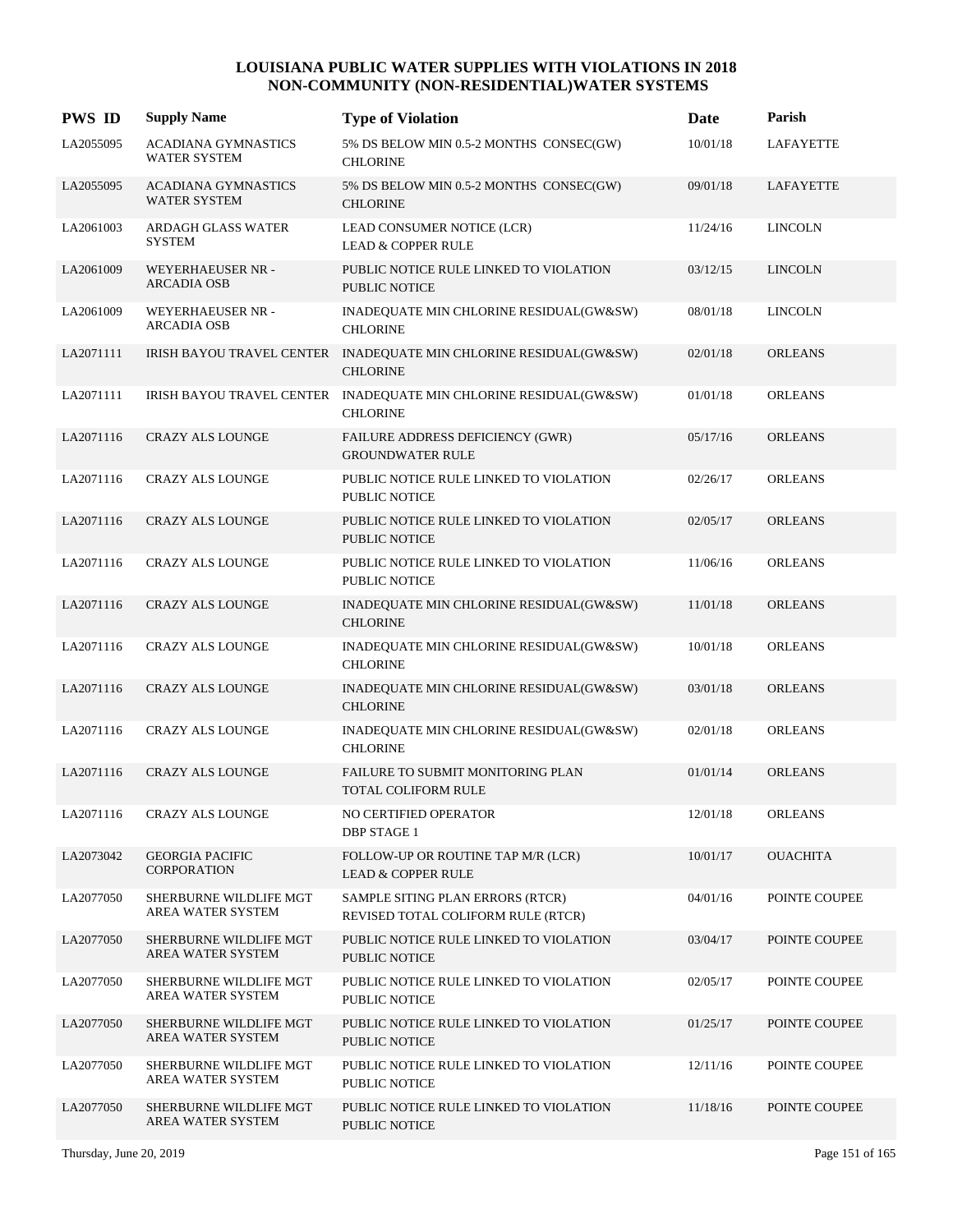| <b>PWS ID</b> | <b>Supply Name</b>                                 | <b>Type of Violation</b>                                       | Date     | Parish         |
|---------------|----------------------------------------------------|----------------------------------------------------------------|----------|----------------|
| LA2077050     | SHERBURNE WILDLIFE MGT<br>AREA WATER SYSTEM        | PUBLIC NOTICE RULE LINKED TO VIOLATION<br><b>PUBLIC NOTICE</b> | 11/18/16 | POINTE COUPEE  |
| LA2077050     | SHERBURNE WILDLIFE MGT<br><b>AREA WATER SYSTEM</b> | PUBLIC NOTICE RULE LINKED TO VIOLATION<br><b>PUBLIC NOTICE</b> | 10/14/16 | POINTE COUPEE  |
| LA2077050     | SHERBURNE WILDLIFE MGT<br>AREA WATER SYSTEM        | PUBLIC NOTICE RULE LINKED TO VIOLATION<br><b>PUBLIC NOTICE</b> | 09/04/16 | POINTE COUPEE  |
| LA2077050     | SHERBURNE WILDLIFE MGT<br>AREA WATER SYSTEM        | PUBLIC NOTICE RULE LINKED TO VIOLATION<br><b>PUBLIC NOTICE</b> | 08/21/16 | POINTE COUPEE  |
| LA2077050     | SHERBURNE WILDLIFE MGT<br><b>AREA WATER SYSTEM</b> | PUBLIC NOTICE RULE LINKED TO VIOLATION<br><b>PUBLIC NOTICE</b> | 08/07/16 | POINTE COUPEE  |
| LA2077050     | SHERBURNE WILDLIFE MGT<br>AREA WATER SYSTEM        | PUBLIC NOTICE RULE LINKED TO VIOLATION<br><b>PUBLIC NOTICE</b> | 08/03/16 | POINTE COUPEE  |
| LA2077050     | SHERBURNE WILDLIFE MGT<br>AREA WATER SYSTEM        | PUBLIC NOTICE RULE LINKED TO VIOLATION<br><b>PUBLIC NOTICE</b> | 07/07/16 | POINTE COUPEE  |
| LA2077050     | SHERBURNE WILDLIFE MGT<br>AREA WATER SYSTEM        | PUBLIC NOTICE RULE LINKED TO VIOLATION<br><b>PUBLIC NOTICE</b> | 06/15/16 | POINTE COUPEE  |
| LA2077050     | SHERBURNE WILDLIFE MGT<br>AREA WATER SYSTEM        | PUBLIC NOTICE RULE LINKED TO VIOLATION<br><b>PUBLIC NOTICE</b> | 04/24/16 | POINTE COUPEE  |
| LA2077050     | SHERBURNE WILDLIFE MGT<br><b>AREA WATER SYSTEM</b> | PUBLIC NOTICE RULE LINKED TO VIOLATION<br><b>PUBLIC NOTICE</b> | 03/15/16 | POINTE COUPEE  |
| LA2077050     | SHERBURNE WILDLIFE MGT<br>AREA WATER SYSTEM        | PUBLIC NOTICE RULE LINKED TO VIOLATION<br><b>PUBLIC NOTICE</b> | 11/28/15 | POINTE COUPEE  |
| LA2077050     | SHERBURNE WILDLIFE MGT<br>AREA WATER SYSTEM        | PUBLIC NOTICE RULE LINKED TO VIOLATION<br><b>PUBLIC NOTICE</b> | 08/29/15 | POINTE COUPEE  |
| LA2077050     | SHERBURNE WILDLIFE MGT<br>AREA WATER SYSTEM        | PUBLIC NOTICE RULE LINKED TO VIOLATION<br><b>PUBLIC NOTICE</b> | 05/26/15 | POINTE COUPEE  |
| LA2077050     | SHERBURNE WILDLIFE MGT<br><b>AREA WATER SYSTEM</b> | PUBLIC NOTICE RULE LINKED TO VIOLATION<br><b>PUBLIC NOTICE</b> | 03/01/15 | POINTE COUPEE  |
| LA2077050     | SHERBURNE WILDLIFE MGT<br><b>AREA WATER SYSTEM</b> | PUBLIC NOTICE RULE LINKED TO VIOLATION<br><b>PUBLIC NOTICE</b> | 11/24/14 | POINTE COUPEE  |
| LA2077050     | SHERBURNE WILDLIFE MGT<br><b>AREA WATER SYSTEM</b> | PUBLIC NOTICE RULE LINKED TO VIOLATION<br><b>PUBLIC NOTICE</b> | 08/24/14 | POINTE COUPEE  |
| LA2077050     | SHERBURNE WILDLIFE MGT<br>AREA WATER SYSTEM        | INADEQUATE MIN CHLORINE RESIDUAL(GW&SW)<br><b>CHLORINE</b>     | 03/01/18 | POINTE COUPEE  |
| LA2077050     | SHERBURNE WILDLIFE MGT<br>AREA WATER SYSTEM        | INADEQUATE MIN CHLORINE RESIDUAL(GW&SW)<br><b>CHLORINE</b>     | 02/01/18 | POINTE COUPEE  |
| LA2077050     | SHERBURNE WILDLIFE MGT<br>AREA WATER SYSTEM        | INADEQUATE MIN CHLORINE RESIDUAL(GW&SW)<br><b>CHLORINE</b>     | 01/01/18 | POINTE COUPEE  |
| LA2079034     | KINCAID LAKE RECREATION<br>AREA                    | INADEQUATE MIN CHLORINE RESIDUAL(GW&SW)<br><b>CHLORINE</b>     | 09/01/18 | <b>RAPIDES</b> |
| LA2085063     | WRIGHTS LANDING WATER<br><b>SYSTEM</b>             | PUBLIC NOTICE RULE LINKED TO VIOLATION<br>PUBLIC NOTICE        | 08/20/16 | <b>SABINE</b>  |
| LA2085063     | WRIGHTS LANDING WATER<br><b>SYSTEM</b>             | PUBLIC NOTICE RULE LINKED TO VIOLATION<br>PUBLIC NOTICE        | 12/11/11 | <b>SABINE</b>  |
| LA2085063     | WRIGHTS LANDING WATER<br><b>SYSTEM</b>             | PUBLIC NOTICE RULE LINKED TO VIOLATION<br>PUBLIC NOTICE        | 09/22/11 | <b>SABINE</b>  |
| LA2085063     | WRIGHTS LANDING WATER<br><b>SYSTEM</b>             | PUBLIC NOTICE RULE LINKED TO VIOLATION<br>PUBLIC NOTICE        | 08/30/11 | <b>SABINE</b>  |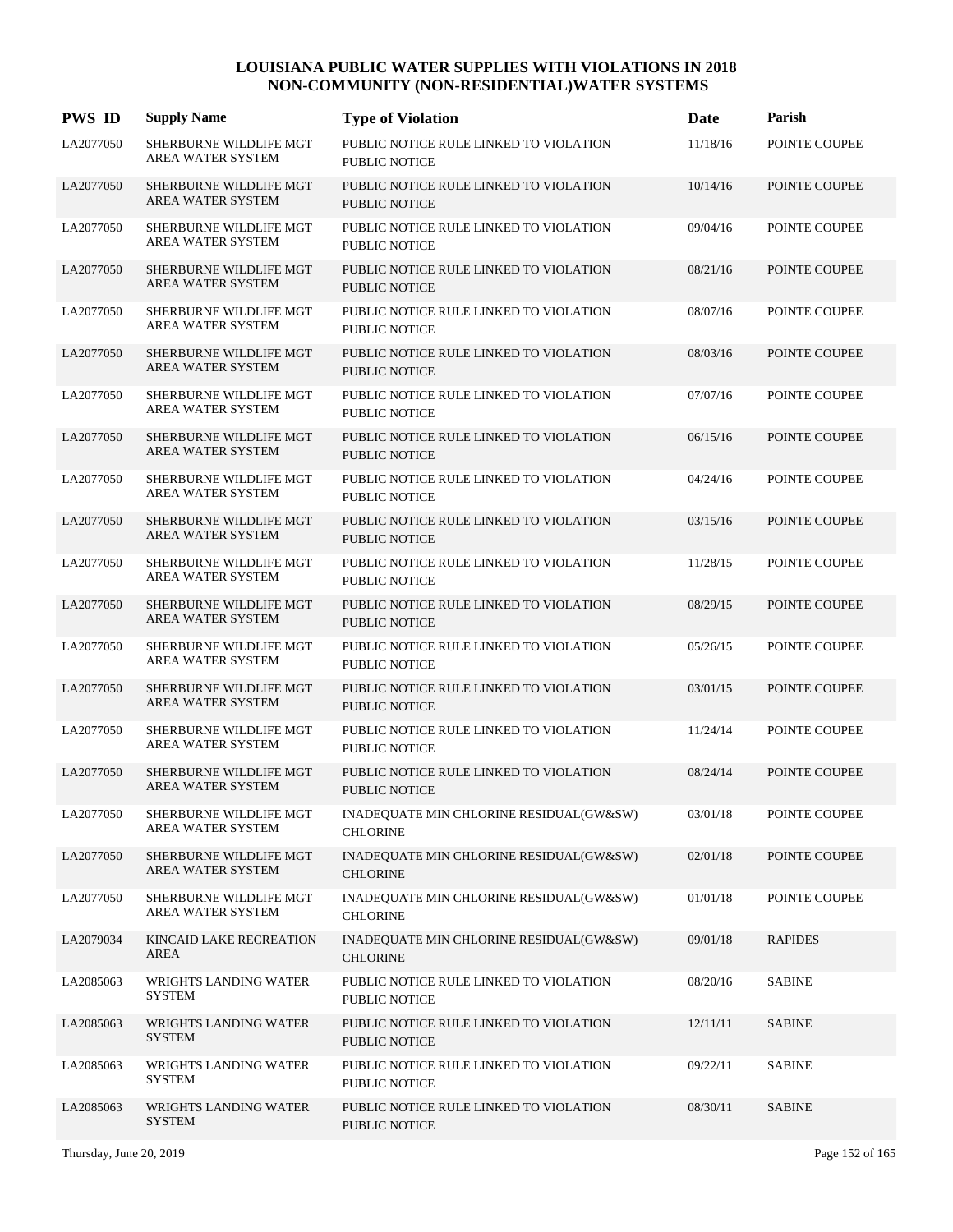| <b>PWS ID</b> | <b>Supply Name</b>                                 | <b>Type of Violation</b>                                                        | <b>Date</b> | Parish                               |
|---------------|----------------------------------------------------|---------------------------------------------------------------------------------|-------------|--------------------------------------|
| LA2085063     | WRIGHTS LANDING WATER<br><b>SYSTEM</b>             | INADEQUATE MIN CHLORINE RESIDUAL(GW&SW)<br><b>CHLORINE</b>                      | 09/01/18    | <b>SABINE</b>                        |
| LA2085079     |                                                    | HARBOR MHP WATER SYSTEM PUBLIC NOTICE RULE LINKED TO VIOLATION<br>PUBLIC NOTICE | 09/10/16    | <b>SABINE</b>                        |
| LA2085079     | HARBOR MHP WATER SYSTEM                            | PUBLIC NOTICE RULE LINKED TO VIOLATION<br>PUBLIC NOTICE                         | 06/19/16    | <b>SABINE</b>                        |
| LA2085087     | R R & L PARK                                       | PUBLIC NOTICE RULE LINKED TO VIOLATION<br><b>PUBLIC NOTICE</b>                  | 09/10/16    | <b>SABINE</b>                        |
| LA2085087     | R R & L PARK                                       | PUBLIC NOTICE RULE LINKED TO VIOLATION<br><b>PUBLIC NOTICE</b>                  | 08/20/16    | <b>SABINE</b>                        |
| LA2085087     | R R & L PARK                                       | FAILURE TO SUBMIT MONITORING PLAN<br>TOTAL COLIFORM RULE                        | 01/01/14    | <b>SABINE</b>                        |
| LA2087001     | <b>DOMINO SUGAR</b>                                | SINGLE COMB FLTR EFFLUENT (IESWTR/LT1)<br><b>IESWTR</b>                         | 01/01/18    | <b>ST BERNARD</b>                    |
| LA2087001     | <b>DOMINO SUGAR</b>                                | MONTHLY COMB FLTR EFFLUENT (IESWTR/LT1)<br><b>IESWTR</b>                        | 01/01/18    | <b>ST BERNARD</b>                    |
| LA2091030     | CAL MAINE FOODS, INC                               | INADEQUATE MIN CHLORINE RESIDUAL(GW&SW)<br><b>CHLORINE</b>                      | 10/01/18    | <b>ST HELENA</b>                     |
| LA2093005     | <b>ST JAMES BOAT CLUB</b>                          | INADEQUATE MIN CHLORINE RESIDUAL(GW&SW)<br><b>CHLORINE</b>                      | 03/01/18    | <b>ST JAMES</b>                      |
| LA2095009     | <b>GATORS DEN CAJUN CAFE</b>                       | INADEQUATE MIN CHLORINE RESIDUAL(GW&SW)<br><b>CHLORINE</b>                      | 07/01/18    | <b>ST JOHN THE</b><br><b>BAPTIST</b> |
| LA2095009     | <b>GATORS DEN CAJUN CAFE</b>                       | INADEQUATE MIN CHLORINE RESIDUAL(GW&SW)<br><b>CHLORINE</b>                      | 06/01/18    | <b>ST JOHN THE</b><br><b>BAPTIST</b> |
| LA2095040     | <b>BEACON LOUNGE</b>                               | INADEQUATE MIN CHLORINE RESIDUAL(GW&SW)<br><b>CHLORINE</b>                      | 08/01/18    | <b>ST JOHN THE</b><br><b>BAPTIST</b> |
| LA2095040     | <b>BEACON LOUNGE</b>                               | INADEQUATE MIN CHLORINE RESIDUAL(GW&SW)<br><b>CHLORINE</b>                      | 07/01/18    | <b>ST JOHN THE</b><br><b>BAPTIST</b> |
| LA2095040     | <b>BEACON LOUNGE</b>                               | INADEQUATE MIN CHLORINE RESIDUAL(GW&SW)<br><b>CHLORINE</b>                      | 06/01/18    | <b>ST JOHN THE</b><br><b>BAPTIST</b> |
| LA2095041     | PINNACLE POLYMERS                                  | PUBLIC NOTICE RULE LINKED TO VIOLATION<br><b>PUBLIC NOTICE</b>                  | 12/07/13    | <b>ST JOHN THE</b><br><b>BAPTIST</b> |
| LA2095041     | PINNACLE POLYMERS                                  | INADEQUATE MIN CHLORINE RESIDUAL(GW&SW)<br><b>CHLORINE</b>                      | 07/01/18    | <b>ST JOHN THE</b><br><b>BAPTIST</b> |
| LA2095041     | PINNACLE POLYMERS                                  | INADEQUATE MIN CHLORINE RESIDUAL(GW&SW)<br><b>CHLORINE</b>                      | 06/01/18    | ST JOHN THE<br><b>BAPTIST</b>        |
| LA2095043     | <b>BEC'S AT THE LAKE</b><br>RESTAURANT AND CATERIN | PUBLIC NOTICE RULE LINKED TO VIOLATION<br><b>PUBLIC NOTICE</b>                  | 02/08/12    | ST JOHN THE<br><b>BAPTIST</b>        |
| LA2097051     | <b>WALMART DISTRIBUTION</b><br>CENTER WATER SYSTEM | FOLLOW-UP OR ROUTINE TAP M/R (LCR)<br><b>LEAD &amp; COPPER RULE</b>             | 10/01/18    | <b>ST LANDRY</b>                     |
| LA2097051     | <b>WALMART DISTRIBUTION</b><br>CENTER WATER SYSTEM | FOLLOW-UP OR ROUTINE TAP M/R (LCR)<br><b>LEAD &amp; COPPER RULE</b>             | 10/01/17    | <b>ST LANDRY</b>                     |
| LA2097051     | <b>WALMART DISTRIBUTION</b><br>CENTER WATER SYSTEM | PUBLIC NOTICE RULE LINKED TO VIOLATION<br>PUBLIC NOTICE                         | 03/19/18    | <b>ST LANDRY</b>                     |
| LA2097051     | <b>WALMART DISTRIBUTION</b><br>CENTER WATER SYSTEM | PUBLIC NOTICE RULE LINKED TO VIOLATION<br><b>PUBLIC NOTICE</b>                  | 11/06/17    | <b>ST LANDRY</b>                     |
| LA2099008     | ATCHAFALAYA BASIN<br><b>LANDING WATER SYSTEM</b>   | INADEQUATE MIN CHLORINE RESIDUAL(GW&SW)<br><b>CHLORINE</b>                      | 10/01/18    | <b>ST MARTIN</b>                     |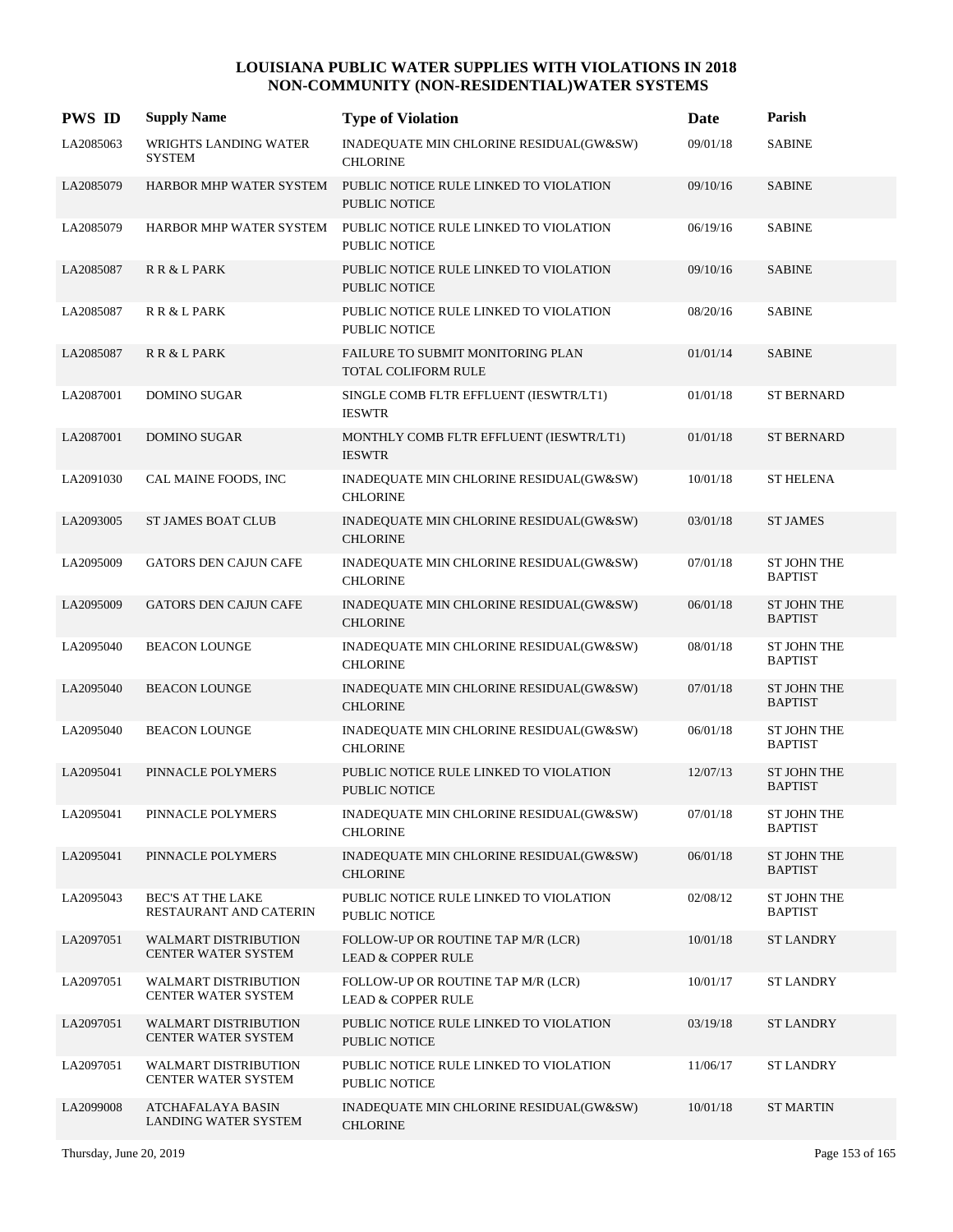| <b>PWS ID</b> | <b>Supply Name</b>                                                   | <b>Type of Violation</b>                                                             | Date     | Parish            |
|---------------|----------------------------------------------------------------------|--------------------------------------------------------------------------------------|----------|-------------------|
| LA2099014     | MCGEES SWAMP TOURS<br>WATER SYSTEM                                   | FAILURE ADDRESS DEFICIENCY (GWR)<br><b>GROUNDWATER RULE</b>                          | 01/31/18 | <b>ST MARTIN</b>  |
| LA2099014     | <b>MCGEES SWAMP TOURS</b><br><b>WATER SYSTEM</b>                     | FAILURE ADDRESS DEFICIENCY (GWR)<br><b>GROUNDWATER RULE</b>                          | 01/31/18 | <b>ST MARTIN</b>  |
| LA2099014     | MCGEES SWAMP TOURS<br><b>WATER SYSTEM</b>                            | FAILURE ADDRESS DEFICIENCY (GWR)<br><b>GROUNDWATER RULE</b>                          | 01/31/18 | ST MARTIN         |
| LA2099014     | MCGEES SWAMP TOURS<br><b>WATER SYSTEM</b>                            | SAMPLE SITING PLAN ERRORS (RTCR)<br>REVISED TOTAL COLIFORM RULE (RTCR)               | 04/01/16 | <b>ST MARTIN</b>  |
| LA2099014     | MCGEES SWAMP TOURS<br>WATER SYSTEM                                   | PUBLIC NOTICE RULE LINKED TO VIOLATION<br>PUBLIC NOTICE                              | 03/18/18 | <b>ST MARTIN</b>  |
| LA2099014     | MCGEES SWAMP TOURS<br><b>WATER SYSTEM</b>                            | INADEQUATE MIN CHLORINE RESIDUAL(GW&SW)<br><b>CHLORINE</b>                           | 04/01/18 | <b>ST MARTIN</b>  |
| LA2099014     | MCGEES SWAMP TOURS<br><b>WATER SYSTEM</b>                            | INADEQUATE MIN CHLORINE RESIDUAL(GW&SW)<br><b>CHLORINE</b>                           | 03/01/18 | <b>ST MARTIN</b>  |
| LA2099014     | <b>MCGEES SWAMP TOURS</b><br><b>WATER SYSTEM</b>                     | INADEQUATE MIN CHLORINE RESIDUAL(GW&SW)<br><b>CHLORINE</b>                           | 02/01/18 | <b>ST MARTIN</b>  |
| LA2099014     | MCGEES SWAMP TOURS<br><b>WATER SYSTEM</b>                            | INADEQUATE MIN CHLORINE RESIDUAL(GW&SW)<br><b>CHLORINE</b>                           | 01/01/18 | <b>ST MARTIN</b>  |
| LA2099067     |                                                                      | ENSO FITNESS WATER SYSTEM INADEQUATE MIN CHLORINE RESIDUAL(GW&SW)<br><b>CHLORINE</b> | 08/01/18 | <b>ST MARTIN</b>  |
| LA2099067     |                                                                      | ENSO FITNESS WATER SYSTEM INADEQUATE MIN CHLORINE RESIDUAL(GW&SW)<br><b>CHLORINE</b> | 07/01/18 | <b>ST MARTIN</b>  |
| LA2099067     |                                                                      | ENSO FITNESS WATER SYSTEM INADEQUATE MIN CHLORINE RESIDUAL(GW&SW)<br><b>CHLORINE</b> | 01/01/18 | <b>ST MARTIN</b>  |
| LA2099078     | UNCLE DICK DAVIS RV PARK<br><b>WATER SYSTEM</b>                      | INADEQUATE MIN CHLORINE RESIDUAL(GW&SW)<br><b>CHLORINE</b>                           | 11/01/18 | <b>ST MARTIN</b>  |
| LA2099078     | UNCLE DICK DAVIS RV PARK<br><b>WATER SYSTEM</b>                      | INADEQUATE MIN CHLORINE RESIDUAL(GW&SW)<br><b>CHLORINE</b>                           | 10/01/18 | <b>ST MARTIN</b>  |
| LA2099091     | <b>BREAUX BRIDGE CASINO</b><br>TRUCK STOP WS                         | MONITORING, ROUTINE (DBP), MAJOR<br><b>CHLORINE</b>                                  | 07/01/18 | <b>ST MARTIN</b>  |
| LA2099094     | SOUTHEASTERN MILLS WATER INITIAL TAP SAMPLING (LCR)<br><b>SYSTEM</b> | <b>LEAD &amp; COPPER RULE</b>                                                        | 07/01/17 | <b>ST MARTIN</b>  |
| LA2099094     | SOUTHEASTERN MILLS WATER INITIAL TAP SAMPLING (LCR)<br><b>SYSTEM</b> | <b>LEAD &amp; COPPER RULE</b>                                                        | 01/01/17 | <b>ST MARTIN</b>  |
| LA2103029     | CHATA-IMA ELEMENTARY<br><b>SCHOOL WS</b>                             | FAILURE ADDRESS DEFICIENCY (GWR)<br><b>GROUNDWATER RULE</b>                          | 04/10/17 | <b>ST TAMMANY</b> |
| LA2103029     | CHATA-IMA ELEMENTARY<br><b>SCHOOL WS</b>                             | INADEQUATE MIN CHLORINE RESIDUAL(GW&SW)<br><b>CHLORINE</b>                           | 08/01/18 | <b>ST TAMMANY</b> |
| LA2103042     | FIFTH WARD JR HIGH W S                                               | FAILURE ADDRESS DEFICIENCY (GWR)<br><b>GROUNDWATER RULE</b>                          | 05/02/17 | <b>ST TAMMANY</b> |
| LA2103042     | FIFTH WARD JR HIGH W S                                               | LEAD CONSUMER NOTICE (LCR)<br><b>LEAD &amp; COPPER RULE</b>                          | 05/18/17 | <b>ST TAMMANY</b> |
| LA2103053     | <b>BAYOU LACOMBE MIDDLE</b><br><b>SCHOOL</b>                         | FAILURE ADDRESS DEFICIENCY (GWR)<br><b>GROUNDWATER RULE</b>                          | 04/12/18 | <b>ST TAMMANY</b> |
| LA2103053     | <b>BAYOU LACOMBE MIDDLE</b><br><b>SCHOOL</b>                         | LEAD CONSUMER NOTICE (LCR)<br><b>LEAD &amp; COPPER RULE</b>                          | 02/17/18 | <b>ST TAMMANY</b> |
| LA2103053     | <b>BAYOU LACOMBE MIDDLE</b><br><b>SCHOOL</b>                         | PUBLIC NOTICE RULE LINKED TO VIOLATION<br>PUBLIC NOTICE                              | 06/14/18 | <b>ST TAMMANY</b> |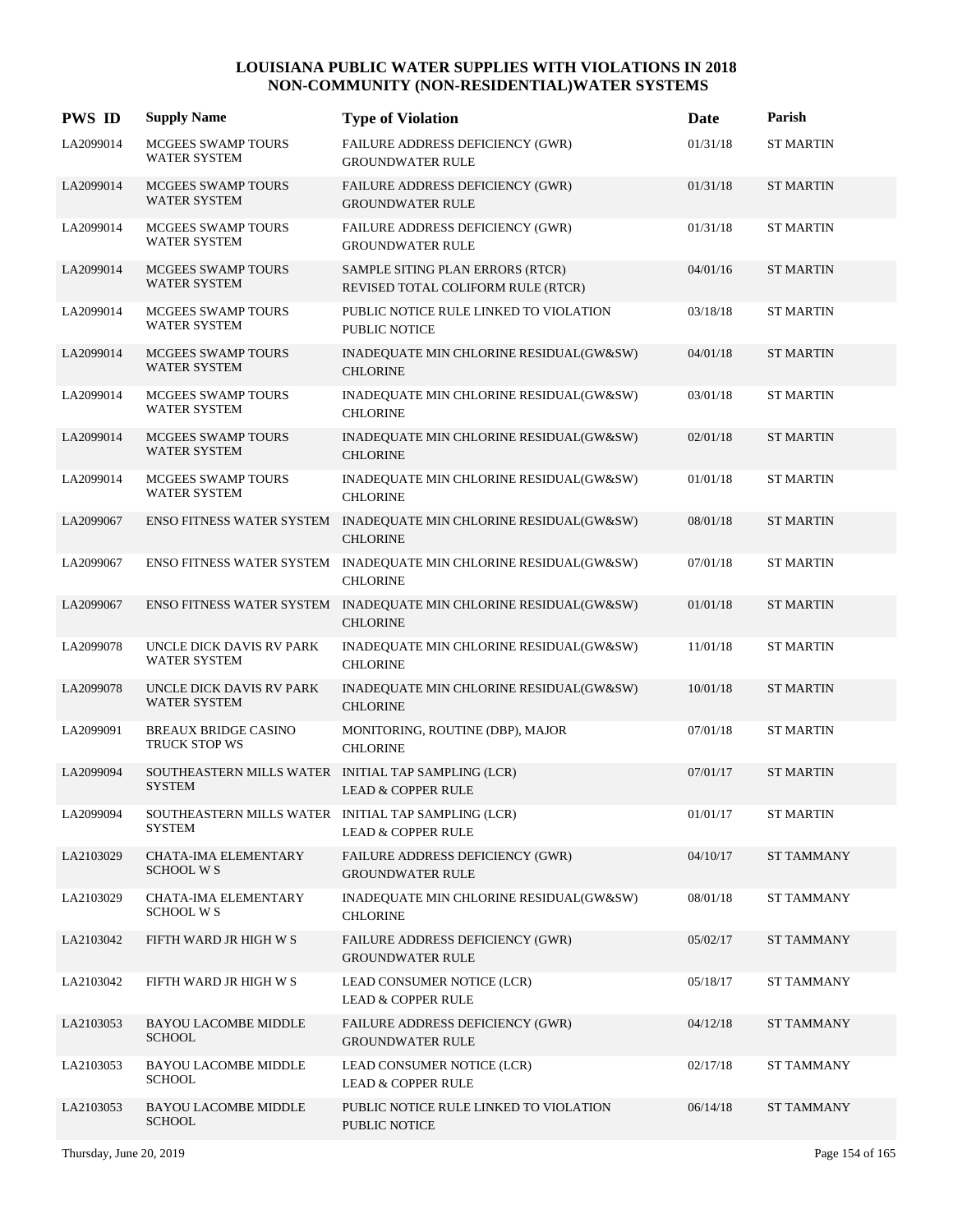| <b>PWS ID</b> | <b>Supply Name</b>                             | <b>Type of Violation</b>                                              | Date     | Parish            |
|---------------|------------------------------------------------|-----------------------------------------------------------------------|----------|-------------------|
| LA2103056     | LA PROVENCE RESTAURANT                         | RESIDUAL NOT MONITORED MRT-POE-ACR (GW)<br><b>CHLORINE</b>            | 07/01/18 | ST TAMMANY        |
| LA2103072     | FAT SPOON CAFE #2                              | FAILURE TO SUBMIT MONITORING PLAN<br>TOTAL COLIFORM RULE              | 01/01/14 | <b>ST TAMMANY</b> |
| LA2103080     | SAL & JUDYS WATER SUPPLY                       | <b>FAILURE ADDRESS DEFICIENCY (GWR)</b><br><b>GROUNDWATER RULE</b>    | 05/02/17 | <b>ST TAMMANY</b> |
| LA2103080     | <b>SAL &amp; JUDYS WATER SUPPLY</b>            | FAILURE ADDRESS DEFICIENCY (GWR)<br><b>GROUNDWATER RULE</b>           | 05/02/17 | <b>ST TAMMANY</b> |
| LA2103094     | STATE POLICE TROOP L                           | OCCT/SOWT RECOMMENDATION/STUDY (LCR)<br><b>LEAD &amp; COPPER RULE</b> | 07/11/18 | <b>ST TAMMANY</b> |
| LA2103094     | STATE POLICE TROOP L                           | LEAD CONSUMER NOTICE (LCR)<br><b>LEAD &amp; COPPER RULE</b>           | 08/14/16 | <b>ST TAMMANY</b> |
| LA2103241     | <b>OLIVIA INN</b>                              | FAILURE ADDRESS DEFICIENCY (GWR)<br><b>GROUNDWATER RULE</b>           | 05/16/18 | <b>ST TAMMANY</b> |
| LA2103241     | <b>OLIVIA INN</b>                              | FAILURE ADDRESS DEFICIENCY (GWR)<br><b>GROUNDWATER RULE</b>           | 05/16/18 | <b>ST TAMMANY</b> |
| LA2103241     | <b>OLIVIA INN</b>                              | FAILURE ADDRESS DEFICIENCY (GWR)<br><b>GROUNDWATER RULE</b>           | 05/16/18 | <b>ST TAMMANY</b> |
| LA2103241     | <b>OLIVIA INN</b>                              | FAILURE TO SUBMIT MONITORING PLAN<br><b>TOTAL COLIFORM RULE</b>       | 01/01/14 | <b>ST TAMMANY</b> |
| LA2103298     | RIVERSIDE TRAVEL CENTER                        | INADEQUATE MIN CHLORINE RESIDUAL(GW&SW)<br><b>CHLORINE</b>            | 06/01/18 | <b>ST TAMMANY</b> |
| LA2103298     | RIVERSIDE TRAVEL CENTER                        | INADEQUATE MIN CHLORINE RESIDUAL(GW&SW)<br><b>CHLORINE</b>            | 05/01/18 | <b>ST TAMMANY</b> |
| LA2103298     | RIVERSIDE TRAVEL CENTER                        | INADEQUATE MIN CHLORINE RESIDUAL(GW&SW)<br><b>CHLORINE</b>            | 04/01/18 | <b>ST TAMMANY</b> |
| LA2103298     | RIVERSIDE TRAVEL CENTER                        | 5% DS BELOW MIN 0.5-2 MONTHS CONSEC(GW)<br><b>CHLORINE</b>            | 09/01/18 | <b>ST TAMMANY</b> |
| LA2103298     | RIVERSIDE TRAVEL CENTER                        | $5\%$ DS BELOW MIN 0.5-2 MONTHS $\rm CONSEC (GW)$<br><b>CHLORINE</b>  | 08/01/18 | <b>ST TAMMANY</b> |
| LA2103298     | RIVERSIDE TRAVEL CENTER                        | 5% DS BELOW MIN 0.5-2 MONTHS CONSEC(GW)<br><b>CHLORINE</b>            | 07/01/18 | <b>ST TAMMANY</b> |
| LA2103306     | PELICAN PARK                                   | MONITORING, ROUTINE (DBP), MINOR<br><b>CHLORINE</b>                   | 01/01/18 | <b>ST TAMMANY</b> |
| LA2103318     | THE LITTLE ACADEMY                             | LEAD CONSUMER NOTICE (LCR)<br><b>LEAD &amp; COPPER RULE</b>           | 12/02/18 | <b>ST TAMMANY</b> |
| LA2103343     | ARCOSA MARINE PRODUCTS                         | PUBLIC NOTICE RULE LINKED TO VIOLATION<br>PUBLIC NOTICE               | 01/07/17 | <b>ST TAMMANY</b> |
| LA2103356     | LACOMBE-MANDEVILLE<br><b>HEADSTART</b>         | LEAD CONSUMER NOTICE (LCR)<br><b>LEAD &amp; COPPER RULE</b>           | 01/18/17 | <b>ST TAMMANY</b> |
| LA2103356     | LACOMBE-MANDEVILLE<br><b>HEADSTART</b>         | PUBLIC NOTICE RULE LINKED TO VIOLATION<br>PUBLIC NOTICE               | 01/07/17 | <b>ST TAMMANY</b> |
| LA2103356     | LACOMBE-MANDEVILLE<br><b>HEADSTART</b>         | FAILURE TO SUBMIT MONITORING PLAN<br>TOTAL COLIFORM RULE              | 01/01/14 | <b>ST TAMMANY</b> |
| LA2103357     | <b>NORTHMINSTER</b><br>PRESBYTERIAN MONTESSORI | INADEQUATE MIN CHLORINE RESIDUAL(GW&SW)<br><b>CHLORINE</b>            | 08/01/18 | <b>ST TAMMANY</b> |
| LA2103365     | <b>CHARLOUS PIZZERIA</b>                       | INADEQUATE MIN CHLORINE RESIDUAL(GW&SW)<br><b>CHLORINE</b>            | 09/01/18 | <b>ST TAMMANY</b> |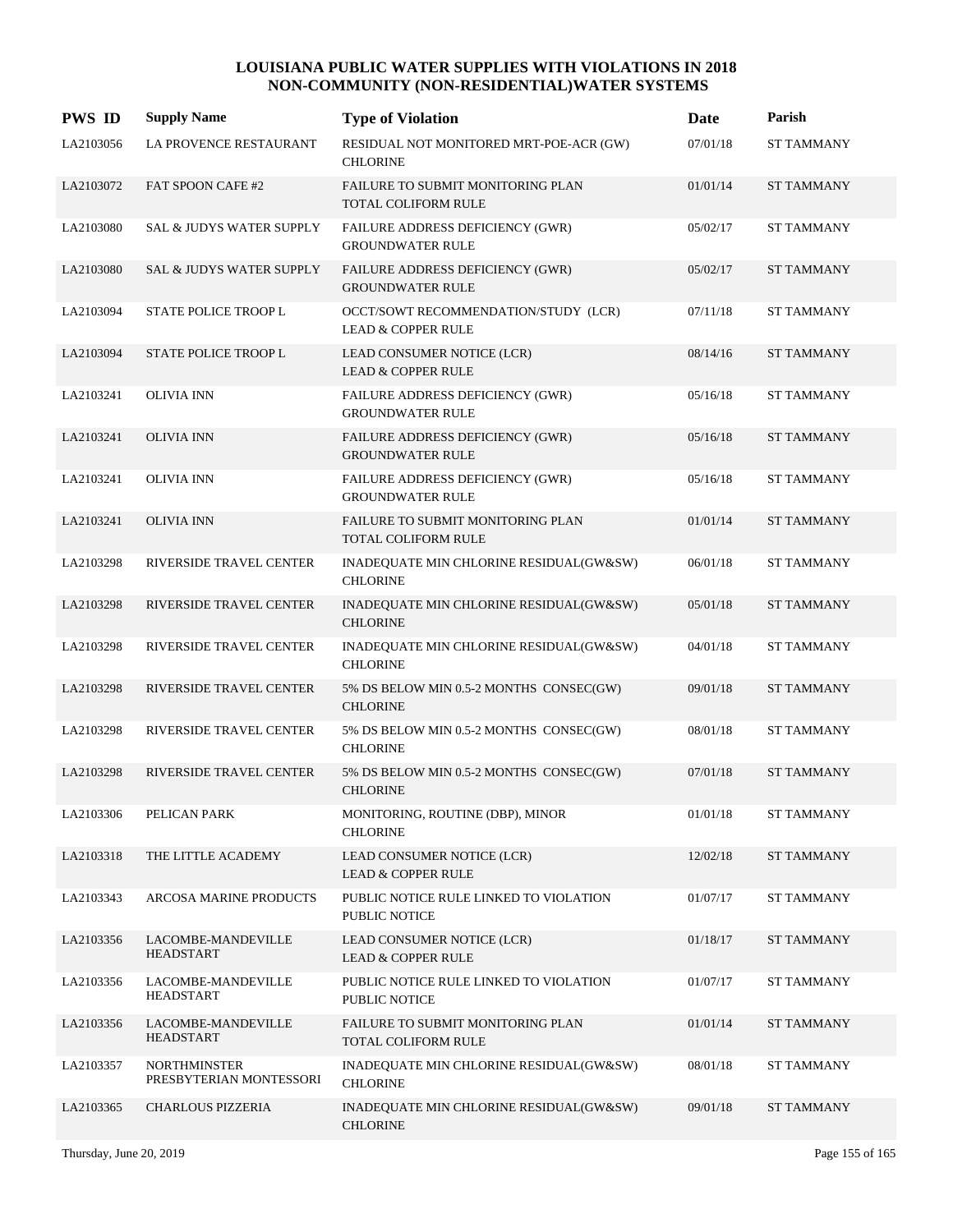| <b>PWS ID</b> | <b>Supply Name</b>       | <b>Type of Violation</b>                                       | Date     | Parish            |
|---------------|--------------------------|----------------------------------------------------------------|----------|-------------------|
| LA2103365     | CHARLOUS PIZZERIA        | INADEQUATE MIN CHLORINE RESIDUAL(GW&SW)<br><b>CHLORINE</b>     | 01/01/18 | <b>ST TAMMANY</b> |
| LA2103365     | <b>CHARLOUS PIZZERIA</b> | 5% DS BELOW MIN 0.5-2 MONTHS CONSEC(GW)<br><b>CHLORINE</b>     | 10/01/18 | <b>ST TAMMANY</b> |
| LA2103372     | <b>SCUTTLEBUTT</b>       | FAILURE ADDRESS DEFICIENCY (GWR)<br><b>GROUNDWATER RULE</b>    | 01/30/17 | <b>ST TAMMANY</b> |
| LA2103372     | <b>SCUTTLEBUTT</b>       | PUBLIC NOTICE RULE LINKED TO VIOLATION<br><b>PUBLIC NOTICE</b> | 06/14/17 | <b>ST TAMMANY</b> |
| LA2103372     | <b>SCUTTLEBUTT</b>       | PUBLIC NOTICE RULE LINKED TO VIOLATION<br><b>PUBLIC NOTICE</b> | 04/30/17 | <b>ST TAMMANY</b> |
| LA2103372     | <b>SCUTTLEBUTT</b>       | PUBLIC NOTICE RULE LINKED TO VIOLATION<br><b>PUBLIC NOTICE</b> | 04/21/17 | <b>ST TAMMANY</b> |
| LA2103372     | <b>SCUTTLEBUTT</b>       | INADEQUATE MIN CHLORINE RESIDUAL(GW&SW)<br><b>CHLORINE</b>     | 06/01/18 | <b>ST TAMMANY</b> |
| LA2103372     | <b>SCUTTLEBUTT</b>       | INADEQUATE MIN CHLORINE RESIDUAL(GW&SW)<br><b>CHLORINE</b>     | 05/01/18 | <b>ST TAMMANY</b> |
| LA2103372     | <b>SCUTTLEBUTT</b>       | INADEQUATE MIN CHLORINE RESIDUAL(GW&SW)<br><b>CHLORINE</b>     | 04/01/18 | <b>ST TAMMANY</b> |
| LA2103372     | <b>SCUTTLEBUTT</b>       | INADEQUATE MIN CHLORINE RESIDUAL(GW&SW)<br><b>CHLORINE</b>     | 03/01/18 | <b>ST TAMMANY</b> |
| LA2103372     | <b>SCUTTLEBUTT</b>       | INADEQUATE MIN CHLORINE RESIDUAL(GW&SW)<br><b>CHLORINE</b>     | 02/01/18 | <b>ST TAMMANY</b> |
| LA2103372     | <b>SCUTTLEBUTT</b>       | INADEQUATE MIN CHLORINE RESIDUAL(GW&SW)<br><b>CHLORINE</b>     | 01/01/18 | <b>ST TAMMANY</b> |
| LA2103372     | <b>SCUTTLEBUTT</b>       | 5% DS BELOW MIN 0.5-2 MONTHS CONSEC(GW)<br><b>CHLORINE</b>     | 12/01/18 | <b>ST TAMMANY</b> |
| LA2103372     | <b>SCUTTLEBUTT</b>       | 5% DS BELOW MIN 0.5-2 MONTHS CONSEC(GW)<br><b>CHLORINE</b>     | 11/01/18 | <b>ST TAMMANY</b> |
| LA2103372     | <b>SCUTTLEBUTT</b>       | 5% DS BELOW MIN 0.5-2 MONTHS CONSEC(GW)<br><b>CHLORINE</b>     | 10/01/18 | <b>ST TAMMANY</b> |
| LA2103372     | <b>SCUTTLEBUTT</b>       | 5% DS BELOW MIN 0.5-2 MONTHS CONSEC(GW)<br><b>CHLORINE</b>     | 09/01/18 | <b>ST TAMMANY</b> |
| LA2103372     | <b>SCUTTLEBUTT</b>       | 5% DS BELOW MIN 0.5-2 MONTHS CONSEC(GW)<br><b>CHLORINE</b>     | 08/01/18 | <b>ST TAMMANY</b> |
| LA2103372     | <b>SCUTTLEBUTT</b>       | 5% DS BELOW MIN 0.5-2 MONTHS CONSEC(GW)<br><b>CHLORINE</b>     | 07/01/18 | <b>ST TAMMANY</b> |
| LA2103379     | TWO SISTERS BILLIARDS    | FAILURE TO SUBMIT MONITORING PLAN<br>TOTAL COLIFORM RULE       | 01/01/14 | <b>ST TAMMANY</b> |
| LA2103380     | FOUNTAINBLEAU SCHOOL     | FAILURE ADDRESS DEFICIENCY (GWR)<br><b>GROUNDWATER RULE</b>    | 09/26/16 | <b>ST TAMMANY</b> |
| LA2103380     | FOUNTAINBLEAU SCHOOL     | FAILURE ADDRESS DEFICIENCY (GWR)<br><b>GROUNDWATER RULE</b>    | 09/26/16 | <b>ST TAMMANY</b> |
| LA2103380     | FOUNTAINBLEAU SCHOOL     | PUBLIC NOTICE RULE LINKED TO VIOLATION<br>PUBLIC NOTICE        | 06/14/18 | <b>ST TAMMANY</b> |
| LA2103380     | FOUNTAINBLEAU SCHOOL     | PUBLIC NOTICE RULE LINKED TO VIOLATION<br>PUBLIC NOTICE        | 10/25/15 | <b>ST TAMMANY</b> |
| LA2103380     | FOUNTAINBLEAU SCHOOL     | INADEQUATE MIN CHLORINE RESIDUAL(GW&SW)<br><b>CHLORINE</b>     | 09/01/18 | <b>ST TAMMANY</b> |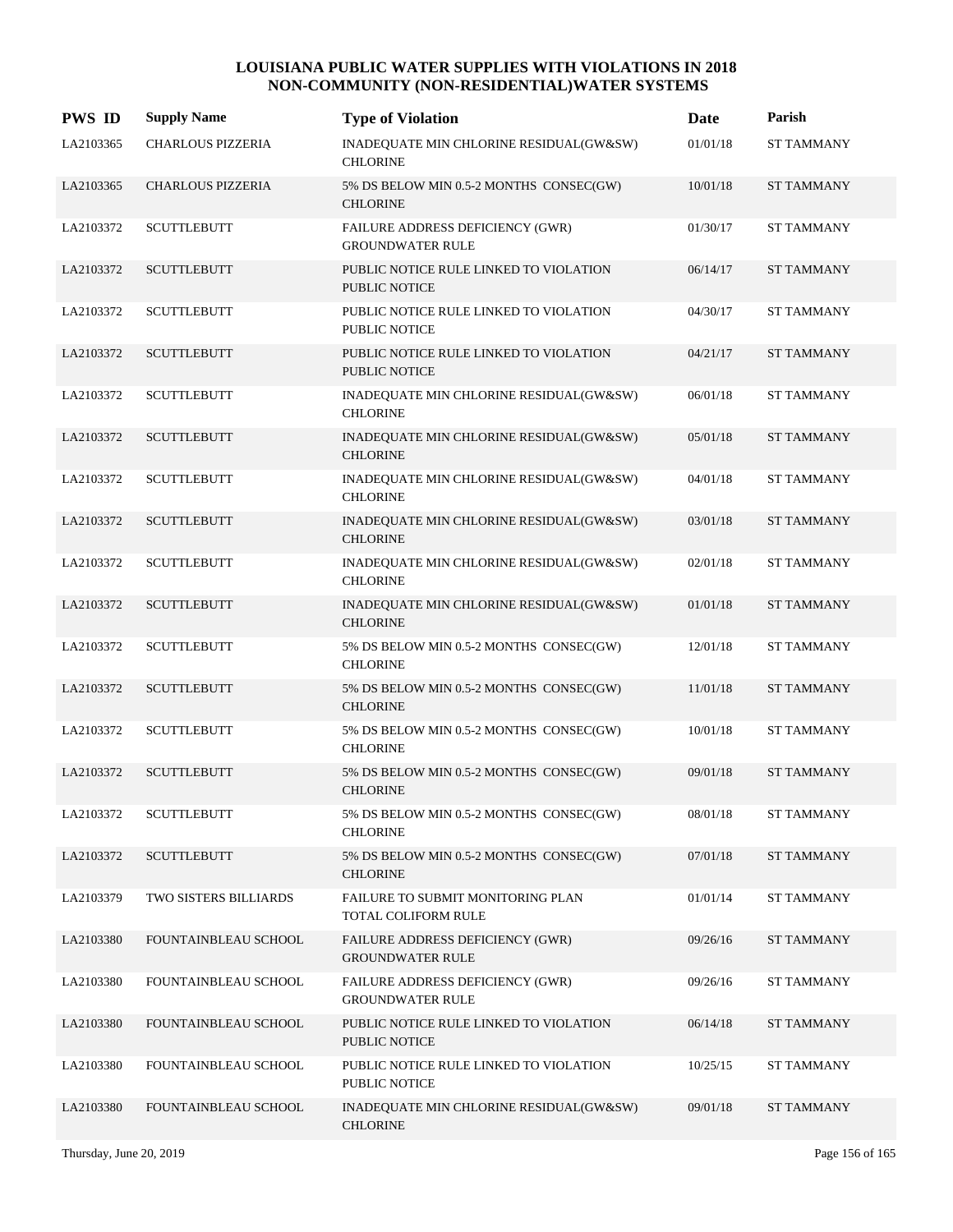| <b>PWS ID</b> | <b>Supply Name</b>                                    | <b>Type of Violation</b>                                                  | Date     | Parish            |
|---------------|-------------------------------------------------------|---------------------------------------------------------------------------|----------|-------------------|
| LA2103386     | <b>LOCK 1 PANTRY</b>                                  | FAILURE TO SUBMIT MONITORING PLAN<br>TOTAL COLIFORM RULE                  | 01/01/14 | ST TAMMANY        |
| LA2103389     | <b>ST TAM SCHOOL BOARD</b><br><b>EDUCATION CENTER</b> | FAILURE ADDRESS DEFICIENCY (GWR)<br><b>GROUNDWATER RULE</b>               | 04/10/17 | <b>ST TAMMANY</b> |
| LA2103406     | RALLYS HAMBURGERS                                     | PUBLIC NOTICE RULE LINKED TO VIOLATION<br>PUBLIC NOTICE                   | 11/13/15 | <b>ST TAMMANY</b> |
| LA2103412     | NORTHSHORE 1 COMMERCIAL<br>CONDO ASSOC                | FAILURE SUBMIT OEL REPORT FOR TTHM<br><b>TTHM</b>                         | 10/31/14 | <b>ST TAMMANY</b> |
| LA2103420     | <b>DUBROCS HOLDINGS LLC</b>                           | PUBLIC NOTICE RULE LINKED TO VIOLATION<br><b>PUBLIC NOTICE</b>            | 04/30/17 | <b>ST TAMMANY</b> |
| LA2103429     | LEGACY BUICK GMC                                      | PUBLIC NOTICE RULE LINKED TO VIOLATION<br><b>PUBLIC NOTICE</b>            | 12/23/13 | <b>ST TAMMANY</b> |
| LA2103429     | LEGACY BUICK GMC                                      | PUBLIC NOTICE RULE LINKED TO VIOLATION<br><b>PUBLIC NOTICE</b>            | 11/24/13 | <b>ST TAMMANY</b> |
| LA2103429     | LEGACY BUICK GMC                                      | FAILURE TO SUBMIT MONITORING PLAN<br>TOTAL COLIFORM RULE                  | 01/01/14 | <b>ST TAMMANY</b> |
| LA2103440     | WINN DIXIE #1500                                      | INADEQUATE MIN CHLORINE RESIDUAL(GW&SW)<br><b>CHLORINE</b>                | 07/01/18 | <b>ST TAMMANY</b> |
| LA2103446     | <b>BAYOU ADVENTURE</b>                                | PUBLIC NOTICE RULE LINKED TO VIOLATION<br><b>PUBLIC NOTICE</b>            | 06/19/16 | <b>ST TAMMANY</b> |
| LA2103446     | <b>BAYOU ADVENTURE</b>                                | PUBLIC NOTICE RULE LINKED TO VIOLATION<br><b>PUBLIC NOTICE</b>            | 06/15/16 | <b>ST TAMMANY</b> |
| LA2103446     | <b>BAYOU ADVENTURE</b>                                | PUBLIC NOTICE RULE LINKED TO VIOLATION<br><b>PUBLIC NOTICE</b>            | 04/24/16 | <b>ST TAMMANY</b> |
| LA2103446     | <b>BAYOU ADVENTURE</b>                                | PUBLIC NOTICE RULE LINKED TO VIOLATION<br><b>PUBLIC NOTICE</b>            | 03/15/16 | <b>ST TAMMANY</b> |
| LA2103446     | <b>BAYOU ADVENTURE</b>                                | PUBLIC NOTICE RULE LINKED TO VIOLATION<br><b>PUBLIC NOTICE</b>            | 11/28/15 | <b>ST TAMMANY</b> |
| LA2103446     | <b>BAYOU ADVENTURE</b>                                | PUBLIC NOTICE RULE LINKED TO VIOLATION<br><b>PUBLIC NOTICE</b>            | 08/29/15 | <b>ST TAMMANY</b> |
| LA2103449     | WE DAT STOP                                           | CORRECTIVE/EXPEDITED ACTIONS (RTCR)<br>REVISED TOTAL COLIFORM RULE (RTCR) | 05/19/17 | <b>ST TAMMANY</b> |
| LA2103449     | WE DAT STOP                                           | PUBLIC NOTICE RULE LINKED TO VIOLATION<br>PUBLIC NOTICE                   | 07/30/17 | <b>ST TAMMANY</b> |
| LA2103449     | WE DAT STOP                                           | INADEQUATE MIN CHLORINE RESIDUAL(GW&SW)<br><b>CHLORINE</b>                | 08/01/18 | <b>ST TAMMANY</b> |
| LA2103451     | <b>GOODBEE QUICKSTOP</b>                              | PUBLIC NOTICE RULE LINKED TO VIOLATION<br>PUBLIC NOTICE                   | 05/27/14 | <b>ST TAMMANY</b> |
| LA2103451     | <b>GOODBEE QUICKSTOP</b>                              | PUBLIC NOTICE RULE LINKED TO VIOLATION<br>PUBLIC NOTICE                   | 02/24/14 | <b>ST TAMMANY</b> |
| LA2103451     | <b>GOODBEE QUICKSTOP</b>                              | FAILURE TO SUBMIT MONITORING PLAN<br>TOTAL COLIFORM RULE                  | 01/01/14 | <b>ST TAMMANY</b> |
| LA2103461     | KIDZ KLUBHOUSE                                        | FOLLOW-UP OR ROUTINE TAP M/R (LCR)<br><b>LEAD &amp; COPPER RULE</b>       | 10/01/17 | <b>ST TAMMANY</b> |
| LA2103473     | <b>DUNAWAYS CENTER</b>                                | FAILURE ADDRESS DEFICIENCY (GWR)<br><b>GROUNDWATER RULE</b>               | 05/10/18 | <b>ST TAMMANY</b> |
| LA2103473     | DUNAWAYS CENTER                                       | PUBLIC NOTICE RULE LINKED TO VIOLATION<br>PUBLIC NOTICE                   | 06/14/18 | <b>ST TAMMANY</b> |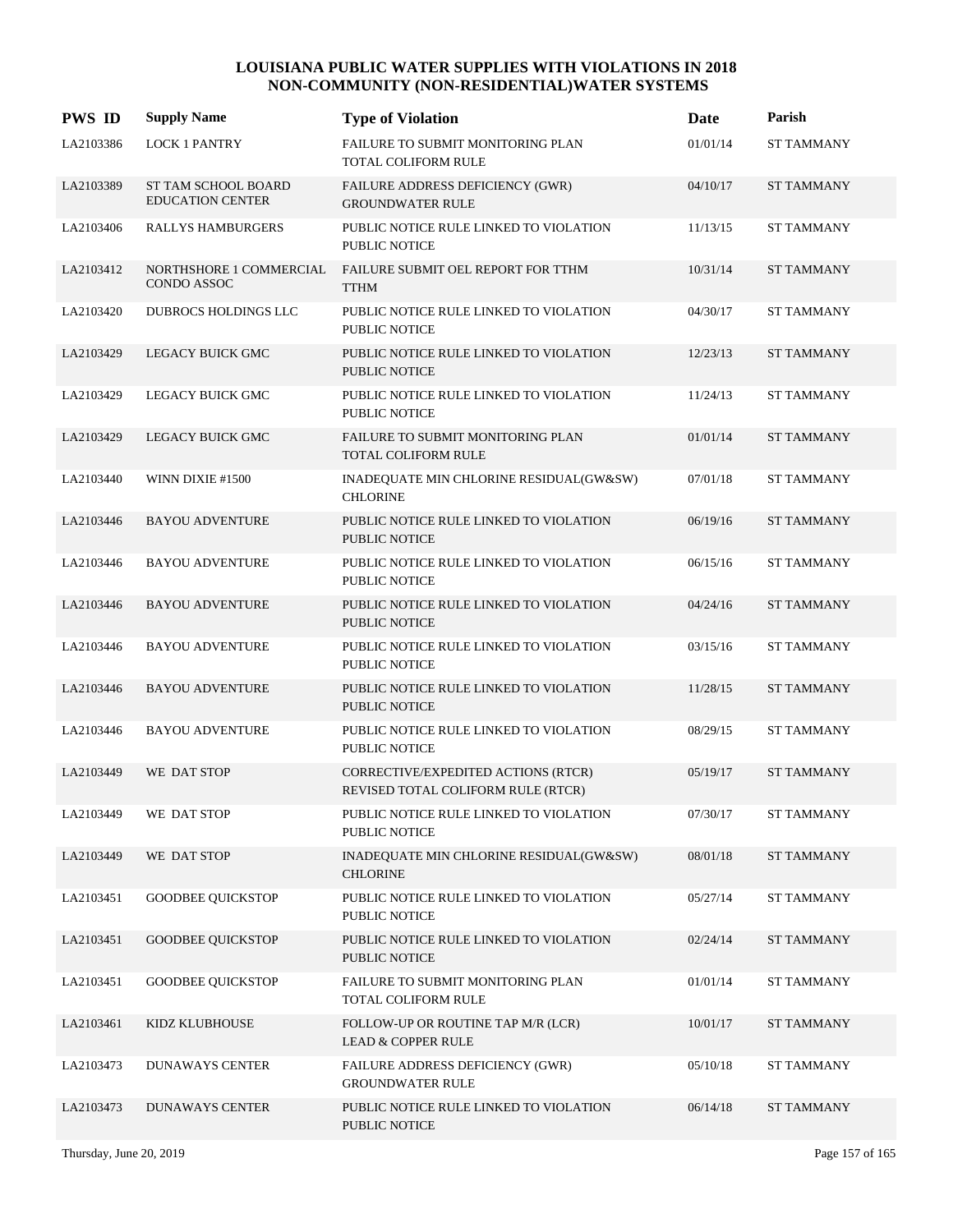| <b>PWS ID</b> | <b>Supply Name</b>                         | <b>Type of Violation</b>                                                | Date     | Parish            |
|---------------|--------------------------------------------|-------------------------------------------------------------------------|----------|-------------------|
| LA2103478     | ST TAMMANY RECREATION<br><b>DISTRICT 2</b> | MONITORING, ROUTINE (DBP), MAJOR<br><b>CHLORINE</b>                     | 01/01/18 | <b>ST TAMMANY</b> |
| LA2103478     | ST TAMMANY RECREATION<br><b>DISTRICT 2</b> | MONITORING, ROUTINE, MAJOR (RTCR)<br>REVISED TOTAL COLIFORM RULE (RTCR) | 02/01/18 | <b>ST TAMMANY</b> |
| LA2103478     | ST TAMMANY RECREATION<br><b>DISTRICT 2</b> | MONITORING, ROUTINE, MAJOR (RTCR)<br>REVISED TOTAL COLIFORM RULE (RTCR) | 01/01/18 | <b>ST TAMMANY</b> |
| LA2103478     | ST TAMMANY RECREATION<br><b>DISTRICT 2</b> | PUBLIC NOTICE RULE LINKED TO VIOLATION<br><b>PUBLIC NOTICE</b>          | 06/05/18 | <b>ST TAMMANY</b> |
| LA2103478     | ST TAMMANY RECREATION<br><b>DISTRICT 2</b> | PUBLIC NOTICE RULE LINKED TO VIOLATION<br><b>PUBLIC NOTICE</b>          | 05/16/18 | <b>ST TAMMANY</b> |
| LA2103478     | ST TAMMANY RECREATION<br><b>DISTRICT 2</b> | PUBLIC NOTICE RULE LINKED TO VIOLATION<br><b>PUBLIC NOTICE</b>          | 04/01/18 | <b>ST TAMMANY</b> |
| LA2103478     | ST TAMMANY RECREATION<br><b>DISTRICT 2</b> | RESIDUAL NOT MONITORED MRT-POE-ACR (GW)<br><b>CHLORINE</b>              | 02/01/18 | <b>ST TAMMANY</b> |
| LA2103478     | ST TAMMANY RECREATION<br><b>DISTRICT 2</b> | INADEQUATE MIN CHLORINE RESIDUAL(GW&SW)<br><b>CHLORINE</b>              | 06/01/18 | <b>ST TAMMANY</b> |
| LA2103478     | ST TAMMANY RECREATION<br><b>DISTRICT 2</b> | INADEQUATE MIN CHLORINE RESIDUAL(GW&SW)<br><b>CHLORINE</b>              | 05/01/18 | <b>ST TAMMANY</b> |
| LA2103478     | ST TAMMANY RECREATION<br><b>DISTRICT 2</b> | INADEQUATE MIN CHLORINE RESIDUAL(GW&SW)<br><b>CHLORINE</b>              | 04/01/18 | <b>ST TAMMANY</b> |
| LA2103478     | ST TAMMANY RECREATION<br><b>DISTRICT 2</b> | INADEQUATE MIN CHLORINE RESIDUAL(GW&SW)<br><b>CHLORINE</b>              | 03/01/18 | <b>ST TAMMANY</b> |
| LA2103478     | ST TAMMANY RECREATION<br><b>DISTRICT 2</b> | 5% DS BELOW MIN 0.5-2 MONTHS CONSEC(GW)<br><b>CHLORINE</b>              | 09/01/18 | <b>ST TAMMANY</b> |
| LA2103478     | ST TAMMANY RECREATION<br><b>DISTRICT 2</b> | 5% DS BELOW MIN 0.5-2 MONTHS CONSEC(GW)<br><b>CHLORINE</b>              | 08/01/18 | <b>ST TAMMANY</b> |
| LA2103478     | ST TAMMANY RECREATION<br><b>DISTRICT 2</b> | 5% DS BELOW MIN 0.5-2 MONTHS CONSEC(GW)<br><b>CHLORINE</b>              | 07/01/18 | <b>ST TAMMANY</b> |
| LA2103478     | ST TAMMANY RECREATION<br><b>DISTRICT 2</b> | NO CERTIFIED OPERATOR                                                   | 12/13/18 | <b>ST TAMMANY</b> |
| LA2103479     | US FISH & WILDLIFE HQ                      | LEAD CONSUMER NOTICE (LCR)<br><b>LEAD &amp; COPPER RULE</b>             | 10/21/17 | <b>ST TAMMANY</b> |
| LA2103479     | US FISH & WILDLIFE HQ                      | PUBLIC NOTICE RULE LINKED TO VIOLATION<br>PUBLIC NOTICE                 | 10/04/14 | <b>ST TAMMANY</b> |
| LA2103479     | US FISH & WILDLIFE HQ                      | PUBLIC NOTICE RULE LINKED TO VIOLATION<br><b>PUBLIC NOTICE</b>          | 03/19/14 | <b>ST TAMMANY</b> |
| LA2103479     | US FISH & WILDLIFE HQ                      | PUBLIC NOTICE RULE LINKED TO VIOLATION<br>PUBLIC NOTICE                 | 02/24/14 | ST TAMMANY        |
| LA2103479     | US FISH & WILDLIFE HQ                      | PUBLIC NOTICE RULE LINKED TO VIOLATION<br><b>PUBLIC NOTICE</b>          | 11/24/13 | ST TAMMANY        |
| LA2103479     | US FISH & WILDLIFE HQ                      | PUBLIC NOTICE RULE LINKED TO VIOLATION<br>PUBLIC NOTICE                 | 10/05/13 | ST TAMMANY        |
| LA2103479     | US FISH & WILDLIFE HQ                      | PUBLIC NOTICE RULE LINKED TO VIOLATION<br>PUBLIC NOTICE                 | 08/27/13 | <b>ST TAMMANY</b> |
| LA2103479     | US FISH & WILDLIFE HQ                      | PUBLIC NOTICE RULE LINKED TO VIOLATION<br>PUBLIC NOTICE                 | 07/11/13 | ST TAMMANY        |
| LA2103479     | US FISH & WILDLIFE HQ                      | PUBLIC NOTICE RULE LINKED TO VIOLATION<br>PUBLIC NOTICE                 | 05/09/13 | ST TAMMANY        |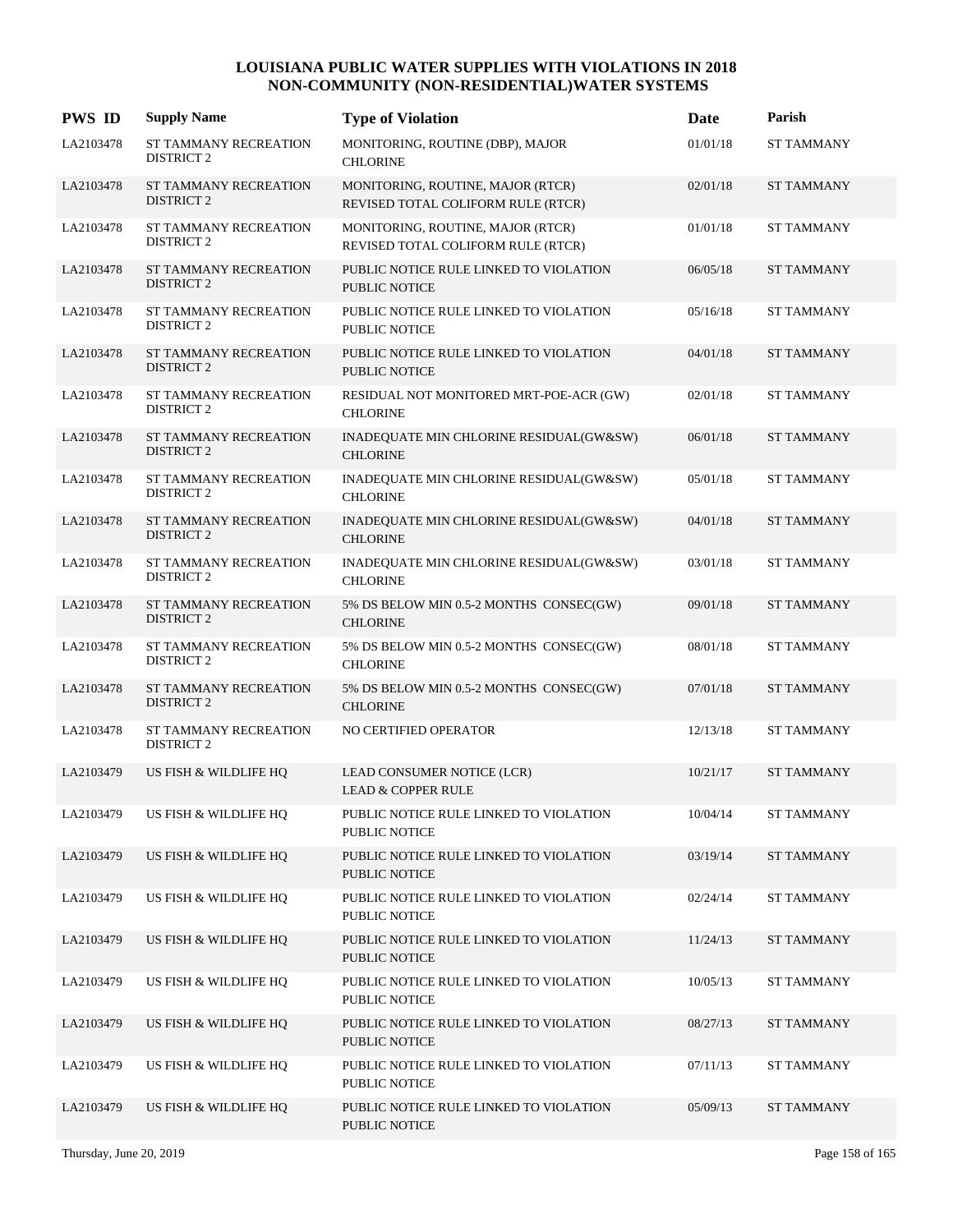| <b>PWS ID</b> | <b>Supply Name</b>     | <b>Type of Violation</b>                                       | Date     | Parish            |
|---------------|------------------------|----------------------------------------------------------------|----------|-------------------|
| LA2103479     | US FISH & WILDLIFE HQ  | PUBLIC NOTICE RULE LINKED TO VIOLATION<br>PUBLIC NOTICE        | 04/11/13 | <b>ST TAMMANY</b> |
| LA2103479     | US FISH & WILDLIFE HQ  | PUBLIC NOTICE RULE LINKED TO VIOLATION<br>PUBLIC NOTICE        | 01/16/13 | <b>ST TAMMANY</b> |
| LA2103479     | US FISH & WILDLIFE HQ  | PUBLIC NOTICE RULE LINKED TO VIOLATION<br>PUBLIC NOTICE        | 11/12/12 | <b>ST TAMMANY</b> |
| LA2103479     | US FISH & WILDLIFE HQ  | PUBLIC NOTICE RULE LINKED TO VIOLATION<br><b>PUBLIC NOTICE</b> | 05/31/12 | <b>ST TAMMANY</b> |
| LA2103479     | US FISH & WILDLIFE HQ  | INADEQUATE MIN CHLORINE RESIDUAL(GW&SW)<br><b>CHLORINE</b>     | 02/01/18 | <b>ST TAMMANY</b> |
| LA2103479     | US FISH & WILDLIFE HQ  | FAILURE TO SUBMIT MONITORING PLAN<br>TOTAL COLIFORM RULE       | 01/01/14 | <b>ST TAMMANY</b> |
| LA2103483     | <b>SLIDELL SEAFOOD</b> | FAILURE ADDRESS DEFICIENCY (GWR)<br><b>GROUNDWATER RULE</b>    | 11/02/16 | <b>ST TAMMANY</b> |
| LA2103483     | <b>SLIDELL SEAFOOD</b> | PUBLIC NOTICE RULE LINKED TO VIOLATION<br><b>PUBLIC NOTICE</b> | 02/05/17 | <b>ST TAMMANY</b> |
| LA2103483     | <b>SLIDELL SEAFOOD</b> | PUBLIC NOTICE RULE LINKED TO VIOLATION<br>PUBLIC NOTICE        | 01/25/17 | <b>ST TAMMANY</b> |
| LA2103483     | <b>SLIDELL SEAFOOD</b> | PUBLIC NOTICE RULE LINKED TO VIOLATION<br><b>PUBLIC NOTICE</b> | 12/11/16 | <b>ST TAMMANY</b> |
| LA2103483     | <b>SLIDELL SEAFOOD</b> | PUBLIC NOTICE RULE LINKED TO VIOLATION<br>PUBLIC NOTICE        | 11/18/16 | <b>ST TAMMANY</b> |
| LA2103483     | <b>SLIDELL SEAFOOD</b> | PUBLIC NOTICE RULE LINKED TO VIOLATION<br><b>PUBLIC NOTICE</b> | 11/18/16 | <b>ST TAMMANY</b> |
| LA2103483     | <b>SLIDELL SEAFOOD</b> | PUBLIC NOTICE RULE LINKED TO VIOLATION<br><b>PUBLIC NOTICE</b> | 10/14/16 | <b>ST TAMMANY</b> |
| LA2103483     | <b>SLIDELL SEAFOOD</b> | PUBLIC NOTICE RULE LINKED TO VIOLATION<br><b>PUBLIC NOTICE</b> | 09/04/16 | <b>ST TAMMANY</b> |
| LA2103483     | <b>SLIDELL SEAFOOD</b> | PUBLIC NOTICE RULE LINKED TO VIOLATION<br><b>PUBLIC NOTICE</b> | 08/21/16 | <b>ST TAMMANY</b> |
| LA2103483     | <b>SLIDELL SEAFOOD</b> | PUBLIC NOTICE RULE LINKED TO VIOLATION<br><b>PUBLIC NOTICE</b> | 08/07/16 | <b>ST TAMMANY</b> |
| LA2103483     | <b>SLIDELL SEAFOOD</b> | PUBLIC NOTICE RULE LINKED TO VIOLATION<br>PUBLIC NOTICE        | 08/03/16 | <b>ST TAMMANY</b> |
| LA2103483     | <b>SLIDELL SEAFOOD</b> | PUBLIC NOTICE RULE LINKED TO VIOLATION<br>PUBLIC NOTICE        | 07/07/16 | <b>ST TAMMANY</b> |
| LA2103483     | <b>SLIDELL SEAFOOD</b> | PUBLIC NOTICE RULE LINKED TO VIOLATION<br>PUBLIC NOTICE        | 06/15/16 | <b>ST TAMMANY</b> |
| LA2103483     | <b>SLIDELL SEAFOOD</b> | PUBLIC NOTICE RULE LINKED TO VIOLATION<br>PUBLIC NOTICE        | 04/24/16 | <b>ST TAMMANY</b> |
| LA2103483     | <b>SLIDELL SEAFOOD</b> | PUBLIC NOTICE RULE LINKED TO VIOLATION<br>PUBLIC NOTICE        | 03/15/16 | <b>ST TAMMANY</b> |
| LA2103483     | <b>SLIDELL SEAFOOD</b> | PUBLIC NOTICE RULE LINKED TO VIOLATION<br>PUBLIC NOTICE        | 08/29/15 | <b>ST TAMMANY</b> |
| LA2103483     | <b>SLIDELL SEAFOOD</b> | PUBLIC NOTICE RULE LINKED TO VIOLATION<br>PUBLIC NOTICE        | 05/26/15 | <b>ST TAMMANY</b> |
| LA2103483     | <b>SLIDELL SEAFOOD</b> | PUBLIC NOTICE RULE LINKED TO VIOLATION<br>PUBLIC NOTICE        | 03/01/15 | <b>ST TAMMANY</b> |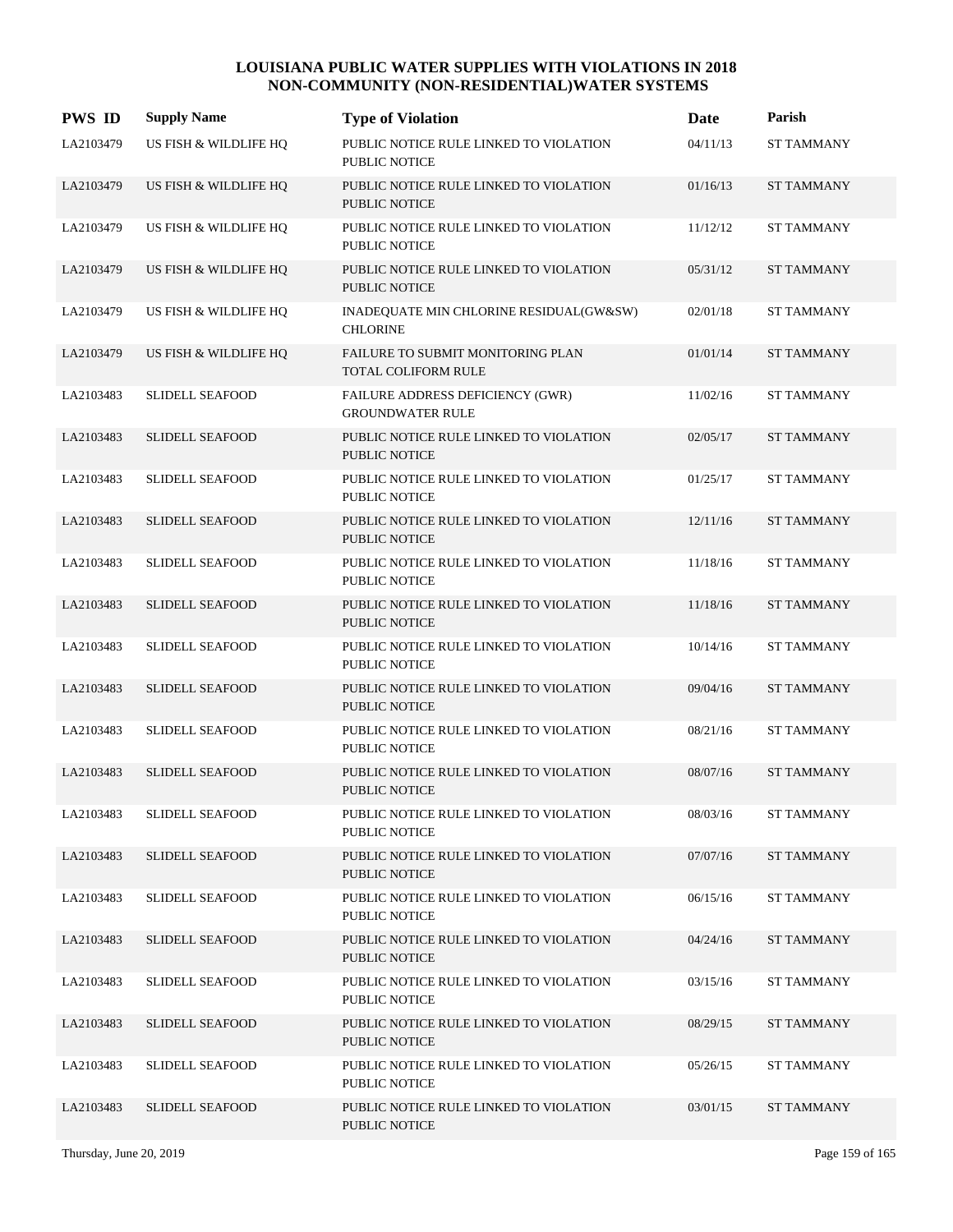| <b>PWS ID</b> | <b>Supply Name</b>      | <b>Type of Violation</b>                                                              | Date     | Parish            |
|---------------|-------------------------|---------------------------------------------------------------------------------------|----------|-------------------|
| LA2103483     | <b>SLIDELL SEAFOOD</b>  | PUBLIC NOTICE RULE LINKED TO VIOLATION<br>PUBLIC NOTICE                               | 11/24/14 | <b>ST TAMMANY</b> |
| LA2103483     | <b>SLIDELL SEAFOOD</b>  | PUBLIC NOTICE RULE LINKED TO VIOLATION<br><b>PUBLIC NOTICE</b>                        | 08/24/14 | <b>ST TAMMANY</b> |
| LA2103483     | <b>SLIDELL SEAFOOD</b>  | PUBLIC NOTICE RULE LINKED TO VIOLATION<br>PUBLIC NOTICE                               | 05/27/14 | <b>ST TAMMANY</b> |
| LA2103483     | <b>SLIDELL SEAFOOD</b>  | PUBLIC NOTICE RULE LINKED TO VIOLATION<br><b>PUBLIC NOTICE</b>                        | 02/24/14 | <b>ST TAMMANY</b> |
| LA2103483     | <b>SLIDELL SEAFOOD</b>  | PUBLIC NOTICE RULE LINKED TO VIOLATION<br>PUBLIC NOTICE                               | 11/24/13 | <b>ST TAMMANY</b> |
| LA2103483     | <b>SLIDELL SEAFOOD</b>  | PUBLIC NOTICE RULE LINKED TO VIOLATION<br><b>PUBLIC NOTICE</b>                        | 08/27/13 | <b>ST TAMMANY</b> |
| LA2103483     | <b>SLIDELL SEAFOOD</b>  | PUBLIC NOTICE RULE LINKED TO VIOLATION<br>PUBLIC NOTICE                               | 07/11/13 | <b>ST TAMMANY</b> |
| LA2103483     | <b>SLIDELL SEAFOOD</b>  | PUBLIC NOTICE RULE LINKED TO VIOLATION<br><b>PUBLIC NOTICE</b>                        | 01/16/13 | <b>ST TAMMANY</b> |
| LA2103483     | <b>SLIDELL SEAFOOD</b>  | INADEQUATE MIN CHLORINE RESIDUAL(GW&SW)<br><b>CHLORINE</b>                            | 04/01/18 | <b>ST TAMMANY</b> |
| LA2103483     | <b>SLIDELL SEAFOOD</b>  | FAILURE TO SUBMIT MONITORING PLAN<br><b>TOTAL COLIFORM RULE</b>                       | 01/01/14 | <b>ST TAMMANY</b> |
| LA2103483     | <b>SLIDELL SEAFOOD</b>  | NO CERTIFIED OPERATOR                                                                 | 06/09/16 | <b>ST TAMMANY</b> |
| LA2103489     |                         | MONTELEONE JR HIGH SCHOOL FAILURE ADDRESS DEFICIENCY (GWR)<br><b>GROUNDWATER RULE</b> | 04/12/17 | <b>ST TAMMANY</b> |
| LA2103489     |                         | MONTELEONE JR HIGH SCHOOL LEAD CONSUMER NOTICE (LCR)<br><b>LEAD &amp; COPPER RULE</b> | 02/17/18 | <b>ST TAMMANY</b> |
| LA2103492     | HAPPY QUICK STOP        | INADEQUATE MIN CHLORINE RESIDUAL(GW&SW)<br><b>CHLORINE</b>                            | 11/01/18 | <b>ST TAMMANY</b> |
| LA2103492     | HAPPY QUICK STOP        | INADEQUATE MIN CHLORINE RESIDUAL(GW&SW)<br><b>CHLORINE</b>                            | 07/01/18 | ST TAMMANY        |
| LA2103492     | <b>HAPPY QUICK STOP</b> | INADEQUATE MIN CHLORINE RESIDUAL(GW&SW)<br><b>CHLORINE</b>                            | 03/01/18 | <b>ST TAMMANY</b> |
| LA2103492     | HAPPY QUICK STOP        | INADEQUATE MIN CHLORINE RESIDUAL(GW&SW)<br><b>CHLORINE</b>                            | 02/01/18 | <b>ST TAMMANY</b> |
| LA2103492     | <b>HAPPY QUICK STOP</b> | INADEQUATE MIN CHLORINE RESIDUAL(GW&SW)<br><b>CHLORINE</b>                            | 01/01/18 | <b>ST TAMMANY</b> |
| LA2103492     | <b>HAPPY QUICK STOP</b> | 5% DS BELOW MIN 0.5-2 MONTHS CONSEC(GW)<br><b>CHLORINE</b>                            | 12/01/18 | ST TAMMANY        |
| LA2103492     | <b>HAPPY QUICK STOP</b> | 5% DS BELOW MIN 0.5-2 MONTHS CONSEC(GW)<br><b>CHLORINE</b>                            | 09/01/18 | <b>ST TAMMANY</b> |
| LA2103492     | <b>HAPPY OUICK STOP</b> | 5% DS BELOW MIN 0.5-2 MONTHS CONSEC(GW)<br><b>CHLORINE</b>                            | 08/01/18 | <b>ST TAMMANY</b> |
| LA2103492     | <b>HAPPY QUICK STOP</b> | 5% DS BELOW MIN 0.5-2 MONTHS CONSEC(GW)<br><b>CHLORINE</b>                            | 01/01/18 | <b>ST TAMMANY</b> |
| LA2103494     | <b>TABIS HOUSE</b>      | LEAD CONSUMER NOTICE (LCR)<br>LEAD & COPPER RULE                                      | 02/01/18 | <b>ST TAMMANY</b> |
| LA2103494     | <b>TABIS HOUSE</b>      | PUBLIC NOTICE RULE LINKED TO VIOLATION<br>PUBLIC NOTICE                               | 04/21/17 | <b>ST TAMMANY</b> |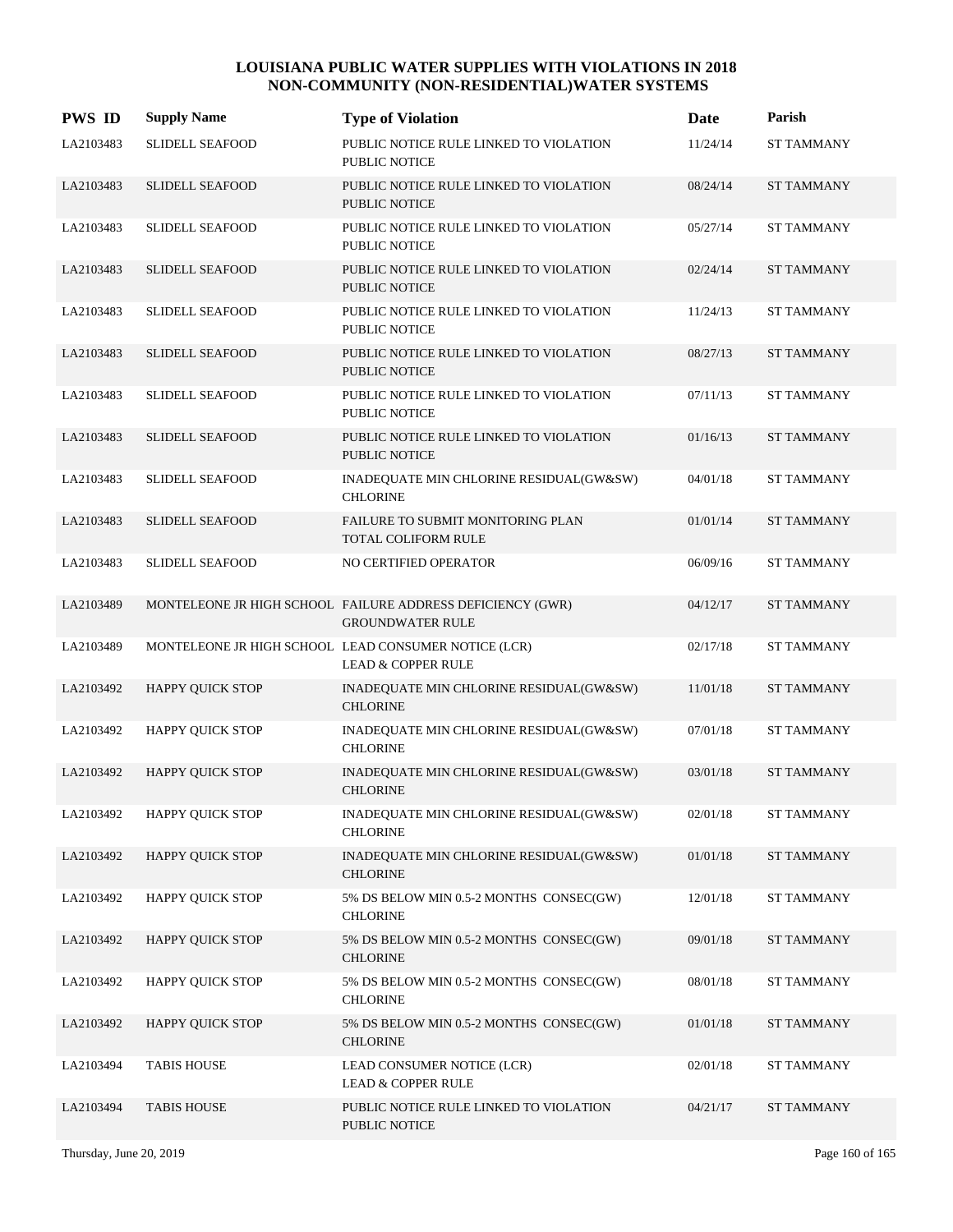| <b>PWS ID</b> | <b>Supply Name</b>                          | <b>Type of Violation</b>                                                     | Date     | Parish            |
|---------------|---------------------------------------------|------------------------------------------------------------------------------|----------|-------------------|
| LA2103496     | <b>T RIVERS</b>                             | FAILURE ADDRESS DEFICIENCY (GWR)<br><b>GROUNDWATER RULE</b>                  | 10/06/14 | <b>ST TAMMANY</b> |
| LA2103496     | <b>T RIVERS</b>                             | FAILURE ADDRESS DEFICIENCY (GWR)<br><b>GROUNDWATER RULE</b>                  | 10/06/14 | <b>ST TAMMANY</b> |
| LA2103496     | <b>T RIVERS</b>                             | FAILURE ADDRESS DEFICIENCY (GWR)<br><b>GROUNDWATER RULE</b>                  | 10/06/14 | ST TAMMANY        |
| LA2103496     | <b>T RIVERS</b>                             | FAILURE ADDRESS DEFICIENCY (GWR)<br><b>GROUNDWATER RULE</b>                  | 10/06/14 | <b>ST TAMMANY</b> |
| LA2103496     | <b>T RIVERS</b>                             | FAILURE ADDRESS DEFICIENCY (GWR)<br><b>GROUNDWATER RULE</b>                  | 10/06/14 | <b>ST TAMMANY</b> |
| LA2103496     | <b>T RIVERS</b>                             | FAILURE ADDRESS DEFICIENCY (GWR)<br><b>GROUNDWATER RULE</b>                  | 10/06/14 | <b>ST TAMMANY</b> |
| LA2103496     | <b>T RIVERS</b>                             | INADEQUATE MIN CHLORINE RESIDUAL(GW&SW)<br><b>CHLORINE</b>                   | 08/01/18 | <b>ST TAMMANY</b> |
| LA2103496     | <b>T RIVERS</b>                             | INADEQUATE MIN CHLORINE RESIDUAL(GW&SW)<br><b>CHLORINE</b>                   | 07/01/18 | <b>ST TAMMANY</b> |
| LA2103496     | <b>T RIVERS</b>                             | NO CERTIFIED OPERATOR                                                        | 07/07/14 | <b>ST TAMMANY</b> |
| LA2103505     | MAYFIELD ELEMENTARY<br><b>SCHOOL</b>        | FAILURE ADDRESS DEFICIENCY (GWR)<br><b>GROUNDWATER RULE</b>                  | 05/02/18 | <b>ST TAMMANY</b> |
| LA2103505     | MAYFIELD ELEMENTARY<br><b>SCHOOL</b>        | FAILURE ADDRESS DEFICIENCY (GWR)<br><b>GROUNDWATER RULE</b>                  | 05/02/18 | <b>ST TAMMANY</b> |
| LA2103505     | <b>MAYFIELD ELEMENTARY</b><br><b>SCHOOL</b> | PUBLIC NOTICE RULE LINKED TO VIOLATION<br><b>PUBLIC NOTICE</b>               | 06/14/18 | <b>ST TAMMANY</b> |
| LA2103507     | <b>PAVESTONE</b>                            | LEAD CONSUMER NOTICE (LCR)<br><b>LEAD &amp; COPPER RULE</b>                  | 03/24/17 | <b>ST TAMMANY</b> |
| LA2103507     | <b>PAVESTONE</b>                            | INADEQUATE MIN CHLORINE RESIDUAL(GW&SW)<br><b>CHLORINE</b>                   | 09/01/18 | <b>ST TAMMANY</b> |
| LA2103531     | <b>ABITA PETRO PLUS</b>                     | MONITORING, ROUTINE, MAJOR (RTCR)<br>REVISED TOTAL COLIFORM RULE (RTCR)      | 09/01/18 | <b>ST TAMMANY</b> |
| LA2103531     | <b>ABITA PETRO PLUS</b>                     | RESIDUAL NOT MONITORED MRT-POE-ACR (GW)<br><b>CHLORINE</b>                   | 09/01/18 | <b>ST TAMMANY</b> |
| LA2103531     | <b>ABITA PETRO PLUS</b>                     | INADEQUATE MIN CHLORINE RESIDUAL(GW&SW)<br><b>CHLORINE</b>                   | 10/01/18 | <b>ST TAMMANY</b> |
| LA2103531     | <b>ABITA PETRO PLUS</b>                     | INADEQUATE MIN CHLORINE RESIDUAL(GW&SW)<br><b>CHLORINE</b>                   | 08/01/18 | <b>ST TAMMANY</b> |
| LA2103531     | <b>ABITA PETRO PLUS</b>                     | 5% DS BELOW MIN 0.5-2 MONTHS CONSEC(GW)<br><b>CHLORINE</b>                   | 12/01/18 | ST TAMMANY        |
| LA2103531     | <b>ABITA PETRO PLUS</b>                     | 5% DS BELOW MIN 0.5-2 MONTHS CONSEC(GW)<br><b>CHLORINE</b>                   | 11/01/18 | <b>ST TAMMANY</b> |
| LA2105049     | YOGI BEARS JELLYSTONE PK                    | LEVEL 1 ASSESS, MULTIPLE TC POS (RTCR)<br>REVISED TOTAL COLIFORM RULE (RTCR) | 02/23/17 | <b>TANGIPAHOA</b> |
| LA2105049     | YOGI BEARS JELLYSTONE PK                    | CORRECTIVE/EXPEDITED ACTIONS (RTCR)<br>REVISED TOTAL COLIFORM RULE (RTCR)    | 07/19/18 | <b>TANGIPAHOA</b> |
| LA2105049     | YOGI BEARS JELLYSTONE PK                    | CORRECTIVE/EXPEDITED ACTIONS (RTCR)<br>REVISED TOTAL COLIFORM RULE (RTCR)    | 07/19/18 | <b>TANGIPAHOA</b> |
| LA2105049     | YOGI BEARS JELLYSTONE PK                    | CORRECTIVE/EXPEDITED ACTIONS (RTCR)<br>REVISED TOTAL COLIFORM RULE (RTCR)    | 07/19/18 | <b>TANGIPAHOA</b> |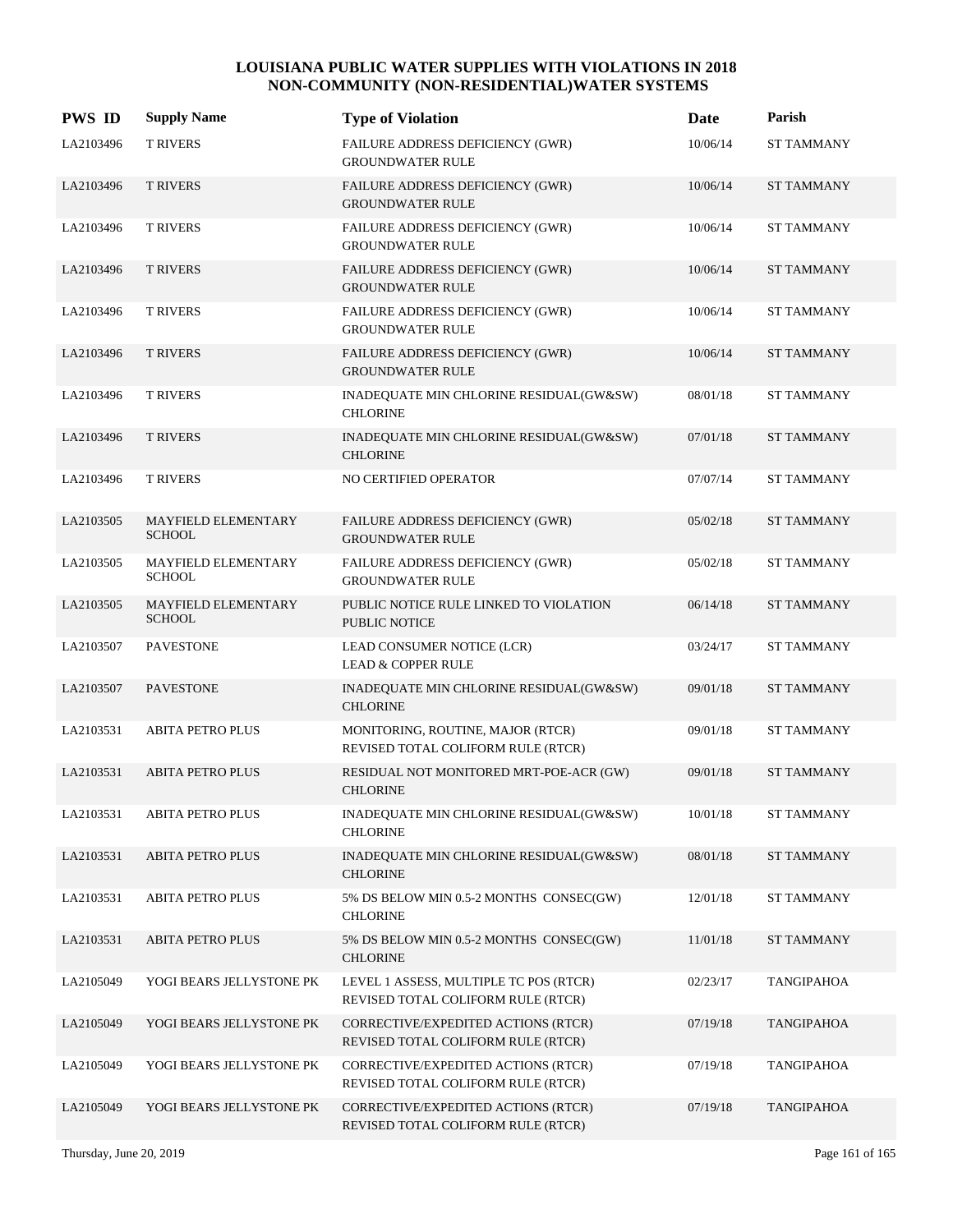| <b>PWS ID</b> | <b>Supply Name</b>                           | <b>Type of Violation</b>                                                  | Date     | Parish            |
|---------------|----------------------------------------------|---------------------------------------------------------------------------|----------|-------------------|
| LA2105049     | YOGI BEARS JELLYSTONE PK                     | CORRECTIVE/EXPEDITED ACTIONS (RTCR)<br>REVISED TOTAL COLIFORM RULE (RTCR) | 07/19/18 | <b>TANGIPAHOA</b> |
| LA2105049     | YOGI BEARS JELLYSTONE PK                     | PUBLIC NOTICE RULE LINKED TO VIOLATION<br><b>PUBLIC NOTICE</b>            | 06/19/17 | <b>TANGIPAHOA</b> |
| LA2105049     | YOGI BEARS JELLYSTONE PK                     | PUBLIC NOTICE RULE LINKED TO VIOLATION<br>PUBLIC NOTICE                   | 06/19/16 | TANGIPAHOA        |
| LA2105049     | YOGI BEARS JELLYSTONE PK                     | PUBLIC NOTICE RULE LINKED TO VIOLATION<br><b>PUBLIC NOTICE</b>            | 06/15/16 | <b>TANGIPAHOA</b> |
| LA2105049     | YOGI BEARS JELLYSTONE PK                     | PUBLIC NOTICE RULE LINKED TO VIOLATION<br>PUBLIC NOTICE                   | 11/28/15 | TANGIPAHOA        |
| LA2105049     | YOGI BEARS JELLYSTONE PK                     | INADEQUATE MIN CHLORINE RESIDUAL(GW&SW)<br><b>CHLORINE</b>                | 06/01/18 | <b>TANGIPAHOA</b> |
| LA2105051     | NORTH OAKS MEDICAL<br><b>CENTER</b>          | INADEQUATE MIN CHLORINE RESIDUAL(GW&SW)<br><b>CHLORINE</b>                | 11/01/18 | TANGIPAHOA        |
| LA2105066     | <b>SOUTHEAST BAPTIST</b><br><b>ASSEMBLY</b>  | PUBLIC NOTICE RULE LINKED TO VIOLATION<br><b>PUBLIC NOTICE</b>            | 07/07/16 | <b>TANGIPAHOA</b> |
| LA2105066     | <b>SOUTHEAST BAPTIST</b><br><b>ASSEMBLY</b>  | PUBLIC NOTICE RULE LINKED TO VIOLATION<br>PUBLIC NOTICE                   | 07/07/16 | <b>TANGIPAHOA</b> |
| LA2105067     | <b>GLENWOOD BAPTIST YOUTH</b><br><b>CAMP</b> | INADEQUATE MIN CHLORINE RESIDUAL(GW&SW)<br><b>CHLORINE</b>                | 05/01/18 | <b>TANGIPAHOA</b> |
| LA2105067     | <b>GLENWOOD BAPTIST YOUTH</b><br><b>CAMP</b> | INADEQUATE MIN CHLORINE RESIDUAL(GW&SW)<br><b>CHLORINE</b>                | 04/01/18 | <b>TANGIPAHOA</b> |
| LA2105067     | <b>GLENWOOD BAPTIST YOUTH</b><br><b>CAMP</b> | INADEQUATE MIN CHLORINE RESIDUAL(GW&SW)<br><b>CHLORINE</b>                | 01/01/18 | <b>TANGIPAHOA</b> |
| LA2105118     | <b>WHITES SEAFOOD</b>                        | INADEQUATE MIN CHLORINE RESIDUAL(GW&SW)<br><b>CHLORINE</b>                | 11/01/18 | <b>TANGIPAHOA</b> |
| LA2115128     | <b>CRAVENS HANDI STOP</b>                    | FAILURE TO SUBMIT MONITORING PLAN<br>TOTAL COLIFORM RULE                  | 01/01/14 | <b>VERNON</b>     |
| LA2115130     | FOX STOP LLC                                 | FAILURE TO SUBMIT MONITORING PLAN<br>TOTAL COLIFORM RULE                  | 01/01/14 | <b>VERNON</b>     |
| LA2117015     | ENON ELEMENTARY SCHOOL                       | INADEQUATE MIN CHLORINE RESIDUAL(GW&SW)<br><b>CHLORINE</b>                | 09/01/18 | <b>WASHINGTON</b> |
| LA2117100     | <b>BO S STEAKHOUSE</b>                       | MONITOR GWR TRIGGERED/ADDITONAL, MAJOR<br>E. COLI                         | 02/01/12 | WASHINGTON        |
| LA2117100     | <b>BO S STEAKHOUSE</b>                       | INADEQUATE MIN CHLORINE RESIDUAL(GW&SW)<br><b>CHLORINE</b>                | 11/01/18 | <b>WASHINGTON</b> |
| LA2117100     | <b>BO S STEAKHOUSE</b>                       | INADEQUATE MIN CHLORINE RESIDUAL(GW&SW)<br><b>CHLORINE</b>                | 08/01/18 | WASHINGTON        |
| LA2117100     | <b>BO S STEAKHOUSE</b>                       | INADEQUATE MIN CHLORINE RESIDUAL(GW&SW)<br><b>CHLORINE</b>                | 06/01/18 | WASHINGTON        |
| LA2117100     | <b>BO S STEAKHOUSE</b>                       | INADEQUATE MIN CHLORINE RESIDUAL(GW&SW)<br><b>CHLORINE</b>                | 01/01/18 | <b>WASHINGTON</b> |
| LA2117109     | PAPA JS HWY MART                             | PUBLIC NOTICE RULE LINKED TO VIOLATION<br>PUBLIC NOTICE                   | 09/04/16 | <b>WASHINGTON</b> |
| LA2117109     | PAPA JS HWY MART                             | PUBLIC NOTICE RULE LINKED TO VIOLATION<br>PUBLIC NOTICE                   | 08/07/16 | WASHINGTON        |
| LA2117125     | <b>WARNER'S QUICK STOP</b>                   | INADEQUATE MIN CHLORINE RESIDUAL(GW&SW)<br><b>CHLORINE</b>                | 08/01/18 | <b>WASHINGTON</b> |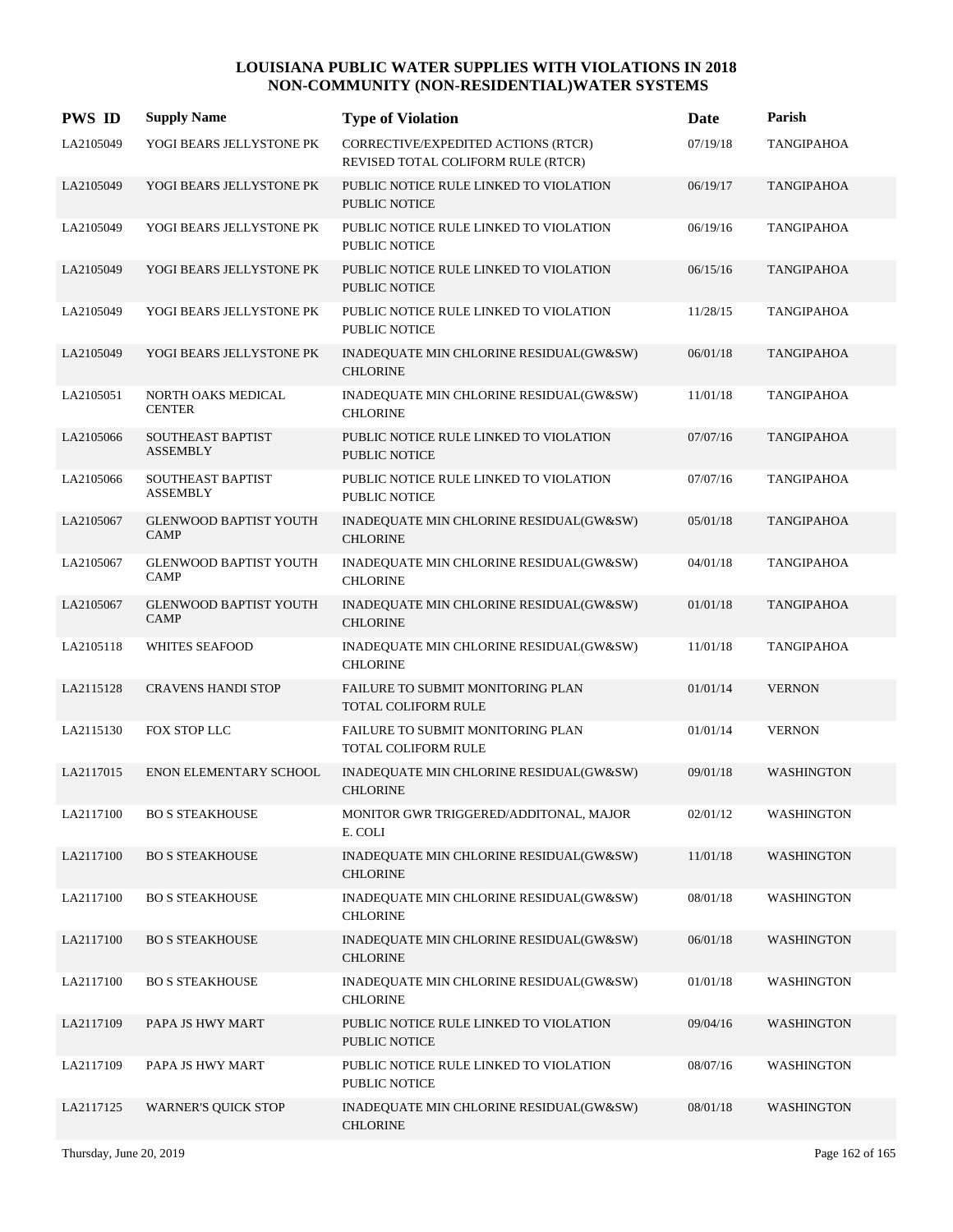| <b>PWS ID</b> | <b>Supply Name</b>        | <b>Type of Violation</b>                                                | Date     | Parish            |
|---------------|---------------------------|-------------------------------------------------------------------------|----------|-------------------|
| LA2117178     | WINDMILL NURSERY          | OCCT/SOWT RECOMMENDATION/STUDY (LCR)<br><b>LEAD &amp; COPPER RULE</b>   | 04/11/17 | <b>WASHINGTON</b> |
| LA2117178     | <b>WINDMILL NURSERY</b>   | LEAD CONSUMER NOTICE (LCR)<br><b>LEAD &amp; COPPER RULE</b>             | 05/24/18 | <b>WASHINGTON</b> |
| LA2117181     | <b>S AND P TRUCK STOP</b> | MONITORING, ROUTINE, MAJOR (RTCR)<br>REVISED TOTAL COLIFORM RULE (RTCR) | 10/01/18 | <b>WASHINGTON</b> |
| LA2117181     | <b>S AND P TRUCK STOP</b> | FAILURE ADDRESS DEFICIENCY (GWR)<br><b>GROUNDWATER RULE</b>             | 01/05/12 | <b>WASHINGTON</b> |
| LA2117181     | <b>S AND P TRUCK STOP</b> | PUBLIC NOTICE RULE LINKED TO VIOLATION<br><b>PUBLIC NOTICE</b>          | 02/05/17 | <b>WASHINGTON</b> |
| LA2117181     | <b>S AND P TRUCK STOP</b> | PUBLIC NOTICE RULE LINKED TO VIOLATION<br><b>PUBLIC NOTICE</b>          | 01/25/17 | <b>WASHINGTON</b> |
| LA2117181     | <b>S AND P TRUCK STOP</b> | PUBLIC NOTICE RULE LINKED TO VIOLATION<br><b>PUBLIC NOTICE</b>          | 05/26/15 | <b>WASHINGTON</b> |
| LA2117181     | <b>S AND P TRUCK STOP</b> | PUBLIC NOTICE RULE LINKED TO VIOLATION<br><b>PUBLIC NOTICE</b>          | 05/27/14 | <b>WASHINGTON</b> |
| LA2117181     | <b>S AND P TRUCK STOP</b> | PUBLIC NOTICE RULE LINKED TO VIOLATION<br><b>PUBLIC NOTICE</b>          | 11/24/13 | <b>WASHINGTON</b> |
| LA2117181     | <b>S AND P TRUCK STOP</b> | PUBLIC NOTICE RULE LINKED TO VIOLATION<br><b>PUBLIC NOTICE</b>          | 08/27/13 | <b>WASHINGTON</b> |
| LA2117181     | <b>S AND P TRUCK STOP</b> | PUBLIC NOTICE RULE LINKED TO VIOLATION<br><b>PUBLIC NOTICE</b>          | 07/11/13 | WASHINGTON        |
| LA2117181     | <b>S AND P TRUCK STOP</b> | PUBLIC NOTICE RULE LINKED TO VIOLATION<br><b>PUBLIC NOTICE</b>          | 04/11/13 | <b>WASHINGTON</b> |
| LA2117181     | <b>S AND P TRUCK STOP</b> | RESIDUAL NOT MONITORED MRT-POE-ACR (GW)<br><b>CHLORINE</b>              | 10/01/18 | WASHINGTON        |
| LA2117181     | <b>S AND P TRUCK STOP</b> | INADEQUATE MIN CHLORINE RESIDUAL(GW&SW)<br><b>CHLORINE</b>              | 05/01/18 | <b>WASHINGTON</b> |
| LA2117181     | <b>S AND P TRUCK STOP</b> | INADEQUATE MIN CHLORINE RESIDUAL(GW&SW)<br><b>CHLORINE</b>              | 04/01/18 | WASHINGTON        |
| LA2117181     | <b>S AND P TRUCK STOP</b> | INADEQUATE MIN CHLORINE RESIDUAL(GW&SW)<br><b>CHLORINE</b>              | 03/01/18 | WASHINGTON        |
| LA2117181     | <b>S AND P TRUCK STOP</b> | INADEQUATE MIN CHLORINE RESIDUAL(GW&SW)<br><b>CHLORINE</b>              | 02/01/18 | WASHINGTON        |
| LA2117181     | <b>S AND P TRUCK STOP</b> | INADEQUATE MIN CHLORINE RESIDUAL(GW&SW)<br><b>CHLORINE</b>              | 01/01/18 | <b>WASHINGTON</b> |
| LA2117181     | <b>S AND P TRUCK STOP</b> | NO CERTIFIED OPERATOR                                                   | 11/09/11 | WASHINGTON        |
| LA2117184     | LIL LANDERS BAR           | MONITOR GWR TRIGGERED/ADDITONAL, MAJOR<br>E. COLI                       | 12/07/10 | <b>WASHINGTON</b> |
| LA2117184     | <b>LIL LANDERS BAR</b>    | FAILURE ADDRESS DEFICIENCY (GWR)<br><b>GROUNDWATER RULE</b>             | 08/10/18 | WASHINGTON        |
| LA2117184     | LIL LANDERS BAR           | FAILURE ADDRESS DEFICIENCY (GWR)<br><b>GROUNDWATER RULE</b>             | 08/10/18 | <b>WASHINGTON</b> |
| LA2117184     | LIL LANDERS BAR           | FAILURE ADDRESS DEFICIENCY (GWR)<br><b>GROUNDWATER RULE</b>             | 08/10/18 | <b>WASHINGTON</b> |
| LA2117184     | LIL LANDERS BAR           | PUBLIC NOTICE RULE LINKED TO VIOLATION<br>PUBLIC NOTICE                 | 12/14/12 | <b>WASHINGTON</b> |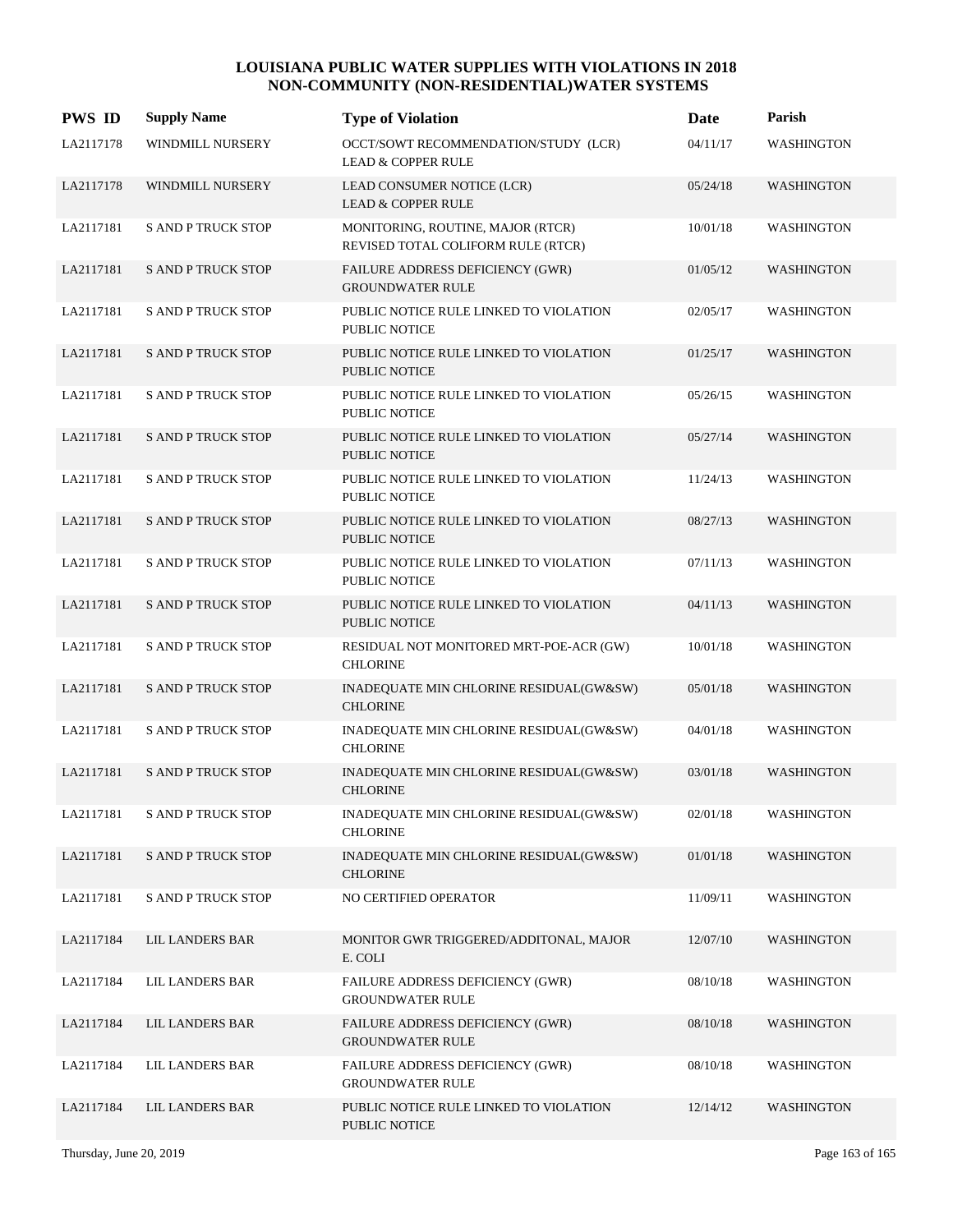| <b>PWS ID</b> | <b>Supply Name</b>                                    | <b>Type of Violation</b>                                            | <b>Date</b> | Parish            |
|---------------|-------------------------------------------------------|---------------------------------------------------------------------|-------------|-------------------|
| LA2117184     | <b>LIL LANDERS BAR</b>                                | PUBLIC NOTICE RULE LINKED TO VIOLATION<br><b>PUBLIC NOTICE</b>      | 01/09/12    | WASHINGTON        |
| LA2117184     | LIL LANDERS BAR                                       | PUBLIC NOTICE RULE LINKED TO VIOLATION<br><b>PUBLIC NOTICE</b>      | 01/25/11    | <b>WASHINGTON</b> |
| LA2117184     | LIL LANDERS BAR                                       | INADEQUATE MIN CHLORINE RESIDUAL(GW&SW)<br><b>CHLORINE</b>          | 12/01/18    | <b>WASHINGTON</b> |
| LA2117184     | <b>LIL LANDERS BAR</b>                                | INADEQUATE MIN CHLORINE RESIDUAL(GW&SW)<br><b>CHLORINE</b>          | 09/01/18    | <b>WASHINGTON</b> |
| LA2117184     | <b>LIL LANDERS BAR</b>                                | INADEQUATE MIN CHLORINE RESIDUAL(GW&SW)<br><b>CHLORINE</b>          | 04/01/18    | <b>WASHINGTON</b> |
| LA2117184     | LIL LANDERS BAR                                       | INADEQUATE MIN CHLORINE RESIDUAL(GW&SW)<br><b>CHLORINE</b>          | 01/01/18    | <b>WASHINGTON</b> |
| LA2117184     | <b>LIL LANDERS BAR</b>                                | 5% DS BELOW MIN 0.5-2 MONTHS CONSEC(GW)<br><b>CHLORINE</b>          | 10/01/18    | <b>WASHINGTON</b> |
| LA2117191     | THE LOUISIANA CASTLE                                  | INADEQUATE MIN CHLORINE RESIDUAL(GW&SW)<br><b>CHLORINE</b>          | 12/01/18    | <b>WASHINGTON</b> |
| LA2117191     | THE LOUISIANA CASTLE                                  | INADEQUATE MIN CHLORINE RESIDUAL(GW&SW)<br><b>CHLORINE</b>          | 04/01/18    | <b>WASHINGTON</b> |
| LA2117191     | THE LOUISIANA CASTLE                                  | INADEQUATE MIN CHLORINE RESIDUAL(GW&SW)<br><b>CHLORINE</b>          | 02/01/18    | <b>WASHINGTON</b> |
| LA2117196     | LIL ANGELS DAYCARE                                    | INADEQUATE MIN CHLORINE RESIDUAL(GW&SW)<br><b>CHLORINE</b>          | 04/01/18    | <b>WASHINGTON</b> |
| LA2117196     | LIL ANGELS DAYCARE                                    | INADEQUATE MIN CHLORINE RESIDUAL(GW&SW)<br><b>CHLORINE</b>          | 01/01/18    | <b>WASHINGTON</b> |
| LA2117198     | <b>BOGUE CHITTO STATE PARK-</b><br>UPLAND CAMPGROU    | PUBLIC NOTICE RULE LINKED TO VIOLATION<br><b>PUBLIC NOTICE</b>      | 12/11/16    | <b>WASHINGTON</b> |
| LA2119011     | <b>NORTH WEBSTER PARISH</b><br><b>INDUSTRIAL PARK</b> | PUBLIC NOTICE RULE LINKED TO VIOLATION<br><b>PUBLIC NOTICE</b>      | 01/10/16    | <b>WEBSTER</b>    |
| LA2119011     | <b>NORTH WEBSTER PARISH</b><br><b>INDUSTRIAL PARK</b> | INADEQUATE MIN CHLORINE RESIDUAL(GW&SW)<br><b>CHLORINE</b>          | 06/01/18    | <b>WEBSTER</b>    |
| LA2119011     | <b>NORTH WEBSTER PARISH</b><br><b>INDUSTRIAL PARK</b> | 5% DS BELOW MIN 0.5-2 MONTHS CONSEC(GW)<br><b>CHLORINE</b>          | 07/01/18    | <b>WEBSTER</b>    |
| LA2119021     | <b>LAKESIDE RV PARK</b>                               | FAILURE TO SUBMIT MONITORING PLAN<br>TOTAL COLIFORM RULE            | 01/01/14    | <b>WEBSTER</b>    |
| LA2121008     | <b>TOKAI CARBON CB</b>                                | PUBLIC NOTICE RULE LINKED TO VIOLATION<br><b>PUBLIC NOTICE</b>      | 02/04/16    | WEST BATON ROUGE  |
| LA2127003     | US FORESTRY - GUM SPRINGS                             | FOLLOW-UP OR ROUTINE TAP M/R (LCR)<br><b>LEAD &amp; COPPER RULE</b> | 10/01/17    | <b>WINN</b>       |
| LA2127009     | WEST FRASER, INC                                      | MCL, LRAA<br><b>TTHM</b>                                            | 10/01/18    | <b>WINN</b>       |
| LA2127009     | WEST FRASER, INC                                      | MCL, LRAA<br>${\sf TTHM}$                                           | 07/01/18    | <b>WINN</b>       |
| LA2127009     | WEST FRASER, INC                                      | MCL, LRAA<br><b>TTHM</b>                                            | 04/01/18    | <b>WINN</b>       |
| LA2127009     | WEST FRASER, INC                                      | MCL, LRAA<br><b>TTHM</b>                                            | 04/01/18    | <b>WINN</b>       |
| LA2127009     | WEST FRASER, INC                                      | MCL, LRAA<br><b>TTHM</b>                                            | 01/01/18    | <b>WINN</b>       |